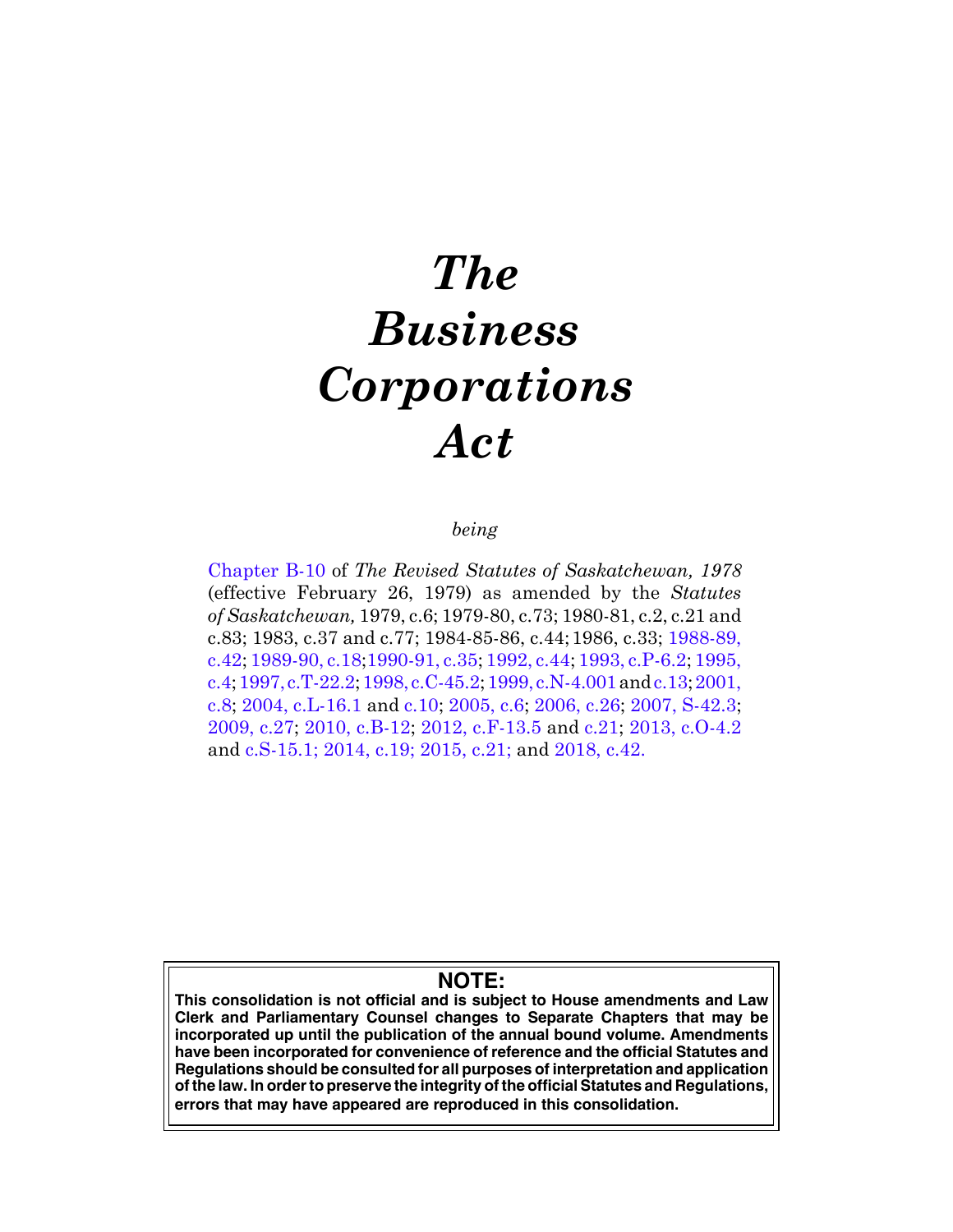## Table of Contents

|              | <b>SHORT TITLE</b>                                                                             |
|--------------|------------------------------------------------------------------------------------------------|
| 1            | Short title                                                                                    |
|              | <b>INTERPRETATION</b>                                                                          |
| 2            | Interpretation                                                                                 |
|              | PART I                                                                                         |
|              |                                                                                                |
|              | <b>Provincial Business Corporations</b><br>DIVISION I-APPLICATION                              |
| 3            | Application of Part                                                                            |
| 4            | Certain Acts do not apply                                                                      |
|              | DIVISION II—INCORPORATION                                                                      |
| 5            | Incorporation                                                                                  |
| 6            | Articles of incorporation                                                                      |
| 7            | Delivery of articles of incorporation                                                          |
| 8            | Certificate of incorporation                                                                   |
| 9            | Effect of certificate                                                                          |
| 10<br>11     | Name of corporation                                                                            |
| 12           | Designating number<br>Prohibited names                                                         |
| 12.1         | Costs of name change                                                                           |
| 13           | Certificate of amendment                                                                       |
| 14           | Personal liability                                                                             |
|              | DIVISION III-CAPACITY AND POWERS                                                               |
| 15           | Capacity of a corporation                                                                      |
| 16           | Powers of a corporation                                                                        |
| 17           | No constructive notice                                                                         |
| 18           | Authority of directors, officers and agents                                                    |
|              | DIVISION IV-REGISTERED OFFICE<br><b>AND RECORDS</b>                                            |
| 19           | Registered office                                                                              |
| 20           | Corporate records                                                                              |
| 21           | Access to corporate records                                                                    |
| 22           | Form of records                                                                                |
| 23           | Corporate seal                                                                                 |
|              | DIVISION V—CORPORATE FINANCE                                                                   |
| 24           | Shares                                                                                         |
| 25           | Issue of shares                                                                                |
| 25.1         | Certain changes re number, class or series<br>of shares                                        |
| 26           | Stated capital account                                                                         |
| 27           | Shares in series                                                                               |
| 28           | Pre-emptive right                                                                              |
| 29           | Options and rights                                                                             |
| 30           | Corporation holding its own shares                                                             |
| 31           | Exception                                                                                      |
| 31.1<br>31.2 | Exception relating to Canadian ownership                                                       |
| 32           | Voting shares                                                                                  |
| 33           | Acquisition of corporation's own shares<br>Alternative acquisition of corporation's own shares |
| 34           | Redemption of shares                                                                           |
| 35           | Donated shares                                                                                 |
| 36           | Other reduction of stated capital                                                              |
| 37           | Adjustment of stated capital account                                                           |
| 38           | Enforceability of contract                                                                     |
| 39           | Commission for sale of shares                                                                  |
| 40           | Dividends                                                                                      |
| 41           | Form of dividend                                                                               |
| 42           | Permitted loans and guarantees                                                                 |

42 Permitted loans and guarantees<br>43 Shareholder immunity Shareholder immunity

| <b>OITOOITO</b>                         |                                                               |  |
|-----------------------------------------|---------------------------------------------------------------|--|
| DIVISION V.1—SALE OF CONSTRAINED SHARES |                                                               |  |
| 43.1                                    | Sale of constrained shares by corporation                     |  |
| 43.2                                    | Proceeds of sale a trust fund                                 |  |
|                                         |                                                               |  |
|                                         | DIVISION VI-SECURITY CERTIFICATES,<br>REGISTERS AND TRANSFERS |  |
| 44                                      | Transfers of securities                                       |  |
| 45                                      | Rights of holder                                              |  |
| 46                                      | Securities records                                            |  |
| 47                                      | Dealings with registered holder                               |  |
| 48                                      | Overissue                                                     |  |
|                                         | 49 to 76Repealed                                              |  |
|                                         | DIVISION VII—TRUSTEE INDENTURES                               |  |
| 77                                      | Interpretation                                                |  |
| 78                                      | Conflict of interest                                          |  |
| 79                                      | Qualification of trustee                                      |  |
| 80                                      | List of security holders                                      |  |
| 81                                      | Evidence of compliance                                        |  |
| 82                                      | Contents of declaration, etc.                                 |  |
| 83                                      | Further evidence of compliance                                |  |
| 84                                      | Trustee may require evidence of compliance                    |  |
| 85                                      | Notice of default                                             |  |
| 86                                      | Duty of care                                                  |  |
| 87                                      | Reliance on statements                                        |  |
| 88                                      | No exculpation                                                |  |
|                                         | DIVISION VIII—RECEIVERS AND<br>RECEIVER-MANAGERS              |  |
| 89                                      | Repealed                                                      |  |
| 90                                      | Repealed                                                      |  |
| 91                                      | Directors' powers cease                                       |  |
| 92 to 96                                | Repealed                                                      |  |
|                                         | DIVISION IX-DIRECTORS AND OFFICERS                            |  |
| 97                                      | Power to manage                                               |  |
| 98                                      | <b>Bylaws</b>                                                 |  |
| 99                                      | Organization meeting                                          |  |
| 100                                     | Qualifications of directors                                   |  |
| 101                                     | Notice of directors                                           |  |
| 102                                     | Cumulative voting                                             |  |
| 103                                     | Ceasing to hold office                                        |  |
| 104                                     | Removal of directors                                          |  |
| 105                                     | Attendance at meeting                                         |  |
| 106                                     | Filling vacancy                                               |  |
| 107                                     | Number of directors                                           |  |
| 108                                     | Notice of change of directors                                 |  |
| 109                                     | Meeting of directors                                          |  |
| 110                                     | Delegation                                                    |  |
| 111                                     | Validity of acts of directors and officers                    |  |
| 112                                     | Resolution in lieu of meeting                                 |  |
|                                         |                                                               |  |

- Directors' liability
- Liability of directors for wages
- Disclosure of interested director contract
- 
- 116 Officers<br>117 Duty of Duty of care of directors and officers
- Dissent
- Indemnification
- Remuneration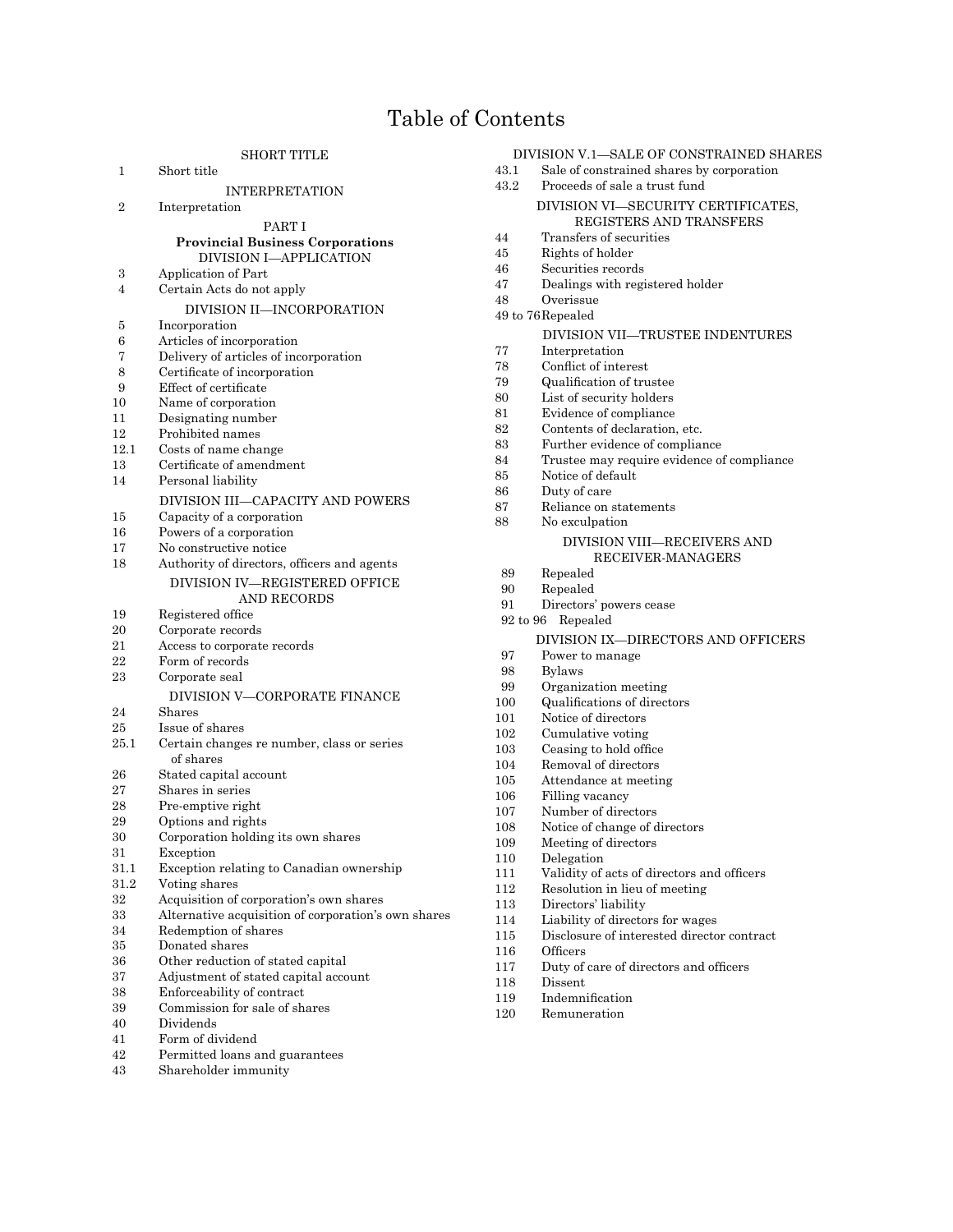|       | DIVISION X-INSIDER TRADING               |
|-------|------------------------------------------|
| 121   | Interpretation                           |
| 122   | Same                                     |
| 123   | Interpretation                           |
| 124   | Civil liability                          |
| 125   | Limitation                               |
|       | DIVISION XI—SHAREHOLDERS                 |
| 126   | Place of meetings                        |
| 127   | Calling meetings                         |
| 128   | Fixing record date                       |
| 129   | Notice of meeting                        |
| 130   | Waiver of notice                         |
| 131   | Shareholder proposal                     |
| 132   | Shareholder list                         |
| 133   | Quorum                                   |
| 134   | Right to vote                            |
| 135   | Voting                                   |
| 136   | Resolution in lieu of meeting            |
|       |                                          |
| 137   | Requisition of meeting                   |
| 138   | Meeting called by court                  |
| 139   | Court review of election                 |
| 140   | Pooling agreement                        |
|       | DIVISION XII—PROXIES                     |
| 141   | Interpretation                           |
| 142   | Appointing proxyholder                   |
| 143   | Mandatory solicitation                   |
| 144   | Soliciting proxies                       |
| 144.1 | Exemption re proxies                     |
| 145   | Exemption order                          |
| 146   | Attendance at meeting                    |
| 147   | Duty of registrant                       |
| 148   | Restraining order                        |
| 148.1 | Exemption re annual financial statements |
|       | DIVISION XIII—FINANCIAL DISCLOSURE       |
| 149   | Annual financial statements              |
| 150   | <b>Exemption by Director</b>             |
| 151   | Financial statements                     |
| 152   | Approval of financial statements         |
| 153   | Copies to shareholders                   |
| 154   | Copies of documents to Director          |
| 154.1 | Repealed                                 |
| 155   | Qualification of auditor                 |
| 156   | Appointment of auditor                   |
| 157   |                                          |
|       | Dispensing with auditor                  |
| 158   | Ceasing to hold office                   |
| 159   | Removal of auditor                       |
| 160   | Filling vacancy                          |
| 161   | Court appointed auditor                  |
| 162   | Right to attend meeting                  |
| 163   | Examination<br>Right to information      |
| 164   | Audit committee                          |
| 165   |                                          |
| 166   | Qualified privilege, defamation          |
|       | DIVISION XIV-FUNDAMENTAL CHANGES         |
| 167   | Amendment of articles                    |
| 168   | Constraints on shares                    |
| 169   | Proposal to amend                        |
| 170   | Class vote                               |
| 171   | Delivery of articles                     |
| 172   | Certificate of amendment                 |
| 173   | Effect of certificate                    |
| 174   | Restated articles                        |
| 175   | Amalgamation                             |
| 176   | Amalgamation agreement                   |
| 177   | Shareholder approval                     |

| 178 | Vertical short-form amalgamation |
|-----|----------------------------------|
|-----|----------------------------------|

- Sending of articles
- Effect of certificate
- Continuance in Saskatchewan
- Continuance outside Saskatchewan
- Borrowing powers
- 184 Right to dissent<br>185 Interpretation
- Interpretation
- Certificate of reorganization
- 186.1 Interpretation

#### DIVISION XV—DISSENTING OFFEREES

- Interpretation
- Right to acquire shares
- Notice to dissenting offeree
- Notice of adverse claim
- Delivery of share certificate
- Payment for shares
- Offeree corporation holds money in trust
- Duty of offeree corporation
- Application to court to fix fair value
- Application to court having jurisdiction
- 197 No security for costs<br>198 Dissenting offerees is
- Dissenting offerees joined as parties
- Powers of court
- Additional powers of court

## DIVISION XVI—LIQUIDATION AND DISSOLUTION

- Application of Division
- 202 Revival<br>203 Dissolut
- Dissolution before commencing business
- Proposing liquidation and dissolution
- 205 Dissolution by Director<br>206 Grounds for dissolution
- Grounds for dissolution
- Further grounds
- Application for supervision
- Application to court
- Powers of court
- Effect of order
- Cessation of business and powers
- Appointment of liquidator
- 
- 214 Duties of liquidator<br>215 Powers of liquidator Powers of liquidator
- Costs of liquidation
- Right to distribution in money
- Custody of records
- Interpretation
- 220 Unknown claimants<br>221 Vesting in Crown
- Vesting in Crown

#### DIVISION XVII—INVESTIGATION

- Investigation
- Powers of court
- Power of inspector
- Hearing *in camera*
- Criminating statements
- Absolute privilege, defamation
- 228 Information respecting ownership and control<br>229 Solicitor-client privilege
- Solicitor-client privilege
- Inquiries
	- DIVISION XVIII—REMEDIES, OFFENCES AND PENALTIES
- Interpretation
- 232 Commencing derivative action<br>233 Powers of court
- Powers of court
- Application to court re oppression
- Evidence of shareholder approval not decisive
- Application to court to rectify records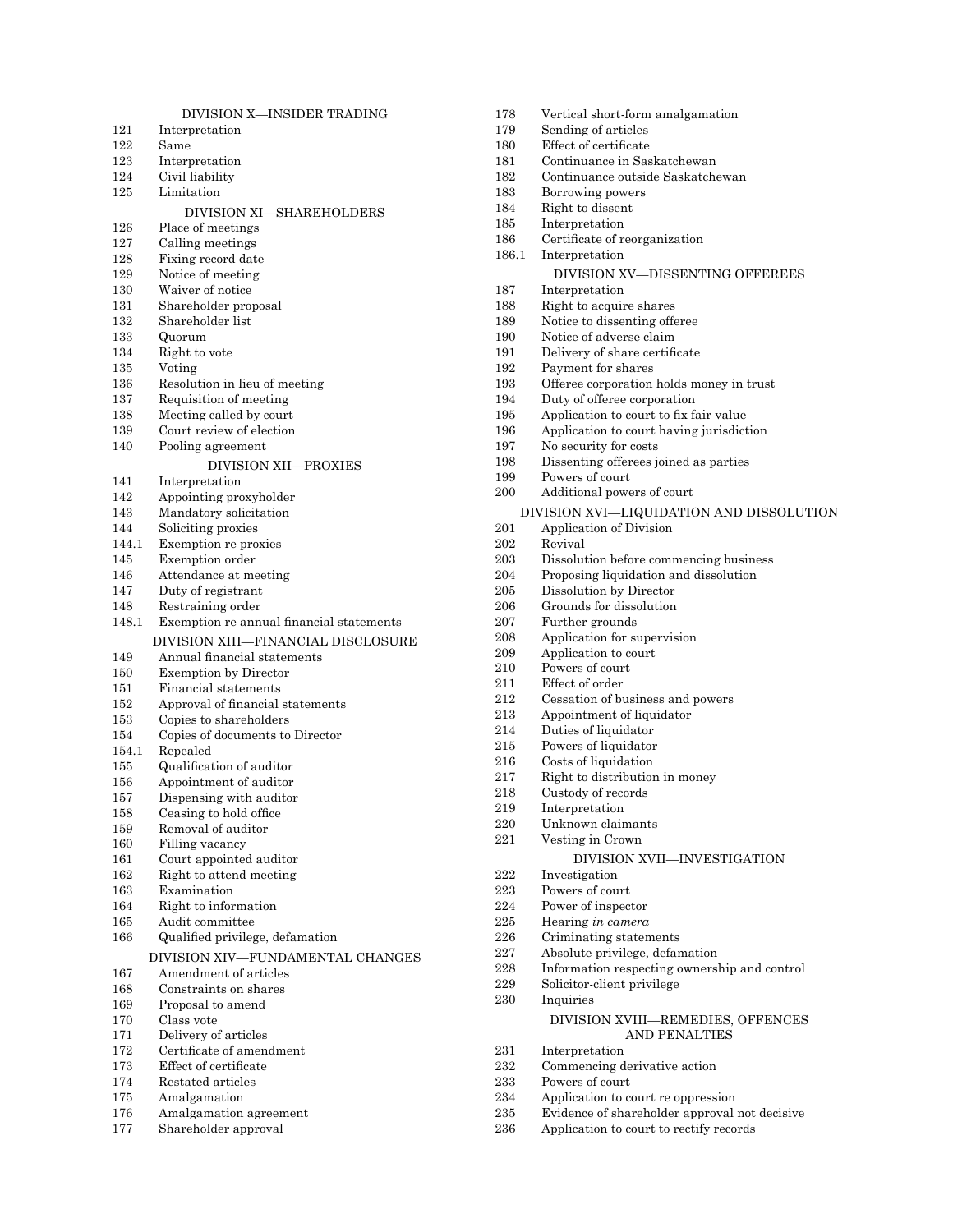| 237    | Application for directions                       |
|--------|--------------------------------------------------|
| 238    | Notice of refusal by Director                    |
| 239    | Appeal from Director's decision                  |
| 240    | Restraining or compliance order                  |
| 241    | Summary application to court                     |
| 242    | Appeal                                           |
|        | DIVISION XIX—GENERAL                             |
| 243    | Approval of Superintendent of Insurance          |
| 244    | Notice of intention                              |
| 245    | Restrictions on business of the corporation      |
| 246    | Repealed                                         |
| 247    | Notice to directors and shareholders             |
| 248    | Deemed receipt                                   |
| 249    | Undelivered notices                              |
| 250    | Waiver of notice                                 |
| 251    | Certificate of corporation                       |
| 252    | Repealed                                         |
| 253    | Security certificate                             |
| 254    | Copies                                           |
| 255    | Interpretation                                   |
| 256    | Alteration                                       |
| 257    | Corrections                                      |
| 258    | Authorizing continuance                          |
| 259    | Reference to The Companies Act                   |
| 260    | Incorporation under The Companies Act prohibited |
|        | <b>PART II</b>                                   |
|        | <b>Registration of Corporations</b>              |
|        | DIVISION I — APPLICATION                         |
| 261    | Application of Part                              |
|        | DIVISION II—REGISTRATION                         |
| 262    | Registration of corporations                     |
| 263    | Application for registration                     |
| 264    | Registration                                     |
| 265    | Termination and renewal of registration          |
| 266    | Effect of registration                           |
|        | DIVISION III-DUTIES AND OBLIGATIONS              |
| 267    | Publication of name                              |
| 268    | Power of attorney                                |
| 269    | Service on corporation                           |
| 269.01 | How notices or documents may be sent by Director |
| 269.1  | Receivers, liquidators, etc.                     |
| 270    | Notices of change                                |
| 271    | Amendment to articles                            |
| 272    | Repealed                                         |
| 273    | Annual return                                    |
| 274    | Shareholders' list                               |
|        |                                                  |

## DIVISION IV—DISABILITIES AND PENALITIES

|       | DIVISION IV—DISABILITIES AND PENALITIES         |
|-------|-------------------------------------------------|
| 275   | Unregistered corporation incapable of           |
|       | maintaining actions                             |
| 276   | Action may be maintained if corporation becomes |
|       | registered                                      |
| 277   | Resumption of action                            |
| 278   | Acts of unregistered corporation not invalid    |
|       | <b>PART III</b>                                 |
|       | Administration                                  |
|       | DIVISION I-DIRECTOR AND HIS DUTIES              |
| 279   | Appointment of Director                         |
| 279.1 | Fees and charges of Director                    |
| 297.2 | Transitional - activities                       |
| 279.3 | Immunity                                        |
| 280   | Seal                                            |
| 281   | Service upon Director                           |
|       | <b>DIVISION II-RECORDS</b>                      |
| 282   | Register of corporations                        |
| 283   | Documents under The Companies Act become        |
|       | documents under this Act                        |
| 284   | Right to inspect and obtain copies              |
| 285   | Form of copies                                  |
| 286   | Certificate of Director                         |
| 287   | Director may refuse certain documents           |
| 288   | Form of documents filed                         |
| 289   | Proof required by Director                      |
| 290   | Striking name of corporation off the register   |
| 291   | Liability of corporation continues              |
|       | DIVISION III-CORPORATE NAMES                    |
| 292   | Reservation of name                             |
| 293   | Prohibited name                                 |
| 294   | Name may be refused by Director                 |
| 294.1 | Alternate names                                 |
| 295   | Amalgamation                                    |
| 296   | Condition of revival                            |
| 297   | Objectionable name                              |
| 298   | Effect of change of name of extraprovincial     |
|       | corporation                                     |

## DIVISION III.1—SPECIAL RULES RESPECTING EXTRAPROVINCIAL MATTERS

- 298.1 Interpretation of Division
- 298.2 Agreements
- 298.3 Regulations for Division
- 298.4 Regulations prevail

## DIVISION IV—OFFENCES AND PENALTIES

- 
- 299 Offence re use of names<br>300 Offences with respect to 300 Offences with respect to reports<br>301 Liability of directors, etc.
- 301 Liability of directors, etc.<br>302 Offence
- **Offence**
- Order to comply
	- DIVISION V—REGULATIONS
- Regulations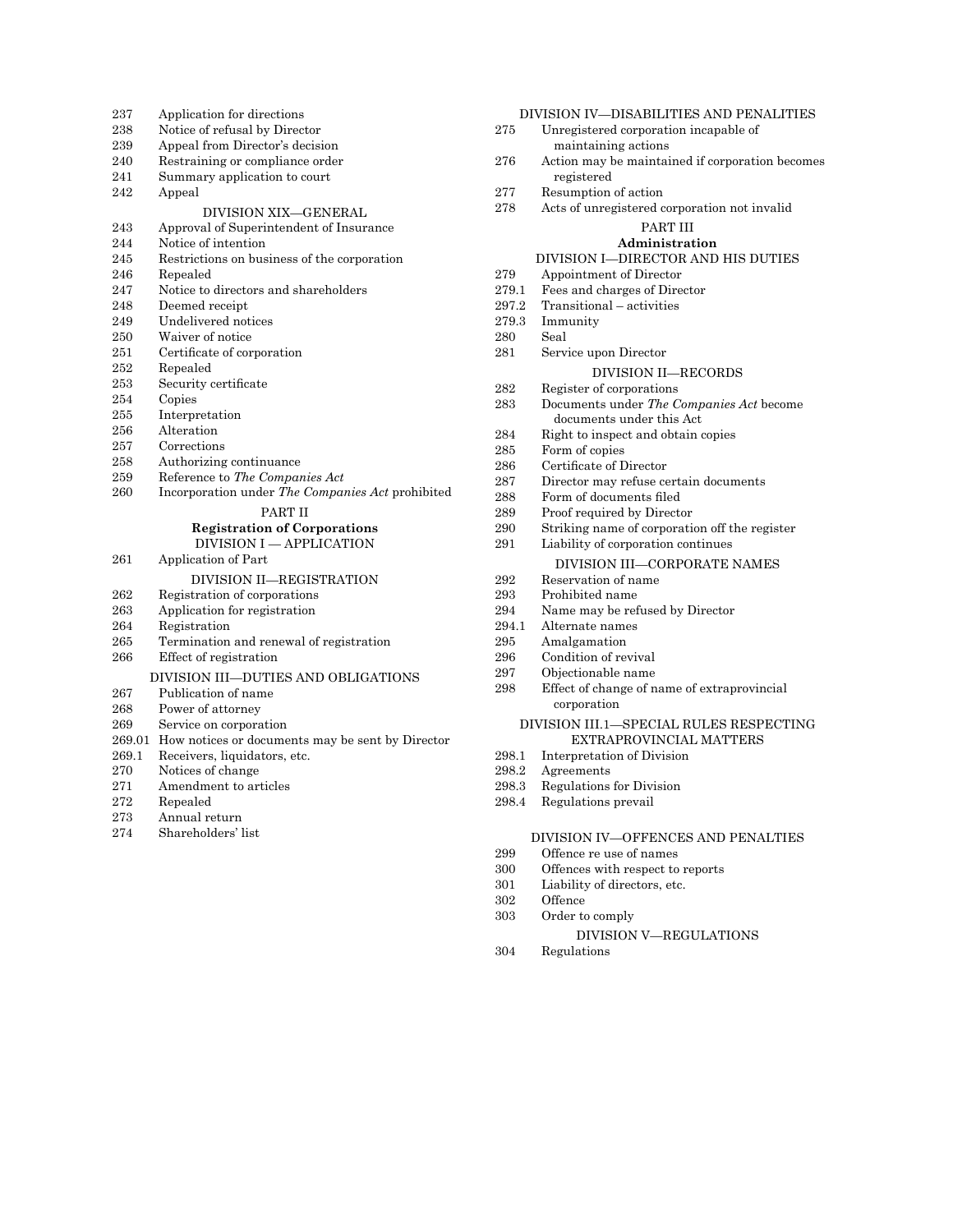## **CHAPTER B-10**

## An Act respecting Business Corporations

## SHORT TITLE

## **Short title**

**1** This Act may be cited as *The Business Corporations Act.*

## INTERPRETATION

#### **Interpretation**

**2**(1) In this Act:

(a) **"affairs"** means the relationships among a corporation, its affiliates and the shareholders, directors and officers of such bodies corporate but does not include the business carried on by such bodies corporate;

(b) **"affiliate"** means an affiliated body corporate within the meaning of subsection (2);

(c) **"articles"** means:

(i) the original or restated articles of incorporation, articles of amendment, articles of amalgamation, articles of continuance, articles of reorganization, articles of arrangement, articles of dissolution or articles of revival; and

(ii) in sections 181 and 258 and in Parts II and III, any Act, statute or ordinance by which a corporation has been incorporated, and any certificate of incorporation, memorandum of association, articles of association, letters patent, bylaws or other document evidencing corporate existence;

and includes any amendments thereto;

(d) **"associate"** when used to indicate a relationship with any person means:

(i) a body corporate of which that person beneficially owns or controls, directly or indirectly, shares or securities currently convertible into shares carrying more than ten per cent of the voting rights under all circumstances or by reason of the occurrence of an event that has occurred and is continuing, or a currently exercisable option or right to purchase such shares or such convertible securities;

(ii) a partner of that person acting on behalf of the partnership of which they are partners;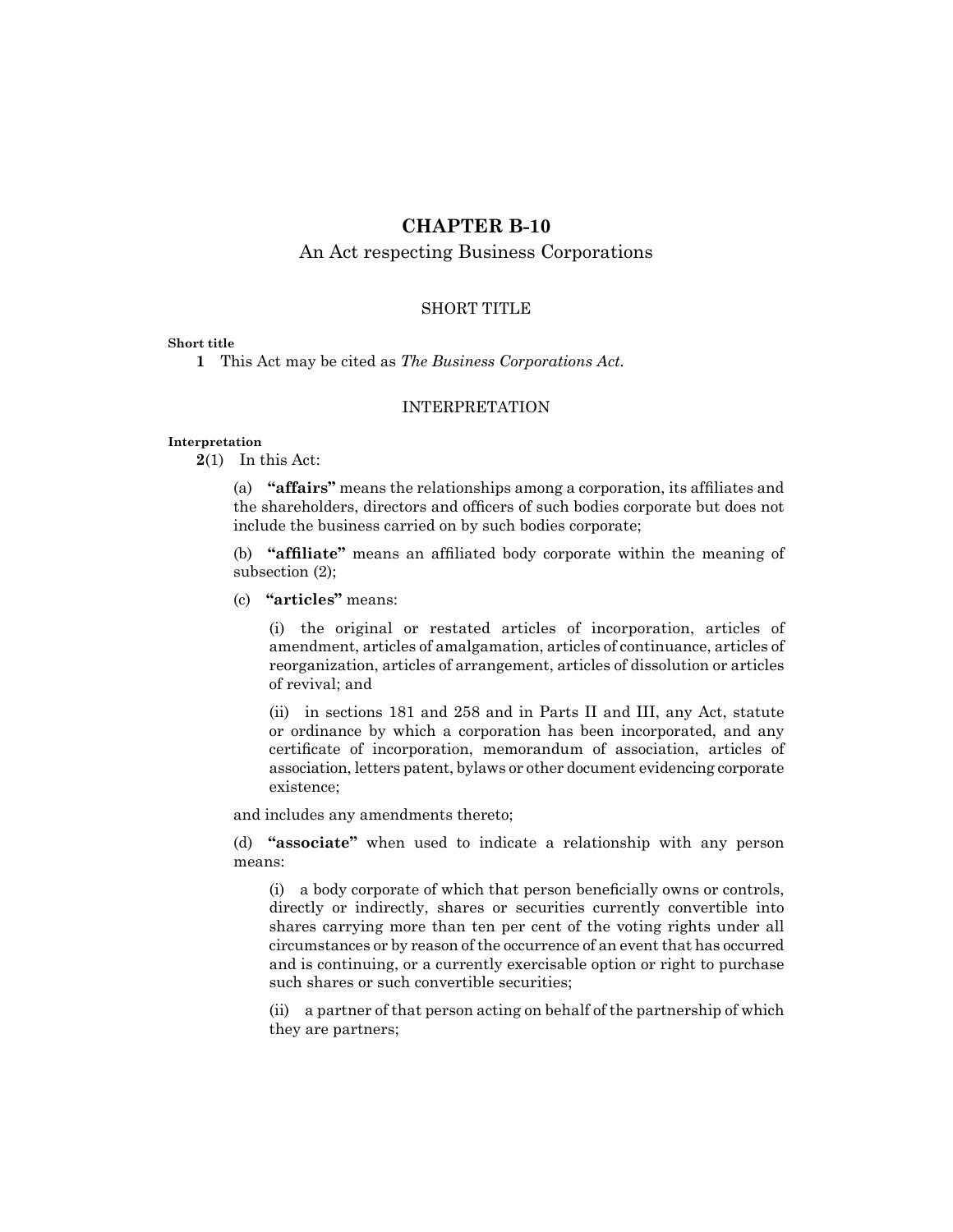(iii) a trust or estate in which that person has a substantial beneficial interest or in respect of which he serves as a trustee or in a similar capacity;

(iv) a spouse or child of that person; or

(v) a relative of that person or of his spouse if that relative has the same residence as that person;

(e) **"auditor"** includes a partnership of auditors;

(f) **"beneficial interest"** means an interest arising out of the beneficial ownership of securities;

(f.1) **"beneficial ownership"** includes ownership through a trustee, legal representative, agent or other intermediary;

(g) **"body corporate"** includes a company or other body corporate wherever or however incorporated;

(h) **"Canada corporation"** means a body corporate incorporated by or under an Act of the Parliament of Canada;

(i) **"Commission"** means the Financial and Consumer Affairs Authority of Saskatchewan;

(j) **"corporation"** means a body corporate with share capital heretofore or hereafter incorporated by or under an Act of the Legislature and includes a body corporate with share capital incorporated by or under an ordinance of the North-west Territories that by section 16 of *The Saskatchewan Act* (Canada) is subject to the legislative authority of Saskatchewan and in Parts II and III **"corporation"** includes an extraprovincial corporation with or without share capital;

(k) **"court"** means the Court of Queen's Bench or a judge thereof;

(l) **"debt obligation"** means a bond, debenture, note or other evidence of indebtedness or guarantee of a corporation, whether secured or unsecured;

(m) **"Director"** means the Director of Corporations;

(n) **"director"** means a person occupying the position of director by whatever name called and **"directors"** and **"board of directors"** includes a single director;

(n.1) **"Director of Corporations"** means the Director of Corporations appointed pursuant to section 279 and includes any Deputy Director appointed pursuant to that section;

(o) **"distributing corporation"** means a corporation that is a reporting issuer as defined in *The Securities Act, 1988*;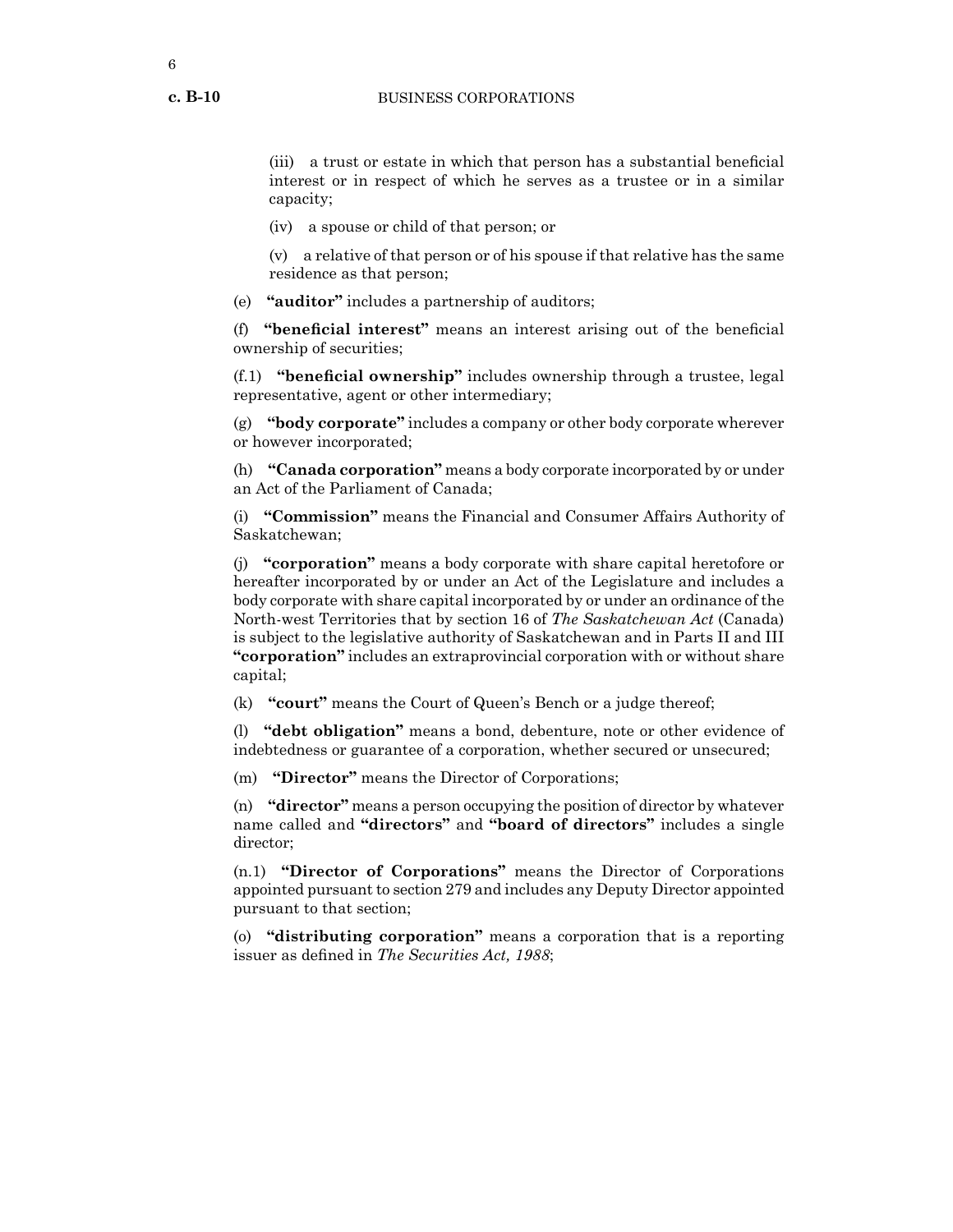(p) **"extraprovincial corporation"** means a body corporate incorporated otherwise than by or under an Act of the Legislature and includes:

(i) a body corporate incorporated by or under an ordinance of the North-West Territories, that is not by section 16 of *The Saskatchewan Act* subject to the legislative authority of Saskatchewan; and

- (ii) a Canada corporation;
- (q) **"incorporator"** means a person who signs articles of incorporation;
- (r) **"individual"** means a natural person;

(s) **"liability"** includes a debt of a corporation arising under section 38, subsection (25) of section 184 and clauses (f) and (g) of subsection (3) of section 234;

(t) **"minister"** means the member of the Executive Council to whom for the time being the administration of this Act is assigned;

(u) **"municipality"** means a city, town, village, rural municipality, municipal district or northern municipality and includes a reserve as defined in the *Indian Act* (Canada);

(v) **"ordinary resolution"** means a resolution passed by a majority of the votes cast by the shareholders who voted in respect of that resolution;

(w) **"person"** includes an individual, partnership, association, body corporate, trustee, executor, administrator or legal representative;

- (x) **"prescribed"** means prescribed by the regulations;
- (y) **"redeemable share"** means a share issued by a corporation:

(i) that the corporation may purchase or redeem upon the demand of the corporation; or

(ii) that the corporation is required by its articles to purchase or redeem at a specified time or upon the demand of a shareholder;

(z) **"register"** means any register required by this Act to be maintained by or on behalf of a corporation but, in section 205 and in Parts II and III, it means the register of corporations to be maintained by the Director in accordance with section 282;

(z.1) **"registered form"** means registered form as defined in *The Securities Transfer Act;*

(aa) **"resident Canadian"** means an individual who is:

(i) a Canadian citizen ordinarily resident in Canada;

(ii) a Canadian citizen not ordinarily resident in Canada who is a member of a prescribed class of persons; or

**c. B-10**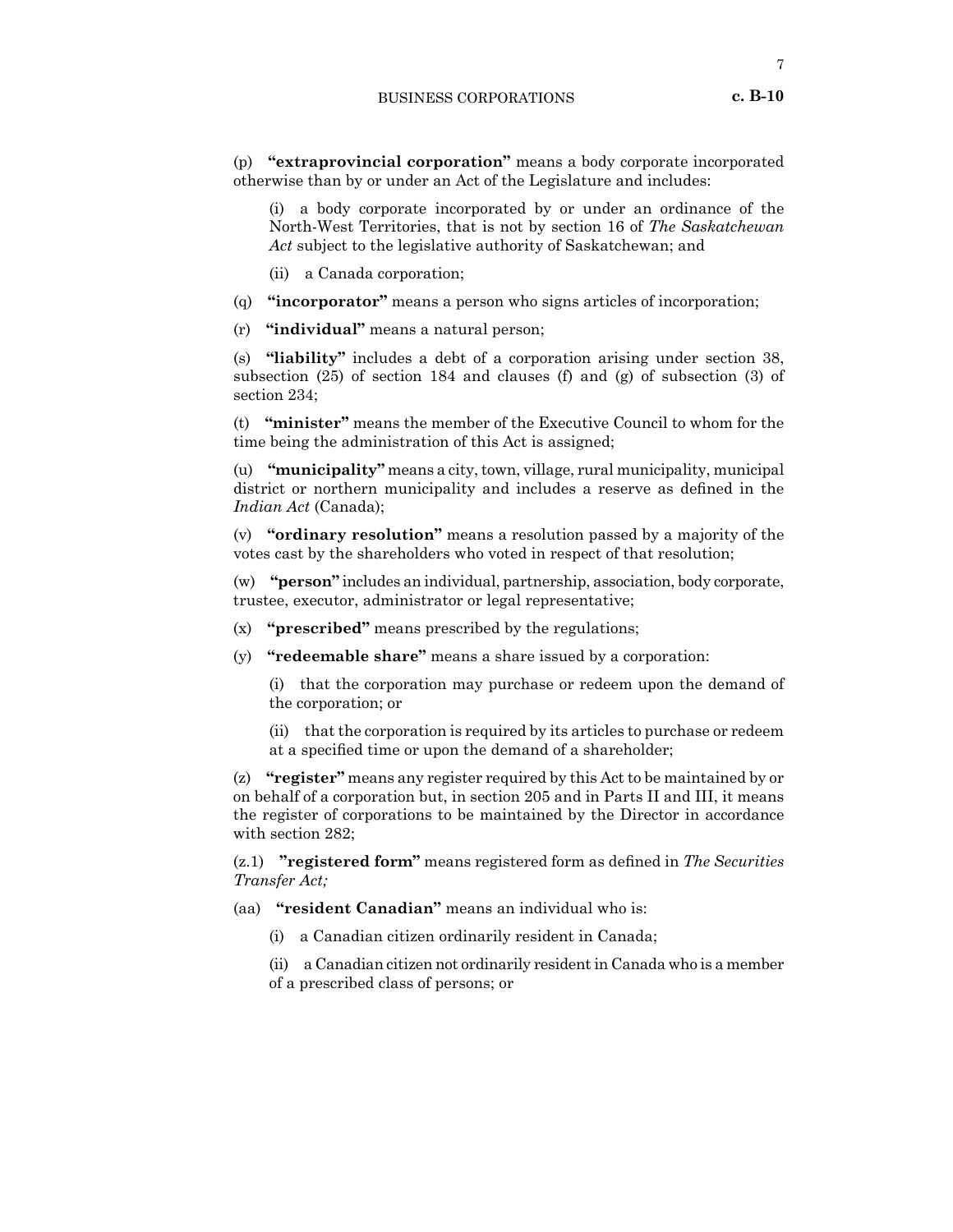(iii) a permanent resident within the meaning of the *Immigration and Refugee Protection Act* (Canada) and ordinarily resident in Canada, except a permanent resident who has been ordinarily resident in Canada for more than one year after the time at which he or she first became eligible to apply for Canadian citizenship;

(aa.1) **"Saskatchewan securities laws"** means Saskatchewan securities laws as defined in clause 2(1)(rr.1) of *The Securities Act, 1988;*

(bb) **"security"** means a share of any class or series of shares or a debt obligation of a corporation and includes a certificate evidencing such a share or debt obligation;

(cc) **"security interest"** means an interest in or charge on property of a corporation to secure payment of a debt or performance of any other obligation of the corporation;

(dd) **"send"** includes deliver;

(ee) **"series"** in relation to shares means a division of a class of shares;

(ff) **"special resolution"** means a resolution passed by a majority of not less than two-thirds of the votes cast by the shareholders who voted in respect of that resolution or signed by all the shareholders entitled to vote on that resolution;

(gg) **"unanimous shareholder agreement"** means an agreement described in subsection  $140(2)$  or a declaration of a shareholder described in subsection 140(2.1).

#### **Affiliated corporations**

(2) For the purposes of this Act:

(a) one body corporate is affiliated with another body corporate if one of them is the subsidiary of the other or both are subsidiaries of the same body corporate or each of them is controlled by the same person; and

(b) if two bodies corporate are affiliated with the same body corporate at the same time, they are deemed to be affiliated with each other.

(3) For the purposes of this Act, a body corporate is controlled by a person or by two or more bodies corporate if:

(a) securities of the body corporate to which are attached more than 50% of the votes that may be cast to elect directors of the body corporate are held, other than by way of security only, by or for the benefit of that person or by or for the benefit of those bodies corporate; and

(b) the votes attached to those securities are sufficient, if exercised, to elect a majority of the directors of the body corporate.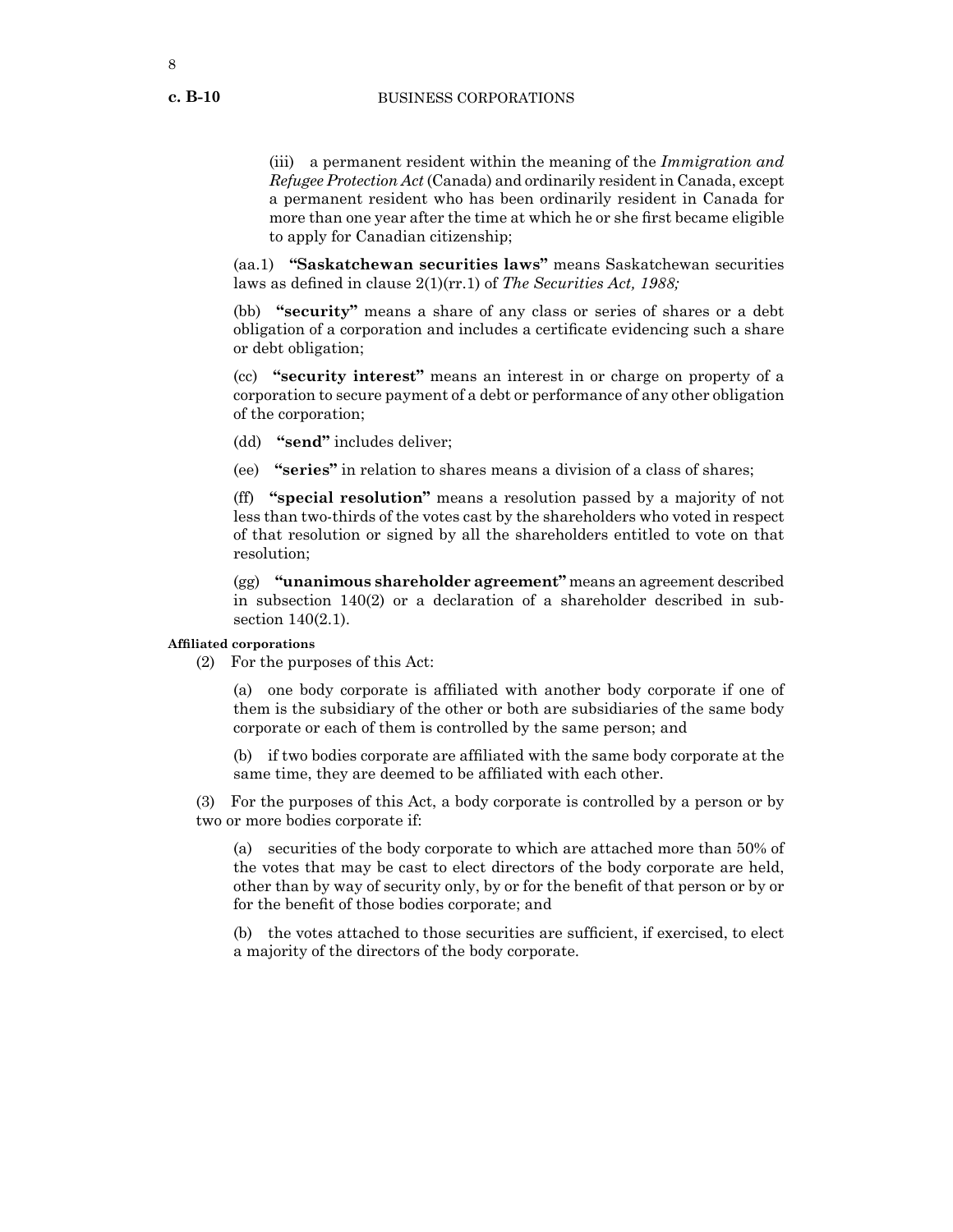#### **Holding body corporate**

(4) A body corporate is the holding body corporate of another if that other body corporate is its subsidiary.

- (5) A body corporate is a subsidiary of another body corporate if:
	- (a) it is controlled by:
		- (i) that other body corporate;

(ii) that other body corporate and one or more bodies corporate each of which is controlled by that other body corporate; or

(iii) two or more bodies corporate each of which is controlled by that other body corporate; or

(b) it is a subsidiary of a body corporate that is a subsidiary of that other body corporate.

## **Deemed distribution to the public**

- (6) For the purposes of this Act, securities of a corporation:
	- (a) issued upon a conversion of other securities; or
	- (b) issued in exchange for other securities;

are deemed to be securities that are a part of a distribution to the public if those other securities were part of a distribution to the public.

## **Distribution to the public**

(7) For the purposes of this Act, a security of a body corporate:

(a) is a part of a distribution to the public where:

(i) there has been a filing of a prospectus respecting the security with the Commission and the issue of a receipt therefor;

- (ii) a securities exchange takeover bid circular respecting the security has been filed with the Commission; or
- (iii) the security is listed for trading on any stock exchange wheresoever situate; or

(b) is deemed to be part of a distribution to the public where the security has been issued and a filing in accordance with clause (a) would be required if the security were being issued currently.

> 1976-77, c.10, s.2; R.S.S. 1978, c.B-10, s.2; 1979, c.6, s.3; 1980-81, c.2, s.3; 1980-81, c.21, s.6; 1980-81, c.83, s.5; 1983, c.37, s.3; 1983, c.77, s.8; 1992, c.44, s.3; 1995, c.4, s.3; 2005, c.6, s.3; 2007, c.S-42.3, s.106; 2009, c.27, s.12; 2010, c.B-12, s.14; 2012, c.F-13.5, s.47; 2013, c.O-4.2, s.19; 2014, c.19, s.33; 2015, c.21, s.64.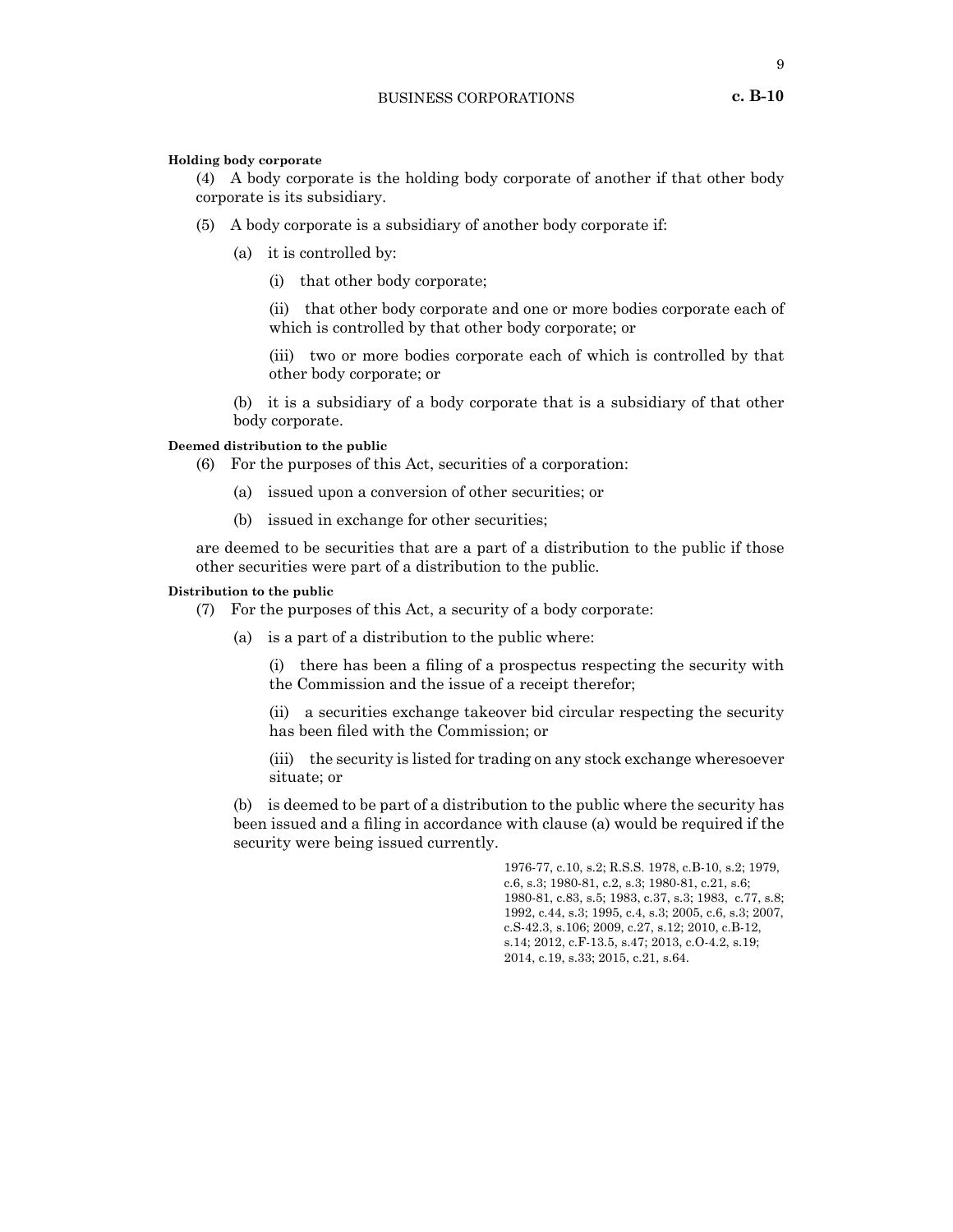## PART I **Provincial Business Corporations** DIVISION I—APPLICATION

## **Application of Part**

**3**(1) Subject to subsection (2), this Part applies to:

- (a) every corporation incorporated or continued under this Act;
- (b) a body corporate where reference is made in this Part to a body corporate;

and sections 258, 259 and 260 apply to every corporation.

#### **Exception**

(2) Except for section 259, this Part does not apply to:

(a) a corporation incorporated or registered under *The Co-operatives Act, 1996, The New Generation Co-operatives Act,* or *The Credit Union Act, 1998,* except to the extent that those Acts make this Act or any provision of this Act apply to the corporation;

(b) any corporation or class of corporations exempted by the regulations.

1976-77, c.10, s.3; R.S.S. 1978, c.B-10, s.3; 1979, c.6, s.4; 1999, c.N-4.001, s.352; 1998, c.C-45.2, s.476; 2001, c.8, s.4.

#### **Certain Acts do not apply**

**4** No provision of *The Companies Act* or *The Companies Winding Up Act* applies to a corporation incorporated or continued under this Act.

1976-77, c.10, s.4; R.S.S. 1978, c.B-10, s.4.

## DIVISION II—INCORPORATION

#### **Incorporation**

**5**(1) One or more persons, being a body corporate or an individual, may incorporate a corporation by signing and delivering to the Director articles of incorporation.

**Exception**

(2) No individual who:

(a) is less than eighteen years of age;

- (b) has been found by a court in Canada or elsewhere to lack capacity; or
- (c) has the status of a bankrupt;

may incorporate a corporation.

1976-77, c.10, s.5; R.S.S. 1978, c.B-10, s.5; 2015, c.21, s.6.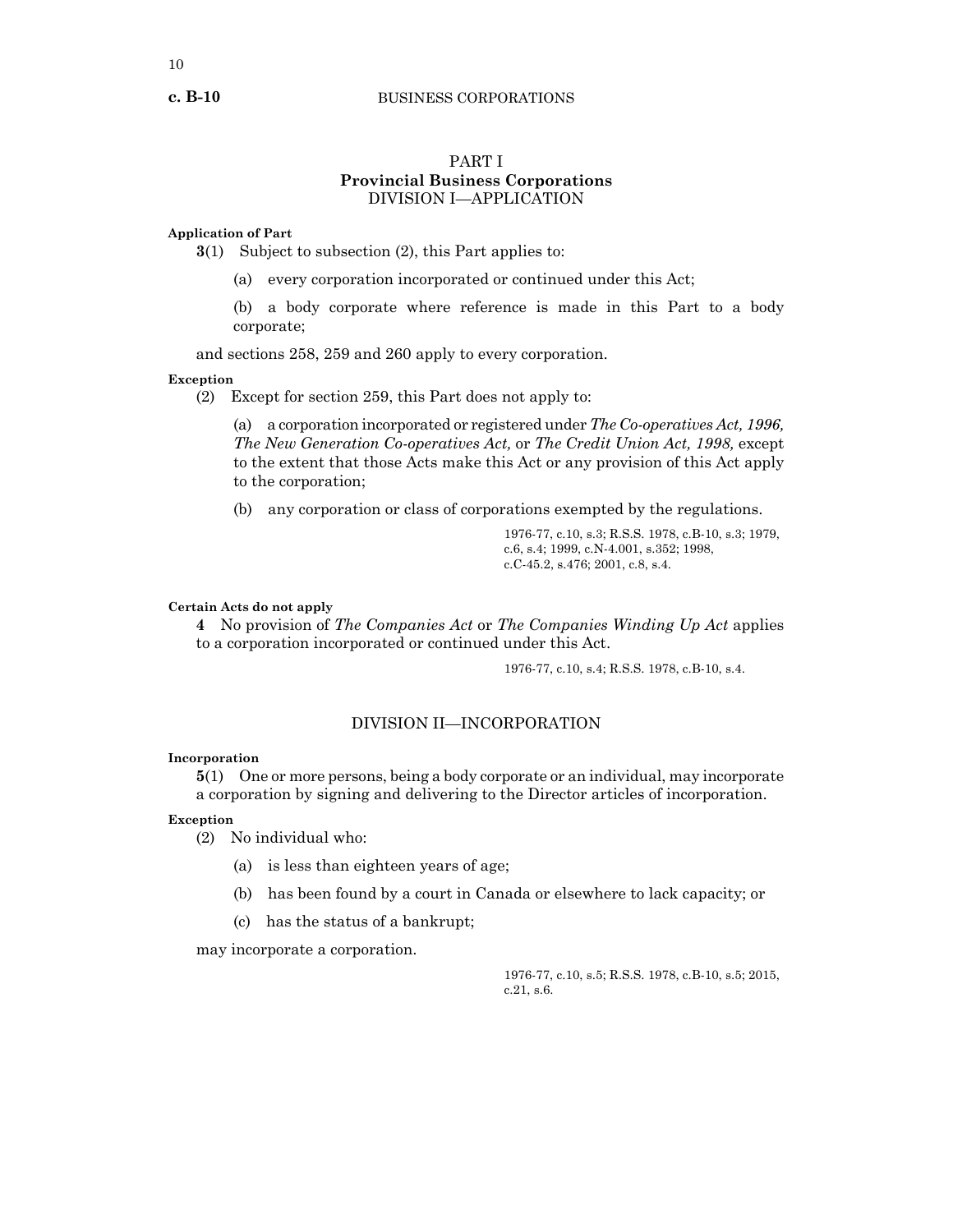#### **Articles of incorporation**

**6**(1) Articles of incorporation shall follow the prescribed form and shall set out, in respect of the proposed corporation:

- (a) the name of the corporation;
- (b) **Repealed.** 1992, c.44, s.4.

(c) the classes and any maximum number of shares that the corporation is authorized to issue, and:

(i) if there will be two or more classes of shares, the rights, privileges, restrictions and conditions attaching to each class of shares; and

(ii) if a class of shares may be issued in series, the authority given to the directors to fix the number of shares in, and to determine the designation of, and the rights, privileges, restrictions and conditions attaching to, the shares of each series;

(d) if the issue, transfer or ownership of shares of the corporation is to be restricted, a statement to that effect and a statement as to the nature of those restrictions;

(e) the number of directors or, subject to clause (a) of section 102 the minimum and maximum number of directors of the corporation; and

(f) any restrictions on the businesses that the corporation may carry on or on the powers that the corporation may exercise.

## **Additional provisions in articles**

(2) The articles may set out any provisions permitted by this Act or by law to be set out in the bylaws of the corporation.

#### **Special majorities**

(3) Subject to subsection (4), if the articles or a unanimous shareholder agreement require a greater number of votes of directors or shareholders than that required by this Act to effect any action, the provisions of the articles or of the unanimous shareholder agreement prevail.

## **Removal of director**

(4) The articles may not require a greater number of votes of shareholders to remove a director than the number specified in section 104.

> 1976-77, c.10, s.6; R.S.S. 1978, c.B-10, s.6; 1979, c.6, s.5; 1983, c.37, s.4; 1992, c.44, s.4.

#### **Delivery of articles of incorporation**

**7** An incorporator shall send to the Director articles of incorporation and the documents required by sections 19 and 101.

1976-77, c.10, s.7; R.S.S. 1978, c.B-10, s.7.

## **Certificate of incorporation**

**8** A certificate of incorporation is to be issued in accordance with section 255.

1980-81, c.2, s.4.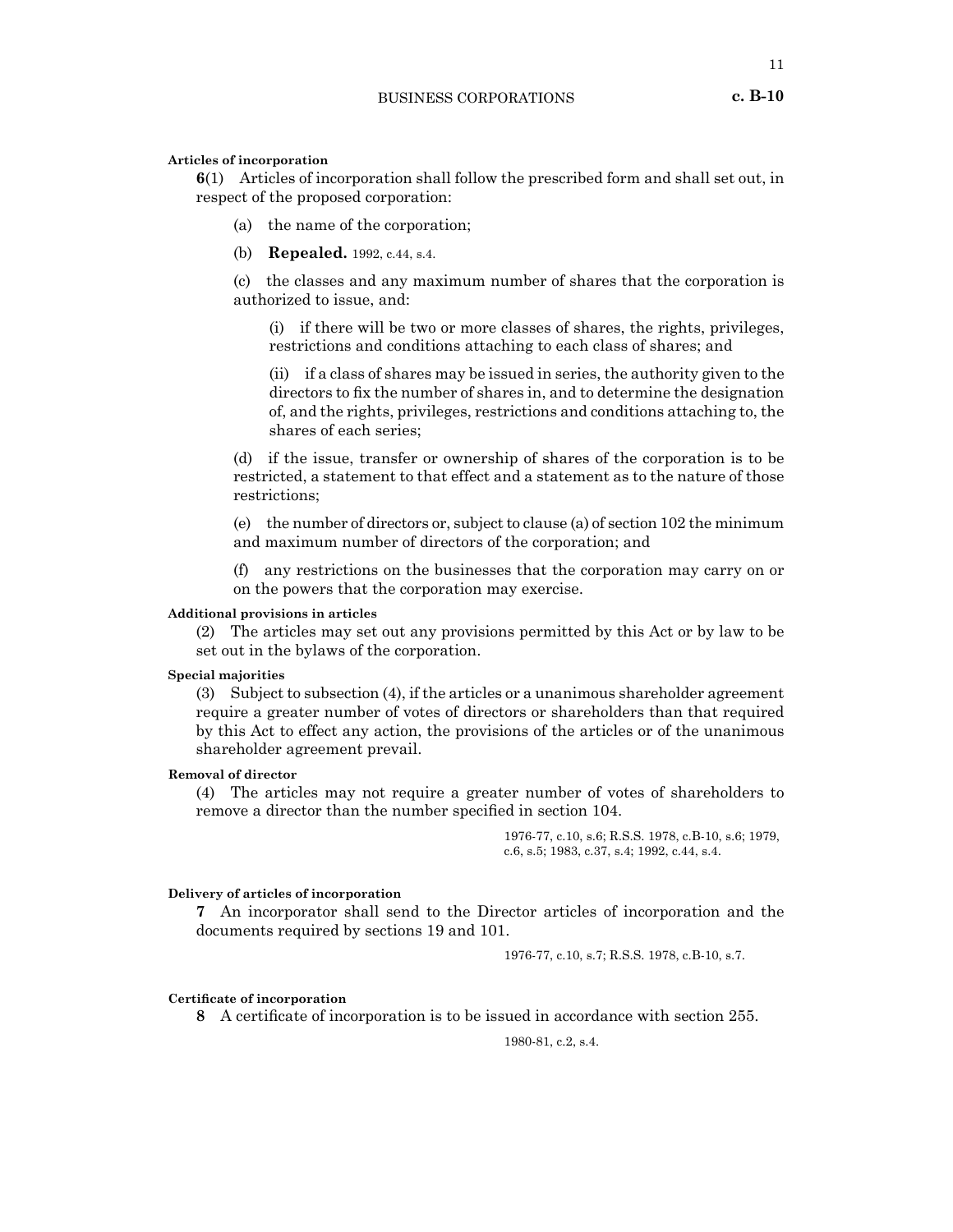## **Effect of certificate**

**9** A corporation comes into existence on the date shown in the certificate of incorporation.

1976-77, c.10, s.9; R.S.S. 1978, c.B-10, s.9.

## **Name of corporation**

**10**(1) The word "Limited", "Limitée", "Incorporated", "Incorporée" or "Corporation" or the abbreviation "Ltd.", "Ltée", "Inc." or "Corp." shall be part of the name of every corporation but a corporation may use and may be legally designated by either the full or the abbreviated form if the full and the abbreviated forms are in the same language and represent the same word.

## **Exemption**

(2) The Director may exempt a body corporate continued as a corporation under this Act from the provisions of subsection (1).

(3) **Repealed.** 1979, c.6, s.6.

## **Alternative name**

(4) Subject to subsection (1) of section 12, a corporation may set out its name in its articles in an English form, a French form, an English form and a French form or in a combined English and French form and it may use and may be legally designated by any such form.

## **Name in any language form**

(5) Subject to subsection 12(1), a corporation may set out its name in its articles in any language form and it may use and may be legally designated by any such form outside Canada.

> 1976-77, c.10, s.10; R.S.S. 1978, c.B-10, s.10; 1979, c.6, s.6; 1992, c.44, s.5.

## **Designating number**

**11** If requested to do so by the incorporators or a corporation, the Director shall assign to the corporation as its name a designating number determined by him.

1976-77, c.10, s.11; R.S.S. 1978, c.B-10, s.11.

## **Prohibited names**

**12**(1) No corporation shall be incorporated with or have a name:

(a) that is refused or prohibited in accordance with sections 293 to 295;

(b) that is reserved for another corporation or intended corporation under section 292.

#### **Directing change of name**

(2) Where through inadvertence or otherwise a corporation:

- (a) comes into existence or is continued with a name; or
- (b) upon an application to change its name, is granted a name;

that contravenes this section, the Director may direct the corporation to change its name in accordance with section 167.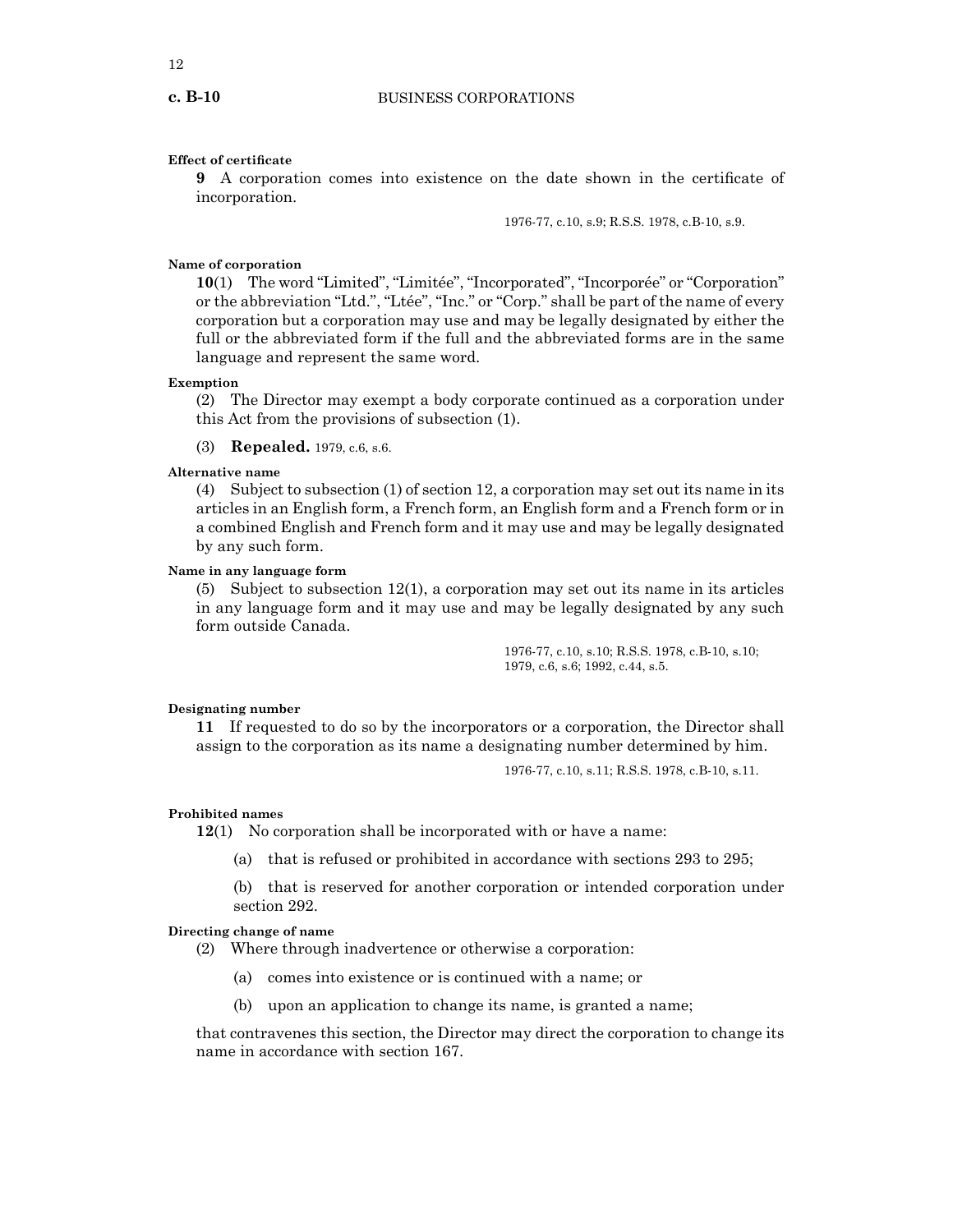(3) Notwithstanding subsections (1) and (2), a corporation that is continued under this Act is entitled to be continued with the name it had before such continuance.

**Same**

(4) Where a corporation has a designating number as its name, the Director may direct the corporation to change its name to a name other than a designating number in accordance with section 167.

#### **Revoking name**

(5) Where a corporation has been directed under subsection (2) or (4) to change its name and has not within sixty days from the service of the directive to that effect changed its name to a name that complies with this Act, the Director may revoke the name of the corporation and assign to it a name and, until changed in accordance with section 167, the name of the corporation is thereafter the name so assigned.

1976-77, c.10, s.12; R.S.S. 1978, c.B-10, s.12.

## **Costs of name change**

**12.1** Where the Director, pursuant to subsection 12(2) or section 297, directs a corporation to change its name, the Director may, in accordance with the regulations, compensate the corporation for actual costs incurred.

1992, c.44, s.6.

#### **Certificate of amendment**

**13**(1) Where a corporation has had its name revoked and a name assigned to it under subsection (5) of section 12, the Director shall issue a certificate of amendment showing the new name of the corporation and shall forthwith give notice of the change of name in the *Gazette*.

## **Effect of certificate**

(2) The articles of the corporation are amended accordingly on the date shown in the certificate of amendment.

1976-77, c.10, s.13; R.S.S. 1978, c.B-10, s.13.

## **Personal liability**

**14**(1) Except as provided in this section:

(a) a person who enters into, or purports to enter into, a written contract in the name of or on behalf of a corporation before the corporation comes into existence:

- (i) is personally bound by the contract; and
- (ii) is entitled to the benefits of the contract; and

(b) the contract has effect as a contract entered into by the person mentioned in clause (a).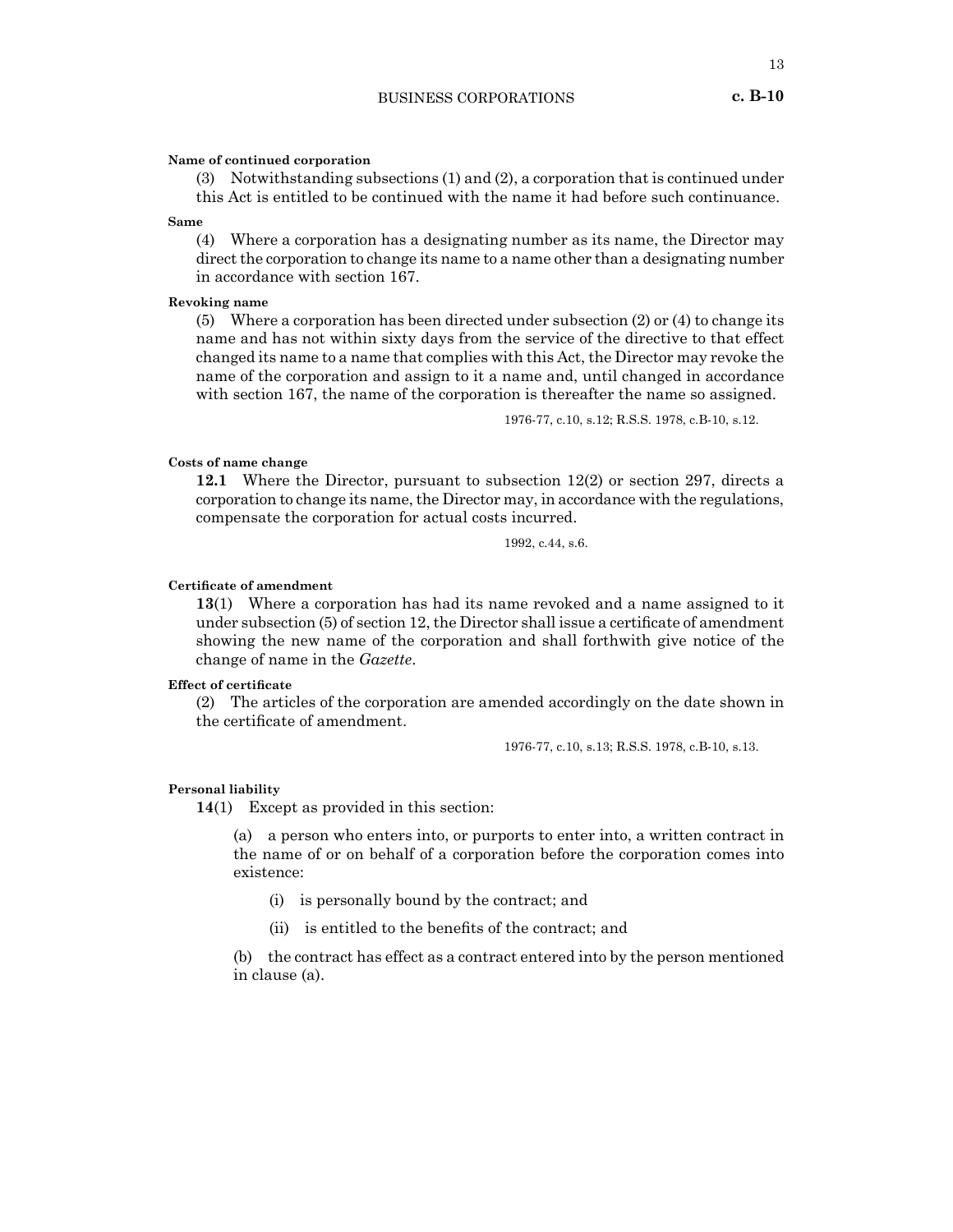## **Pre-incorporation and pre-amalgamation contracts**

(2) A corporation may, within a reasonable time after it comes into existence, by any action or conduct signifying its intention to be bound thereby, adopt a written contract made before it came into existence in its name or on its behalf, and upon such adoption:

(a) the corporation is bound by the contract and is entitled to the benefits thereof as if the corporation had been in existence at the date of the contract and had been a party thereto; and

(b) a person who purported to act in the name of or on behalf of the corporation ceases, except as provided in subsection (3), to be bound by or entitled to the benefits of the contract.

## **Application to court**

(3) Except as provided in subsection (4), whether or not a written contract made before the coming into existence of a corporation is adopted by the corporation, a party to the contract may apply to a court for an order fixing obligations under the contract as joint or joint and several or apportioning liability between or among the corporation and a person who purported to act in the name of or on behalf of the corporation and upon such application the court may make any order it thinks fit.

#### **Exemption from personal liability**

(4) If expressly so provided in the written contract, a person who purported to act in the name of or on behalf of the corporation before it came into existence is not in any event bound by the contract or entitled to the benefits thereof.

> 1976-77, c.10, s.14; R.S.S. 1978, c.B-10, s.14; 1992, c.44, s.7.

## DIVISION III—CAPACITY AND POWERS

## **Capacity of a corporation**

**15**(1) A corporation has the capacity and, subject to this Act, the rights, powers and privileges of an individual.

## **Extra-territorial capacity**

(2) A corporation has the capacity to carry on its business, conduct its affairs and exercise its powers in any jurisdiction outside Saskatchewan to the extent that the laws of such jurisdiction permit.

1976-77, c.10, s.15; R.S.S. 1978, c.B-10, s.15.

#### **Powers of a corporation**

**16**(1) It is not necessary for a bylaw to be passed in order to confer any particular power on the corporation or its directors.

## **Restricted business or powers**

(2) A corporation shall not carry on any business or exercise any power that it is restricted by its articles from carrying on or exercising, nor shall the corporation exercise any of its powers in a manner contrary to its articles.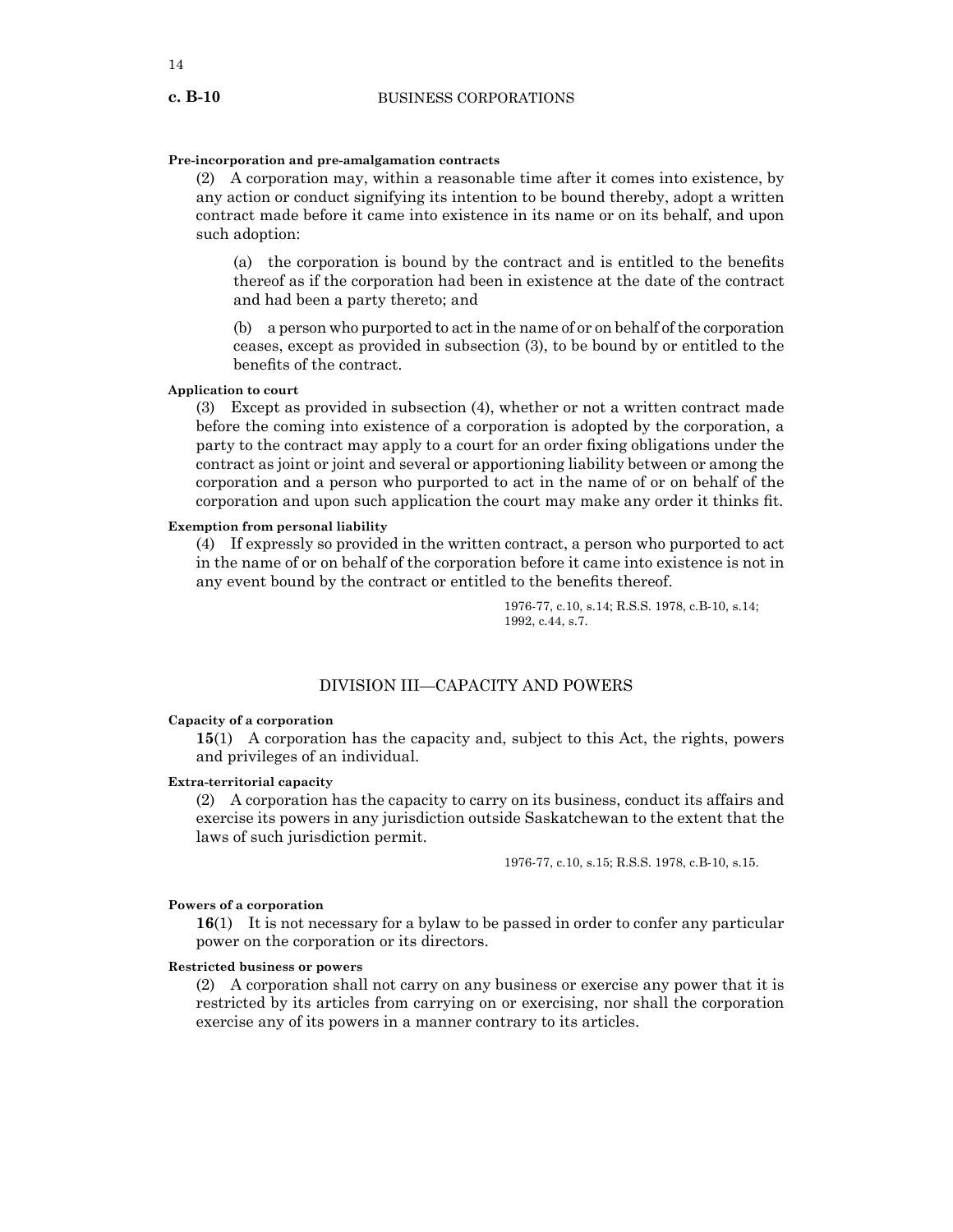## **Rights preserved**

(3) No act of a corporation, including any transfer of property to or by a corporation, is invalid by reason only that the act or transfer is contrary to its articles or this Act.

1976-77, c.10, s.16; R.S.S. 1978, c.B-10, s.16.

#### **No constructive notice**

**17** No person is affected by or is deemed to have notice or knowledge of the contents of a document concerning a corporation by reason only that the document has been filed by the Director or is available for inspection at an office of the corporation.

1976-77, c.10, s.17; R.S.S. 1978, c.B-10, s.17.

#### **Authority of directors, officers and agents**

**18** A corporation or a guarantor of an obligation of the corporation may not assert against a person dealing with the corporation or with any person who has acquired rights from the corporation that:

(a) the articles, bylaws and any unanimous shareholder agreement have not been complied with;

(b) the persons named in the most recent notice sent to the Director under section 101 or 108 are not the directors of the corporation;

(c) the place named in the most recent notice sent to the Director under section 19 is not the registered office of the corporation;

(d) a person held out by a corporation as a director, an officer or an agent of the corporation has not been duly appointed or has no authority to exercise the powers and perform the duties that are customary in the business of the corporation or usual for such director, officer or agent;

(e) a document issued by any director, officer or agent of a corporation with actual or usual authority to issue the document is not valid or not genuine;

(f) the sale, lease or exchange of property referred to in subsection (2) of section 183 was not authorized; or

(g) the disclosure of financial assistance required pursuant to section 42 was not given;

except where the person has or ought to have by virtue of his position with or relationship to the corporation knowledge to the contrary.

> 1976-77, c.10, s.18; R.S.S. 1978, c.B-10, s.18; 1992, c.44, s.8.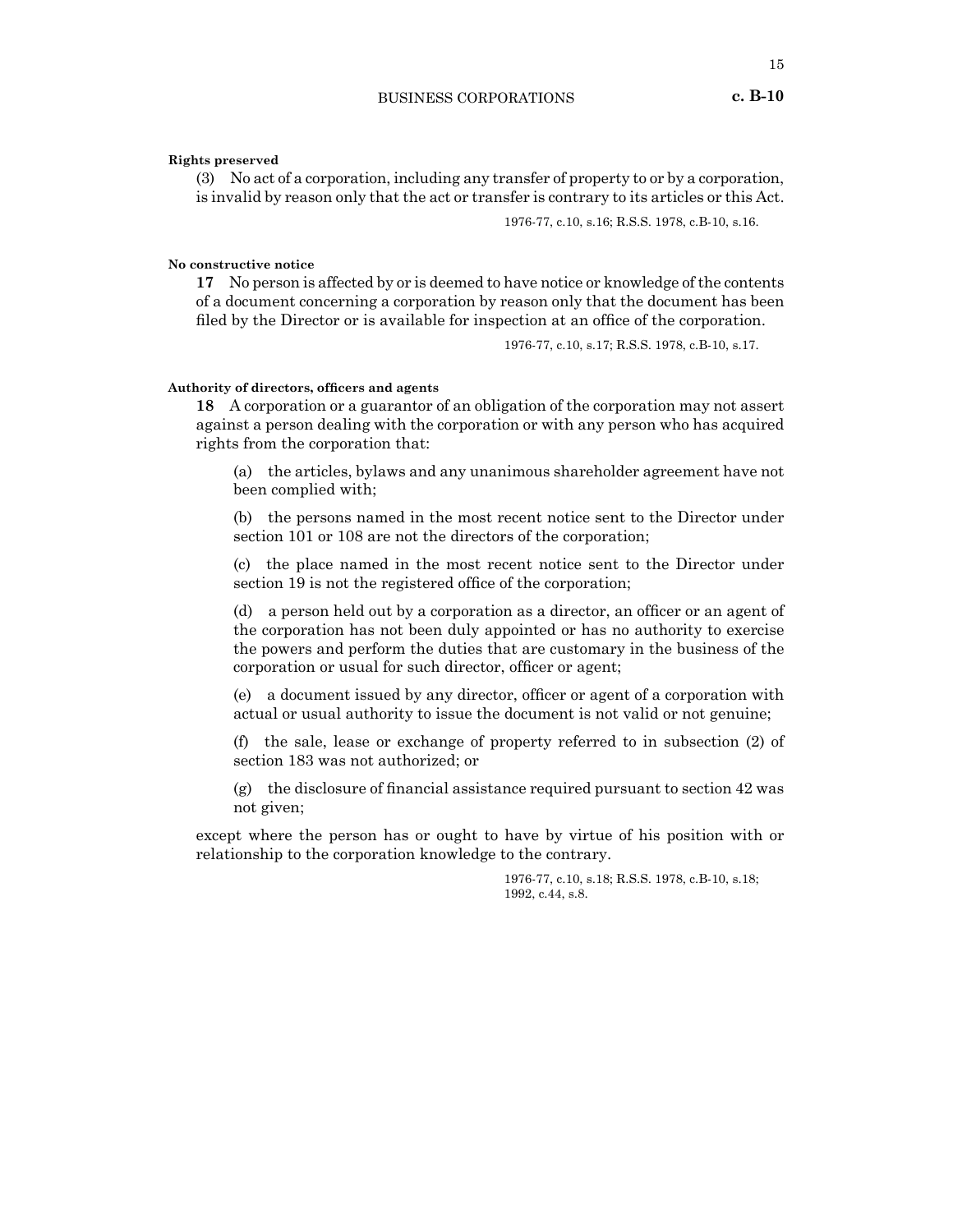## DIVISION IV—REGISTERED OFFICE AND RECORDS

#### **Registered office**

**19**(1) A corporation shall at all times have a registered office in Saskatchewan.

(2) Where a corporation sends articles, other than articles of amendment or articles of dissolution, to the Director, the corporation shall also send to the Director a notice of registered office in the prescribed form, and the Director shall file the notice.

## (3) **Repealed.** 1992, c.44, s.9.

## **Address not registered office**

(3.1) If the address of the registered office of a corporation is other than the corporation's address where the corporation carries on its business, a person at the address of the registered office may send to a director of the corporation, pursuant to section 247, a notice that address shall cease to be the registered office of the corporation 30 days after the date of the notice.

## **Corporation to change address**

(3.2) The corporation mentioned in subsection (3.1) shall take those steps that are prescribed in this Act to change the address of its registered office to another address.

## **Registered office deemed to be address of a director**

(3.3) Where notice has been given pursuant to subsection (3.1) and the corporation fails to comply with subsection (3.2), the registered office is deemed to be the address in Saskatchewan of any of the directors of the corporation that the Director may assign until the time that the corporation changes its registered office to another address in accordance with this Act.

## **Notice of change of address**

(3.4) A copy of a notice sent pursuant to subsection (3.1) is to be sent to the Director at the same time that the notice is sent to the corporation.

## **Notice of change of address**

(4) A corporation shall send to the Director, within fifteen days of any change of address of its registered office, a notice in prescribed form and the Director shall file it.

(4.1) Where a corporation sends an annual return to the Director pursuant to section 273 within 15 days after a change is made to the address of the corporation's registered office, the annual return is deemed to be the notice required by subsection (4).

(5) **Repealed.** 1992, c.44, s.9.

1976-77, c.10, s.19; R.S.S. 1978, c.B-10, s.19; 1984-85-86, c.44, s.3; 1992, c.44, s.9.

## **Corporate records**

**20**(1) A corporation shall prepare and maintain, at its registered office or at any other place in Saskatchewan designated by the directors, records containing:

(a) the articles and the bylaws, and all amendments thereto, and a copy of any unanimous shareholder agreement or amendment to a unanimous shareholder agreement;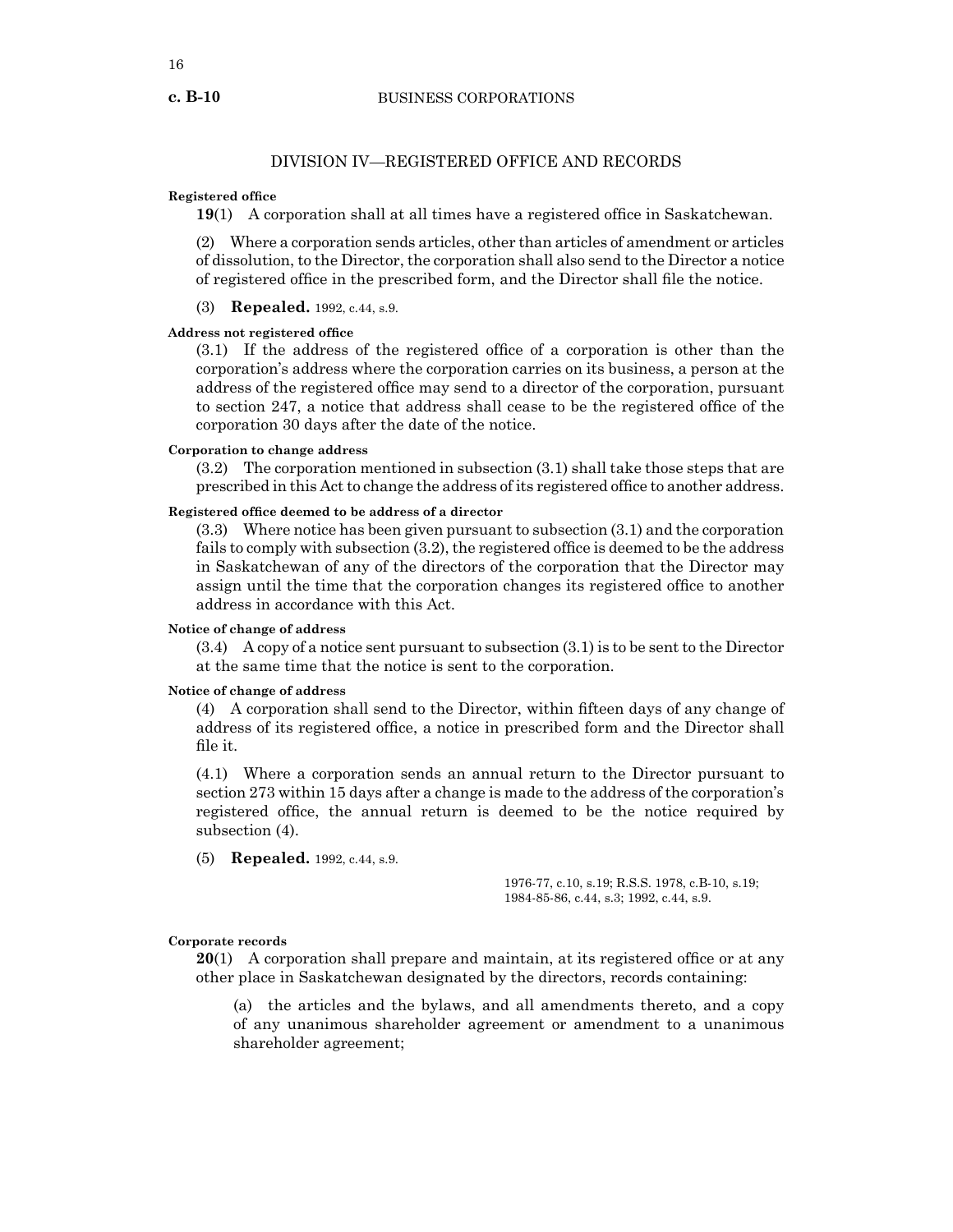- (b) minutes of meetings and resolutions of shareholders;
- (c) copies of all notices required by section 101 or 108;
- (d) a securities register complying with section 46;

(e) the financial statements of the corporation required by subsection  $149(1)$ ; and

(f) the statements of disclosure made by the directors pursuant to section 115.

(2) In addition to the records described in subsection (1), a corporation shall:

(a) prepare adequate accounting records and maintain them for at least six years after they are prepared; and

(b) prepare and maintain records containing minutes of meetings and resolutions of the directors and any committees of directors.

#### **Records of continued corporations**

(3) For the purposes of clause (b) of subsection (1) and subsection (2), where a body corporate is continued under this Act, **"records"** includes similar records required by law to be maintained by the body corporate before it was so continued.

## **Place of director's records**

(4) The records described in subsection (2) shall be kept at the registered office of the corporation or at such other place in Saskatchewan as the directors think fit and shall at all reasonable times be open to inspection by the directors.

## **Records in Saskatchewan**

(5) Where accounting records of a corporation are kept at a place outside Saskatchewan, there shall be kept at the registered office or other office in Saskatchewan accounting records adequate to enable the directors to ascertain the financial position of the corporation with reasonable accuracy on a quarterly basis.

## **Offence**

(6) A corporation that, without reasonable cause, fails to comply with this section is guilty of an offence and liable on summary conviction to a fine not exceeding \$5,000.

> 1976-77, c.10, s.20; R.S.S. 1978, c.B-10, s.20; 1992, c.44, s.10; 2005, c.6, s.4.

## **Access to corporate records**

**21**(1) Shareholders and directors of a corporation, their agents and legal representatives and the Director may examine the records referred to in subsection (1) of section 20 during the usual business hours of the corporation, and may take extracts therefrom, free of charge, and, where the corporation is a distributing corporation, any other person may do so upon payment of a reasonable fee.

(1.1) Creditors of a corporation and their agents and legal representatives may examine the records mentioned in clauses  $20(1)(a)$ , (c) and (d), other than a unanimous shareholder agreement or an amendment to a unanimous shareholder agreement, during the usual business hours of the corporation, and may take extracts from those records, free of charge.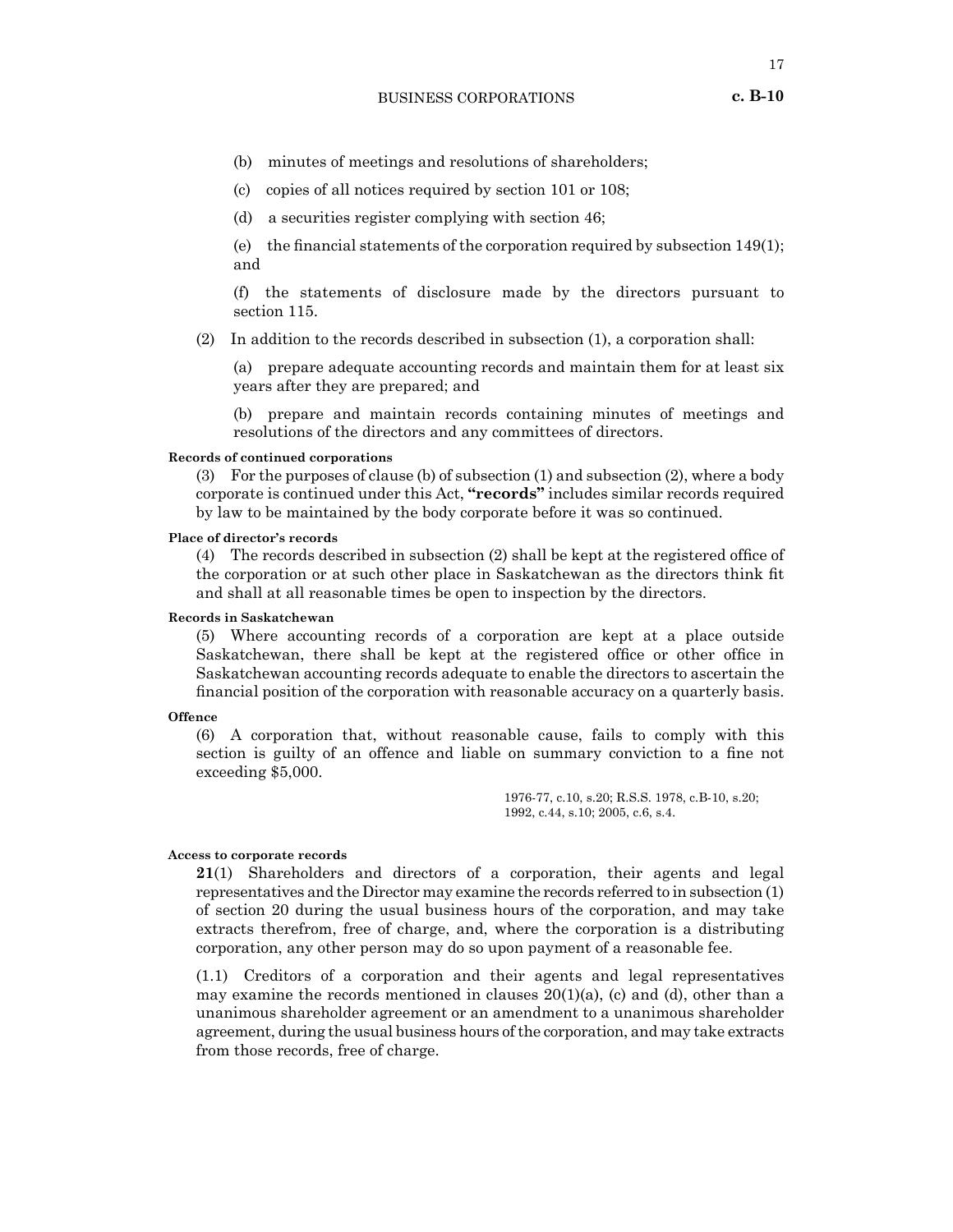#### **Copies of corporate records**

(2) A shareholder of a corporation is entitled upon request and without charge to one copy of the articles and bylaws and of any unanimous shareholder agreement.

## **Shareholder lists**

(3) Shareholders and creditors of a corporation, their agents and legal representatives, the Director and, where the corporation is a distributing corporation, any other person, upon payment of a reasonable fee and upon sending to a corporation or its agent the affidavit referred to in subsection (7), may upon application require the corporation or its agent to furnish within ten days from the receipt of the affidavit and fee a list, in this section referred to as the "basic list", made up to a date not more than ten days before the date of receipt of the affidavit and fee setting out the names of the shareholders of the corporation, the number of shares owned by each shareholder and the address of each shareholder as shown on the records of the corporation.

## **Supplemental lists**

(4) A person requiring a corporation to supply a basic list may, if he states in the affidavit referred to in subsection (3) that he requires supplemental lists, require the corporation or its agent upon payment of a reasonable fee to furnish supplemental lists setting out any changes from the basic list in the names or addresses of the shareholders and the number of shares owned by each shareholder for each business day following the date the basic list is made up to.

## **When supplemental lists to be furnished**

(5) The corporation or its agent shall furnish a supplemental list required under subsection (4):

(a) on the date the basic list is furnished, where the information relates to changes that took place prior to that date; and

(b) on the business day following the day to which the supplemental list relates, where the information relates to changes that take place on or after the date the basic list is furnished.

#### **Holders of options**

(6) A person requiring a corporation to supply a basic list or a supplemental list may also require the corporation to include in any such list the name and address of any known holder of an option or right to acquire shares of the corporation.

## **Contents of affidavit**

(7) The affidavit required under subsection (3) shall state:

(a) the name and address of the applicant;

(b) the name and address for service of the body corporate if the applicant is a body corporate; and

(c) that the basic list and any supplemental lists obtained pursuant to subsection (4) will not be used except as permitted under subsection (9).

#### **Same**

(8) If the applicant is a body corporate, the affidavit shall be made by a director or officer of the body corporate.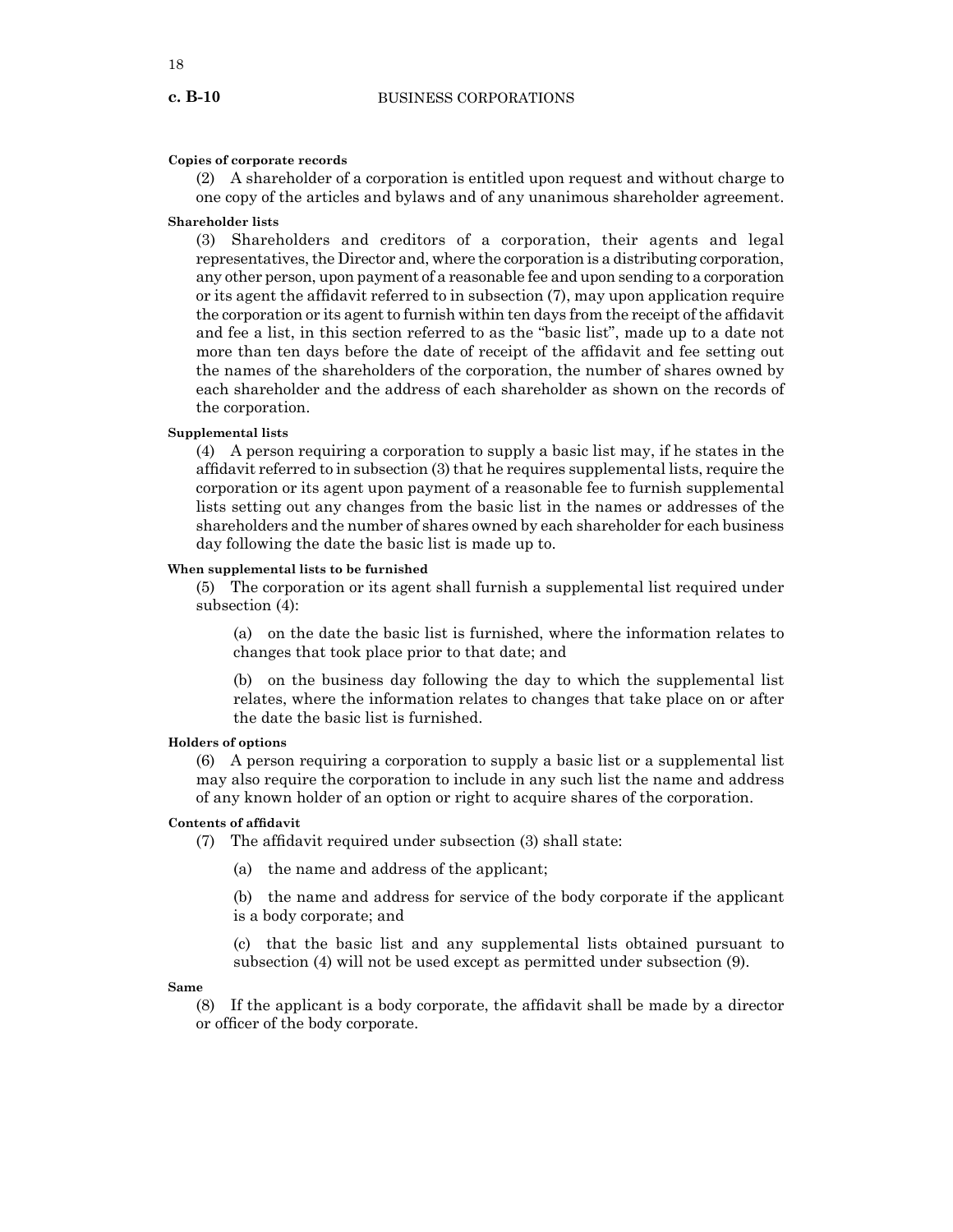#### **Use of shareholder list**

(9) A list of shareholders obtained under this section shall not be used by any person except in connection with:

- (a) an effort to influence the voting of shareholders of the corporation;
- (b) an offer to acquire shares of the corporation; or
- (c) any other matter relating to the affairs of the corporation.

## **Offence**

(10) A person who, without reasonable cause, contravenes this section is guilty of an offence and liable on summary conviction to a fine not exceeding \$5,000 or to imprisonment for a term not exceeding six months or to both.

> 1976-77, c.10, s.21; R.S.S. 1978, c.B-10, s.21; 1979, c.6, s.7; 1992, c.44, s.11; 2005, c.6, s.5.

## **Form of records**

**22**(1) All registers and other records required by this Act to be prepared and maintained may be in a bound or loose-leaf form or in a photographic film form, or may be entered or recorded by any system of mechanical or electronic data processing or any other information storage device that is capable of reproducing any required information in intelligible written form within a reasonable time.

## **Precautions**

- (2) A corporation and its agents shall take reasonable precautions to:
	- (a) prevent loss or destruction of;
	- (b) prevent falsification of entries in; and
	- (c) facilitate detection and correction of inaccuracies in;

the registers and other records required by this Act to be prepared and maintained.

## **Offence**

(3) A person who contravenes this section without reasonable cause is guilty of an offence and liable on summary conviction to a fine not exceeding \$5,000 or to imprisonment for a term not exceeding six months or to both.

1976-77, c.10, s.22; R.S.S. 1978, c.B-10, s.22.

## **Corporate seal**

**23** An instrument or agreement executed on behalf of a corporation by a director, an officer or an agent of the corporation is not invalid merely because a corporate seal is not affixed thereto.

1976-77, c.10, s.23; R.S.S. 1978, c.B-10, s.23.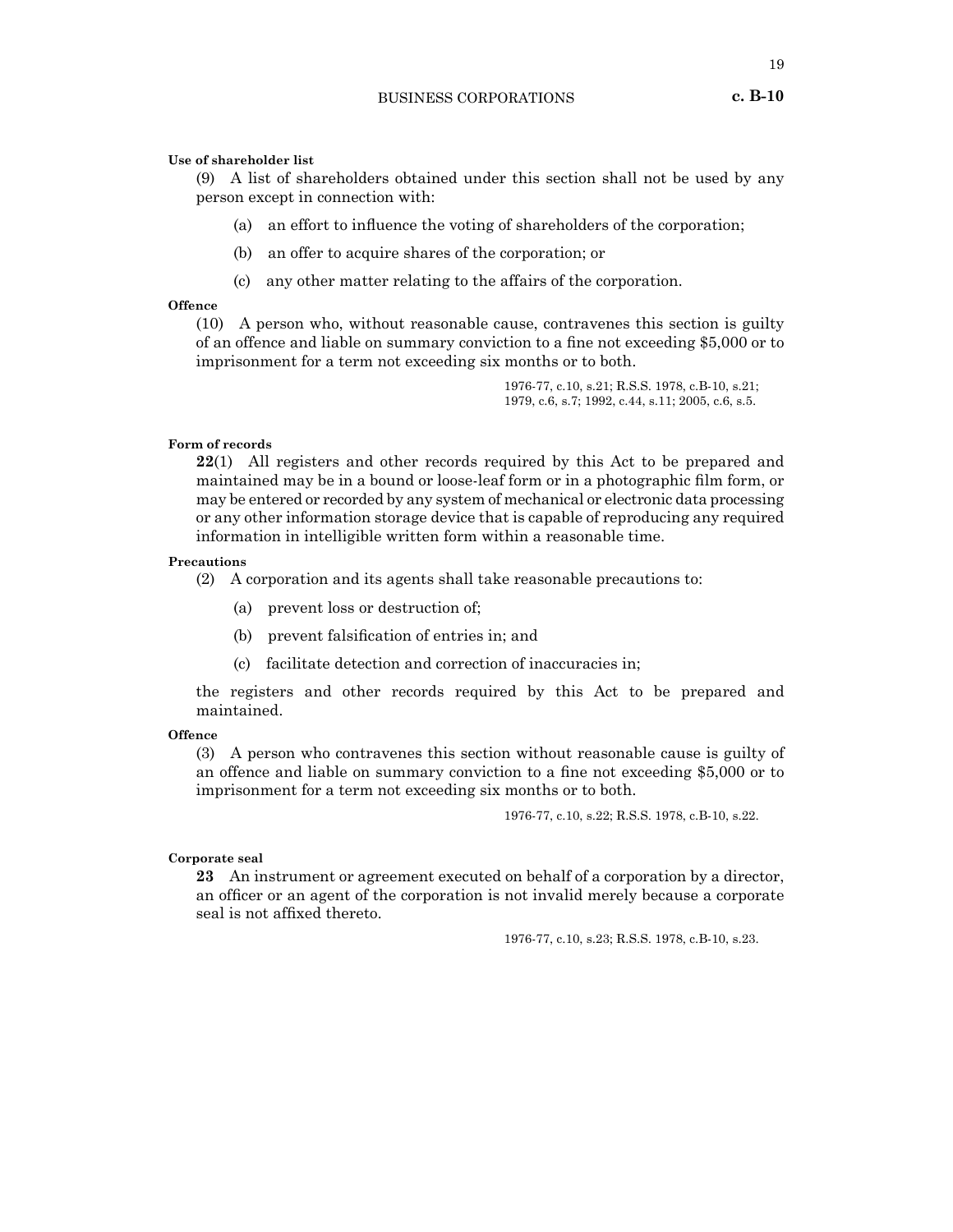## DIVISION V—CORPORATE FINANCE

#### **Shares**

**24**(1) Shares of a corporation shall be in registered form and shall be without nominal or par value.

## **Transitional**

(2) When a body corporate is continued under this Act, a share with nominal or par value issued by the body corporate before it was so continued is, for the purpose of subsection (1), deemed to be a share without nominal or par value.

## **Corporations with one class of shares**

(3) Where a corporation has only one class of shares, the rights of the holders thereof are equal in all respects and include the rights:

- (a) to vote at any meeting of shareholders of the corporation;
- (b) to receive any dividend declared by the corporation; and
- (c) to receive the remaining property of the corporation on dissolution.

## **Classes of shares**

(4) The articles may provide for more than one class of shares and, if they so provide:

(a) the rights, privileges, restrictions and conditions attaching to the shares of each class shall be set out therein; and

(b) the rights set out in subsection (3) shall be attached to at least one class of shares but all such rights are not required to be attached to one class.

> 1976-77, c.10, s.24; R.S.S. 1978, c.B-10, s.24; 1979, c.6, s.8.

## **Issue of shares**

**25**(1) Subject to the articles, the bylaws, any unanimous shareholder agreement and section 28, shares may be issued at such times and to such persons and for such consideration as the directors may determine.

## **Shares non-assessable**

(2) Shares issued by a corporation are non-assessable and the holders are not liable to the corporation or to its creditors in respect thereof.

## **Consideration**

(3) No share shall be issued until the consideration for the share is fully paid in money or in property or past service that is not less in value than the fair equivalent of the money that the corporation would have received if the share had been issued for money.

## **Consideration other than money**

(4) In determining whether property or past service is the fair equivalent of a money consideration, the directors may take into account reasonable charges and expenses of organization and reorganization and payments for property and past services reasonably expected to benefit the corporation.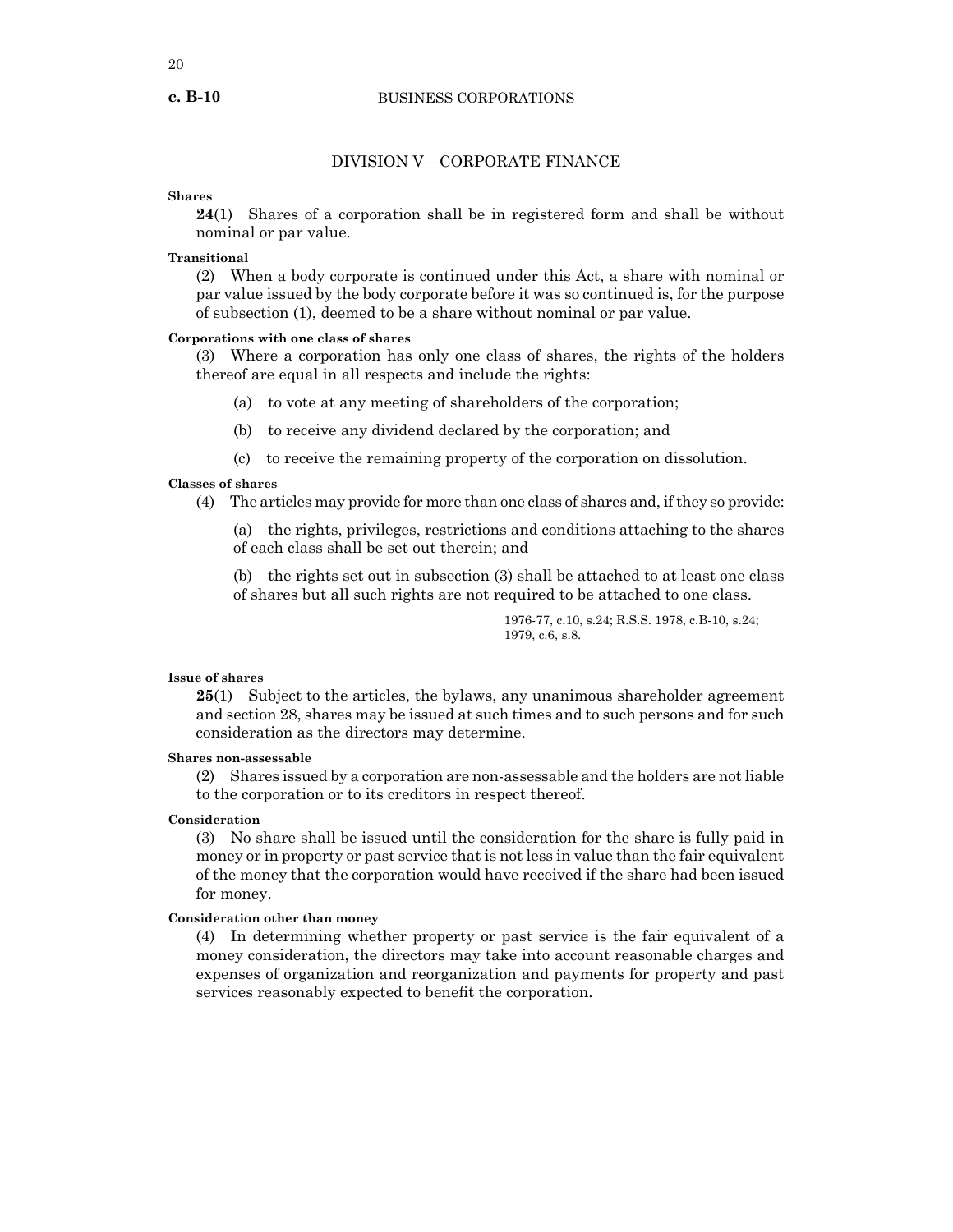#### **Property**

(5) For the purposes of this section, **"property"** does not include a promissory note or a promise to pay.

> 1976-77, c.10, s.25; R.S.S. 1978, c.B-10, s.25; 1979, c.6, s.9.

## **Certain changes re number, class or series of shares**

**25.1**(1) A corporation may, by special resolution, change the shares of any class or series, whether issued or unissued, into a different number of shares of the same class or series.

(2) Section 170 applies, with any necessary modification, to a special resolution mentioned in subsection (1) as if the special resolution were a proposal to amend the articles.

1992, c.44, s.12.

#### **Stated capital account**

**26**(1) A corporation shall maintain a separate stated capital account for each class and series of shares it issues.

## **Entries in stated capital account**

(1.1) A corporation shall add to the appropriate stated capital account the full amount of any consideration it receives, net of all bona fide selling commissions, for any shares it issues.

## **Exception for non-arm's length transaction**

 $(1.2)$  Notwithstanding subsection 25(3) and subsection  $(1.1)$  of this section, where a corporation issues shares in exchange for:

(a) property of a person who immediately before the exchange does not deal with the corporation at arm's length within the meaning of that term in the *Income Tax Act* (Canada);

(b) shares of a body corporate that, immediately before the exchange or, because of the exchange, immediately after the exchange, does not deal with the corporation at arm's length within the meaning of that term in the *Income Tax Act* (Canada); or

(c) property of a person who, immediately before the exchange, deals with the corporation at arm's length within the meaning of the *Income Tax Act* (Canada), if the person, the corporation and all the holders of shares in the class or series of shares so issued consent;

the corporation may, subject to subsection (1.3), add to the stated capital accounts maintained for the shares of the classes or series issued the whole or any part of the amount of the consideration it received in the exchange.

#### **Limit on addition to a stated capital account**

(1.3) No corporation shall add to a stated capital account, in respect of a share it issues, an amount greater than the amount of the consideration it received for the share.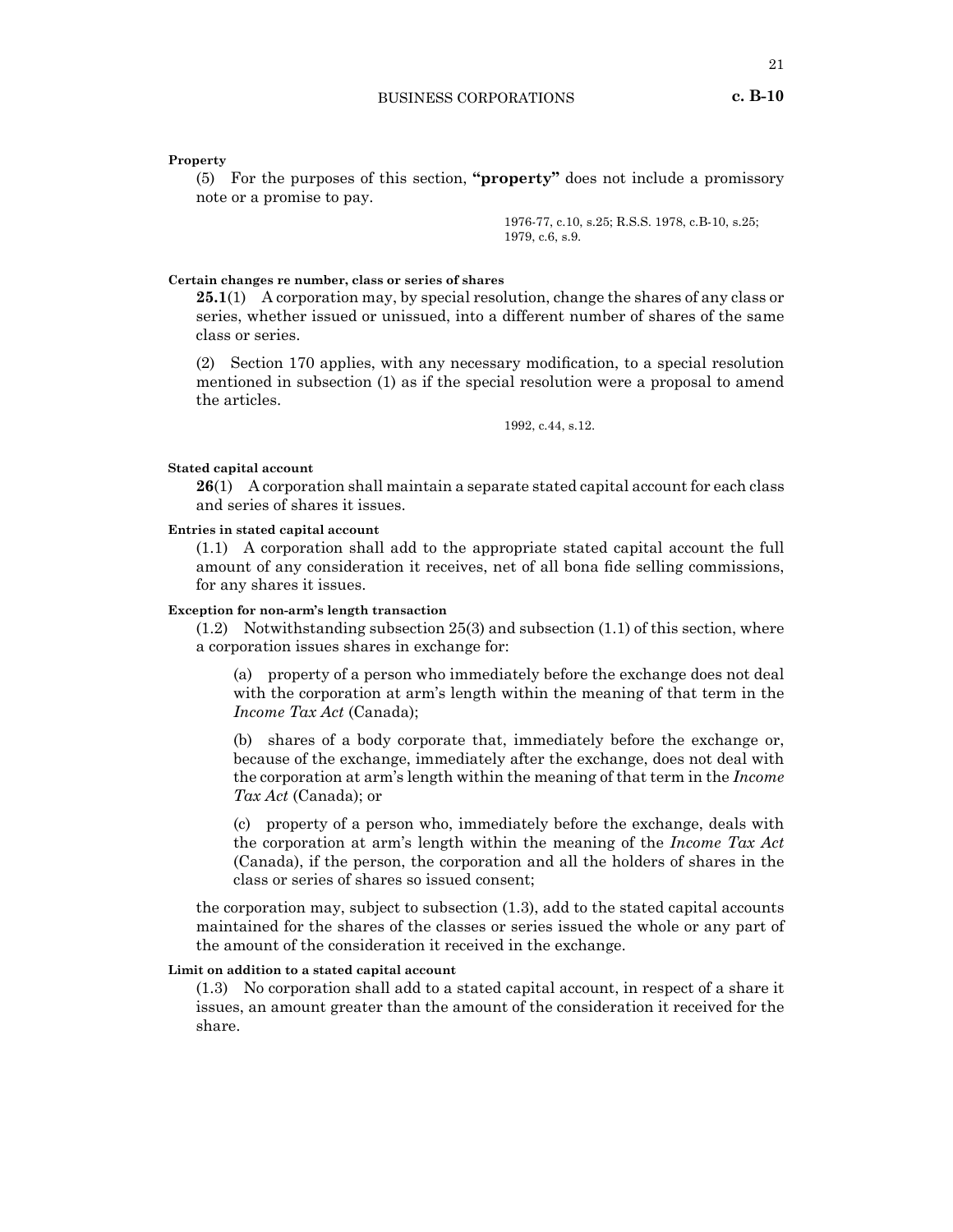## **Constraint on addition to a stated capital account**

(1.4) Where a corporation proposes to add any amount to a stated capital account it maintains in respect of a class or series of shares, and where:

(a) the amount to be added was not received by the corporation as consideration for the issue of shares; and

(b) the corporation has issued any outstanding shares of more than one class or series;

the addition to the stated capital account must be approved by special resolution.

## **Other additions to stated capital**

(1.5) When a body corporate is continued under this Act, it may add to a stated capital account any consideration received by it for a share it issued and a corporation may, at any time, add to a stated capital account any amount it credited to a retained earnings or other surplus account.

## **Transitional**

(2) When a body corporate is continued under this Act, subsection (1.1) does not apply to the consideration received by it before it was so continued unless the share in respect of which the consideration is received is issued after the corporation is so continued.

## **Transitional**

(3) When a body corporate is continued under this Act, any amount unpaid in respect of a share issued by the body corporate before it was so continued and paid after it was so continued shall be added to the stated capital account maintained for the shares of that class or series.

## **Transitional**

(4) For the purposes of subsection (2) of section 32, section 36, section 40 and clause (a) of subsection (2) of section 179, when a body corporate is continued under this Act, its stated capital is deemed to include the amount that would have been included in stated capital if the body corporate had been incorporated under this Act.

#### **Restriction**

(5) A corporation shall not reduce its stated capital or any stated capital account except in the manner provided in this Act.

## **Exception for an open-end mutual fund**

(6) Subsections (1) to (5) and any other provisions of this Act relating to stated capital do not apply to an open-end mutual fund.

## **Interpretation**

(7) For the purposes of this section, **"open-end mutual fund"** means a corporation that makes a distribution to the public of its shares and that carries on only the business of investing the consideration it receives for the shares it issues, and all or substantially all of those shares are redeemable upon the demand of a shareholder.

> 1976-77, c.10, s.26; R.S.S. 1978, c.B-10, s.26; 1979, c.6, s.10; 1992, c.44, s.13.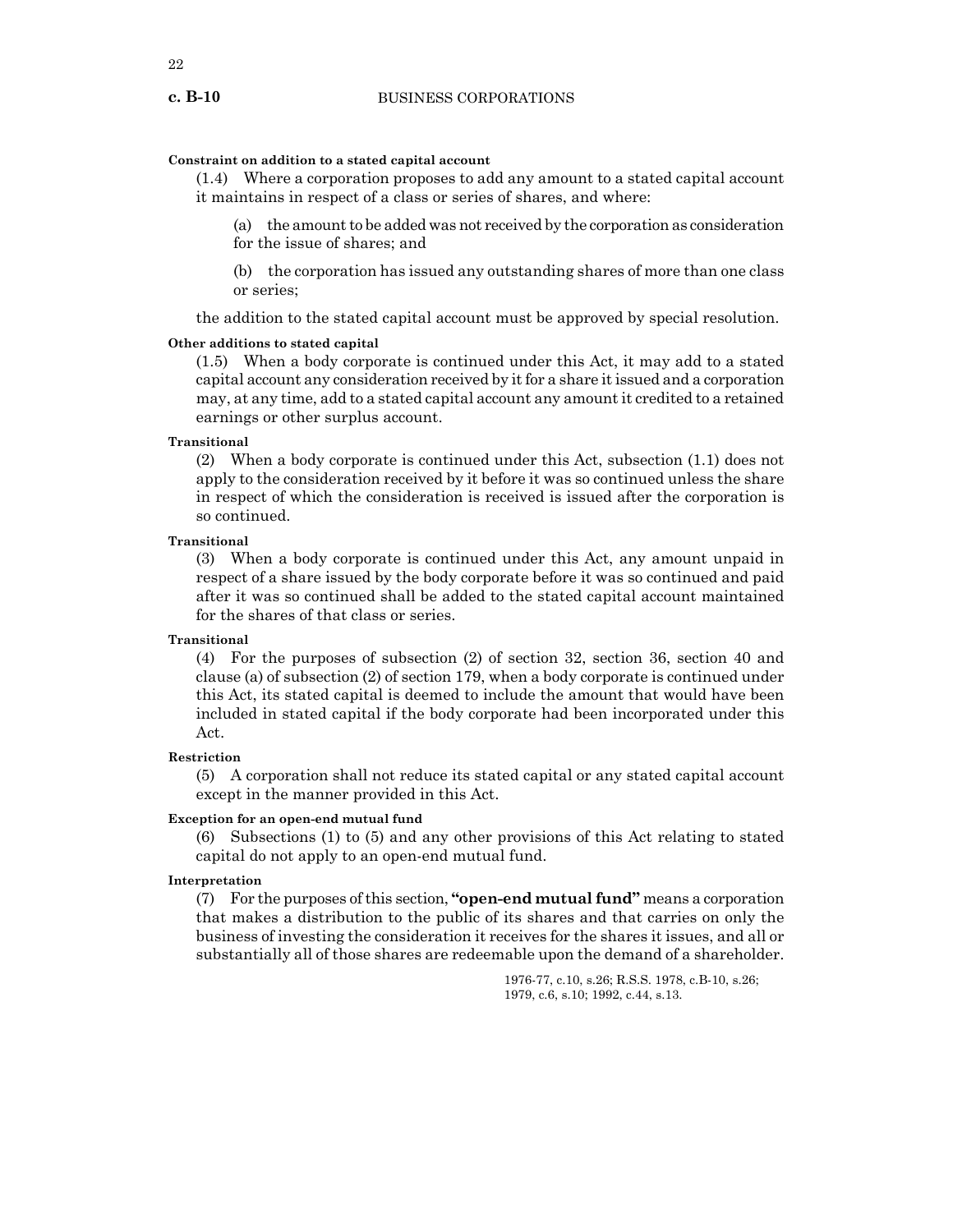## **Shares in series**

**27**(1) The articles may authorize the issue of any class of shares in one or more series and may authorize the directors to fix the number of shares in and to determine the designation, rights, privileges, restrictions and conditions attaching to the shares of each series, subject to the limitations set out in the articles.

#### **Series participation**

(2) If any cumulative dividends or amounts payable on return of capital in respect of a series of shares are not paid in full, the shares of all series of the same class participate rateably in respect of accumulated dividends and return of capital.

## **Restrictions on series**

(3) No rights, privileges, restrictions or conditions attached to a series of shares authorized under this section shall confer upon a series a priority in respect of dividends or return of capital over any other series of shares of the same class that are then outstanding.

## **Amendment of articles**

(4) Before the issue of shares of a series authorized under this section, the directors shall send to the Director articles of amendment in prescribed form to designate a series of shares.

## **Certificate of amendment**

(5) Upon receipt of articles of amendment designating a series of shares, the Director shall issue a certificate of amendment in accordance with section 255.

## **Effect of certificate**

(6) The articles of the corporation are amended accordingly on the date shown in the certificate of amendment.

1976-77, c.10, s.27; R.S.S. 1978, c.B-10, s.27.

## **Pre-emptive right**

**28**(1) If the articles so provide, no shares of a class shall be issued unless the shares have first been offered to the shareholders holding shares of that class, and those shareholders have a pre-emptive right to acquire the offered shares in proportion to their holdings of the shares of that class, at such price and on such terms as those shares are to be offered to others.

## **Exception**

(2) Notwithstanding that the articles provide the pre-emptive right referred to in subsection (1), shareholders have no pre-emptive right in respect of shares to be issued:

- (a) for a consideration other than money;
- (b) as a share dividend; or

(c) pursuant to the exercise of conversion privileges, options or rights previously granted by the corporation.

1976-77, c.10, s.28; R.S.S. 1978, c.B-10, s.28.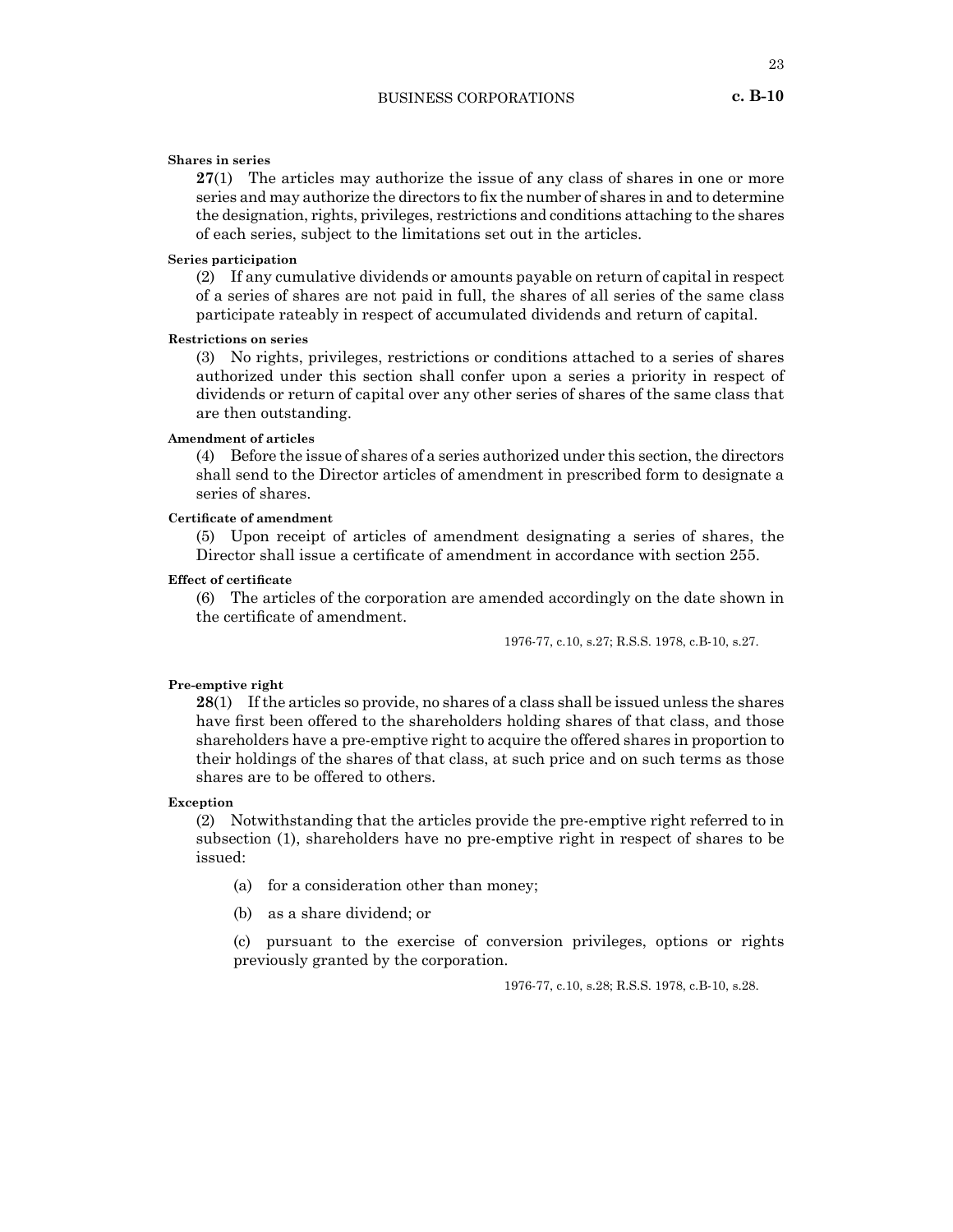## **Options and rights**

**29**(1) A corporation may issue certificates, warrants or other evidences of conversion privileges, options or rights to acquire securities of the corporation, and shall set out the conditions thereof:

(a) in the certificates, warrants or other evidences; or

(b) in certificates evidencing the securities to which the conversion privileges, options or rights are attached.

## **Transferable rights**

(2) Conversion privileges, options and rights to acquire securities of a corporation may be made transferable or non-transferable, and options and rights to acquire may be made separable or inseparable from any securities to which they are attached.

#### **Reserved shares**

(3) Where a corporation has granted privileges to convert any securities issued by the corporation into shares, or into shares of another class or series, or has issued or granted options or rights to acquire shares, if the articles limit the number of authorized shares, the corporation shall reserve and continue to reserve sufficient authorized shares to meet the exercise of such conversion privileges, options and rights.

1976-77, c.10, s.29; R.S.S. 1978, c.B-10, s.29.

## **Corporation holding its own shares**

**30**(1) Except as provided in subsection (2) and sections 31 to 34, no corporation shall:

(a) hold shares in itself or in its holding body corporate;

(b) permit any of its subsidiary bodies corporate to acquire shares of the corporation.

(2) A corporation shall cause a subsidiary body corporate of the corporation that holds shares of the corporation to sell or otherwise dispose of those shares within five years from the day that:

- (a) the body corporate became a subsidiary of the corporation; or
- (b) the corporation was continued under this Act;

whichever is the earlier.

#### 1979, c.6, s.11.

## **Exception**

**31**(1) A corporation may in the capacity of a legal representative hold shares in itself or in its holding body corporate unless it or the holding body corporate or a subsidiary of either of them has a beneficial interest in the shares.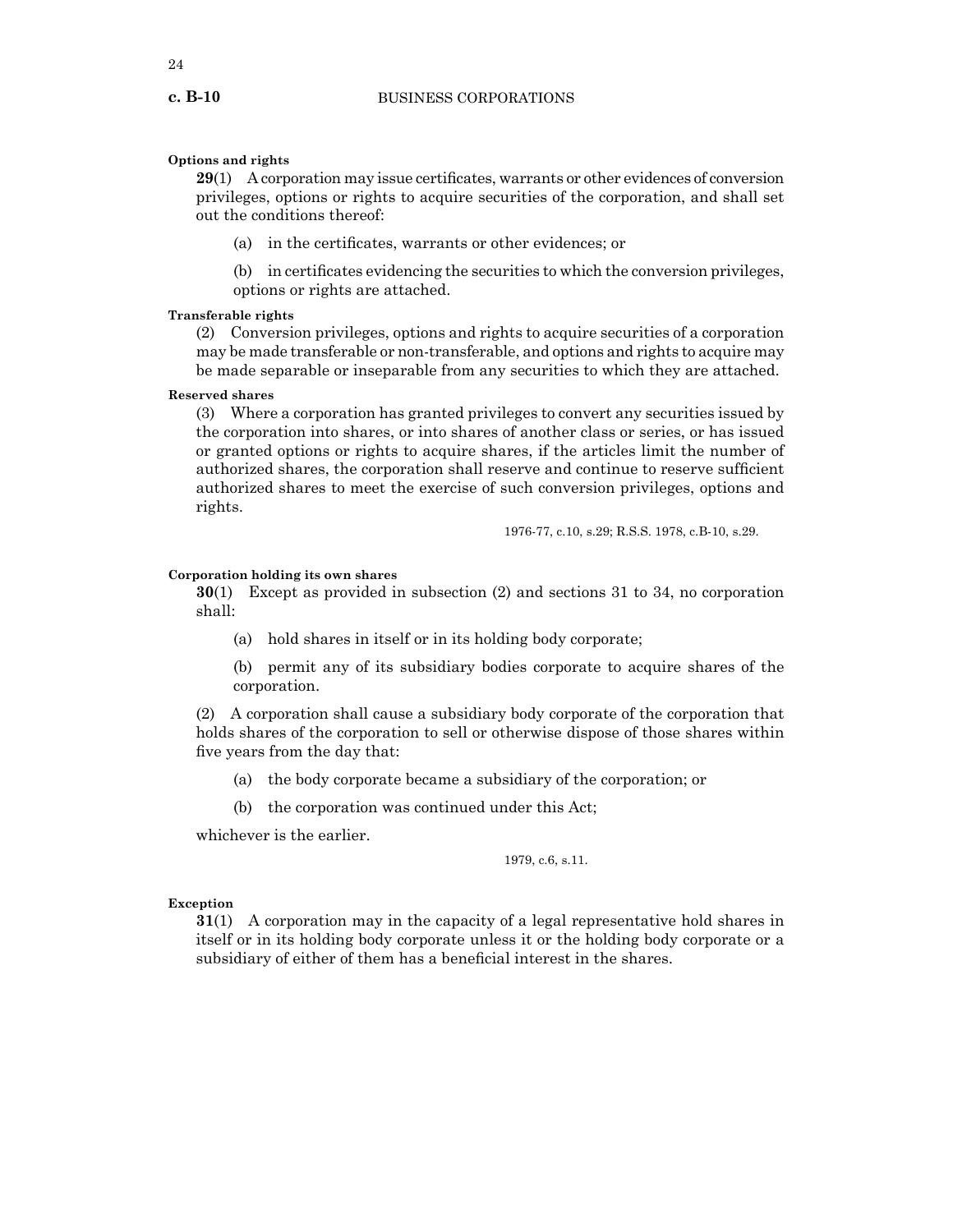## **Exception**

(2) A corporation may hold shares in itself or in its holding body corporate by way of security for the purposes of a transaction entered into by it in the ordinary course of a business that includes the lending of money.

(3) **Repealed.** 1983, c.37, s.5.

1976-77, c.10, s.31; R.S.S. 1978, c.B-10, s.31, 1983, c.37, s.5.

## **Exception relating to Canadian ownership**

**31.1**(1) Subject to subsections 37(7) and (7.1) and for the purpose of assisting the corporation or any of its affiliates or associates to qualify under any law of Canada, Saskatchewan or another province to receive licences, permits, grants, payments or other benefits by reason of attaining or maintaining a specified level of Canadian ownership or control, a corporation may hold shares in itself that:

(a) are not constrained for the purpose of assisting the corporation or any of its affiliates or associates to so qualify; or

(b) are shares, into which shares held under clause (a) were converted by the corporation, that are constrained for the purpose of assisting the corporation to so qualify and that were not previously held by the corporation.

(2) A corporation shall not transfer shares held under subsection (1) to any person unless the corporation is satisfied, on reasonable grounds, that the ownership of the shares as a result of the transfer would assist the corporation or any of its affiliates or associates to achieve the purpose described in subsection (1).

(3) A corporation that fails without reasonable cause to comply with subsection (2) is guilty of an offence and liable on summary conviction to a fine of not more than \$5,000.

(4) Where a corporation commits an offence under subsection (3), and whether or not the corporation is prosecuted or convicted, any director of the corporation who knowingly authorizes, permits or acquiesces in the commission of the offence is guilty of an offence and liable on summary conviction to a fine of not more than \$5,000 or to imprisonment for a term of not more than six months or to both such fine and imprisonment.

(5) Where a corporation:

- (a) holds shares under this section; and
- (b) transfers those shares;

subsections 25(1), (3), (4) and (5), clause 110(3)(c) and subsection 113(1) apply *mutatis mutandis* to the transfer as if the transfer were an issue.

(6) No transfer of shares by a corporation is void or voidable solely because the transfer contravenes subsection (2).

1983, c.37, s.6.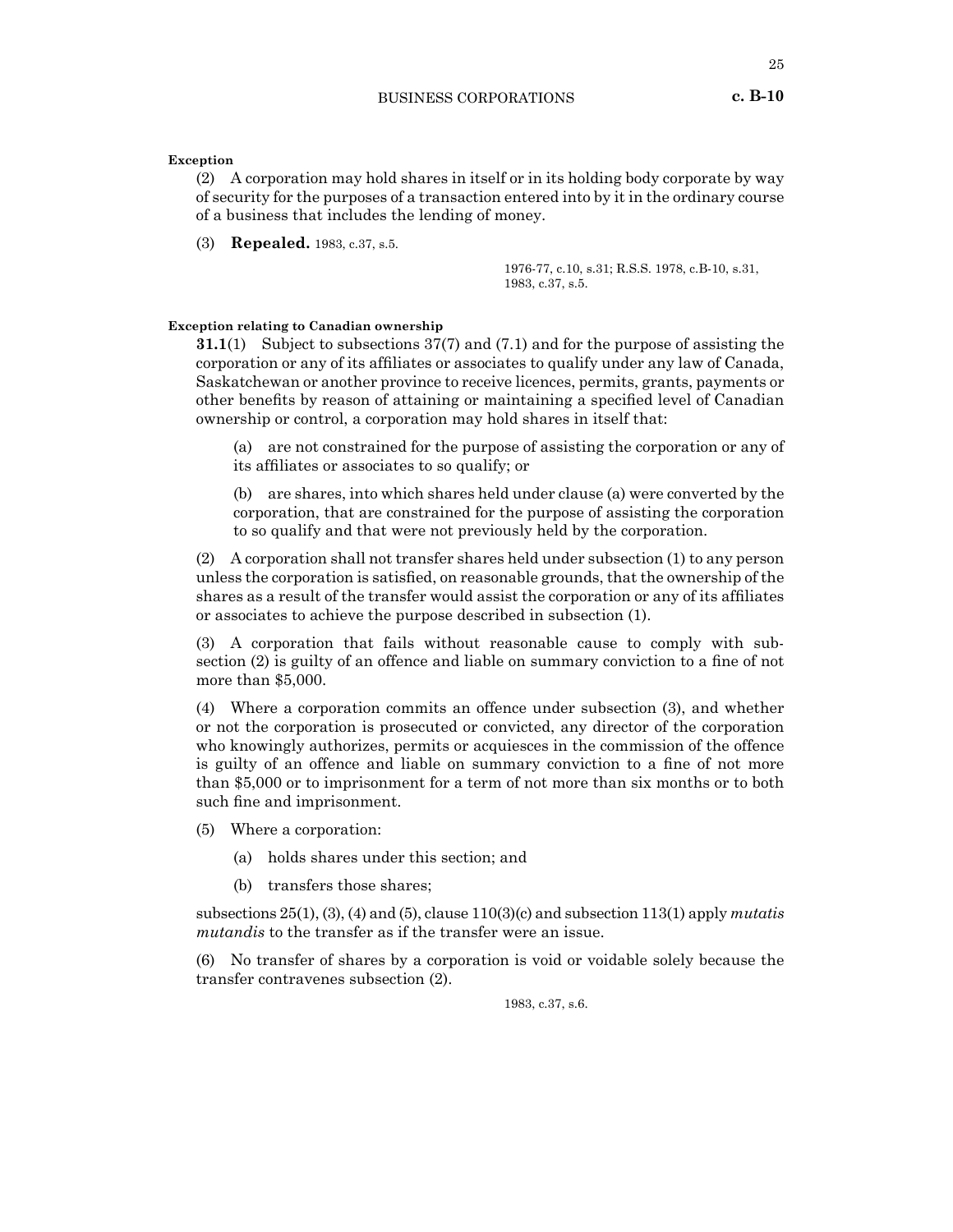#### **Voting shares**

**31.2** A corporation holding shares in itself or in its holding body corporate shall not vote or permit those shares to be voted unless it:

- (a) holds the shares in the capacity of a legal representative; and
- (b) has complied with section 147.

1983, c.37, s.6.

#### **Acquisition of corporation's own shares**

**32**(1) Subject to subsection (2) and to its articles, a corporation may purchase or otherwise acquire shares issued by it.

## **Limitation**

(2) A corporation shall not make any payment to purchase or otherwise acquire shares issued by it if there are reasonable grounds for believing that:

(a) the corporation is, or would after the payment be, unable to pay its liabilities as they become due; or

(b) the realizable value of the corporation's assets would after the payment be less than the aggregate of its liabilities and stated capital of all classes.

1976-77, c.10, s.32; R.S.S. 1978, c.B-10, s.32.

## **Alternative acquisition of corporation's own shares**

**33**(1) Notwithstanding subsection (2) of section 32, but subject to subsection (3) of this section and to its articles, a corporation may purchase or otherwise acquire shares issued by it to:

(a) settle or compromise a debt or claim asserted by or against the corporation;

(b) eliminate fractional shares; or

(c) fulfilthe terms of a non-assignable agreement under which the corporation has an option or is obliged to purchase shares owned by a director, an officer or an employee of the corporation.

## **Same**

(2) Notwithstanding subsection (2) of section 32, a corporation may purchase or otherwise acquire shares issued by it to:

(a) satisfy the claim of a shareholder who dissents under section 184; or

(b) comply with an order under section 234.

#### **Limitation**

(3) A corporation shall not make any payment to purchase or acquire under subsection (1) shares issued by it if there are reasonable grounds for believing that:

(a) the corporation is, or would after the payment be, unable to pay its liabilities as they become due; or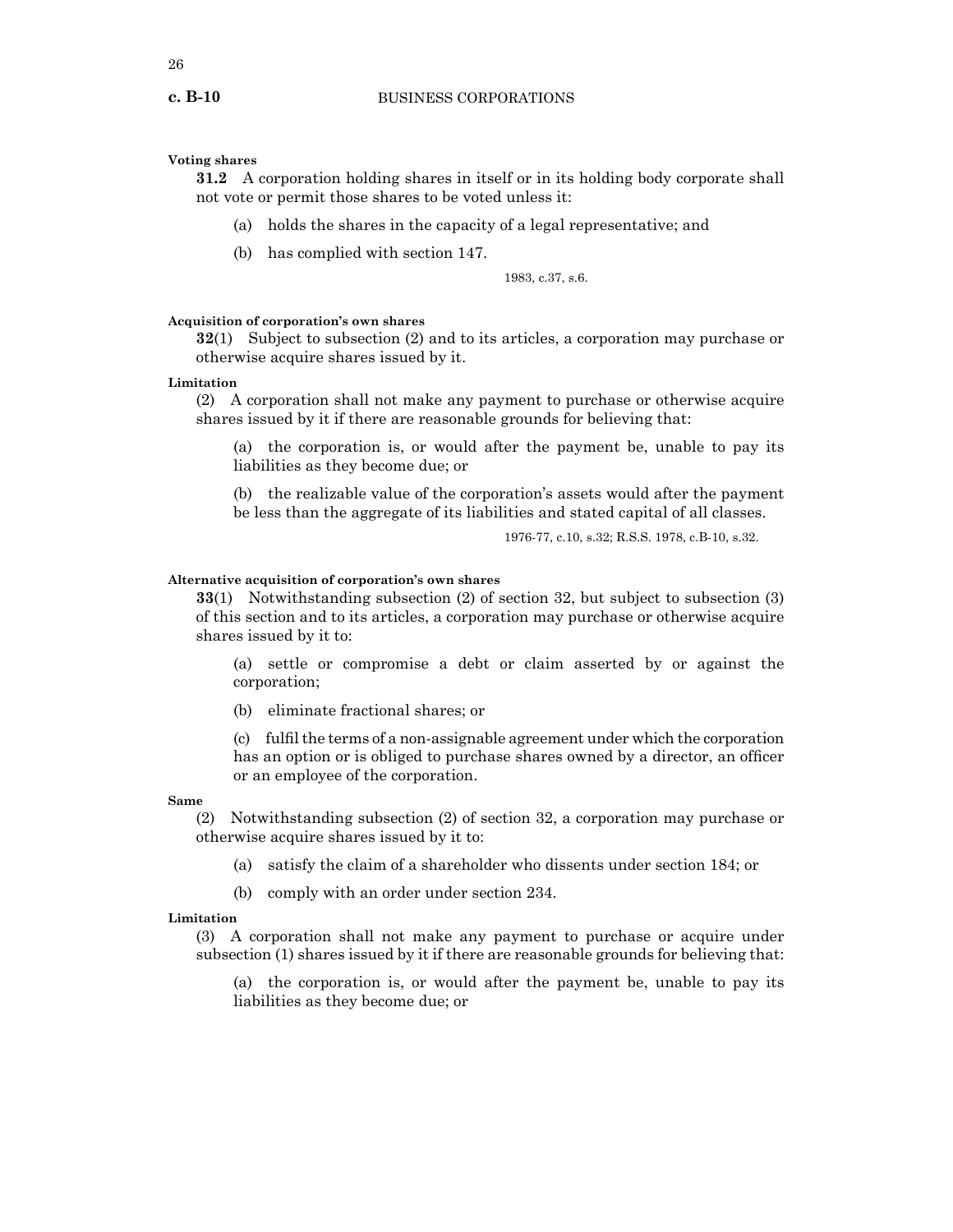(b) the realizable value of the corporation's assets would after the payment be less than the aggregate of its liabilities and the amount required for payment on a redemption or in a liquidation of all shares the holders of which have the right to be paid prior to the holders of the shares to be purchased or acquired.

1976-77, c.10, s.33; R.S.S. 1978, c.B-10, s.33.

## **Redemption of shares**

**34**(1) Notwithstanding subsection (2) of section 32 or subsection (3) of section 33, but subject to subsection (2) of this section and to its articles, a corporation may purchase or redeem any redeemable shares issued by it at prices not exceeding the redemption price thereof stated in the articles or calculated according to a formula stated in the articles.

## **Limitation**

(2) A corporation shall not make any payment to purchase or redeem any redeemable shares issued by it if there are reasonable grounds for believing that:

(a) the corporation is, or would after the payment be, unable to pay its liabilities as they become due; or

(b) the realizable value of the corporation's assets would after the payment be less than the aggregate of:

(i) its liabilities; and

(ii) the amount that would be required to pay the holders of shares that have a right to be paid, on a redemption or in a liquidation, rateably with or prior to the holders of the shares to be purchased or redeemed.

1976-77, c.10, s.34; R.S.S. 1978, c.B-10, s.34.

#### **Donated shares**

**35** Subject to subsection (5) of section 37, a corporation may accept from any shareholder a share of the corporation surrendered to it as a gift, but may not extinguish or reduce a liability in respect of an amount unpaid on any such share except in accordance with section 36.

1976-77, c.10, s.35; R.S.S. 1978, c.B-10, s.35.

#### **Other reduction of stated capital**

**36**(1) Subject to subsection (3), a corporation may by special resolution reduce its stated capital for any purpose including, without limiting the generality of the foregoing:

(a) extinguishing or reducing a liability in respect of an amount unpaid on any share;

(b) distributing to the holder of an issued share of any class or series of shares an amount not exceeding the stated capital of the class or series;

(c) declaring its stated capital to be reduced by an amount that is not represented by realizable assets.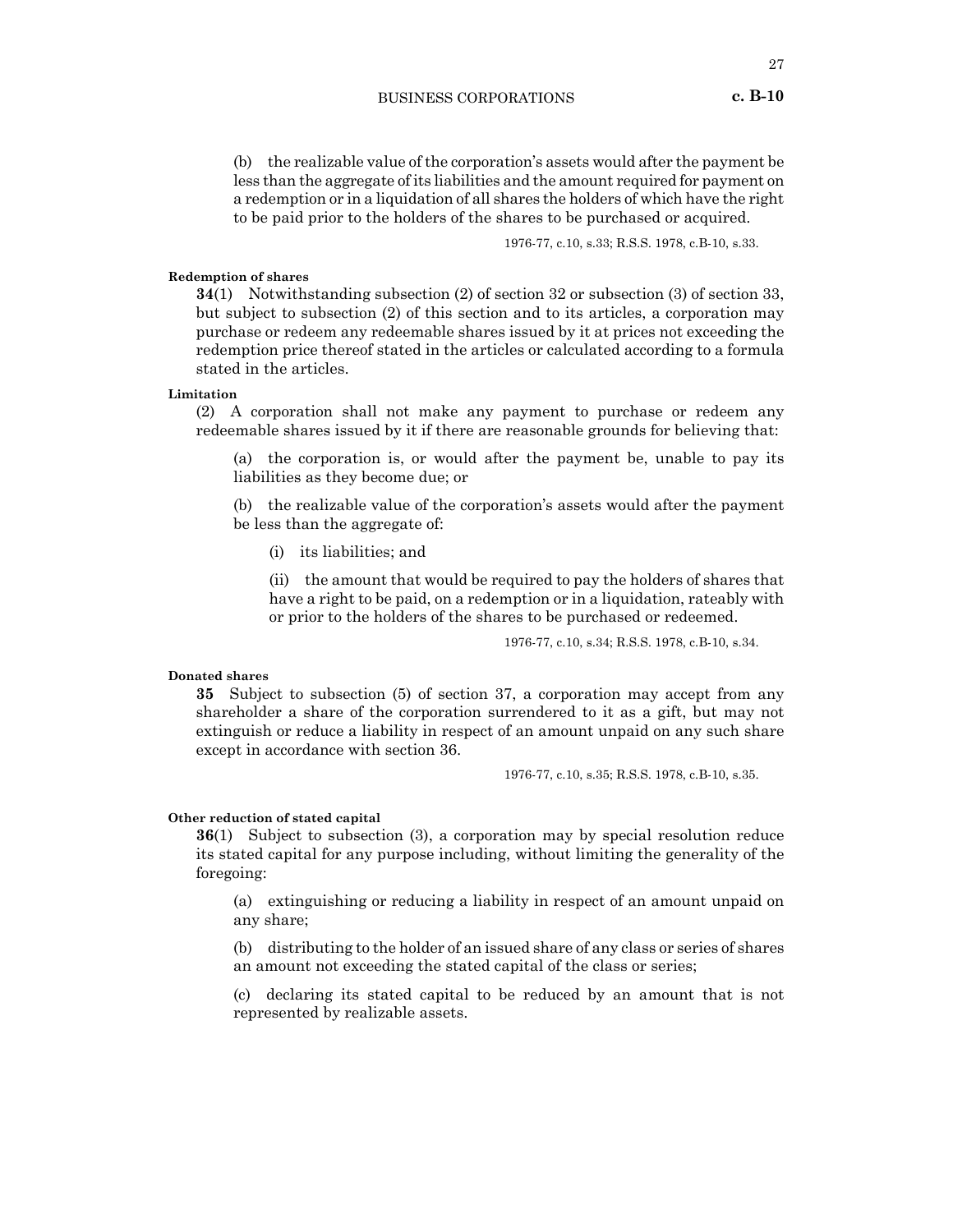#### **Contents of special resolution**

(2) A special resolution under this section shall specify the stated capital account or accounts from which the reduction of stated capital effected by the special resolution will be deducted.

## **Limitation**

(3) A corporation shall not reduce its stated capital for any purpose other than the purpose mentioned in clause  $(1)(c)$  if there are reasonable grounds for believing that:

(a) the corporation is, or would after the reduction be, unable to pay its liabilities as they become due; or

(b) the realizable value of the corporation's assets would thereby be less than the aggregate of its liabilities.

#### **Recovery**

(4) A creditor of a corporation is entitled to apply to a court for an order compelling a shareholder or other recipient:

(a) to pay to the corporation an amount equal to any liability of the shareholder that was extinguished or reduced contrary to this section; or

(b) to pay or deliver to the corporation any money or property that was paid or distributed to the shareholder or other recipient as a consequence of a reduction of capital made contrary to this section.

(5) **Repealed.** 2004, c.L-16.1, s.36.

## **Remedy preserved**

(6) This section does not affect any liability that arises under section 113.

1976-77, c.10, s.36; R.S.S. 1978, c.B-10, s.36; 1979, c.6, s.12; 2004, c.L-16.1, s.36.

#### **Adjustment of stated capital account**

**37**(1) Where a corporation purchases, redeems or otherwise acquires shares or fractions of shares under section 32, 33, 34, 43 or 184 or clause 234(3)(f), it shall deduct from the stated capital account maintained for the class or series of shares, of which the shares purchased, redeemed or otherwise acquired form a part, an amount equal to the product of:

(a) the stated capital of the shares of that class or series; and

(b) an amount equal to the number of shares or fractions of shares of that class or series purchased, redeemed or otherwise acquired divided by the number of issued shares of that class or series immediately before the purchase, redemption or other acquisition.

## **Adjustment of stated capital account**

(2) A corporation shall deduct the amount of a payment made by the corporation to a shareholder under clause (g) of subsection (3) of section 234 from the stated capital account maintained for the class or series of shares in respect of which the payment was made.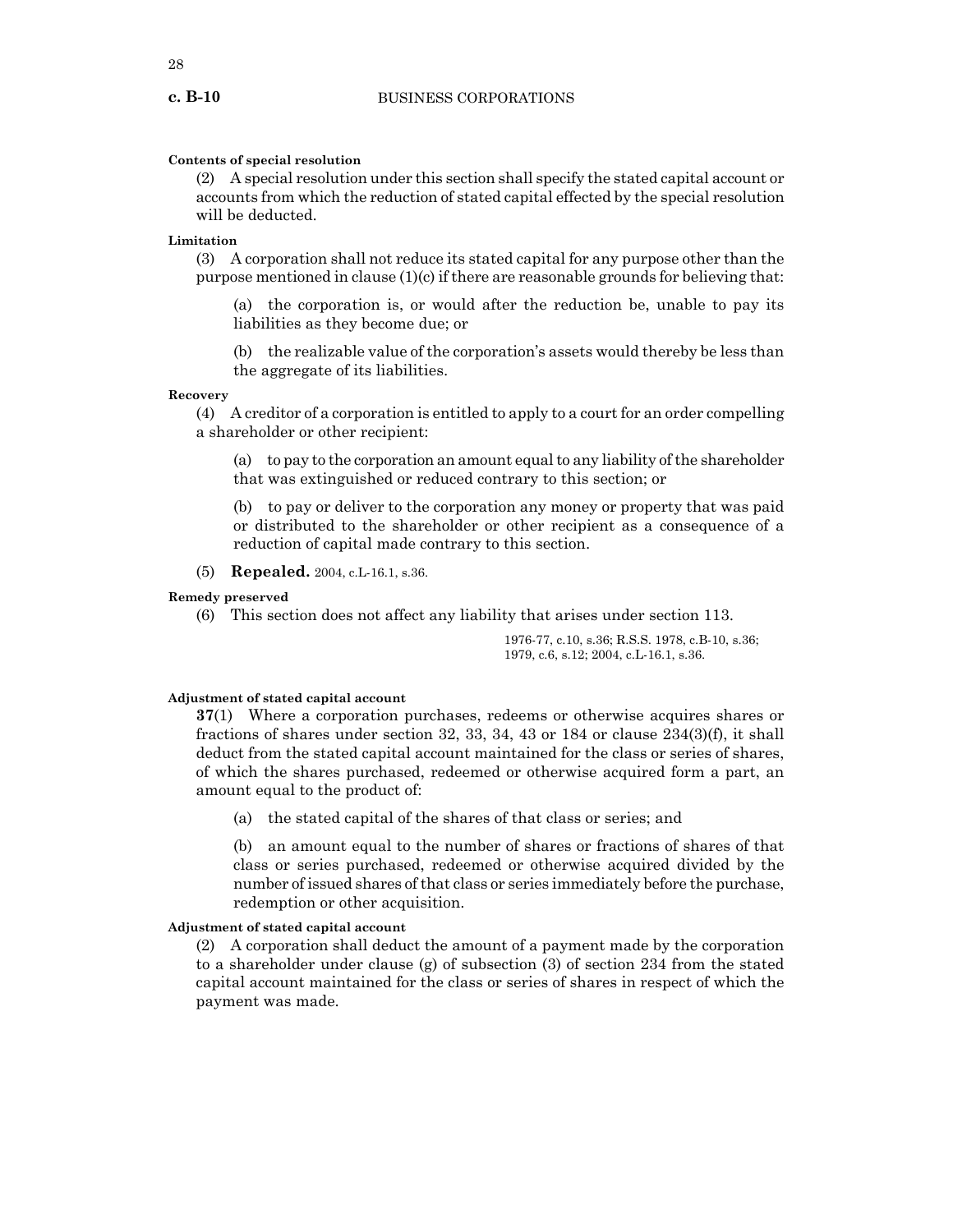(3) A corporation shall adjust its stated capital account or accounts in accordance with any special resolution referred to in subsection (2) of section 36.

## **Adjustment of stated capital account**

**Adjustment of stated capital account**

(4) Where a corporation converts its issued shares into shares of another class or series or on a change under section 167, 185 or 234 of issued shares of the corporation into shares of another class or series, the corporation shall:

(a) deduct from the stated capital account maintained for the class or series of shares changed or converted an amount equal to the product of:

(i) the stated capital of the shares of that class or series; and

(ii) an amount equal to the number of shares of that class or series changed or converted divided by the number of issued shares of that class or series immediately before the change or conversion; and

(b) add the amount computed under in clause (a) and any additional consideration it received pursuant to the change or conversion to the stated capital account maintained or to be maintained for the class or series of shares into which the shares have been changed or converted.

## **Stated capital of incontrovertable shares**

(4.1) For the purposes of subsection (4) and subject to its articles, where a corporation issues two classes of shares and there is attached to each such class a right to convert a share of the one class into a share of the other class, the amount of stated capital attributable to a share in either class is the aggregate of the stated capital of both classes divided by the number of issued shares of both classes immediately before the conversion.

#### **Cancellation or restoration of shares**

(5) Where a corporation:

(a) issued shares or fractions of shares of any class or series of shares; and

(b) purchased, redeemed or otherwise acquired those shares or fractions of shares;

the corporation shall cancel those shares or fractions of shares.

(5.1) Notwithstanding subsection (5), where the articles limit the number of authorized shares, a corporation may restore shares described in subsection (5) to the status of authorized but unissued shares.

## **Exception**

(6) For the purposes of this section, a corporation holding shares in itself as permitted by subsections (1) and (2) of section 31 is deemed not to have purchased, redeemed or otherwise acquired such shares.

#### **Acquisition of certain constrained shares**

(7) For the purposes of this section, a corporation holding shares in itself pursuant to clause 31.1(1)(a) is deemed not to have purchased, redeemed or otherwise acquired the shares at the time the corporation acquired them.

29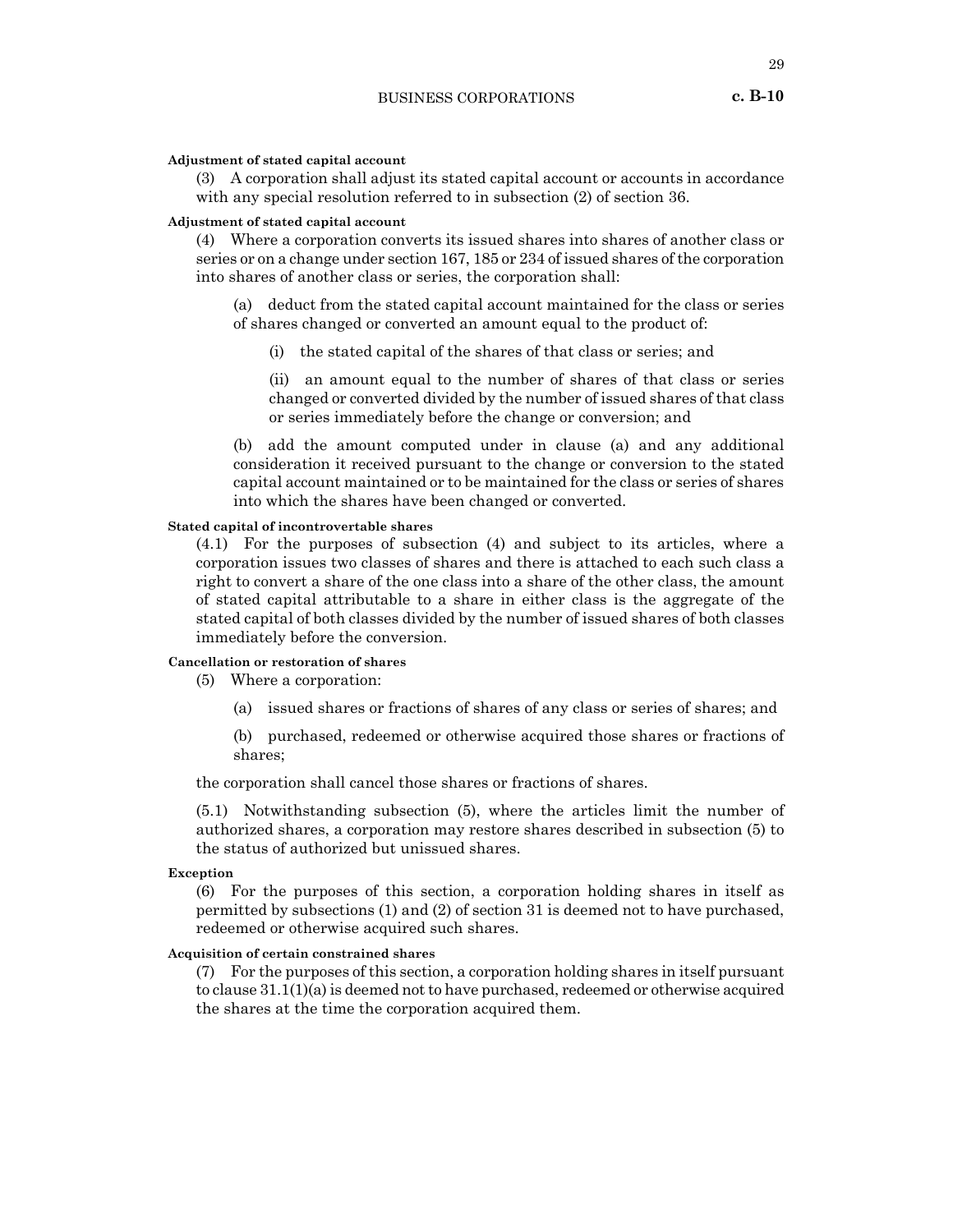## **Deemed acquisition**

(7.1) Notwithstanding subsection (7), any shares:

(a) described in subsection (7) that are held by the corporation at the expiration of two years from the date the corporation acquired them; and

(b) into which any shares described in subsection (7) were converted by the corporation and held under clause  $31.1(1)(b)$  that are held by the corporation at the expiration of two years from the date the shares from which they were converted were acquired;

are deemed to have been acquired for the purposes of this section at the expiration of the two-year period described in clause (a) or (b), as the case may be.

## **Conversion or change of shares**

(7.2) Shares issued by a corporation and:

(a) converted into shares of another class or series; or

(b) changed under section 167, 185 or 234 into shares of another class or series;

shall become issued shares of the class or series of shares into which the shares have been converted or changed.

## **Effect of change on number of unissued shares**

(8) Where:

(a) the articles limit the number of authorized shares of a class of shares of a corporation; and

(b) issued shares of the class of shares described in clause (a) or of a series of shares of that class have become, pursuant to subsection (7.2), issued shares of another class or series;

the corporation shall, unless the articles otherwise provide, increase the number of unissued shares of the class of shares by the number of shares that, pursuant to subsection (7.2), became shares of another class or series.

#### **Repayment**

(9) Debt obligations issued, pledged, hypothecated or deposited by a corporation are not redeemed by reason only that the indebtedness evidenced by the debt obligations or in respect of which the debt obligations are issued, pledged, hypothecated or deposited is repaid.

## **Acquisition and reissue of debt obligations**

(10) Debt obligations issued by a corporation and purchased, redeemed or otherwise acquired by it may be cancelled or, subject to any applicable trust indenture or other agreement, may be reissued, pledged or hypothecated to secure any obligation of the corporation then existing or thereafter incurred, and any such acquisition and reissue, pledge or hypothecation is not a cancellation of the debt obligations.

> 1976-77, c.10, s.37; R.S.S. 1978, c.B-10, s.37; 1979, c.6, s.13; 1983, c.37, s.7.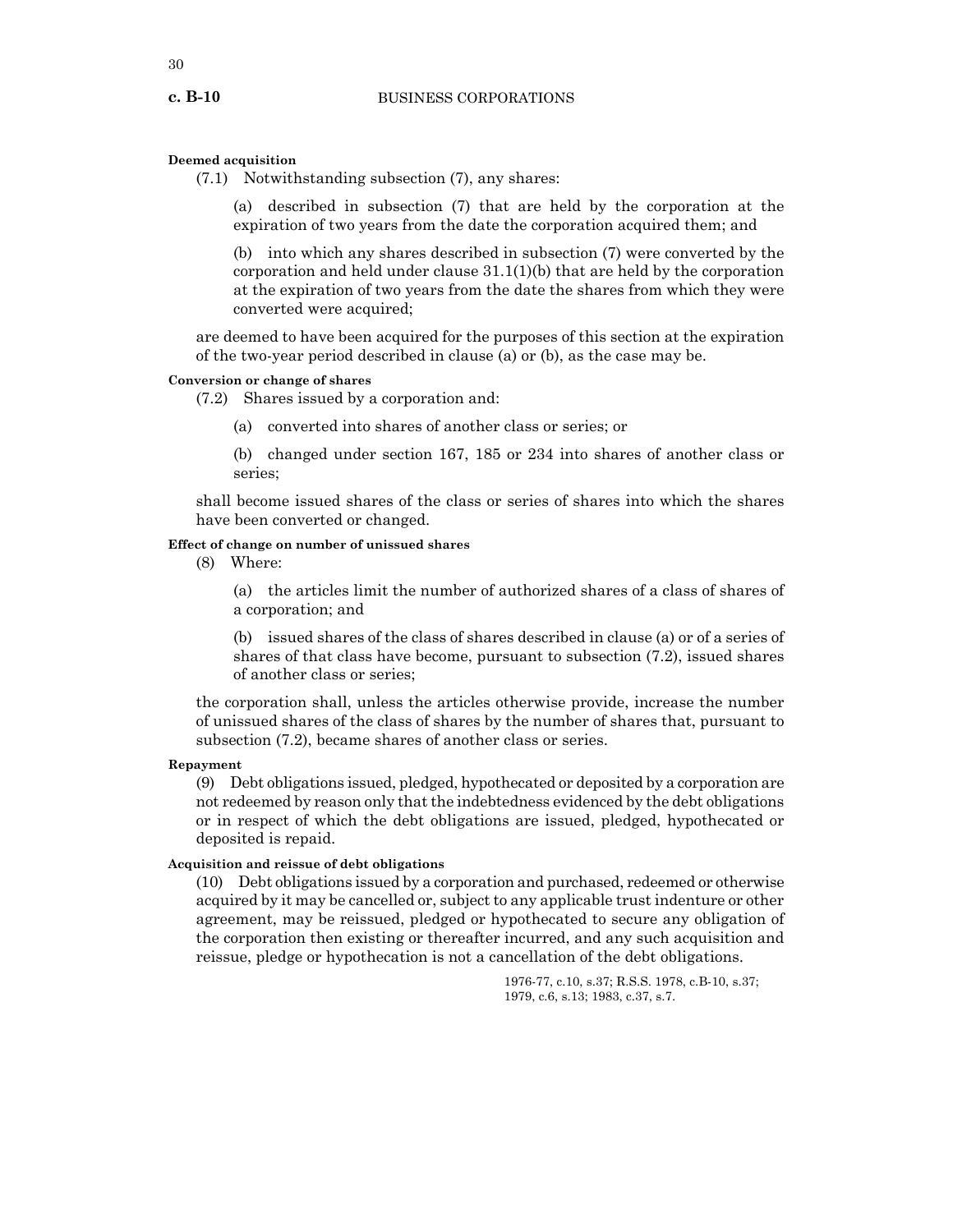#### **Enforceability of contract**

**38**(1) A contract with a corporation providing for the purchase of shares of the corporation is specifically enforceable against the corporation except to the extent that the corporation cannot perform the contract without thereby being in breach of section 32 or 33.

#### **Burden of proof**

(2) In any action brought on a contract referred to in subsection (1), the corporation has the burden of proving that performance thereof is prevented by section 32 or 33.

## **Status of contracting party**

(3) Until the corporation has fully performed a contract referred to in subsection (1), the other party retains the status of a claimant entitled to be paid as soon as the corporation is lawfully able to do so or, in a liquidation, to be ranked subordinate to the rights of creditors but in priority to the shareholders.

1976-77, c.10, s.38; R.S.S. 1978, c.B-10, s.38.

## **Commission for sale of shares**

**39** The directors may authorize the corporation to pay a reasonable commission to any person in consideration of his purchasing or agreeing to purchase shares of the corporation from the corporation or from any other person, or procuring or agreeing to procure purchases for any such shares.

> 1976-77, c.10, s.39; R.S.S. 1978, c.B-10, s.39; 1979, c.6, s.14.

#### **Dividends**

**40** A corporation shall not declare or pay a dividend if there are reasonable grounds for believing that:

(a) the corporation is, or would after the payment be, unable to pay its liabilities as they become due; or

(b) the realizable value of the corporation's assets would thereby be less than the aggregate of its liabilities and stated capital of all classes.

1976-77, c.10, s.40; R.S.S. 1978, c.B-10, s.40.

## **Form of dividend**

**41**(1) A corporation may pay a dividend by issuing fully paid shares of the corporation and, subject to section 40, a corporation may pay a dividend in money or property.

## **Adjustment of stated capital account**

(2) If shares of a corporation are issued in payment of a dividend, the declared amount of the dividend stated as an amount of money shall be added to the stated capital account maintained or to be maintained for the shares of the class or series issued in payment of the dividend.

1979, c.6, s.15.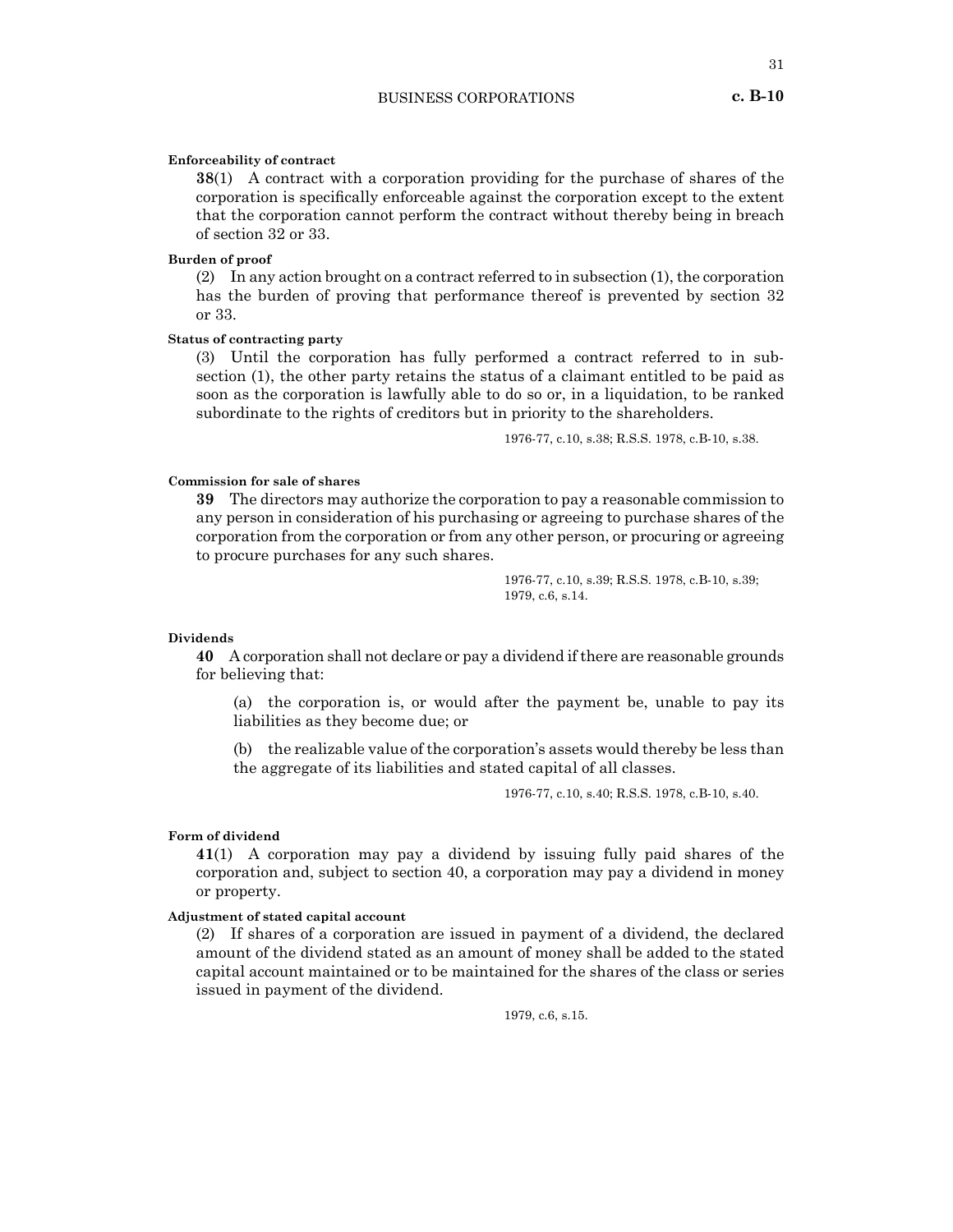## **Permitted loans and guarantees**

**42**(1) A corporation or any affiliate of a corporation may give financial assistance by means of a loan, guarantee or otherwise to any of the persons described in subsection (2) if the corporation or affiliate of the corporation discloses that giving of financial assistance in accordance with subsection (3) or (4), as the case may require.

(2) Subsection (1) applies to the giving of financial assistance:

(a) to a shareholder, director, officer or employee of the corporation or an affiliate of the corporation or an associate of any of those persons; or

(b) to any person for the purpose of, or in connection with, a purchase of a share issued or to be issued by the corporation or an affiliate of the corporation.

(2.1) In the case of a corporation that is not a distributing corporation, the disclosure requirement in subsection (1) does not apply to the giving of financial assistance to employees of the corporation or any of its affiliates that:

(a) is for the purpose of enabling or assisting them to purchase or erect living accommodation for their own occupation; or

(b) is in accordance with a plan for the purchase of shares of the corporation or any of its affiliates to be held by a trustee.

(3) A corporation that is not a distributing corporation shall give a notice that contains the information required by subsection (5) to all shareholders within 90 days after the giving of financial assistance.

(4) Unless disclosure is made otherwise, a corporation that is a distributing corporation shall disclose the information required by subsection (5) in a financial statement that is placed before the shareholders at an annual meeting pursuant to clause  $149(1)(a)$  with respect to:

(a) each case in which financial assistance is given during the most recent financial year or period to which the financial statement relates; and

(b) each case of financial assistance previously given that remains outstanding at the end of the most recent financial year or period to which the financial statement relates.

(5) Notices mentioned in subsection (3) and financial statements mentioned in subsection (4) are to contain the following information:

- (a) the identity of the person to whom financial assistance was given;
- (b) the nature of the financial assistance given;
- (c) the terms on which the financial assistance was given;
- (d) the amount of the financial assistance given;
- (e) the amount of financial assistance that remains outstanding.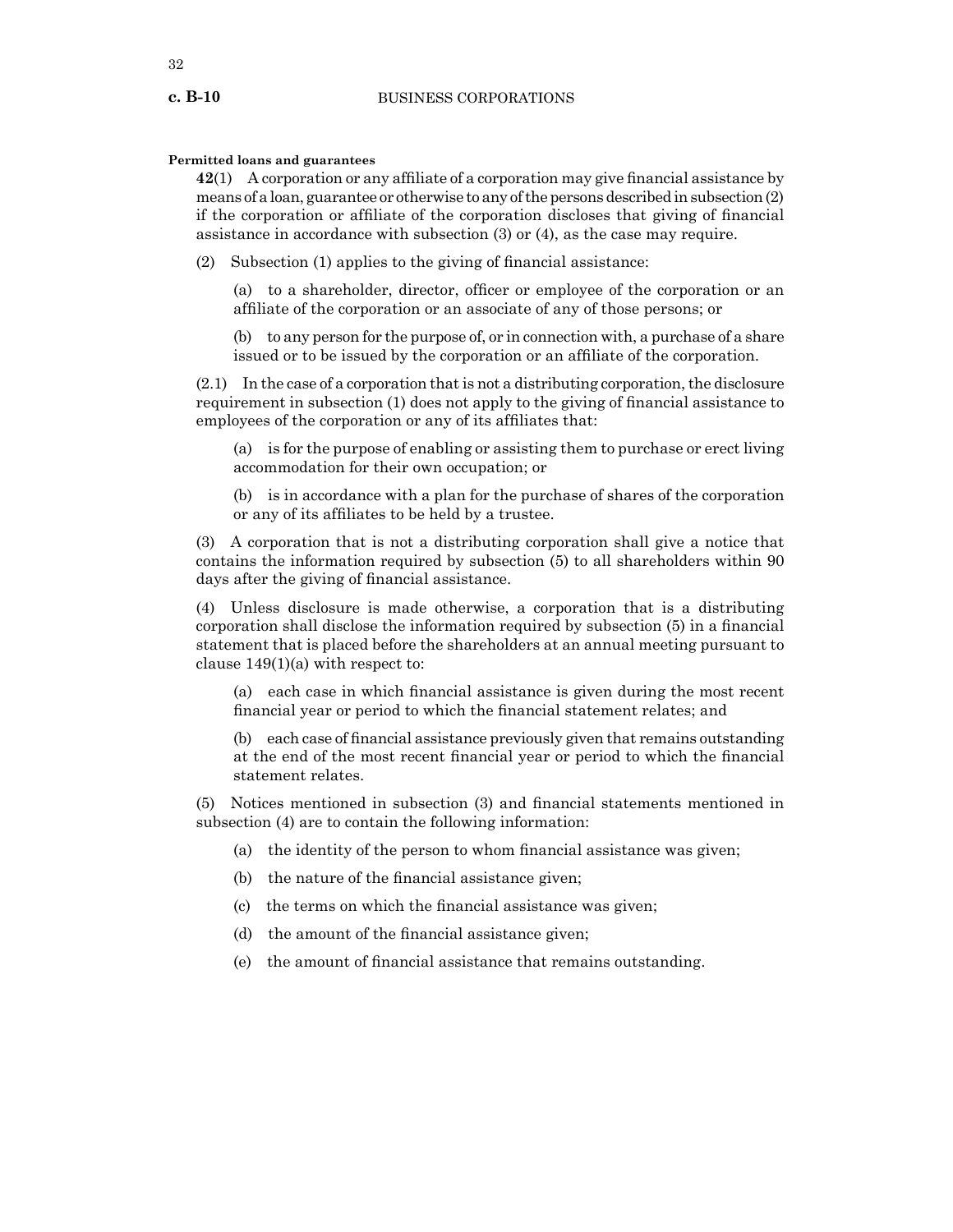(6) A contract made by a corporation in contravention of this section may be enforced by the corporation or by a lender for value in good faith without notice of the contravention.

1992, c.44, s.14; 1999, c.13, s.3.

## **Shareholder immunity**

**43**(1) The shareholders of a corporation are not, as shareholders, liable for any liability, act or default of the corporation except under subsection (4) of section 36, subsection (4) of section 140 or subsection (5) of section 219.

## **Lien on shares**

(2) The articles may provide that the corporation has a lien on a share registered in the name of a shareholder or his legal representative for a debt of that shareholder to the corporation, including an amount unpaid in respect of a share issued by a body corporate on the date it was continued under this Act.

## **Enforcement of lien**

(3) A corporation may enforce a lien referred to in subsection (2) in accordance with its bylaws.

> 1976-77, c.10, s.43; R.S.S. 1978, c.B-10, s.43; 2007, c.S-42.3, s.106.

## DIVISION V.1—SALE OF CONSTRAINED SHARES

#### **Sale of constrained shares by corporation**

**43.1**(1) Where a corporation has constraints on the issue, transfer or ownership of its shares of any class or series in order to assist the corporation or any of its affiliates or associates to qualify under any law of Canada, Saskatchewan or another province to receive licences, permits, grants, payments or other benefits by reason of attaining or maintaining a specified level of Canadian ownership or control, it may, for that purpose or for the purpose of attaining or maintaining a level of Canadian ownership or control specified in its articles, subject to any prescribed conditions and after giving any prescribed notice, sell, as if it were the owner of those shares, any of those constrained shares that:

- (a) are owned; or
- (b) the directors determine in any prescribed manner as owned;

contrary to the constraints.

(2) Where shares are to be sold by a corporation under subsection (1), the directors of the corporation shall select the shares for sale in good faith and in a manner that:

- (a) is not unfairly prejudicial to; and
- (b) does not unfairly disregard the interests of;

the holders of the shares in the constrained class or series taken as a whole.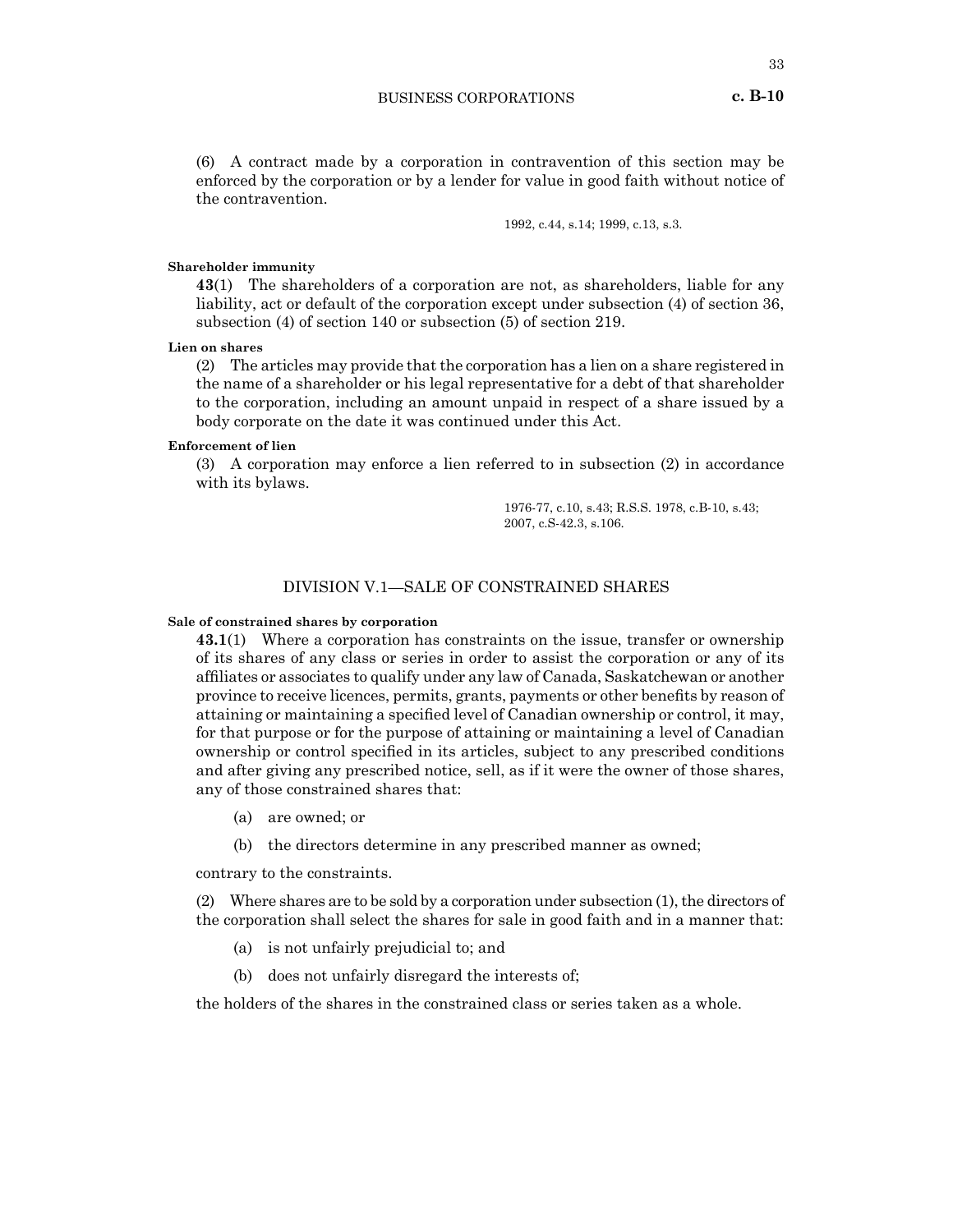(3) Where shares are sold by a corporation under subsection (1):

(a) the owners of the shares immediately prior to the sale are deemed by that sale to be divested of their interest in the shares; and

(b) a person who, but for the sale, would be the registered owner of the shares or a person who satisfies the corporation that, but for the sale, he could properly be treated as the registered owner or registered holder of the shares under section 47 is, from the time of the sale, entitled to receive only the net proceeds of the sale, together with any income earned on the proceeds from the beginning of the month next following the date of the receipt by the corporation of the proceeds of the sale, less any taxes on the proceeds and any administration costs of a trust fund constituted under subsection 43.2(1) in relation to the sale.

(4) Subsections 47(4) to (6) apply with respect to a person who is entitled under subsection (3) to receive the proceeds of a sale of shares under subsection (1) as if the proceeds were a security and the person were a registered holder or owner of the security.

1983, c.37, s.8.

## **Proceeds of sale a trust fund**

**43.2**(1) The proceeds of a sale made by a corporation under subsection 43.1(1) constitute a trust fund in the hands of the corporation for the benefit or the person entitled under subsection 43.1(3) to receive the proceeds of the sale.

(2) A corporation:

(a) may commingle any trust fund described in subsection (1) with any other trust fund constituted pursuant to this section; and

(b) shall invest the trust funds in any prescribed manner.

#### **Costs of administration**

(3) A corporation may deduct reasonable costs of administering a trust fund mentioned in subsection (1) from:

- (a) the trust fund; and
- (b) any income earned on the trust fund.

## **Appointment of trust company**

(4) Subject to the other provisions of this section, a corporation may transfer any trust fund described in subsection (1), or the administration of any such trust fund, to a trust company registered as a trust corporation under *The Trust and Loan Corporations Act, 1997* or under another similar law of Canada or another province, and the corporation is, on the transfer, discharged of all further liability with respect to the trust fund.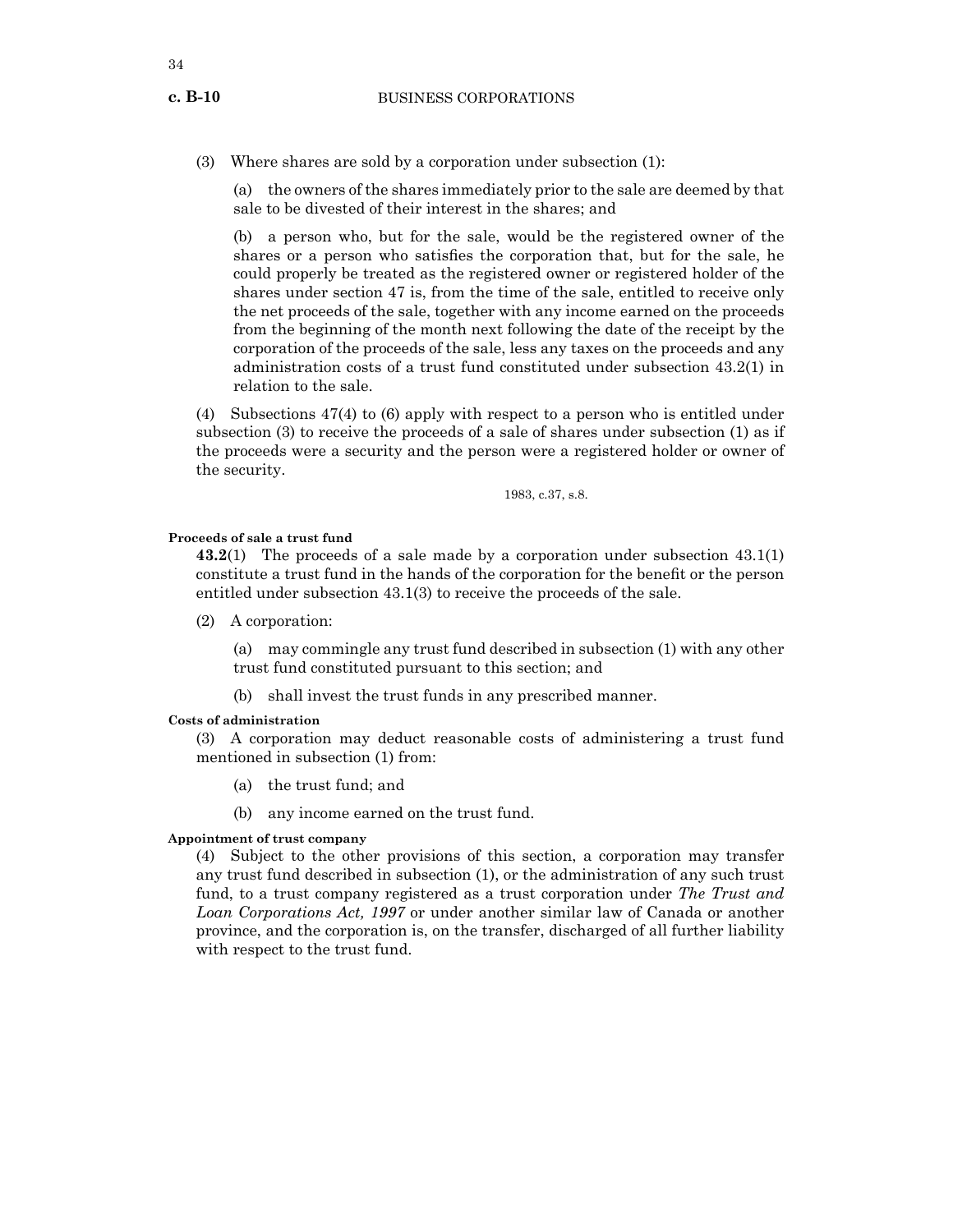#### **Discharge of corporation and trust company**

(5) A receipt signed by a person entitled under subsection 43.1(3) to receive the proceeds of a sale that constitutes a trust fund under subsection (1) is deemed to be a complete discharge of the corporation and of any trust company to which a trust fund is transferred under subsection (4) with respect to the trust fund and income earned on the trust fund paid to that person.

#### **Vesting in crown**

(6) Where a trust fund described in subsection (1), together with any income earned on the trust fund, less any taxes on the trust fund and costs of administration, has not been claimed for a period of ten years after the date of the sale by a person entitled under subsection 43.1(3) to receive the proceeds of a sale that constitute the trust fund, the trust fund vests in the Crown in right of Saskatchewan.

## **Application of** *The Escheats Act*

(7) Sections 4 to 6 of *The Escheats Act* apply with respect to a trust fund that vests in the Crown in right of Saskatchewan under subsection (6).

> 1983, c.37, s.8; 1997, c.T-22.2, s.90; 2018, c42, s.65.

## DIVISION VI—SECURITY CERTIFICATES, REGISTERS AND TRANSFERS

## **Transfers of securities**

**44** Except as otherwise provided in this Act, the transfer or transmission of a security is governed by *The Securities Transfer Act.*

2007, c.S-42.3, s.106.

## **Rights of holder**

**45**(1) Every security holder is entitled at his option to a security certificate that complies with this Act or a non-transferable written acknowledgement of his right to obtain such a security certificate from a corporation in respect of the securities of that corporation held by him.

#### **Fee for certificate**

(2) A corporation may charge a fee not exceeding the prescribed amount for a security certificate issued in respect of a transfer.

## **Joint holders**

(3) A corporation is not required to issue more than one security certificate in respect of securities held jointly by several persons, and delivery of a certificate to one of several joint holders is sufficient delivery to all.

## **Signatures**

(4) A security certificate shall be signed manually by at least one director or officer of the corporation or by or on behalf of a registrar, transfer agent or branch transfer agent of the corporation, or by a trustee who certifies it in accordance with a trust indenture, and any additional signatures required on a security certificate may be printed or otherwise mechanically reproduced thereon.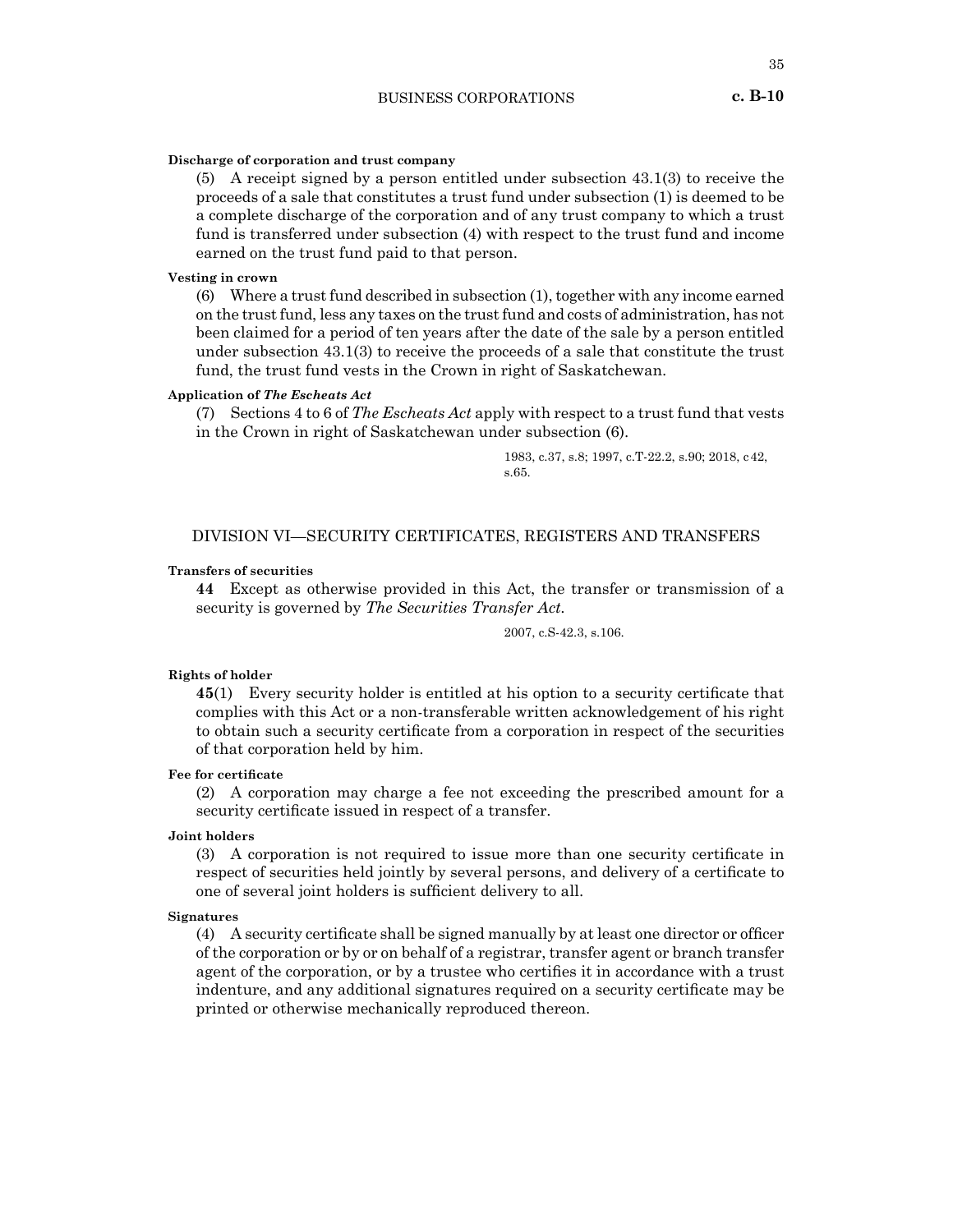## **No manual signature required**

- (5) Notwithstanding subsection (4), a manual signature is not required on:
	- (a) a security certificate representing:
		- (i) a promissory note that is not issued under a trust indenture;
		- (ii) a fractional share; or
		- (iii) an option or a right to acquire a security; or
	- (b) a scrip certificate.

## **Continuation of signature**

(6) If a security certificate contains a printed or mechanically reproduced signature of a person, the corporation may issue the security certificate, notwithstanding that the person has ceased to be a director or an officer of the corporation, and the security certificate is as valid as if he were a director or an officer at the date of its issue.

#### **Contents of share certificate**

(7) There shall be stated upon the face of each share certificate issued by a corporation:

(a) the name of the corporation;

(b) the words "Incorporated under the laws of Saskatchewan" or words of like effect;

(c) the name of the person to whom it was issued; and

(d) the number and class of shares and the designation of any series that the certificate represents.

(8) **Repealed.** 2007, c.S-42.3, s.106.

#### **Limit on restriction**

(8.1) No corporation any of whose issued shares:

- (a) are or were part of a distribution to the public;
- (b) remain outstanding; and
- (c) are held by more than one person;

shall restrict the issue, transfer or ownership of its shares of any class or series except by way of a constraint permitted under section 168.

## **Notation of constraint**

(8.2) Where the articles of a corporation constrain the issue, transfer or ownership of shares of any class or series in order to assist the corporation or any of its affiliates or associates to qualify under any law of Canada, Saskatchewan or another province to receive licences, permits, grants, payments or other benefits by reason of attaining or maintaining a specified level of Canadian ownership or control, the corporation shall note the constraint or a reference to it in a conspicuous place on every security certificate of the corporation evidencing a share that:

- (a) is subject to the constraint; and
- (b) is issued after the day on which the share becomes subject to the constraint.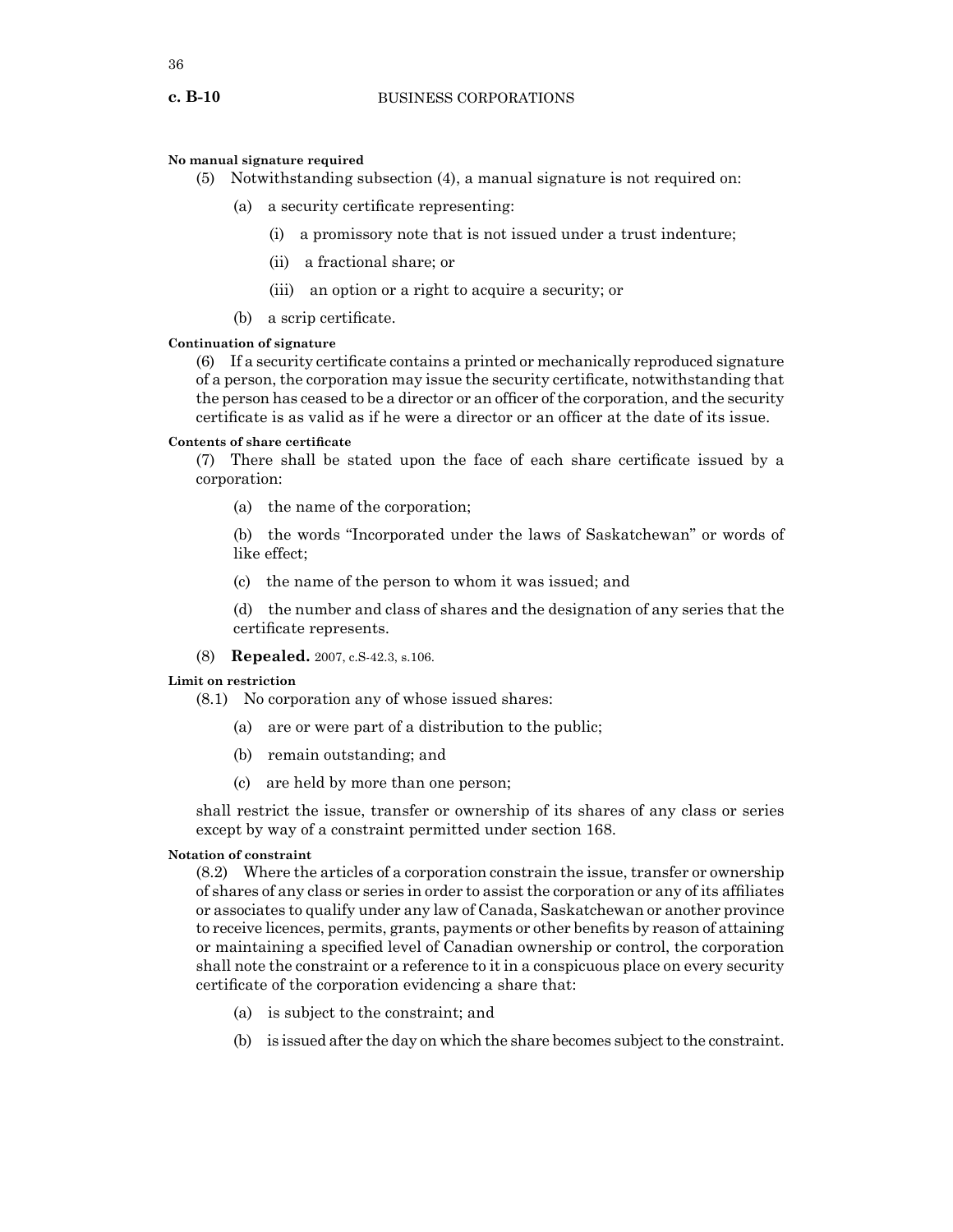- (8.3) The failure to note a constraint or a reference to it pursuant to subsection (8.2):
	- (a) does not invalidate any share or security certificate; and

(b) does not render a constraint ineffective against an owner, a holder or a transferee of the share or security certificate.

(9) **Repealed.** 2007, c.S-42.3, s.106.

## **Particulars of class**

(10) There shall be stated legibly on a share certificate issued by a corporation that is authorized to issue shares of more than one class or series:

(a) the rights, privileges, restrictions and conditions attached to the shares of each class and series that exist when the share certificate is issued; or

(b) that the class or series of shares that it represents has rights, privileges, restrictions or conditions attached thereto and that the corporation will furnish to a shareholder, on demand and without charge, a full copy of the text of:

(i) the rights, privileges, restrictions and conditions attached to each class authorized to be issued and to each series insofar as the same have been fixed by the directors; and

(ii) the authority of the directors to fix the rights, privileges, restrictions and conditions of subsequent series.

#### **Duty**

(11) Where a share certificate issued by a corporation contains the statement mentioned in clause (b) of section 10, the corporation shall furnish to a shareholder on demand and without charge a full copy of the text of:

(a) the rights, privileges, restrictions and conditions attached to each class authorized to be issued and to each series insofar as the same have been fixed by the directors; and

(b) the authority of the directors to fix the rights, privileges, restrictions and conditions of subsequent series.

## **Fractional share**

(12) A corporation may issue a certificate for a fractional share or may issue in place thereof scrip certificates in bearer form that entitle the holder to receive a certificate for a full share by exchanging scrip certificates aggregating a full share.

## **Scrip certificates**

(13) The directors may attach conditions to any scrip certificates issued by a corporation, including conditions that:

(a) the scrip certificates become void if not exchanged for a share certificate representing a full share before a specified date; and

(b) any shares for which such scrip certificates are exchangeable may, notwithstanding any pre-emptive right, be issued by the corporation to any person and the proceeds thereof distributed rateably to the holders of the scrip certificates.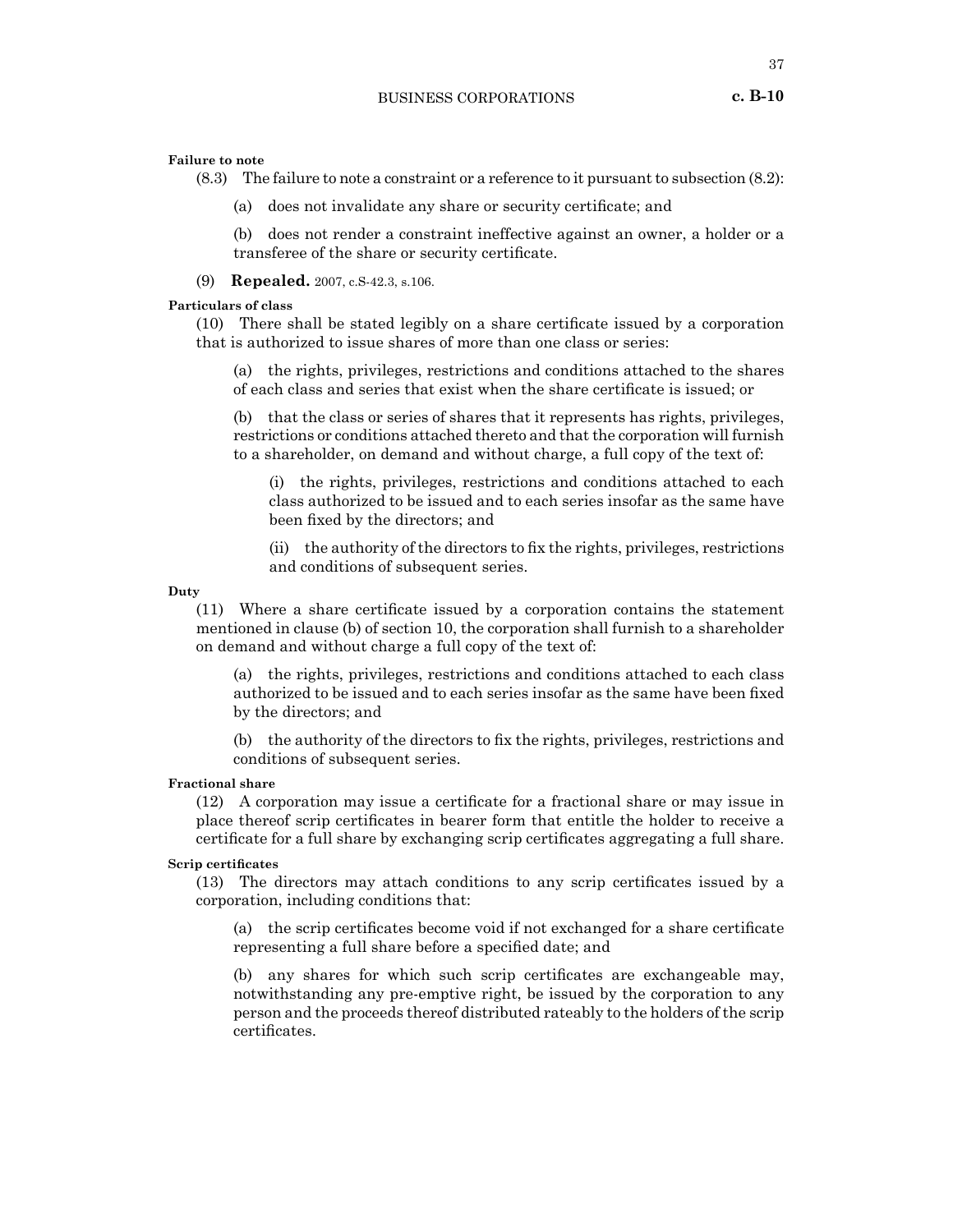## **Holder of fractional share**

(14) A holder of a fractional share issued by a corporation is not entitled to exercise voting rights or to receive a dividend in respect of the fractional share, unless:

- (a) the fractional share results from a consolidation of shares; or
- (b) the articles of the corporation otherwise provide.

## **Holder of scrip certificate**

(15) A holder of a scrip certificate is not entitled to exercise voting rights or to receive a dividend in respect of the scrip certificate.

> 1976-77, c.10, s.45; R.S.S. 1978, c.B-10, s.45; 1979, c.6, s.18; 1983, c.37, s.9; 1992, c.44, s.15; 2007, c.S-42.3, s.106.

## **Securities records**

**46**(1) A corporation shall maintain a securities register in which it records the securities issued by it in registered form, showing with respect to each class or series of securities:

(a) the names, alphabetically arranged, and the latest known address of each person who is or has been a security holder;

- (b) the number of securities held by each security holder; and
- (c) the date and particulars of the issue and transfer of each security.

## **Central and branch registers**

(2) A corporation may appoint an agent to maintain a central securities register and branch securities registers.

## **Place of register**

(3) A central securities register shall be maintained by a corporation at its registered office or at any office in Saskatchewan of a trust company designated by the directors and licensed under *The Trust and Loan Corporations Act, 1997,* and any branch securities registers may be kept at any place in or out of Saskatchewan designated by the directors.

## **Effect of registration**

(4) Registration of the issue or transfer of a security in the central securities register or in a branch securities register is complete and valid registration for all purposes.

## **Branch register**

(5) A branch securities register shall only contain particulars of securities issued or transferred at that branch.

# **Central register**

(6) Particulars of each issue or transfer of a security registered in a branch securities register shall also be kept in the corresponding central securities register.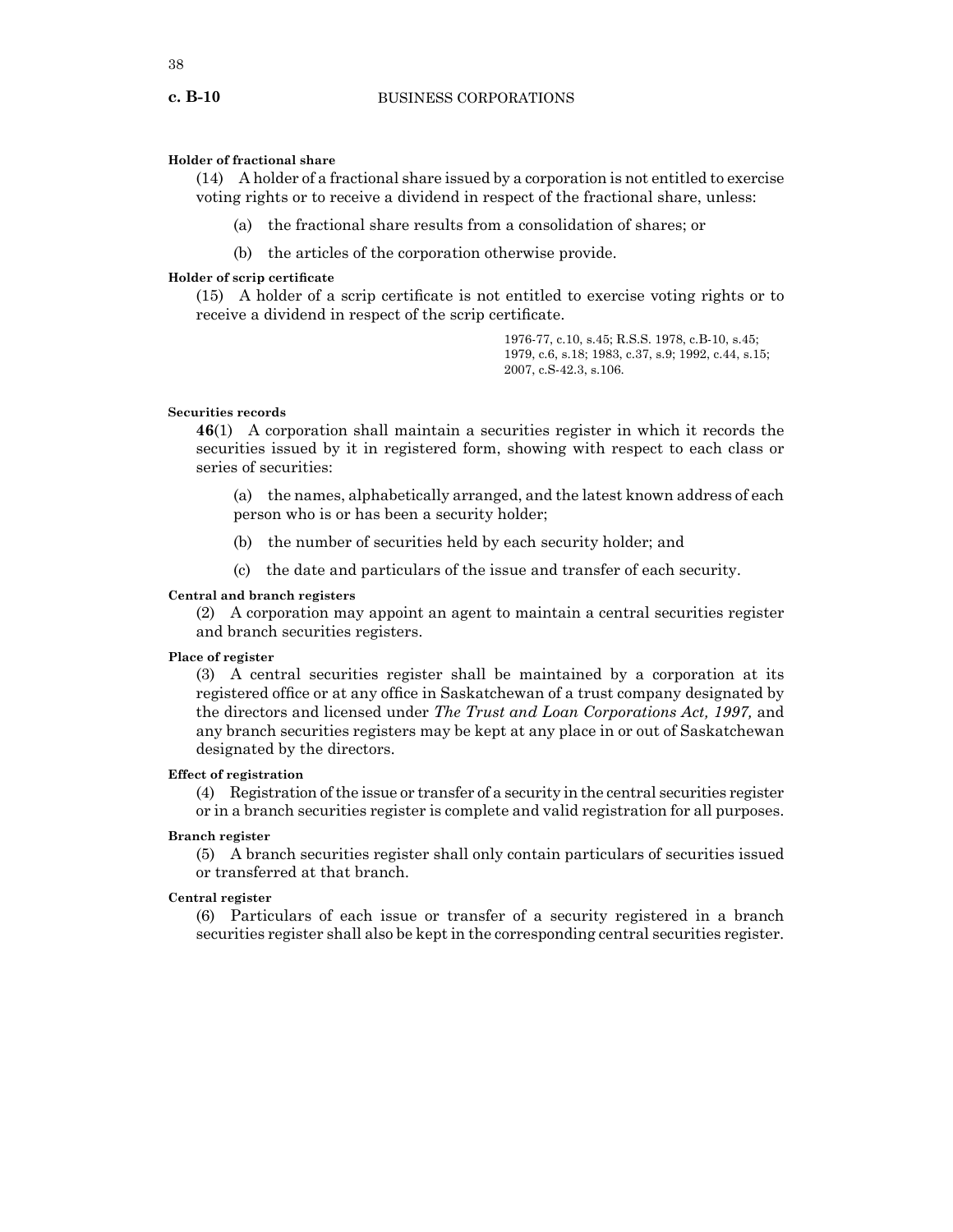## **Destruction of certificates**

(7) A corporation, its agent or a trustee defined in subsection (1) of section 77 is not required to produce:

(a) a cancelled security certificate in registered form, an instrument mentioned in subsection 29(1) that is cancelled or a like cancelled instrument in registered form six years after the date of its cancellation;

(b) a cancelled security certificate in bearer form, an instrument mentioned in subsection 29(1) that is cancelled or a like cancelled instrument in bearer form after the date of its cancellation; or

(c) an instrument referred to in subsection (1) of section 29 or a like instrument, irrespective of its form, after the date of its expiry.

> 1976-77, c.10, s.46; R.S.S. 1978, c.B-10, s.46; 1979, c.6, s.19; 1992, c.44, s.16; 1997, c.T-22.2, s.90.

#### **Dealings with registered holder**

**47**(1) A corporation, or a trustee as defined in subsection 77(1), may, subject to sections 128, 129 and 132, treat the registered owner of a security as a person exclusively entitled to vote, to receive notices, to receive any interest, dividend or other payments in respect of the security, and otherwise to exercise all the rights and powers of an owner of the security.

## **Constructive registered holder**

(2) Notwithstanding subsection (1), a corporation whose articles restrict the right to transfer its securities shall, and any other corporation may, treat a person as a registered security holder entitled to exercise all the rights of the security holder he represents, if that person furnishes evidence as described in subsection 87(3) of *The Securities Transfer Act* to the corporation that he is:

(a) the executor, administrator, heir or legal representative of the heirs, of the estate of a deceased security holder;

(b) a guardian, property guardian, committee, trustee, curator or tutor representing a registered security holder who is an infant, a dependent adult or a missing person;

(c) a liquidator of, or a trustee in bankruptcy for, a registered security holder.

#### **Permissible registered holder**

(3) If a person upon whom the ownership of a security devolves by operation of law, other than a person described in subsection (2), furnishes proof of his authority to exercise rights or privileges in respect of a security of the corporation that is not registered in his name, the corporation shall treat such person as entitled to exercise those rights or privileges.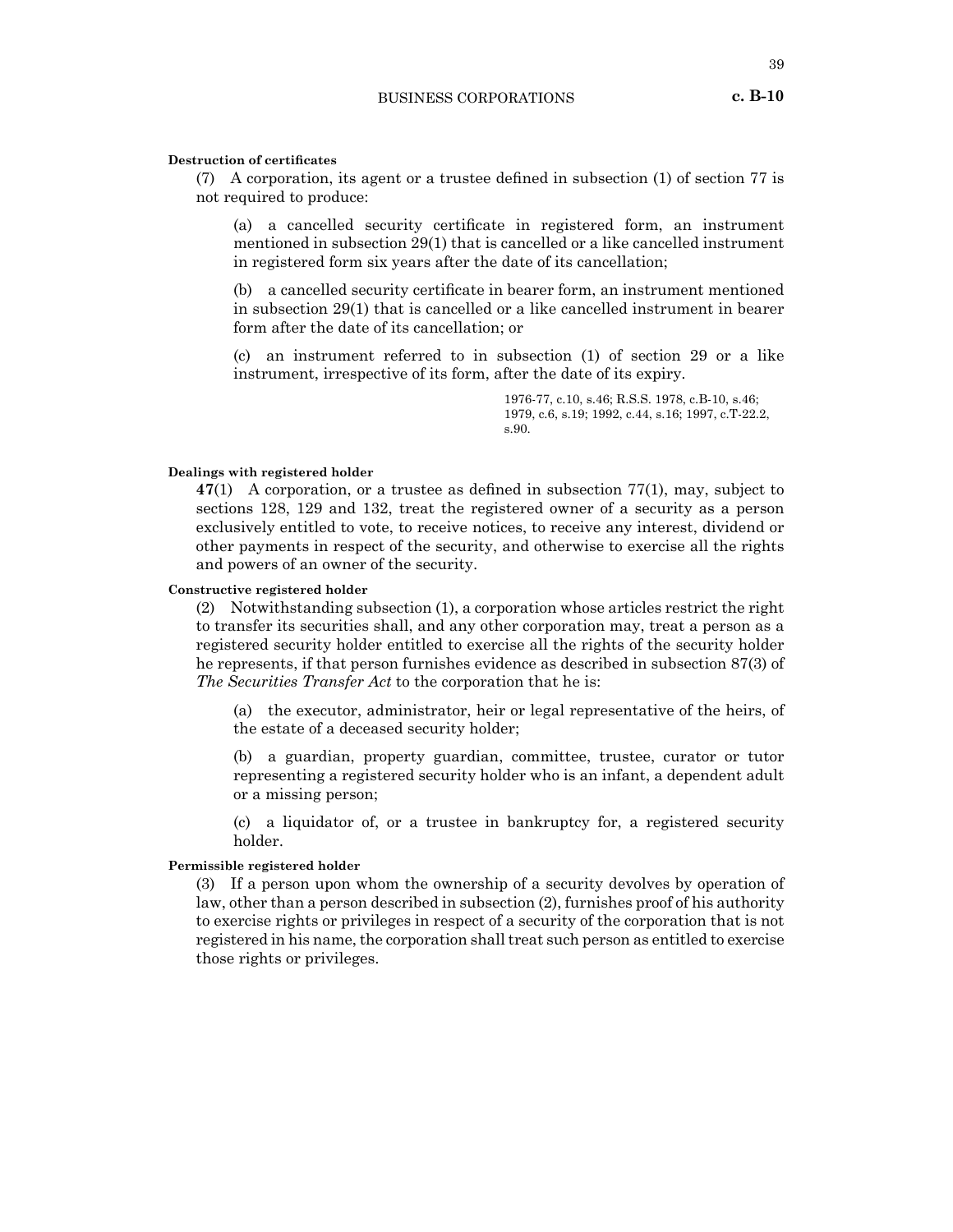#### **Immunity of corporation**

(4) A corporation is not required to inquire into the existence of, or see to the performance or observance of any duty owed to a third person by a registered holder of any of its securities or by anyone whom it treats, as permitted or required by this section, as the owner or registered holder thereof.

## **Infants**

(5) If an infant exercises any rights of ownership in the securities of a corporation, no subsequent repudiation or avoidance is effective against the corporation.

#### **Joint holder**

(6) A corporation may treat as owner of a security the survivors of persons to whom the security was issued as joint holders, if it receives proof satisfactory to it of the death of any such joint holder.

#### **Transmission of securities**

(7) Subject to any applicable law relating to the collection of taxes, a person referred to in clause (a) of subsection (2) is entitled to become a registered holder or to designate a registered holder, if he deposits with the corporation or its transfer agent:

(a) the original grant of probate or of letters of administration, or a copy thereof certified to be a true copy by:

- (i) the court that granted the probate or letters of administration;
- (ii) a trust company incorporated under the laws of Canada or a province; or
- (iii) a lawyer or notary acting on behalf of the person referred to in clause (a) of subsection (2); or

(b) in the case of transmission by notarial will in the Province of Quebec, a copy thereof authenticated pursuant to the laws of that Province;

#### together with:

(c) an affidavit or declaration of transmission made by a person referred to in clause (a) of subsection (2), stating the particulars of the transmission; and

(d) the security certificate that was owned by the deceased holder:

(i) in case of a transfer to a person referred to in clause (a) of subsection (2), with or without the endorsement of that person; and

(ii) in case of a transfer to any other person, endorsed in accordance with section 29 of *The Securities Transfer Act*;

and accompanied by any assurance the corporation may require under section 87 of *The Securities Transfer Act*.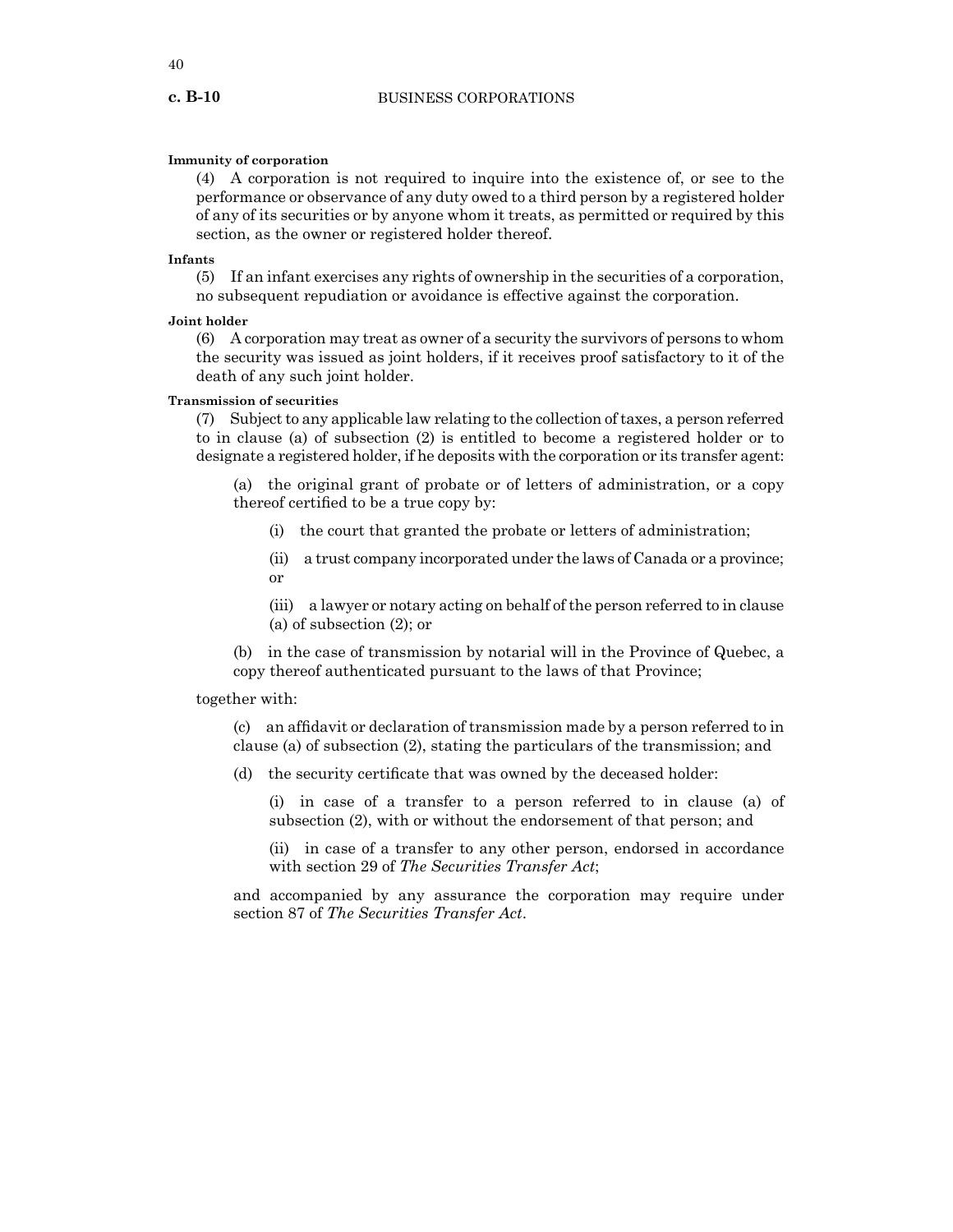#### **Excepted transmissions**

(8) Notwithstanding subsection (7), if the laws of the jurisdiction governing the transmission of a security of a deceased holder do not require a grant of probate or of letters of administration in respect of the transmission, a legal representative of the deceased holder is entitled, subject to any applicable law relating to the collection of taxes, to become a registered holder or to designate a registered holder, if he deposits with the corporation or its transfer agent:

(a) the security certificate that was owned by the deceased holder; and

(b) reasonable proof of the governing laws, of the deceased holder's interest in the security and of the right of the legal representative or the person he designates to become the registered holder.

#### **Right of corporation**

(9) Deposit of the documents required by subsection (7) or (8) empowers a corporation or its agent to record in a securities register the transmission of a security from the deceased holder to a person referred to in clause (a) of subsection (2) or to such person as the person referred to in that clause may designate and, thereafter, to treat the person who thus becomes a registered holder as the owner of those securities.

> 1976-77, c.10, s.47; R.S.S. 1978, c.B-10, s.47; 1979, c.6, s.20; 1989-90, c.18, s.3; 2007, c.S-42.3, s.106.

## **Overissue**

**48**(1) When there has been a overissue with the meaning of *The Securities Transfer Act* and the corporation subsequently amends its articles, or a trust indenture to which it is a party, to increase its authorized securities to a number equal to or in excess of the number of securities previously authorized plus the amount of the securities overissued, the securities so overissued are valid from the date of their issue.

(2) Subsection (1) does not apply if the issuer has purchased and delivered a security in accordance with subsection 67(2) or (3) of *The Securities Transfer Act*.

(3) A purchase or payment in accordance with subsection 67(2) or (3) of *The Securities Transfer Act* is not a purchase or payment to which section 32, 33, 34 or 37 of this Act applies.

2007, c.S-42.3, s.106.

**49 Repealed.** 2007, c.S-42.3, s.106.

**50 Repealed.** 2007, c.S-42.3, s.106.

**51 to 76 Repealed.** 2007, c.S-42.3, s.106.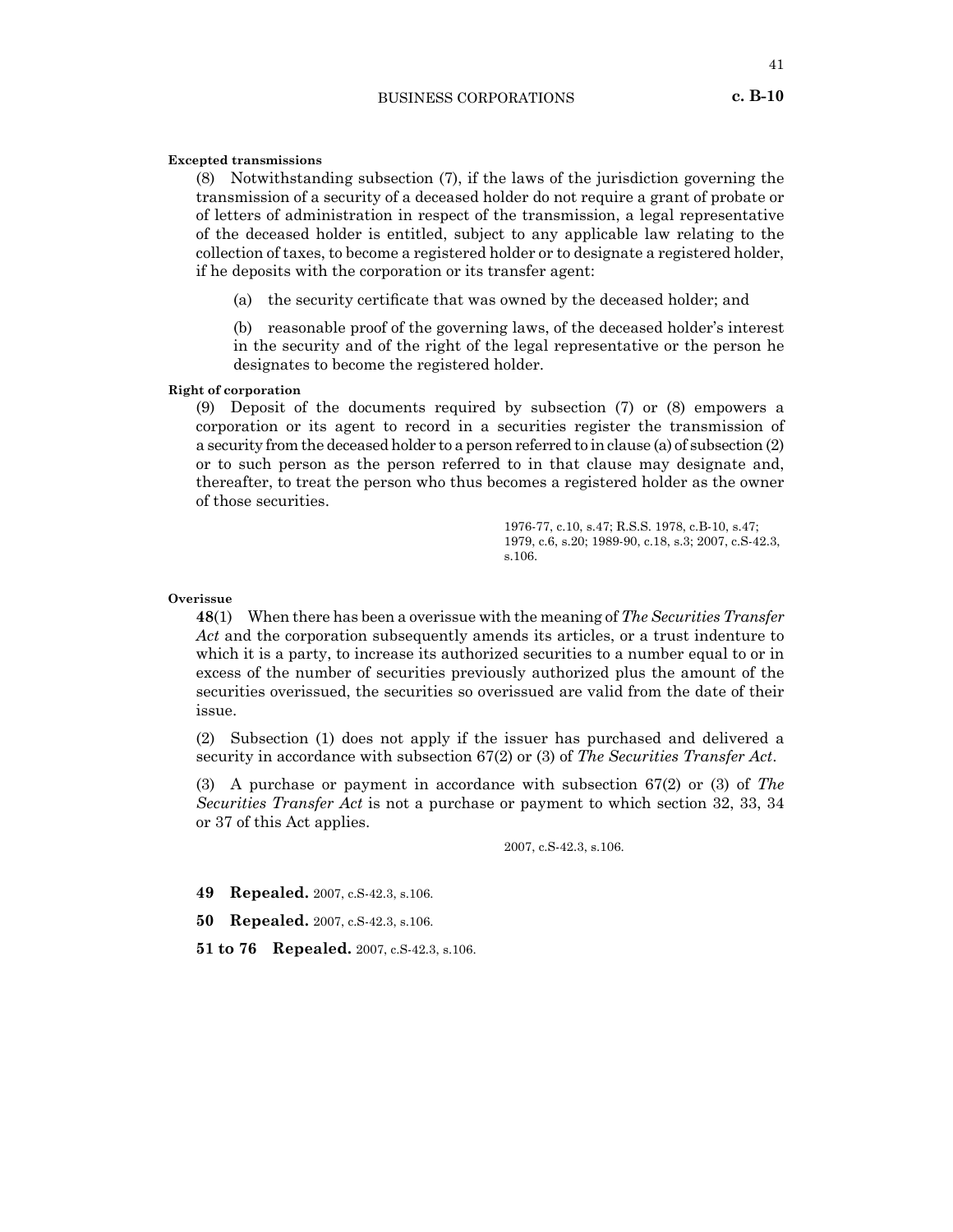# DIVISION VII—TRUST INDENTURES

## **Interpretation**

**77**(1) In this Division:

(a) **"event of default"** means an event specified in a trust indenture on the occurrence of which:

(i) a security interest constituted by the trust indenture becomes enforceable; or

(ii) the principal, interest and other moneys payable thereunder become or may be declared to be payable before maturity;

but the event is not an event of default until all conditions prescribed by the trust indenture in connection with such event for the giving of notice or the lapse of time or otherwise have been satisfied;

(b) **"trustee"** means any person appointed as trustee under the terms of a trust indenture to which a corporation is a party and includes any successor trustee;

(c) **"trust indenture"** means any deed, indenture or other instrument, including any supplement or amendment thereto, made by a corporation after its incorporation or continuance under this Act, under which the corporation issues debt obligations and in which a person is appointed as trustee for the holders of the debt obligations issued thereunder.

**Application**

(2) This Division applies to a trust indenture if the debt obligations issued or to be issued under the trust indenture are part of a distribution to the public.

1976-77, c.10, s.77; R.S.S. 1978, c.B-10, s.77.

## **Conflict of interest**

**78**(1) No person shall be appointed as trustee if there is a material conflict of interest between his role as trustee and his role in any other capacity.

## **Eliminating conflict of interest**

(2) A trustee shall, within ninety days after he becomes aware that a material conflict of interest exists:

- (a) eliminate such conflict of interest; or
- (b) resign from office.

**Validity**

(3) A trust indenture, any debt obligations issued thereunder and a security interest effected thereby are valid notwithstanding a material conflict of interest of the trustee.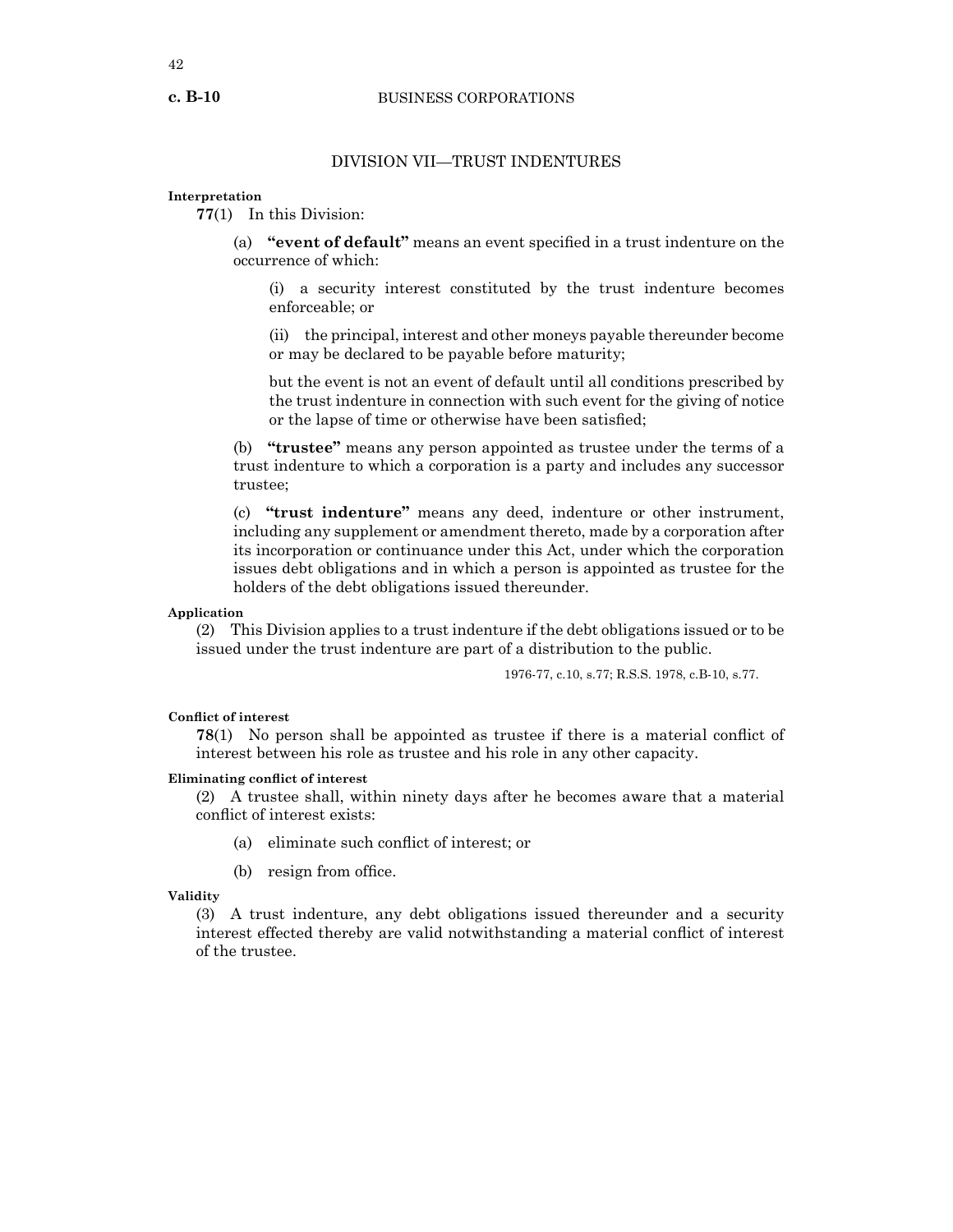# **Removal of trustee**

(4) If a trustee contravenes subsection (1) or (2), any interested person may apply to a court for an order that the trustee be replaced, and the court may make an order on such terms as it thinks fit.

1976-77, c.10, s.78; R.S.S. 1978, c.B-10, s.78.

# **Qualification of trustee**

**79** A trustee, or at least one of the trustees if more than one is appointed, shall be a trust company licensed under *The Trust and Loan Corporations Act, 1997.*

> 1976-77, c.10, s.79; R.S.S. 1978, c.B-10, s.79; 1997, c.T-22.2, s.90.

## **List of security holders**

**80**(1) A holder of debt obligations issued under a trust indenture may, upon payment to the trustee of a reasonable fee, require the trustee to furnish within fifteen days after delivering to the trustee the statutory declaration referred to in subsection (4) a list setting out:

(a) the names and addresses of the registered holders of the outstanding debt obligations;

(b) the principal amount of outstanding debt obligations owned by each such holder; and

(c) the aggregate principal amount of debt obligations outstanding;

as shown on the records maintained by the trustee on the day that the statutory declaration is delivered to that trustee.

## **Duty of issuer**

(2) Upon the demand of a trustee, the issuer of debt obligations shall furnish the trustee with the information required to enable the trustee to comply with subsection (1).

## **Corporate applicant**

(3) If the person requiring the trustee to furnish a list under subsection (1) is a body corporate, the statutory declaration required under that subsection shall be made by a director or officer of the body corporate.

# **Contents of staturtory declaration**

- (4) The statutory declaration required under subsection (1) shall state:
	- (a) the name and address of the person requiring the trustee to furnish the list and, if the person is a body corporate, the address for service thereof; and
	- (b) that the list will not be used except as permitted under subsection (5).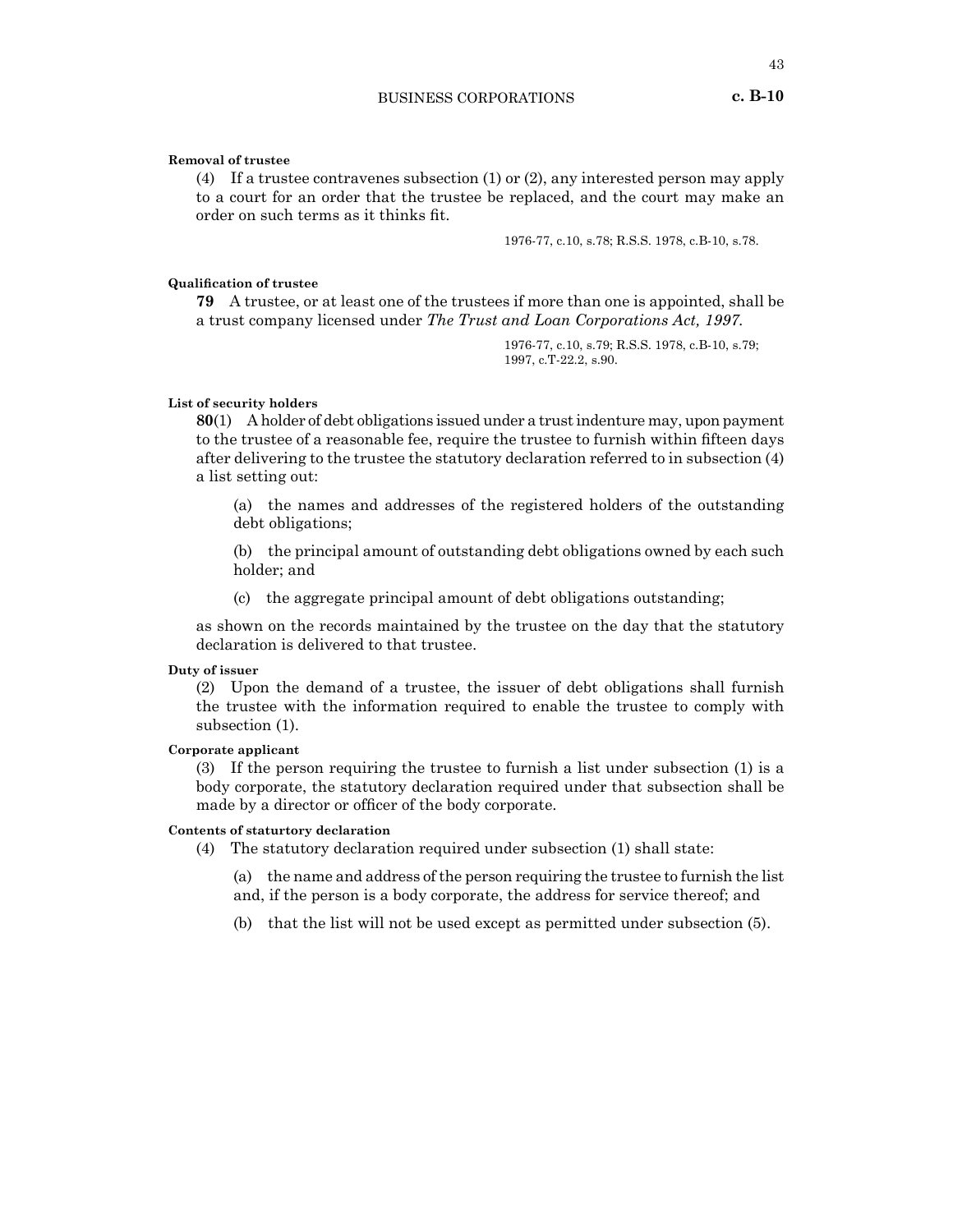## **Use of list**

(5) A list obtained under this section shall not be used by any person except in connection with:

(a) an effort to influence the voting of the holders of debt obligations;

(b) an offer to acquire debt obligations; or

(c) any other matter relating to the debt obligations or the affairs of the issuer or guarantor thereof.

## **Offence**

(6) A person who, without reasonable cause, contravenes subsection (5) is guilty of an offence and liable on summary conviction to a fine not exceeding \$5,000 or to imprisonment for a term not exceeding six months or to both.

1976-77, c.10, s.80; R.S.S. 1978, c.B-10, s.80.

## **Evidence of compliance**

**81**(1) An issuer or a guarantor of debt obligations issued or to be issued under a trust indenture shall, before doing any act under clause (a), (b) or (c), furnish the trustee with evidence of compliance with the conditions in the trust indenture relating to:

(a) the issue, certification and delivery of debt obligations under the trust indenture;

(b) the release or release and substitution of property subject to a security interest constituted by the trust indenture; or

(c) the satisfaction and discharge of the trust indenture.

**Duty of issuer or guarantor**

(2) Upon the demand of a trustee, the issuer or guarantor of debt obligations issued or to be issued under a trust indenture shall furnish the trustee with evidence of compliance with the trust indenture by the issuer or guarantor in respect of any act to be done by the trustee at the request of the issuer or guarantor.

1976-77, c.10, s.81; R.S.S. 1978, c.B-10, s.81.

## **Contents of declaration, etc.**

**82** Evidence of compliance as required by section 81 shall consist of:

(a) a statutory declaration or certificate made by a director or an officer of the issuer or guarantor stating that the conditions referred to in that section have been complied with; and

(b) where the trust indenture requires compliance with conditions that are subject to review:

(i) by legal counsel, an opinion of legal counsel that such conditions have been complied with; and

(ii) by an auditor or accountant, an opinion or report of the auditor of the issuer or guarantor, or such other accountant as the trustee may select, that such conditions have been complied with.

1976-77, c.10, s.82; R.S.S. 1978, c.B-10, s.82.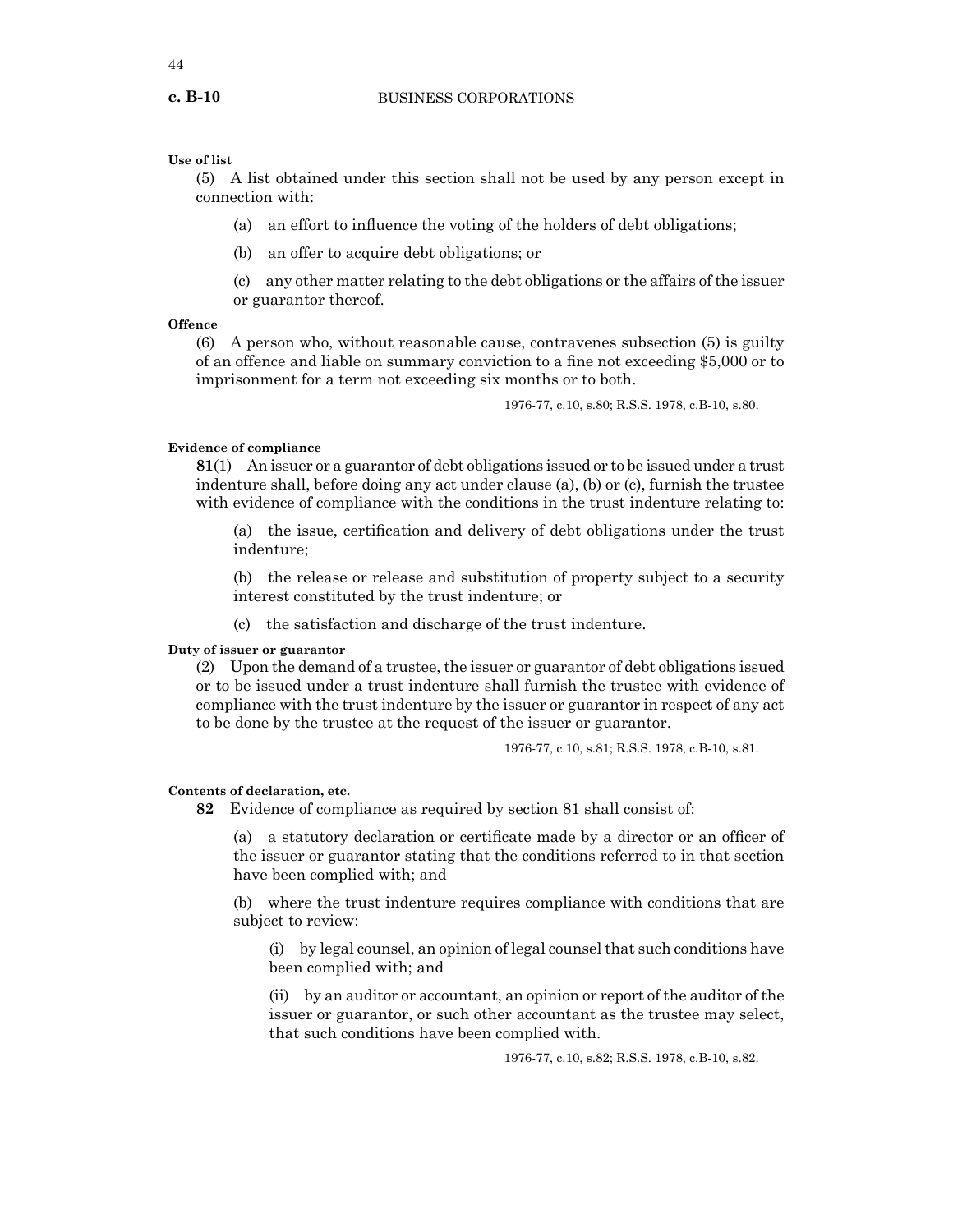#### **Further evidence of compliance**

**83** The evidence of compliance referred to in section 82 shall include a statement by the person giving the evidence:

(a) declaring that he has read and understands the conditions of the trust indenture described in section 81;

(b) describing the nature and scope of the examination or investigation upon which he based the certificate, statement or opinion; and

(c) declaring that he has made such examination or investigation as he believes necessary to enable him to make the statements or give the opinions contained or expressed therein.

1976-77, c.10, s.83; R.S.S. 1978, c.B-10, s.83.

#### **Trustee may require evidence of compliance**

**84**(1) Upon the demand of a trustee, the issuer or guarantor of debt obligations issued under a trust indenture shall furnish the trustee with evidence in such form as the trustee may require as to compliance with any condition thereto relating to any action required or permitted to be taken by the issuer or guarantor under the trust indenture.

## **Certificate of compliance**

(2) At least once in each twelve-month period beginning on the date of the trust indenture and at any other time upon the demand of a trustee, the issuer or guarantor of debt obligations issued under a trust indenture shall furnish the trustee with a certificate that the issuer or guarantor has complied with all requirements contained in the trust indenture that, if not complied with, would, with the giving of notice, lapse of time or otherwise, constitute an event of default, or, if there has been failure to so comply, giving particulars thereof.

1976-77, c.10, s.84; R.S.S. 1978, c.B-10, s.84.

## **Notice of default**

**85** The trustee shall give to the holders of debt obligations issued under a trust indenture, within thirty days after the trustee becomes aware of the occurrence thereof, notice of every event of default arising under the trust indenture and continuing at the time the notice is given, unless the trustee reasonably believes that it is in the best interests of the holders of the debt obligations to withhold such notice and so informs the issuer and guarantor in writing.

1976-77, c.10, s.85; R.S.S. 1978, c.B-10, s.85.

#### **Duty of care**

**86** A trustee in exercising his powers and discharging his duties shall:

(a) act honestly and in good faith with a view to the best interests of the holders of the debt obligations issued under the trust indenture; and

(b) exercise the care, diligence and skill of a reasonably prudent trustee.

1976-77, c.10, s.86; R.S.S. 1978, c.B-10, s.86.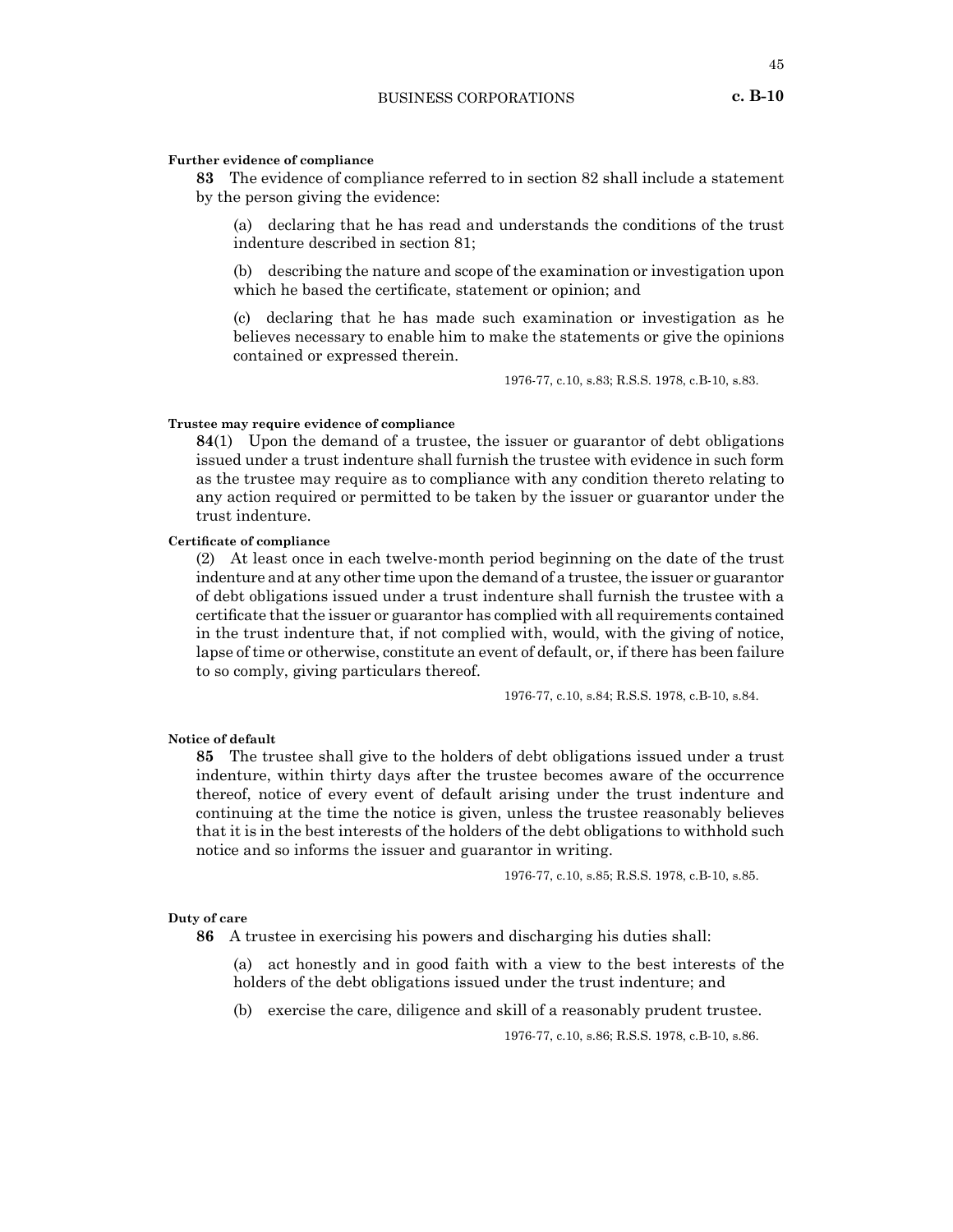#### **Reliance on statements**

**87** Notwithstanding section 86, a trustee is not liable if he relies in good faith upon statements contained in a statutory declaration, certificate, opinion or report that complies with this Act or the trust indenture.

1976-77, c.10, s.87; R.S.S. 1978, c.B-10, s.87.

# **No exculpation**

**88** No term of a trust indenture or of any agreement between a trustee and the holders of debt obligations issued thereunder or between the trustee and the issuer or guarantor shall operate so as to relieve a trustee from the duties imposed upon him by section 86.

1976-77, c.10, s.88; R.S.S. 1978, c.B-10, s.88.

# DIVISION VIII—RECEIVERS AND RECEIVER-MANAGERS

**89 Repealed.** 1993, c.P-6.2, s.77.

**90 Repealed.** 1993, c.P-6.2, s.77.

**Directors' powers cease**

**91** If a receiver-manager is appointed by a court or under an instrument, the powers of the directors of the corporation that the receiver-manager is authorized to exercise may not be exercised by the directors until the receiver-manager is discharged.

R.S.S. 1978, c.B-10, s.91.

**92 to 96 Repealed.** 1993, c.P-6.2, s.77.

# DIVISION IX—DIRECTORS AND OFFICERS

## **Power to manage**

**97**(1) Subject to any unanimous shareholder agreement, the directors of a corporation shall:

(a) exercise the powers of the corporation directly or indirectly through the employees and agents of the corporation; and

(b) direct the management of the business and affairs of the corporation.

# **Number of directors**

(2) A corporation shall have one or more directors but a corporation, any of the issued securities of which are or were part of a distribution to the public, shall have not fewer than three directors, at least two of whom are not officers or employees of the corporation or its affiliates.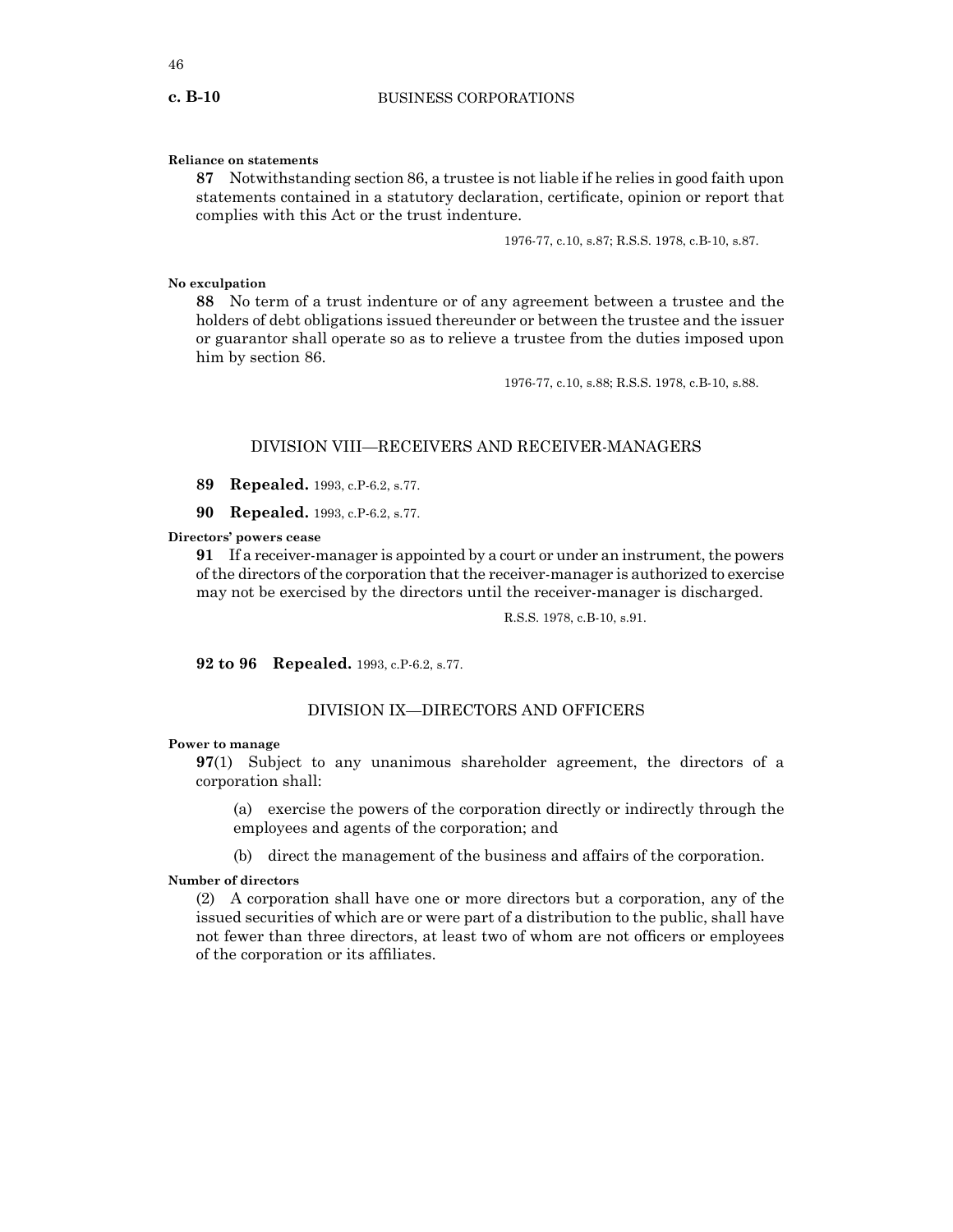#### **Directors' liability of restriction on powers**

(3) If the articles restrict in whole or in part the powers of the directors to manage the business and affairs of the corporation, the shareholders have all the rights, powers and duties of the directors to the extent the articles restrict the powers of the directors, and the directors are thereby relieved of their duties and liabilities, including any liabilities under section 114, to the same extent.

1976-77, c.10, s.97; R.S.S. 1978, c.B-10, s.97.

## **Bylaws**

**98**(1) Unless the articles, bylaws or a unanimous shareholder agreement otherwise provide, the directors may, by resolution make, amend, or repeal any bylaws that regulate the business or affairs of the corporation.

## **Shareholder approval**

(2) The directors shall submit a bylaw, or an amendment or a repeal of a bylaw, made under subsection (1) to the shareholders at the next meeting of shareholders, and the shareholders may, by ordinary resolution, confirm, reject or amend the bylaw, amendment or repeal.

## **Effective date**

(3) A bylaw, or an amendment or a repeal of a bylaw, is effective from the date of the resolution of the directors under subsection (1) until it is confirmed, confirmed as amended or rejected by the shareholders under subsection (2) or until it ceases to be effective under subsection (4) and, where the bylaw is confirmed or confirmed as amended, it continues in effect in the form in which it was so confirmed.

# **Same**

(4) If a bylaw, an amendment or a repeal is rejected by the shareholders, or if the directors do not submit a bylaw, an amendment or a repeal to the shareholders as required under subsection (2), the bylaw, amendment or repeal ceases to be effective and no subsequent resolution of the directors to make, amend or repeal a bylaw having substantially the same purpose or effect is effective until it is confirmed or confirmed as amended by the shareholders.

## **Shareholder proposal**

(5) A shareholder entitled to vote at an annual meeting of shareholders may in accordance with section 131 make a proposal to make, amend or repeal a bylaw.

1976-77, c.10, s.98; R.S.S. 1978, c.B-10, s.98.

#### **Organization meeting**

**99**(1) After issue of the certificate of incorporation, a meeting of the directors of the corporation shall be held at which the directors may:

- (a) make bylaws;
- (b) adopt forms of security certificates and corporate records;
- (c) authorize the issue of securities;
- (d) appoint officers;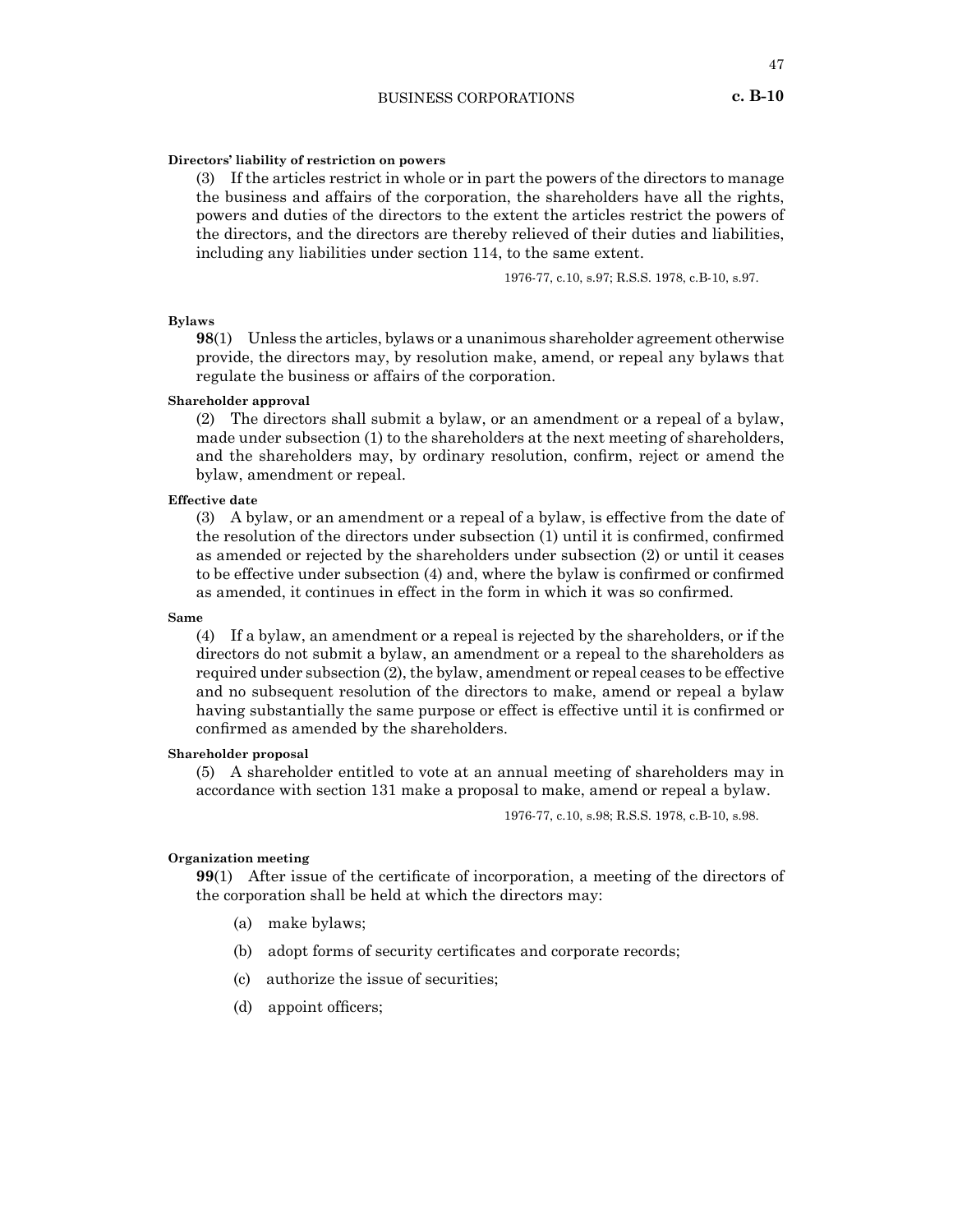(e) appoint an auditor to hold office until the first annual meeting of shareholders;

(f) make banking arrangements; and

(g) transact any other business.

## **Exception**

(1.1) Subsection (1) does not apply to a body corporate to which a certificate of amalgamation has been issued under subsection 179(4) or to which a certificate of continuance has been issued under subsection 181(4).

## **Calling meeting**

(2) An incorporator or a director may call the meeting of directors referred to in subsection  $(1)$  by giving not less than five days notice thereof by mail to each director, stating the time and place of the meeting.

> 1976-77, c.10, s.99; R.S.S. 1978, c.B-10, s.99; 1979, c.6, s.23.

## **Qualifications of directors**

**100**(1) The following persons are disqualified from being a director of a corporation:

(a) anyone who is less than eighteen years of age;

(b) anyone who has been found by a court in Canada or elsewhere to lack capacity;

- (c) a person who is not an individual; or
- (d) a person who has the status of bankrupt.

## **Further qualifications**

(2) Unless the articles otherwise provide, a director of a corporation is not required to hold shares issued by the corporation.

## **Residency**

(3) At least 25% of the directors of a corporation must be resident Canadians, but if a corporation has fewer than four directors, at least one director must be a resident Canadian.

(3.1) If none of the directors of a corporation resides in Saskatchewan, the corporation shall appoint an attorney pursuant to section 268 and comply with section 268 as if the corporation were an extraprovincial corporation.

(4) **Repealed.** 2005, c.6, s.6.

1976-77, c.10, s.100; R.S.S. 1978, c.B-10, s.100; 1979, c.6, s.24; 1992, c.44, s.17; 2005, c.6, s.6; 2015, c.21, s.6 and s.64.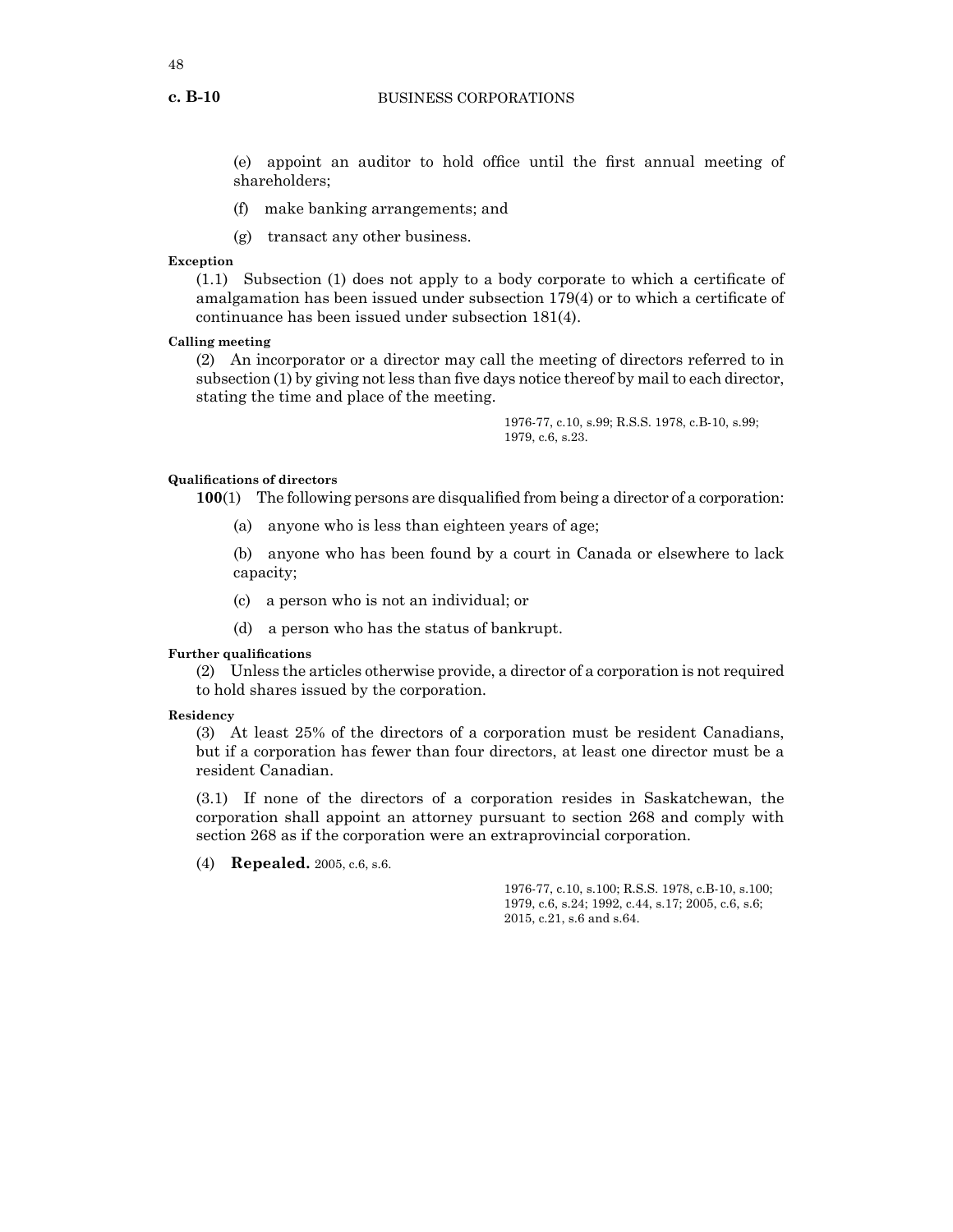## **Notice of directors**

**101**(1) At the time of sending articles of incorporation, the incorporators shall send to the Director a notice of directors in prescribed form and the Director shall file the notice.

# **Term of office**

(2) Each director named in the notice referred to in subsection (1) holds office from the issue of the certificate of incorporation until the first meeting of shareholders.

#### **Election of directors**

(3) Subject to clause (b) of section 102, shareholders of a corporation shall, by ordinary resolution at the first meeting of shareholders and at each succeeding annual meeting at which an election of directors is required, elect directors to hold office for a term expiring not later than the close of the third annual meeting of shareholders following the election.

## **Staggered terms**

(4) It is not necessary that all directors elected at a meeting of shareholders hold office for the same term.

#### **No stated terms**

(5) A director not elected for an expressly stated term ceases to hold office at the close of the first annual meeting of shareholders following his election.

#### **Incumbent directors**

(6) Notwithstanding subsections (2), (3) and (5), if directors are not elected at a meeting of shareholders the incumbent directors continue in office until their successors are elected.

#### **Vacancy among candidates**

(7) If a meeting of shareholders fails to elect the number or the minimum number of directors required by the articles by reason of the disqualification, incapacity or death of any candidates, the directors elected at that meeting may exercise all the powers of the directors if the number of directors so elected constitutes a quorum.

### **Election of directors**

(8) The articles may provide for the election or appointment of a director or directors:

(a) for terms expiring not later than the close of the third annual meeting of shareholders following the election;

(b) by creditors or employees of the corporation or by a class or classes of those creditors or employees; or

(c) for both of the things described in clauses (a) and (b).

(9) The directors, if the articles of the corporation so provide, may appoint one or more directors who shall hold office for a term expiring not later than the close of the next annual meeting of shareholders, but the total number of directors so appointed may not exceed one-third of the number of directors elected at the previous annual meeting of shareholders.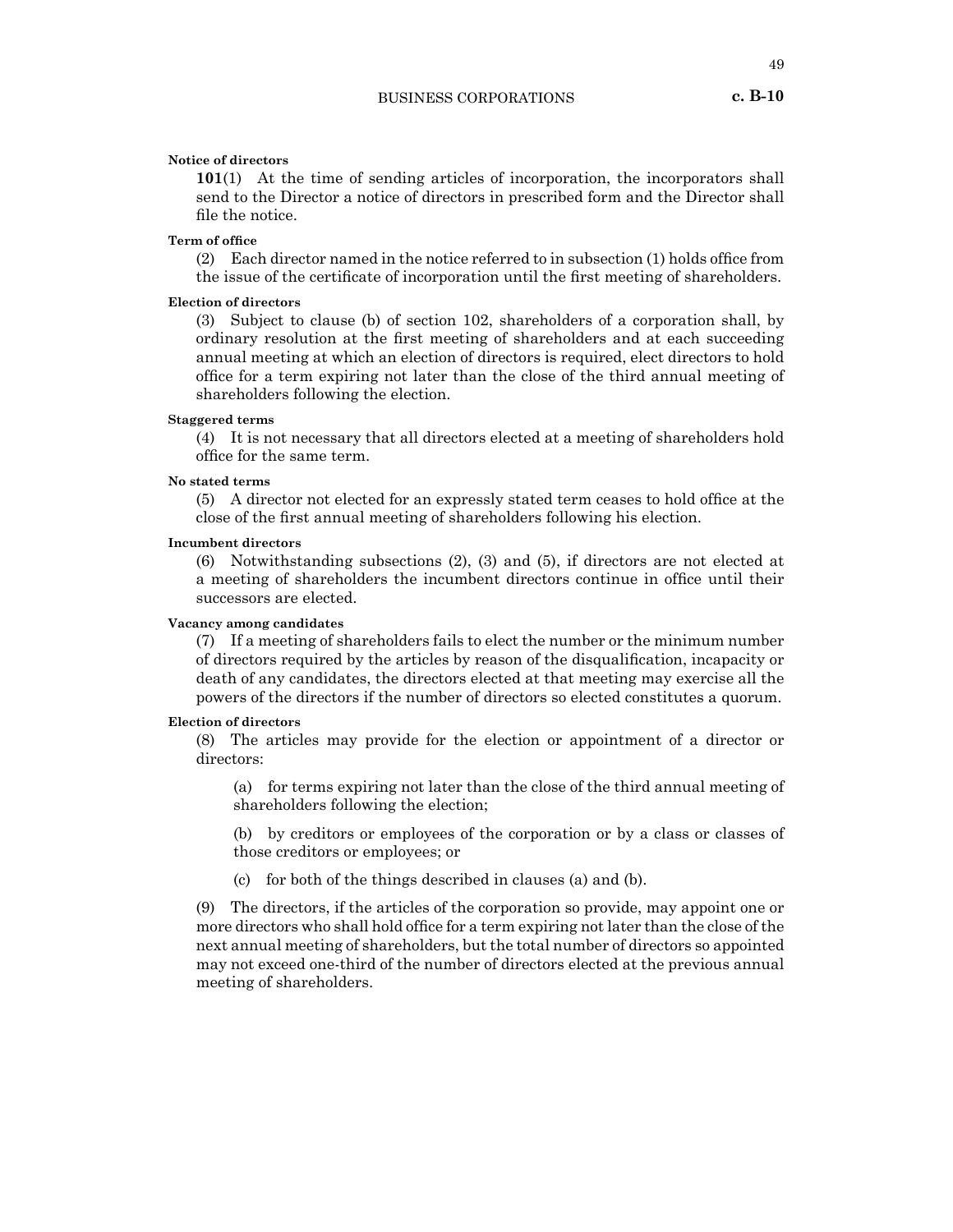(10) A person who is elected or appointed to hold office as a director is not a director, and is deemed not to have been elected or appointed to hold office as a director, unless:

(a) he or she was present at the meeting when the election or appointment took place and he or she did not refuse to hold office as a director; or

(b) if he or she was not present at the meeting when the election or appointment took place:

(i) he or she consented to hold office as a director in writing before the election or appointment or within 10 days after it; or

(ii) he or she has acted as a director pursuant to the election or appointment.

> 1976-77, c.10, s.101; R.S.S. 1978, c.B-10, s.101; 1984-85-86, c.44, s.4; 1995, c.4, s.4; 1999, c.13, s.4; 2013, c.O-4.2, s.20.

## **Cumulative voting**

**102** Where the articles provide for cumulative voting:

(a) the articles shall require a fixed number and not a minimum and maximum number of directors;

(b) each shareholder entitled to vote at an election of directors has the right to cast a number of votes equal to the number of votes attached to the shares held by him multiplied by the number of directors to be elected, and he may cast all such votes in favour of one candidate or distribute them among the candidates in any manner;

(c) a separate vote of shareholders shall be taken with respect to each candidate nominated for director unless a resolution is passed unanimously permitting two or more persons to be elected by a single resolution;

(d) if a shareholder has voted for more than one candidate without specifying the distribution of his votes among the candidates, he is deemed to have distributed his votes equally among the candidates for whom he voted;

(e) if the number of candidates nominated for director exceeds the number of positions to be filled, the candidates who receive the least number of votes shall be eliminated until the number of candidates remaining equals the number of positions to be filled;

(f) each director ceases to hold office at the close of the first annual meeting of shareholders following his election;

(g) a director may not be removed from office if the votes cast against his removal would be sufficient to elect him and such votes could be voted cumulatively at an election at which the same total number of votes were cast and the number of directors required by the articles were then being elected; and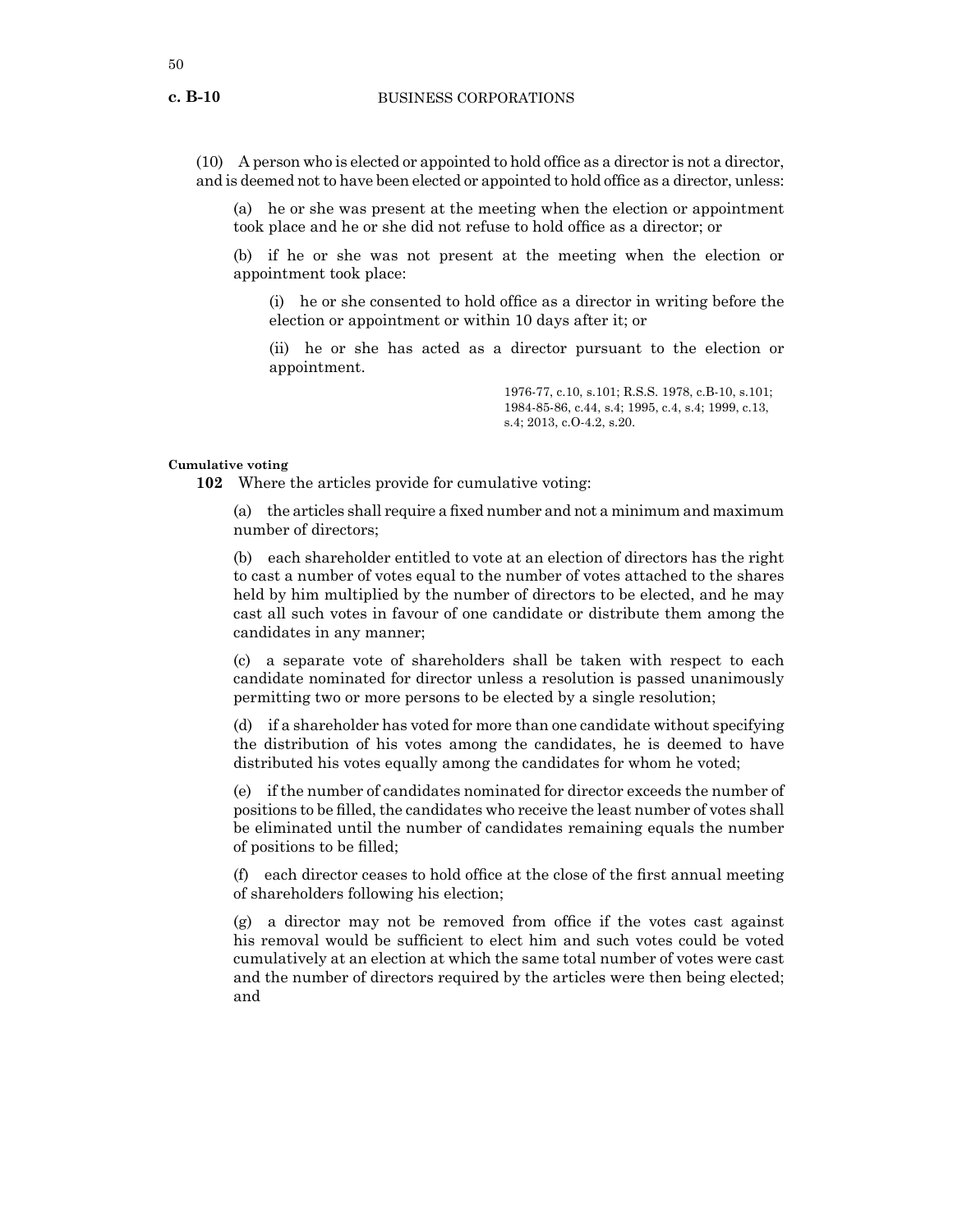(h) the number of directors required by the articles may not be decreased if the votes cast against the motion to decrease would be sufficient to elect a director and such votes could be voted cumulatively at an election at which the same total number of votes were cast and the number of directors required by the articles were then being elected.

1976-77, c.10, s.102; R.S.S. 1978, c.B-10, s.102.

## **Ceasing to hold office**

**103**(1) A director of a corporation ceases to hold office when:

- (a) he dies or resigns;
- (b) he is removed in accordance with section 104; or
- (c) he becomes disqualified under subsection (1) of section 100.

#### **Effective date of resignation**

(2) A resignation of a director becomes effective at the time a written resignation is sent to the corporation, or at the time specified in the resignation, whichever is later.

1976-77, c.10, s.103; R.S.S. 1978, c.B-10, s.103.

## **Removal of directors**

**104**(1) Subject to clause (g) of section 102, the shareholders of a corporation may by ordinary resolution at a special meeting remove any director or directors from office.

**Exception**

(2) Where the holders of any class or series of shares of a corporation have an exclusive right to elect one or more directors, a director so elected may only be removed by an ordinary resolution at a meeting of the shareholders of that class or series.

#### **Vacancy**

(3) Subject to clauses (b) to (e) of section 102, a vacancy created by the removal of a director may be filled at the meeting of the shareholders at which the director is removed or, if not so filled, may be filled under section 106.

1976-77, c.10, s.104; R.S.S. 1978, c.B-10, s.104.

#### **Attendance at meeting**

**105**(1) A director of a corporation is entitled to receive notice of and to attend and be heard at every meeting of shareholders.

# **Statement of director**

(2) A director who:

(a) resigns;

(b) receives a notice or otherwise learns of a meeting of shareholders called for the purpose of removing him from office; or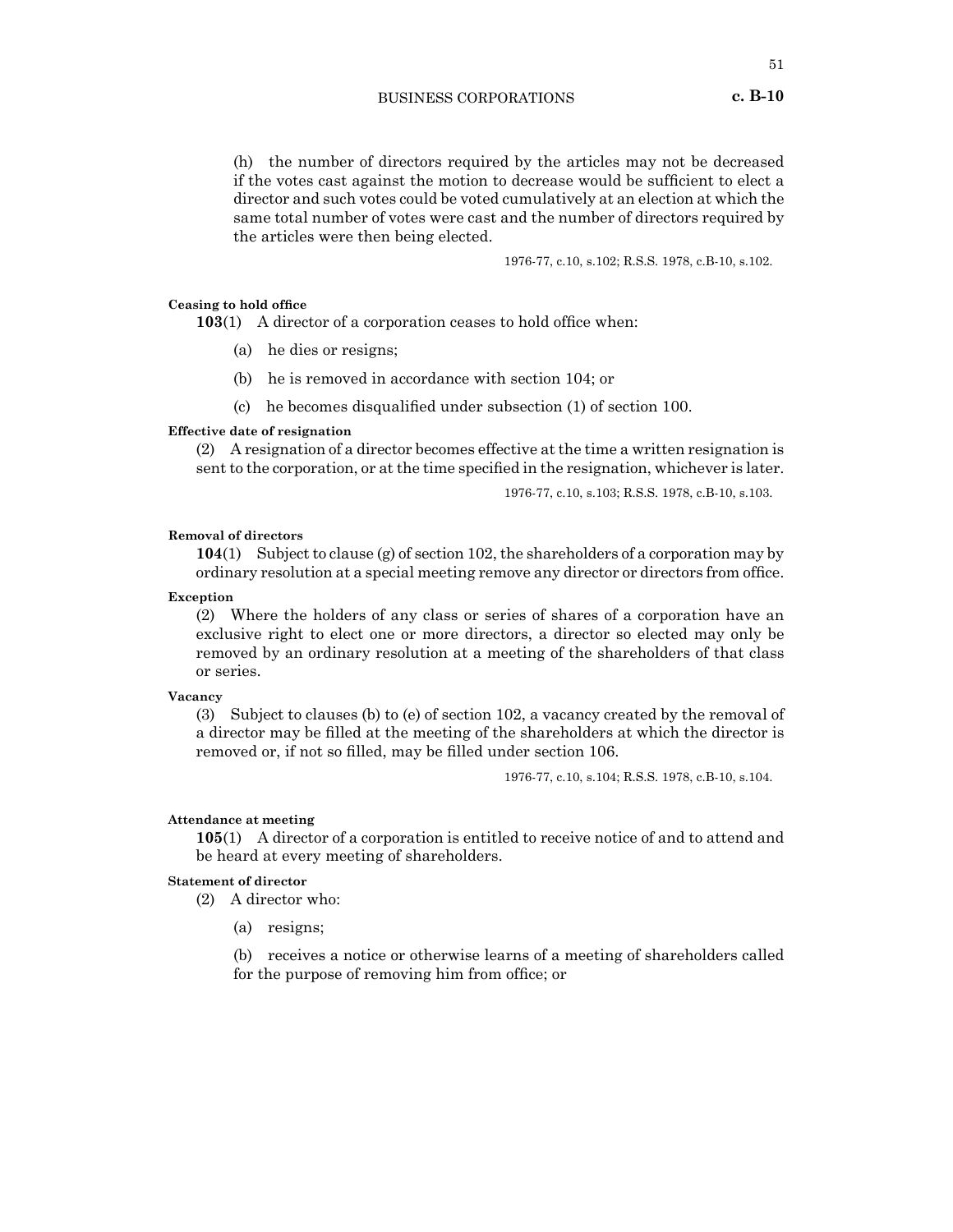(c) receives a notice or otherwise learns of a meeting of directors or shareholders at which another person is to be appointed or elected to fill the office of director, whether because of his resignation or removal or because his term of office has expired or is about to expire;

is entitled to submit to the corporation a written statement giving the reasons for his resignation or the reasons why he opposes any proposed action or resolution.

### **Circulating statement**

(3) A corporation shall forthwith send a copy of the statement referred to in subsection (2) to every shareholder entitled to receive notice of any meeting referred to in subsection (1) and to the Director unless the statement is included in or attached to a management proxy circular required by section 144.

**Immunity**

(4) No corporation or person acting on its behalf incurs any liability by reason only of circulating a director's statement in compliance with subsection (3).

1976-77, c.10, s.105; R.S.S. 1978, c.B-10, s.105.

## **Filling vacancy**

**106**(1) Notwithstanding subsection (3) of section 109, but subject to subsections (3) and (4), a quorum of directors may fill a vacancy among the directors, except a vacancy resulting from an increase in the number or minimum number of directors or from a failure to elect the number or minimum number of directors required by the articles.

#### **Calling meeting**

(2) If there is not a quorum of directors, or if there has been a failure to elect the number or minimum number of directors required by the articles, the directors then in office shall forthwith call a special meeting of shareholders to fill the vacancy and, if they fail to call a meeting or if there are no directors then in office, the meeting may be called by any shareholder.

# **Class director**

(3) Where the holders of any class or series of shares of a corporation have an exclusive right to elect one or more directors and a vacancy occurs among those directors:

(a) subject to subsection (4), the remaining directors elected by that class or series may fill the vacancy except a vacancy resulting from an increase in the number or minimum number of directors for that class or series or from a failure to elect the number or minimum number of directors for that class or series; or

(b) if there are no such remaining directors any holder of shares of that class or series may call a meeting of the holders thereof for the purpose of filling the vacancy.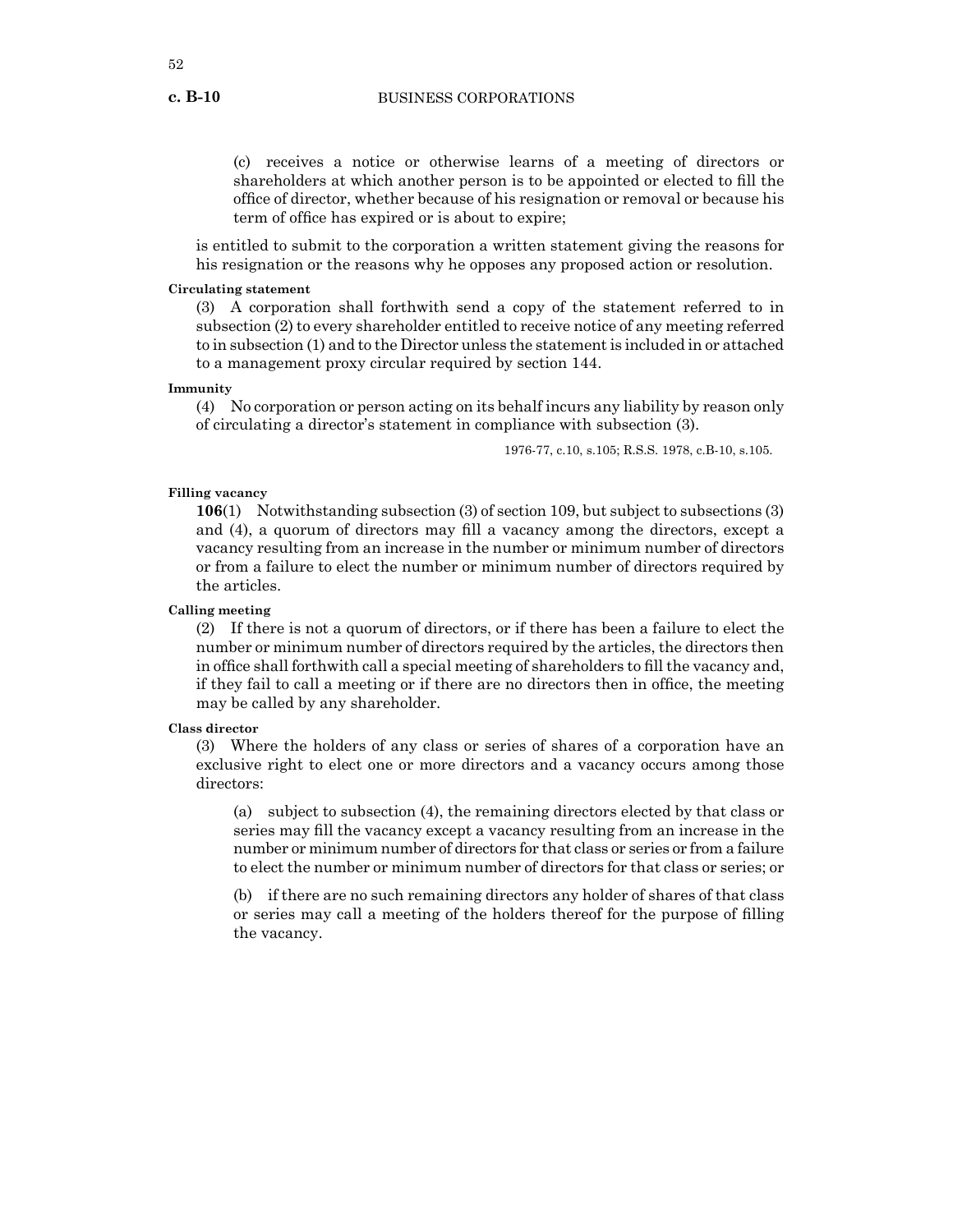#### **Shareholders filling vacancy**

(4) The articles may provide that a vacancy among the directors shall only be filled by a vote of the shareholders, or by a vote of the holders of any class or series of shares having an exclusive right to elect one or more directors if the vacancy occurs among the directors elected by that class or series.

## **Unexpired term**

(5) A director appointed or elected to fill a vacancy holds office for the unexpired term of his predecessor.

1976-77, c.10, s.106; R.S.S. 1978, c.B-10, s.106.

## **Number of directors**

**107**(1) The shareholders of a corporation may amend the articles to increase or, subject to clause (h) of section 102, to decrease the number of directors, or the minimum or maximum number of directors, but no decrease shall shorten the term of an incumbent director.

# **Electing increased number of directors where articles amended**

(2) Where the shareholders adopt an amendment to the articles of a corporation to increase or decrease the number or minimum number of directors, the shareholders may, at the meeting at which they adopt the amendment, elect the number of directors authorized by the amendment and, for that purpose, notwithstanding subsections 173(1) and 255(3), on the issue of a certificate of amendment the articles are deemed to be amended as of the date the shareholders adopt the amendment to the articles.

> 1976-77, c.10, s.107; R.S.S. 1978, c.B-10, s.107; 1979, c.6, s.25; 1992, c.44, s.18.

#### **Notice of change of directors**

**108**(1) Within fifteen days after a change is made among its directors, or a director's address changes, a corporation shall send to the Director a notice in prescribed form setting out the change and the Director shall file the notice.

(1.1) Where a corporation sends an annual return to the Director pursuant to section 273 within 15 days after a change is made among its directors, or a director's address changes, the annual return is deemed to be the notice required by subsection (1).

#### **Application to court**

(2) Any interested person, or the Director, may apply to a court for an order to require a corporation to comply with subsection (1), and the court may so order and make any further order it thinks fit.

> 1976-77, c.10, s.108; R.S.S. 1978, c.B-10, s.108; 1992, c.44, s.19; 1999, c.13, s.5.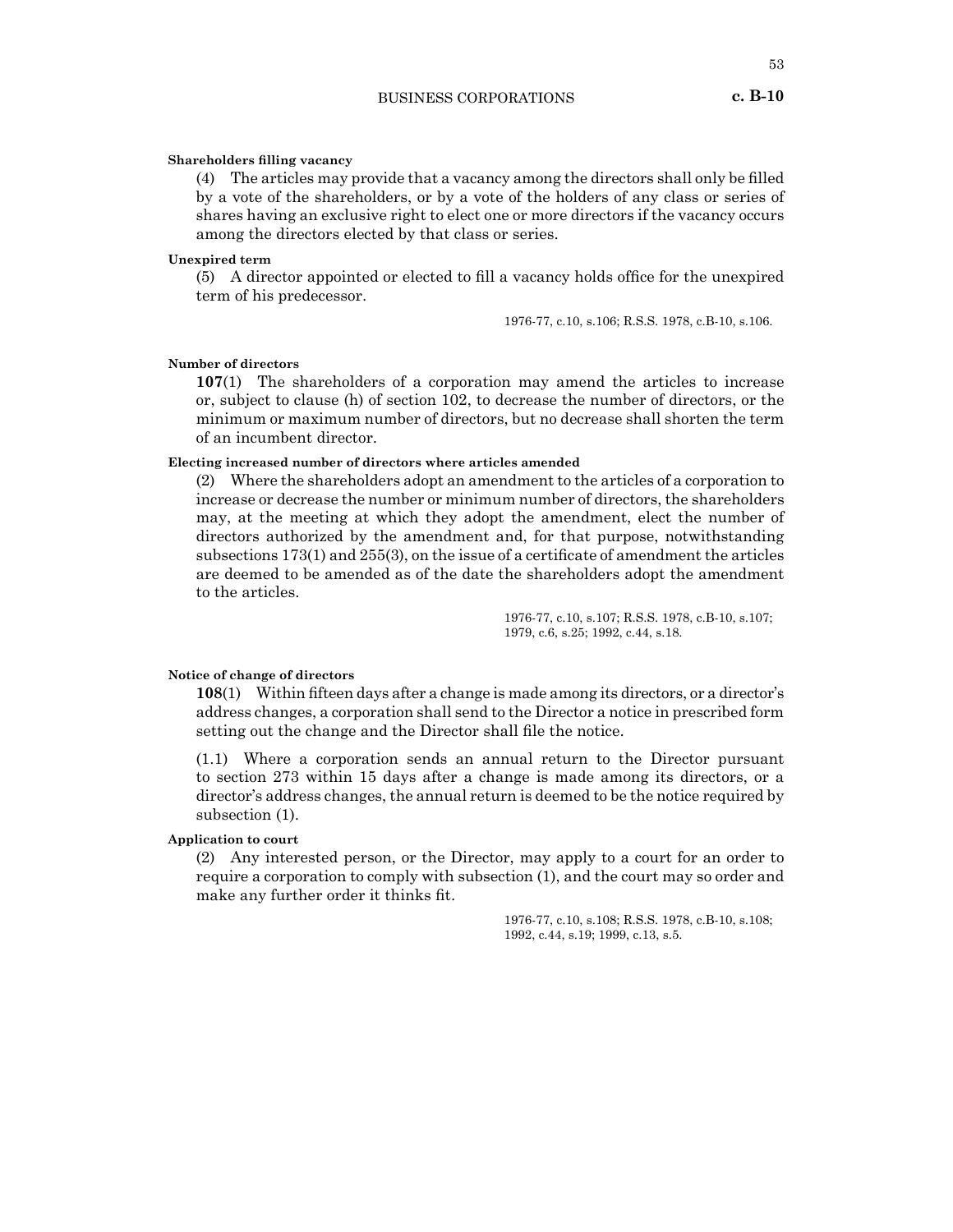## **Meeting of directors**

**109**(1) Unless the articles or bylaws otherwise provide, the directors may meet at any place, and upon such notice as the bylaws require.

## **Quorum**

(2) Subject to the articles or bylaws, a majority of the number of directors or minimum number of directors required by the articles constitutes a quorum at any meeting of directors and, notwithstanding any vacancy among the directors, a quorum of directors may exercise all the powers of the directors.

## **Canadian majority**

(3) Directors shall not transact business at a meeting of directors unless at least 25% of the directors present are resident Canadians.

## **Exception**

(4) Notwithstanding subsection (3), directors may transact business at a meeting of directors at which fewer than 25% of the directors present are resident Canadians if:

(a) a resident Canadian director who is not present approves by writing, telephone or other means of communication the business transacted at the meeting; and

(b) at least 25% of resident Canadian directors would have been present had the director mentioned in clause (a) been present at the meeting.

## **Notice of meeting**

(5) A notice of a meeting of directors shall specify any matter referred to in subsection (3) of section 110 that is to be dealt with at the meeting but, unless the bylaws otherwise provide, need not specify the purpose of or the business to be transacted at the meeting.

## **Waiver of notice**

(6) A director may in any manner waive a notice of a meeting of directors; and attendance of a director at a meeting of directors is a waiver of notice of the meeting, except where a director attends a meeting for the express purpose of objecting to the transaction of any business on the grounds that the meeting is not lawfully called.

#### **Adjournment**

(7) Notice of an adjourned meeting of directors is not required to be given if the time and place of the adjourned meeting is announced at the original meeting.

## **One director meeting**

(8) Where a corporation has only one director, that director may constitute a meeting.

#### **Participation by telephone**

(9) Subject to the bylaws, a director may, if all the directors of the corporation consent, participate in a meeting of directors or of a committee of directors by means of such telephone or other communications facilities as permit all persons participating in the meeting to hear each other, and a director participating in such a meeting by such means is deemed for the purposes of this Act to be present at that meeting.

> 1976-77, c.10, s.109; R.S.S. 1978, c.B-10, s.109; 2005, c.6, s.7.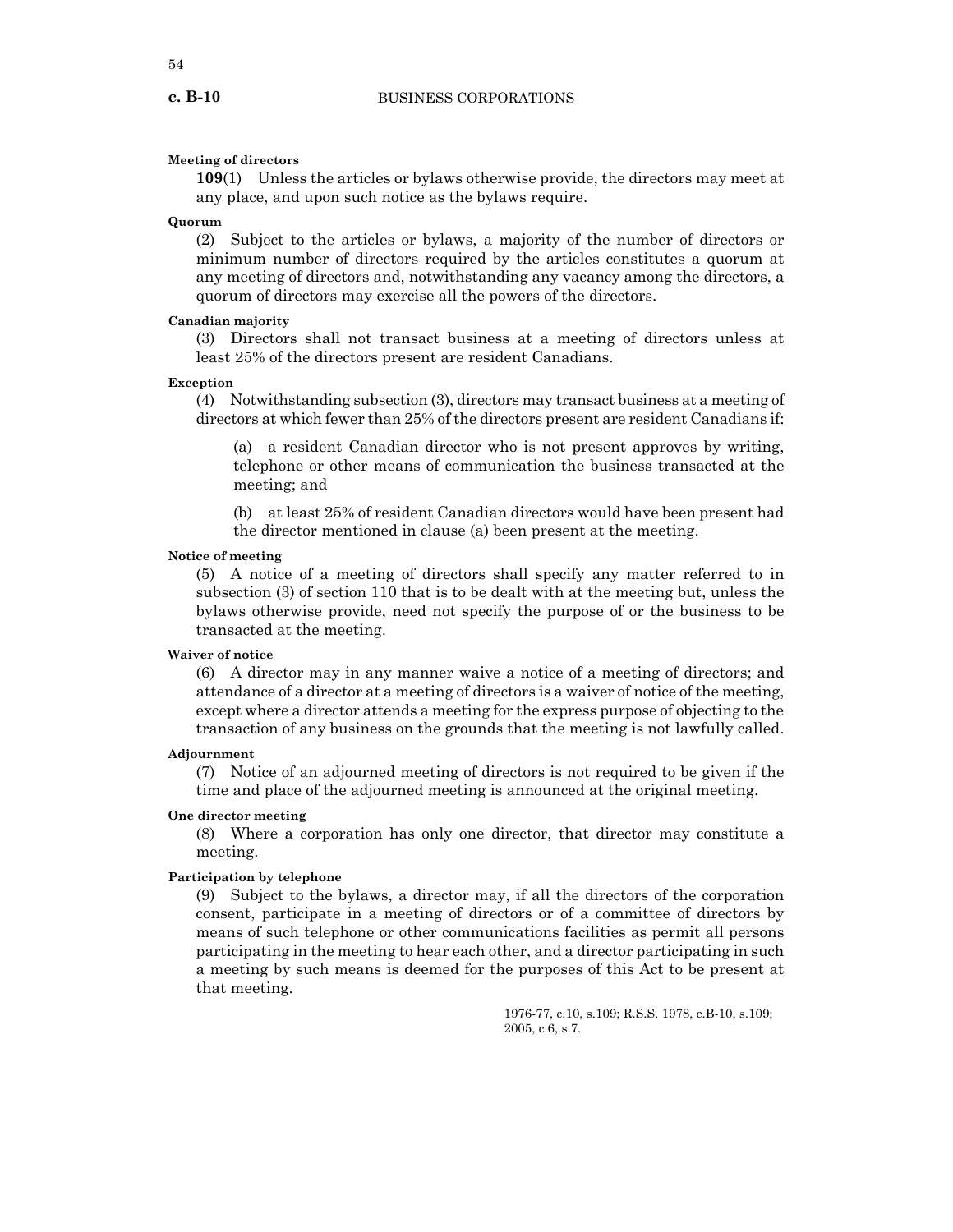## **Delegation**

**110**(1) Directors of a corporation may appoint from their number a managing director who is a resident Canadian or a committee of directors and delegate to such managing director or committee any of the powers of the directors.

## **Canadian majority**

(2) If the directors of a corporation appoint a committee of directors, at least 25% of the members of the committee must be resident Canadians.

#### **Limits on authority**

(3) Notwithstanding subsection (1), no managing director and no committee of directors has authority to:

(a) submit to the shareholders any question or matter requiring the approval of the shareholders;

(b) fill a vacancy among the directors or in the office of auditor;

(c) issue securities except in the manner and on the terms authorized by the directors;

(d) declare dividends;

(e) purchase, redeem or otherwise acquire shares issued by the corporation;

- (f) pay a commission referred to in section 39;
- (g) approve a management proxy circular referred to in Division XII;
- (h) approve any financial statements referred to in section 149; or
- (i) adopt, amend or repeal bylaws.

1976-77, c.10, s.110; R.S.S. 1978, c.B-10, s.110; 2005, c.6, s.8.

## **Validity of acts of directors and officers**

**111** An act of a director or officer is valid notwithstanding an irregularity in his election or appointment or a defect in his qualification.

1976-77, c.10, s.111; R.S.S. 1978, c.B-10, s.111.

#### **Resolution in lieu of meeting**

**112**(1) A resolution in writing, signed by all the directors entitled to vote on that resolution at a meeting of directors or committee of directors:

(a) is as valid as if it had been passed at a meeting of directors or committee of directors; and

(b) satisfies all the requirements of this Act relating to meetings of directors or a committee of directors.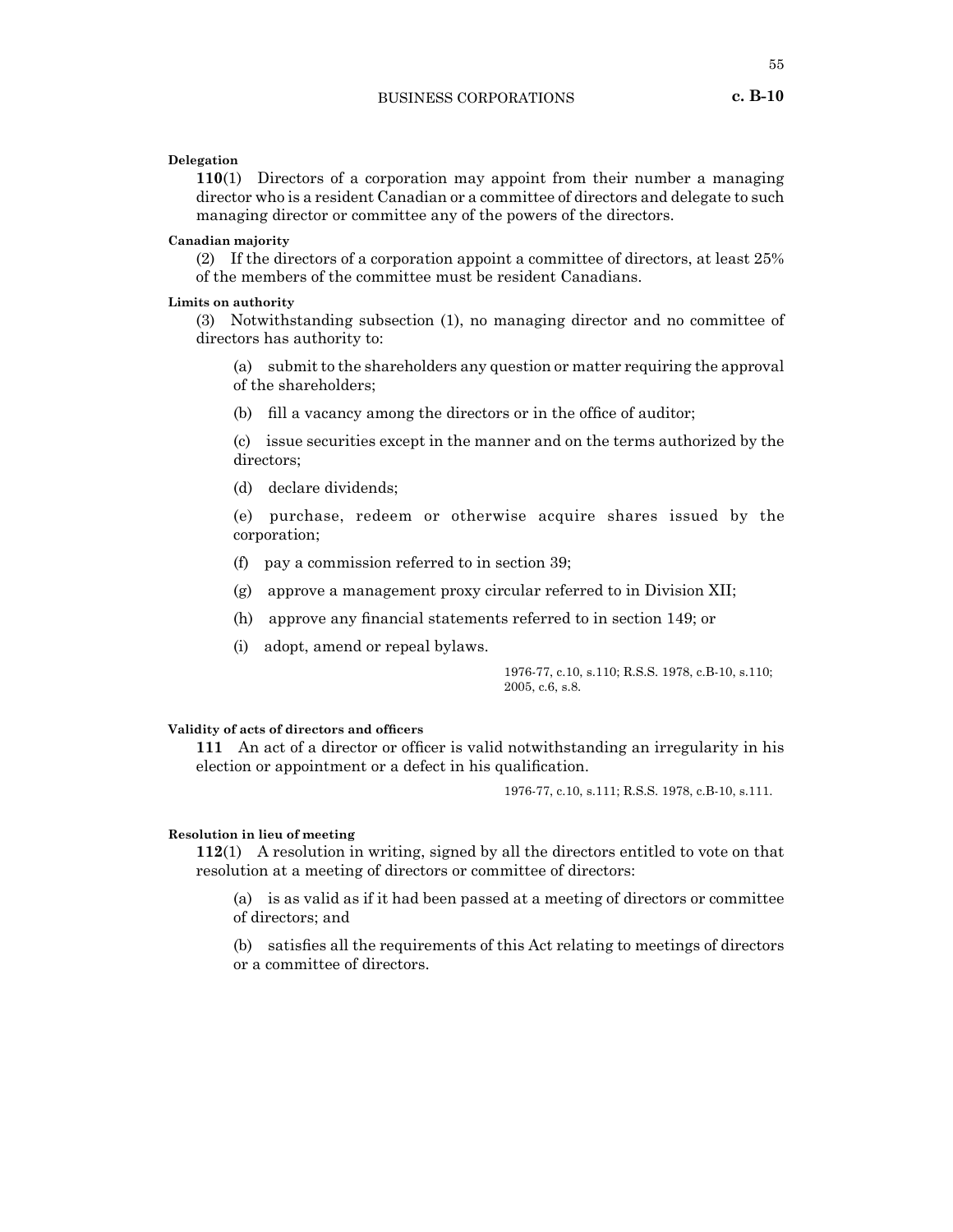#### **Filing resolution**

(2) A copy of every resolution referred to in subsection (1) shall be kept with the minutes of the proceedings of the directors or committee of directors.

1976-77, c.10, s.112; R.S.S. 1978, c.B-10, s.112.

## **Directors' liability**

**113**(1) Directors of a corporation who vote for or consent to a resolution authorizing the issue of a share under section 25 for a consideration other than money are jointly and severally liable to the corporation to make good any amount by which the consideration received is less than the fair equivalent of the money that the corporation would have received if the share had been issued for money on the date of the resolution.

# **Further directors' liabilities**

(2) Directors of a corporation who vote for or consent to a resolution authorizing:

(a) a purchase, redemption or other acquisition of shares contrary to section 32, 33 or 34;

- (b) a commission contrary to section 39;
- (c) a payment of a dividend contrary to section 40;
- (d) financial assistance contrary to section 42;
- (e) a payment of an indemnity contrary to section 119; or
- (f) a payment to a shareholder contrary to section 184 or 234;

are jointly and severally liable to restore to the corporation any amounts so distributed or paid and not otherwise recovered by the corporation.

## **Contribution**

(3) A director who has satisfied a judgment rendered under this section is entitled to contribution from the other directors who voted for or consented to the unlawful act upon which the judgment was founded.

#### **Recovery**

(4) A director liable under subsection (2) is entitled to apply to a court for an order compelling a shareholder or other recipient to pay or deliver to the director any money or property that was paid or distributed to the shareholder or other recipient contrary to section 32, 33, 34, 39, 40, 42, 119, 184 or 234.

#### **Order of court**

(5) In connection with an application under subsection (4) a court may, if it is satisfied that it is equitable to do so:

(a) order a shareholder or other recipient to pay or deliver to a director any money or property that was paid or distributed to the shareholder or other recipient contrary to section 32, 33, 34, 39, 40, 42, 119, 184 or 234;

(b) order a corporation to return or issue shares to a person from whom the corporation has purchased, redeemed or otherwise acquired shares;

(c) make any further order it thinks fit.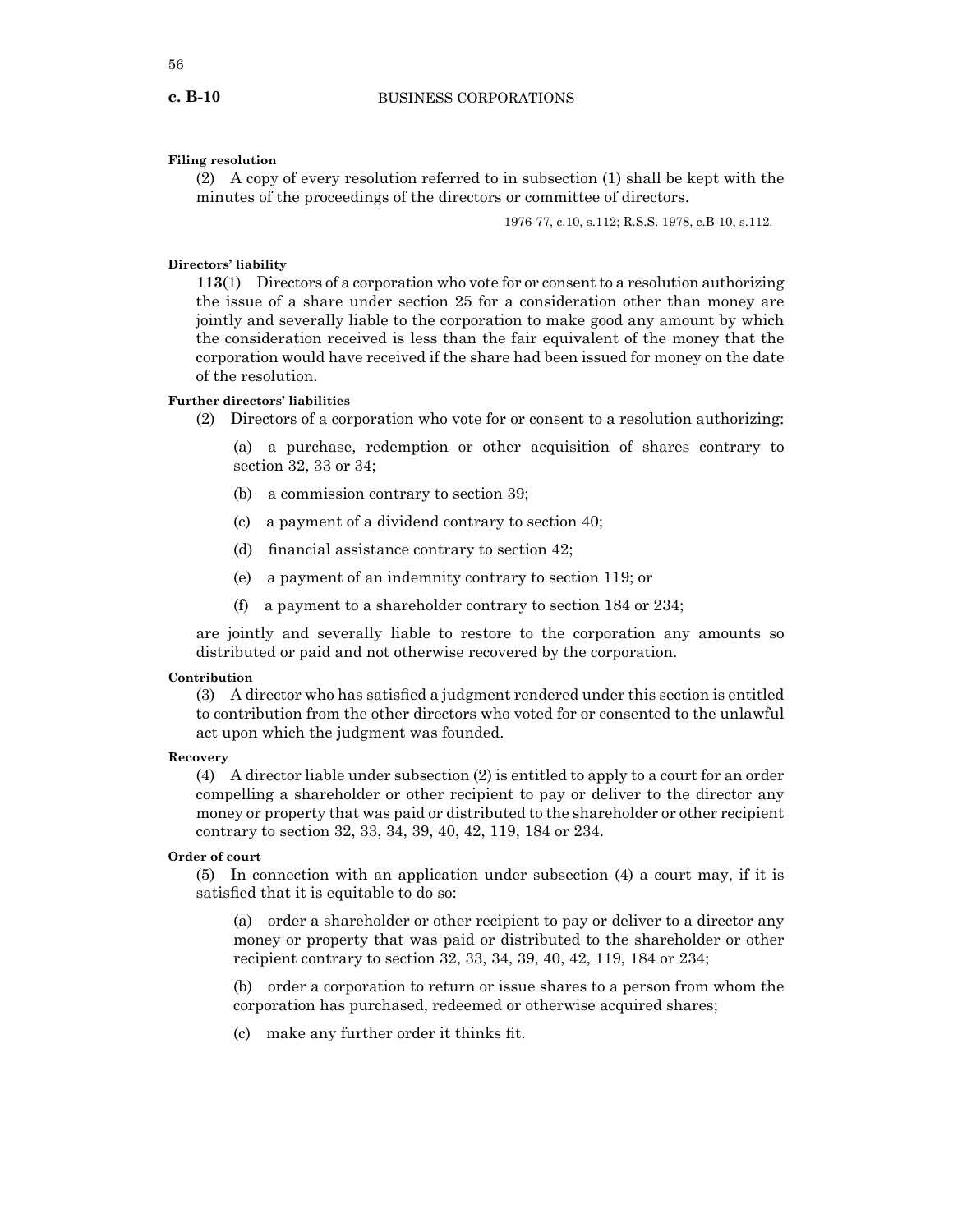#### **No liability**

(6) A director is not liable under subsection (1) if he proves that he did not know and could not reasonably have known that the share was issued for a consideration less than the fair equivalent of the money that the corporation would have received if the share had been issued for money.

#### **Limitation**

(7) For the purpose of applying *The Limitations Act* to a claim pursuant to this section, the day on which the act or omission on which the claim is based takes place is the date of the resolution authorizing the action complained of .

> 1976-77, c.10, s.113; R.S.S. 1978, c.B-10, s.113; 2004, c.L-16.1, s.36.

#### **Liability of directors for wages**

**114** Directors of a corporation are jointly and severally liable, in accordance with Part II of *The Saskatchewan Employment Act*, to employees for wages.

2013, c.S-15.1, s.10-17.

## **Disclosure of interested director contract**

**115**(1) A director or officer of a corporation who:

- (a) is a party to a material contract or proposed material contract with the corporation; or
- (b) is a director or an officer of or has a material interestin any person who is a party to a material contract or proposed material contract with the corporation;

shall disclose in writing to the corporation or request to have entered in the minutes of meetings of directors the nature and extent of his interest.

#### **Time of disclosure for director**

- (2) The disclosure required by subsection (1) shall be made, in the case of a director:
	- (a) at the meeting at which a proposed contract is first considered;

(b) if the director was not then interested in a proposed contract, at the first meeting after he becomes so interested;

(c) if the director becomes interested after a contract is made, at the first meeting after he becomes so interested; or

(d) if a person who is interested in a contract later becomes a director, at the first meeting after he becomes a director.

## **Time of disclosure for officer**

(3) The disclosure required by subsection (1) shall be made, in the case of an officer who is not a director:

(a) forthwith after he becomes aware that the contract or proposed contract is to be considered or has been considered at a meeting of directors;

(b) if the officer becomes interested after a contract is made, forthwith after he becomes so interested; or

(c) if a person who is interested in a contractlater becomes an officer, forthwith after he becomes an officer.

**c. B-10**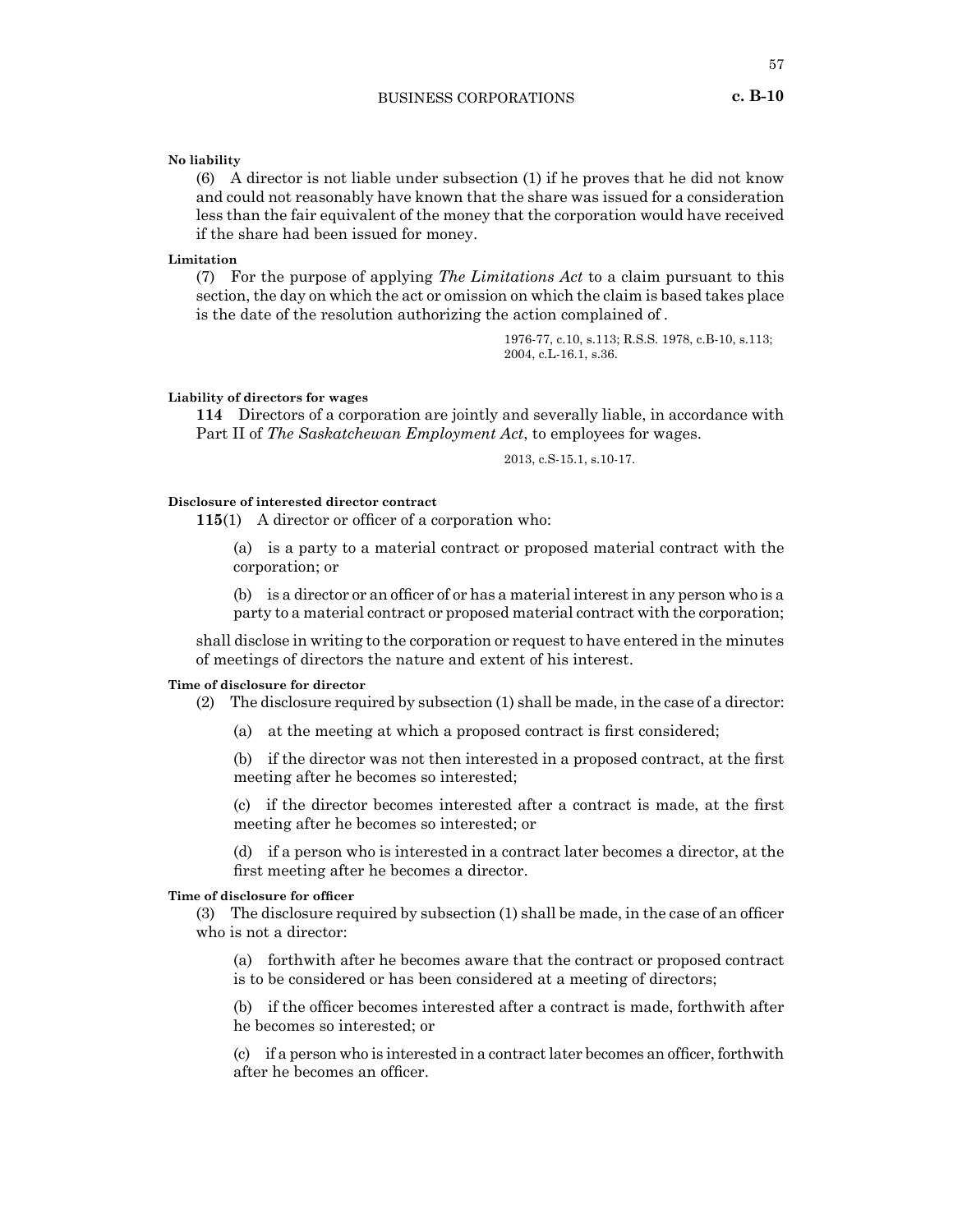## **Time of disclosure for director or officer**

(4) If a material contract or proposed material contract is one that, in the ordinary course of the corporation's business, would not require approval by the directors or shareholders, a director or officer shall disclose in writing to the corporation or request to have entered in the minutes of meetings of directors the nature and extent of his interest forthwith after the director or officer becomes aware of the contract or proposed contract.

## **Voting**

(5) No director mentioned in subsection (1) shall vote on any resolution to approve the contract unless the contract is:

(a) an arrangement by way of security for money lent to or obligations undertaken by him for the benefit of the corporation or an affiliate;

(b) a contract relating primarily to his remuneration as a director, officer, employee or agent of the corporation or an affiliate;

- (c) a contract for indemnity or insurance under section 119; or
- (d) a contract with an affiliate.
- (e) **Repealed.** 1984-85-86, c.44, s.5.

## **Continuing disclosure**

(6) For the purposes of this section, a general notice to the directors by a director or officer, declaring that he is a director or officer of or has a material interest in a person and is to be regarded as interested in any contract made with that person, is a sufficient declaration of interest in relation to any contract so made.

## **Avoidance standards**

(7) A material contract between a corporation and one or more of its directors or officers, or between a corporation and another person of which a director or officer of the corporation is a director or officer or in which he has a material interest, is neither void nor voidable by reason only of that relationship or by reason only that a director with an interest in the contract is present at or is counted to determine the presence of a quorum at a meeting of directors or committee of directors that authorized the contract, if the director or officer disclosed his interest in accordance with subsection  $(2)$ ,  $(3)$ ,  $(4)$  or  $(6)$ , as the case may be, and the contract was approved by the directors or the shareholders and it was reasonable and fair to the corporation at the time it was approved.

## **Application to court**

(8) Where a director or officer of a corporation fails to disclose his interest in a material contract in accordance with this section, a court may, upon the application of the corporation or a shareholder of the corporation, set aside the contract on such terms as it thinks fit.

(8.1) Notwithstanding subsections (1) to (8), the shareholders of a corporation may, by unanimous resolution passed at an annual meeting or a special meeting held for the purpose, approve a material contract or proposed material contract that the directors are unable to approve by reason of the material interest of some or all of the directors in the contract.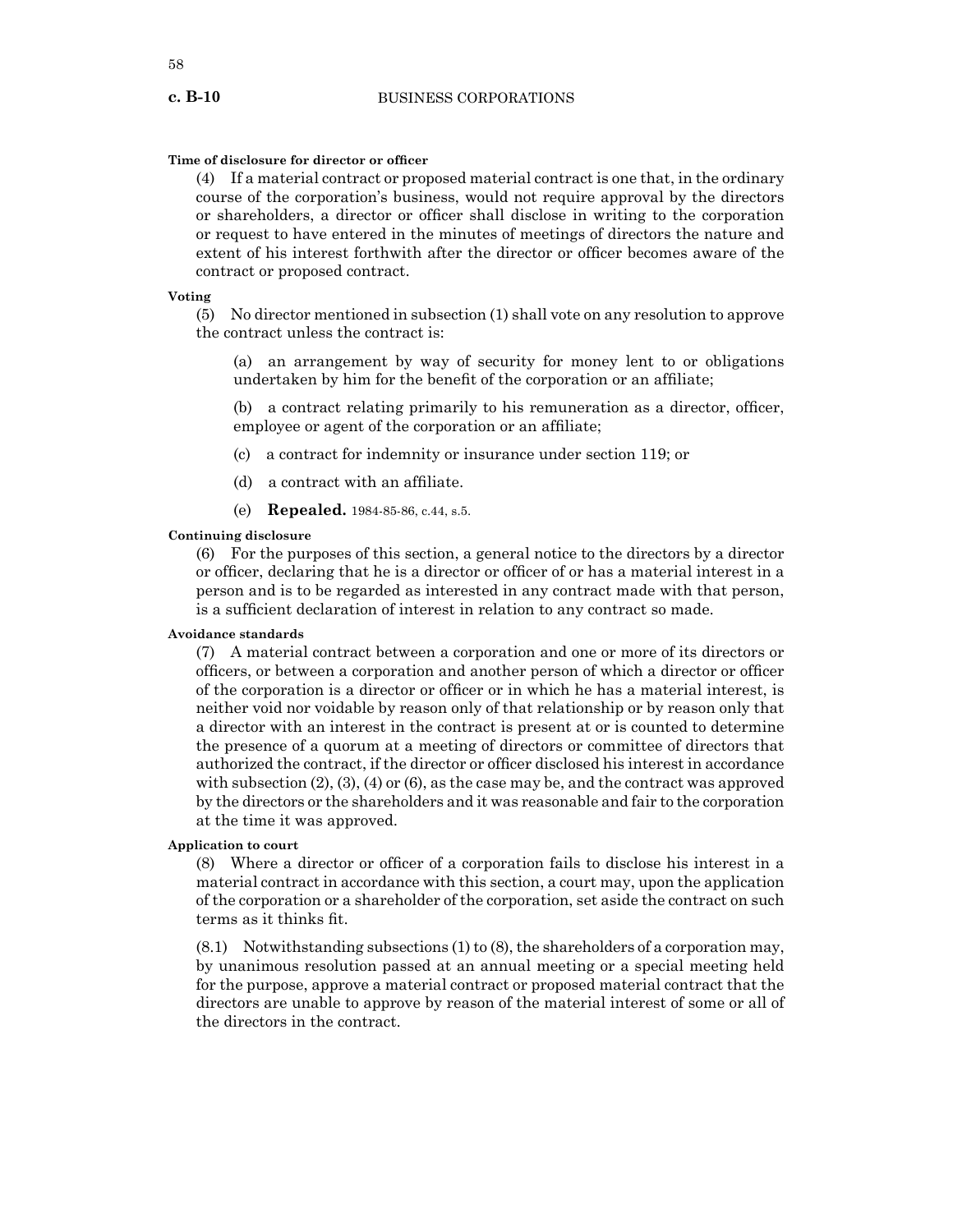# **c. B-10**

#### **Agreement re exclusion and disclosure**

(9) Notwithstanding subsections (1) to (8), the shareholders of a corporation may, by unanimous shareholder agreement:

(a) exclude the provisions of this section from application to the corporation;

(b) set forth provisions relating to disclosure of interests in material contracts and voting on those material contracts by directors that are in addition to those set forth in this section; or

(c) do both of the things described in clauses (a) and (b).

#### **Non-application of rules re disclosure**

(10) Where the shareholders of a corporation, by unanimous shareholder agreement, exclude the provisions of this section from application to the corporation, the rules of common law and equity do not apply to the disclosure of interests in material contracts and voting on those material contracts by directors.

> 1976-77, c.10, s.115; R.S.S. 1978, c.B-10, s.115; 1984-85-86, c.44, s.5; 1992, c.44, s.20.

## **Officers**

**116** Subject to the articles, the bylaws or any unanimous shareholder agreement:

(a) the directors may designate the offices of the corporation, appoint as officers persons of full capacity, specify their duties and delegate to them powers to manage the business and affairs of the corporation, except powers to do anything referred to in subsection (3) of section 110;

- (b) a director may be appointed to any office of the corporation; and
- (c) two or more offices of the corporation may be held by the same person.

1976-77, c.10, s.116; R.S.S. 1978, c.B-10, s.116.

## **Duty of care of directors and officers**

**117**(1) Every director and officer of a corporation in exercising his powers and discharging his duties shall:

(a) act honestly and in good faith with a view to the best interests of the corporation; and

(b) exercise the care, diligence and skill that a reasonably prudent person would exercise in comparable circumstances.

## **Duty to comply**

(2) Every director and officer of a corporation shall comply with this Act, the regulations, articles, bylaws and any unanimous shareholder agreement.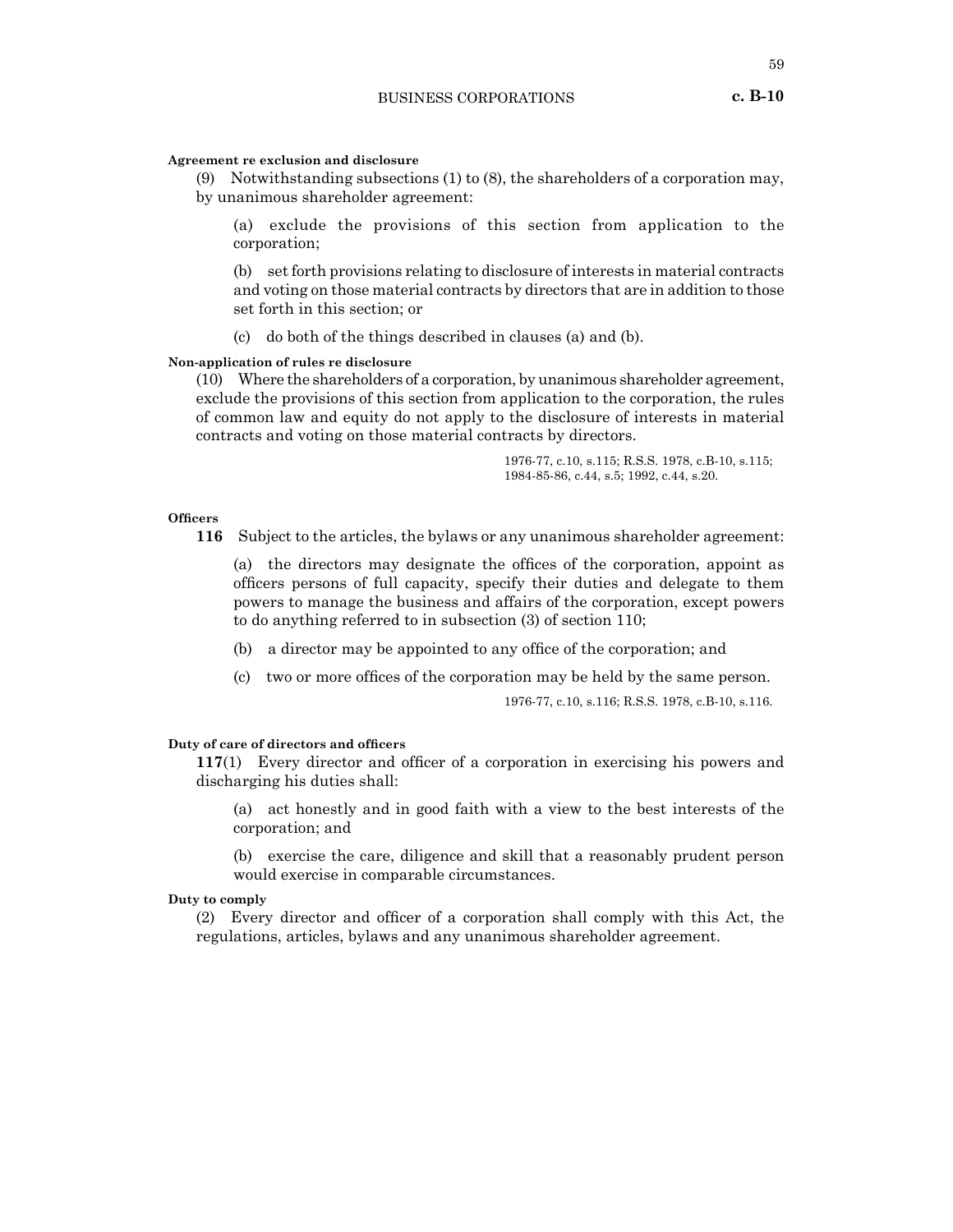## **No exculpation**

(3) Subject to subsection (4) of section 140, no provision in a contract, the articles, the bylaws or a resolution relieves a director or officer from the duty to act in accordance with this Act or the regulations or relieves him from liability for a breach thereof.

# **Reliance on statements**

(4) An officer or director has complied with his or her duty set out in subsection (1) if he or she relies in good faith upon:

(a) financial statements of the corporation represented to him or her by an officer of the corporation or in a written report of the auditor of the corporation fairly to reflect the financial condition of the corporation; or

(b) a report of a lawyer, accountant, engineer, appraiser or other person whose profession lends credibility to a statement made by him or her**.**

> 1976-77, c.10, s.117; R.S.S. 1978, c.B-10, s.117; 2006, c.26, s.2.

#### **Dissent**

**118**(1) A director who is present at a meeting of directors or committee of directors is deemed to have consented to any resolution passed or action taken thereat unless:

(a) he requests that his dissent be or his dissent is entered in the minutes of the meeting;

(b) he sends his written dissent to the secretary of the meeting before the meeting is adjourned; or

(c) he sends his dissent by registered mail or delivers it to the registered office of the corporation immediately after the meeting is adjourned.

## **Loss of right to dissent**

(2) A director who votes for or consents to a resolution is not entitled to dissent under subsection (1).

## **Dissent of absent director**

(3) A director who was not present at a meeting at which a resolution was passed or action taken is deemed to have consented thereto unless within seven days after he becomes aware of the resolution he:

(a) causes his dissent to be placed with the minutes of the meeting; or

(b) sends his dissent by registered mail or delivers it to the registered office of the corporation.

## **Reliance on statements**

(4) A director is not liable under section 113, 114 or 117 if he relies in good faith upon:

(a) financial statements of the corporation represented to him by an officer of the corporation or in a written report of the auditor of the corporation fairly to reflect the financial condition of the corporation; or

(b) a report of a lawyer, accountant, engineer, appraiser or other person whose profession lends credibility to a statement made by him.

1976-77, c.10, s.118; R.S.S. 1978, c.B-10, s.118.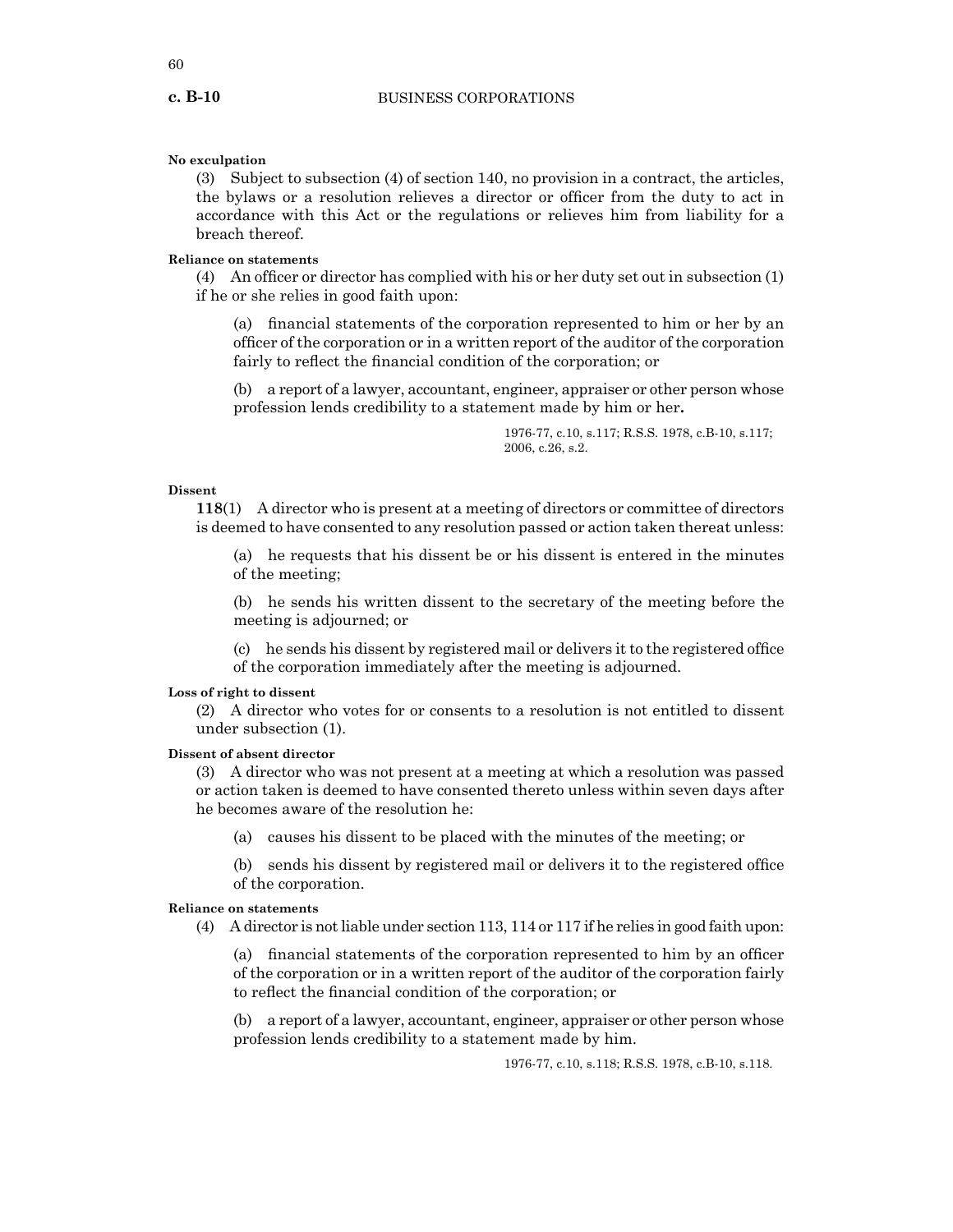## **Indemnification and insurance**

**119**(1) A corporation may indemnify a director or officer of the corporation, a former director or officer of the corporation, or another individual who acts or acted at the corporation's request as a director or officer of or in a similar capacity for another entity, against all costs, charges and expenses, including an amount paid to settle an action or satisfy a judgment, that the individual reasonably incurs with respect to any civil, criminal, administrative, investigative or other proceeding in which the individual is involved because of that association with the corporation or other entity, if:

(a) the individual acted honestly and in good faith with a view to the best interests of, as the case may be:

(i) the corporation; or

(ii) the other entity for which, at the corporation's request, the individual acted as a director or officer or in a similar capacity; and

(b) in the case of a criminal or administrative action or proceeding that is enforced by a monetary penalty, the individual had reasonable grounds for believing that the individual's conduct was lawful.

(2) A corporation may advance moneys to a director, officer or other individual for the costs, charges and expenses of a proceeding mentioned in subsection (1), but the individual must repay the moneys to the corporation if the individual does not fulfil the conditions set out in clauses (1)(a) and (b).

(3) With respect to an action by or on behalf of a corporation or other entity to procure a judgment in its favour, the corporation or other entity, with the approval of the court, may indemnify an individual mentioned in subsection (1) against all costs, charges and expenses reasonably incurred by the individual in connection with that action, or advance moneys to that individual pursuant to subsection (2) for the costs, charges and expenses reasonably incurred by the individual in connection with that action, if the individual:

(a) is made a party to the action because of the individual's association with the corporation or other entity as described in subsection (1); and

(b) fulfils the conditions set out in clauses  $(1)(a)$  and  $(b)$ .

(4) Notwithstanding subsection (1), an individual mentioned in that subsection is entitled to indemnity from the corporation against all costs, charges and expenses reasonably incurred by the individual in connection with the defence of any civil, criminal, administrative, investigative or other proceeding to which the individual is subject because of the individual's association with the corporation or other entity as described in subsection (1), if the individual seeking indemnity:

(a) was not judged by the court or other competent authority to have committed any fault or to have omitted to do anything that the individual ought to have done; and

(b) fulfils the conditions set out in clauses  $(1)(a)$  and  $(b)$ .

61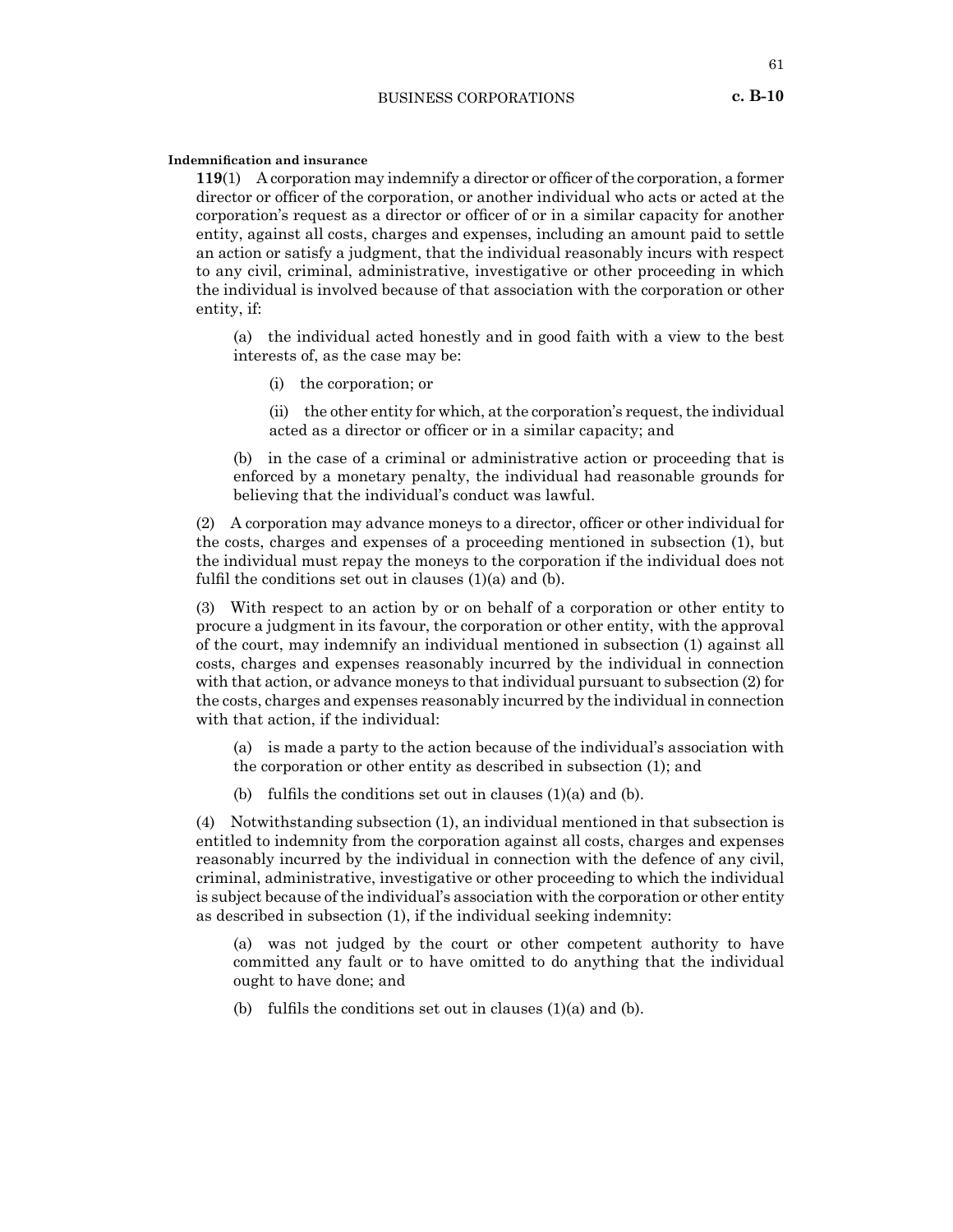(5) A corporation may purchase and maintain insurance for the benefit of an individual mentioned in subsection (1) against any liability incurred by the individual in the individual's capacity:

(a) as a director or officer of the corporation; or

(b) as a director or officer of another entity, or in a similar capacity, if the individual acts or acted in that capacity at the corporation's request.

(6) A corporation, an individual or an entity mentioned in subsection (1) may apply to the court for an order approving an indemnity pursuant to this section, and the court may so order and make any further order that it sees fit.

(7) An applicant pursuant to subsection (6) shall give the Director notice of the application, and the Director is entitled to appear and be heard in person or by counsel.

(8) On an application pursuant to subsection (6), the court may order notice to be given to any interested person, and that person is entitled to appear and be heard in person or by counsel

> 1976-77, c.10, s.119; R.S.S. 1978, c.B-10, s.119; 1979, c.6, s.26; 1992, c.44, s.21; 2006, c.26, s.2.

**Remuneration**

**120** Subject to the articles, the bylaws or any unanimous shareholder agreement, the directors of a corporation may fix the remuneration of the directors, officers and employees of the corporation.

1976-77, c.10, s.120; R.S.S. 1978, c.B-10, s.120.

# DIVISION X—INSIDER TRADING

#### **Interpretation**

**121** In this Division, **"insider"** means, with respect to a corporation:

- (a) the corporation;
- (b) an affiliate of the corporation;
- (c) a director or an officer of the corporation;

(d) a person who beneficially owns more than ten per cent of the shares of the corporation or who exercises control or direction over more than ten per cent of the votes attached to the shares of the corporation;

(e) a person employed or retained by the corporation;

(f) a person who receives specific confidential information from a person described in this section or in subsection 122(2) and who has knowledge that the person giving the information is a person described in this section or in subsection 122(2).

1979, c.6, s.27.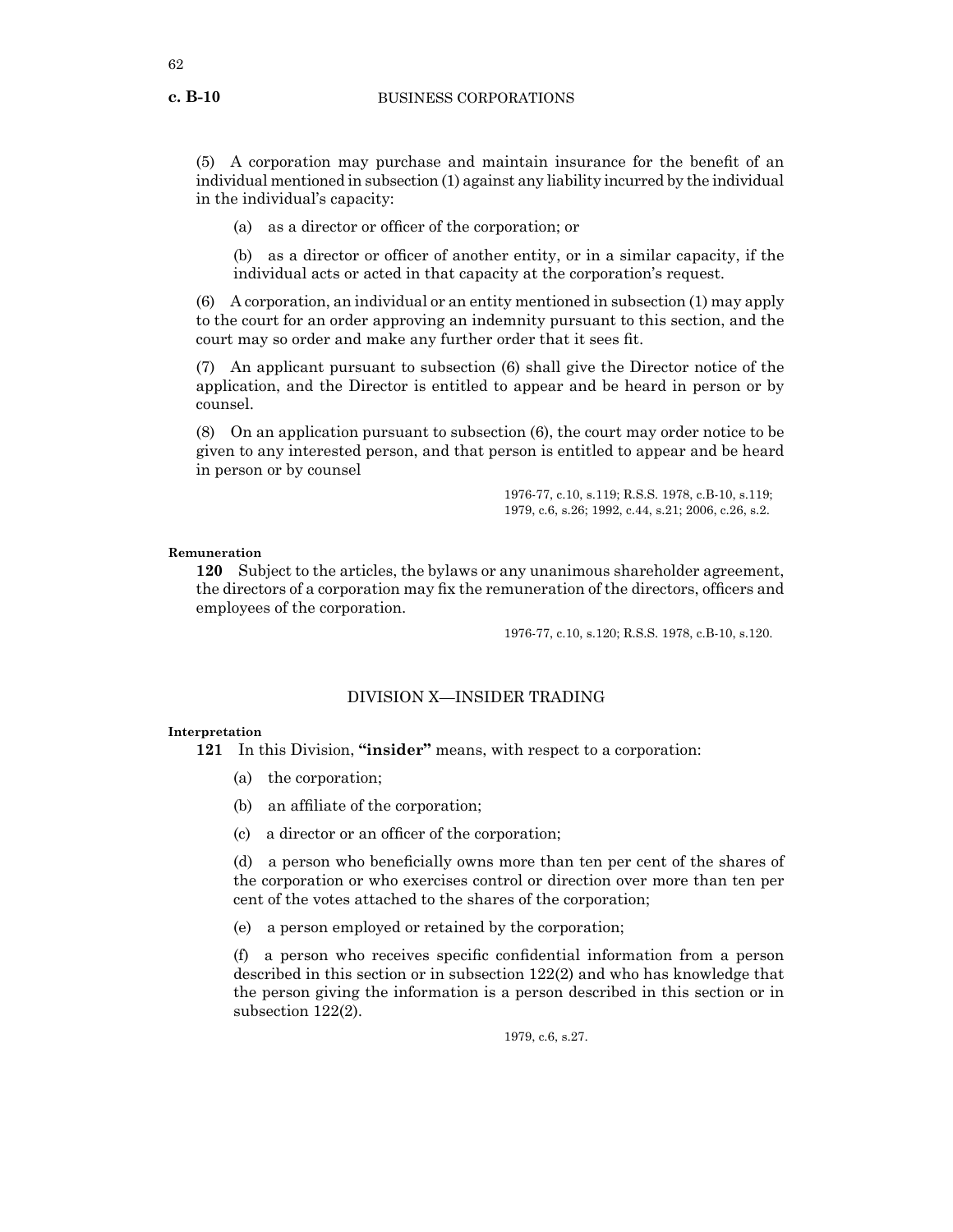**Same**

**122**(1) For the purposes of this Division:

(a) a director or officer of a body corporate that is an insider of a corporation is deemed to be an insider of the corporation;

(b) a director or officer of a body corporate that is a subsidiary is deemed to be an insider of its holding corporation;

(c) a person to deemed to own beneficially shares beneficially owned by a body corporate controlled by him directly or indirectly; and

(d) a body corporate is deemed to own beneficially shares beneficially owned by its affiliates.

## **Deemed insiders**

(2) For the purposes of this Division:

(a) if a body corporate becomes an insider of a corporation, or enters into a business combination with a corporation, a director or officer of the body corporate is deemed to have been an insider of the corporation for the previous six months or for such shorter period as he was a director or an officer of the body corporate; and

(b) if a corporation becomes an insider of a body corporate, or enters into a business combination with a body corporate, a director or an officer of the body corporate is deemed to have been an insider of the corporation for the previous six months or for such shorter period as he was a director or officer of the body corporate.

1976-77, c.10, s.122; R.S.S. 1978, c.B-10, s.122.

#### **Interpretation**

**123** In subsection (2) of section 122 **"business combination"** means an acquisition of all or substantially all the property of one body corporate by another or an amalgamation of two or more bodies corporate.

1976-77, c.10, s.123; R.S.S. 1978, c.B-10, s.123.

**Civil liability**

**124** An insider who, in connection with a transaction in a security of the corporation or any of its affiliates, makes use of any specific confidential information for his own benefit or advantage that, if generally known, might reasonably be expected to affect materially the value of the security:

(a) is liable to compensate any person for any direct loss suffered by that person as a result of the transaction, unless the information was known or in the exercise of reasonable diligence should have been known to that person; and

(b) is accountable to the corporation for any direct benefit or advantage received or receivable by the insider as a result of the transaction.

1976-77, c.10, s.124; R.S.S. 1978, c.B-10, s.124.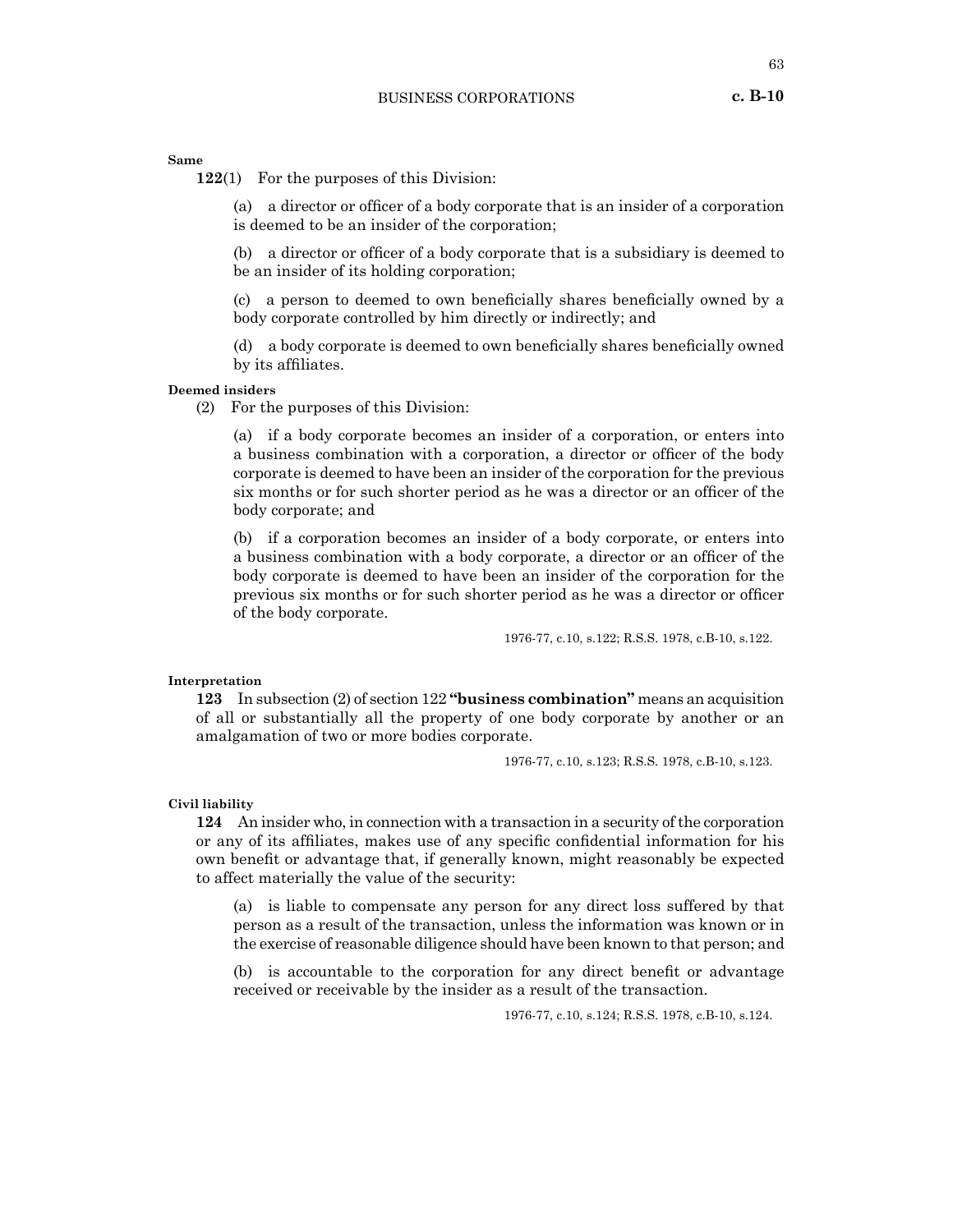## **Limitation**

**125** For the purpose of applying *The Limitations Act* to a claim pursuant to section 124, the day on which the act or omission on which the claim is based takes place is the date of completion of the transaction that gives rise to the cause of action.

2004, c.L-16.1, s.36.

# DIVISION XI—SHAREHOLDERS

## **Place of meetings**

**126**(1) Meetings of shareholders of a corporation shall be held at the place within Saskatchewan provided in the bylaws or, in the absence of such provision, at the place within Saskatchewan that the directors determine.

# **Meeting outside Saskatchewan**

(2) Notwithstanding subsection (1), a meeting of shareholders of a corporation may be held outside Saskatchewan if all the shareholders entitled to vote at that meeting so agree, and a shareholder who attends a meeting of shareholders held outside Saskatchewan is deemed to have so agreed except when he attends the meeting for the express purpose of objecting to the transaction of any business on the grounds that the meeting is not lawfully held.

(2.1) Subject to the articles, bylaws or regulations, a shareholder may attend a meeting of shareholders by means of telephone or other communication facilities if all participants are able to communicate adequately with each other during the meeting.

## **Same**

(3) Notwithstanding subsections (1) and (2), where the articles so provide, meetings of shareholders may be held outside Saskatchewan at one or more places specified in the articles.

> 1976-77, c.10, s.126; R.S.S. 1978, c.B-10, s.126; 1999, c.13, s.6.

#### **Calling meetings**

**127** The directors of a corporation:

(a) shall call an annual meeting of shareholders not later than eighteen months after the corporation comes into existence and subsequently not later than fifteen months after holding the last preceding annual meeting; and

(b) may at any time call a special meeting of shareholders.

1976-77, c.10, s.127; R.S.S. 1978, c.B-10, s.127.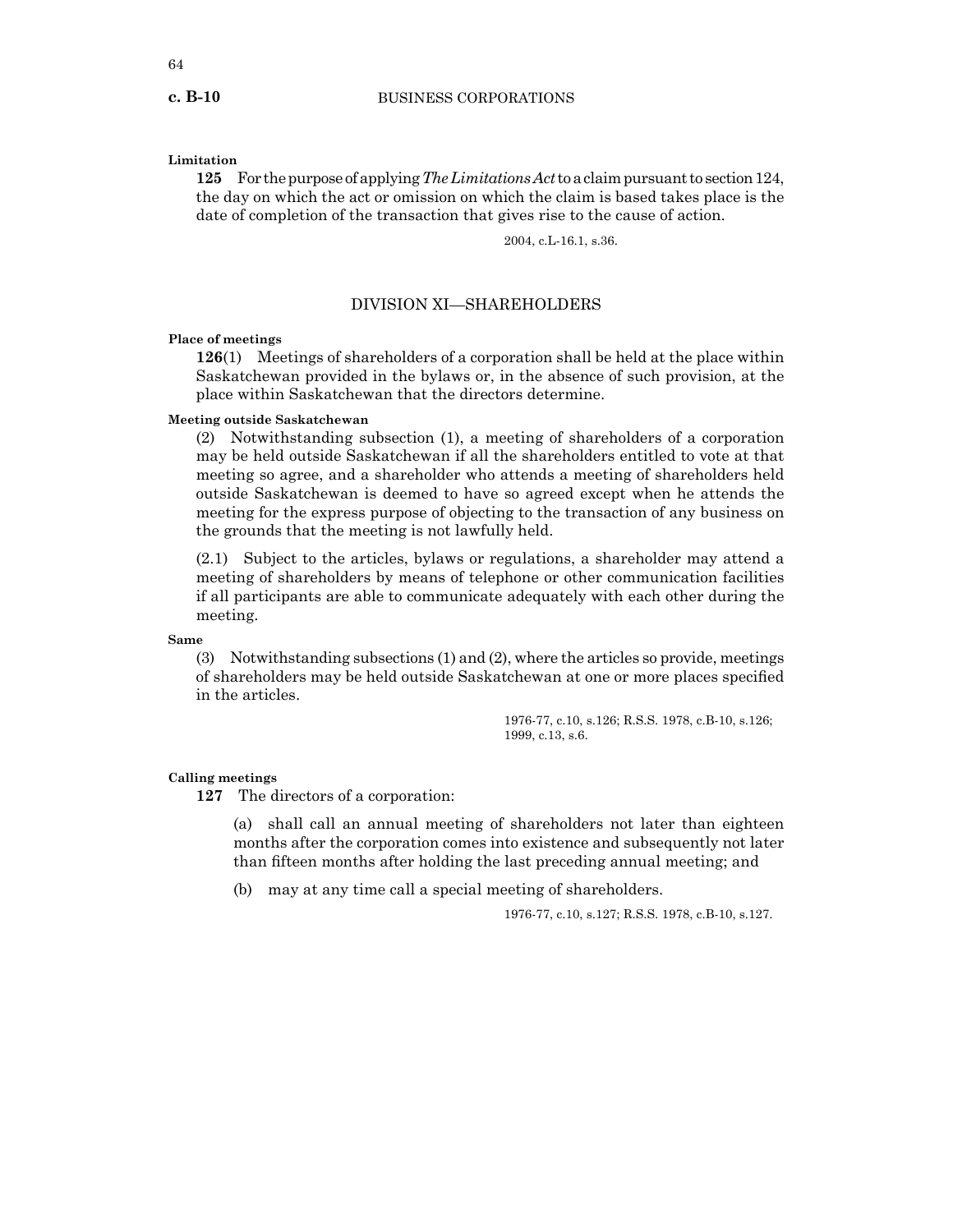#### **Fixing record date**

**128**(1) For the purpose of determining shareholders:

- (a) entitled to receive payment of a dividend;
- (b) entitled to participate in a liquidation distribution; or

(c) for any other purpose except the right to receive notice of or to vote at a meeting;

the directors may fix in advance a date as the record date for such determination of shareholders, but such record date shall not precede by more than fifty days the particular action to be taken.

## **Notice of meeting**

(2) For the purpose of determining shareholders entitled to receive notice of a meeting of shareholders, the directors may fix in advance a date as the record date for such determination of shareholders, but such record date shall not precede by more than fifty days or by less than twenty-one days the date on which the meeting is to be held.

# **No record date fixed**

(3) If no record date is fixed:

(a) the record date for the determination of shareholders entitled to receive notice of a meeting of shareholders shall be:

(i) at the close of business on the day immediately preceding the day on which the notice is given; or

(ii) if no notice is given, the day on which the meeting is held; and

(b) the record date for the determination of shareholders for any purpose other than to establish a shareholder's right to receive notice of a meeting or to vote shall be at the close of business on the day on which the directors pass the resolution relating thereto.

## **When record date fixed**

(4) If a record date is fixed, notice thereof shall, not less than seven days before the date so fixed, be given:

(a) by advertisement in a newspaper published or distributed in the place where the corporation has its registered office and in each place in Canada where it has a transfer agent or where a transfer of its shares may be recorded; and

(b) by written notice to each stock exchange in Canada on which the shares of the corporation are listed for trading.

> 1976-77, c.10, s.128; R.S.S. 1978, c.B-10, s.128; 1979, c.6, s.28.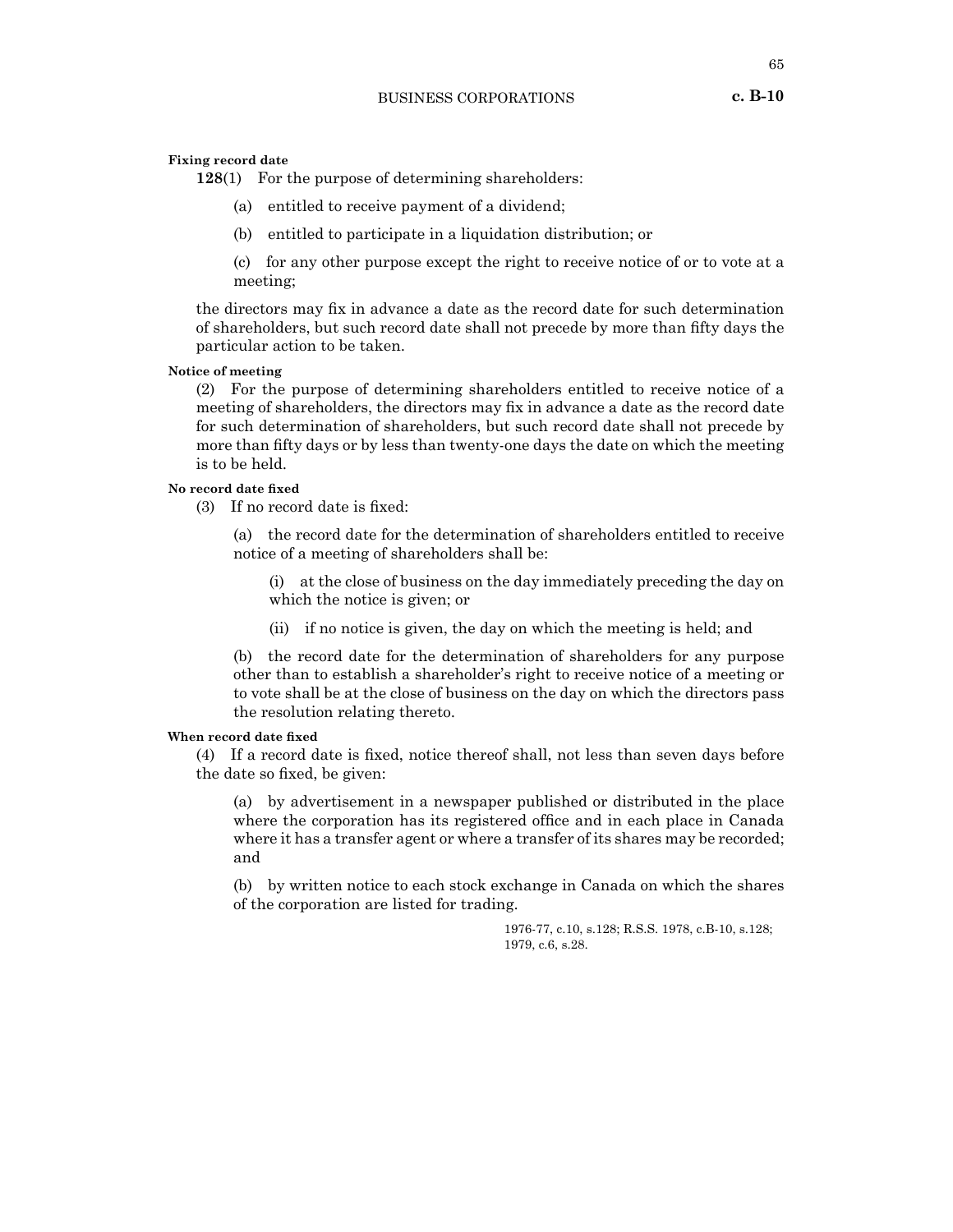## **Notice of meeting**

**129**(1) Notice of the time and place of a meeting of shareholders shall be sent not less than twenty-one days nor more than fifty days before the meeting:

- (a) to each shareholder entitled to vote at the meeting;
- (b) to each director; and
- (c) to the auditor of the corporation.

# **Exception**

(2) A notice of a meeting is not required to be sent to shareholders who were not registered on the records of the corporation or its transfer agent on the record date determined under subsection (2) or (3) of section 128, but failure to receive a notice does not deprive a shareholder of the right to vote at the meeting.

#### **Adjournment**

(3) If a meeting of shareholders is adjourned for less than thirty days it is not necessary, unless the bylaws otherwise provide, to give notice of the adjourned meeting, other than by announcement at the earliest meeting that is adjourned.

# **Notice of adjourned meeting**

(4) If a meeting of shareholders is adjourned by one or more adjournments for an aggregate of thirty days or more, notice of the adjourned meeting shall be given as for an original meeting but, unless the meeting is adjourned by one or more adjournments for an aggregate of more than ninety days, subsection (1) of section 143 does not apply.

#### **Business**

(5) All business transacted at a special meeting of shareholders and all business transacted at an annual meeting of shareholders, except consideration of the financial statements, auditor's report, election of directors and reappointment of the incumbent auditor, is deemed to be special business.

#### **Notice of business**

(6) Notice of a meeting of shareholders at which special business is to be transacted shall state:

(a) the nature of that business in sufficient detail to permit the shareholder to form a reasoned judgment thereon; and

(b) the text of any special resolution to be submitted to the meeting.

1976-77, c.10, s.129; R.S.S. 1978, c.B-10, s.129.

## **Waiver of notice**

**130** A shareholder and any other person entitled to attend a meeting of shareholders may in any manner waive notice of a meeting of shareholders, and attendance of any such person at a meeting of shareholders is a waiver of notice of the meeting, except where he attends a meeting for the express purpose of objecting to the transaction of any business on the grounds that the meeting is not lawfully called.

1976-77, c.10, s.130; R.S.S. 1978, c.B-10, s.130.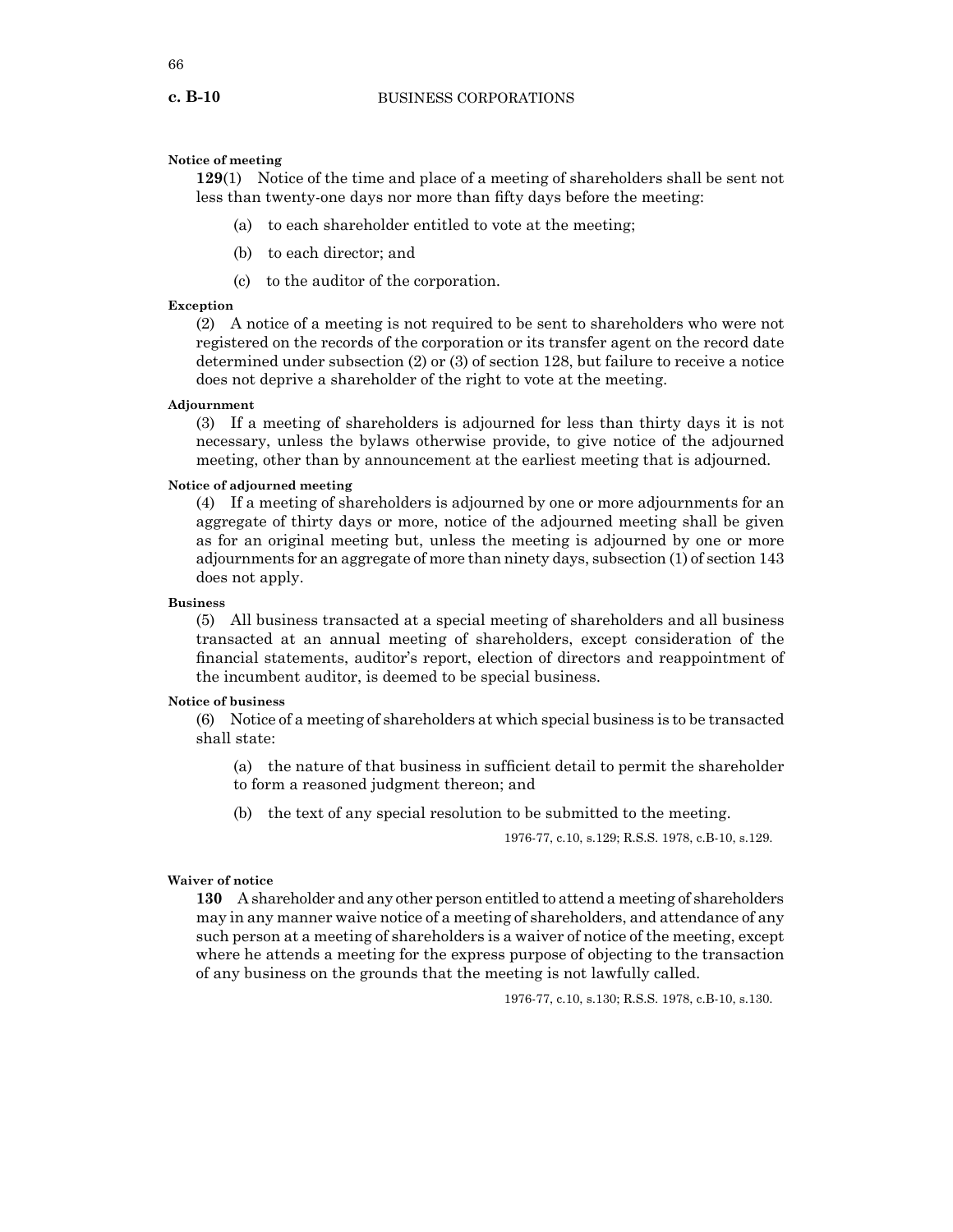#### **Shareholder proposal**

**131**(1) A shareholder entitled to vote at an annual meeting of shareholders may:

(a) submit to the corporation notice of any matter that he proposes to raise at the meeting, hereinafter referred to as a "proposal"; and

(b) discuss at the meeting any matter in respect of which he would have been entitled to submit a proposal.

## **Information circular**

(2) A corporation that solicits proxies shall set out the proposal in the management proxy circular required by section 144 or attach the proposal thereto.

## **Supporting statement**

(3) If so requested by the shareholder, the corporation shall include in the management proxy circular or attach thereto a statement by the shareholder of not more than two hundred words in support of the proposal, and the name and address of the shareholder.

#### **Nomination for director**

(4) A proposal may include nominations for the election of directors if the proposal is signed by one or more holders of shares representing in the aggregate not less than five per cent of the shares or five per cent of the shares of a class of shares of the corporation entitled to vote at the meeting to which the proposal is to be presented, but this subsection does not preclude nominations made at a meeting of shareholders of a corporation that is not required to solicit proxies under section 143.

#### **Exemptions**

(5) A corporation is not required to comply with subsections  $(2)$  and  $(3)$  if:

(a) the proposal is not submitted to the corporation at least ninety days before the anniversary date of the previous annual meeting of shareholders;

(b) it clearly appears that the proposal is submitted by the shareholder primarily for the purpose of enforcing a personal claim or redressing a personal grievance against the corporation or its directors, officers or security holders, or primarily for the purpose of promoting general economic, political, racial, religious, social or similar causes;

(c) the corporation, at the shareholder's request, included a proposal in a management proxy circular relating to a meeting of shareholders held within two years preceding the receipt of such request, and the shareholder failed to present the proposal, in person or by proxy, at the meeting;

(d) substantially the same proposal was submitted to shareholders in a management proxy circular or a dissident's proxy circular relating to a meeting of shareholders held within two years preceding the receipt of the shareholder's request and the proposal was defeated; or

(e) the rights conferred by this section are being abused to secure publicity.

**c. B-10**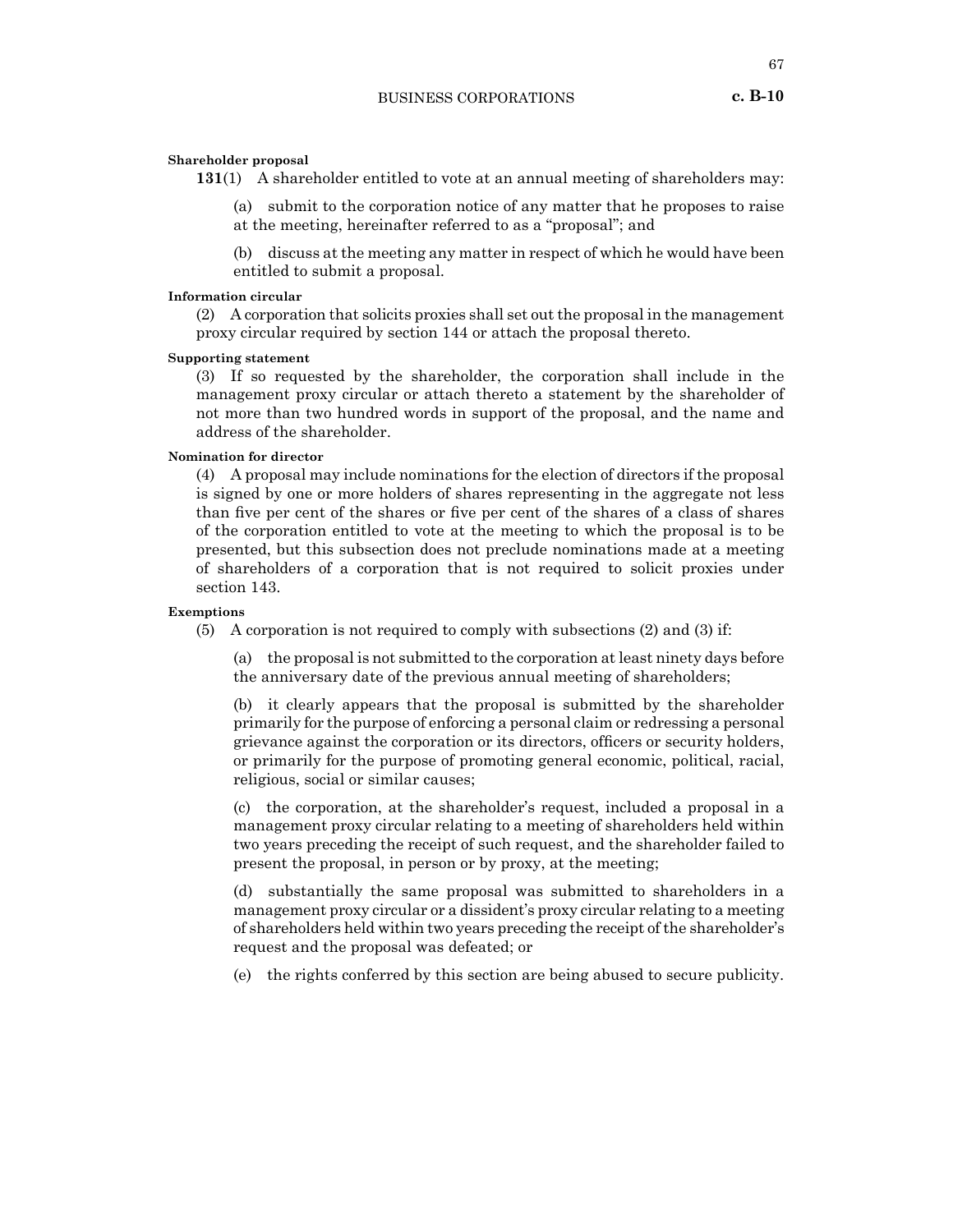## **Immunity**

(6) No corporation or person acting on its behalf incurs any liability by reason only of circulating a proposal or statement in compliance with this section.

# **Notice of refusal**

(7) If a corporation refuses to include a proposal in a management proxy circular, the corporation shall, within ten days after receiving the proposal, notify the shareholder submitting the proposal of its intention to omit the proposal from the management proxy circular and send to him a statement of the reasons for the refusal.

## **Shareholder application to court**

(8) Upon the application of a shareholder claiming to be aggrieved by a corporation's refusal under subsection (7), a court may restrain the holding of the meeting to which the proposal is sought to be presented and make any further order it thinks fit.

## **Corporation's application to court**

(9) The corporation or any person claiming to be aggrieved by a proposal may apply to a court for an order permitting the corporation to omit the proposal from the management proxy circular, and the court, if it is satisfied that subsection (5) applies, may make such order as it thinks fit.

#### **Director entitiled to notice**

(10) An applicant under subsection (8) or (9) shall give the Director notice of the application and the Director is entitled to appear and be heard in person or by counsel.

1976-77, c.10, s.131; R.S.S. 1978, c.B-10, s.131.

## **Shareholder list**

**132**(1) A corporation shall prepare a list of shareholders entitled to receive notice of a meeting, arranged in alphabetic order and showing the number of shares held by each shareholder:

(a) if a record date is fixed under subsection (2) of section 128, not later than ten days after that date; or

(b) if no record date is fixed:

(i) at the close of business on the day immediately preceding the day on which the notice is given; or

(ii) where no notice is given, the day on which the meeting is held.

## **Effect of list**

(2) Where a corporation fixes a record date under subsection (2) of section 128, a person named in the list prepared under clause (a) of subsection (1) is entitled to vote the shares shown opposite his name at the meeting to which the list relates, except to the extent that:

(a) the person has transferred the ownership of any of his shares after the record date; and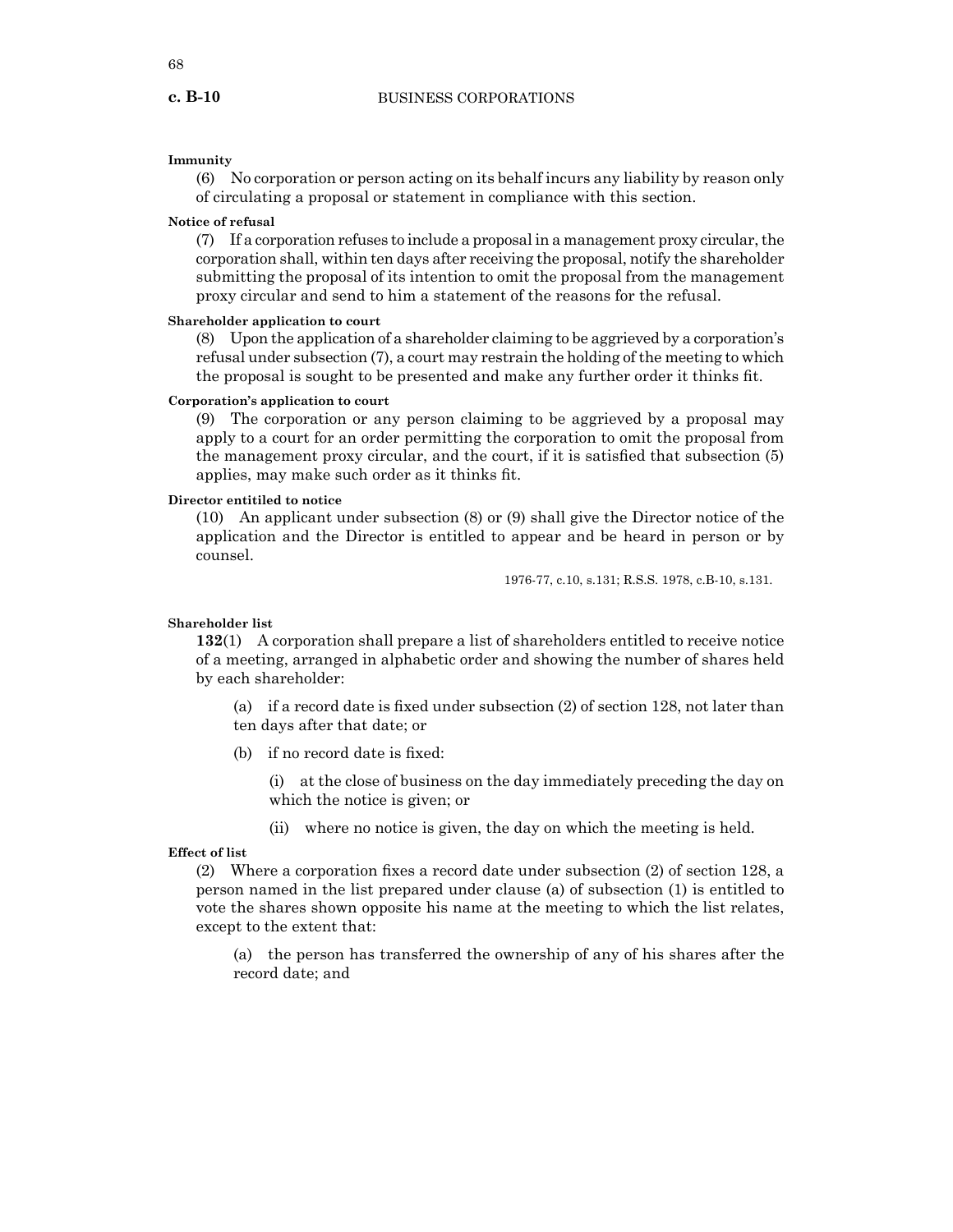- (b) the transferee of the shares referred to in clause (a):
	- (i) produces properly endorsed share certificates; or
	- (ii) otherwise establishes that he owns the shares;

and demands, not later than ten days before the meeting, that his name be included in the list before the meeting;

in which case the transferee is entitled to vote his shares at the meeting.

## **Effect of list**

(3) Where a corporation does not fix a record date under subsection (2) of section 128, a person named in a list prepared under clause (b) of subsection (1) is entitled to vote the shares shown opposite his name at the meeting to which the list relates.

## **Examination of list**

(4) A shareholder may examine the list of shareholders:

(a) during usual business hours at the registered office of the corporation or at the place where its central securities register is maintained; and

(b) at the meeting of shareholders for which the list was prepared.

1976-77, c.10, s.132; R.S.S. 1978, c.B-10, s.132; 1979, c.6, s.29; 1992, c.44, s.22.

## **Quorum**

**133**(1) Unless the bylaws otherwise provide, a quorum of shareholders is present at a meeting of shareholders, irrespective of the number of persons actually present at the meeting, if the holders of a majority of the shares entitled to vote at the meeting are present in person or represented by proxy.

# **Opening quorum sufficient**

(2) If a quorum is present at the opening of a meeting of shareholders, the shareholders present may, unless the bylaws otherwise provide, proceed with the business of the meeting, notwithstanding that a quorum is not present throughout the meeting.

#### **Adjournment**

(3) If a quorum is not present at the opening of a meeting of shareholders, the shareholders present may adjourn the meeting to a fixed time and place but may not transact any other business.

# **One shareholder meeting**

(4) If a corporation has only one shareholder, or only one holder of any class or series of shares, the shareholder present in person or by proxy constitutes a meeting.

> 1976-77, c.10, s.133; R.S.S. 1978, c.B-10, s.133; 1979, c.6, s.30.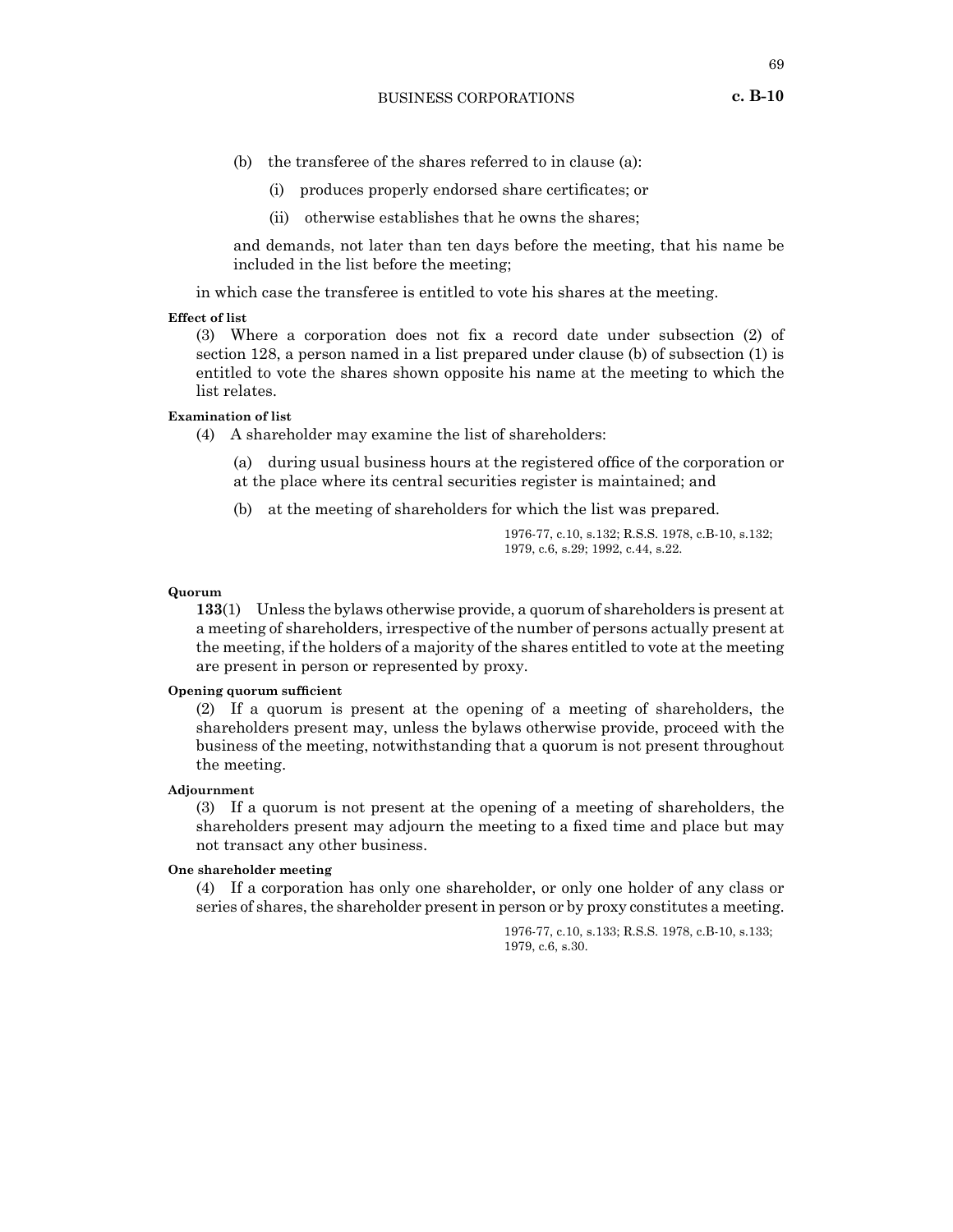## **Right to vote**

**134**(1) Unless the articles otherwise provide, each share of a corporation entitles the holder thereof to one vote at a meeting of shareholders.

## **Representative**

(2) If a body corporate or association is a shareholder of a corporation, the corporation shall recognize any individual authorized by a resolution of the directors or governing body of the body corporate or association to represent it at meetings of shareholders of the corporation.

## **Powers of representative**

(3) An individual authorized under subsection (2) may exercise on behalf of the body corporate or association he represents all the powers it could exercise if it were an individual shareholder.

## **Joint shareholders**

(4) Unless the bylaws otherwise provide, if two or more persons hold shares jointly, one of those holders present at a meeting of shareholders may in the absence of the others vote the shares, but if two or more of those persons who are present, in person or by proxy, vote, they shall vote as one on the shares jointly held by them.

1976-77, c.10, s.134; R.S.S. 1978, c.B-10, s.134.

## **Voting**

**135**(1) Unless the bylaws otherwise provide, voting at a meeting of shareholders shall be by show of hands except where a ballot is demanded by a shareholder or proxyholder entitled to vote at the meeting.

## **Ballot**

(2) A shareholder or proxyholder may demand a ballot either before or after any vote by show of hands.

(3) Unless a ballot is demanded, an entry in the minutes of a meeting of shareholders to the effect that the chairperson of the meeting declared a motion to be carried or defeated is admissible in evidence as prima facie proof of the fact without proof of the number or proportion of the votes recorded in favour of or against the motion.

> 1976-77, c.10, s.135; R.S.S. 1978, c.B-10, s.135; 1992, c.44, s.23.

## **Resolution in lieu of meeting**

**136**(1) Except where a written statement is submitted by a director under subsection (2) of section 105 or by an auditor under subsection (5) of section 162:

(a) a resolution in writing signed by all the shareholders entitled to vote on that resolution at a meeting of shareholders is as valid as if it had been passed at a meeting of the shareholders; and

(b) a resolution in writing dealing with all matters required by this Act to be dealt with at a meeting of shareholders, and signed by all the shareholders entitled to vote at that meeting, satisfies all the requirements of this Act relating to meetings of shareholders.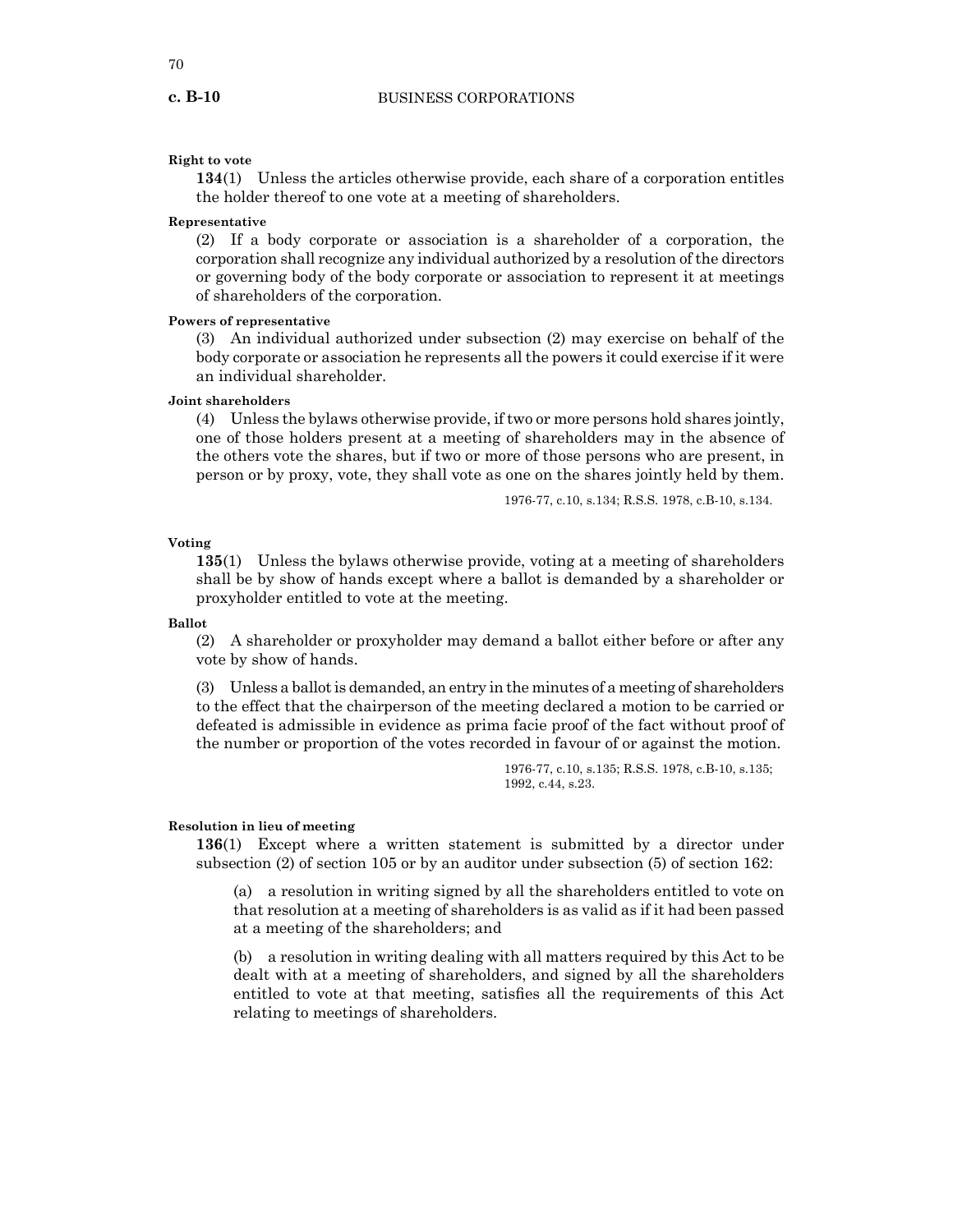**c. B-10**

# **Filing resolution**

(2) A copy of every resolution referred to in subsection (1) shall be kept with the minutes of the meetings of shareholders.

1976-77, c.10, s.136; R.S.S. 1978, c.B-10, s.136.

## **Requisition of meeting**

**137(1)** The holders of not less than five per cent of the issued shares of a corporation that carry the right to vote at a meeting sought to be held may requisition the directors to call a meeting of shareholders for the purposes stated in the requisition.

## **Form**

(2) The requisition referred to in subsection (1), which may consist of several documents of like form each signed by one or more shareholders, shall state the business to be transacted at the meeting and shall be sent to each director and to the registered office of the corporation.

# **Directors calling meeting**

(3) Upon receiving the requisition referred to in subsection (1), the directors shall call a meeting of shareholders to transact the business stated in the requisition, unless:

(a) a record date has been fixed under subsection (2) of section 128 and notice thereof has been given under subsection (4) of section 128;

(b) the directors have called a meeting of shareholders and have given notice thereof under section 129; or

(c) the business of the meeting as stated in the requisition includes matters described in clauses (b) to (e) of subsection (5) of section 131.

## **Shareholder calling meeting**

(4) If the directors do not within twenty-one days after receiving the requisition referred to in subsection (1) call a meeting, any shareholder who signed the requisition may call the meeting.

## **Procedure**

(5) A meeting called under this section shall be called as nearly as possible in the manner in which meetings are to be called pursuant to the bylaws, this Division and Division XII.

## **Reimbursement**

(6) Unless the shareholders otherwise resolve at a meeting called under sub-section (4), the corporation shall reimburse the shareholders the expenses reasonably incurred by them in requisitioning, calling and holding the meeting.

1976-77, c.10, s.137; R.S.S. 1978, c.B-10, s.137.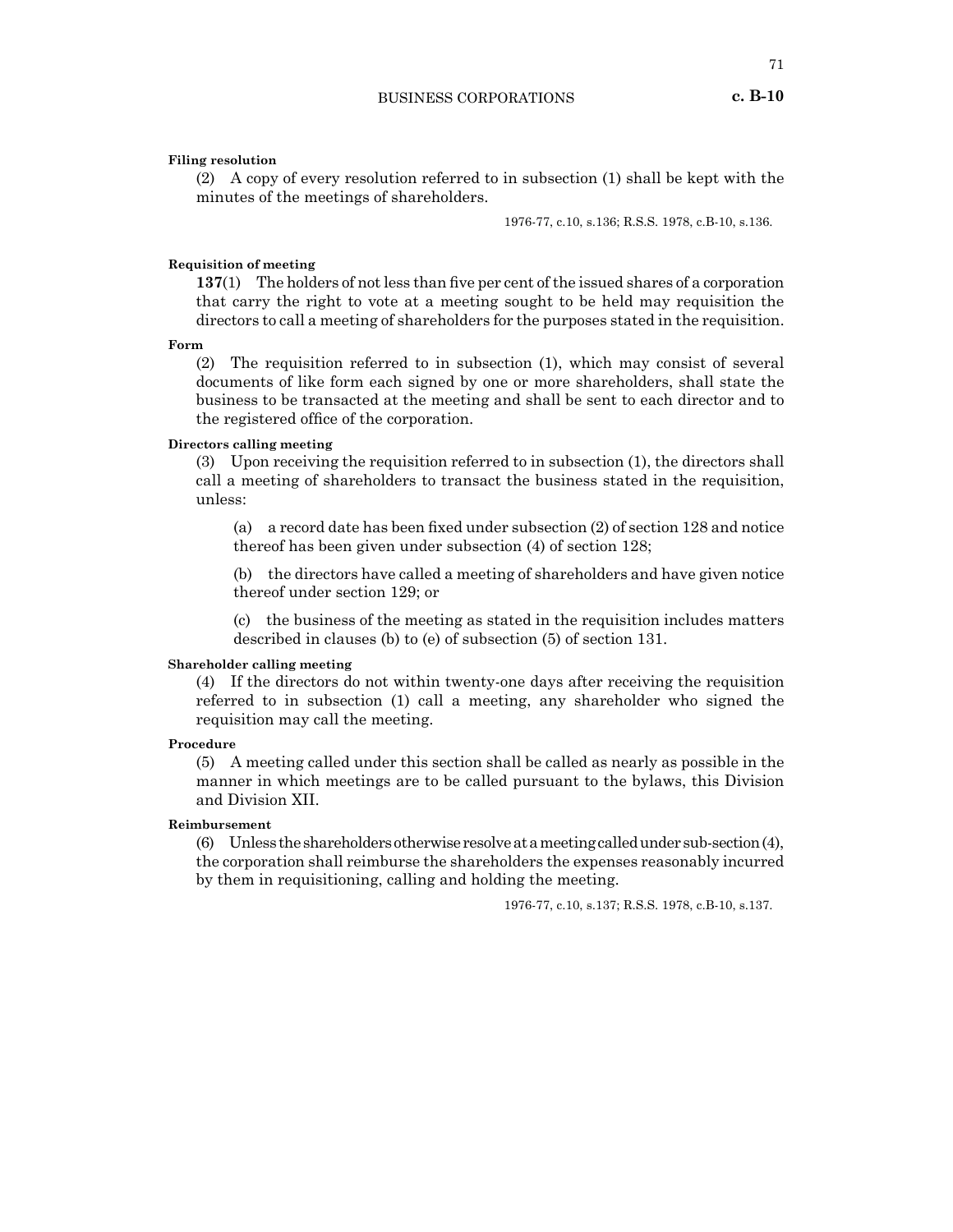## **Meeting called by court**

**138**(1) If for any reason it is impracticable to call a meeting of shareholders of a corporation in the manner in which meetings of those shareholders may be called, or to conduct the meeting in the manner prescribed by the bylaws and this Act, or if for any other reason a court thinks fit, the court, upon the application of a director, a shareholder entitled to vote at the meeting or the Director, may order a meeting to be called, held and conducted in such manner as the court directs.

## **Varying quorum**

(2) Without restricting the generality of subsection (1), the court may order that the quorum required by the bylaws or this Act be varied or dispensed with at a meeting called, held and conducted pursuant to this section.

## **Valid meeting**

(3) A meeting called, held and conducted pursuant to this section is for all purposes a meeting of shareholders of the corporation duly called, held and conducted.

1976-77, c.10, s.138; R.S.S. 1978, c.B-10, s.138.

## **Court review of election**

**139**(1) A corporation or a shareholder or director may apply to a court to determine any controversy with respect to an election or appointment of a director or auditor of the corporation.

## **Powers of court**

(2) Upon an application under this section, the court may make any order it thinks fit including, without limiting the generality of the foregoing:

(a) an order restraining a director or auditor whose election or appointment is challenged from acting pending determination of the dispute;

(b) an order declaring the result of the disputed election or appointment;

(c) an order requiring a new election or appointment, and including in the order directions for the management of the business and affairs of the corporation until a new election is held or appointment made;

(d) an order determining the voting rights of shareholders and of persons claiming to own shares.

1976-77, c.10, s.139; R.S.S. 1978, c.B-10, s.139.

#### **Pooling agreement**

**140**(1) A written agreement between two or more shareholders may provide that in exercising voting rights the shares held by them shall be voted as therein provided.

## **Unanimous shareholder agreement**

(2) An otherwise lawful written agreement among all the shareholders of a corporation, or among all the shareholders and a person who is not a shareholder, that restricts, in whole or in part, the powers of the directors to manage the business and affairs of the corporation is valid.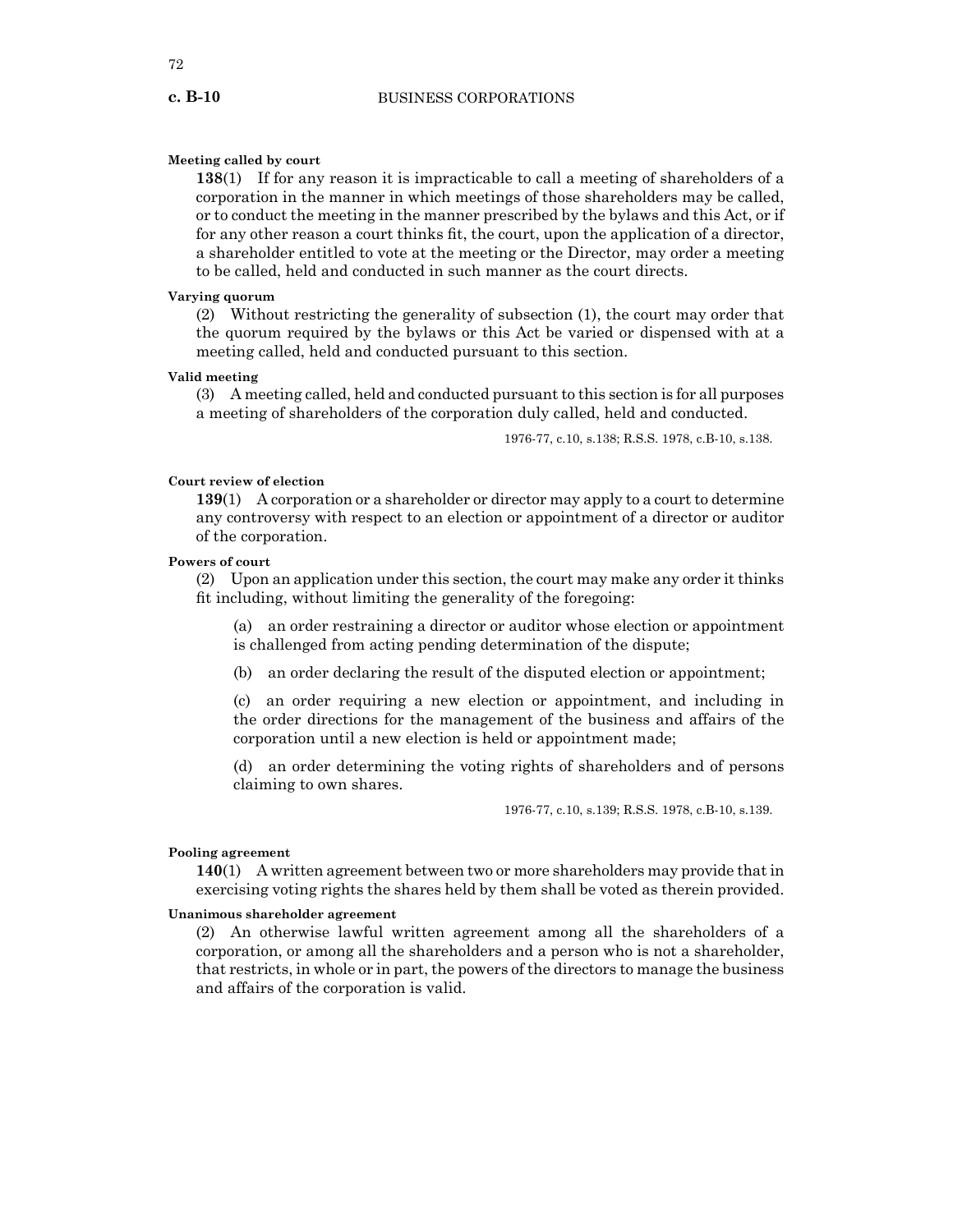# **Declaration by single shareholder**

(2.1) Where a person who is the beneficial owner of all the issued shares of a corporation makes a written declaration that restricts in whole or in part the powers of the directors to manage the business and affairs of a corporation, the declaration is deemed to be a unanimous shareholder agreement.

#### **Constructive party**

(3) A transferee of shares subject to a unanimous shareholder agreement is deemed to be a party to the agreement.

#### **Rights of shareholder**

(4) A shareholder who is a party to a unanimous shareholder agreement has all the rights, powers and duties and incurs all the liabilities of a director of the corporation to which the agreement relates to the extent that the agreement restricts the discretion or powers of the directors to manage the business and affairs of the corporation, and the directors are thereby relieved of their duties and liabilities, including any liabilities under section 114, to the same extent.

#### **Filing notice of agreement**

(5) Where a unanimous shareholder agreement is executed or terminated, written notice of that fact together with the date of the execution or termination thereof shall be filed with the Director within fifteen days.

> 1976-77, c.10, s.140; R.S.S. 1978, c.B-10, s.140; 1979, c.6, s.31; 2007, c.S-42.3, s.106.

# DIVISION XII—PROXIES

## **Interpretation**

**141** In this Division:

(a) **"form of proxy"** means a written or printed form that, upon completion and execution by or on behalf of a shareholder, becomes a proxy;

(b) **"proxy"** means a completed and executed form of proxy by means of which a shareholder appoints a proxyholder to attend and act on his behalf at a meeting of shareholders;

(c) **"registrant"** means a securities broker or dealer required to be registered to trade or deal in securities under the laws of any jurisdiction;

# (d) **"solicit"** or **"solicitation"** includes:

(i) a request for a proxy whether or not accompanied by or included in a form of proxy;

(ii) a request to execute or not to execute a form of proxy or to revoke a proxy;

(iii) the sending of a form of proxy or other communication to a shareholder under circumstances reasonably calculated to result in the procurement, withholding or revocation of a proxy; and

(iv) the sending of a form of proxy to a shareholder under section 143;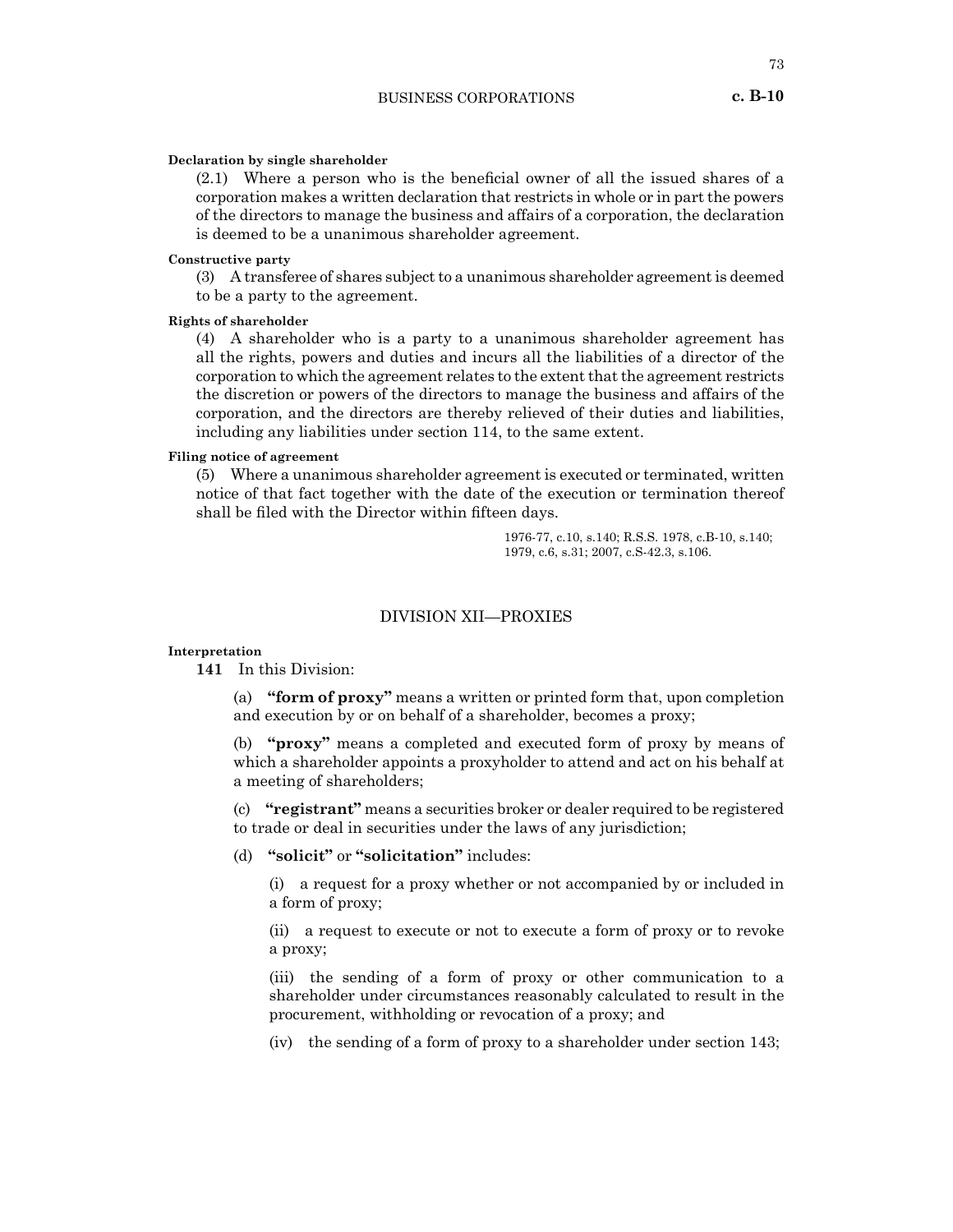but does not include:

(v) the sending of a form of proxy in response to an unsolicited request made by or on behalf of a shareholder;

(vi) the performance of administrative acts or professional services on behalf of a person soliciting a proxy;

(vii) the sending by a registrant of the documents referred to in section 147; or

(viii) a solicitation by a person in respect of shares of which he is the beneficial owner;

(e) **"solicitation by or on behalf of the management of a corporation"** means a solicitation by any person pursuant to a resolution or instructions of, or with the acquiescence of, the directors or a committee of the directors.

1976-77, c.10, s.141; R.S.S. 1978, c.B-10, s.141.

# **Appointing proxyholder**

**142**(1) A shareholder entitled to vote at a meeting of shareholders may by means of a proxy appoint a proxyholder or one or more alternate proxyholders who are not required to be shareholders, to attend and act at the meeting in the manner and to the extent authorized by the proxy and with the authority conferred by the proxy.

## **Execution of proxy**

(2) A proxy shall be executed by the shareholder or by his attorney authorized in writing.

# **Validity of proxy**

(3) A proxy is valid only at the meeting in respect of which it is given or any adjournment thereof.

# **Revocation of proxy**

(4) A shareholder may revoke a proxy:

(a) by depositing an instrument in writing executed by him or by his attorney authorized in writing:

(i) at the registered office of the corporation at any time up to and including the last business day preceding the day of the meeting, or an adjournment thereof, at which the proxy is to be used; or

(ii) with the chairperson of the meeting on the day of the meeting or an adjournment thereof; or

(b) in any other manner permitted by law.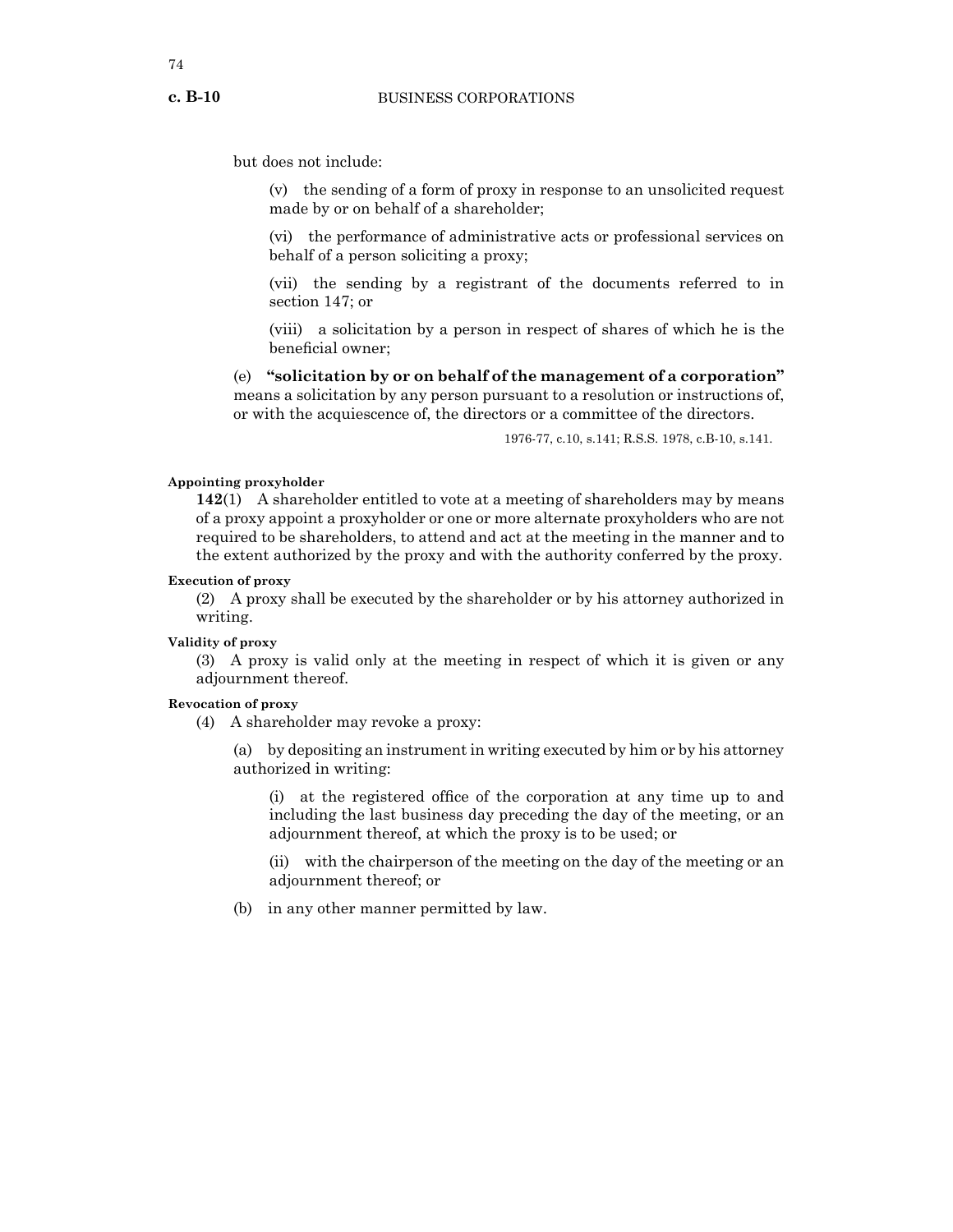**Deposit of proxies**

(5) The directors may specify in a notice calling a meeting of shareholders a time not exceeding forty-eight hours, excluding Saturdays and holidays, preceding the meeting or an adjournment thereof before which time proxies to be used at the meeting must be deposited with the corporation or its agent.

> 1976-77, c.10, s.142; R.S.S. 1978, c.B-10, s.142; 2015, c.21, s.64.

# **Mandatory solicitation**

**143**(1) Subject to subsection (2), the management of a corporation shall, concurrently with giving notice of a meeting of shareholders, send a form of proxy in prescribed form to each shareholder who is entitled to receive notice of the meeting.

#### **Exemption**

(2) Where a corporation has fewer than fifteen shareholders, two or more joint holders being counted as one shareholder, the management of the corporation is not required to send a form of proxy under subsection (1).

# **Offence**

(3) If the management of a corporation fails to comply, without reasonable cause, with subsection (1), the corporation is guilty of an offence and liable on summary conviction to a fine not exceeding \$5,000.

#### **Offence of director or officer**

(4) Where a corporation is guilty of an offence under subsection (3), then, whether or not the corporation has been prosecuted or convicted, any director or officer of the corporation who knowingly authorizes, permits or acquiesces in such failure is also guilty of an offence and liable on summary conviction to a fine not exceeding \$5,000 or to imprisonment for a term not exceeding six months or to both.

1976-77, c.10, s.143; R.S.S. 1978, c.B-10, s.143.

# **Soliciting proxies**

**144**(1) A person shall not solicit proxies unless:

(a) in the case of solicitation by or on behalf of the management of a corporation, a management proxy circular in prescribed form, either as an appendix to or as a separate document accompanying the notice of the meeting; or

(b) in the case of any other solicitation, a dissident's proxy circular in prescribed form stating the purposes of the solicitation;

is sent to the directors, to the auditor of the corporation, to each shareholder whose proxy is solicited and, if clause (b) applies, to the corporation.

# **Copy to Director**

(2) A person required to send a management proxy circular or dissident's proxy circular shall send concurrently a copy thereof to the Director together with a copy of the notice of meeting, form of proxy and any other documents for use in connection with the meeting.

(2.1) **Repealed.** 2005, c.6, s.9.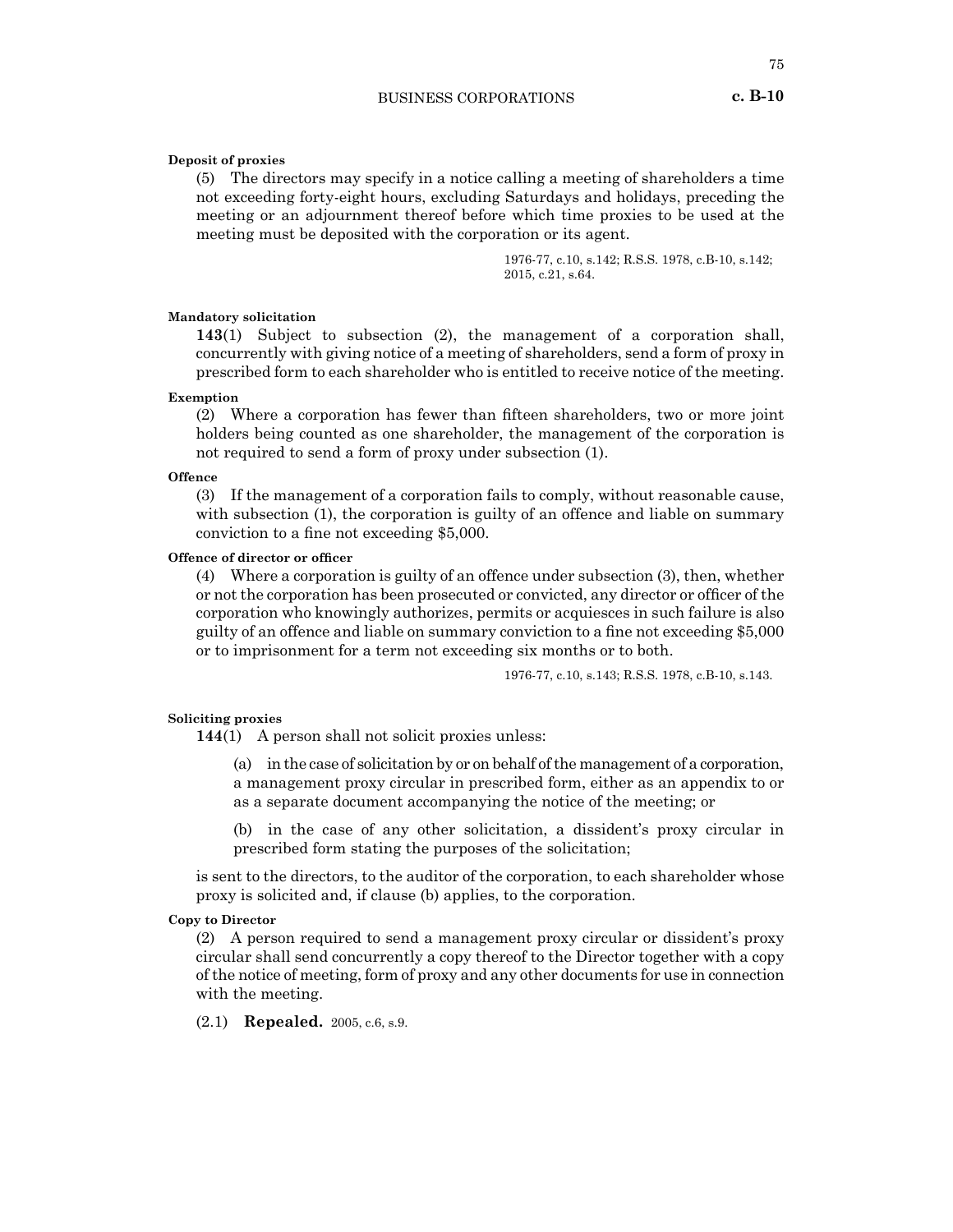# **Offence**

(3) A person who fails to comply with subsections (1) and (2) is guilty of an offence and liable on summary conviction to a fine not exceeding \$5,000 or to imprisonment for a term not exceeding six months or to both.

# **Offence of director or officer**

(4) If the person guilty of an offence under subsection (3) is a body corporate, then, whether or not the body corporate has been prosecuted or convicted, any director or officer of the body corporate who knowingly authorizes, permits or acquiesces in such failure is also guilty of an offence and liable on summary conviction to a fine not exceeding \$5,000 or to imprisonment for a term not exceeding six months or to both.

> 1976-77, c.10, s.144; R.S.S. 1978, c.B-10, s.144; 1992, c.44, s.24; 2005, c.6, s.9.

# **Exemption re proxies**

**144.1** Sections 143 and 144 do not apply to corporations that comply with the requirements of Saskatchewan securities laws regarding proxy solicitation and information circulars.

2005, c.6, s.10.

# **Exemption order**

**145** Upon the application of an interested person, the Director may on such terms as he thinks fit exempt such person from any of the requirements of section 143 or subsection (1) of section 144 which exemption may have retrospective effect.

1976-77, c.10, s.145; R.S.S. 1978, c.B-10, s.145.

# **Attendance at meeting**

**146**(1) A person who solicits a proxy and is appointed proxyholder shall attend in person or cause an alternate proxyholder to attend the meeting in respect of which the proxy is given and comply with the directions of the shareholder who appointed him.

# **Rights of proxyholder**

(1.1) A proxyholder or an alternate proxyholder has the same right as the shareholder who appointed him to speak at a meeting of shareholders in respect of any matter, to vote by way of ballot at the meeting and, except where a proxyholder or an alternate proxyholder has conflicting instructions from more than one shareholder, to vote at such a meeting in respect of any matter by way of a show of hands.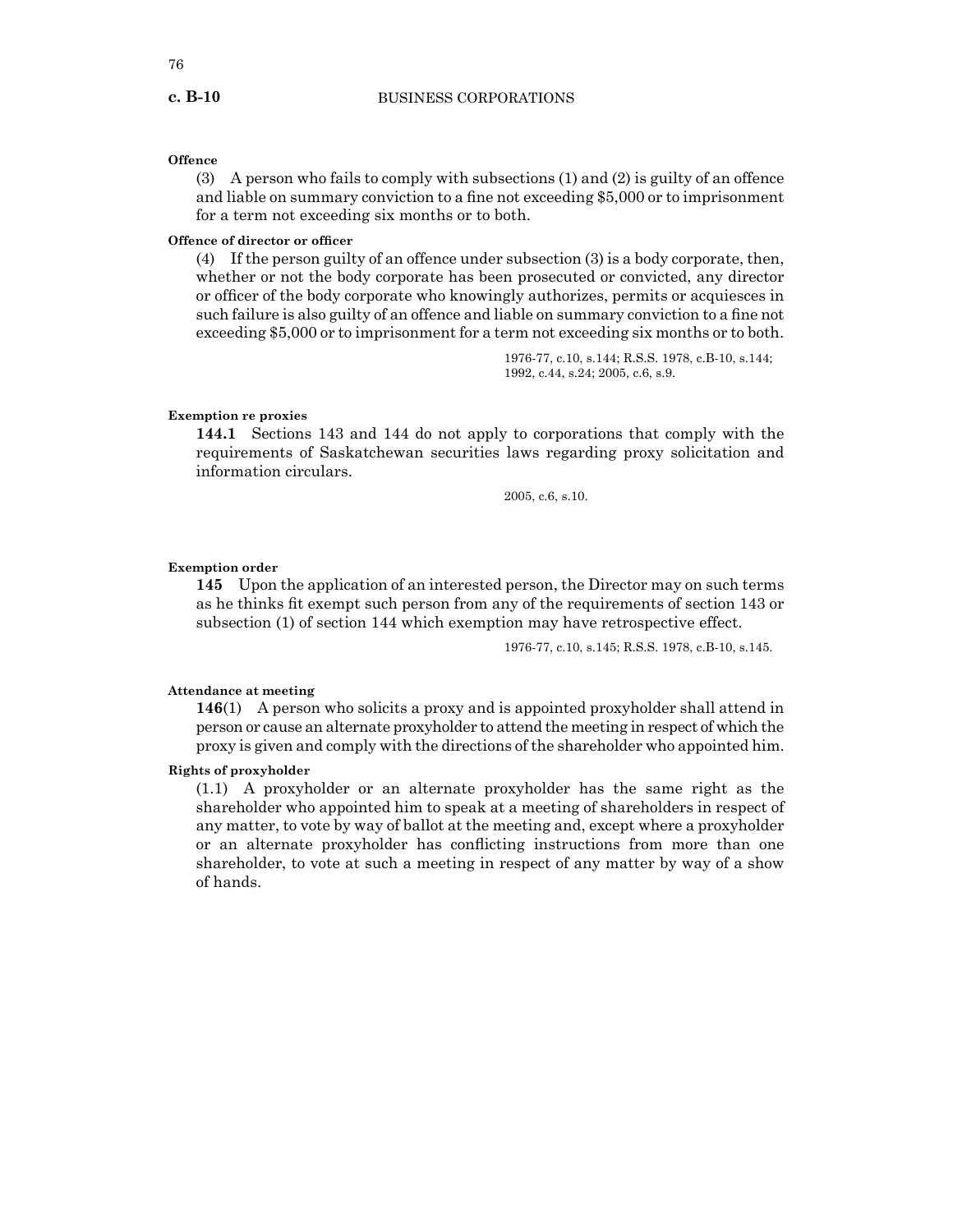**Same**

(1.2) Notwithstanding subsections (1) and (1.1), where the chairperson of a meeting of shareholders declares to the meeting that, if a ballot is conducted, the total number of votes attached to shares represented at the meeting by proxy required to be voted against what to his or her knowledge will be the decision of the meeting in relation to any matter or group of matters is less than five per cent of all the votes that might be cast at the meeting on such ballot:

(a) the chairperson may conduct the vote in respect of that matter or group of matters by a show of hands; and

(b) a proxyholder or alternate proxyholder may vote in respect of that matter or group of matters by a show of hands;

unless a shareholder or proxyholder demands a ballot.

## **Offence**

(2) A proxyholder or alternate proxyholder who without reasonable cause fails to comply with the directions of a shareholder under this section is guilty of an offence and liable on summary conviction to a fine not exceeding \$5,000 or to imprisonment for a term not exceeding six months or to both.

> 1976-77, c.10, s.146; R.S.S. 1978, c.B-10, s.146; 1979, c.6, s.32; 2015, c.21, s.6 and s.64.

## **Duty of registrant**

**147**(1) No shares of a corporation that are registered in the name of a registrant or his nominee and not beneficially owned by the registrant shall be voted unless, forthwith after receipt of the notice of the meeting, financial statements, management proxy circular, dissident's proxy circular and any other documents other than the form of proxy sent to shareholders for use in connection with the meeting, the registrant sends to the beneficial owner:

(a) a copy of each of those documents; and

(b) except where the registrant has received written voting instructions from the beneficial owner, a written request for such instructions.

# **Beneficial owner unknown**

(2) A registrant shall not vote or appoint a proxyholder to vote shares registered in his name or in the name of his nominee that he does not beneficially own unless he receives voting instructions from the beneficial owner.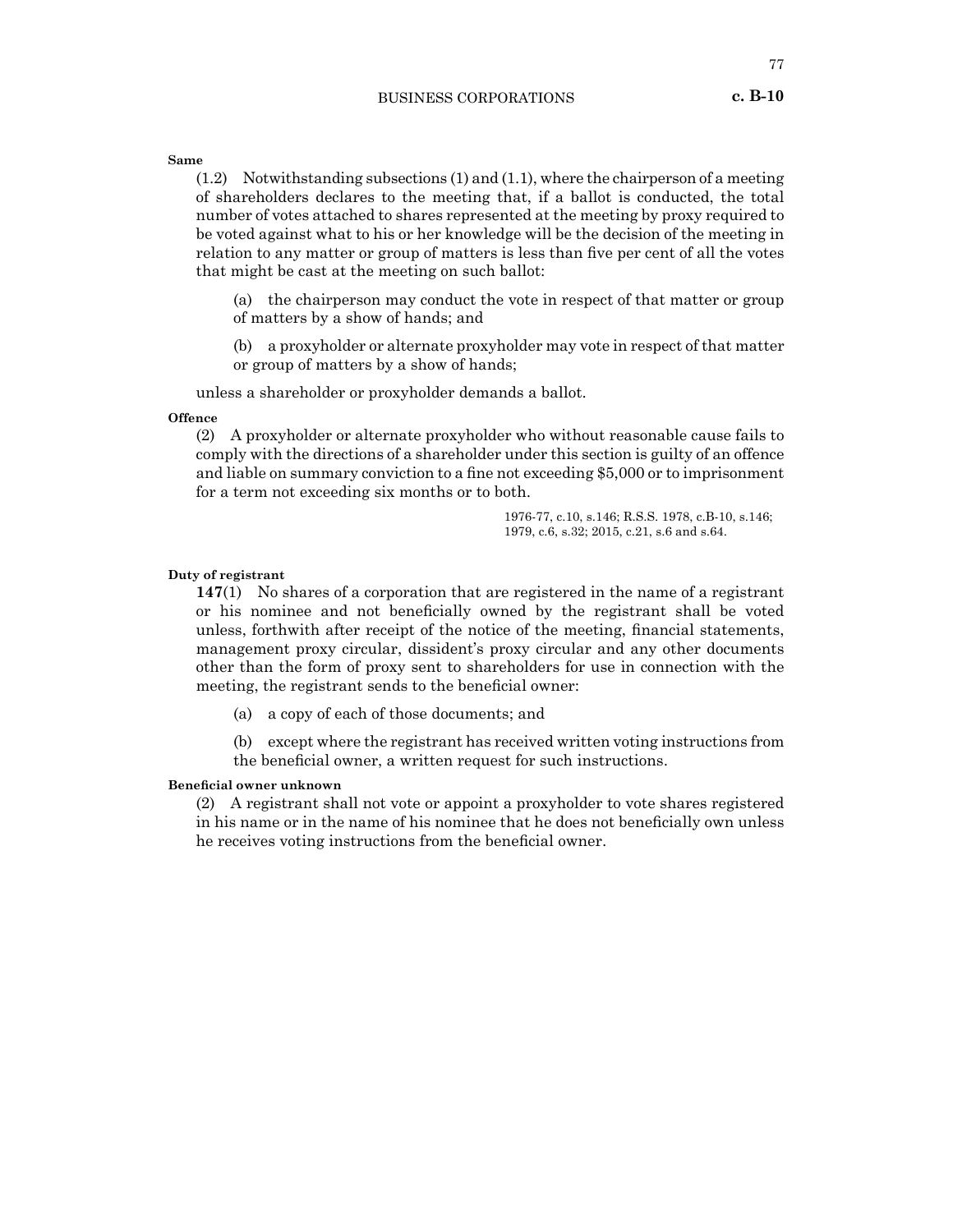# **Copies**

(3) A person by or on behalf of whom a solicitation is made shall, at the request of a registrant, forthwith furnish to the registrant at that person's expense the necessary number of copies of the documents referred to in subsection (1) other than copies of the document requesting voting instructions.

# **Instructions to registrant**

(4) A registrant shall vote or appoint a proxyholder to vote any shares referred to in subsection (1) in accordance with any written voting instructions received from the beneficial owner.

# **Beneficial owner as proxyholder**

(5) If requested by a beneficial owner, a registrant shall appoint the beneficial owner or a nominee of the beneficial owner as proxyholder.

# **Validity**

(6) The failure of a registrant to comply with this section does not render void any meeting of shareholders or any action taken thereat.

# **Limitation**

(7) Nothing in this section gives a registrant the right to vote shares that he is otherwise prohibited from voting.

# **Offence**

(8) A registrant who knowingly fails to comply with this section is guilty of an offence and liable on summary conviction to a fine not exceeding \$5,000 or to imprisonment for a term not exceeding six months or to both.

# **Offence of director or officer**

(9) If the registrant guilty of an offence under subsection (8) is a body corporate, then, whether or not the body corporate has been prosecuted or convicted, any director or officer of the body corporate who knowingly authorizes, permits or acquiesces in such failure is also guilty of an offence and liable on summary conviction to a fine not exceeding \$5,000 or to imprisonment for a term not exceeding six months or to both.

> 1976-77, c.10, s.147; R.S.S. 1978, c.B-10, s.147; 1979, c.6, s.33.

# **Restraining order**

**148**(1) If a form of proxy, management proxy circular or dissident's proxy circular contains an untrue statement of a material fact or omits to state a material fact required therein or necessary to make a statement contained therein not misleading in the light of the circumstances in which it was made, an interested person or the Director may apply to a court and the court may make any order it thinks fit including, without limiting the generality of the foregoing:

(a) an order restraining the solicitation, the holding of the meeting, or any person from implementing or acting upon any resolution passed at the meeting to which the form of proxy, management proxy circular or dissident's proxy circular relates;

(b) an order requiring correction of any form of proxy or proxy circular and a further solicitation;

(c) an order adjourning the meeting.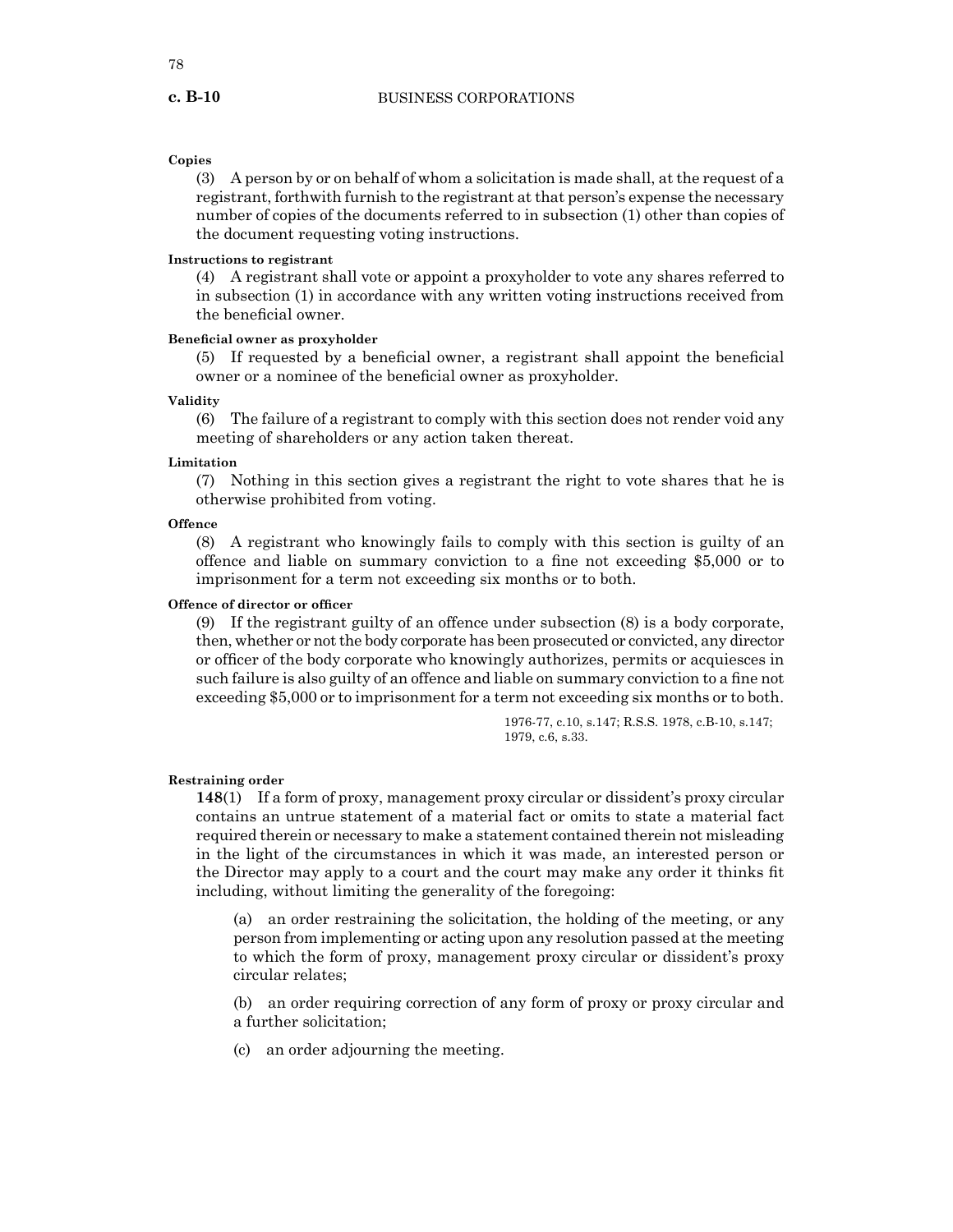**Notice to Director**

(2) An applicant under this section shall give to the Director notice of the application and the Director is entitled to appear and to be heard in person or by counsel.

1976-77, c.10, s.148; R.S.S. 1978, c.B-10, s.148.

#### **Exemption re annual financial statements**

**148.1** Sections 149, 153 and 154 do not apply to corporations that comply with the requirements of Saskatchewan securities laws regarding the preparation, auditing, distribution and filing of financial statements.

2005, c.6, s.11.

# DIVISION XIII—FINANCIAL DISCLOSURE

#### **Annual financial statements**

**149**(1) Subject to section 150, the directors of a corporation shall place before the shareholders at every annual meeting:

(a) comparative financial statements as prescribed relating separately to:

(i) the period that began on the date the corporation came into existence and ended not more than six months before the annual meeting or, if the corporation has completed a financial year, the period that began immediately after the end of the last completed financial year and ended not more than six months before the annual meeting; and

- (ii) the immediately preceding financial year;
- (b) the report of the auditor, if any; and

(c) any further information respecting the financial position ofthe corporation and the results of its operations required by the articles, the bylaws or any unanimous shareholder agreement.

#### **Exception**

(2) Notwithstanding clause (a) of subsection (1), the financial statements referred to in subclause (ii) of clause (a) of subsection (1) may be omitted if the reason for the omission is set out in the financial statements, or in a note thereto, to be placed before the shareholders at an annual meeting.

1976-77, c.10, s.149; R.S.S. 1978, c.B-10, s.149.

## **Exemption by Director**

**150**(1) Subject to subsection (2), upon the application of any interested person, the Director may, if satisfied that in the circumstances of the particular case there is adequate justification for so doing, make an order, upon any terms and conditions that seem to the Director just and expedient:

(a) exempting in whole or in part a corporation from any requirement of section 149;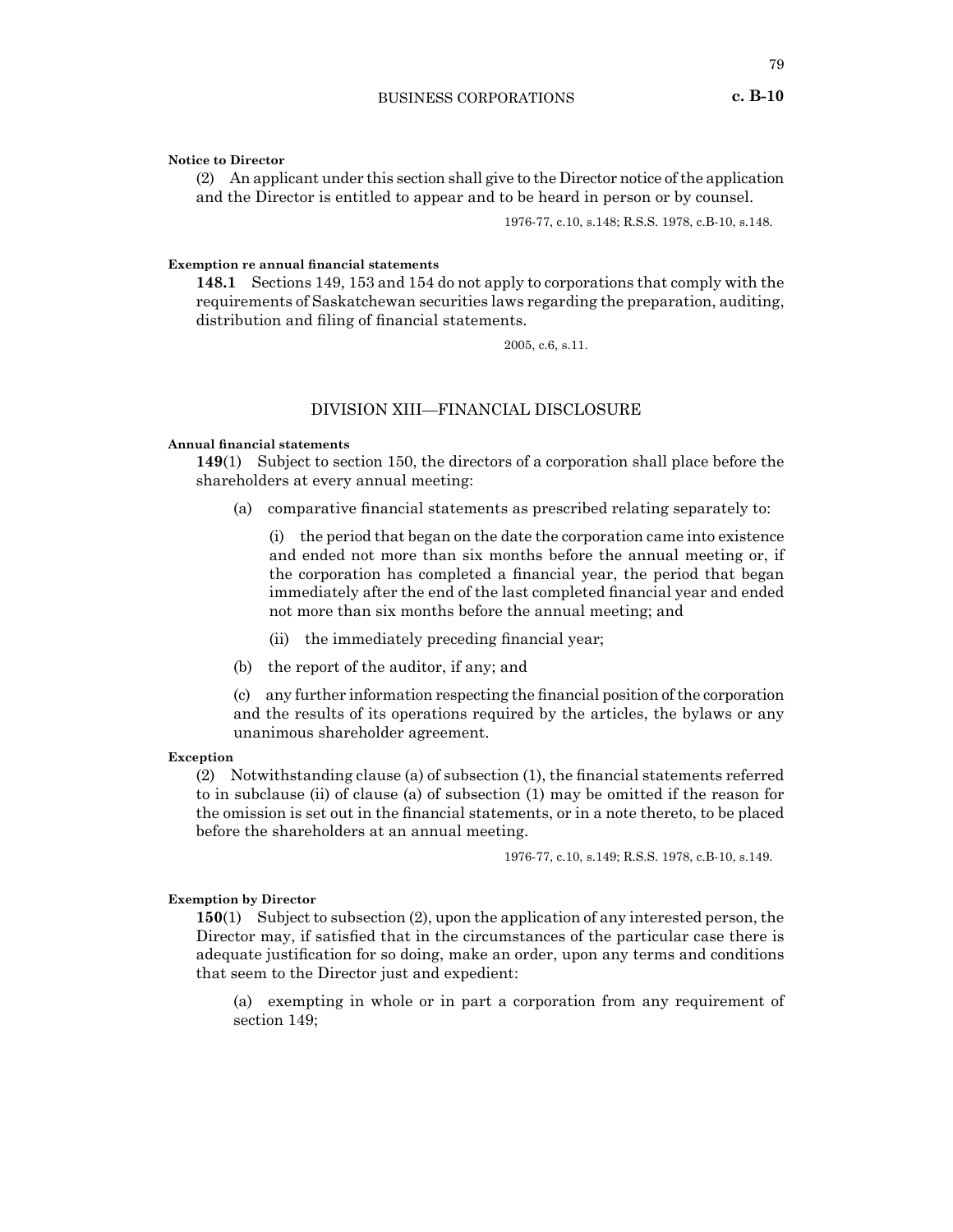(b) permitting the comparative interim financial statement of a corporation to be for any period that is specified in the order;

(c) enlarging or abridging the time for the publication, sending or filing of any financial statement.

# **Prohibited exemption**

(2) The Director shall not grant any exemption that would have the effect of permitting a corporation that has made a distribution to the public to withhold or unreasonably delay publication of any information that is material to shareholders or potential investors, unless the Director is satisfied that in the circumstances the disclosure of that information would be unduly detrimental to the interests of the corporation.

1979, c.6, s.34; 1983, c.37, s.10.

# **Financial statements**

**151**(1) A corporation shall keep at its registered office a copy of the financial statements of each of its subsidiary bodies corporate and of each body corporate whose accounts are consolidated in the financial statements of the corporation.

# **Examination**

(2) Shareholders of a corporation and their agents and legal representatives may upon request therefor examine the statements referred to in subsection (1) during the usual business hours of the corporation and may make extracts therefrom free of charge.

# **Barring examination**

(3) A corporation may, within fifteen days of a request to examine under subsection  $(2)$ , apply to a court for an order barring the right of any person to so examine, and the court may, if it is satisfied that such examination would be detrimental to the corporation or a subsidiary body corporate, bar such right and make any further order it thinks fit.

# **Notice to Director**

(4) A corporation shall give the Director and the person asking to examine under subsection (2) notice of an application under subsection (3), and the Director and such person may appear and be heard in person or by counsel.

> 1976-77, c.10, s.151; R.S.S. 1978, c.B-10, s.151; 1979, c.6, s.35.

## **Approval of financial statements**

**152**(1) The directors of a corporation shall approve the financial statements referred to in section 149 and the approval shall be evidenced by the signature of one or more directors.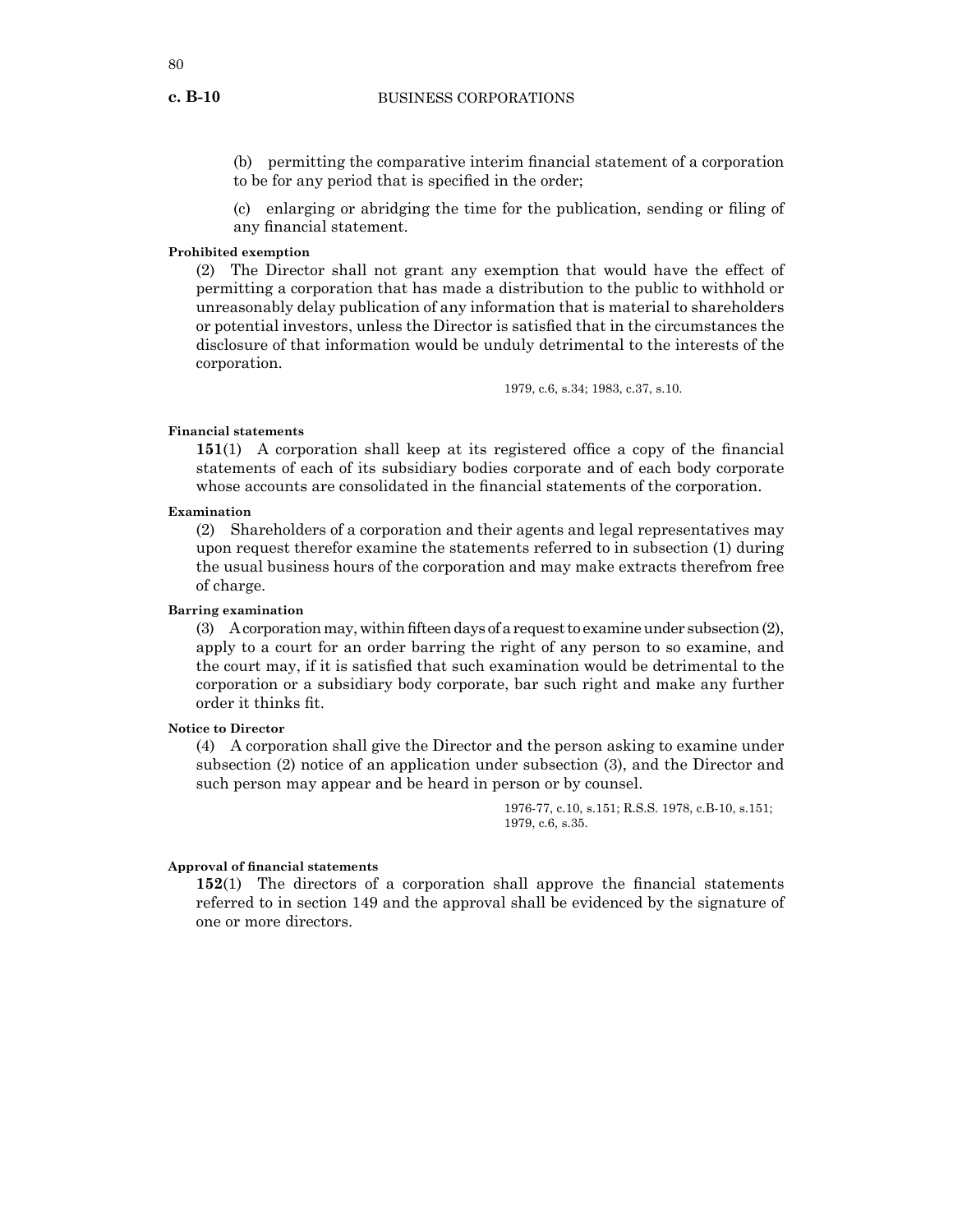#### **Condition precedent**

(2) A corporation shall not issue, publish or circulate copies of the financial statements referred to in section 149 unless the financial statements are:

- (a) approved and signed in accordance with subsection (1); and
- (b) accompanied by the report of the auditor of the corporation, if any.

1976-77, c.10, s.152; R.S.S. 1978, c.B-10, s.152.

#### **Copies to shareholders**

**153**(1) A corporation shall, not less than twenty-one days before each annual meeting of shareholders or before the signing of a resolution under clause (b) of subsection (1) of section 136 in lieu of the annual meeting, send a copy of the documents referred to in section 149 to each shareholder, except to a shareholder who has informed the corporation in writing that he does not want a copy of those documents.

# **Offence**

(2) A corporation that, without reasonable cause, fails to comply with subsection (1) is guilty of an offence and liable on summary conviction to a fine not exceeding \$5,000.

1976-77, c.10, s.153; R.S.S. 1978, c.B-10, s.153.

# **Copies of documents to Director**

**154**(1) A corporation any of the securities of which are or were part of a distribution to the public, remain outstanding and are held by more than one person shall:

(a) not less than 21 days before each annual meeting of shareholders; or

(b) immediately after the signing of a resolution pursuant to clause 136(1)(b) in lieu of the annual meeting;

and in any event not later than 15 months after the last date when the last preceding annual meeting should have been held or a resolution in lieu of the meeting should have been signed, send a copy of the documents referred to in section 149 to the Director.

(2) If a corporation mentioned in subsection (1):

- (a) sends to its shareholders; or
- (b) is required to file with or send to a public authority or a stock exchange;

interim financial statements or related documents, the corporation shall send copies of those interim financial statements to the Director at the same time those interim financial statements are sent to the shareholders or filed, as the case may be.

(3) A corporation that fails to comply with this section is guilty of an offence and liable on summary conviction to a fine of not more than \$5,000.

1984-85-86, c.44, s.6.

**154.1 Repealed.** 2005, c.6, s.12.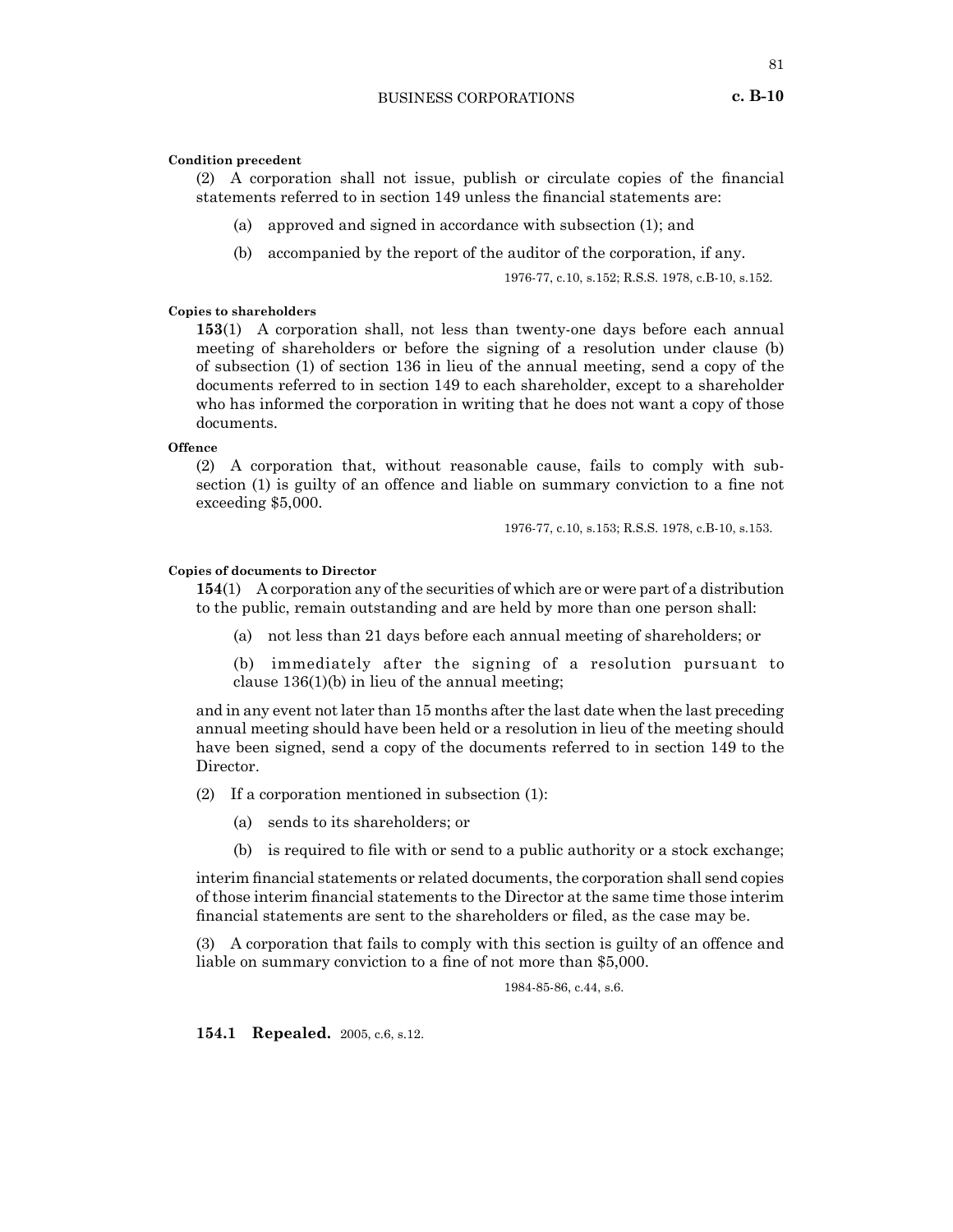#### **Qualification of auditor**

**155**(1) Subject to subsection (5), a person is disqualified from being an auditor of a corporation if he is not independent of the corporation, any of its affiliates, or the directors or officers of any such corporation or its affiliates.

# **Independence**

(2) For the purposes of this section:

- (a) independence is a question of fact; and
- (b) a person is deemed not to be independent if he or his business partner:

(i) is a business partner, a director, an officer or an employee of the corporation or any of its affiliates, or a business partner of any director, officer or employee of any such corporation or any of its affiliates;

(ii) beneficially owns or controls, directly or indirectly, a material interest in the securities of the corporation or any of its affiliates; or

(iii) has been a receiver, receiver-manager, liquidator or trustee in bankruptcy of the corporation or any of its affiliates within two years of his proposed appointment as auditor of the corporation.

#### **Duty to resign**

(3) An auditor who becomes disqualified under this section shall, subject to subsection (5), resign forthwith after becoming aware of his disqualification.

# **Disqualification order**

(4) An interested person may apply to a court for an order declaring an auditor to be disqualified under this section and the office of auditor to be vacant.

## **Exemption order**

(5) An interested person may apply to a court for an order exempting an auditor from disqualification under this section and the court may, if it is satisfied that an exemption would not unfairly prejudice the shareholders, make an exemption order on such terms as it thinks fit, which order may have retrospective effect.

> 1976-77, c.10, s.155; R.S.S. 1978, c.B-10, s.155; 1979, c.6, s.37.

# **Appointment of auditor**

**156**(1) Subject to section 157, shareholders of a corporation shall by ordinary resolution, atthe first annual meeting of shareholders and at each succeeding annual meeting, appoint an auditor to hold office until the close of the next annual meeting.

#### **Eligibility**

(2) An auditor appointed under section 99 is eligible for appointment under subsection (1).

# **Incumbent auditor**

(3) Notwithstanding subsection (1), if an auditor is not appointed at a meeting of shareholders, the incumbent auditor continues in office until his successor is appointed.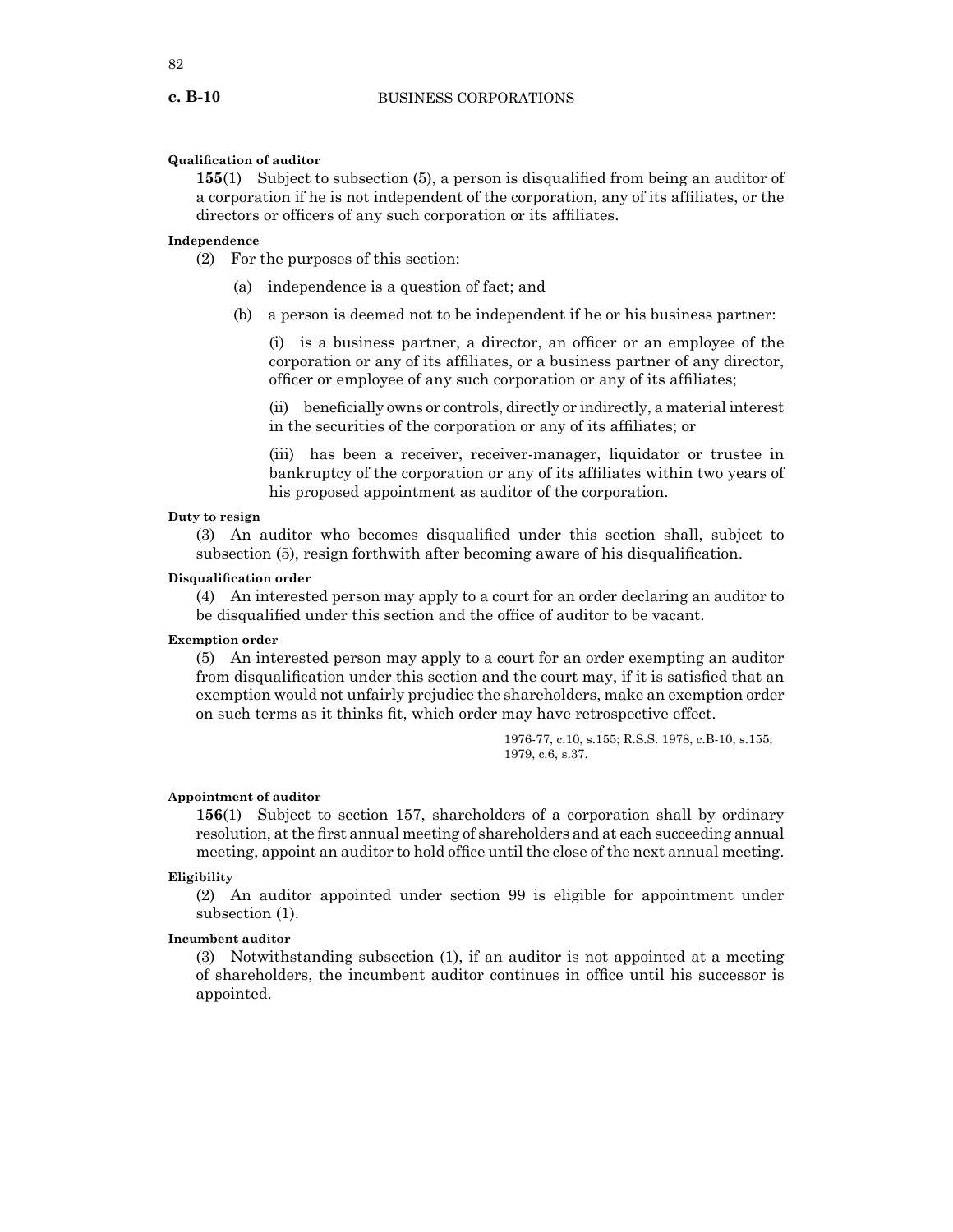# **Remuneration**

(4) The remuneration of an auditor may be fixed by ordinary resolution of the shareholders or, if not so fixed, may be fixed by the directors.

1976-77, c.10, s.156; R.S.S. 1978, c.B-10, s.156.

#### **Dispensing with auditor**

**157**(1) The shareholders of a corporation that is not required to comply with section 154 may resolve not to appoint an auditor.

#### **Limitation**

(2) A resolution under subsection (1) is valid only until the next succeeding annual meeting of shareholders.

## **Unanimous consent**

(3) A resolution under subsection (1) is not valid unless it is consented to by all the shareholders, including shareholders not otherwise entitled to vote.

#### **Exemption**

(4) Upon the application of a corporation that is a wholly owned subsidiary of a holding body corporate, the Director may exempt the corporation from appointing an auditor in such circumstances as may be prescribed.

1976-77, c.10, s.157; R.S.S. 1978, c.B-10, s.157.

#### **Ceasing to hold office**

**158**(1) An auditor of a corporation ceases to hold office when:

- (a) he dies or resigns; or
- (b) he is removed pursuant to section 159.

#### **Effective date of resignation**

(2) A resignation of an auditor becomes effective at the time a written resignation is sent to the corporation, or at the time specified in the resignation, whichever is later.

1976-77, c.10, s.158; R.S.S. 1978, c.B-10, s.158.

#### **Removal of auditor**

**159**(1) The shareholders of a corporation may by ordinary resolution at a special meeting remove from office the auditor other than an auditor appointed by a court under section 161.

#### **Vacancy**

(2) A vacancy created by the removal of an auditor may be filled at the meeting at which the auditor is removed or, if not so filled, may be filled under section 160.

```
1976-77, c.10, s.159; R.S.S. 1978, c.B-10, s.159.
```
#### **Filling vacancy**

**160**(1) Subject to subsection (3), the directors shall forthwith fill a vacancy in the office of auditor.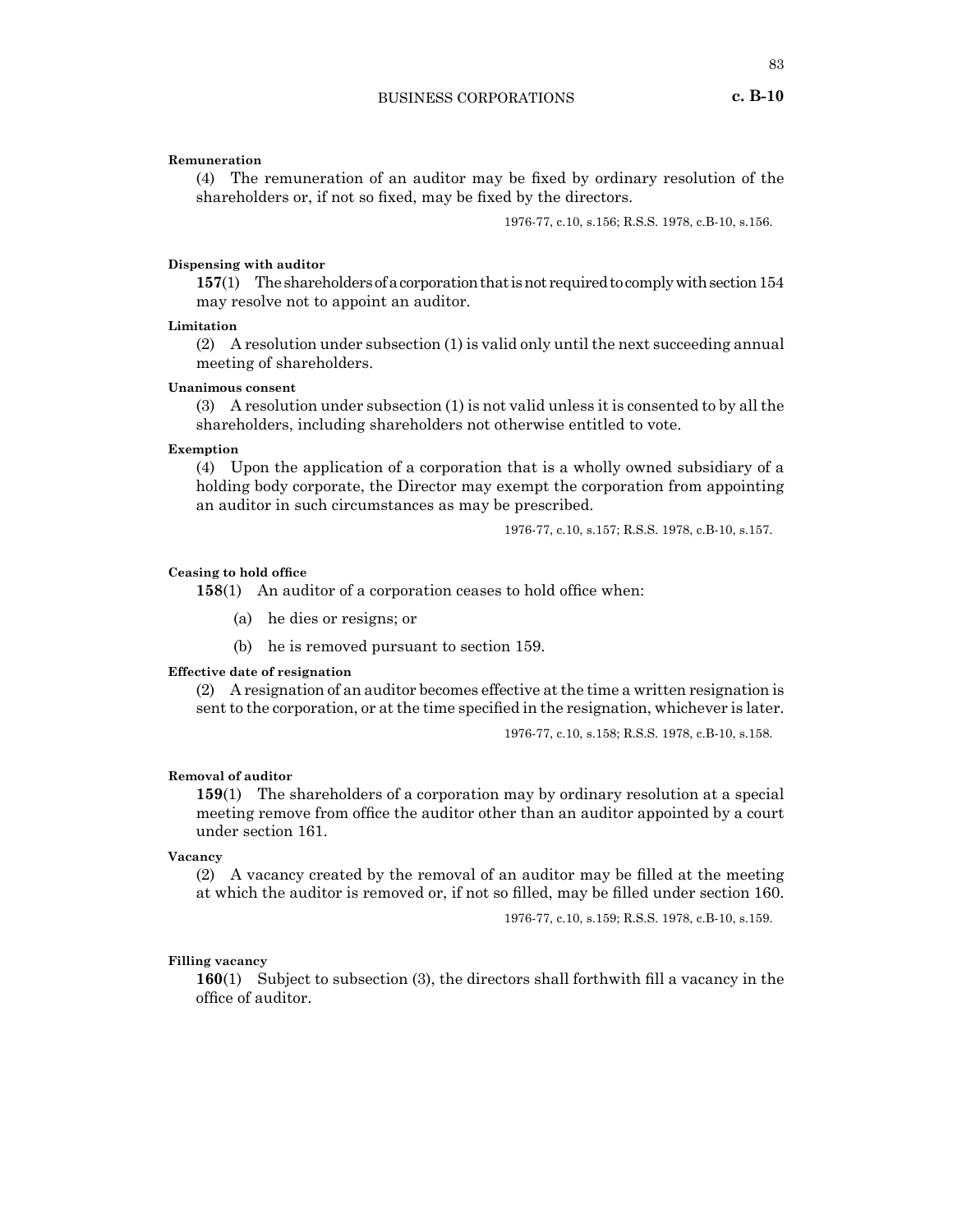# **Calling meeting**

(2) If there is not a quorum of directors, the directors then in office shall, within twenty-one days after a vacancy in the office of auditor occurs, call a special meeting of shareholders to fill the vacancy and, if they fail to call a meeting or if there are no directors, the meeting may be called by any shareholder.

# **Shareholders filling vacancy**

(3) The articles of a corporation may provide that a vacancy in the office of auditor shall only be filled by vote of the shareholders.

## **Unexpired term**

(4) An auditor appointed to fill a vacancy holds office for the unexpired term of his predecessor.

1976-77, c.10, s.160; R.S.S. 1978, c.B-10, s.160.

#### **Court appointed auditor**

**161**(1) If a corporation does not have an auditor, the court may, upon the application of a shareholder or the Director, appoint and fix the remuneration of an auditor who holds office until an auditor is appointed by the shareholders.

# **Exception**

(2) Subsection (1) does not apply if the shareholders have resolved under section 157 not to appoint an auditor.

1976-77, c.10, s.161; R.S.S. 1978, c.B-10, s.161.

# **Right to attend meeting**

**162**(1) The auditor of a corporation is entitled to receive notice of every meeting of shareholders and, at the expense of the corporation, to attend and be heard thereat on matters relating to his duties as auditor.

# **Duty to attend**

(2) If a director or shareholder of a corporation, whether or not the shareholder is entitled to vote at the meeting, gives written notice not less than ten days before a meeting of shareholders to the auditor or a former auditor of the corporation, the auditor or former auditor shall attend the meeting at the expense of the corporation and answer questions relating to his duties as auditor.

# **Notice to corporation**

(3) A director or shareholder who sends a notice referred to in subsection (2) shall send concurrently a copy of the notice to the corporation.

# **Offence**

(4) An auditor or former auditor of a corporation who fails without reasonable cause to comply with subsection (2) is guilty of an offence and liable on summary conviction to a fine not exceeding \$5,000 or to imprisonment for a term not exceeding six months or to both.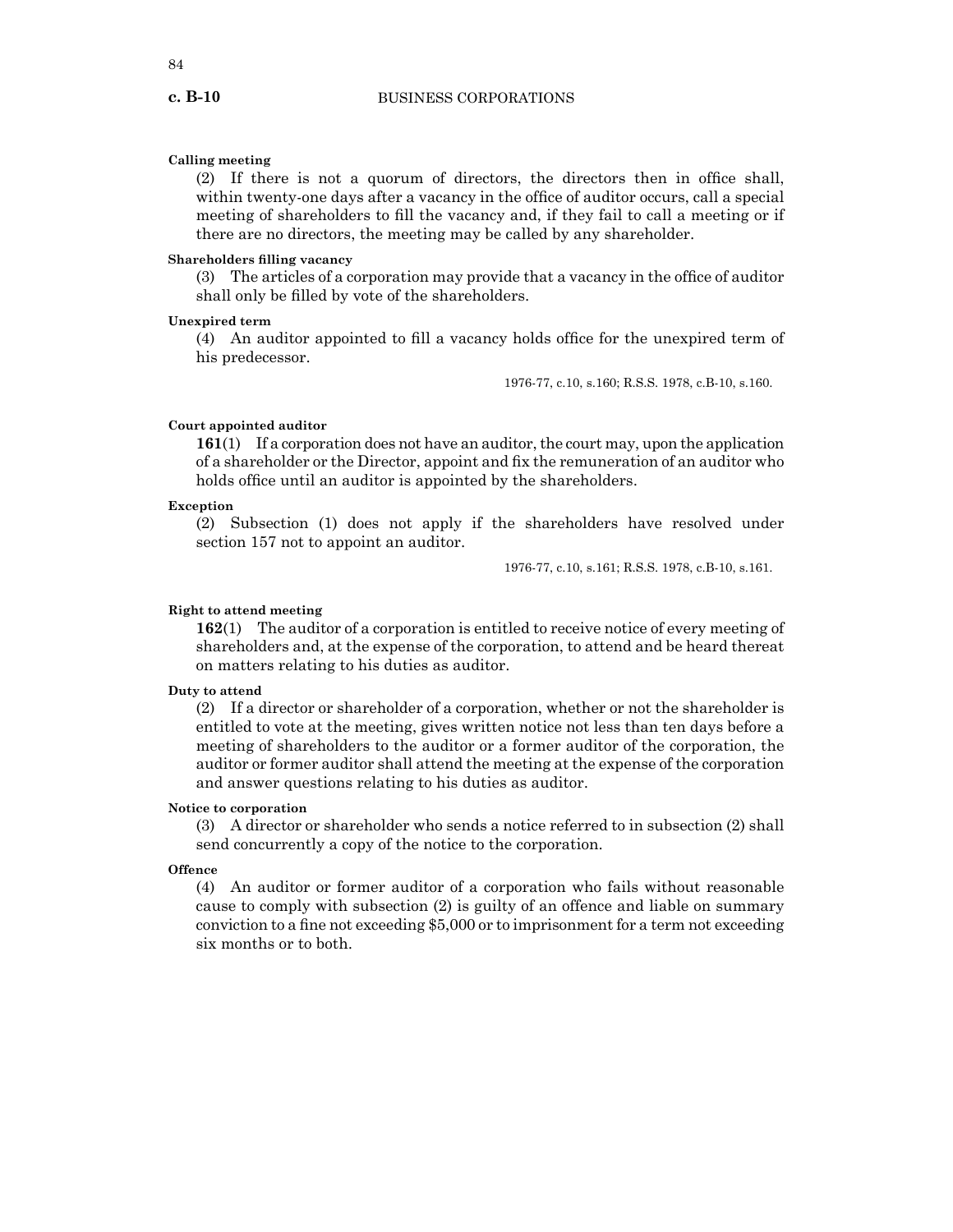# **Statement of auditor**

(5) An auditor who:

(a) resigns;

(b) receives a notice or otherwise learns of a meeting of shareholders called for the purpose of removing him from office;

(c) receives a notice or otherwise learns of a meeting of directors or shareholders at which another person is to be appointed to fill the office of auditor, whether because of the resignation or removal of the incumbent auditor or because his term of office has expired or is about to expire; or

(d) receives a notice or otherwise learns of a meeting of shareholders at which a resolution referred to in section 157 is to be proposed;

is entitled to submit to the corporation a written statement giving the reasons for his resignation or the reasons why he opposes any proposed action or resolution.

(6) The corporation shall immediately send a copy of the statement mentioned in subsection (5):

(a) to every shareholder who is entitled to receive notice of any meeting mentioned in subsection (1), unless the statement is included in or attached to a management proxy circular required by section 144; and

(b) to the Director.

# **Replacing auditor**

(7) No person shall accept appointment or consent to be appointed as auditor of a corporation if he is replacing an auditor who has resigned, been removed or whose term of office has expired or is about to expire until he has requested and received from that auditor a written statement of the circumstances and the reasons why, in that auditor's opinion, he is to be replaced.

#### **Exception**

(8) Notwithstanding subsection (7), a person otherwise qualified may accept appointment or consent to be appointed as auditor of a corporation if, within fifteen days after making the request referred to in that subsection, he does not receive a reply.

#### **Effect of non-compliance**

(9) Unless subsection (8) applies, an appointment as auditor of a corporation of a person who has not complied with subsection (7) is void.

(10) Subsections (5) to (7) do not apply to corporations that comply with the requirements of Saskatchewan securities laws regarding the change of auditor.

> 1976-77, c.10, s.162; R.S.S. 1978, c.B-10, s.162; 1992, c.44, s.26; 2005, c.6, s.13.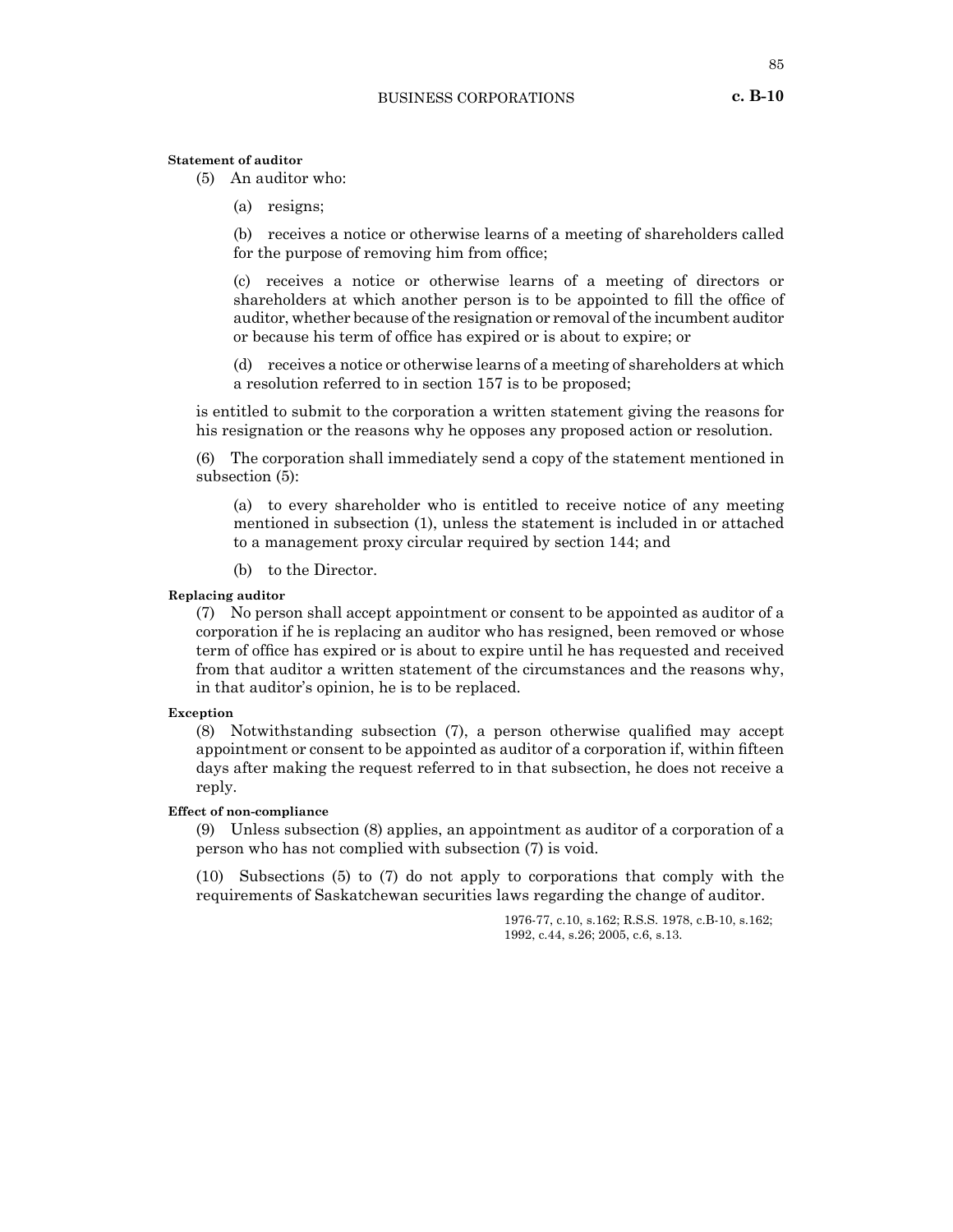# **Examination**

**163**(1) An auditor of a corporation shall make the examination that is in his opinion necessary to enable him to reportin the prescribed manner on the financial statements required by this Act to be placed before the shareholders, except such financial statements or part thereof that relate to the period referred to in subclause (ii) of clause (a) of subsection (1) of section 149.

## **Reliance on other auditor**

(2) Notwithstanding section 164, an auditor of a corporation may reasonably rely upon the report of an auditor of a body corporate or unincorporated business the accounts of which are included in whole or in part in the financial statements of the corporation.

### **Reasonableness**

(3) For the purpose of subsection (2), reasonableness is a question of fact.

# **Application**

(4) Subsection (2) applies whether or not the financial statements of the holding corporation reported upon by the auditor are in consolidated form.

1976-77, c.10, s.163; R.S.S. 1978, c.B-10, s.163.

## **Right to information**

**164**(1) Upon the demand of an auditor of a corporation, the present or former directors, officers, employees or agents of the corporation shall furnish such:

- (a) information and explanations; and
- (b) access to records, documents, books, accounts and vouchers of the corporation or any of its subsidiaries;

as are, in the opinion of the auditor, necessary to enable him to make the examination and report required under section 163 and that the directors, officers, employees or agents are reasonably able to furnish.

# **Information from subsidiaries**

(2) Upon the demand of the auditor of a corporation, the directors of the corporation shall:

(a) obtain from the present or former directors, officers, employees and agents of any subsidiary of the corporation the information and explanations that the present or former directors, officers, employees and agents are reasonably able to furnish and that are, in the opinion of the auditor, necessary to enable him to make the examination and report required under section 163; and

(b) furnish the information and explanations so obtained to the auditor.

1976-77, c.10, s.164; R.S.S. 1978, c.B-10, s.164; 1979, c.6, s.38.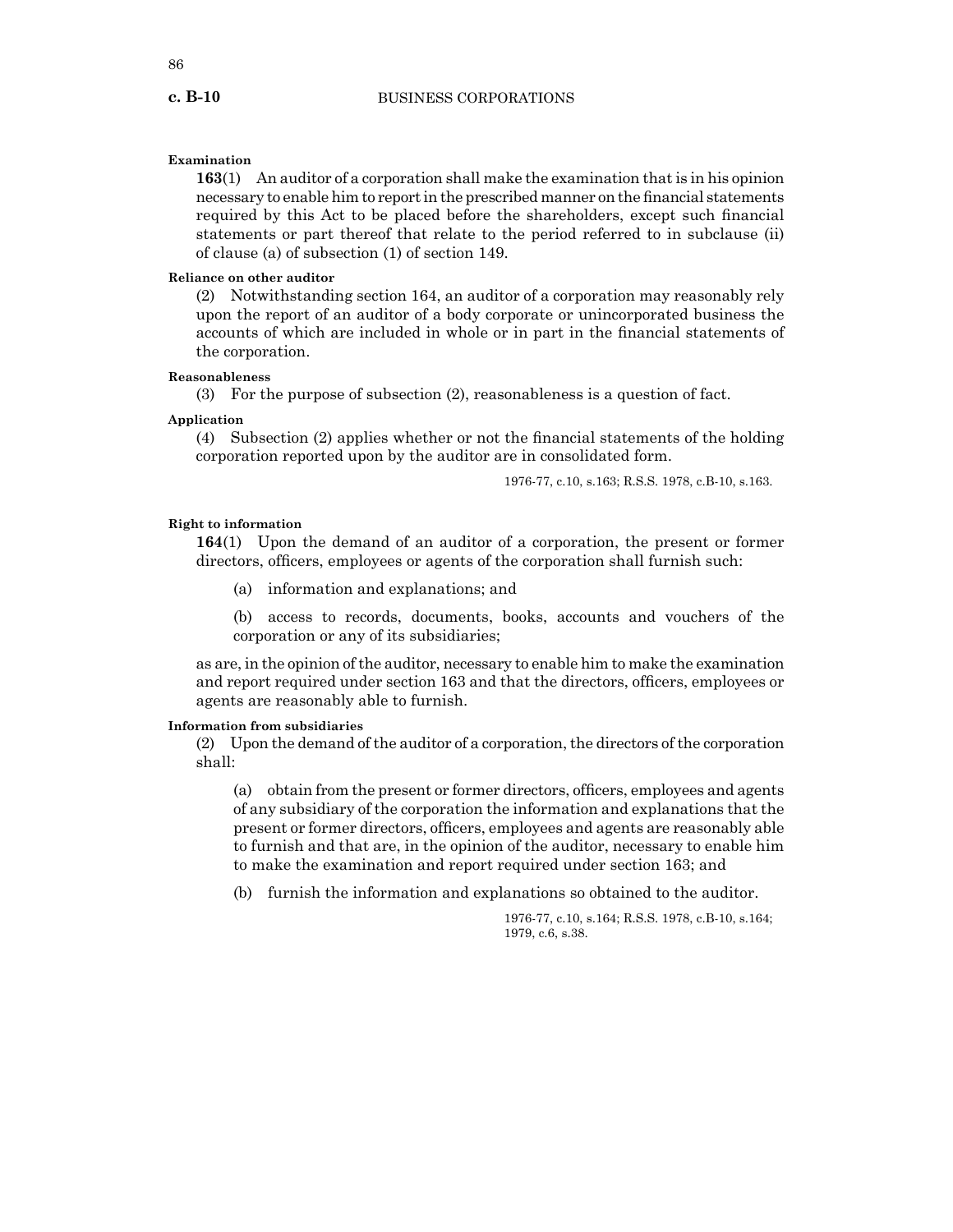## **Audit committee**

**165**(1) Subject to subsection (2), a distributing corporation shall, and any other corporation may, have an audit committee composed of not less than three directors ofthe corporation, a majority of whom are not officers or employees ofthe corporation or any of its affiliates.

## **Exemption**

(2) Upon the application of a corporation for authorization to dispense with an audit committee, the Director may, if he is satisfied that the shareholders will not be prejudiced by such an authorization, permit the corporation to dispense with an audit committee on such reasonable conditions as he thinks fit.

# **Duty of committee**

(3) An audit committee shall review the financial statements of the corporation before such financial statements are approved under section 152.

# **Auditor's attendance**

(4) The auditor of a corporation is entitled to receive notice of every meeting of the audit committee and, at the expense of the corporation, to attend and be heard thereat; and, if so requested by a member of the audit committee, shall attend every meeting of the committee held during the term of office of the auditor.

## **Calling meeting**

(5) The auditor of a corporation or a member of the audit committee may call a meeting of the committee.

# **Notice of errors**

(6) A director or an officer of a corporation shall forthwith notify the audit committee and the auditor of any error or mis-statement of which he becomes aware in a financial statement that the auditor or a former auditor has reported upon.

#### **Error in financial statements**

(7) If the auditor or former auditor of a corporation is notified or becomes aware of an error or mis-statement in a financial statement upon which he has reported, and if in his opinion the error or mis-statement is material, he shall inform each director accordingly.

# **Duty of directors**

(8) When under subsection (7) the auditor or former auditor informs the directors, or when the directors otherwise have knowledge of an error or mis-statement in a financial statement, the directors shall:

(a) prepare and issue revised financial statements; or

(b) otherwise inform the shareholders and, if the corporation is one that is required to comply with section 154, it shall inform the Director of the error or mis-statement in the same manner as it informs the shareholders.

# **Offence**

(9) Every director or officer of a corporation who knowingly fails to comply with subsection (6) or (8) is guilty of an offence and liable on summary conviction to a fine not exceeding \$5,000 or to imprisonment for a term not exceeding six months or to both.

1976-77, c.10, s.165; R.S.S. 1978, c.B-10, s.165.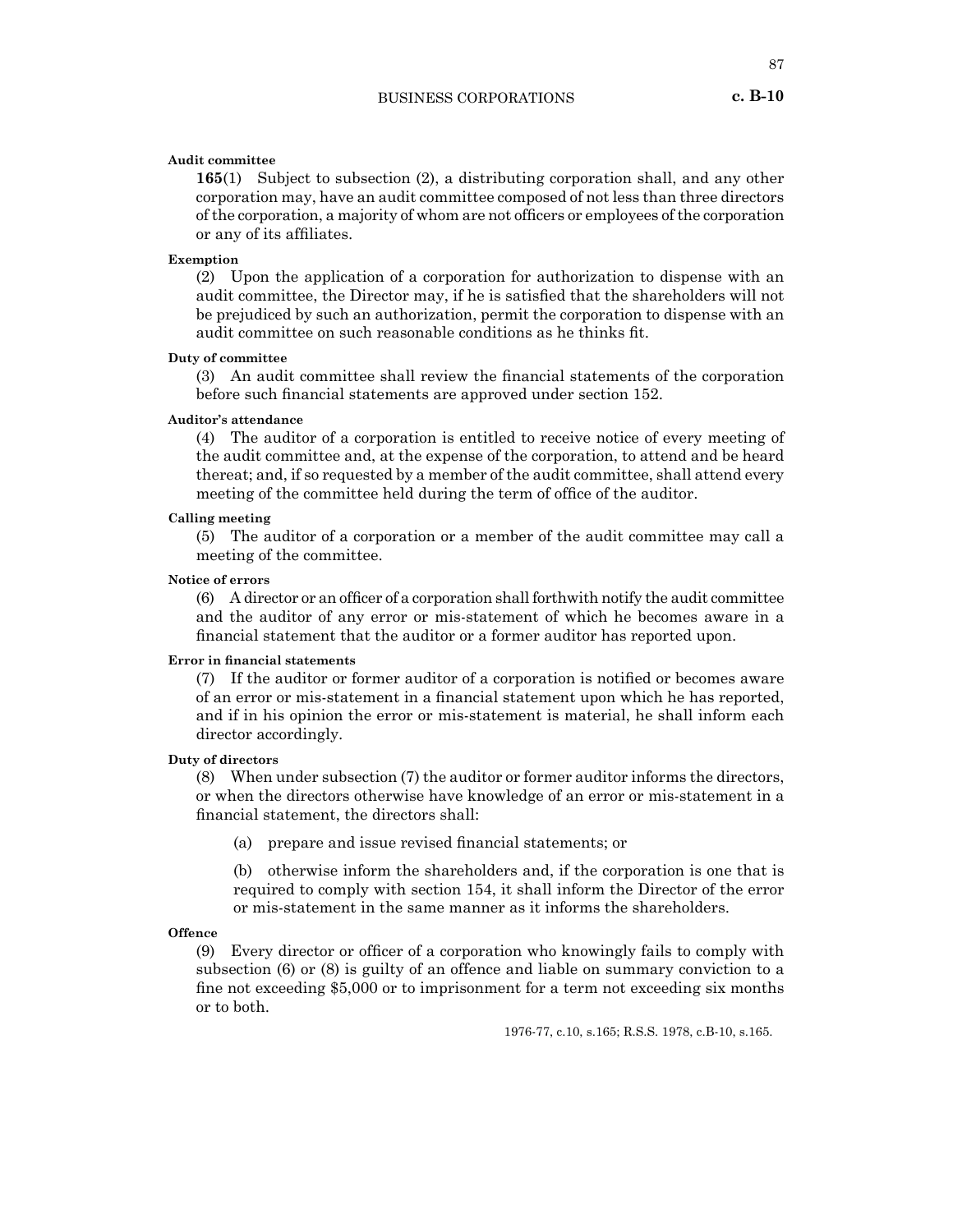#### **Qualified privilege, defamation**

**166** An auditor is not liable to any person in an action for defamation based on any act done or not done or any statement made by him in good faith in connection with any matter he is authorized or required to do under this Act.

1976-77, c.10, s.166; R.S.S. 1978, c.B-10, s.166.

# DIVISION XIV—FUNDAMENTAL CHANGES

## **Amendment of articles**

**167**(1) Subject to sections 170 and 171, the articles of a corporation may by special resolution be amended to:

- (a) change its name;
- (b) **Repealed.** 1992, c.44, s.27.
- (c) add, change or remove any restriction on:
	- (i) the business or businesses that the corporation may carry on; or
	- (ii) the powers that the corporation may exercise;

(d) change any maximum number of shares that the corporation is authorized to issue;

(e) create new classes of shares;

(f) change the designation of all or any of its shares, and add, change or remove any rights, privileges, restrictions and conditions, including rights to accrued dividends, in respect of all or any of its shares, whether issued or unissued;

(g) change the shares of any class or series, whether issued or unissued, into the same or a different number of shares of other classes or series;

(h) divide a class of shares, whether issued or unissued, into series and fix the number of shares in each series and the rights, privileges, restrictions and conditions thereof;

(i) authorize the directors to divide any class of unissued shares into series and fix the number of shares in each series and the rights, privileges, restrictions and conditions thereof;

(j) authorize the directors to change the rights, privileges, restrictions and conditions attached to unissued shares of any series;

(k) revoke, diminish or enlarge any authority conferred under clauses (i) and (j);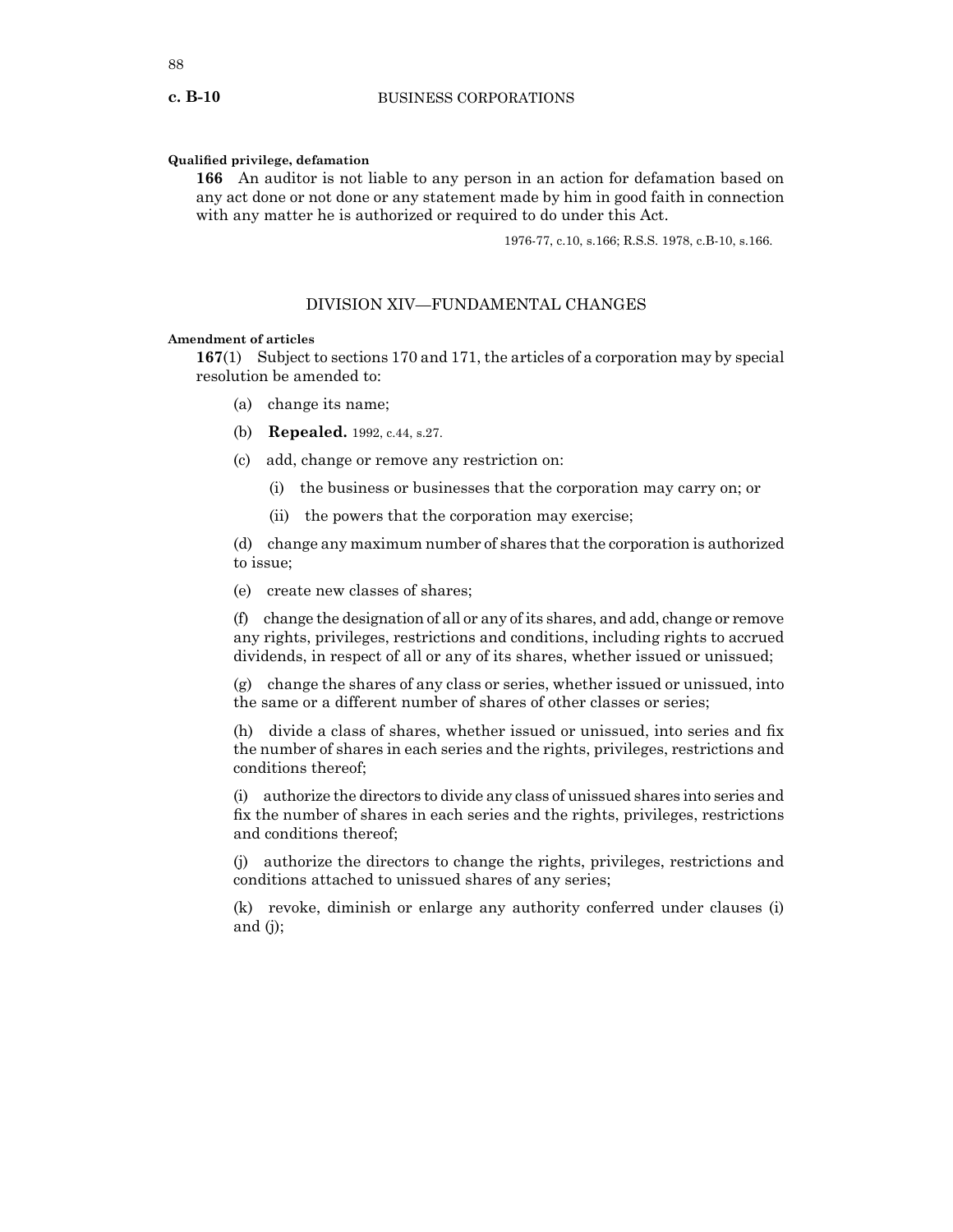(l) increase or decrease the number of directors or the minimum or maximum number of directors, subject to sections 102 and 107;

(m) add, change or remove restrictions on the issue, transfer or ownership of shares; or

(n) add, change or remove any other provision that is permitted by this Act to be set out in the articles.

# **Termination**

(2) The directors of a corporation may, if authorized by the shareholders in the special resolution effecting an amendment under this section, revoke the resolution before it is acted upon without further approval of the shareholders.

#### **Directors may amend articles**

(3) Notwithstanding subsection (1), the directors may amend the articles of a corporation:

(a) where a corporation has a designating number as a name, to change that name to a name other than a designating number.

(b) **Repealed.** 1992, c.44, s.27.

(4) **Repealed.** 1979, c.6, s.39.

1976-77, c.10, s.167; R.S.S. 1978, c.B-10, s.167; 1979, c.6, s.39; 1983, c.37, s.12; 1992, c.44, s.27.

# **Constraints on shares**

**168**(1) Subject to sections 170 and 171, a corporation, any of whose issued shares:

- (a) are or were part of a distribution to the public;
- (b) remain outstanding; and
- (c) are held by more than one person;

may by special resolution amend its articles in accordance with the regulations to constrain:

(d) the issue or transfer of shares of any class or series to persons other than resident Canadians;

(e) the issue or transfer of shares of any class or series to enable the corporation or any of its affiliates or associates to qualify under any law of Canada, Saskatchewan or a province:

- (i) to obtain a licence to carry on any business;
- (ii) to become a publisher of a Canadian newspaper or periodical; or

(iii) to acquire shares of a financial intermediary as defined in the regulations; or

**c. B-10**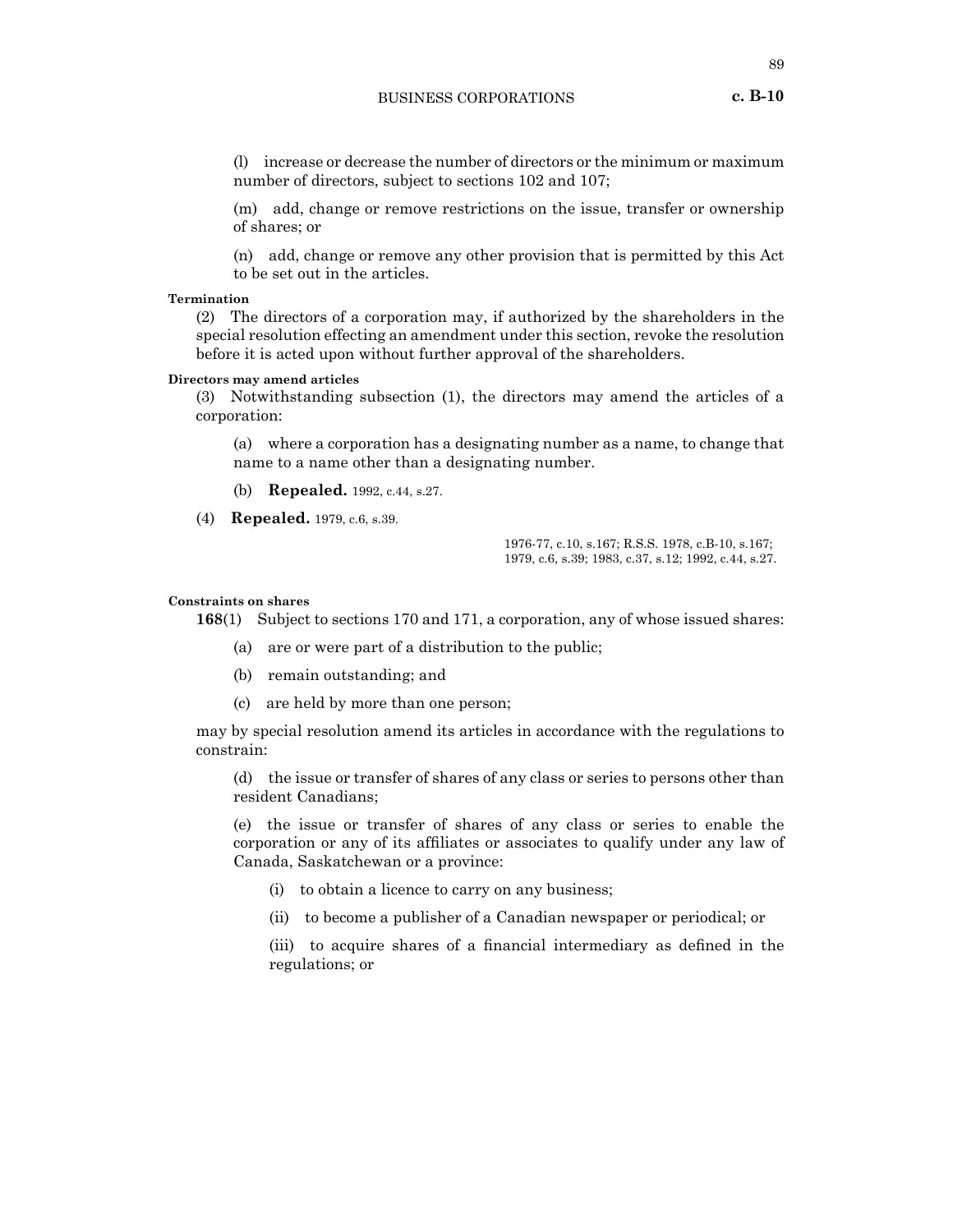(f) the issue, transfer or ownership of shares of any class or series in order to assist the corporation or any of its affiliates or associates to qualify under any prescribed law of Canada, Saskatchewan or another province to receive licences, permits, grants, payments or other benefits by reason of attaining or maintaining a specified level of Canadian ownership or control.

#### **Exception with respect to clause (1)(f)**

(2) Clause (1)(f) does not permit a constraint on the issue, transfer or ownership of shares of any class or series of which any shares are outstanding unless:

(a) in the case of a constraint with respect to a class, the shares of the class; or

(b) in the case of a constraint with respect to a series, the shares of the series;

are already subject to a constraint permitted under that clause.

# **Limitation on ownership**

(3) A corporation may, pursuant to clause  $(1)(f)$ :

- (a) limit the number of its shares that may be owned; or
- (b) prohibit the ownership of shares;

by any person whose ownership would adversely affect the ability of the corporation or any of its affiliates or associates to attain or maintain a level of Canadian ownership or control specified in its articles that equals or exceeds a specified level mentioned in clause (1)(f).

# **Change or removal of constraint**

(4) A corporation mentioned in subsection (1) may by special resolution amend its articles to change or remove any constraint on the issue, transfer or ownership of its shares.

## **Termination**

(5) The directors of a corporation may, where authorized by the shareholders in the special resolution effecting an amendment under subsection (1) or (4), revoke the resolution before it is acted on without further approval of the shareholders.

# **Regulations**

(6) The Lieutenant Governor in Council may make regulations, with respect to a corporation that constrains the issue, transfer or ownership of its shares, prescribing:

(a) the disclosure required of the constraints in documents issued or published by the corporation;

(b) the duties and powers of the directors to refuse to issue or register transfers of shares in accordance with the articles of the corporation;

(c) the limitations on voting rights of any shares held contrary to the articles of the corporation;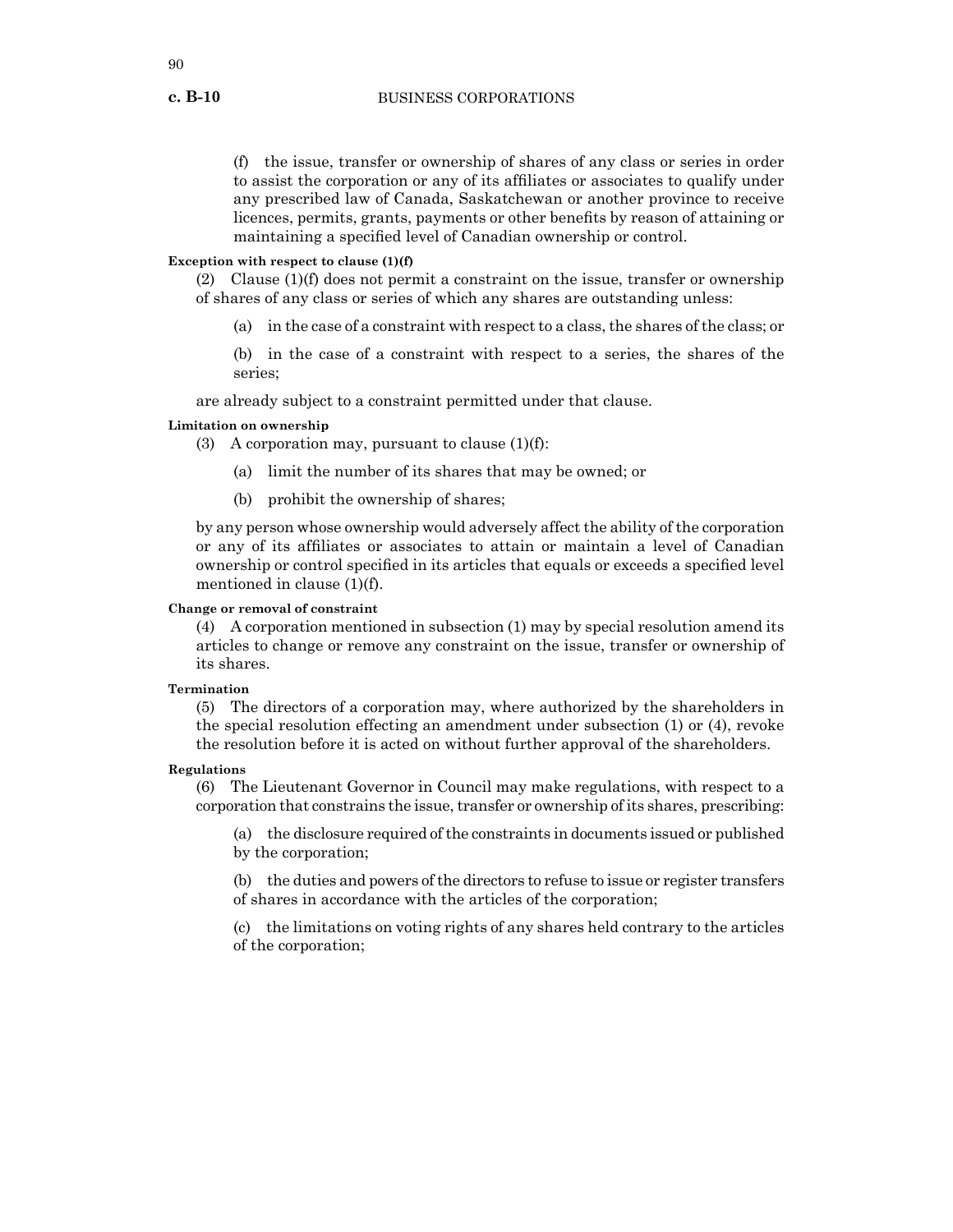(d) the powers of the directors to require disclosure of beneficial ownership of shares of the corporation, the rights of the corporation and its directors, employees and agents to rely on such disclosure and the effects of such reliance; and

(e) the rights of any person owning shares of the corporation at the time of an amendment to its articles constraining share issues or transfers.

#### **Validity of acts**

(7) An issue or a transfer of a share or an act of a corporation is valid notwithstanding any failure to comply with this section or the regulations.

1983, c.37, s.13.

#### **Proposal to amend**

**169**(1) Subject to subsection (2), a director or a shareholder who is entitled to a vote at an annual meeting of shareholders may in accordance with section 131 make a proposal to amend the articles.

# **Notice of amendment**

(2) Notice of a meeting of shareholders at which a proposal to amend the articles is to be considered shall set out the proposed amendment and, where applicable, shall state that a dissenting shareholder is entitled to be paid the fair value of his shares in accordance with section 184, but failure to make that statement does not invalidate an amendment.

1976-77, c.10, s.169; R.S.S. 1978, c.B-10, s.169.

# **Class vote**

**170**(1) Unless, in the case of an amendment mentioned in clause (a), (b) or (e), the articles otherwise provide, the holders of shares of a class or, subject to subsection (2), of a series are entitled to vote separately as a class or series upon a proposal to amend the articles to:

(a) increase or decrease any maximum number of authorized shares of such class, or increase any maximum number of authorized shares of a class having rights or privileges equal or superior to the shares of such class;

(b) effect an exchange, reclassification or cancellation of all or part of the shares of such class;

(c) add, change or remove the rights, privileges, restrictions or conditions attached to the shares of such class and, without limiting the generality of the foregoing:

(i) remove or change prejudicially rights to accrued dividends or rights to cumulative dividends;

(ii) add, remove or change prejudicially redemption rights;

(iii) reduce or remove a dividend preference or a liquidation preference; or

(iv) add, remove or change prejudicially conversion privileges, options, voting, transfer or pre-emotive rights, or rights to acquire securities of a corporation, or sinking fund provisions;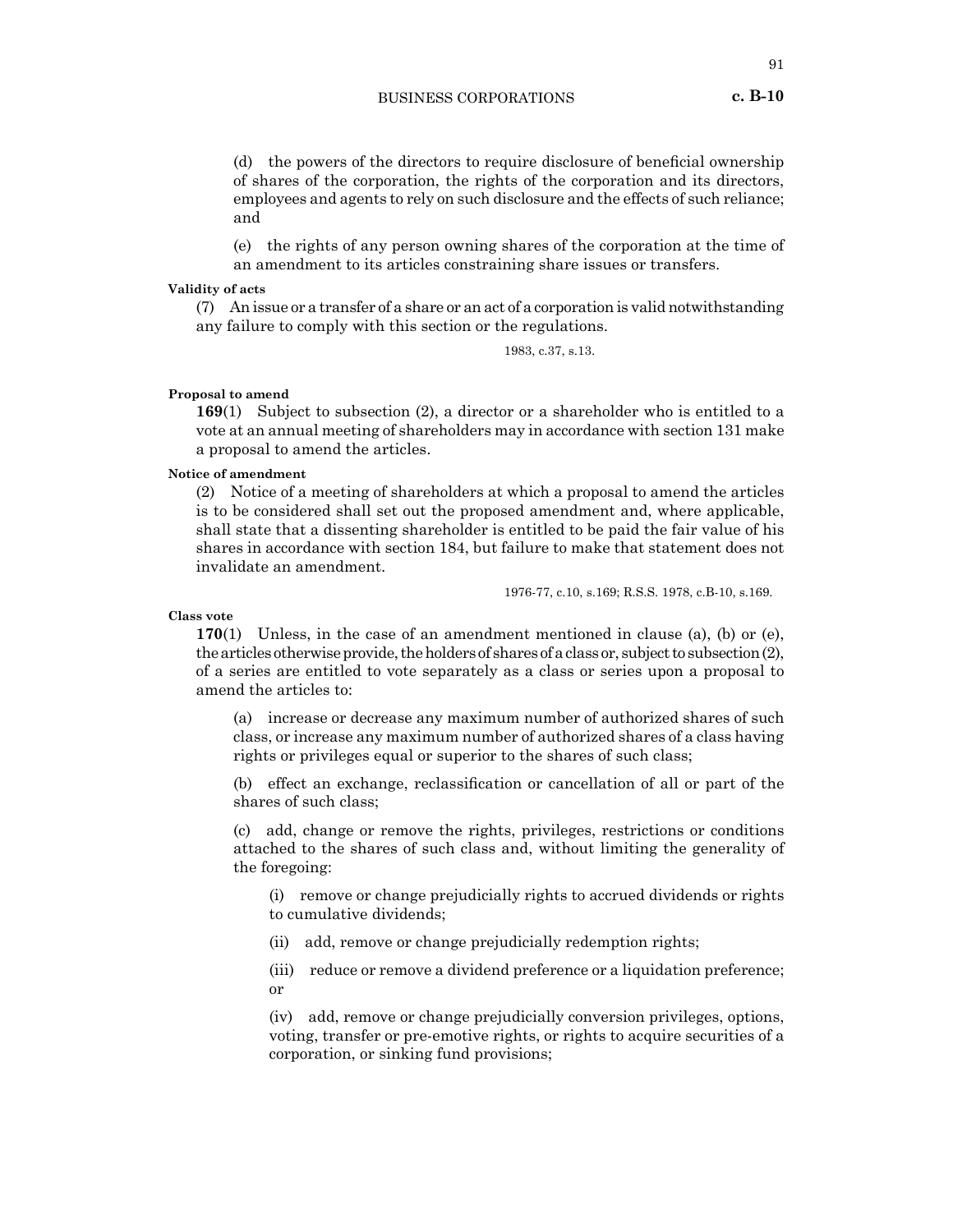(d) increase the rights or privileges of any class of shares having rights or privileges equal or superior to the shares of such class;

(e) create a new class of shares equal or superior to the shares of such class;

(f) make any class of shares having rights or privileges inferior to the shares of such class equal or superior to the shares of such class;

(g) effect an exchange or create a right of exchange of all or part of the shares of another class into the shares of such class; or

(h) constrain the issue, transfer or ownership of the shares of such class or change or remove such constraint.

#### **Exception**

(1.1) Subsection (1) does not apply with respect to a proposal to amend the articles to add a right or privilege for a holder to convert shares of a class or series into shares of another class or series that:

- (a) is subject to a constraint permitted under clause  $168(1)(f)$ ; and
- (b) is otherwise equal to the class or series converted from.

#### **Deeming provision**

(1.2) For the purpose of clause (1)(e), a new class of shares:

(a) the issue, transfer or ownership of which is to be constrained by an amendment to the articles pursuant to clause 168(1)(f); and

(b) that is otherwise equal to an existing class of shares;

is deemed not to be equal or superior to the existing class of shares.

## **Limitation**

(2) The holders of a series of shares of a class are entitled to vote separately as a series under subsection (1) only if such series is affected by an amendment in a manner different from other shares of the same class.

#### **Right to vote**

(3) Subsection (1) applies whether or not shares of a class or series otherwise carry the right to vote.

#### **Separate resolutions**

(4) A proposed amendment to the articles referred to in subsection (1) is adopted when the holders of the shares of each class or series entitled to vote separately thereon as a class or series have approved such amendment by a special resolution.

> 1976-77, c.10, s.170; R.S.S. 1978, c.B-10, s.170; 1979, c.6, s.41; 1983, c.37, s.14.

### **Delivery of articles**

**171**(1) Subject to any revocation under subsection (2) of section 167 or subsection (4) of section 168, after an amendment has been adopted under section 167, 168 or 170 articles of amendment in prescribed form shall be sent to the Director.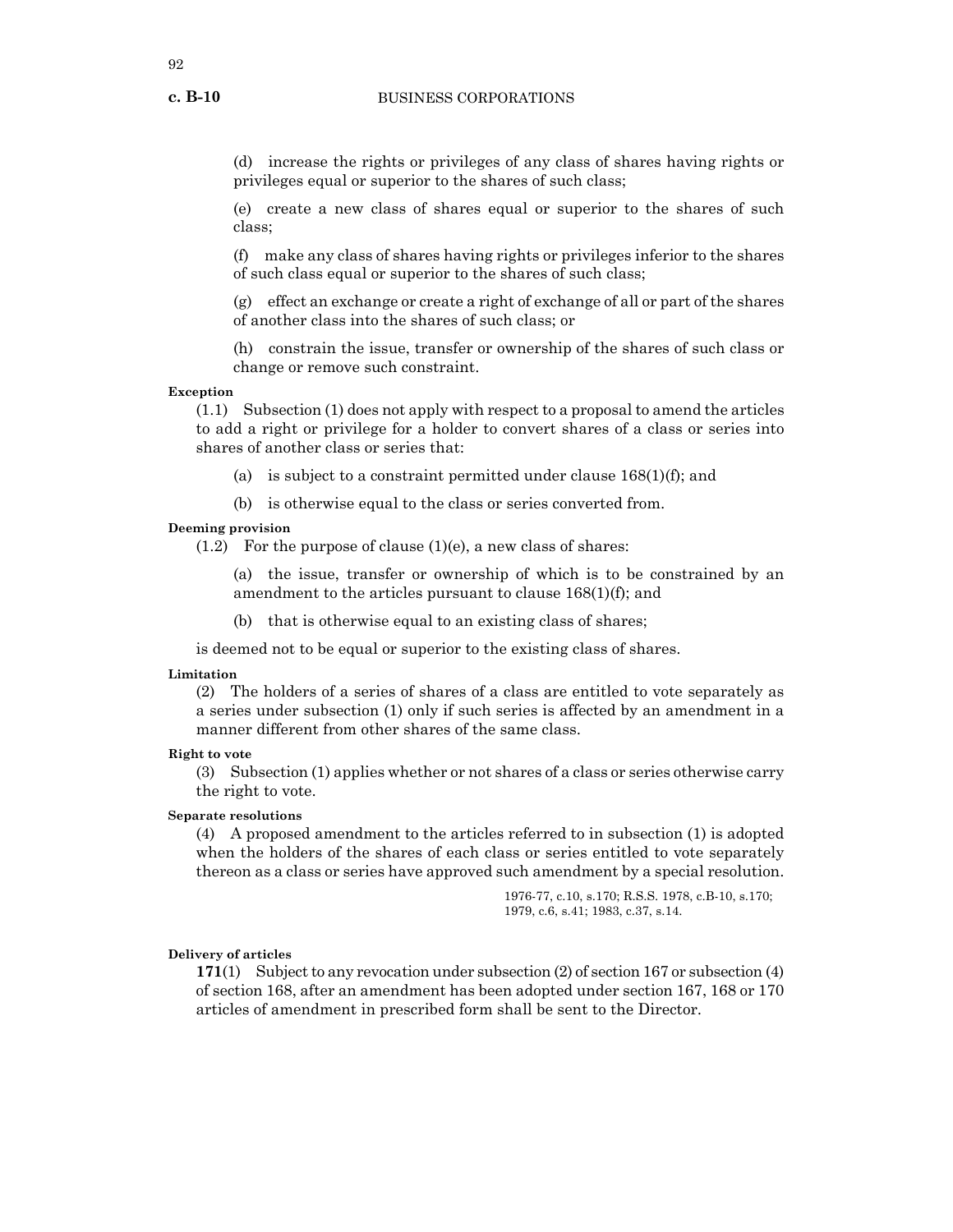# **Reduction of stated capital**

(2) If an amendment effects or requires a reduction of stated capital, subsections 36(3) and (4) apply.

1976-77, c.10, s.171; R.S.S. 1978, c.B-10, s.171.

#### **Certificate of amendment**

**172** Upon receipt of articles of amendment, the Director shall issue a certificate of amendment in accordance with section 255.

1976-77, c.10, s.172; R.S.S. 1978, c.B-10, s.172.

## **Effect of certificate**

**173**(1) An amendment becomes effective on the date shown in the certificate of amendment and the articles are amended accordingly.

# **Rights preserved**

(2) No amendment to the articles affects an existing cause of action or claim or liability to prosecution in favour of or against the corporation or its directors or officers, or any civil, criminal or administrative action or proceeding to which a corporation or its directors or officers is a party.

1976-77, c.10, s.173; R.S.S. 1978, c.B-10, s.173.

# **Restated articles**

**174**(1) The directors may at any time, and shall when reasonably so directed by the Director, restate the articles of incorporation as amended.

#### **Delivery of articles**

(2) Restated articles of incorporation in prescribed form shall be sent to the Director.

#### **Restated certificate**

(3) Upon receipt of restated articles of incorporation, the Director shall issue a certificate of restated articles of incorporation in accordance with section 255.

#### **Effect of certificate**

(4) Restated articles of incorporation are effective on the date shown in the certificate of restated articles of incorporation and supersede the original articles of incorporation and all amendments thereto.

> 1976-77, c.10, s.174; R.S.S. 1978, c.B-10, s.174; 1979, c.6, s.42.

#### **Amalgamation**

**175** Two or more corporations, including holding and subsidiary corporations, may amalgamate and continue as one corporation.

1976-77, c.10, s.175; R.S.S. 1978, c.B-10, s.175.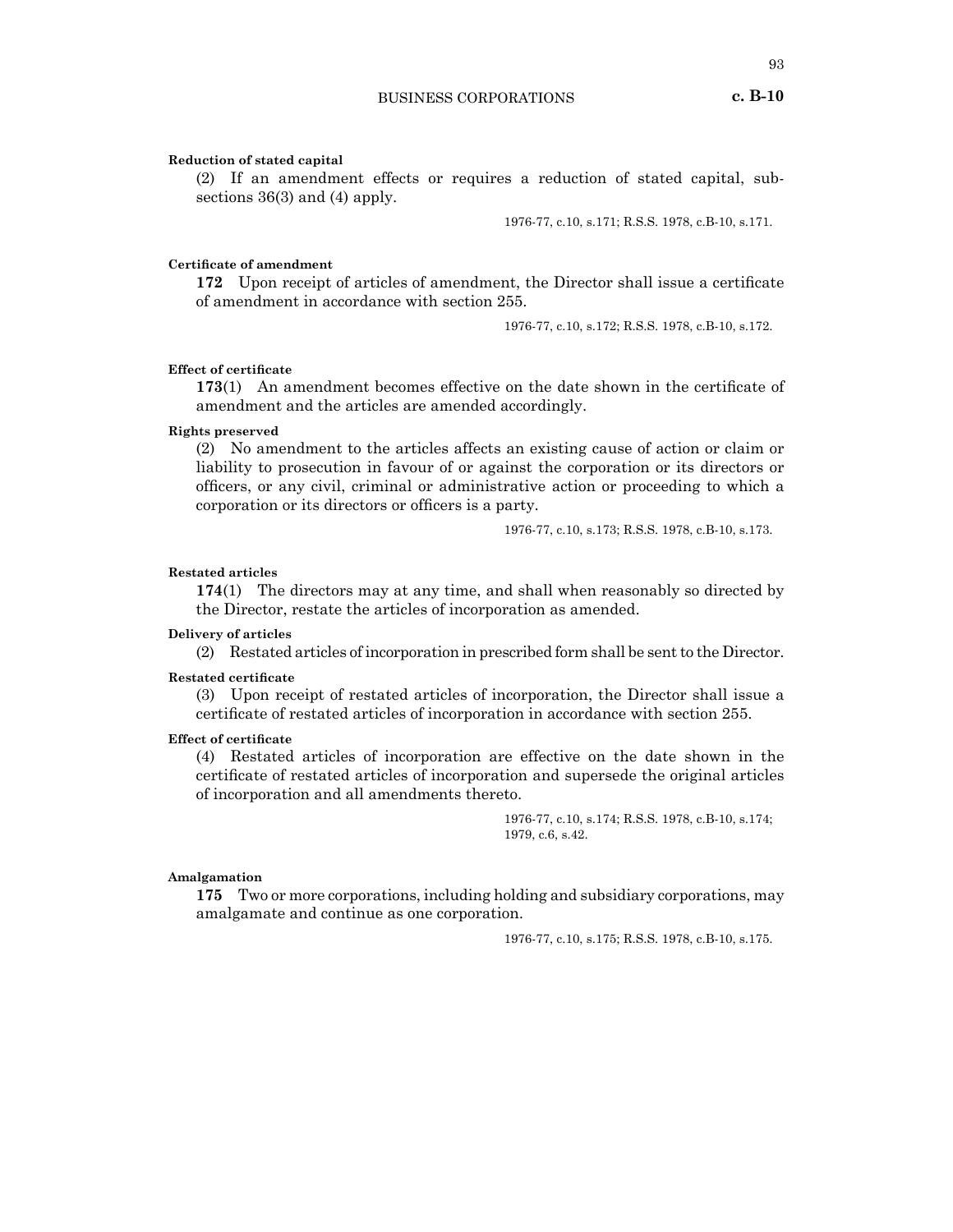#### **Amalgamation agreement**

**176**(1) Each corporation proposing to amalgamate shall enter into an agreement setting out the terms and means of effecting the amalgamation and, in particular, setting out:

(a) the provisions that are required to be included in articles of incorporation under section 6;

(b) the name and address of each proposed director of the amalgamated corporation;

(c) the manner in which the shares of each amalgamating corporation are to be converted into shares or other securities of the amalgamated corporation;

(d) if any shares of an amalgamating corporation are not to be converted into securities of the amalgamated corporation, the amount of money or securities of any body corporate that the holders of such shares are to receive instead of securities of the amalgamated corporation;

(e) the manner of payment of money instead of the issue of fractional shares of the amalgamated corporation or of any other body corporate the securities of which are to be received in the amalgamation;

(f) whether the bylaws of the amalgamated corporation are to be those of one of the amalgamating corporations and, if not, a copy of the proposed bylaws; and

(g) details of any arrangements necessary to perfect the amalgamation and to provide for the subsequent management and operation of the amalgamated corporation.

# **Cancellation**

(2) If shares of one of the amalgamating corporations are held by or on behalf of another of the amalgamating corporations, the amalgamation agreement shall provide for the cancellation of such shares when the amalgamation becomes effective without any repayment of capital in respect thereof, and no provision shall be made in the agreement for the conversion of such shares into shares of the amalgamated corporation.

1976-77, c.10, s.176; R.S.S. 1978, c.B-10, s.176.

# **Shareholder approval**

**177**(1) The directors of each amalgamating corporation shall submit the amalgamation agreement for approval to a meeting of the holders of shares of the amalgamating corporation of which they are directors and, subject to subsection (4), to the holders of each class or series of such shares.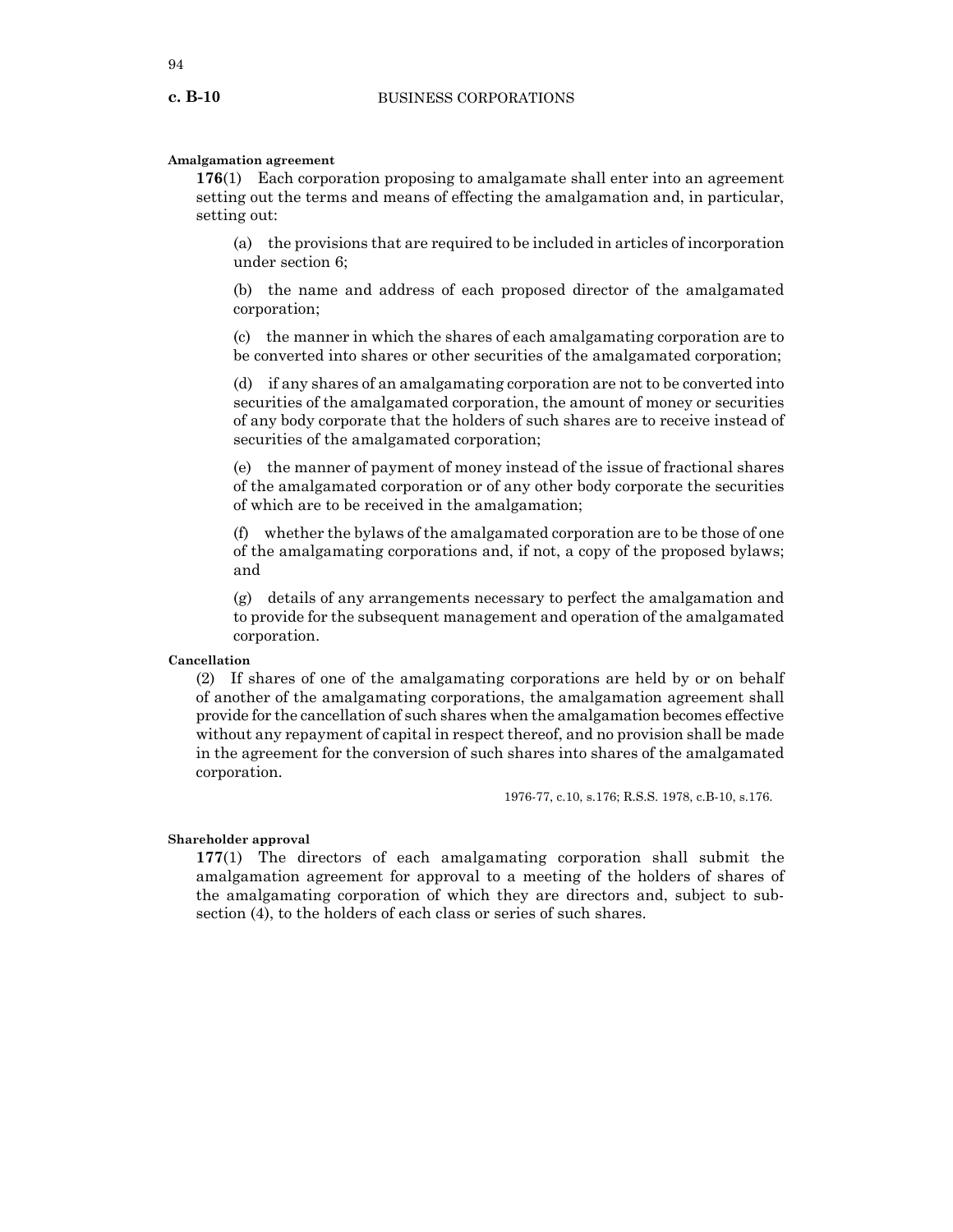# **Notice of meeting**

(2) A notice of a meeting of shareholders complying with section 129 shall be sent in accordance with that section to each shareholder of each amalgamating corporation, and shall:

(a) include or be accompanied by a copy or summary of the amalgamation agreement; and

(b) state that a dissenting shareholder is entitled to be paid a fair value of his shares in accordance with section 184, but failure to make that statement does not invalidate an amalgamation.

#### **Right to vote**

(3) Each share of an amalgamating corporation carries the right to vote in respect of an amalgamation whether or not it otherwise carries the right to vote.

#### **Class vote**

(4) The holders of shares of a class or series of shares of an amalgamating corporation are entitled to vote separately as a class or series in respect of an amalgamation if the amalgamation agreement contains a provision that, if contained in a proposed amendment to the articles, would entitle such holders to vote as a class or series under section 170.

## **Shareholder approval**

(5) An amalgamation agreement is adopted when the shareholders of each amalgamating corporation have approved of the amalgamation by special resolutions of each class or series of such shareholders entitled to vote thereon.

## **Termination**

(6) An amalgamation agreement may provide that at any time before the issue of a certificate of amalgamation the agreement may be terminated by the directors of an amalgamating corporation, notwithstanding approval of the agreement by the shareholders of all or any of the amalgamating corporations.

1976-77, c.10, s.177; R.S.S. 1978, c.B-10, s.177.

#### **Vertical short-form amalgamation**

**178**(1) A holding corporation and one or more of its wholly-owned subsidiary corporations may amalgamate and continue as one corporation without complying with sections 176 and 177 if:

(a) the amalgamation is approved by a resolution of the directors of each amalgamating corporation; and

(b) the resolutions provide that:

(i) the shares of each amalgamating subsidiary corporation shall be cancelled without any repayment of capital in respect thereof;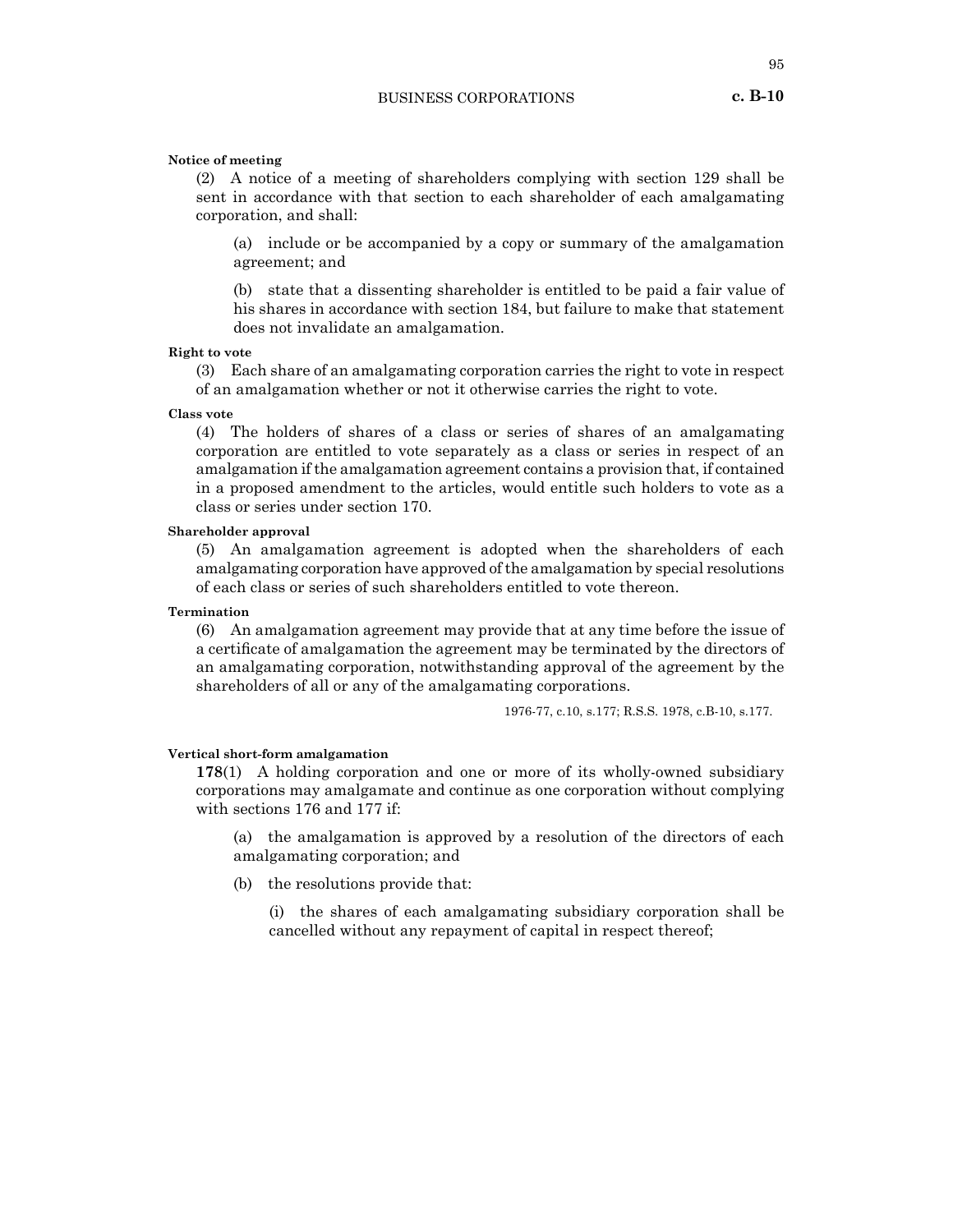(ii) the articles of amalgamation shall be the same as the articles of incorporation of the amalgamating holding corporation; and

(iii) the stated capital of the amalgamated corporation is to be the same as that of the amalgamating holding corporation.

### **Horizontal short-form amalgamation**

(2) Two or more wholly-owned subsidiary corporations of the same holding body corporate may amalgamate and continue as one corporation without complying with sections 176 and 177 if:

(a) the amalgamation is approved by a resolution of the directors of each amalgamating corporation; and

(b) the resolutions provide that:

(i) the shares of all but one of the amalgamating subsidiary corporations shall be cancelled without any repayment of capital in respect thereof;

(ii) the articles of amalgamation shall be the same as the articles of incorporation of the amalgamating subsidiary corporation whose shares are not cancelled; and

(iii) the stated capital of the amalgamating subsidiary corporations whose shares are cancelled shall be added to the stated capital of the amalgamating subsidiary corporation whose shares are not cancelled.

(3) Notwithstanding subsclause  $(2)(b)(ii)$  or section 167, the directors, by resolution, may approve a new name for the amalgamated subsidiary corporation whose shares are not cancelled.

> 1976-77, c.10, s.178; R.S.S. 1978, c.B-10, s.178; 1992, c.44, s.28; 1995, c.4, s.5.

## **Sending of articles**

**179**(1) Subject to subsection (6) of section 177, after an amalgamation has been adopted under section 177 or approved under section 178, articles of amalgamation in prescribed form shall be sent to the Director together with the documents required by sections 19 and 101.

# **Attached declarations**

(2) The articles of amalgamation shall have attached thereto a statutory declaration of a director or an officer of each amalgamating corporation that establishes to the satisfaction of the Director that:

(a) there are reasonable grounds for believing that:

(i) each amalgamating corporation is and the amalgamated corporation will be able to pay its liabilities as they become due; and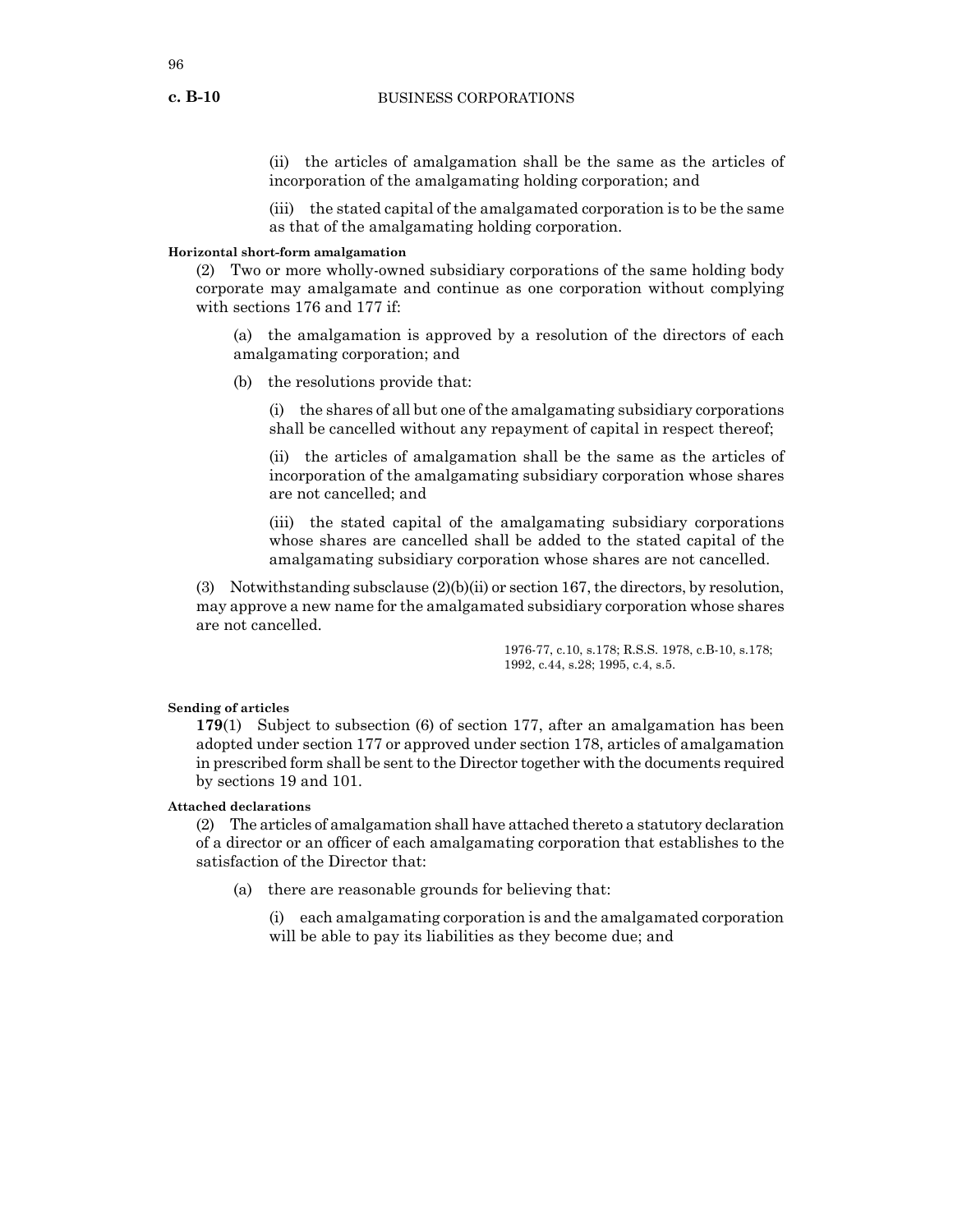(ii) the realizable value of the amalgamated corporation's assets will not be less than the aggregate of its liabilities and stated capital of all classes; and

(b) there are reasonable grounds for believing that:

(i) no creditor will be prejudiced by the amalgamation; or

(ii) adequate notice has been given to all known creditors of the amalgamating corporations and no creditor objects to the amalgamation otherwise than on grounds that are frivolous or vexatious.

## **Adequate notice**

(3) For the purposes of subsection (2), adequate notice is given if:

(a) a notice in writing is sent to each known creditor having a claim against the corporation that exceeds \$1,000;

(b) a notice is published once in a newspaper published or distributed in the place where the corporation has it registered office and reasonable notice thereof is given in each province in Canada where the corporation carries on business; and

(c) each notice states that the corporation intends to amalgamate with one or more specified corporations in accordance with this Act and that a creditor of the corporation may object to the amalgamation within thirty days from the date of this notice.

#### **Certificate of amalgamation**

(4) Upon receipt of articles of amalgamation, the Director shall issue a certificate of amalgamation in accordance with section 255.

1976-77, c.10, s.179; R.S.S. 1978, c.B-10, s.179.

## **Effect of certificate**

**180** On the date shown in a certificate of amalgamation:

(a) the amalgamation of the amalgamating corporations and their continuance as one corporation become effective;

(b) the property of each amalgamating corporation continues to be the property of the amalgamated corporation;

(c) the amalgamated corporation continues to be liable for the obligations of each amalgamating corporation;

(d) an existing cause of action, claim or liability to prosecution is unaffected;

(e) a civil, criminal or administrative action or proceeding pending by or against an amalgamating corporation may be continued to be prosecuted by or against the amalgamated corporation;

**c. B-10**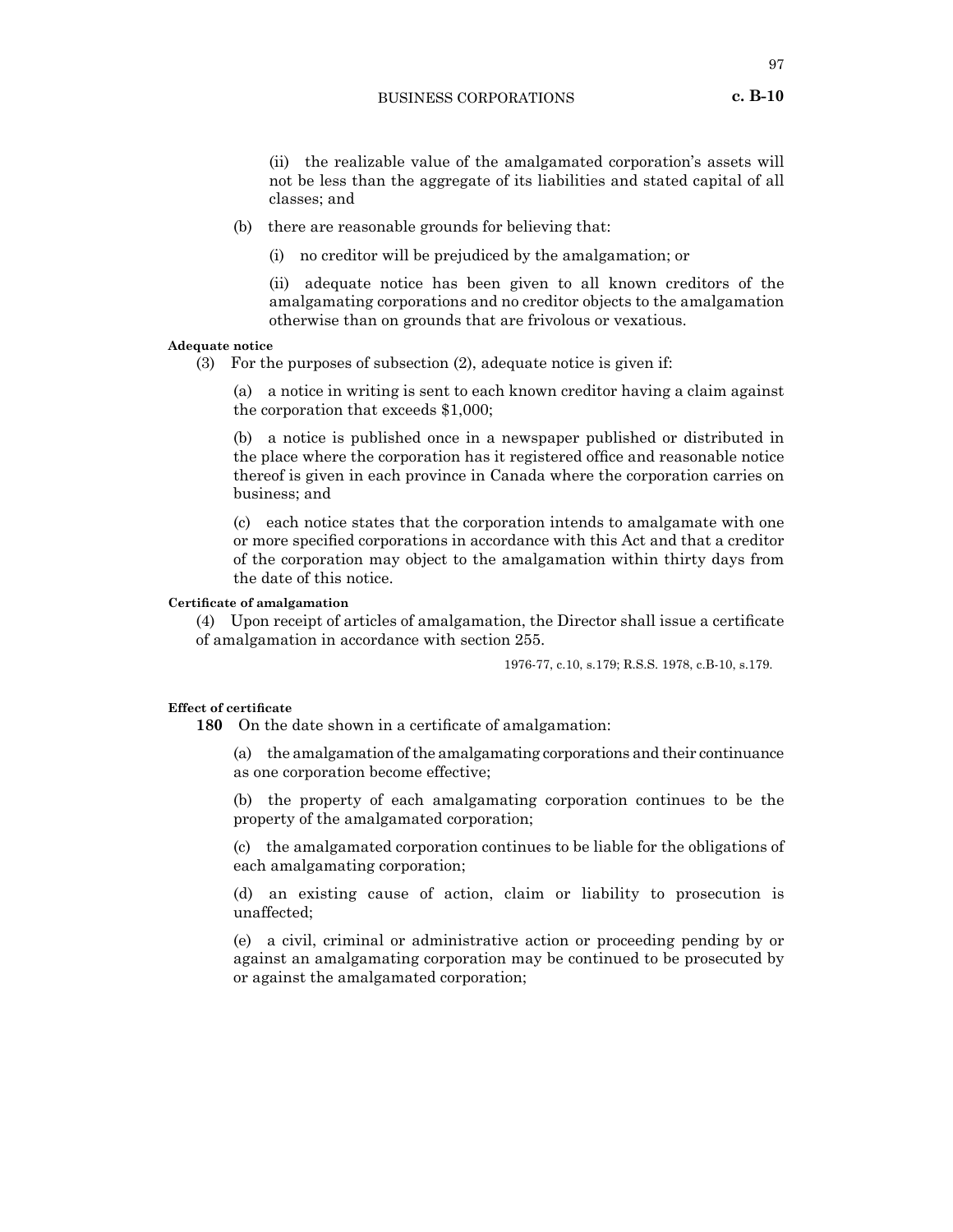(f) a conviction against, or ruling, order or judgment in favour of or against, an amalgamating corporation may be enforced by or against the amalgamated corporation; and

(g) the articles of amalgamation are deemed to be the articles of incorporation of the amalgamated corporation and the certificate of amalgamation is deemed to be the certificate of incorporation of the amalgamated corporation.

> 1976-77, c.10, s.180; R.S.S. 1978, c.B-10, s.180; 1979, c.6, s.43.

# **Continuance in Saskatchewan**

**181**(1) A body corporate incorporated:

(a) otherwise than by or under an Act of the Legislature may, if so authorized by the laws of the jurisdiction where it is incorporated;

(b) by or under an Act of the Legislature may:

- (i) if so authorized by a resolution under clause  $258(1)(a)$ ; or
- (ii) in accordance with subsection  $258(1.1)$ ;

apply to the Director for a certificate of continuance.

# **Amendments in articles of continuance**

(2) A body corporate that applies for a certificate of continuance under subsection (1) may, without so stating in its articles of continuance, effect by those articles any change or amendment to its articles, if the change or amendment is a change or amendment a corporation incorporated under this Act may make to its articles.

# **Articles of continuance**

(3) Articles of continuance in prescribed form shall be sent to the Director together with the documents required by sections 19 and 101.

# **Certificate of continuance**

(4) Upon receipt of articles of continuance, the Director may issue a certificate of continuance in accordance with section 255.

# **Effect of certificate**

(5) On the date shown in the certificate of continuance:

(a) the body corporate becomes a corporation to which this Act applies as if it had been incorporated under this Act;

(b) the articles of continuance are deemed to be the articles of incorporation of the continued corporation;

(c) the certificate of continuance is deemed to be the certificate of incorporation of the continued corporation;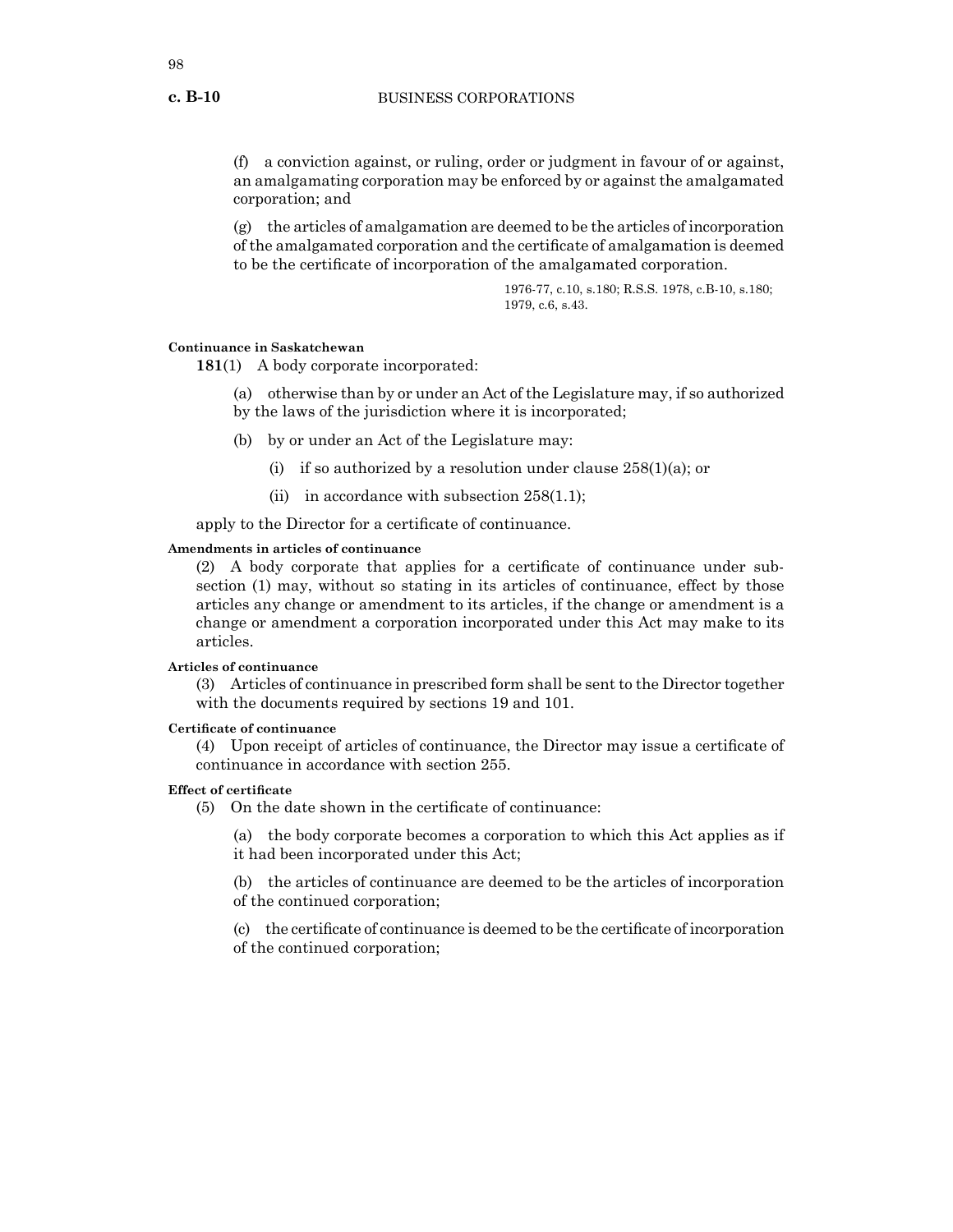(d) subject to clause (e), the articles of the body corporate in effect prior to the date shown in the certificate of continuance do not apply; and

(e) in the case of a body corporate incorporated by an Act of the Legislature, no provision of that Act applies, unless otherwise provided in its articles of continuance.

# **Rights of dissatisfied shareholder**

(5.1) Where articles of continuance effect a change or amendment of a kind mentioned in subsection 167(1), a shareholder who is dissatisfied with the change or amendment may, within two years from the day shown in the certificate of continuance, apply to the court for an order under section 234 but is not entitled at any time to dissent under section 184 in respect of that change or amendment.

#### **Copy of certificate**

(6) In the case of a body corporate referred to in clause  $(1)(a)$ , the Director shall forthwith send a copy of the certificate of continuance to the appropriate official or public body in the jurisdiction in which continuance under this Act was authorized.

# **Rights preserved**

(7) When a body corporate is continued as a corporation under this Act:

(a) the property of the body corporate continues to be the property of the corporation;

(b) the corporation continues to be liable for the obligations of the body corporate;

(c) an existing cause of action, claim or liability to prosecution is unaffected;

(d) a civil, criminal or administrative action or proceeding pending by or against the body corporate may be continued to be prosecuted by or against the corporation; and

(e) a conviction against, or ruling, order or judgment in favour of or against, the body corporate may be enforced by or against the corporation.

#### **Issued shares**

(8) A share of a body corporate issued before the body corporate was continued under this Act is deemed to have been issued in compliance with this Act and with the provisions of the articles of continuance irrespective of whether the share is fully paid and irrespective of any designation, rights, privileges, restrictions or conditions set out on or referred to in the certificate representing the share; and continuance under this section does not deprive a holder of any right or privilege that he claims under, or relieve him of any liability in respect of, an issued share.

## **Exception in case of controvertible shares**

(9) Where a corporation continued under this Act had, before it was so continued, issued a share certificate in registered form that is convertible to bearer form, the corporation may, if a holder of such a share certificate exercises the conversion privilege attached thereto, issue a share certificate in bearer form for the same number of shares to the holder.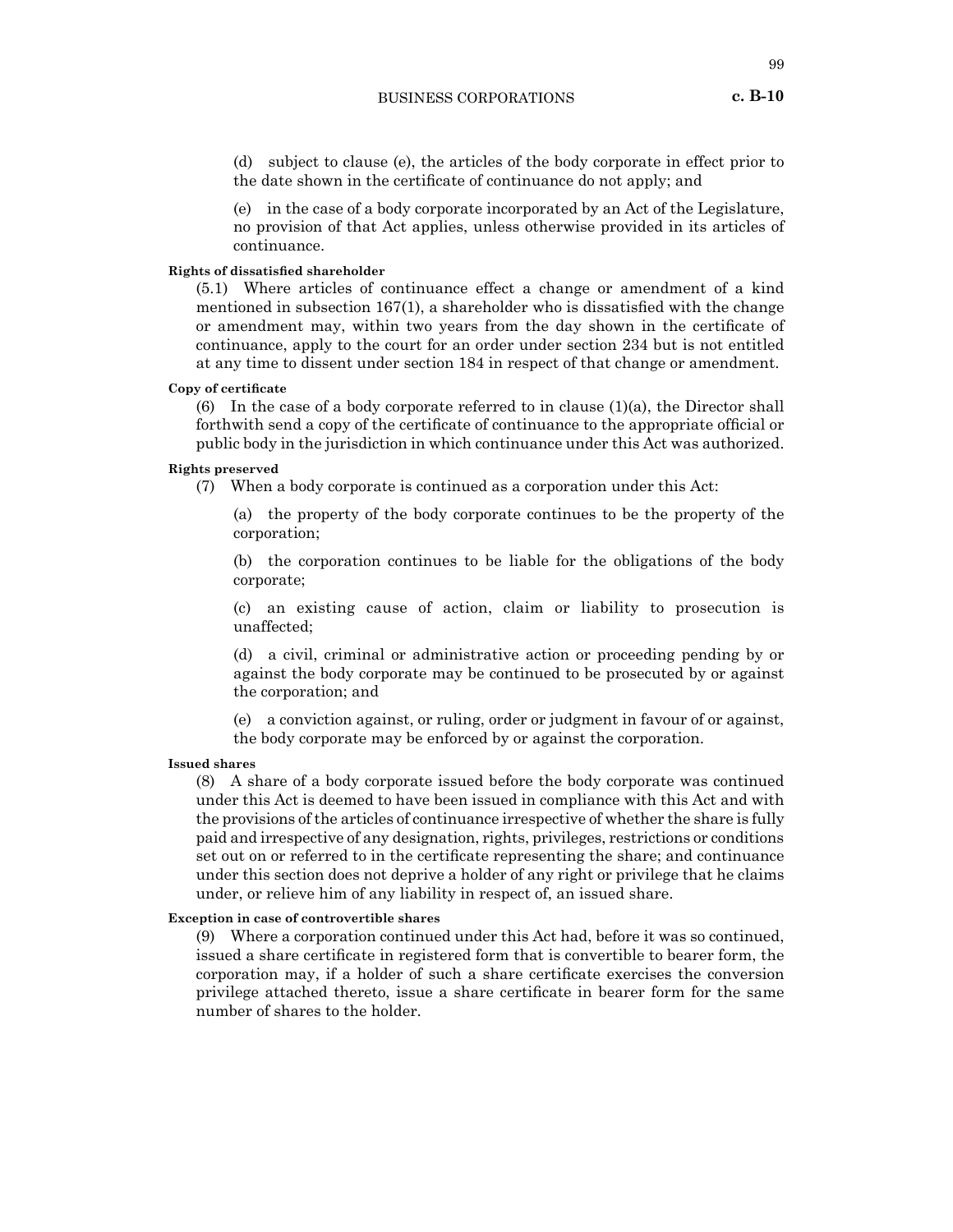## **c. B-10** BUSINESS CORPORATIONS

100

# **Interpretation**

(10) For the purposes of subsections (8) and (9), **"share"** includes an instrument referred to in subsection (1) of section 29, a share warrant or a like instrument.

# **References in articles to par value shares**

(11) Where the Director determines, upon the application of a body corporate, that it is not practicable to change a reference to the nominal or par value of shares of a class or series that the body corporate was authorized to issue before it was continued under this Act, the Director may, notwithstanding subsection 24(1), permit the body corporate to continue to refer in its articles to those shares, whether issued or unissued, as shares having a nominal or par value.

# **Contents of articles**

(12) A corporation shall set out in its articles the maximum number of shares of a class or series mentioned in subsection (11).

# **Prohibition** *re* **certain changes in share structure**

(13) No corporation shall amend its articles to increase the maximum number of the shares mentioned in subsection (11) or to change the nominal or par value of those shares.

> 1976-77, c.10, s.181; R.S.S. 1978, c.B-10, s.181; 1979, c.6, s.44; 1980-81, c.2, s.5; 2007, c.S-42.3, s.106.

# **Continuance outside Saskatchewan**

**182**(1) Subject to subsections (2) and (9), a corporation may, if it is authorized by the shareholders in accordance with this section, and if it establishes to the satisfaction of the Director that its proposed continuance in another jurisdiction will not adversely affect creditors or shareholders of the corporation, apply to the appropriate official or public body of another jurisdiction requesting that the corporation be continued as if it had been incorporated under the laws of that other jurisdiction.

# **Continuance of corporation prescribed in regulations**

(2) A corporation of a class prescribed by the regulations shall not apply for continuance in another jurisdiction without the prior consent of the Minister.

# **Notice of meeting**

(3) A notice of a meeting of shareholders complying with section 129 shall be sent in accordance with that section to each shareholder and shall state that a dissenting shareholder is entitled to be paid the fair value of his shares in accordance with section 184, but failure to make that statement does not invalidate a discontinuance under this Act.

# **Right to vote**

(4) Each share of the corporation carries the right to vote in respect of a continuance whether or not it otherwise carries the right to vote.

# **Shareholder approval**

(5) An application for continuance becomes authorized when the shareholders voting thereon have approved of the continuance by a special resolution.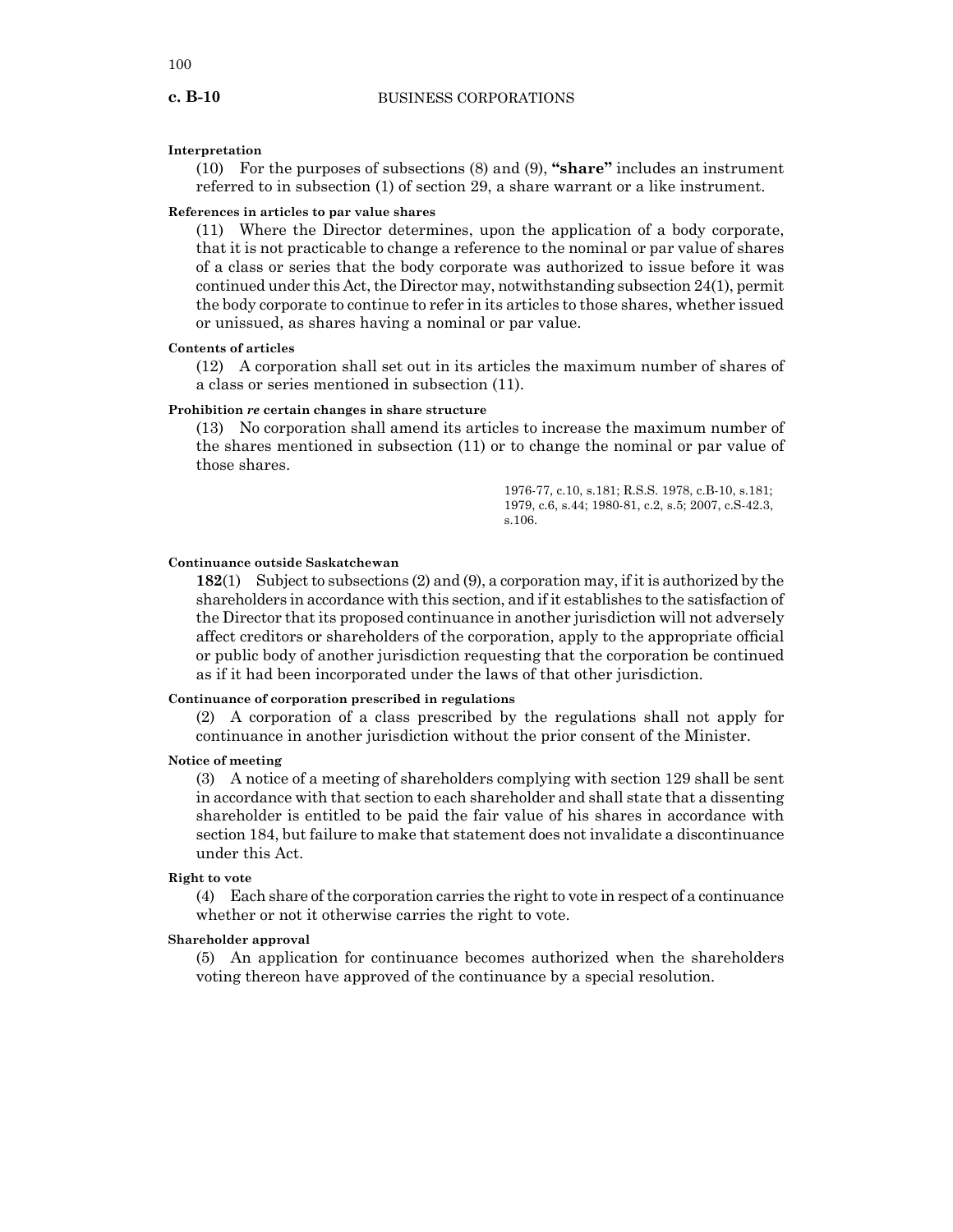## **Termination**

(6) The directors of a corporation may, if authorized by the shareholders at the time of approving an application for continuance under this section, abandon the application without further approval of the shareholders.

## **Discontinuance**

(7) Upon receipt of notice satisfactory to him that the corporation has been continued under the laws of another jurisdiction, the Director shall file the notice and issue a certificate of discontinuance in accordance with section 255.

#### **Notice deemed to be articles**

(7.1) For the purposes of section 255, a notice mentioned in subsection (7) is deemed to be articles that conform to law.

# **Rights preserved**

(8) This Part ceases to apply to the corporation on the date shown in the certificate of discontinuance.

# **Prohibition**

(9) A corporation shall not be continued as a body corporate under the laws of another jurisdiction unless those laws provide in effect that:

(a) the property of the corporation continues to be the property of the body corporate;

(b) the body corporate continues to be liable for the obligations of the corporation;

(c) an existing cause of action, claim or liability to prosecution is unaffected;

(d) a civil, criminal or administrative action or proceeding pending by or against the corporation may be continued to be prosecuted by or against the body corporate; and

(e) a conviction against, or ruling, order or judgment in favour of or against, the corporation may be enforced by or against the body corporate.

> 1976-77, c.10, s.182; R.S.S. 1978, c.B-10, s.182; 1979, c.6, s.45; 2015, c.21, s.6.

#### **Borrowing powers**

**183**(1) Unless the articles or bylaws of, or a unanimous shareholder agreement relating to, a corporation otherwise provide, the articles of a corporation are deemed to state that the directors of a corporation may, without authorization of the shareholders:

- (a) borrow money upon the credit of the corporation;
- (b) issue, reissue, sell or pledge debt obligations of the corporation;

(c) subject to section 42, give a guarantee on behalf of the corporation to secure performance of an obligation of any person; and

(d) mortgage, hypothecate, pledge or otherwise create a security interest in all or any property of the corporation, owned or subsequently acquired, to secure any debt obligation of the corporation.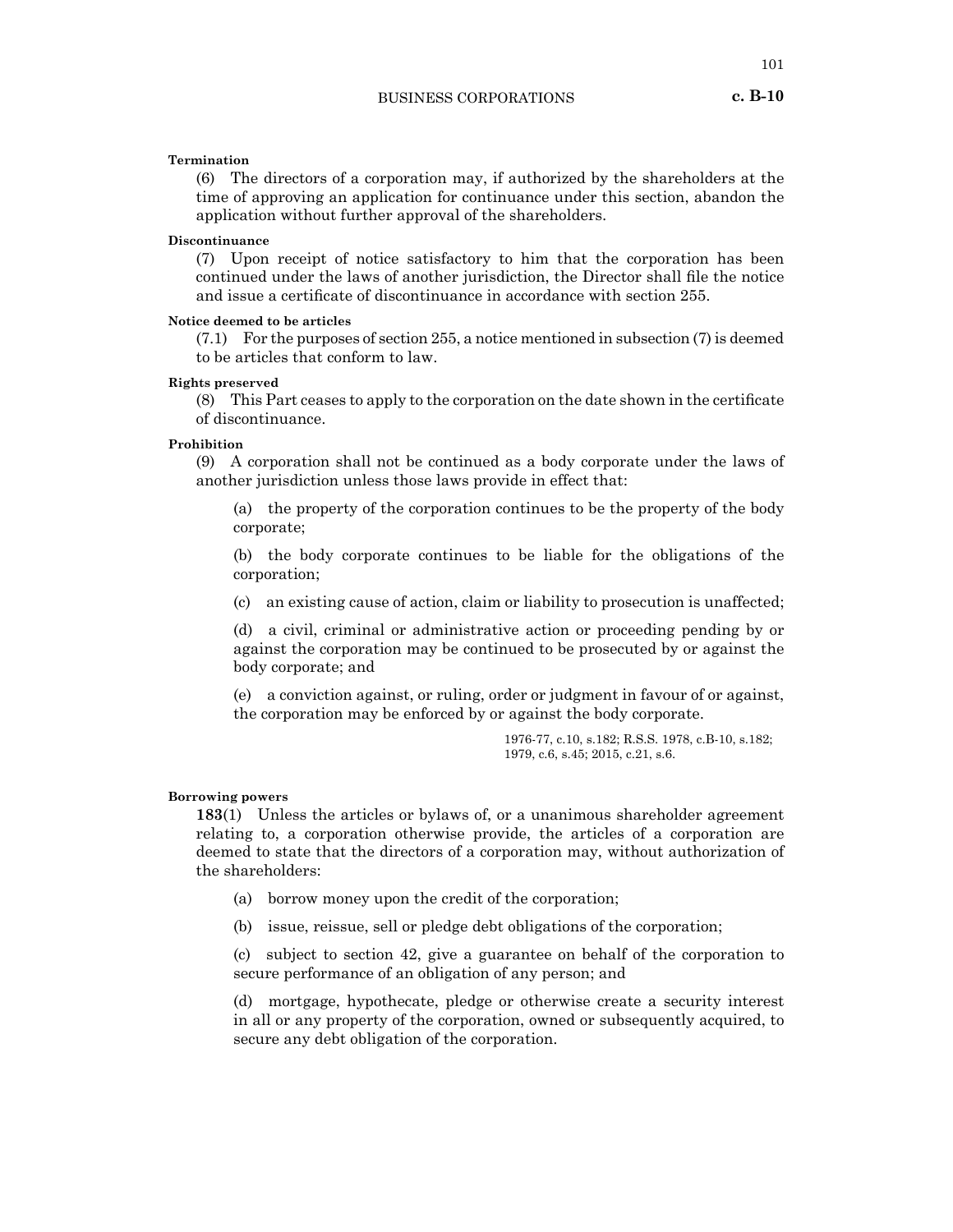## **Delegation of borrowing powers**

(1.1) Notwithstanding subsection 110(3) and clause 116(a), unless the articles or bylaws of, or a unanimous shareholder agreement relating to, a corporation otherwise provide, the directors may, by resolution, delegate the powers mentioned in subsection (1) to a director, a committee of directors or an officer.

# **Extraordinary sale, lease or exchange**

(2) A sale, lease or exchange of all or substantially all the property of a corporation other than in the ordinary course of business of the corporation requires the approval of the shareholders in accordance with subsections (3) to (7).

#### **Notice of meeting**

(3) A notice of meeting of shareholders complying with section 129 shall be sent in accordance with that section to each shareholder and shall:

(a) include or be accompanied by a copy or summary of the agreement of sale, lease or exchange; and

(b) state that a dissenting shareholder is entitled to be paid the fair value of his shares in accordance with section 184, but failure to make that statement does not invalidate a sale, lease or exchange referred to in subsection (2).

## **Shareholder approval**

(4) At the meeting referred to in subsection (3) the shareholders may authorize the sale, lease or exchange and may fix or authorize the directors to fix any of the terms and conditions thereof.

#### **Right to vote**

(5) Each share of the corporation carries the right to vote in respect of a sale, lease or exchange referred to in subsection (2) whether or not it otherwise carries the right to vote.

## **Class vote**

(6) The holders of shares of a class or series of shares of the corporation are entitled to vote separately as a class or series in respect of a sale, lease or exchange referred to in subsection (2) only if such class or series is affected by the sale, lease or exchange in a manner different from the shares of another class or series.

## **Shareholder approval**

(7) A sale, lease or exchange referred to in subsection (2) is adopted when the holders of each class or series entitled to vote thereon have approved of the sale, lease or exchange by a special resolution.

# **Termination**

(8) The directors of a corporation may, if authorized by the shareholders approving a proposed sale, lease or exchange, and subject to the rights of third parties, abandon the sale, lease or exchange without further approval of the shareholders.

# **Delegation of powers mentioned in subsection (1)**

(9) Notwithstanding subsection (3) of section 110 and clause (a) of section 116, unless the articles or bylaws of, or a unanimous shareholder agreement relating to, a corporation otherwise provide, the directors may by resolution delegate the powers mentioned in subsection (1) to a director, a committee of directors, or an officer.

> 1976-77, c.10, s.183; R.S.S. 1978, c.B-10, s.183; 1979, c.6, s.46.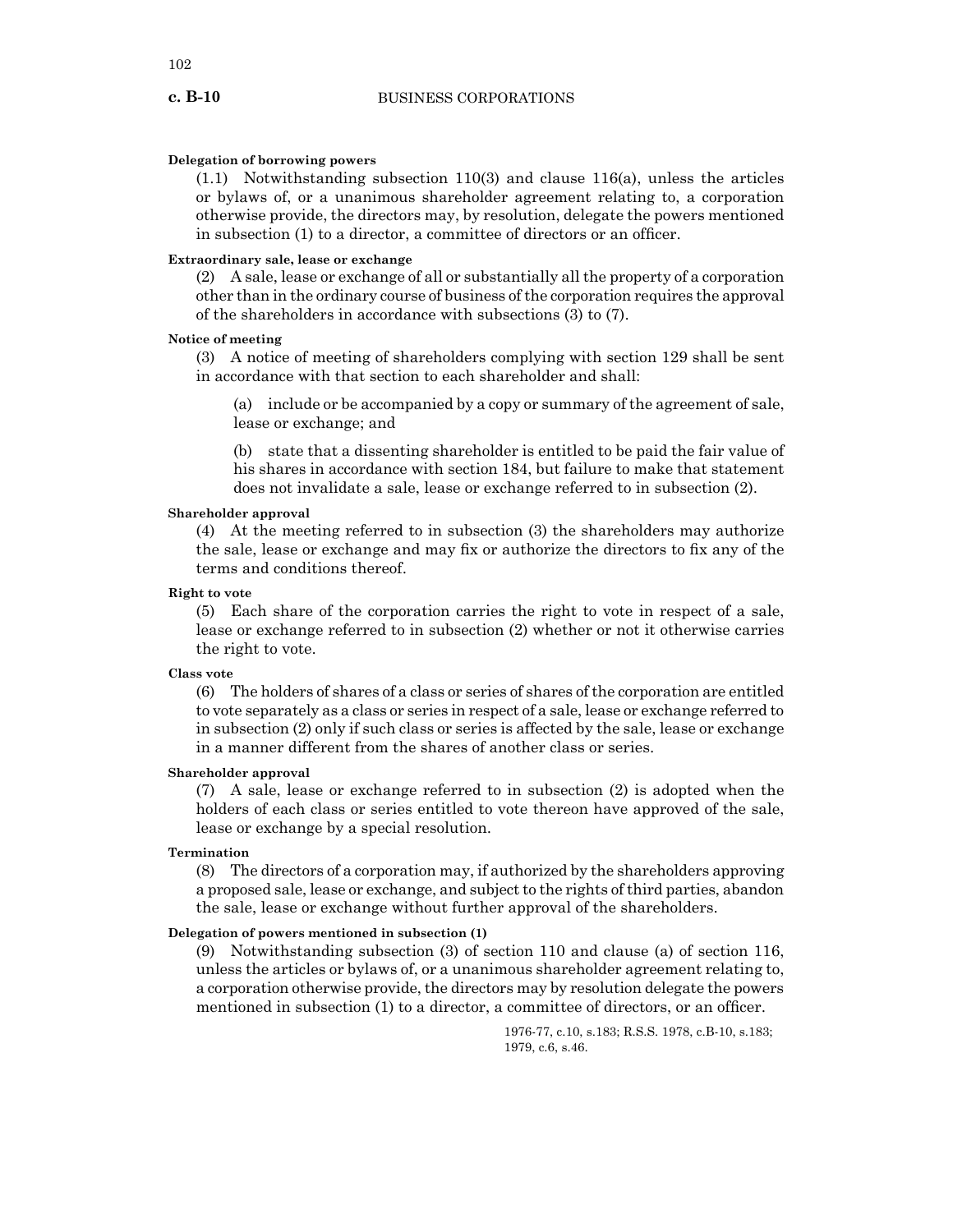**Right to dissent**

**184**(1) Subject to sections 185 and 234, a holder of shares of any class of a corporation may dissent if the corporation is subject to an order under clause  $186.1(4)(d)$  that affects the holder or if the corporation resolves to:

(a) amend its articles under section 167 or 168 to add, change or remove any provisions restricting or constraining the issue, transfer or ownership of shares of that class;

(b) amend its articles pursuant to section 167 to add, change or remove any restriction on:

- (i) the business or businesses that the corporation may carry on; or
- (ii) the powers that the corporation may exercise;

(c) amalgamate with another corporation, otherwise than under section 178;

(d) be continued under the laws of another jurisdiction under section 182; or

(e) sell, lease or exchange all or substantially all its property under subsection (2) of section 183.

# **Further right**

(2) The articles of a corporation may provide that a holder of any class or series of shares of a corporation, except a holder of shares of a distributing corporation, who is entitled to vote under section 170 may dissent if the corporation resolves to amend its articles in a manner described in that section.

# **Payment for shares**

(3) In addition to any other right he may have, but subject to subsection (26), a shareholder who complies with this section is entitled, when the action approved by the resolution from which he dissents or an order made under subsection 186.1(4) becomes effective, to be paid by the corporation the fair value of the shares held by him in respect of which he dissents, determined as of the close of business on the day before the resolution was adopted or the order was made.

# **No partial dissent**

(4) A dissenting shareholder may only claim under this section with respect to all the shares of a class held by him on behalf of any one beneficial owner and registered in the name of the dissenting shareholder.

# **Objection**

(5) A dissenting shareholder shall send to the corporation, at or before any meeting of shareholders at which a resolution referred to in subsection (1) or (2) is to be voted on, a written objection to the resolution, unless the corporation did not give notice to the shareholder of the purpose of the meeting and of his right to dissent.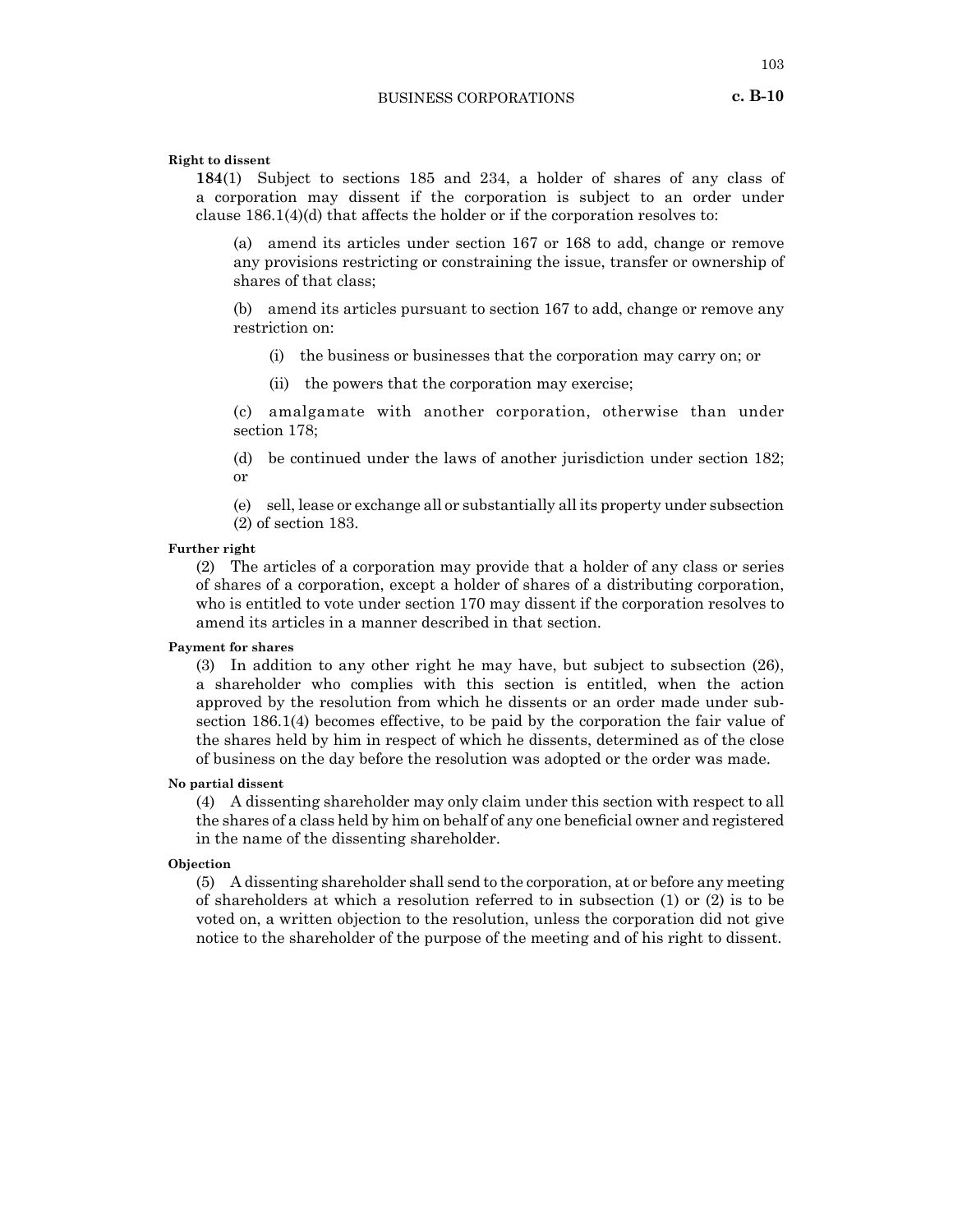## **Notice of resolution**

(6) The corporation shall, within ten days after the shareholders adopt the resolution, send to each shareholder who has filed the objection referred to in subsection (5) notice that the resolution has been adopted, but such notice is not required to be sent to any shareholder who voted for the resolution or who has withdrawn his objection.

# **Demand for payment**

(7) A dissenting shareholder shall, within twenty days after he receives a notice under subsection (6) or, if he does not receive such notice, within twenty days after he learns that the resolution has been adopted, send to the corporation a written notice containing;

- (a) his name and address;
- (b) the number and class of shares in respect of which he dissents; and
- (c) a demand for payment of the fair value of such shares.

# **Share certificate**

(8) A dissenting shareholder shall, within thirty days after sending a notice under subsection (7), send the certificates representing the shares in respect of which he dissents to the corporation or its transfer agent.

#### **Forfeiture**

(9) A dissenting shareholder who fails to comply with subsection (8) has no right to make a claim under this section.

## **Endorsing certificate**

(10) A corporation or its transfer agent shall endorse on any share certificate received under subsection (8) a notice that the holder is a dissenting shareholder under this section and shall forthwith return the share certificates to the dissenting shareholder.

# **Suspension of rights**

(11) On sending a notice under subsection (7), a dissenting shareholder ceases to have any rights as a shareholder other than the right to be paid the fair value of his shares as determined under this section except where:

(a) the dissenting shareholder withdraws his notice before the corporation makes an offer under subsection (12);

(b) the corporation fails to make an offer in accordance with subsection (12) and the dissenting shareholder withdraws his notice; or

(c) the directors revoke a resolution to amend the articles under subsection (2) of section 167 or subsection (4) of section 168, terminate an amalgamation agreement under subsection (6) of section 177 or an application for continuance under subsection (6) of section 182, or abandon a sale, lease or exchange under subsection (8) of section 183;

in which case his rights as a shareholder are reinstated as of the date he sent the notice mentioned in subsection (7).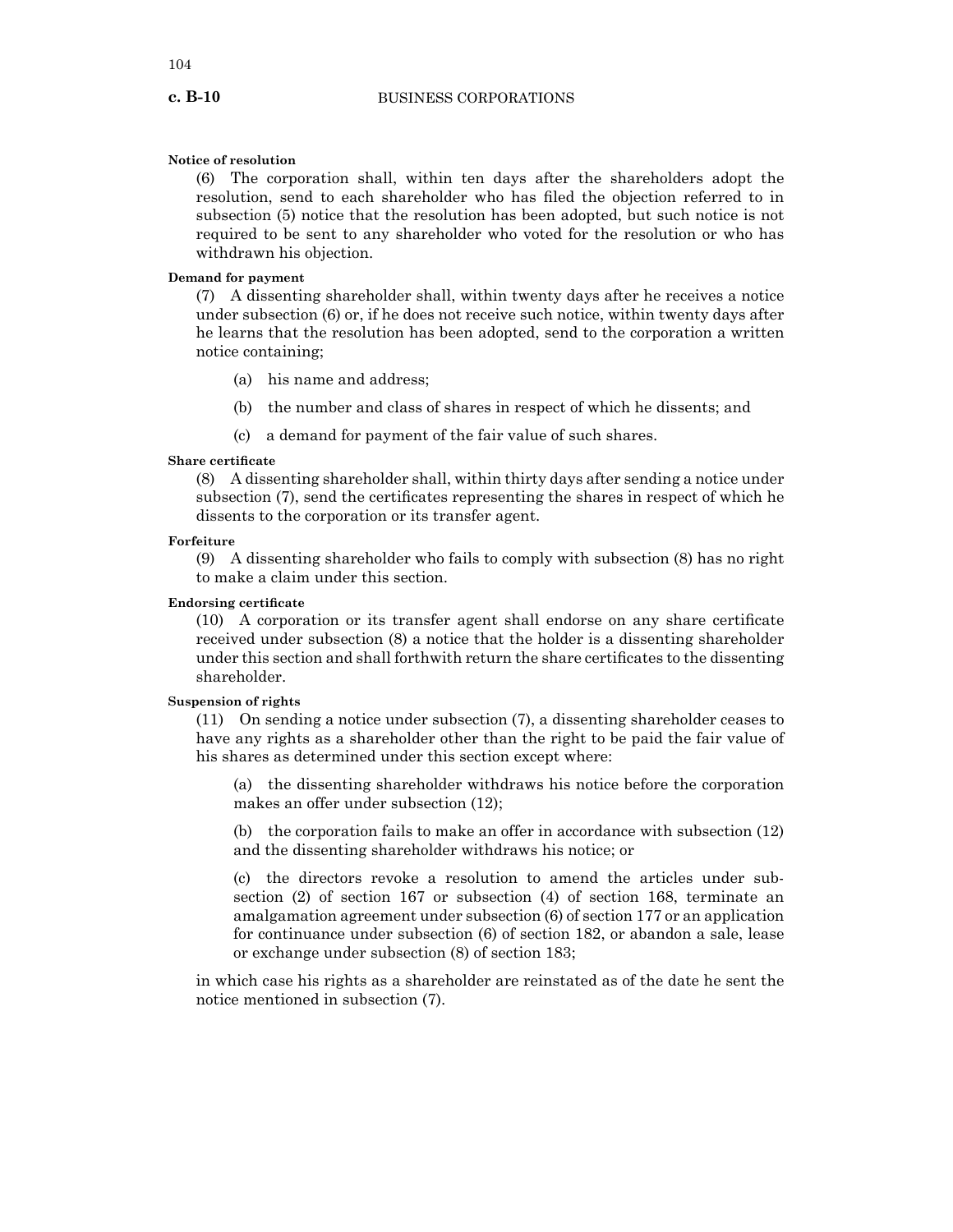# **Offer to pay**

(12) A corporation shall, not later than seven days after the later of the day on which the action approved by the resolution is effective or the day the corporation received the notice referred to in subsection (7), send to each dissenting shareholder who has sent such notice:

(a) a written offer to pay for his shares in an amount considered by the directors of the corporation to be the fair value thereof, accompanied by a statement showing how the fair value was determined; or

(b) if subsection (26) applies, a notification that it is unable lawfully to pay dissenting shareholders for their shares.

#### **Same terms**

(13) Every offer made under subsection (12) for shares of the same class or series shall be on the same terms.

# **Payment**

(14) Subject to subsection (26), a corporation shall pay for the shares of a dissenting shareholder within ten days after an offer made under subsection (12) has been accepted, but any such offer lapses if the corporation does not receive an acceptance thereof within thirty days after the offer has been made.

# **Corporation application to court**

(15) Where a corporation fails to make an offer under subsection (12), or where a dissenting shareholder fails to accept an offer, the corporation may, within fifty days after the action approved by the resolution is effective or within such further period as a court may allow, apply to a court to fix a fair value for the shares of any dissenting shareholder.

# **Shareholder application to court**

(16) If a corporation fails to apply to a court under subsection (15), a dissenting shareholder may apply to a court for the same purpose within a further period of twenty days or within any further period of time that the court may allow.

#### **Venue**

(17) An application under subsection (15) or (16) shall be made to a court having jurisdiction in the place where the corporation has its registered office or in the province where the dissenting shareholder resides if the corporation carries on business in that province.

# **No security for costs**

(18) A dissenting shareholder is not required to give security for costs in an application made under subsection (15) or (16).

# **Parties**

(19) Upon an application to a court under subsection (15) or (16):

(a) all dissenting shareholders whose shares have not been purchased by the corporation shall be joined as parties and are bound by the decision of the court; and

(b) the corporation shall notify each affected dissenting shareholder of the date, place and consequences of the application and of his right to appear and be heard in person or by counsel.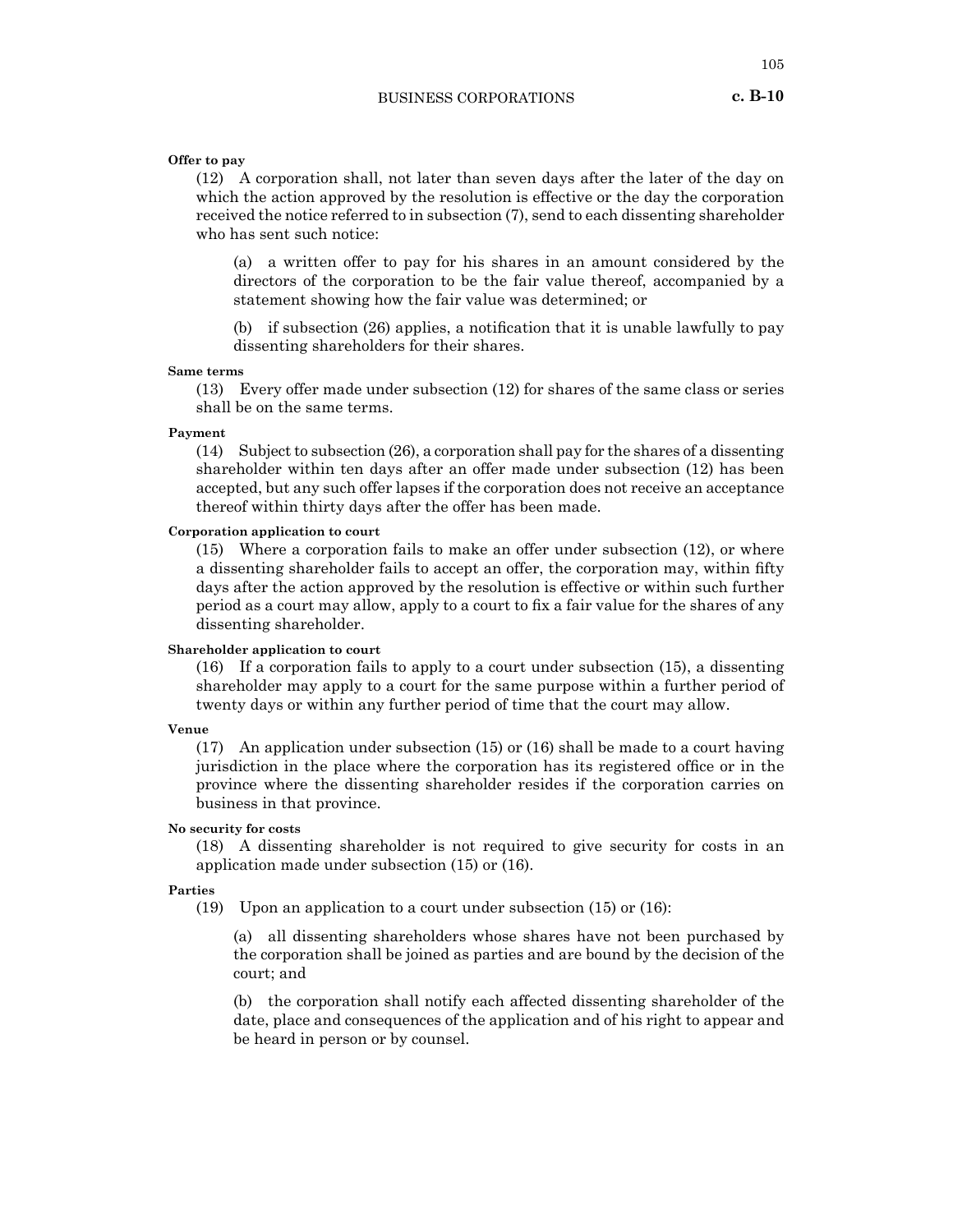## **Powers of court**

(20) Upon an application to a court under subsection (15) or (16), the court may determine whether any other person is a dissenting shareholder who should be joined as a party, and the court shall then fix a fair value for the shares of all dissenting shareholders.

## **Appraisers**

(21) A court may in its discretion appoint one or more appraisers to assist the court to fix a fair value for the shares of the dissenting shareholders.

## **Final order**

(22) The final order of a court shall be rendered against the corporation in favour of each dissenting shareholder and for the amount of his shares as fixed by the court.

# **Interest**

(23) A court may in its discretion allow a reasonable rate of interest on the amount payable to each dissenting shareholder from the date the action approved by the resolution is effective until the date of payment.

# **Notice that subsection (26) applies**

(24) If subsection (26) applies, the corporation shall, within ten days after the pronouncement of an order under subsection (22), notify each dissenting shareholder that it is unable lawfully to pay dissenting shareholders for their shares.

# **Effect where subsection (26) applies**

(25) If subsection (26) applies, a dissenting shareholder, by written notice delivered to the corporation within thirty days after receiving a notice under subsection (24), may:

(a) withdraw his notice of dissent, in which case the corporation is deemed to consent to the withdrawal and the shareholder is reinstated to his full rights as a shareholder; or

(b) retain a status as a claimant against the corporation, to be paid as soon as the corporation is lawfully able to do so or, in a liquidation, to be ranked subordinate to the rights of creditors of the corporation but in priority to its shareholders.

## **Limitation**

(26) A corporation shall not make a payment to a dissenting shareholder under this section if there are reasonable grounds for believing that:

(a) the corporation is or would after the payment be unable to pay its liabilities as they become due; or

(b) the realizable value of the corporation's assets would thereby be less than the aggregate of its liabilities.

> 1976-77, c.10, s.184; R.S.S. 1978, c.B-10, s.184; 1979, c.6, s.47; 1983, c.37, s.15; 1992, c.44, s.29.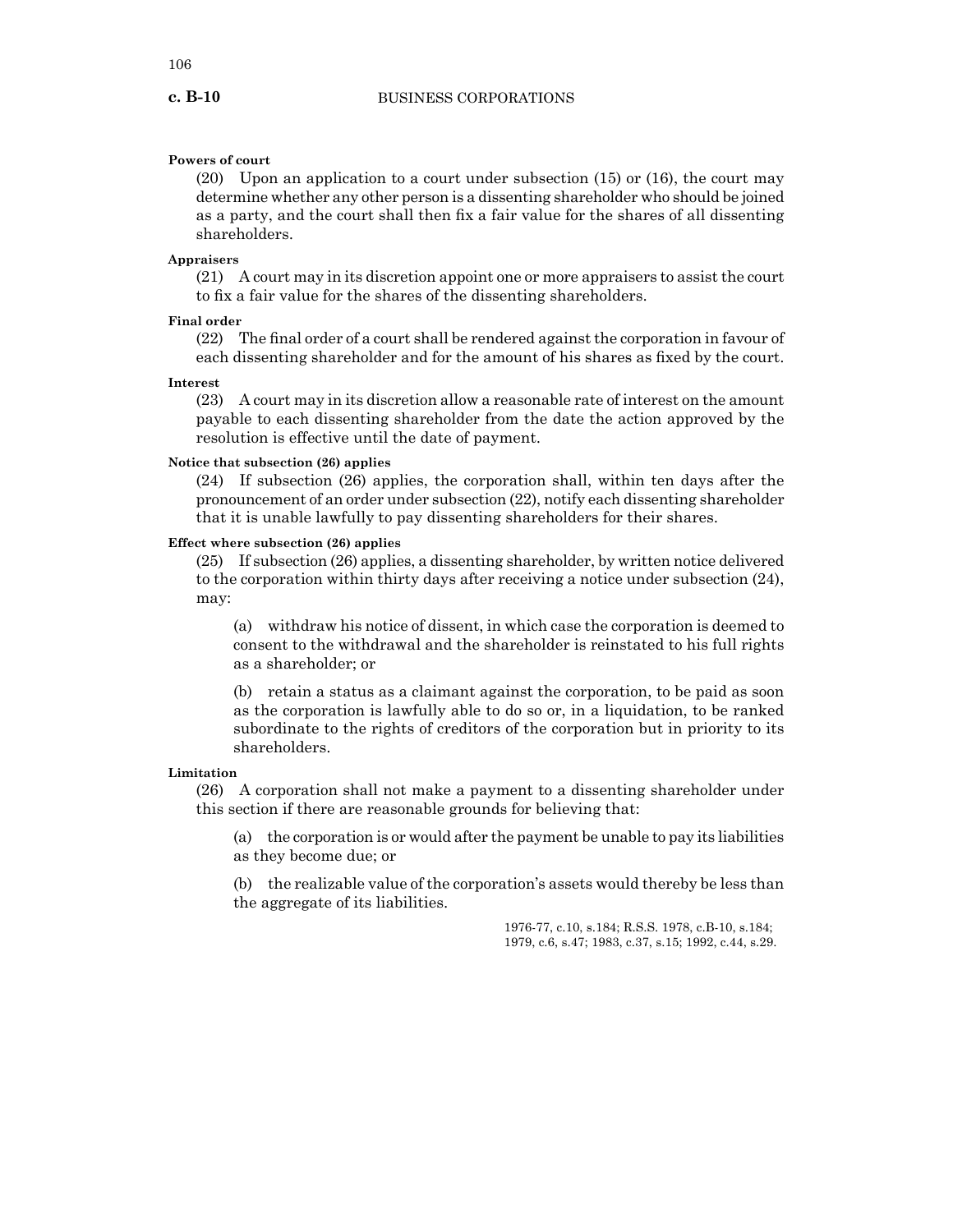**185**(1) In this section, **"reorganization"** means a court order made under:

- (a) section 234;
- (b) the *Bankruptcy and Insolvency Act* (Canada), approving a proposal; or

(c) any other Act of the Parliament of Canada or any Act of the Legislature

that affects the rights among the corporation, its shareholders and creditors.

# **Powers of court**

(2) If a corporation is subject to an order referred to in subsection (1), its articles may be amended by such order to effect any change that might lawfully be made by an amendment under section 167.

## **Further powers**

(3) If a court makes an order referred to in subsection (1), the court may also:

(a) authorize the issue of debt obligations of the corporation, whether or not convertible into shares of any class or having attached any rights or options to acquire shares of any class, and fix the terms thereof; and

(b) appoint directors in place of or in addition to all or any of the directors then in office.

## **Articles of reorganization**

(4) After an order referred to in subsection (1) has been made, articles of reorganization in prescribed form shall be sent to the Director together with the documents required by sections 19 and 108, if applicable.

> 1976-77, c.10, s.185; R.S.S. 1978, c.B-10, s.185; 2018, c42, s.8.

# **Certificate of reorganization**

**186**(1) Upon receipt of articles of reorganization, the Director shall issue a certificate of amendment in accordance with section 255.

#### **Effect of certificate**

(2) A reorganization becomes effective on the date shown in the certificate of amendment and the articles of incorporation are amended accordingly.

## **No dissent**

(3) A shareholder is not entitled to dissent under section 184 if an amendment to the articles of incorporation is effected under this section.

1976-77, c.10, s.186; R.S.S. 1978, c.B-10, s.186.

## **Interpretation**

**186.1**(1) In this section **"arrangement"** includes:

- (a) an amendment to the articles of incorporation;
- (b) an amalgamation of two or more corporations;

**c. B-10**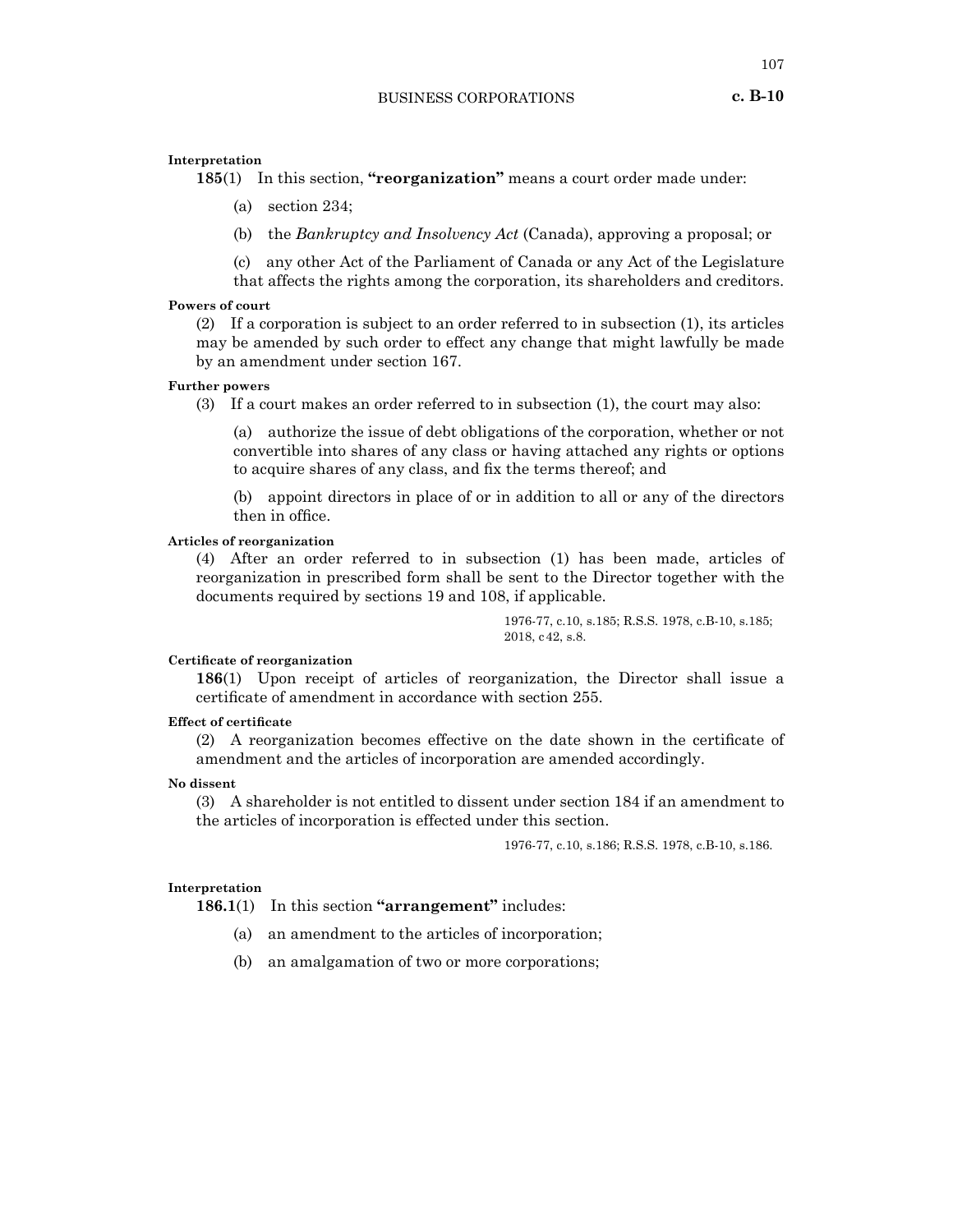(c) an amalgamation of a body corporate with a corporation that results in an amalgamated corporation subject to this Act;

(d) a transfer of all or substantially all the property of a corporation to another body corporate in exchange for property, money or securities of the body corporate;

(e) an exchange of securities of a corporation held by security holders for property, money or other securities of the corporation or property, money or securities of another body corporate that is not a take-over bid as defined in section 187;

- (f) a liquidation and dissolution of a corporation; and
- (g) any combination of the foregoing.

# **Where corporation insolvent**

(2) For the purposes of this section, a corporation is insolvent:

(a) where it is unable to pay its liabilities as they become due; or

(b) where the realizable value of the assets of the corporation is less than the aggregate of its liabilities and stated capital of all classes.

# **Application to court for approval of arrangement**

(3) Where it is not practicable for a corporation that is not insolvent to effect a fundamental change in the nature of an arrangement under any other provision of this Act, the corporation may apply to a court for an order approving an arrangement proposed by the corporation.

# **Powers of court**

(4) In connection with an application under this section, the court may make any interim or final order it thinks fit including, without limiting the generality of the foregoing:

(a) an order determining the notice to be given to any interested person or dispensing with notice to any person other than the Director;

(b) an order appointing counsel, at the expense of the corporation, to represent the interests of the shareholders;

(c) an order requiring a corporation to call, hold and conduct a meeting of holders of securities or options or rights to acquire securities in such manner as the court directs;

(d) an order permitting a shareholder to dissent under section 184;

(e) an order approving an arrangement as proposed by the corporation or as amended in any manner the court may direct.

## **Notice to Director**

(5) An applicant under this section shall give the Director notice of an application for an interim or final order and the Director is entitled to appear and be heard in person or by counsel.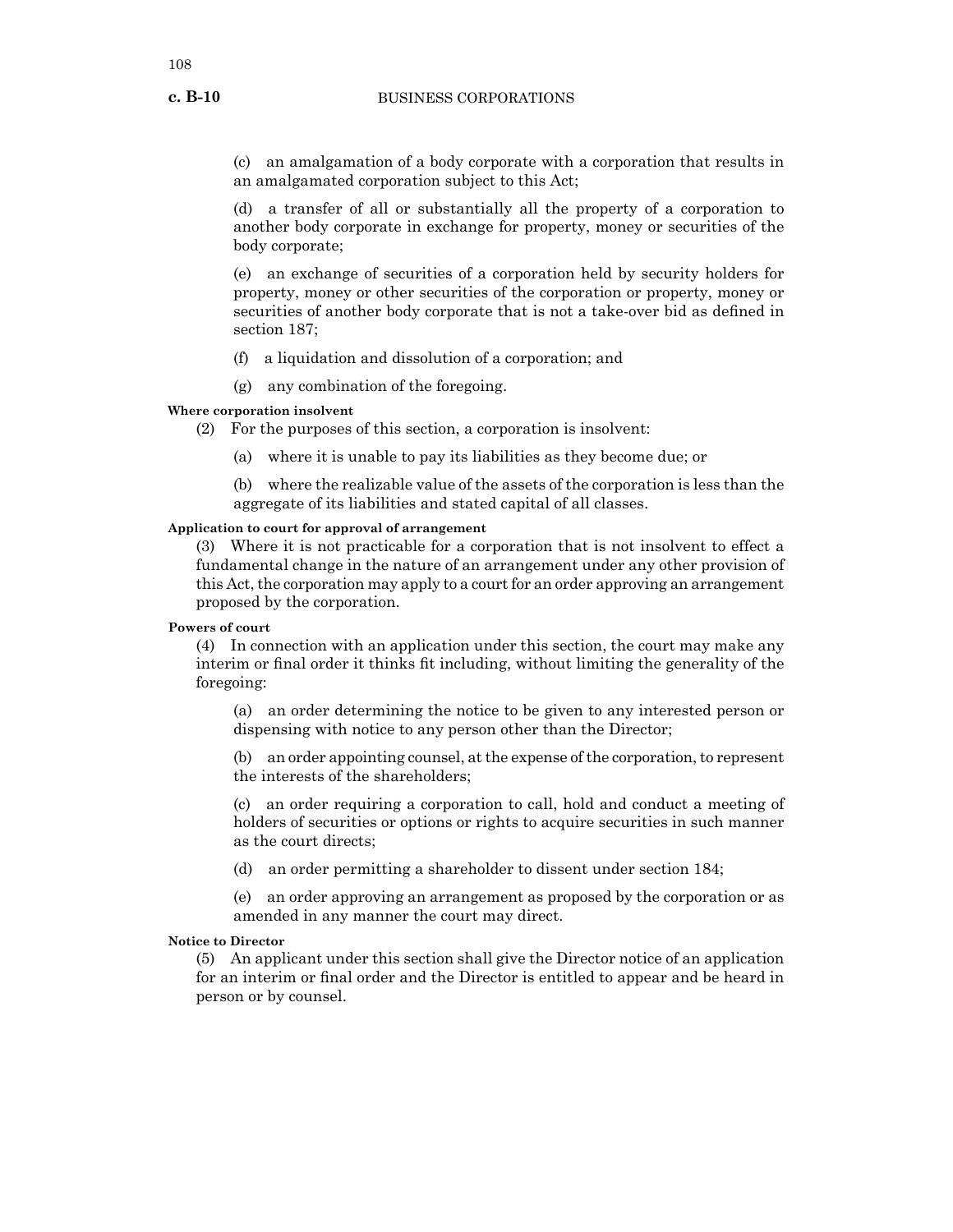### **Articles of arrangement**

(6) After an order mentioned in clause (4)(e) has been made, articles of arrangement in prescribed form shall be sent to the Director together with the documents required by sections 19 and 108, if applicable.

# **Certificate of director**

(7) Upon receipt of articles of arrangement, the Director shall issue a certificate of arrangement in accordance with section 255.

## **Effect of certificate**

(8) An arrangement becomes effective on the day shown in the certificate of arrangement.

1979, c.6, s.48; 1992, c.44, s.30.

# DIVISION XV—DISSENTING OFFEREES

## **Interpretation**

**187** In this Division:

(a) **"dissenting offeree"** means, where a take-over bid is made for all the shares of a class of shares, a holder of a share of that class who does not accept the takeover bid and includes a subsequent holder of that share who acquires it from the first mentioned holder;

- (b) **"offer"** includes an invitation to make an offer;
- (c) **"offeree"** means a person to whom a take-over bid is made;

(d) **"offeree corporation"** means a corporation whose shares are the object of a take-over bid;

(e) **"offeror"** means a person, other than an agent, who makes a take-over bid, and includes two or more persons who, directly or indirectly:

(i) make take-over bids jointly or in concert; or

(ii) intend to exercise jointly or in concert voting rights attached to shares for which a take-over bid is made;

(f) **"share"** means a share with or without voting rights and includes:

(i) a security currently convertible into such a share; and

(ii) currently exercisable options and rights to acquire such a share or such a convertible security;

(g) **"take-over bid"** means an offer made by an offeror to shareholders to acquire all of the shares of any class of issued shares of an offeree corporation and includes every offer by an issuer to repurchase its own shares.

1976-77, c.10, s.187; R.S.S. 1978, c.B-10, s.187.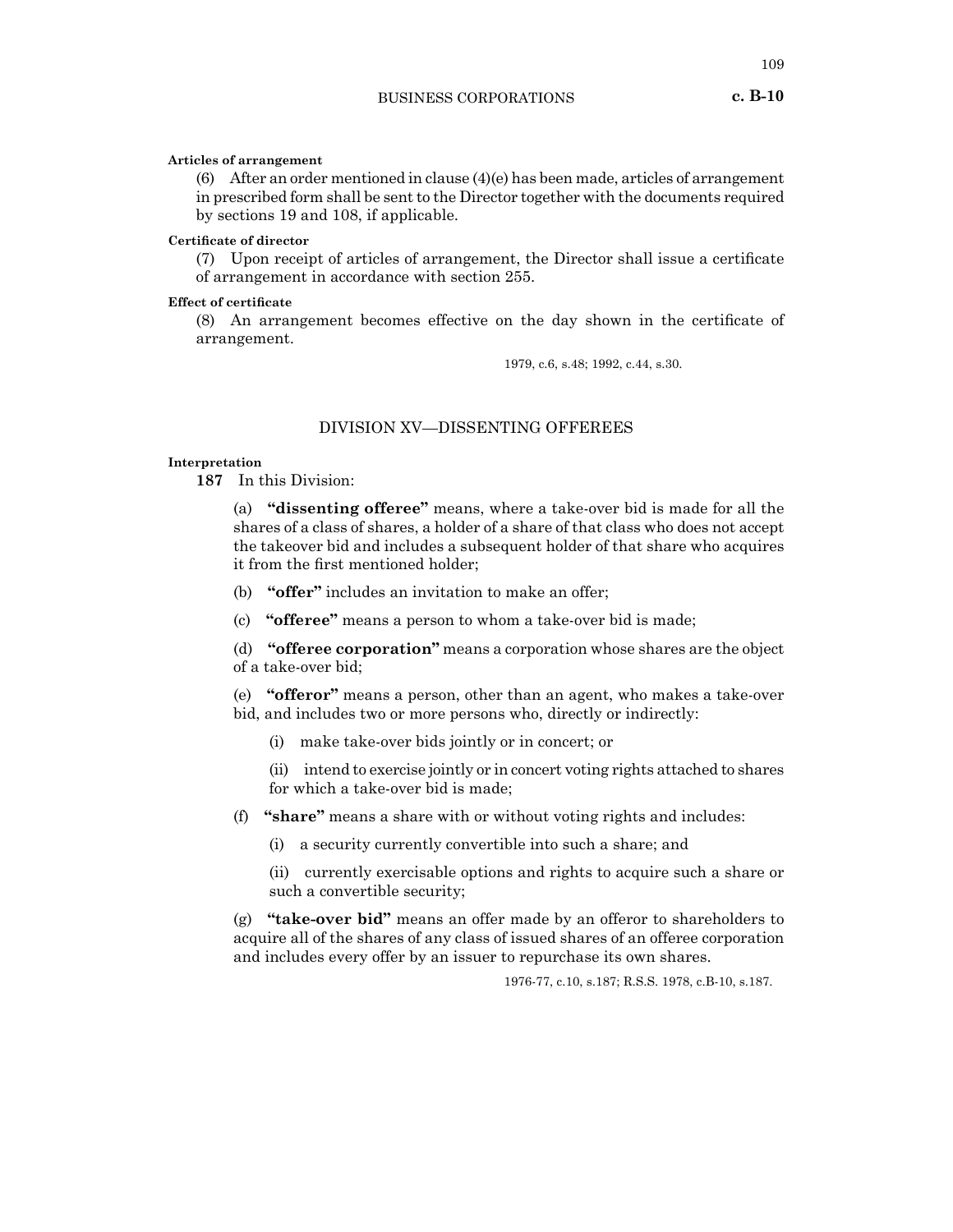## **Right to acquire shares**

**188** If within one hundred and twenty days after the date of a take-over bid the bid is accepted by the holders of not less than ninety per cent of the shares of any class of shares to which the take-over bid relates, other than shares held at the date of the takeover bid by or on behalf of the offeror or an affiliate or associate of the offeror, the offeror is entitled, upon complying with this division, to acquire the shares held by the dissenting offerees.

1976-77, c.10, s.188; R.S.S. 1978, c.B-10, s.188.

#### **Notice to dissenting offeree**

**189** An offeror may acquire shares held by a dissenting offeree by sending by registered mail within sixty days after the date of termination of the take-over bid and in any event within one hundred and eighty days after the date of the take-over bid, an offeror's notice to each dissenting offeree and to the Director stating that:

(a) the offerees holding more than ninety per cent of the shares to which the bid relates accepted the take-over bid;

(b) the offeror is bound to take up and pay for or has taken up and paid for the shares of the offerees who accepted the take-over bid;

(c) a dissenting offeree is required to elect:

(i) to transfer his shares to the offeror on the terms on which the offeror acquired the shares of the offerees who accepted the take-over bid; or

(ii) to demand payment of the fair value of his shares in accordance with sections 195 to 200 by notifying the offeror within twenty days after he receives the offeror's notice;

(d) a dissenting offeree who does not notify the offeror in accordance with subclause (ii) or clause (c) is deemed to have elected to transfer his shares to the offeror on the same terms that the offeror acquired the shares from the offerees who accepted the take-over bid; and

(e) a dissenting offeree must send his shares to which the take-over bid relates to the offeree corporation within twenty days after he receives the offeror's notice.

1976-77, c.10, s.189; R.S.S. 1978, c.B-10, s.189.

# **Notice of adverse claim**

**190** Concurrently with sending the offeror's notice pursuant to section 189, the offeror shall send or deliver to the offeree corporation a copy of the offeror's notice, which constitutes a demand pursuant to subsection 88(1) of *The Securities Transfer Act* that the offeree corporation not register a transfer with respect to each share held by a dissenting offeree.

2007, c.S-42.3, s.106.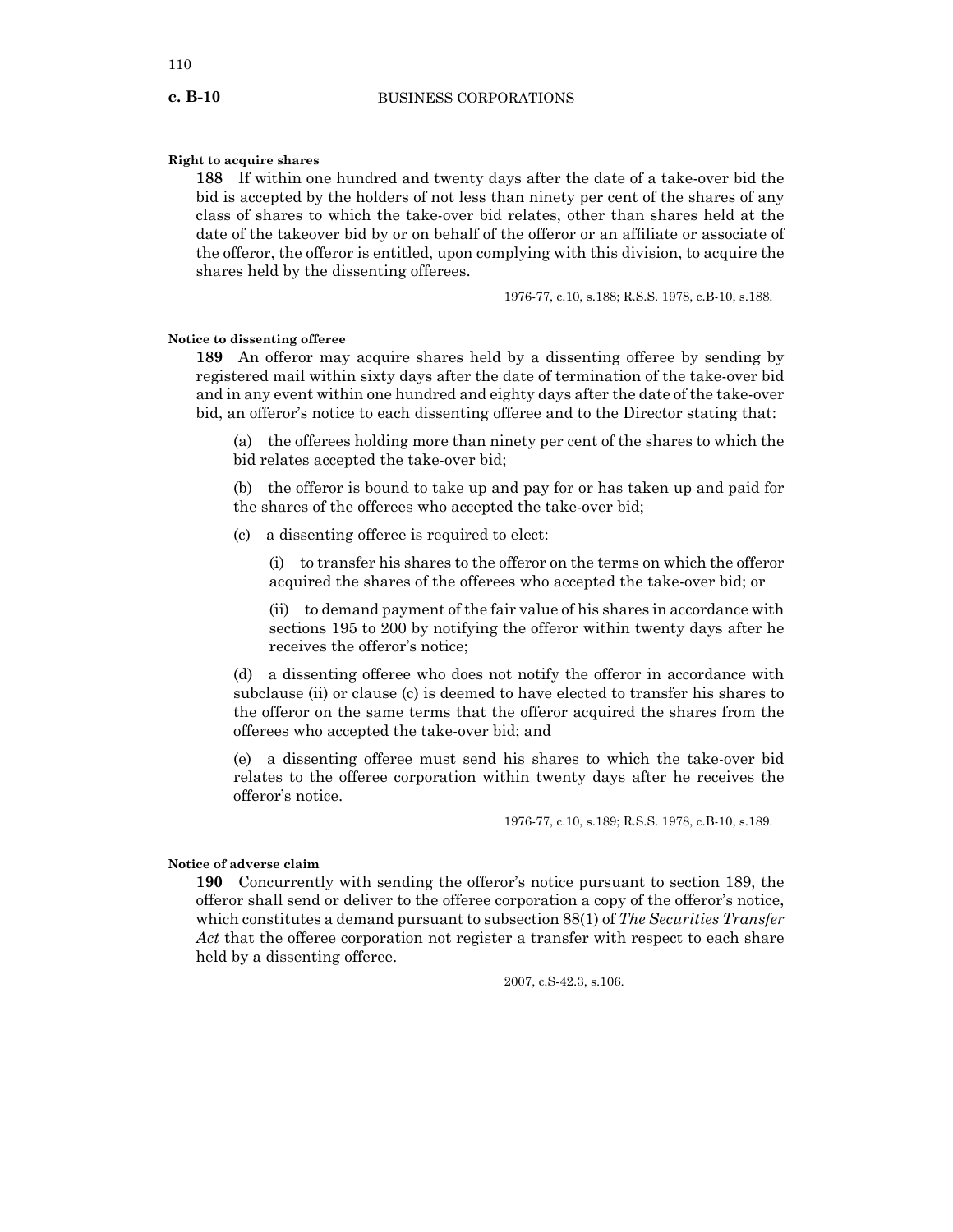#### **Delivery of share certificate**

**191** A dissenting offeree to whom an offeror's notice is sent under section 189 shall, within twenty days after he receives that notice, send his share certificates of the class of shares to which the take-over bid relates to the offeree corporation.

1976-77, c.10, s.191; R.S.S. 1978, c.B-10, s.191.

## **Payment for shares**

**192** Within twenty days after the offeror sends an offeror's notice under section 189, the offeror shall pay or transfer to the offeree corporation the amount of money or other consideration that the offeror would have had to pay or transfer to a dissenting offeree if the dissenting offeree had elected to accept the take-over bid under subclause (i) of clause (c) of section 189.

1976-77, c.10, s.192; R.S.S. 1978, c.B-10, s.192.

### **Offeree corporation holds money in trust**

**193** The offeree corporation is deemed to hold in trust for the dissenting shareholders the money or other consideration it receives under section 192 and the offeree corporation shall deposit the money in a separate account in a bank or other body corporate any of whose deposits are insured by the Canada Deposit Insurance Corporation, and shall place the other consideration in the custody of a bank or such other body corporate.

1976-77, c.10, s.193; R.S.S. 1978, c.B-10, s.193.

#### **Duty of offeree corporation**

**194** Within thirty days after the offeror sends an offeror's notice under section 189, the offeree corporation shall:

(a) issue to the offeror a share certificate in respect of the shares that were held by dissenting offerees;

(b) give to each dissenting offeree who elects to accept the take-over bid terms under subclause (i) of clause (c) of section 189 and who sends his share certificates as required under section 191 the money or other consideration to which he is entitled, disregarding fractional shares, which may be paid for in money; and

(c) send to each dissenting shareholder who has not sent his share certificates as required under section 191 a notice stating that:

(i) his shares have been cancelled;

(ii) the offeree corporation or some designated person holds in trust for him the money or other consideration to which he is entitled as payment for or in exchange for his shares; and

(iii) the offeree corporation will, subject to sections 195 to 200, send that money or other consideration to him forthwith after receiving his shares.

1976-77, c.10, s.194; R.S.S. 1978, c.B-10, s.194.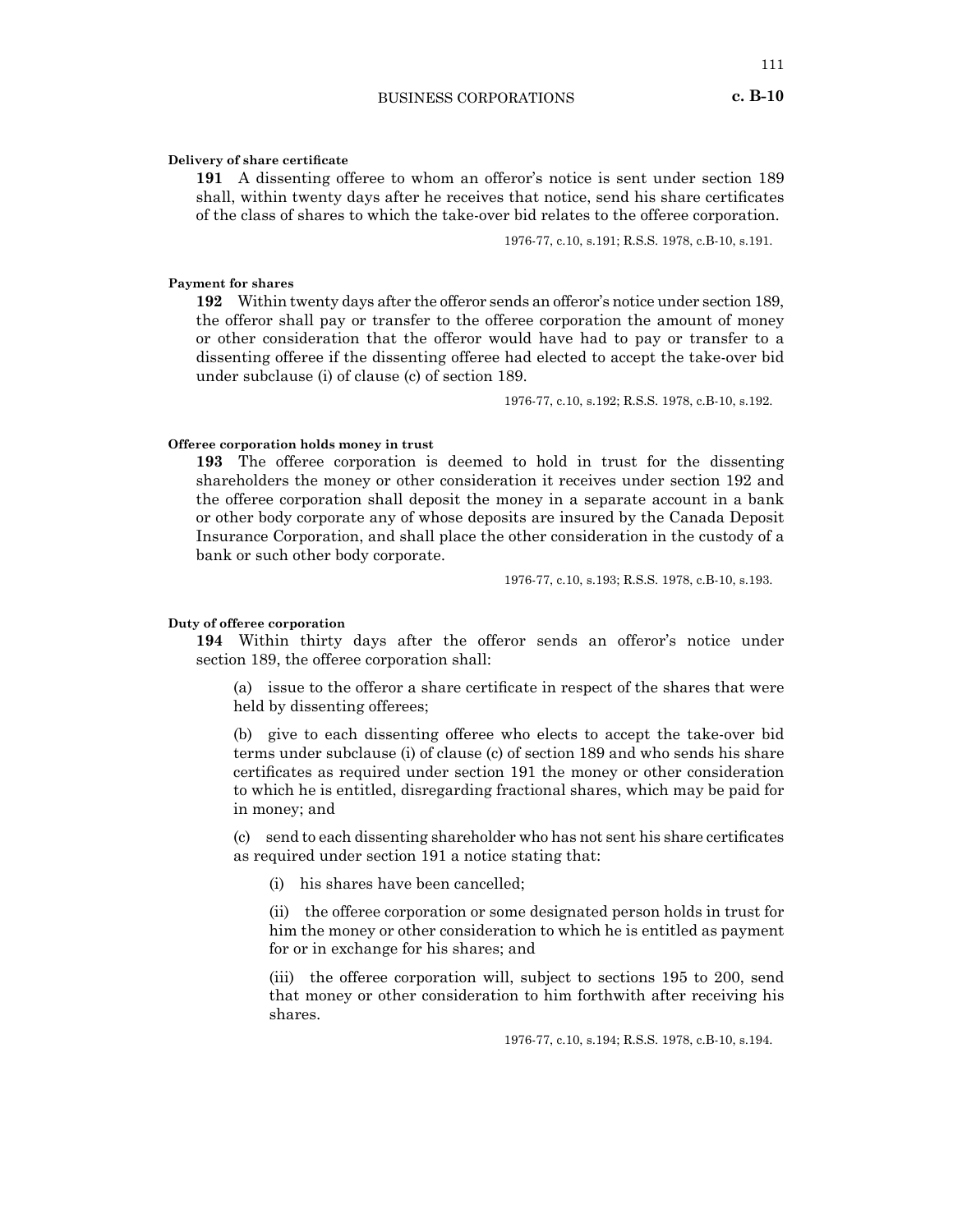# **Application to court to fix fair value**

**195**(1) If a dissenting offeree has elected to demand payment of the fair value of his shares under subclause (ii) of clause (c) of section 189, the offeror may, within twenty days after it has paid the money or transferred the other consideration under section 192, apply to a court to fix the fair value of the shares of that dissenting offeree.

#### **Same**

(2) If an offeror fails to apply to a court under subsection (1), a dissenting offeree may apply to a court for the same purpose within a further period of twenty days.

#### **Status of dissenter if no court application**

(3) If no application is made to a court under subsection (2) within the time provided for in that subsection, a dissenting offeree is deemed to have elected to transfer his shares to the offeror on the same terms that the offeror acquired the shares from the offerees who accepted the take-over bid.

1976-77, c.10, s.195; R.S.S. 1978, c.B-10, s.195.

#### **Application to court having jurisdiction**

**196** An application under subsection (1) or (2) of section 195 shall be made to a court having jurisdiction in the place where the corporation has its registered office or in the province where the dissenting offeree resides if the corporation carries on business in that province.

1976-77, c.10, s.196; R.S.S. 1978, c.B-10, s.196.

#### **No security for costs**

**197** A dissenting offeree is not required to give security for costs in an application made under section 195.

1976-77, c.10, s.197; R.S.S. 1978, c.B-10, s.197.

## **Dissenting offerees joined as parties**

**198** Upon an application under section 195:

(a) all dissenting offerees referred to in subclause (ii) of clause (c) of section 189 whose shares have not been acquired by the offeror shall be joined as parties and are bound by the decision of the court; and

(b) the offeror shall notify each affected dissenting offeree of the date, place and consequences of the application and of his right to appear and be heard in person or by counsel.

1976-77, c.10, s.198; R.S.S. 1978, c.B-10, s.198.

# **Powers of court**

**199**(1) Upon an application to a court under section 195, the court may determine whether any other person is a dissenting offeree who should be joined as a party, and the court shall then fix a fair value for the shares of all dissenting offerees.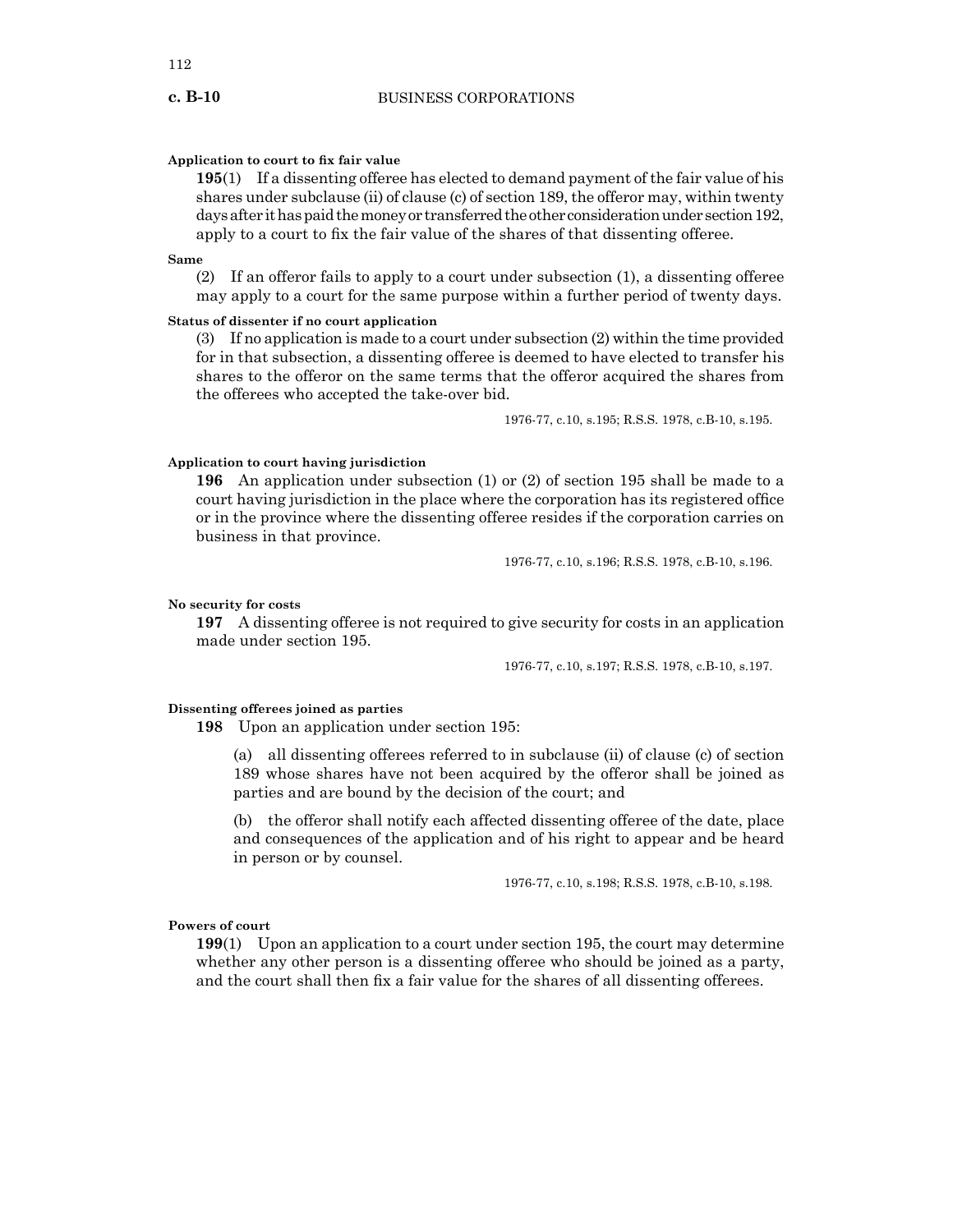## **Appraisers**

(2) A court may in its discretion appoint one or more appraisers to assist the court to fix a fair value for the shares of a dissenting offeree.

# **Final order**

(3) The final order of the court shall be made against the offeror in favour of each dissenting offeree and for the amount for his shares as fixed by the court.

1976-77, c.10, s.199; R.S.S. 1978, c.B-10, s.199.

### **Additional powers of court**

**200** In connection with proceedings under this Division, a court may make any order it thinks fit and, without limiting the generality of the foregoing, it may:

(a) fix the amount of money or other consideration that is required to be held in trust under section 193;

(b) order that money or other consideration be held in trust by a person other than the offeree corporation;

(c) allow a reasonable rate of interest on the amount payable to each dissenting offeree from the date he sends or delivers his share certificates under section 191 until the date of payment;

(d) order that any money payable to a shareholder who cannot be found be paid to the Minister of Finance and subsection (3) of section 220 applies in respect thereof.

1976-77, c.10, s.200; R.S.S. 1978, c.B-10, s.200.

# DIVISION XVI—LIQUIDATION AND DISSOLUTION

#### **Application of Division**

**201**(1) This Division does not apply to a corporation that is insolvent within the meaning of the *Bankruptcy and Insolvency Act* (Canada) or that is a bankrupt within the meaning of that Act.

#### **Staying proceedings**

(2) Any proceedings taken under this Division to dissolve or to liquidate and dissolve a corporation shall be stayed if the corporation is at any time found, in a proceeding under the *Bankruptcy and Insolvency Act* (Canada), to be insolvent within the meaning of that Act.

> 1976-77, c.10, s.201; R.S.S. 1978, c.B-10, s.201; 2018, c42, s.8.

## **Revival**

**202**(1) Where a corporation is dissolved under this Division any interested person may apply to the Director to have the corporation revived.

#### **Articles of revival**

(2) Articles of revival in prescribed form shall be sent to the Director.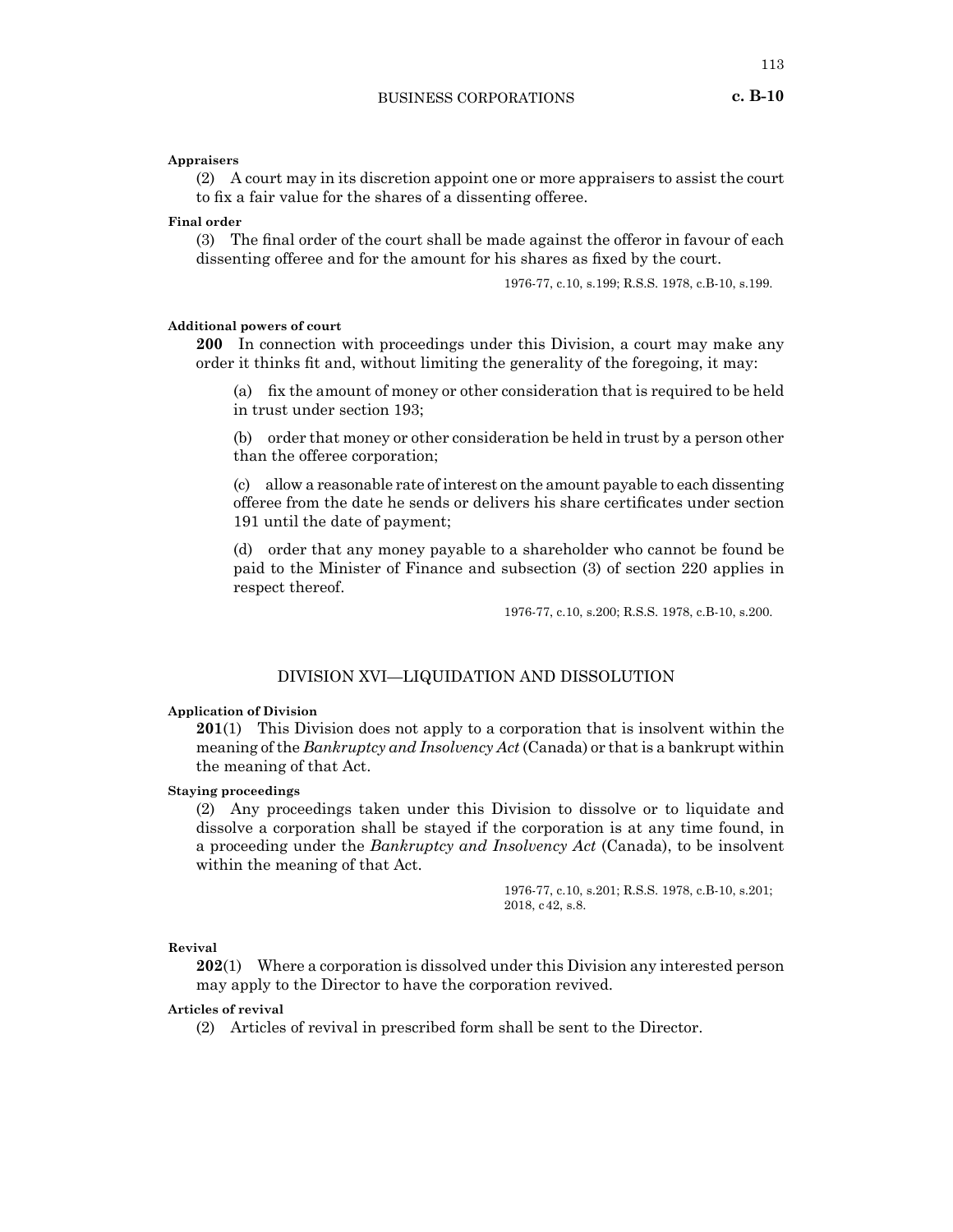## **Certificate of revival**

(3) Upon receipt of articles of revival, the Director shall issue a certificate of revival in accordance with section 255.

## **Rights preserved**

(4) A corporation is revived on the date shown on the certificate of revival, and thereafter the corporation, subject to such reasonable terms as may be imposed by the Director and to the rights acquired by any person after its dissolution, has all the rights and privileges and is liable for the obligations that it would have had if it had not been dissolved.

> 1976-77, c.10, s.202; R.S.S. 1978, c.B-10, s.202; 1979, c.6, s.49; 1980-81, c.2, s.6.

#### **Dissolution before commencing business**

**203**(1) A corporation that has not issued any shares may be dissolved at any time by resolution of all the directors.

## **Dissolution if no property**

(2) A corporation that has no property and no liabilities may be dissolved by special resolution of the shareholders or, where it has issued more than one class of shares, by special resolutions of the holders of each class whether or not they are otherwise entitled to vote.

## **Dissolution where property disposed of**

(2.1) A corporation that has property or liabilities, or both, may be dissolved by special resolution of the shareholders or, where it has issued more than one class of shares, by special resolution of the holders of each class whether or not they are otherwise entitled to vote, if:

(a) by the special resolution or resolutions the shareholders authorize the directors to cause the corporation to distribute any property and discharge any liabilities; and

(b) the corporation has distributed any property and discharged any liabilities before it sends articles of dissolution to the Director pursuant to subsection (3).

## **Articles of dissolution**

(3) Articles of dissolution in prescribed form shall be sent to the Director.

# **Certificate of dissolution**

(4) Upon receipt of articles of dissolution, the Director shall issue a certificate of dissolution in accordance with section 255.

# **Effect of certificate**

(5) The corporation ceases to exist on the date shown in the certificate of dissolution.

1976-77, c.10, s.203; R.S.S. 1978, c.B-10, s.203; 1979, c.6, s.50.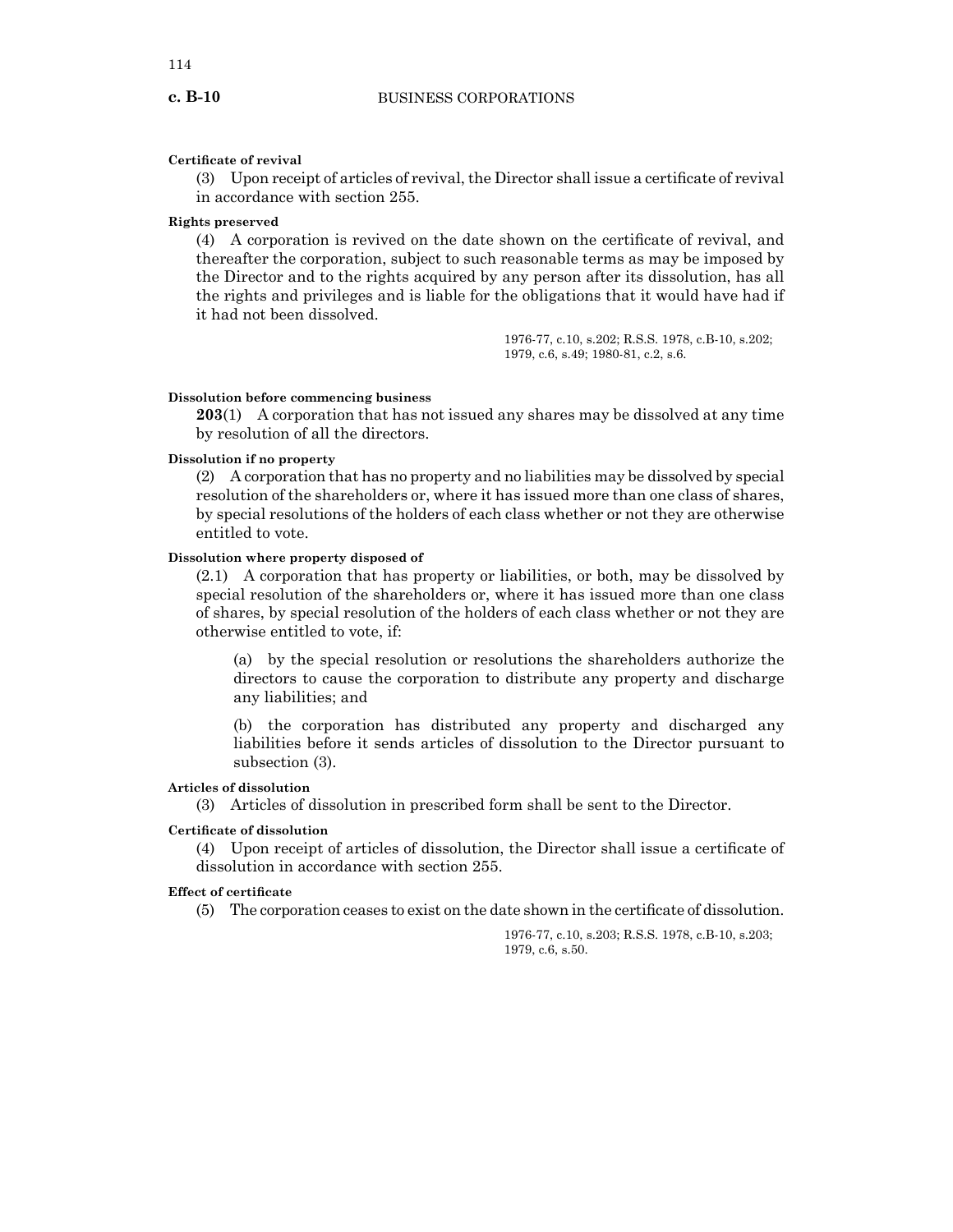**204**(1) The directors may propose, or a shareholder who is entitled to vote at an annual meeting of shareholders may, in accordance with section 131, make a proposal for, the voluntary liquidation and dissolution of a corporation.

## **Notice of meeting**

(2) Notice of any meeting of shareholders at which voluntary liquidation and dissolution is to be proposed shall set out the terms thereof.

#### **Shareholders' resolution**

(3) A corporation may liquidate and dissolve by special resolution of the shareholders or, where the corporation has issued more than one class of shares, by special resolutions of the holders of each class whether or not they are otherwise entitled to vote.

## **Statement of intent to dissolve**

(4) A statement of intent to dissolve in prescribed form shall be sent to the Director.

# **Certificate of intent to dissolve**

(5) Upon receipt of a statement of intent to dissolve, the Director shall issue a certificate of intent to dissolve in accordance with section 255.

# **Effect of certificate**

(6) Upon issue of a certificate of intent to dissolve, the corporation shall cease to carry on business except to the extent necessary for the liquidation, but its corporate existence continues until the Director issues a certificate of dissolution.

#### **Liquidation**

(7) After issue of a certificate of intent to dissolve, the corporation shall:

(a) immediately cause notice thereof to be sent to each known creditor of the corporation;

(b) forthwith publish notice thereof in the *Gazette* and once in a newspaper published or distributed in the place where the corporation has its registered office and take reasonable steps to give notice thereof in every jurisdiction where the corporation was carrying on business at the time it sent the statement of intent to dissolve to the Director;

(c) proceed to collect its property, to dispose of properties that are not to be distributed in kind to its shareholders, to discharge all its obligations and to do all other acts required to liquidate its business; and

(d) after giving the notice required under clauses (a) and (b) and adequately providing for the payment or discharge of all its obligations, distribute its remaining property, either in money or in kind, among its shareholders according to their respective rights.

## **Supervision by court**

(8) The Director or any interested person may, at any time during the liquidation of a corporation, apply to a court for an order that the liquidation be continued under the supervision of the court as provided in this Division, and upon such application the court may so order and make any further order it thinks fit.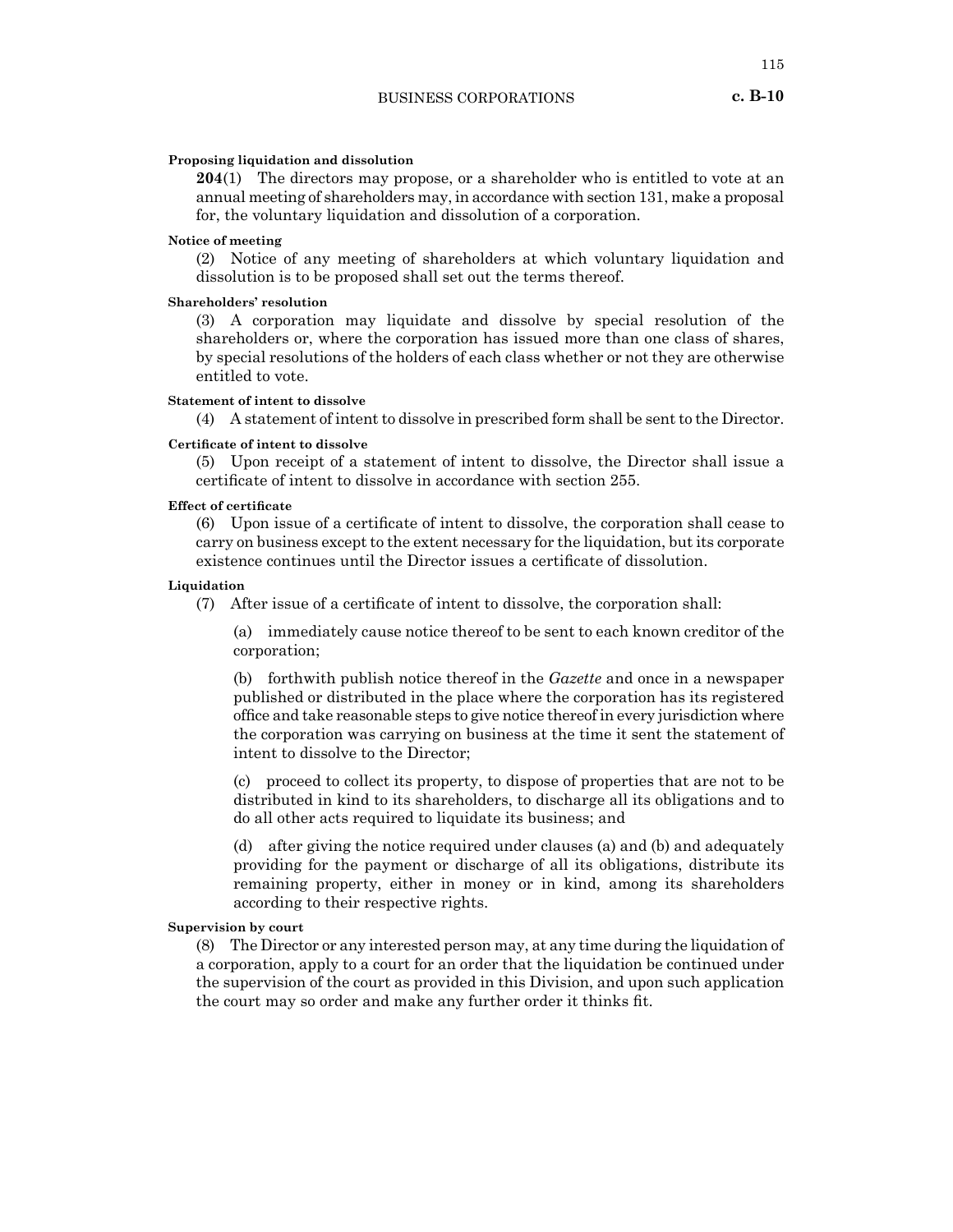## **Notice to Director**

(9) An applicant under this section shall give the Director notice of the application, and the Director is entitled to appear and be heard in person or by counsel.

# **Revocation**

(10) At any time after issue of a certificate of intent to dissolve and before issue of a certificate of dissolution, a certificate of intent to dissolve may be revoked by sending to the Director a statement of revocation of intent to dissolve in prescribed form, if such revocation is approved in the same manner as the resolution under subsection (3).

## **Certificate of revocation of intent to dissolve**

(11) Upon receipt of a statement of revocation of intent to dissolve, the Director shall issue a certificate of revocation of intent to dissolve in accordance with section 255.

# **Effect of certificate**

(12) On the date shown in the certificate of revocation of intent to dissolve, the revocation is effective and the corporation may continue to carry on its business or businesses.

## **Right to dissolve**

(13) If a certificate of intent to dissolve has not been revoked and the corporation has complied with subsection (7), the corporation shall prepare articles of dissolution.

## **Articles of dissolution**

(14) Articles of dissolution in prescribed form shall be sent to the Director.

## **Certificate of dissolution**

(15) Upon receipt of articles of dissolution, the Director shall issue a certificate of dissolution in accordance with section 255.

# **Effect of certificate**

(16) The corporation ceases to exist on the date shown in the certificate of dissolution.

> 1976-77, c.10, s.204; R.S.S. 1978, c.B-10, s.204: 1979, c.6, s.51.

## **Dissolution by Director**

**205**(1) Subject to subsections (2) and (3), where a corporation:

(a) has not commenced business within three years after the date shown in its certificate of incorporation;

(b) has not carried on its business for three consecutive years; or

(c) has not had its name restored to the register within two years after the date on which it was struck off under section 290;

the Director may dissolve the corporation by issuing a certificate of dissolution under this section or he may apply to a court for an order dissolving the corporation, in which case section 210 applies.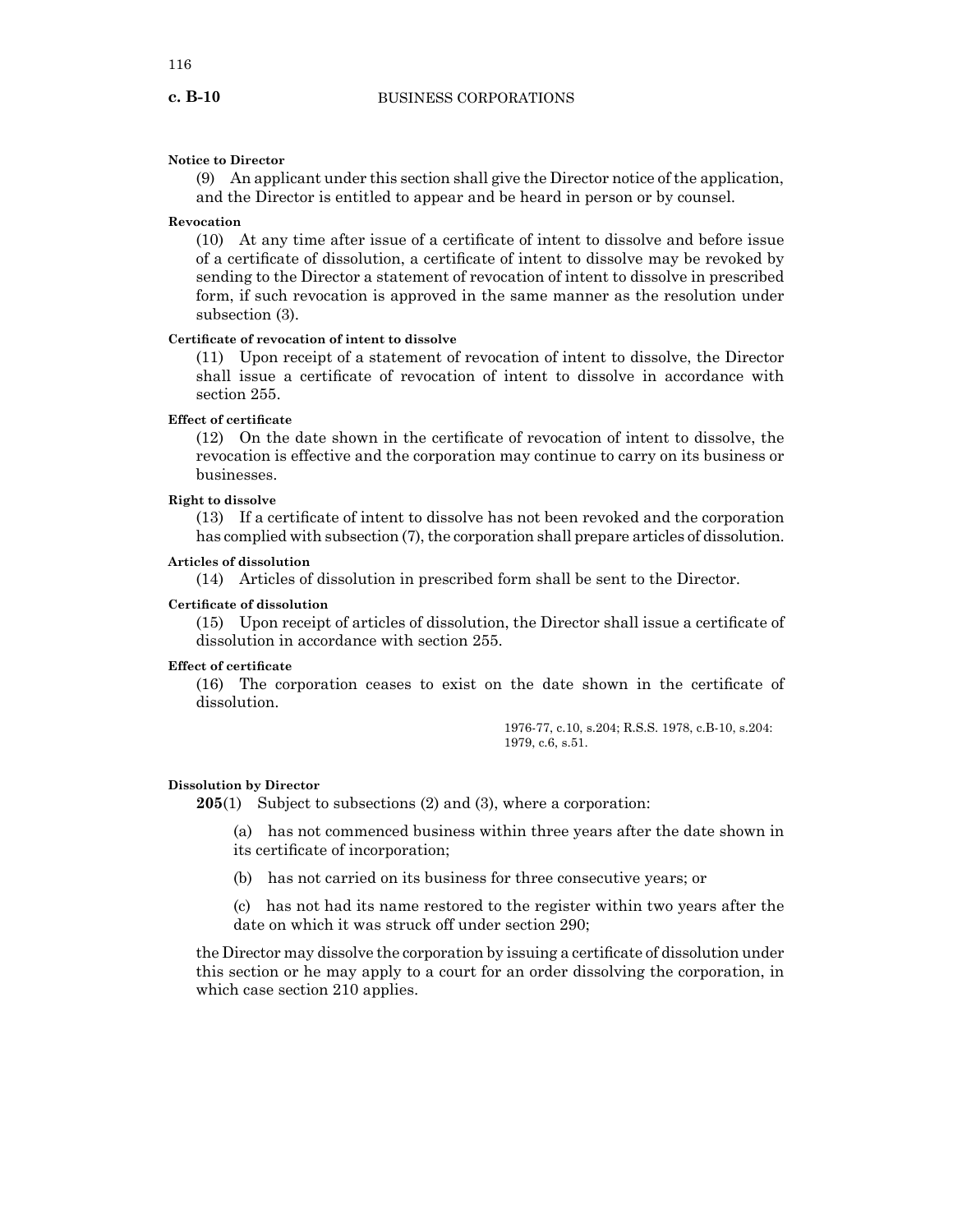# **Publication**

(2) The Director shall not dissolve a corporation under this section until he has:

(a) given to the corporation one hundred and twenty days notice of his decision to dissolve the corporation; and

(b) published in the *Gazette* notice of his decision to dissolve the corporation.

## **Certificate of dissolution**

(3) Unless cause to the contrary has been shown or an order has been made by a court under section 239, the Director may, after expiry of the period referred to in subsection (2), issue a certificate of dissolution in prescribed form.

#### **Effect of certificate**

(4) The corporation ceases to exist on the date shown in the certificate of dissolution.

1976-77, c.10, s.205; R.S.S. 1978, c.B-10, s.205.

## **Grounds for dissolution**

**206**(1) The Director or any interested person may apply to a court for an order dissolving a corporation if the corporation has:

(a) failed for two or more consecutive years to comply with the requirements of this Act with respect to the holding of annual meetings of shareholders;

(b) contravened subsection (2) of section 16 or section 21, 151 or 153; or

(c) procured any certificate under this Act by misrepresentation.

# **Notice to Director**

(2) An applicant under this section shall give the Director notice of the application, and the Director is entitled to appear and be heard in person or by counsel.

#### **Dissolution order**

(3) Upon an application under this section or section 205, the court may order that the corporation be dissolved or that the corporation be liquidated and dissolved under the supervision of the court, and the court may make any other order it thinks fit.

# **Certificate**

(4) Upon receipt of an order under this section, section 205 or section 207, the Director shall:

(a) if the order is to dissolve the corporation, issue a certificate of dissolution in prescribed form; or

(b) if the order is to liquidate and dissolve the corporation under the supervision of the court, issue a certificate of intent to dissolve in prescribed form and publish notice of the order in the *Gazette*.

## **Effect of certificate**

(5) The corporation ceases to exist on the date shown in the certificate of dissolution.

1976-77, c.10, s.206; R.S.S. 1978, c.B-10, s.206.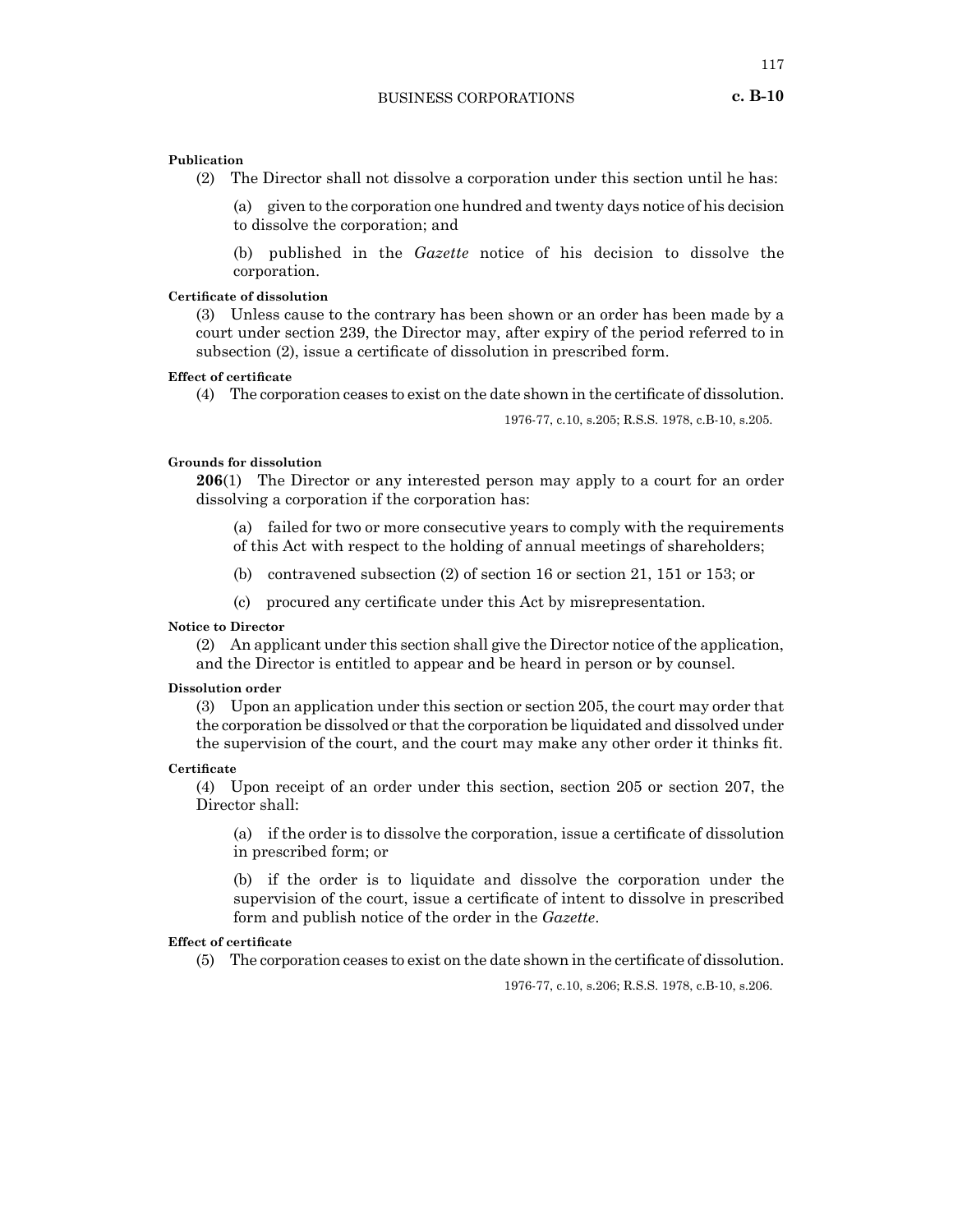#### **Further grounds**

**207**(1) A court may order the liquidation and dissolution of a corporation or any of its affiliated corporations upon the application of a shareholder:

(a) if the court is satisfied that in respect of a corporation or any of its affiliates:

(i) any act or omission of the corporation or any of its affiliates effects a result;

(ii) the business or affairs of the corporation or any of its affiliates are or have been carried on or conducted in a manner; or

(iii) the powers of the directors of the corporation or any of its affiliates are or have been exercised in a manner;

that is oppressive or unfairly prejudicial to or that unfairly disregards the interests of any security holder, creditor, director or officer; or

(b) if the court is satisfied that:

(i) a unanimous shareholder agreement entitles a complaining shareholder to demand dissolution of the corporation after the occurrence of a specified event and that event has occurred; or

(ii) it is just and equitable that the corporation should be liquidated and dissolved.

#### **Alternative order**

(2) Upon an application under this section, a court may make such order under this section or section 234 as it thinks fit.

## **Application of section 235**

(3) Section 235 applies to an application under this section.

1976-77, c.10, s.207; R.S.S. 1978, c.B-10, s.207.

## **Application for supervision**

**208**(1) An application to a court to supervise a voluntary liquidation and dissolution under subsection (8) of section 204 shall state the reasons, verified by an affidavit of the applicant, why the court should supervise the liquidation and dissolution.

# **Court supervision**

(2) If a court makes an order applied for under subsection (8) of section 204, the liquidation and dissolution of the corporation shall continue under the supervision of the court in accordance with this Act.

1976-77, c.10, s.208; R.S.S. 1978, c.B-10, s.208.

## **Application to court**

**209**(1) An application to a court under subsection (1) of section 207 shall state the reasons, verified by an affidavit of the applicant, why the corporation should be liquidated and dissolved.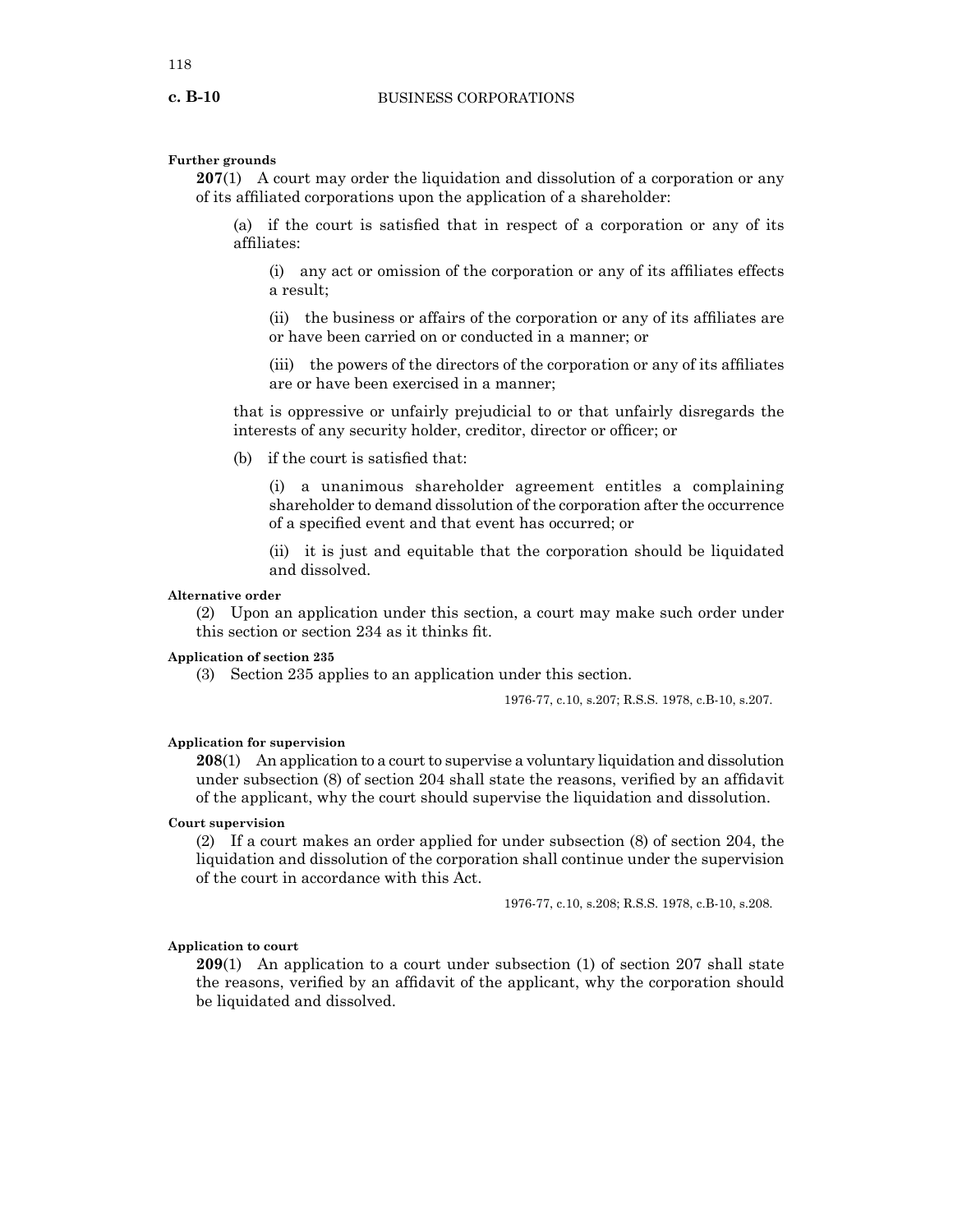## **Show cause order**

(2) Upon an application under subsection (1) of section 207, the court may make an order requiring the corporation and any person having an interest in the corporation or claim against it to show cause, at a time and place therein specified, not less than four weeks after the date of the order, why the corporation should not be liquidated and dissolved.

## **Powers of court**

(3) Upon an application under subsection (1) of section 207, the court may order the directors and officers of the corporation to furnish to the court all material information known to or reasonably ascertainable by them, including:

- (a) financial statements of the corporation;
- (b) the name and address of each shareholder of the corporation; and

(c) the name and address of each known creditor or claimant, including any creditor or claimant with unliquidated, future or contingent claims, and any person with whom the corporation has a contract.

## **Publication**

(4) A copy of an order made under subsection (2) shall be:

(a) published as directed in the order, at least once in each week before the time appointed for the hearing, in a newspaper published or distributed in the place where the corporation has its registered office; and

(b) served upon the Director and each person named in the order.

# **Person responsible**

(5) Publication and service of an order under this section shall be effected by the corporation or by such other person and in such manner as the court may order.

1976-77, c.10, s.209; R.S.S. 1978, c.B-10, s.209.

## **Powers of court**

**210** In connection with the dissolution or the liquidation and dissolution of a corporation, the court may, if it is satisfied that the corporation is able to pay or adequately provide for the discharge of all its obligations, make any order it thinks fit including, without limiting the generality of the foregoing:

(a) an order to liquidate;

(b) an order appointing a liquidator, with or without security, fixing his remuneration and replacing a liquidator;

(c) an order appointing inspectors or referees, specifying their powers, fixing their remuneration and replacing inspectors or referees;

(d) an order determining the notice to be given to any interested person, or dispensing with notice to any person;

(e) an order determining the validity of any claims made against the corporation;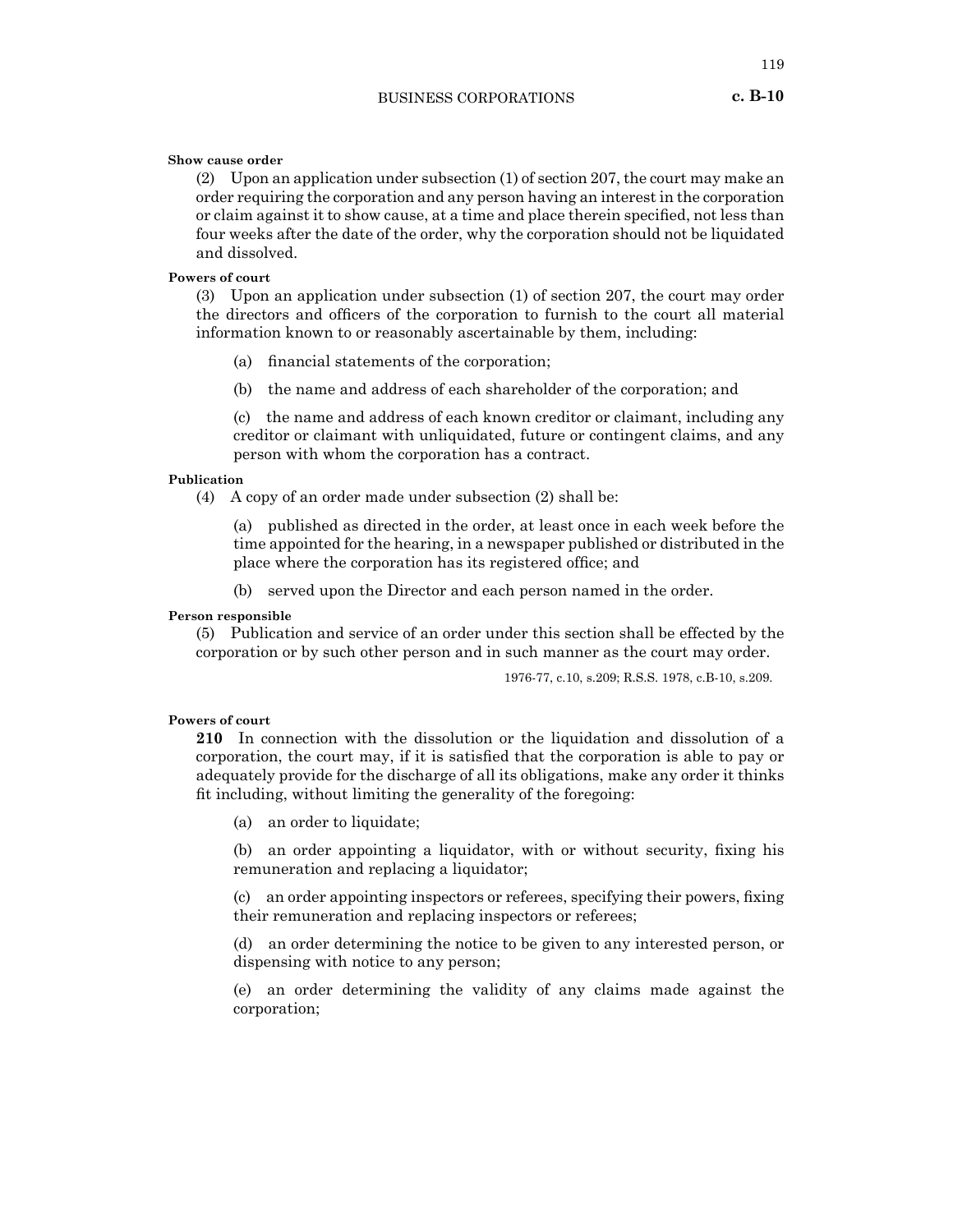(f) an order, at any stage of the proceedings, restraining the directors and officers from:

(i) exercising any of their powers; or

(ii) collecting or receiving any debt or other property of the corporation, and from paying out or transferring any property of the corporation, except as permitted by the court;

(g) an order determining and enforcing the duty or liability of any present or former director, officer or shareholder:

- (i) to the corporation; or
- (ii) for an obligation of the corporation;

(h) an order approving the payment, satisfaction or compromise of claims against the corporation and the retention of assets for such purpose, and determining the adequacy of provisions for the payment or discharge of obligations of the corporation, whether liquidated, unliquidated, future or contingent;

(i) an order disposing of or destroying the documents and records of the corporation;

(j) upon the application of a creditor, the inspectors or the liquidator, an order giving directions on any matter arising in the liquidation;

(k) after notice has been given to all interested parties, an order relieving a liquidator from any omission or default on such terms as the court thinks fit and confirming any act of the liquidator;

(l) subject to section 216, an order approving any proposed interim or final distribution to shareholders in money or in property;

(m) an order disposing of any property belonging to creditors or shareholders who cannot be found;

(n) upon the application of any director, officer, security holder, creditor or the liquidator:

(i) an order staying the liquidation on such terms and conditions as the court thinks fit;

(ii) an order continuing or discontinuing the liquidation proceedings; or

(iii) an order to the liquidator to restore to the corporation all its remaining property;

(o) after the liquidator has rendered his final account to the court, an order dissolving the corporation.

1976-77, c.10, s.210; R.S.S. 1978, c.B-10, s.210.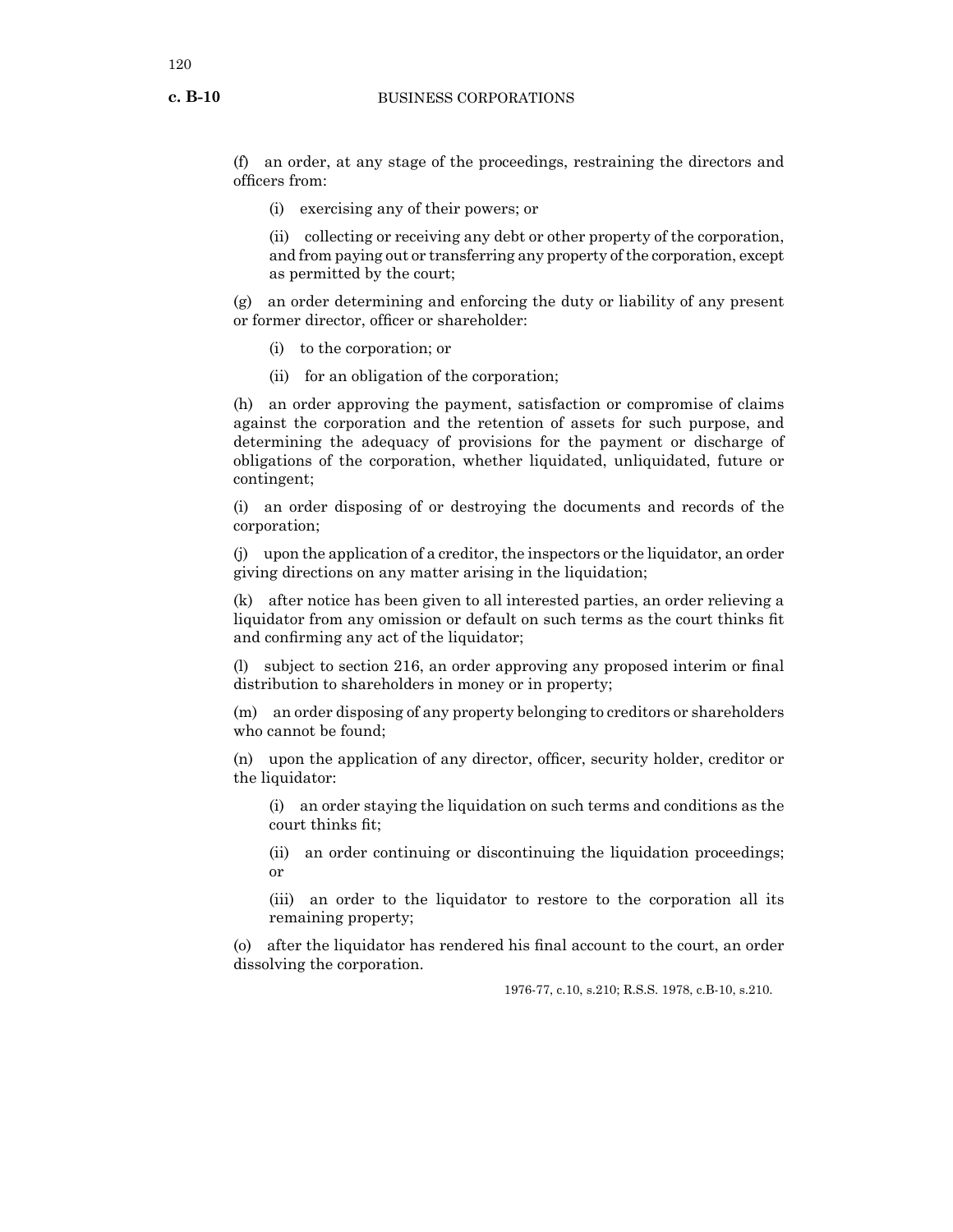**c. B-10**

#### **Effect of order**

**211** The liquidation of a corporation commences when a court makes an order therefor.

1976-77, c.10, s.211; R.S.S. 1978, c.B-10, s.211.

#### **Cessation of business and powers**

**212**(1) If a court makes an order for liquidation of a corporation:

(a) the corporation continues in existence but shall cease to carry on business, except the business that is, in the opinion of the liquidator, required for an orderly liquidation; and

(b) the powers of the directors and shareholders cease and vest in the liquidator, except as specifically authorized by the court.

## **Delegation by liquidator**

(2) The liquidator may delegate any of the powers vested in him by clause (b) of subsection (1) to the directors or shareholders.

1976-77, c.10, s.212; R.S.S. 1978, c.B-10, s.212.

## **Appointment of liquidator**

**213**(1) When making an order for the liquidation of a corporation or at any time thereafter, the court may appoint any body corporate or any person, including a director, officer or shareholder of the corporation, as liquidator of the corporation.

**Vacancy**

(2) Where an order for the liquidation of a corporation has been made and the office of liquidator is or becomes vacant, the property of the corporation is under the control of the court until the office of liquidator is filled.

1976-77, c.10, s.213; R.S.S. 1978, c.B-10, s.213.

## **Duties of liquidator**

**214** A liquidator shall:

(a) forthwith after his appointment give notice thereof to the Director and to each claimant and creditor known to the liquidator;

(b) forthwith publish notice in the *Gazette* and by insertion once a week for two consecutive weeks in a newspaper published or distributed in the place where the corporation has its registered office and take reasonable steps to give notice thereof in every jurisdiction where the corporation carries on business, requiring any person:

(i) indebted to the corporation, to render an account and pay to the liquidator at the time and place specified any amount owing;

(ii) possessing property of the corporation, to deliver it to the liquidator at the time and place specified; and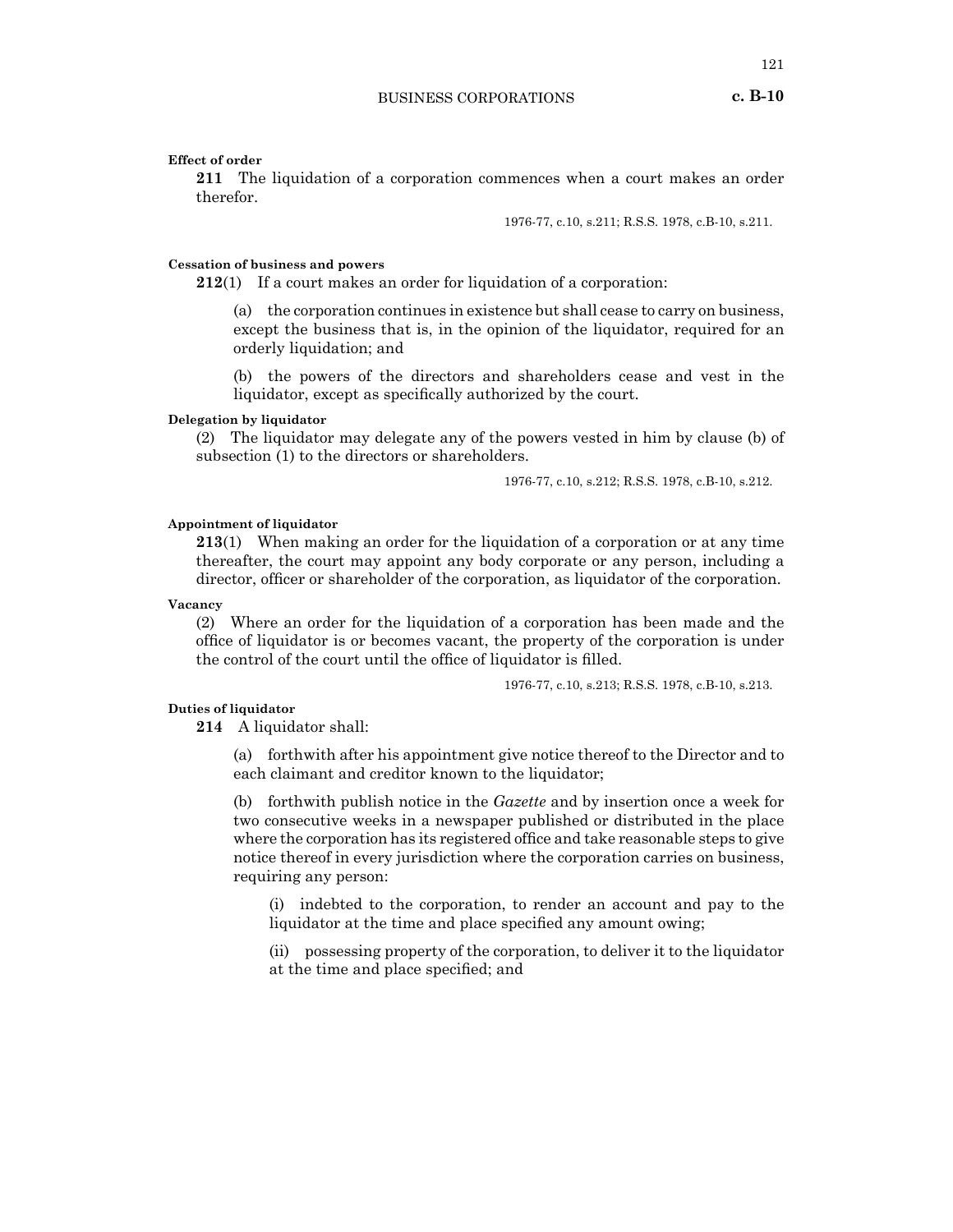(iii) having a claim against the corporation, whether liquidated, unliquidated, future or contingent, to present particulars thereof in writing to the liquidator not later than two months after the first publication of the notice;

- (c) take into his custody and control the property of the corporation;
- (d) open and maintain a trust account for the moneys of the corporation;

(e) keep accounts of the moneys of the corporation received and paid out by him;

(f) maintain separate lists of the shareholders, creditors and other persons having claims against the corporation;

(g) if at any time the liquidator determines that the corporation is unable to pay or adequately provide for the discharge of its obligations, apply to the court for directions;

(h) deliver to the court and to the Director, at least once in every twelvemonth period after his appointment or more often as the court may require, financial statements of the corporation in the form required by section 149 or in such other form as the liquidator may think proper or as the court may require; and

(i) after his final accounts are approved by the court, distribute any remaining property of the corporation among the shareholders according to their respective rights.

1976-77, c.10, s.214; R.S.S. 1978, c.B-10, s.214.

## **Powers of liquidator**

**215**(1) A liquidator may:

(a) retain lawyers, accountants, engineers, appraisers and other professional advisers;

(b) bring, defend or take part in any civil, criminal or administrative action or proceeding in the name and on behalf of the corporation;

(c) carry on the business of corporation as required for an orderly liquidation;

(d) sell by public auction or private sale any property of the corporation;

(e) do all acts and execute any documents in the name and on behalf of the corporation;

- (f) borrow money on the security of the property of the corporation;
- (g) settle or compromise any claims by or against the corporation; and

(h) do all other things necessary for the liquidation of the corporation and distribution of its property.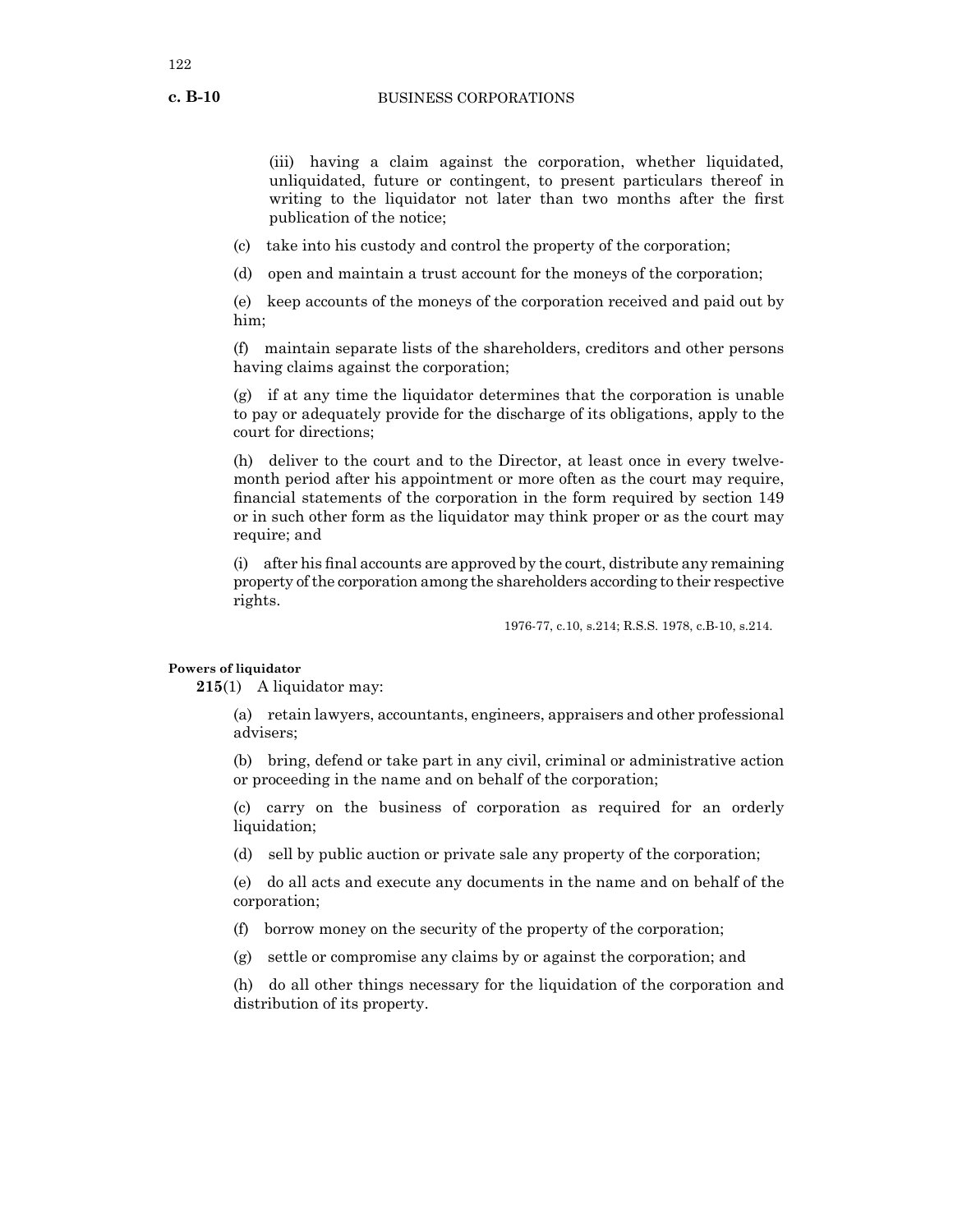#### **Reliance on statements**

(2) A liquidator is not liable if he relies in good faith upon:

(a) financial statements of the corporation represented to him by an officer of the corporation or in a written report of the auditor of the corporation to reflect fairly the financial condition of the corporation; or

(b) an opinion, a report or a statement of a lawyer, an accountant, an engineer, an appraiser or other professional adviser retained by the liquidator.

#### **Application for examination**

(3) If a liquidator has reason to believe that any person has in his possession or under his control, or has concealed, withheld or misappropriated any property of the corporation, he may apply to the court for an order requiring that person to appear before the court at the time and place designated in the order and to be examined.

#### **Power of court**

(4) If the examination referred to in subsection (3) discloses that a person has concealed, withheld or misappropriated property of the corporation, the court may order that person to restore it or pay compensation to the liquidator.

1976-77, c.10, s.215; R.S.S. 1978, c.B-10, s.215.

# **Costs of liquidation**

**216**(1) A liquidator shall pay the costs of liquidation out of the property of the corporation and shall pay or make adequate provision for all claims against the corporation.

## **Final account**

(2) Within one year after his appointment, and after paying or making adequate provision for all claims against the corporation, the liquidator shall apply to the court:

(a) for approval of his final accounts and for an order permitting him to distribute in money or in kind the remaining property of the corporation to its shareholders according to their respective rights; or

(b) for an extension of time, setting out the reasons therefor.

#### **Shareholder application**

(3) If a liquidator fails to make the application required by subsection (2), a shareholder of the corporation may apply to the court for an order for the liquidator to show cause why a final accounting and distribution should not be made.

#### **Publication**

(4) A liquidator shall give notice of his intention to make an application under subsection (2) to the Director, each inspector appointed under section 210, each shareholder and any person who provided a security or fidelity bond for the liquidation, and he shall publish the notice in a newspaper published or distributed in the place where the corporation has its registered office or as otherwise directed by the court.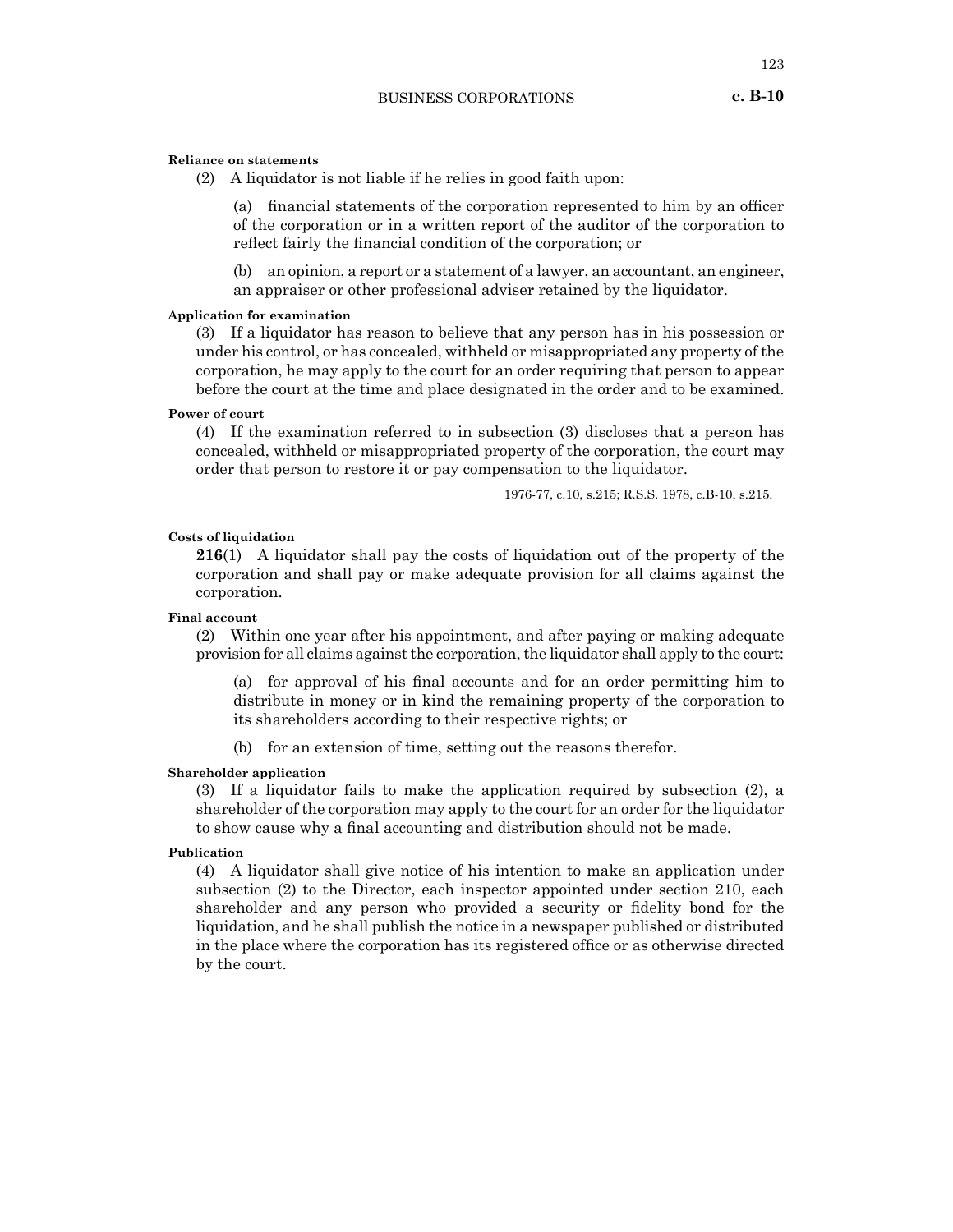## **Final order**

(5) If the court approves the final accounts rendered by a liquidator, the court shall make an order:

(a) directing the Director to issue a certificate of dissolution;

(b) directing the custody or disposal of the documents and records of the corporation; and

(c) subject to subsection (6), discharging the liquidator.

## **Delivery of order**

(6) The liquidator shall forthwith send a certified copy of the order referred to in subsection (5) to the Director.

# **Certificate of dissolution**

(7) Upon receipt of the order referred to in subsection (5), the Director shall issue a certificate of dissolution in accordance with section 255.

## **Effect of certificate**

(8) The corporation ceases to exist on the date shown in the certificate of dissolution.

1976-77, c.10, s.216; R.S.S. 1978, c.B-10, s.216.

#### **Right to distribution in money**

**217**(1) If in the course of liquidation of a corporation the shareholders resolve or the liquidator proposes to:

(a) exchange all or substantially all the property of the corporation for securities of another body corporate that are to be distributed to the shareholders; or

(b) distribute all or part of the property of the corporation to the shareholders in kind;

a shareholder may apply to the court for an order requiring the distribution of the property of the corporation to be in money.

## **Powers of court**

(2) Upon an application under subsection (1), the court may order:

(a) all the property of the corporation to be converted into and distributed in money; or

(b) the claims of any shareholder applying under this section to be satisfied by a distribution in money, in which case subsections (20) to (22) of section 184 apply.

1976-77, c.10, s.217; R.S.S. 1978, c.B-10, s.217.

# **Custody of records**

**218**(1) A person who has been granted custody of the documents and records of a dissolved corporation remains liable to produce such documents and records for six years following the date of its dissolution or until the expiry of such other shorter period as may be ordered under subsection (5) of section 216.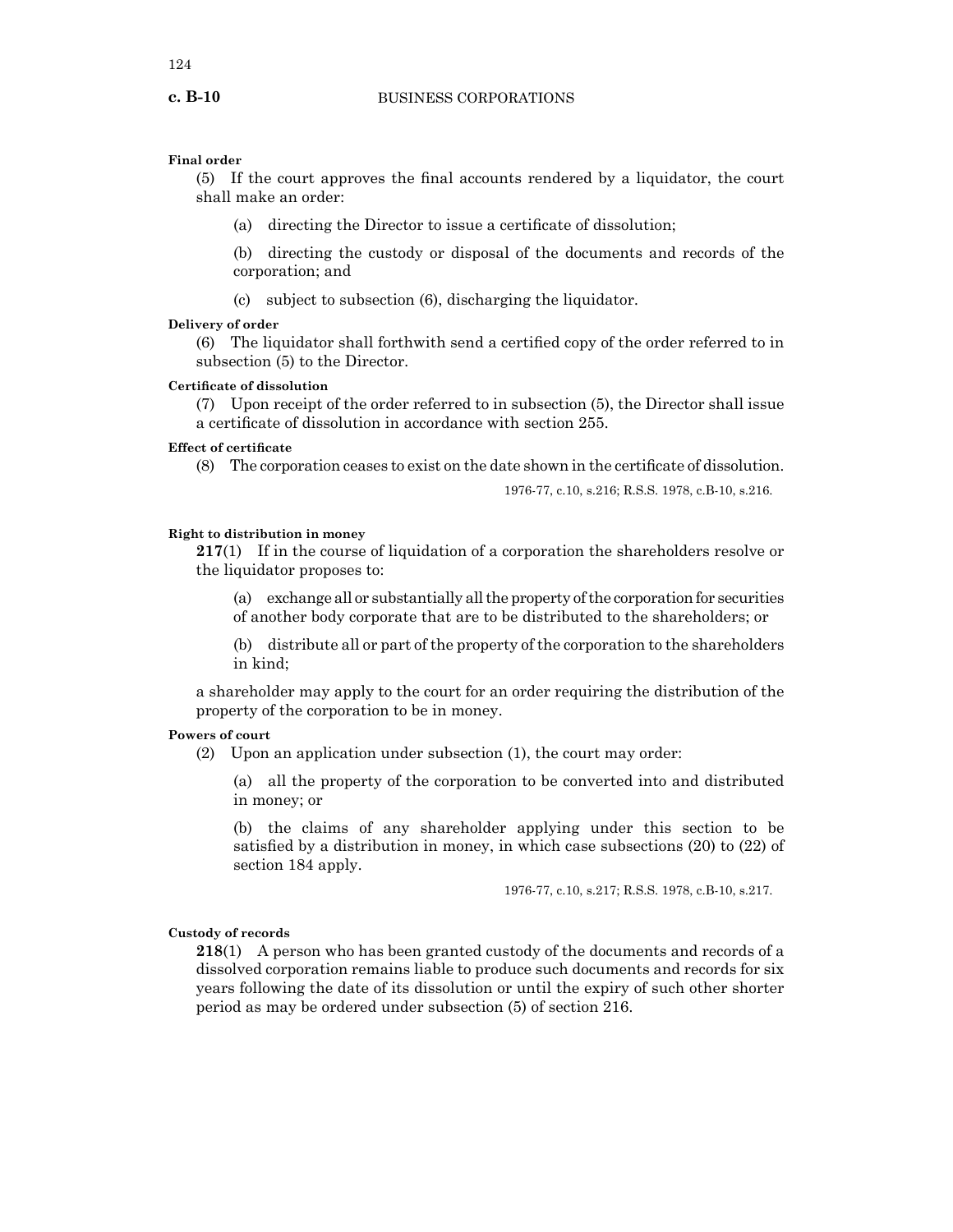**Offence**

(2) A person who, without reasonable cause, contravenes subsection (1) is guilty of an offence and liable on summary conviction to a fine not exceeding \$5,000 or to imprisonment for a term not exceeding six months or to both.

1976-77, c.10, s.218; R.S.S. 1978, c.B-10, s.218.

**Interpretation**

**219**(1) In this section, **"shareholder"** includes the heirs and legal representatives of a shareholder.

# **Continuation of actions**

(2) Notwithstanding the dissolution of a corporation under this Act:

(a) a civil, criminal or administrative action or proceeding commenced by or against the corporation before its dissolution may be continued as if the corporation had not been dissolved;

(b) subject to *The Limitations Act*, a civil, criminal or administrative action or proceeding may be brought against the corporation within two years after its dissolution as if the corporation had not been dissolved; and

(c) any property that would have been available to satisfy any judgment or order if the corporation had not been dissolved remains available for such purpose.

**Service**

(3) Service of a document on a corporation after its dissolution may be effected by serving the document upon a person shown in the last notice filed under section 101 or 108.

### **Reimbursement**

(4) Notwithstanding the dissolution of a corporation, a shareholder to whom any of its property has been distributed is liable to any person claiming under subsection (2) to the extent of the amount received by that shareholder upon such distribution and, subject to *The Limitations Act*, an action to enforce such liability may be brought within two years after the date of the dissolution of the corporation.

## **Representative action**

(5) A court may order an action referred to in subsection (4) to be brought against the persons who were shareholders as a class, subject to such conditions as the court thinks fit and, if the plaintiff establishes his claim, the court may refer the proceedings to a referee or other officer of the court who may:

(a) add as a party to the proceedings before him each person who was a shareholder found by the plaintiff;

(b) determine, subject to subsection (4), the amount that each person who was a shareholder shall contribute towards satisfaction of the plaintiff's claim; and

(c) direct payment of the amounts so determined.

1976-77, c.10, s.219; R.S.S. 1978, c.B-10, s.219; 2004, c.L-16.1, s.36; 2015, c.21, s.6.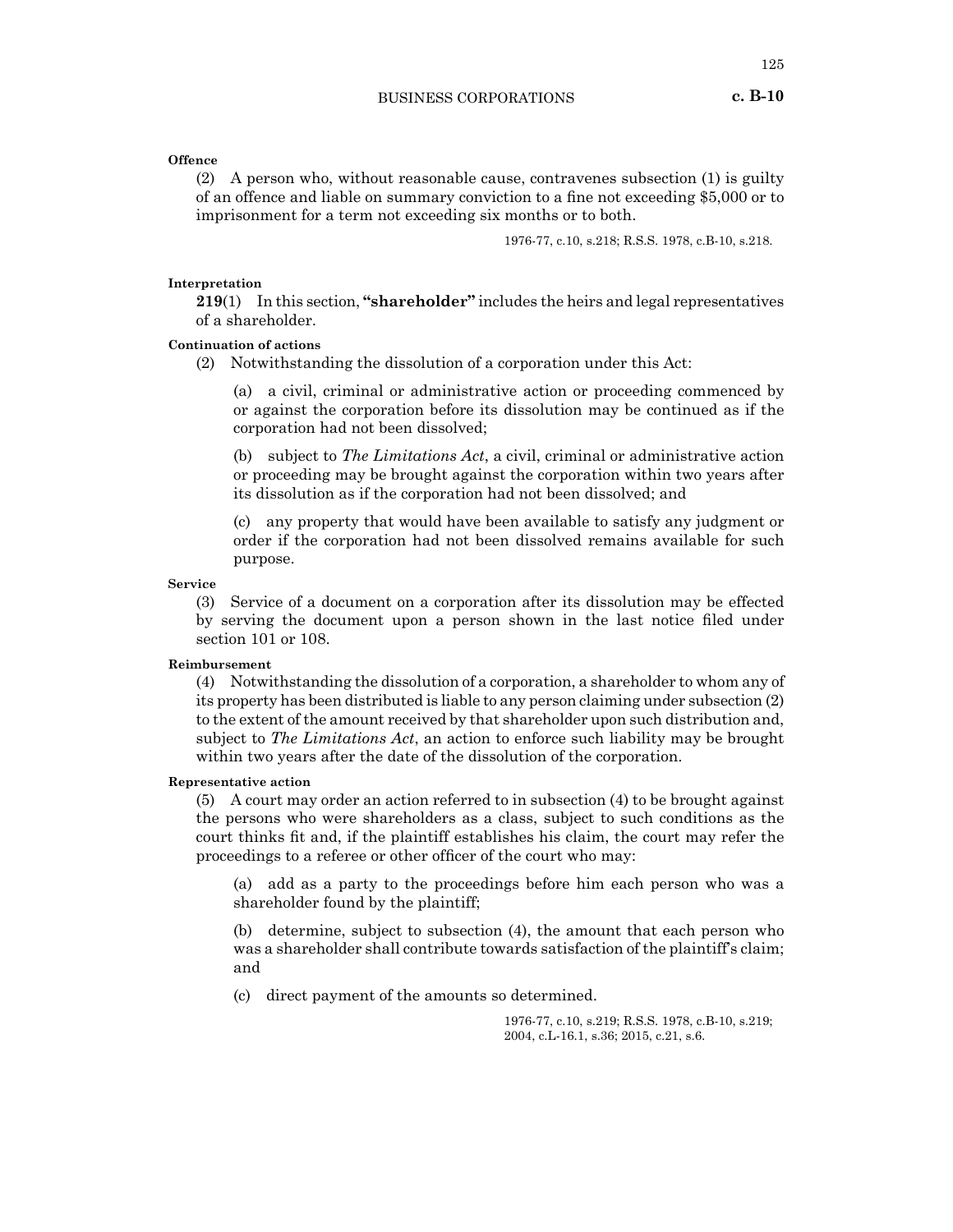**Unknown claimants**

**220**(1) Upon the dissolution of a corporation, the portion of the property distributable to a creditor or shareholder who cannot be found shall be converted into money and paid to the Minister of Finance.

### **Constructive satisfaction**

(2) A payment under subsection (1) is deemed to be in satisfaction of a debt or claim of such creditor or shareholder.

#### **Recovery**

(3) If at any time a person establishes that he is entitled to any moneys paid to the Minister of Finance under this Act, the Minister of Finance shall pay an equivalent amount to him out of the general revenue fund.

> 1976-77, c.10, s.220; R.S.S. 1978, c.B-10, s.220; 2004, c.10, s.17.

## **Vesting in Crown**

**221**(1) Subject to subsection (2) of section 219 and section 220, property of a corporation that has not been disposed of at the date of its dissolution vests in the Crown in right of Saskatchewan.

(2) If a corporation is revived pursuant to section 202, any property other than money that vested in the Crown pursuant to subsection (1) and that has not been disposed of must be returned to the corporation and there must be paid to the corporation out of the general revenue fund:

(a) an amount equal to any money received by the Crown pursuant to subsection (1); and

(b) if property other than money vested in the Crown pursuant to subsection (1) and that property has been disposed of, an amount equal to the lesser of:

(i) the value of any of that property at the date it vested in the Crown; and

(ii) the amount realized by the Crown from the disposition of that property.

> 1976-77, c.10, s.221; R.S.S. 1978, c.B-10, s.221; 2004, c.10, s.17; 2018, c42, s.8; 2018, c42, s.65.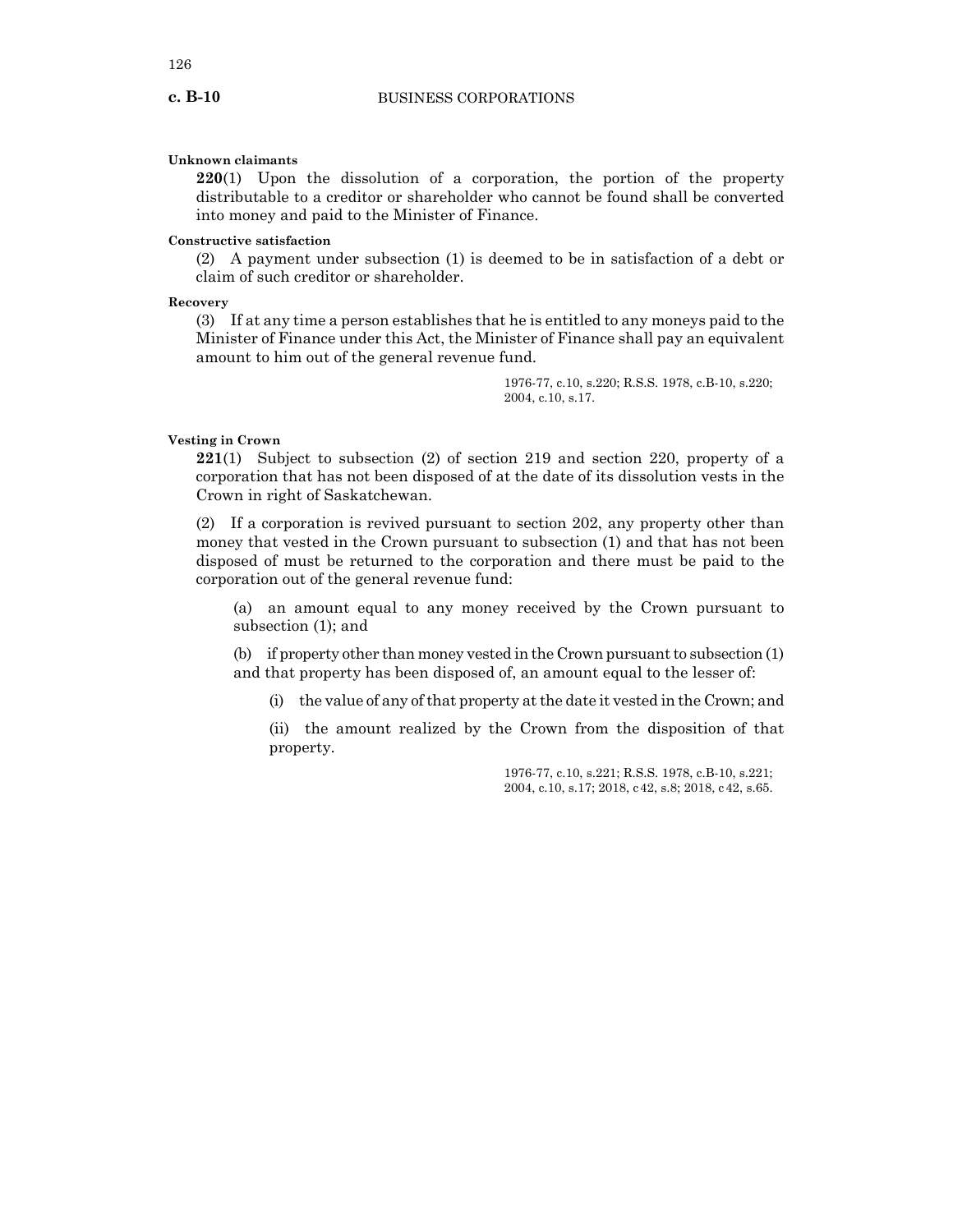# DIVISION XVII—INVESTIGATION

#### **Investigation**

**222**(1) A security holder or the Director may apply, *ex parte* or upon such notice as the court may require, to a court having jurisdiction in the place where the corporation has its registered office for an order directing an investigation to be made of the corporation and any of its affiliated corporations.

## **Grounds**

(2) If, upon an application under subsection (1), it appears to the court that:

(a) the business of the corporation or any of its affiliates is or has been carried on with intent to defraud any person;

(b) the business or affairs of the corporation or any of its affiliates are or have been carried on or conducted, or the powers of the directors are or have been exercised in a manner that is oppressive or unfairly prejudicial to or that unfairly disregards the interests of a security holder;

(c) the corporation or any of its affiliates was formed for a fraudulent or unlawful purpose or is to be dissolved for a fraudulent or unlawful purpose; or

(d) persons concerned with the formation, business or affairs of the corporation or any of its affiliates have in connection therewith acted fraudulently or dishonestly;

the court may order an investigation to be made of the corporation and any of its affiliated corporations.

## **Notice to Director**

(3) If a security holder makes an application under subsection (1) he shall give the Director reasonable notice thereof, and the Director is entitled to appear and be heard in person or by counsel.

## **No security for costs**

(4) An applicant under this section is not required to give security for costs.

## **Hearings** *in camera*

(5) An application without notice application under this section shall be heard *in camera.*

#### **Consent to publish proceedings required**

(6) No person may publish anything relating to proceedings without notice under this section except with the authorization of the court or the written consent of the corporation being investigated.

> 1976-77, c.10, s.222; R.S.S. 1978, c.B-10, s.222; 2018, c42, s.8 and s.65.

# **Powers of court**

**223**(1) In connection with an investigation under this Division, the court may make any order it thinks fit including, without limiting the generality of the foregoing:

(a) an order to investigate;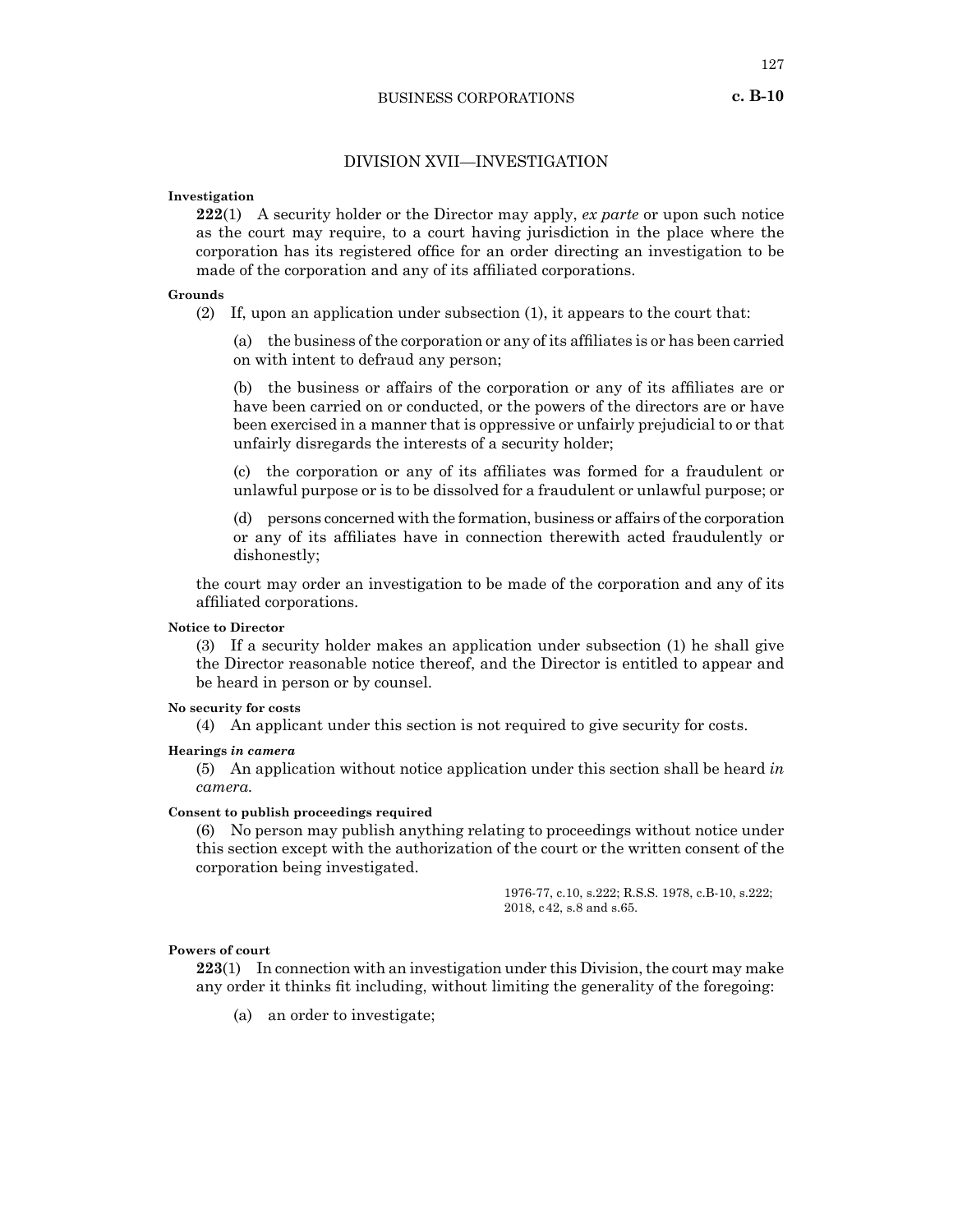(b) an order appointing an inspector, who may be the Director, fixing the remuneration of an inspector, and replacing an inspector;

(c) an order determining the notice to be given to any interested person, or dispensing with notice to any person;

(d) an order authorizing an inspector to enter any premises in which the court is satisfied there might be relevant information, and to examine any thing and make copies of any document or record found on the premises;

(e) an order requiring any person to produce documents or records to the inspector;

(f) an order authorizing an inspector to conduct a hearing, administer oaths and examine any person upon oath, and prescribing rules for the conduct of the hearing;

(g) an order requiring any person to attend a hearing conducted by an inspector and to given evidence upon oath;

(h) an order giving directions to an inspector or any interested person on any matter arising in the investigation;

(i) an order requiring an inspector to make an interim or final report to the court;

(j) an order determining whether a report of an inspector should be published and, if so, ordering the Director to publish the report in whole or in part or to send copies to any person the court designates;

(k) an order requiring an inspector to discontinue an investigation;

(l) an order requiring the corporation to pay the costs of the investigation.

# **Copy of report**

(2) An inspector shall send to the Director a copy of every report made by the inspector under this Division.

1976-77, c.10, s.223; R.S.S. 1978, c.B-10, s.223.

#### **Power of inspector**

**224**(1) An inspector under this Division has the powers set out in the order appointing him.

# **Exchange of information**

(1.1) In addition to the powers set out in the order appointing him, an inspector may furnish to, or exchange information and otherwise co-operate with, any public official in Canada or elsewhere who is authorized to exercise investigatory powers and who is investigating, in respect of the corporation, any allegation of improper conduct that is the same as or similar to the conduct described in subsection 222(2).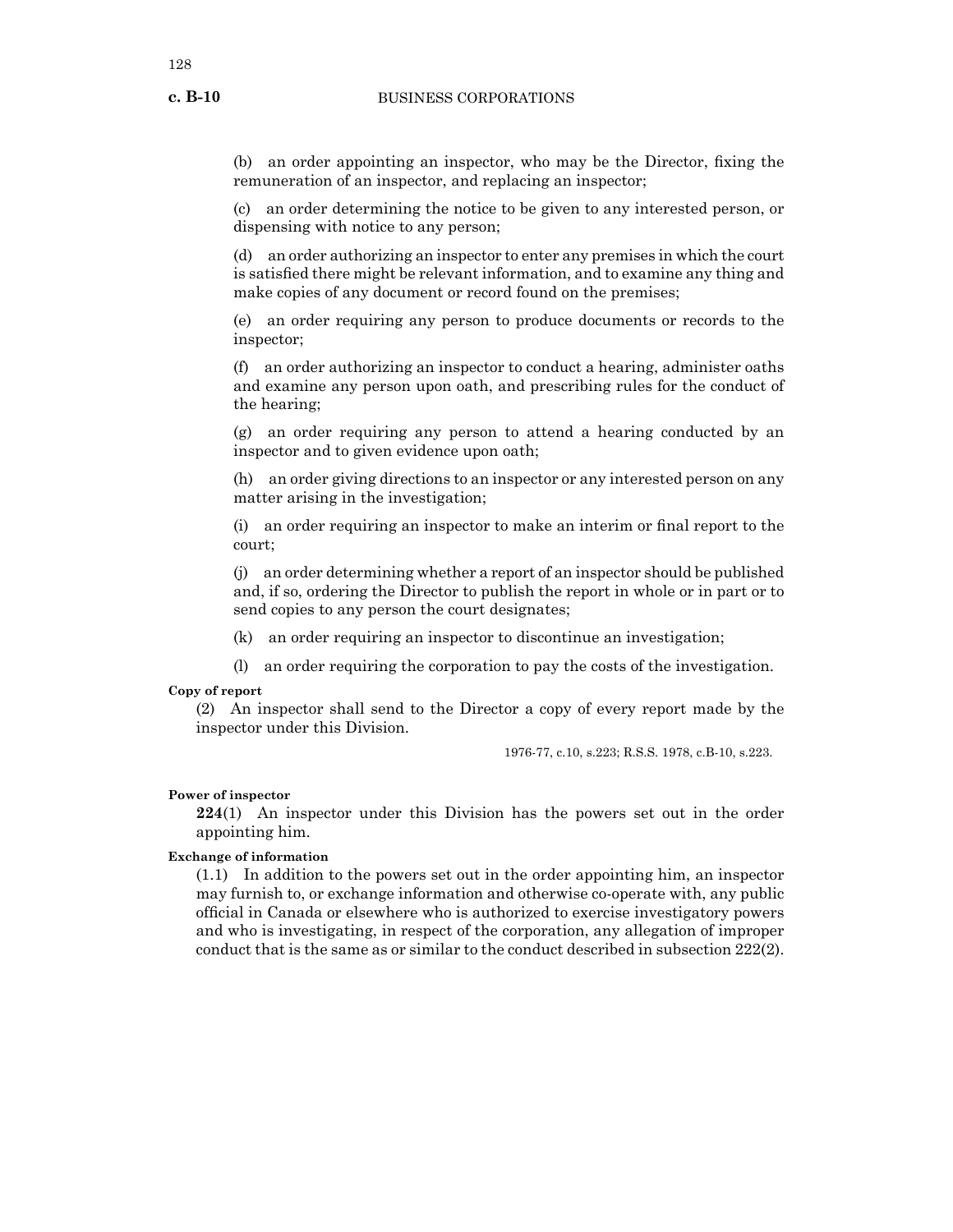## **Court order**

(2) An inspector shall upon request produce to an interested person a copy of any order made under subsection (1) of section 223.

> 1976-77, c.10, s.224; R.S.S. 1978, c.B-10, s.224; 1979, c.6, s.52.

# **Hearing** *in camera*

**225**(1) Any interested person may apply to the court for an order that a hearing conducted by an inspector under this Division be heard *in camera* and for directions on any matter arising in the investigation.

## **Right to counsel**

(2) A person whose conduct is being investigated or who is being examined at a hearing conducted by an inspector under this Division has a right to be represented by counsel.

1976-77, c.10, s.225; R.S.S. 1978, c.B-10, s.225.

#### **Criminating statements**

**226** No person is excused from attending and giving evidence and producing documents and records to an inspector under this Division by reason only that the evidence tends to criminate him or subject him to any proceeding or penalty, but no such evidence shall be used or is receivable against him in any proceeding thereafter instituted against him, other than a prosecution for perjury in giving the evidence or a prosecution under section 133 or 136 of the *Criminal Code* in respect of the evidence.

> 1976-77, c.10, s.226; R.S.S. 1978, c.B-10, s.226; 1990-91, c.35, s.7.

## **Absolute privilege, defamation**

**227** Any oral or written statement or report made by an inspector or any other person in an investigation under this Division has absolute privilege.

1976-77, c.10, s.227; R.S.S. 1978, c.B-10, s.227.

#### **Information respecting ownership and control**

**228**(1) If the Director is satisfied that, for the purposes of Division X or XII, or for the purposes of enforcing any regulation made under section 168 there is reason to inquire into the ownership or control of a security of a corporation or any of its affiliates, the Director may require any person that he reasonably believes has or has had an interest in the security or acts or has acted on behalf of a person with such an interest, to report to him or to any person he designates:

(a) information that such person has or can reasonably be expected to obtain as to present and past interests in the security; and

(b) the names and addresses of the persons so interested and of any person who acts or has acted in relation to the security on behalf of the persons so interested.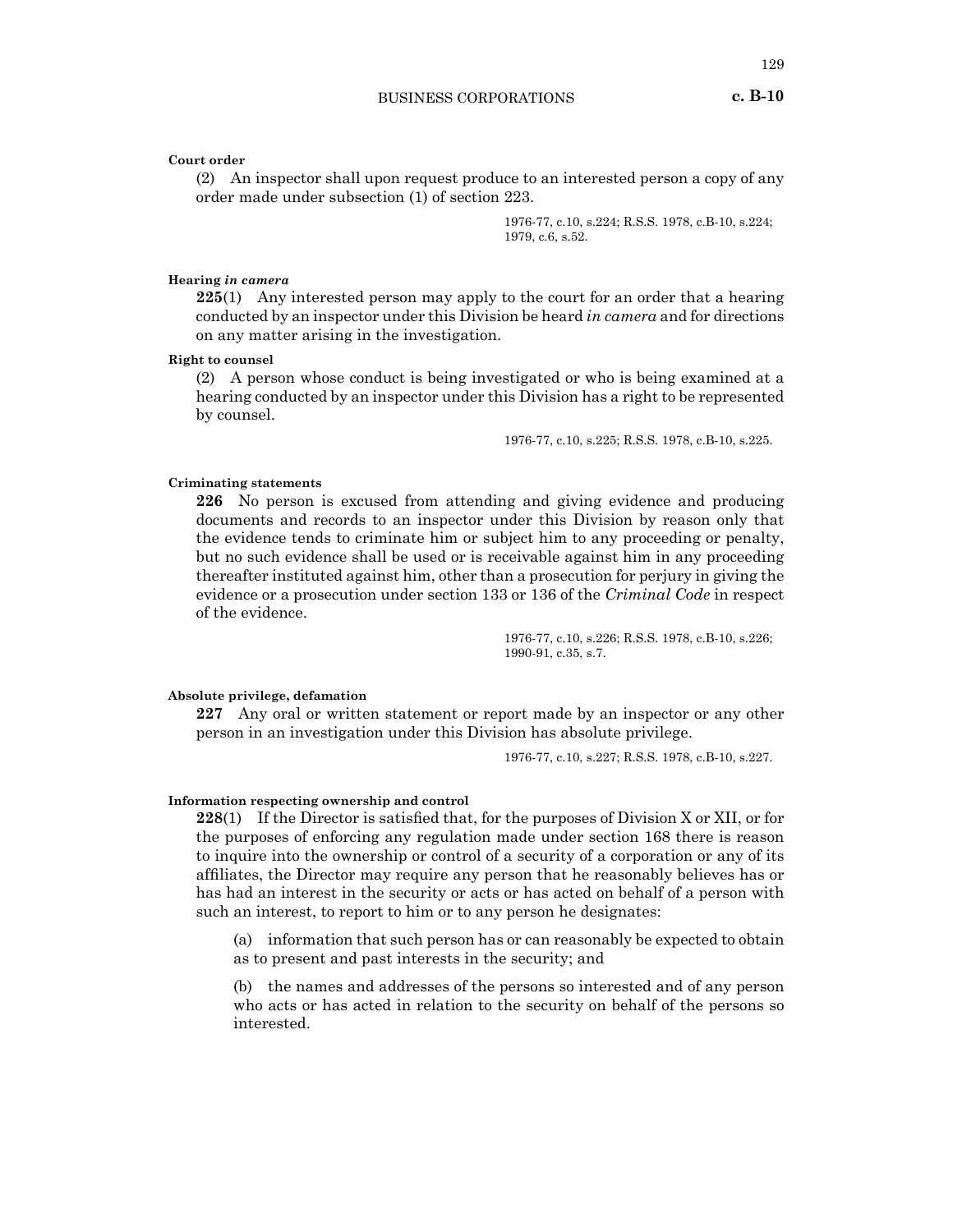## **Constructive interest in securities**

(2) For the purposes of subsection (1), a person is deemed to have an interest in a security if:

(a) he has a right to vote or to acquire or dispose of the security or any interest therein;

(b) his consent is necessary for the exercise of the rights or privileges of any other person interested in the security; or

(c) any other person interested in the security can be required or is accustomed to exercise rights or privileges attached to the security in accordance with his instructions.

#### **Offence**

(3) A person who fails to comply with this section is guilty of an offence and liable on summary conviction to a fine not exceeding \$5,000 or to imprisonment for a term not exceeding six months or to both.

# **Liability of directors or officers**

(4) If the person guilty of an offence under subsection (3) is a body corporate, then, whether or not the body corporate has been prosecuted or convicted, any director or officer of the body corporate who knowingly authorizes, permits or acquiesces in such failure is also guilty of an offence and liable on summary conviction to a fine not exceeding \$5,000 or to imprisonment for a term not exceeding six months or to both.

1976-77, c.10, s.228; R.S.S. 1978, c.B-10, s.228.

## **Solicitor-client privilege**

**229** Nothing in this Division shall be construed to affect the privilege that exists in respect of a solicitor and his client.

1976-77, c.10, s.229; R.S.S. 1978, c.B-10, s.229.

## **Inquiries**

**230** The Director may make inquiries of any person relating to compliance with this Act.

1976-77, c.10, s.230; R.S.S. 1978, c.B-10, s.230.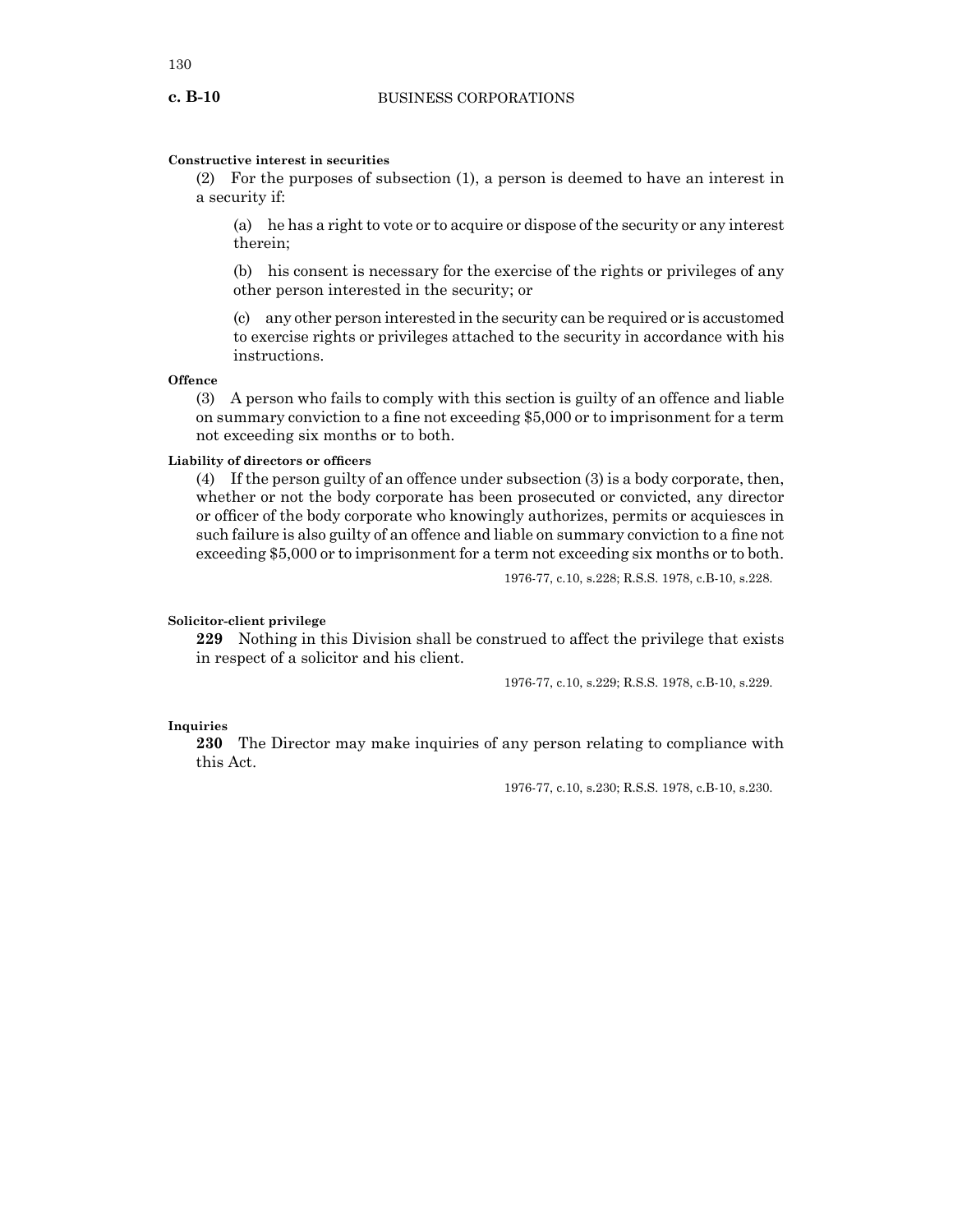# DIVISION XVIII—REMEDIES, OFFENCES AND PENALTIES

#### **Interpretation**

**231** In this Division:

- (a) **"action"** means an action under this Act;
- (b) **"complainant"** means:

(i) a registered holder or beneficial owner, and a former registered holder or beneficial owner, of a security of a corporation or any of its affiliates;

(ii) a director or an officer or a former director or officer of a corporation or of any of its affiliates;

(iii) the Director; or

(iv) any other person who, in the discretion of a court, is a proper person to make an application under this Division.

1976-77, c.10, s.231; R.S.S. 1978, c.B-10, s.231.

# **Commencing derivative action**

**232**(1) Subject to subsection (2), a complainant may apply to a court for leave to bring an action in the name and on behalf of a corporation or any of its subsidiaries, or intervene in an action to which any such body corporate is a party, for the purpose of prosecuting, defending or discontinuing the action on behalf of the body corporate.

#### **Conditions precedent**

(2) No action may be brought and no intervention in an action may be made under subsection (1) unless the court is satisfied that:

(a) the complainant has given reasonable notice to the directors of the corporation or its subsidiary of his intention to apply to the court under subsection (1) if the directors of the corporation or its subsidiary do not bring, diligently prosecute or defend or discontinue the action;

(b) the complainant is acting in good faith; and

(c) it appears to be in the interests of the corporation or its subsidiary that the action be brought, prosecuted, defended or discontinued.

1976-77, c.10, s.232; R.S.S. 1978, c.B-10, s.232.

## **Powers of court**

**233** In connection with an action brought or intervened in under section 232, the court may at any time make any order it thinks fit including, without limiting the generality of the foregoing:

- (a) an order authorizing the complainant or any other person to control the conduct of the action;
- (b) an order giving directions for the conduct of the action;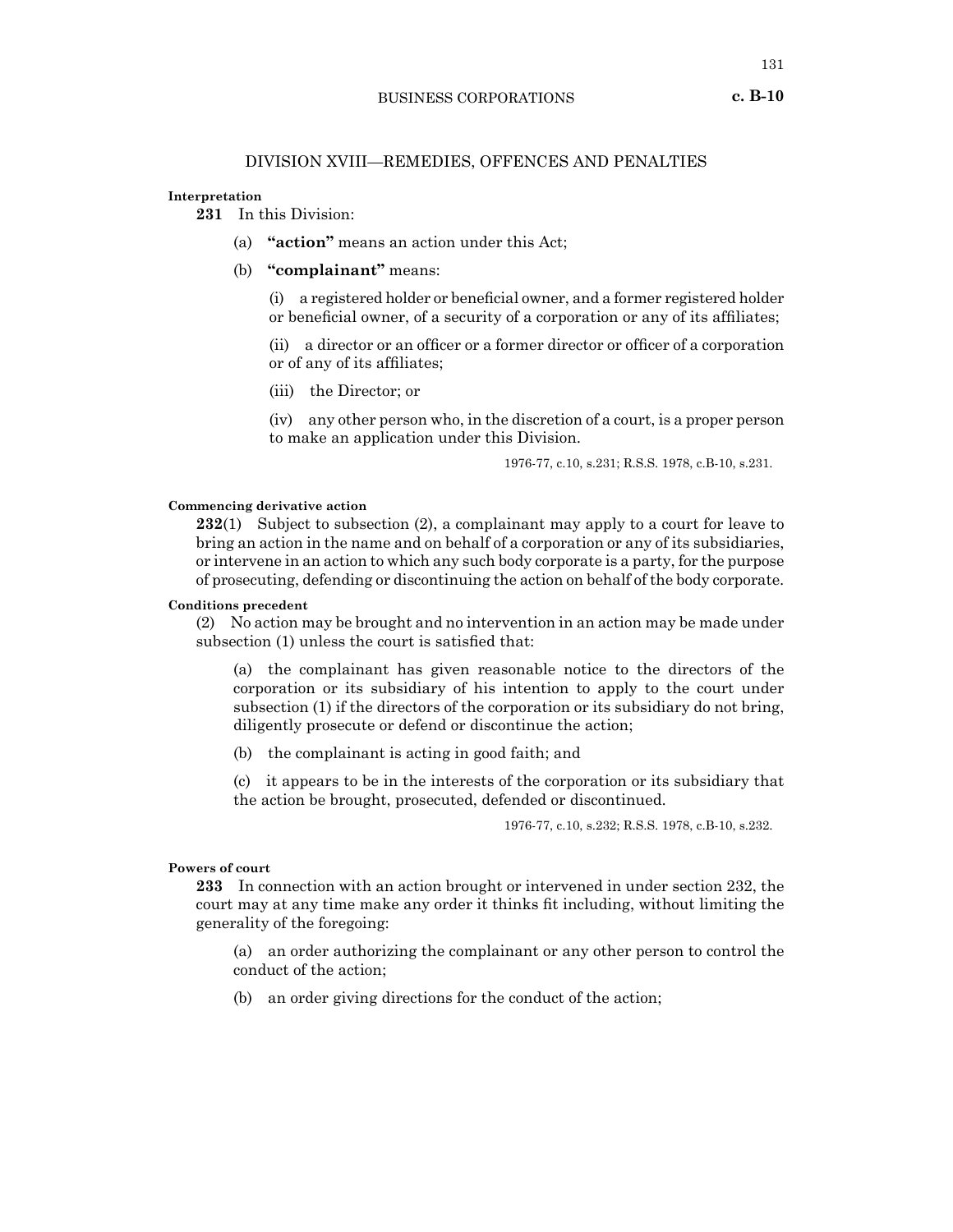(c) an order directing that any amount adjudged payable by a defendant in the action shall be paid, in whole or in part, directly to former and present security holders of the corporation or its subsidiary instead of to the corporation or its subsidiary;

(d) an order requiring the corporation or its subsidiary to pay reasonable legal fees incurred by the complainant in connection with the action.

1976-77, c.10, s.233; R.S.S. 1978, c.B-10, s.233.

## **Application to court re oppression**

**234**(1) A complainant may apply to a court for an order under this section.

#### **Grounds**

(2) If, upon an application under subsection (1), the court is satisfied that in respect of a corporation or any of its affiliates:

(a) any act or omission ofthe corporation or any of its affiliates affects a result;

(b) the business or affairs of the corporation or any of its affiliates are or have been carried on or conducted in a manner; or

(c) the powers of the directors of the corporation or any of its affiliates are or have been exercised in a manner;

that is oppressive or unfairly prejudicial to or that unfairly disregards the interests of any security holder, creditor, director or officer, the court may make an order to rectify the matters complained of.

#### **Powers of court**

(3) In connection with an application under this section, the court may make any interim or final order it thinks fit including, without limiting the generality of the foregoing:

- (a) an order restraining the conduct complained of;
- (b) an order appointing a receiver or receiver-manager;

(c) an order to regulate a corporation's affairs by amending the articles or bylaws or creating or amending a unanimous shareholder agreement;

(d) an order directing an issue or exchange of securities;

(e) an order appointing directors in place of or in addition to all or any of the directors in office;

(f) an order directing a corporation, subject to subsection (6), or any other person, to purchase securities of a security holder;

(g) an order directing a corporation, subject to subsection (6), or any other person, to pay to a security holder any part of the moneys paid by him for securities;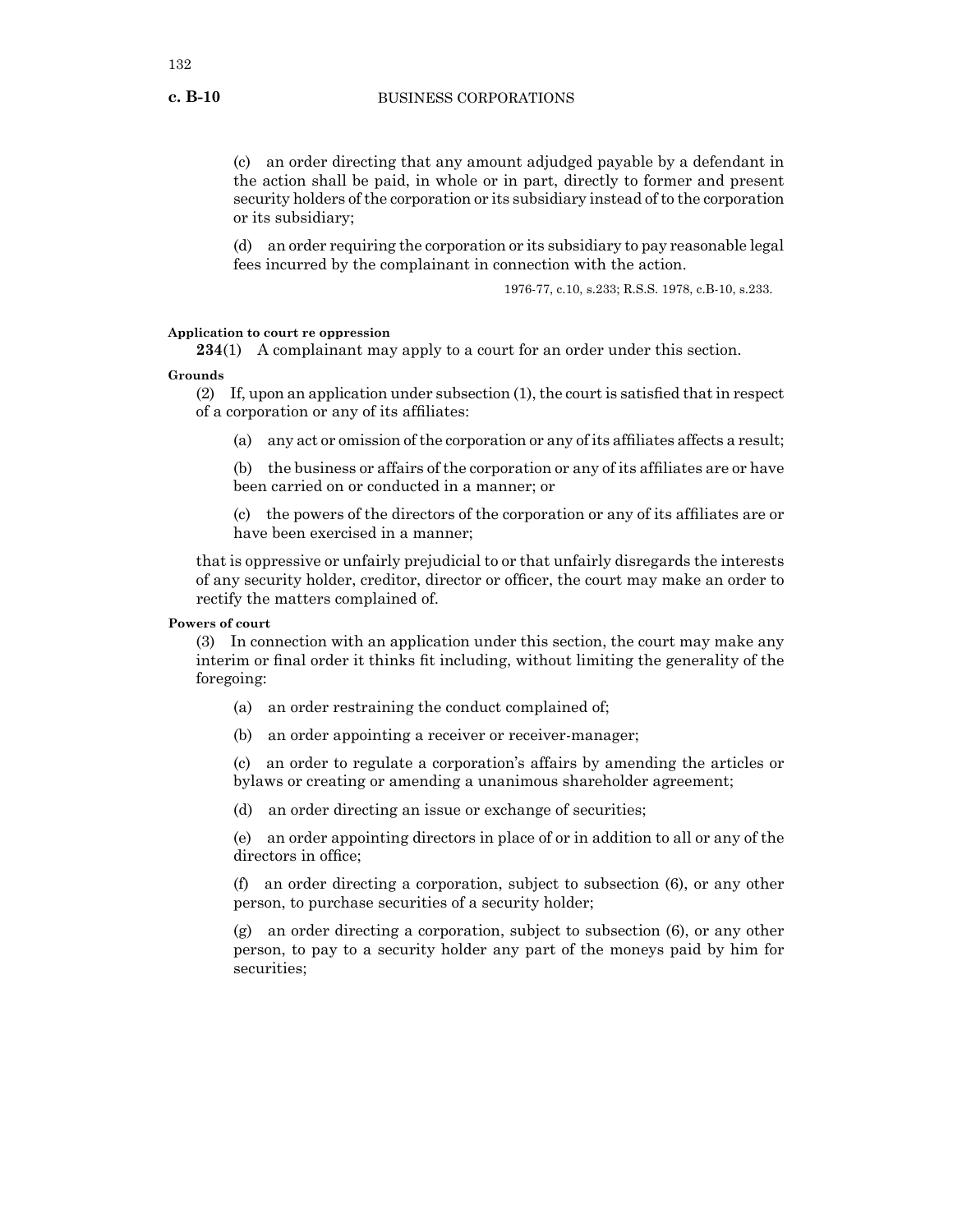(h) an order varying or setting aside a transaction or contract to which a corporation is a party and compensating the corporation or any other party to the transaction or contract;

(i) an order requiring a corporation, within a time specified by the court, to produce to the court or an interested person financial statements in the form required by section 149 or an accounting in such other form as the court may determine;

(j) an order compensating an aggrieved person;

(k) an order directing rectification of the registers or other records of a corporation under section 236;

(l) an order liquidating and dissolving the corporation;

(m) an order directing an investigation under Division XVII to be made;

(n) an order requiring the trial of any issue.

#### **Duty of directors**

(4) If an order made under this section directs amendment of the articles or bylaws of a corporation:

(a) the directors shall forthwith comply with subsection (4) of section 185; and

(b) no other amendment to the articles or bylaws shall be made without the consent of the court, until a court otherwise orders.

#### **Exclusion**

(5) A shareholder is not entitled to dissent under section 184 if an amendment to the articles is effected under this section.

# **Limitation**

(6) A corporation shall not make a payment to a shareholder under clause (f) or (g) of subsection (3) if there are reasonable grounds for believing that:

(a) the corporation is or would after that payment be unable to pay its liabilities as they become due; or

(b) the realizable value of the corporation's assets would thereby be less than the aggregate of its liabilities.

# **Alternative order**

(7) An applicant under this section may apply in the alternative for an order under section 207.

1976-77, c.10, s.234; R.S.S. 1978, c.B-10, s.234.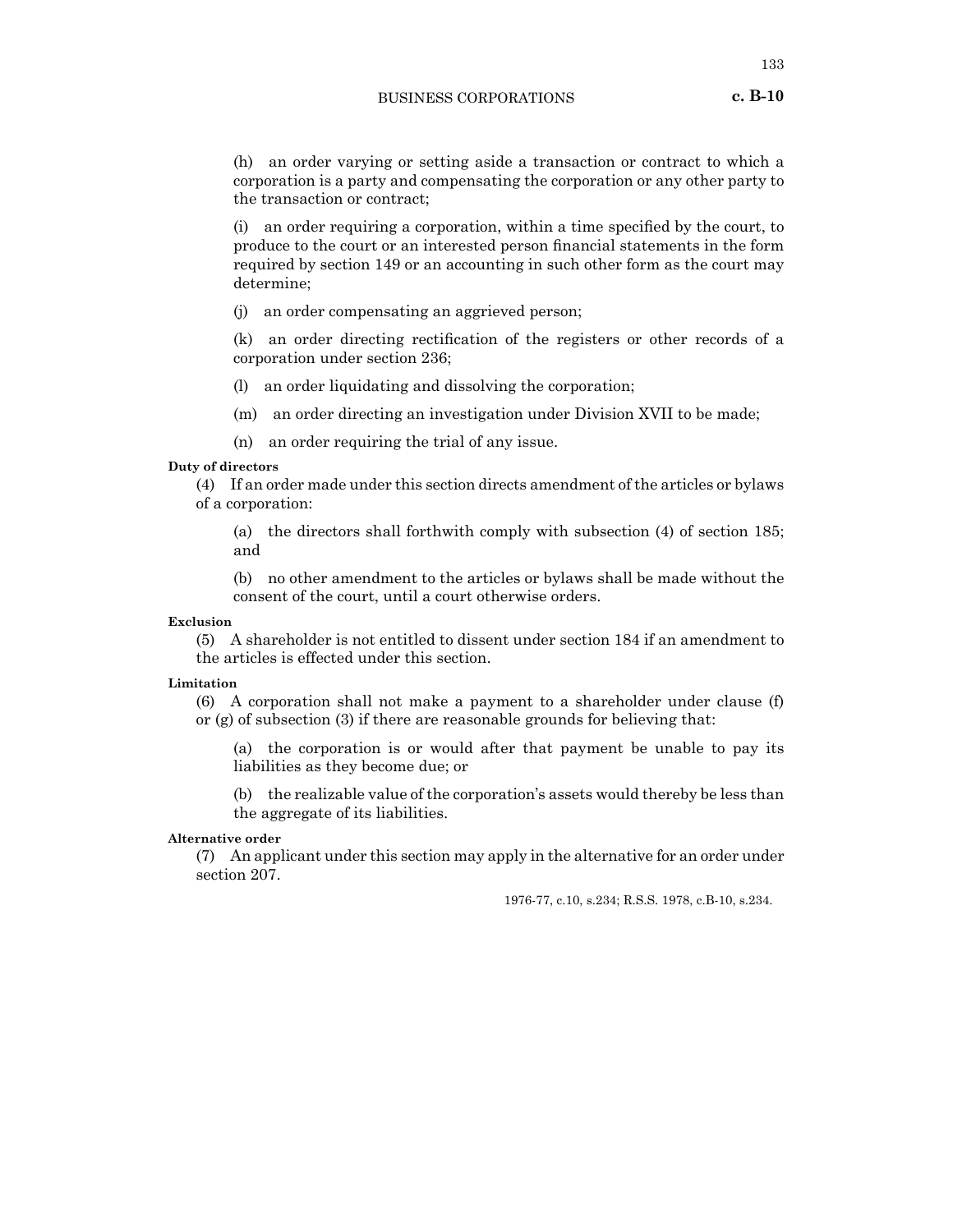#### **Evidence of shareholder approval not decisive**

**235**(1) An application made or an action brought or intervened in under this Division shall not be stayed or dismissed by reason only that it is shown that an alleged breach of a right or duty owed to the corporation or its subsidiary has been or may be approved by the shareholders of such body corporate, but evidence or approval by the shareholders may be taken into account by the court in making an order under section 207, 233 or 234.

## **Court approval to discontinue**

(2) An application made or an action brought or intervened in under this Division shall not be stayed, discontinued, settled or dismissed for want of prosecution without the approval of the court given upon such terms as the court thinks fit and, if the court determines that the interests of any complainant may be substantially affected by such stay, discontinuance, settlement or dismissal, the court may order any party to the application or action to give notice to the complainant.

## **No security for costs**

(3) A complainant is not required to give security for costs in any application made or action brought or intervened in under this Division.

## **Interim costs**

(4) In an application made or an action brought or intervened in under this Division, the court may at any time order the corporation or its subsidiary to pay to the complainant interim costs, including legal fees and disbursements, but the complainant may be held accountable for such interim costs upon final disposition of the application or action.

> 1976-77, c.10, s.235; R.S.S. 1978, c.B-10, s.235; 1979, c.6, s.53.

## **Application to court to rectify records**

**236**(1) If the name of a person is alleged to be or to have been wrongly entered or retained in, or wrongly deleted or omitted from, the registers or other records of a corporation, the corporation, a security holder of the corporation or any aggrieved person may apply to a court for an order that the registers or records be rectified.

## **Notice to Director**

(2) An applicant under this section shall give the Director notice of the application and the Director is entitled to appear and be heard in person or by counsel.

# **Powers of court**

(3) In connection with an application under this section, the court may make any order it thinks fit including, without limiting the generality of the foregoing:

(a) an order requiring the registers or other records of the corporation to be rectified;

(b) an order restraining the corporation from calling or holding a meeting of shareholders or paying a dividend before such rectification;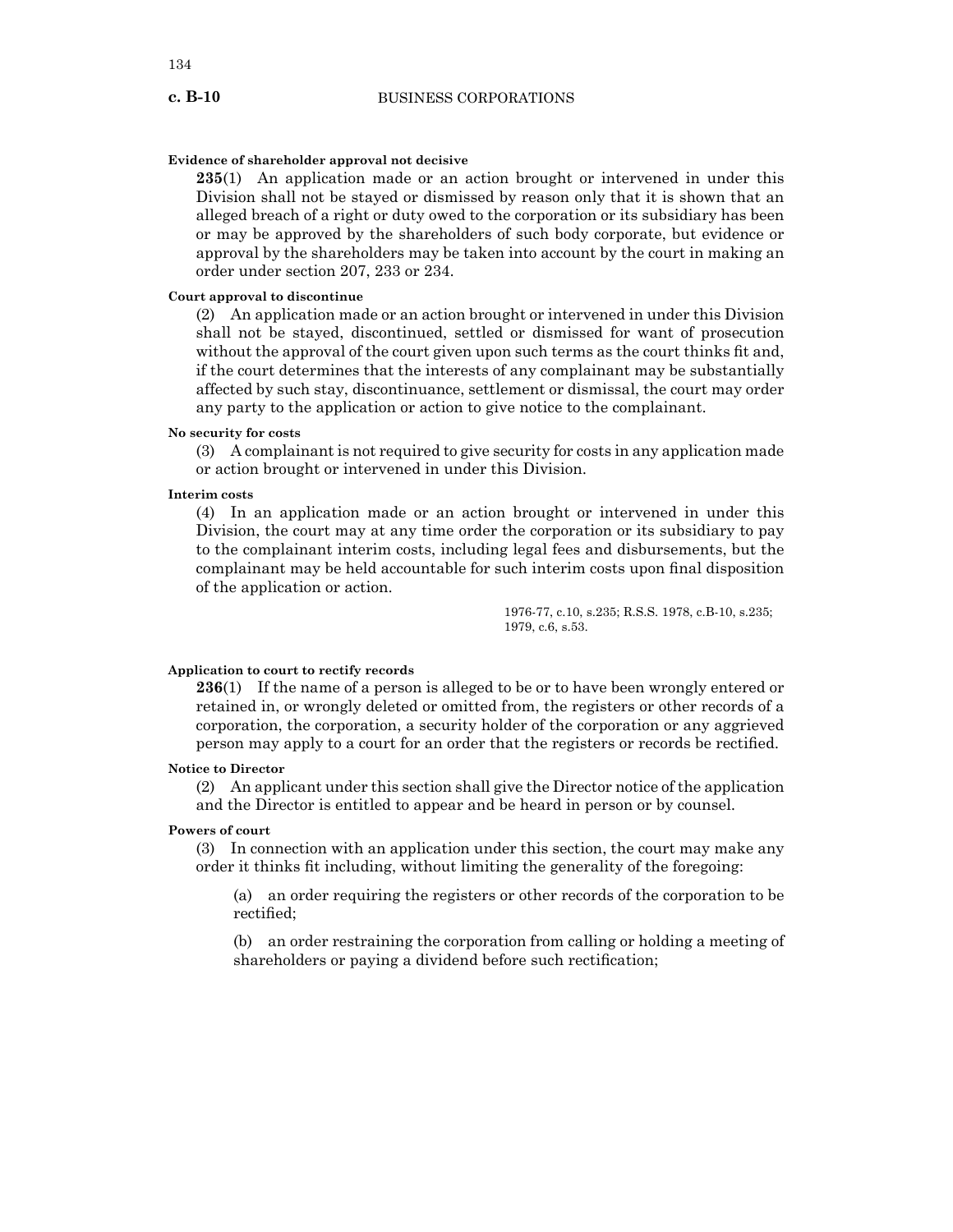**c. B-10**

(c) an order determining the right of a party to the proceedings to have his name entered or retained in, or deleted or omitted from, the registers or records of the corporation, whether the issue arises between two or more security holders or alleged security holders, or between the corporation and any security holders or alleged security holders;

(d) an order compensating a party who has incurred a loss.

1976-77, c.10, s.236; R.S.S. 1978, c.B-10, s.236.

# **Application for directions**

**237** The Director may apply to a court for directions in respect of any matter concerning his duties under this Act, and on such application the court may given such directions and make such further order as it thinks fit.

1976-77, c.10, s.237; R.S.S. 1978, c.B-10, s.237.

## **Notice of refusal by Director**

**238**(1) If the Director refuses to file any articles or other document required by this Act to be filed by him before the articles or other document become effective, he shall, within sixty days after receipt thereof by him or sixty days after he receives any approval that may be required under any other Act, whichever is the later, and after giving the person who sent the articles or document an opportunity to be heard, give written notice of his refusal to the person together with reasons therefor.

**Deemed refusal**

(2) Ifthe Director does not file or give written notice of his refusalto file any articles or document within the time limited therefor in subsection (1), he is deemed for the purposes of section 239 to have refused to file the articles or document.

1976-77, c.10, s.238; R.S.S. 1978, c.B-10, s.238.

# **Appeal from Director's decision**

**239**(1) A person who feels aggrieved by a decision of the Director:

(a) to refuse to file in the form submitted to him any articles or other document required by this Act to be filed by him;

(b) to give a name, to change or revoke a name, or to refuse to reserve, accept, change or revoke a name under section 12;

(c) to refuse to grant an exemption under subsection (2) of section 10, section 145, section 150, subsection (3) of section 154 and any regulations thereunder, subsection (4) of section 157 or subsection (2) of section 165;

 $(c.1)$  to refuse under subsection 181(11) to permit a continued reference to shares having a nominal or par value;

- (d) to refuse to issue a certificate of discontinuance under section 182;
- (e) to refuse to revive a corporation under section 202; or
- (f) to dissolve a corporation under section 205;

may apply to a court for an order requiring the Director to change his decision, and upon such application the court may so order and make any further order itthinks fit.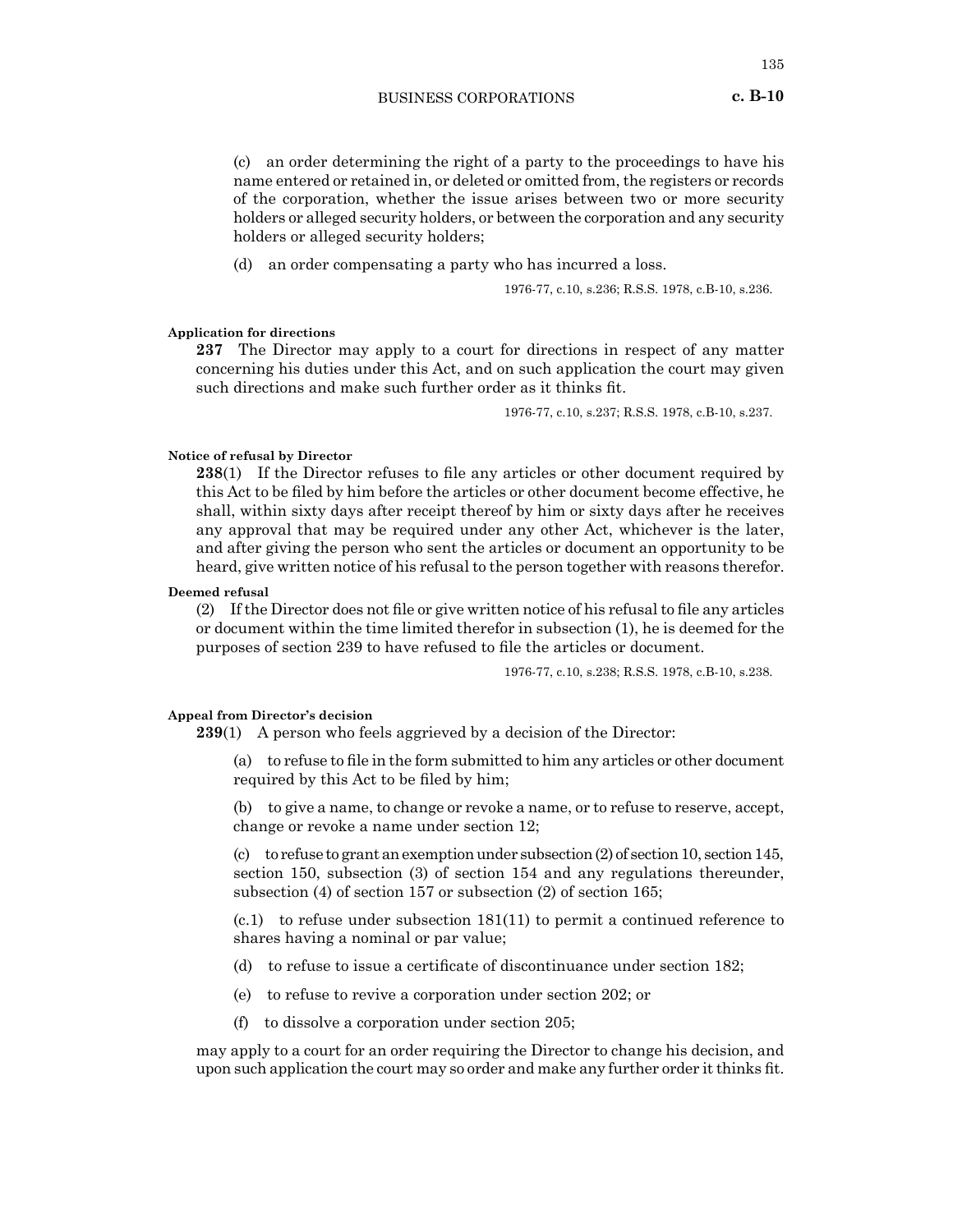(2) A person making an application pursuant to clause (1)(b) shall make the application with notice to the proponent of the name or to any other person who, in the opinion of the court, may be affected by the decision of the Director.

> 1976-77, c.10, s.239; R.S.S. 1978, c.B-10, s.239; 1979, c.6, s.54; 1984-85-86, c.44, s.7.

## **Restraining or compliance order**

**240** If a corporation or any director, officer, employee, agent, auditor, trustee, receiver, receiver-manager or liquidator of a corporation does not comply with this Act, the regulations, articles, bylaws, or a unanimous shareholder agreement, a complainant or a creditor of the corporation may, in addition to any other right he has, apply to a court for an order directing any such person to comply with, or restraining any such person from acting in breach of, any provisions thereof, and upon such application the court may so order and make any further order it thinks fit.

1976-77, c.10, s.240; R.S.S. 1978, c.B-10, s.240.

## **Summary application to court**

**241** Where this Act states that a person may apply to a court, the application may be made in a summary manner by petition, originating notice of motion, or otherwise as the rules of the court provide, and subject to any order respecting notice to interested parties or costs, or any other order the court thinks fit.

1976-77, c.10, s.241; R.S.S. 1978, c.B-10, s.241.

## **Appeal**

**242** An appeal lies to the Court of Appeal from any order made by a court under this Act.

1976-77, c.10, s.242; R.S.S. 1978, c.B-10, s.242.

# DIVISION XIX—GENERAL

## **Approval of Superintendent of Insurance**

**243** No corporation that is:

- (a) an insurer within the meaning of *The Saskatchewan Insurance Act*;
- (b) a trust company as defined in the regulations;
- (c) a loan company as defined in the regulations; or
- (c.1) a financing corporation as defined in the regulations;
- (d) **Repealed.** 1992, c.44, s.31.

shall be incorporated or continued under this Part without the written approval of the Superintendent of Insurance and the Superintendent of Financial Institutions.

> 1976-77, c.10, s.243; R.S.S. 1978, c.B-10, s.243; 1992, c.44, s.31; 1997, c.T-22.2, s.90; 2001, c.8, s.22.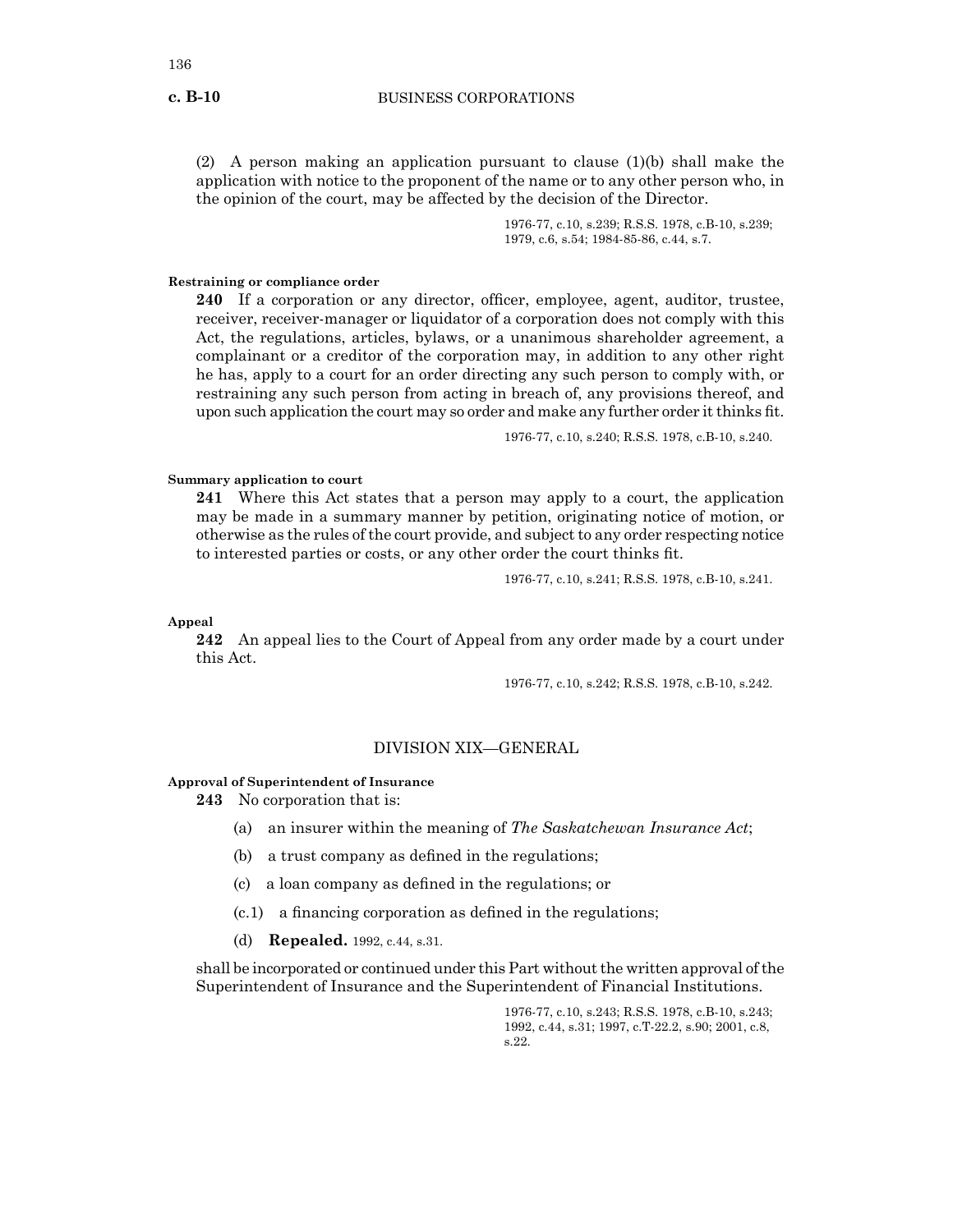**Notice of intention**

**244** An applicant for incorporation, or a corporation applying for continuance, that is mentioned in clause (a), (b), (c) or (d) of section 243 shall advise the Superintendent of Insurance and the Superintendent of Financial Institutions of its intention to make an application for the written approval required under section 243 at least one month before such application is made.

> 1976-77, c.10, s.244; R.S.S. 1978, c.B-10, s.244; 1997, c,T-22.2, s.90.

#### **Restrictions on business of the corporation**

**245**(1) The articles of incorporation or continuance of a corporation mentioned in section 243 shall set out any restrictions on the business or powers of the corporation that the Superintendent of Insurance and the Superintendent of Financial Institutions may require for his approval under that section.

## **Approval of articles**

(2) After incorporation or continuance of a corporation mentioned in subsection (1), no articles of amendment, articles of amalgamation, articles of reorganization or other articles may be registered by the Director unless the articles are first approved by the Superintendent of Insurance and the Superintendent of Financial Institutions.

> 1979, c.6, s.55; 1980-81, c.2, s.7; 1997, c.T-22.2, s.90.

# **246 Repealed.** 2013, c.O-4.2, s.21.

#### **Notice to directors and shareholders**

**247**(1) A notice or document required by this Act, the regulations, the articles or the bylaws to be sent to a shareholder or director of a corporation may be sent by a method prescribed in the regulations or by prepaid mail addressed to, or by personal delivery to:

(a) the shareholder at his latest address as shown in the records of the corporation or its transfer agent; and

(b) the director at his latest address as shown in the records of the corporation or in the last notice filed under section 101 or 108.

# **Effect of notice**

(2) A director named in a notice sent by a corporation to the Director under section 101 or 108 and filed by the Director is presumed for the purposes of this Act to be a director of the corporation referred to in the notice.

> 1976-77, c.10, s.247; R.S.S. 1978, c.B-10, s.247; 1999, c.13, s.7.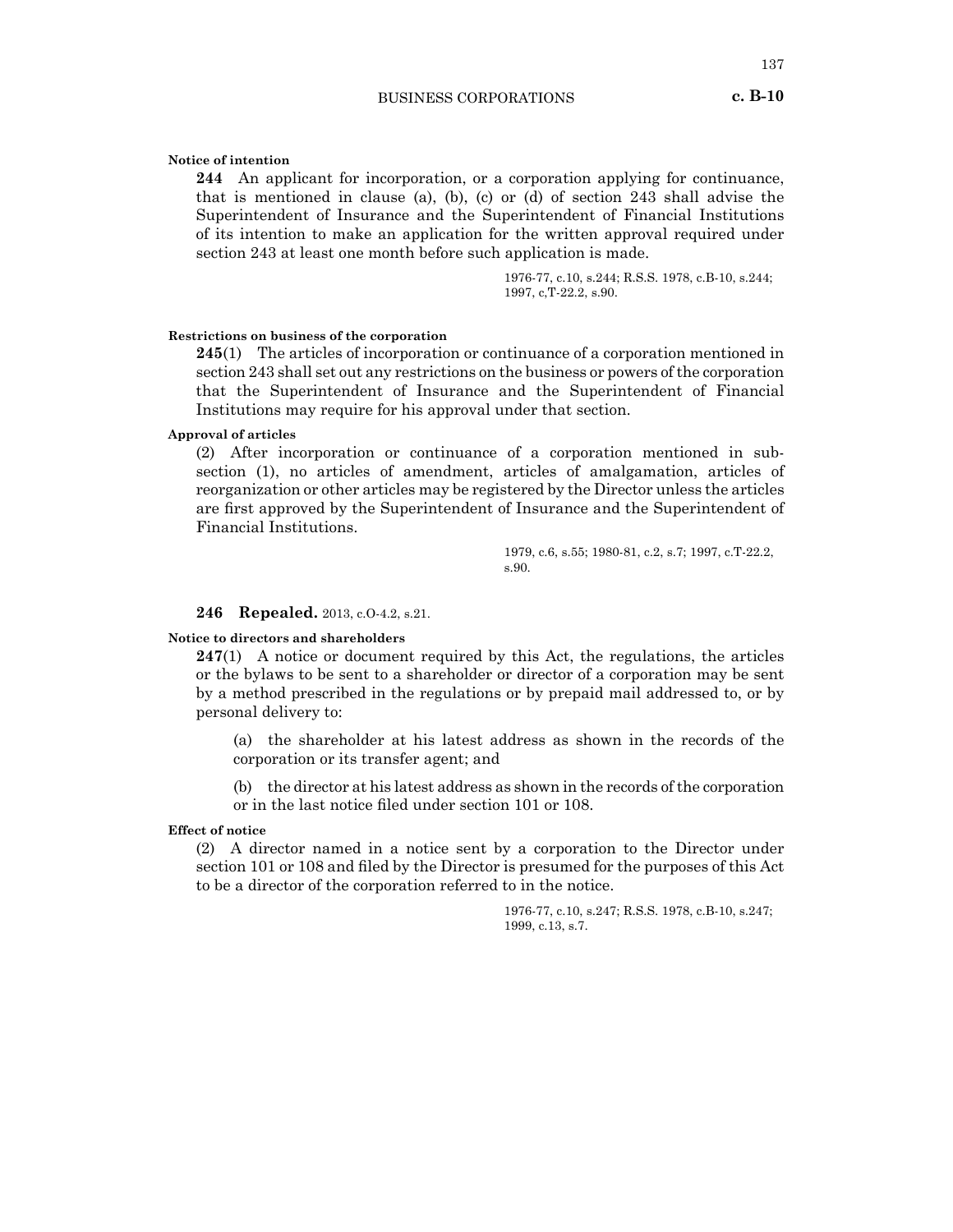## **Deemed receipt**

**248** A notice or document sent in accordance with section 247 to a shareholder or director of a corporation is deemed to be received by him at the time it would be delivered in the ordinary course of mail.

1976-77, c.10, s.248; R.S.S. 1978, c.B-10, s.248.

## **Undelivered notices**

**249** If a corporation sends a notice or document to a shareholder in accordance with section 247 and the notice or document is returned on two consecutive occasions because the shareholder cannot be found, the corporation is not required to send any further notices or documents to the shareholder until he informs the corporation in writing of his new address.

> 1976-77, c.10, s.249; R.S.S. 1978, c.B-10, s.249; 1999, c.13, s.8.

## **Waiver of notice**

**250** Where a notice or document is required by this Act or the regulations to be sent, the sending of the notice or document may be waived or the time for the notice or document may be waived or abridged at any time with the consent in writing of the person entitled thereto.

> 1976-77, c.10, s.250; R.S.S. 1978, c.B-10, s.250; 1979, c.6, s.56.

## **Certificate of corporation**

**251**(1) A director, officer or transfer agent of a corporation may:

- (a) sign a certificate stating any fact set out in; or
- (b) certify a copy of the whole or any part of;

the articles, the bylaws, a unanimous shareholder agreement, the securities register, a trust indenture or any other contract to which the corporation is a party or the minutes of a meeting of the directors, a committee of directors or the shareholders.

#### **Proof**

(2) A certificate or certified copy described in subsection (1) is admissible in evidence as *prima facie* proof of the facts contained in the certificate or certified copy without proof of the signature or official character of the person appearing to have signed the certificate or the certification.

1980-81, c.2, s.8.

**252 Repealed.** 1980-81, c.2, s.9.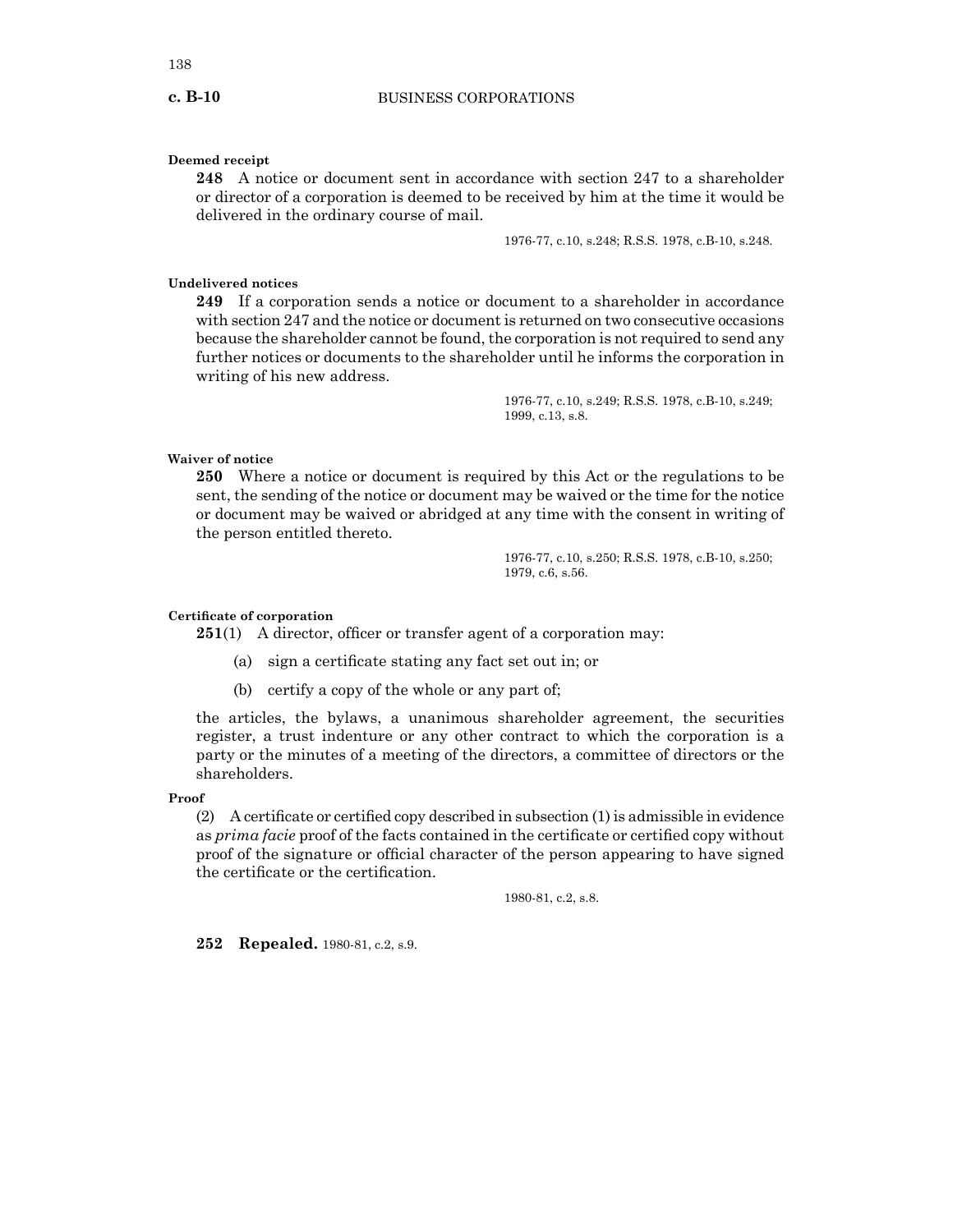**Security certificate**

**253** An entry in a securities register of, or a security certificate issued by, a corporation is, in the absence of evidence to the contrary, proof that the person in whose name the security is registered is owner of the securities described in the register or in the certificate.

> 1976-77, c.10, s.253; R.S.S. 1978, c.B-10, s.253; 1979, c.6, s.57.

**Copies**

**254** Where a notice or document is required to be sent to the Director under this Act, the Director may accept a photostatic or photographic copy thereof.

1976-77, c.10, s.254; R.S.S. 1978, c.B-10, s.254.

#### **Interpretation**

**255**(1) In this section, **"statement"** means a statement of intent to dissolve and a statement of revocation of intent to dissolve referred to in section 204.

## **Execution and filing**

(2) Where this Act requires that articles or a statement relating to a corporation shall be sent to the Director, unless otherwise specifically provided:

(a) two copies, in this section called "duplicate originals", the articles or the statement shall be signed by a director or an officer of the corporation or, in the case of articles of incorporation, by an incorporator; and

(b) upon receiving duplicate originals of any articles or statement that are in the prescribed form and any other required documents, the Director shall:

(i) endorse on each of the duplicate originals the word "Registered" and the date of the registration;

(ii) issue in duplicate the appropriate certificate and attach to each certificate one of the duplicate originals of the articles or statement;

(iii) file a copy of the certificate and attached articles or statement;

(iv) send to the corporation or its representative the original certificate and attached articles or statement; and

(v) publish in the Gazette notice of the issue of the certificate, unless the certificate is a certificate of amendment that does not effect a change of the corporation's name.

## **Date of certificate**

(3) A certificate referred to in subsection (2) issued by the Director may be dated as of the day he receives the articles, statement or court order pursuant to which the certificate is issued or as of any later day specified by the court or person who signed the articles or statement.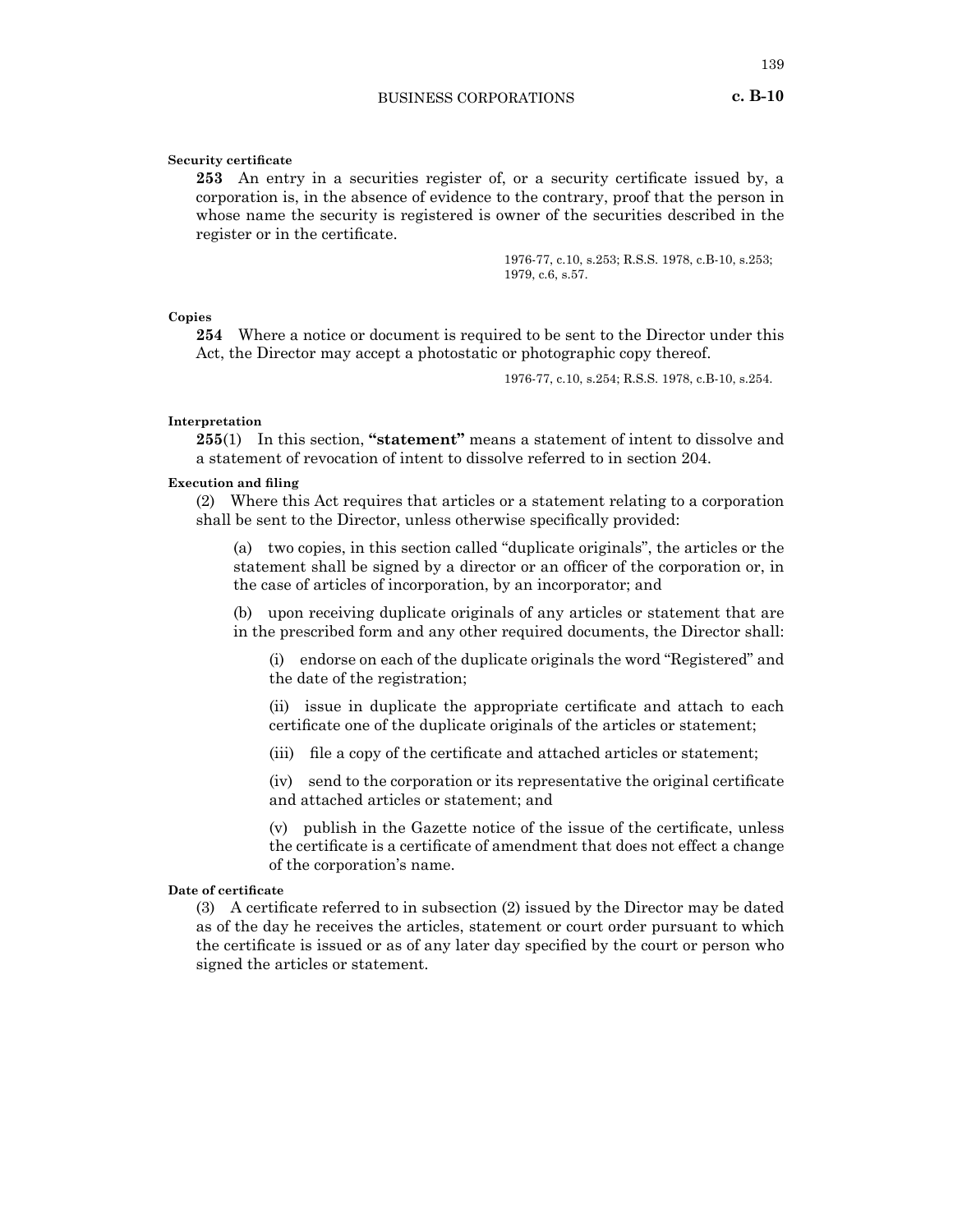## **Signature**

(4) A signature required on a certificate referred to in subsection (2) may be printed or otherwise mechanically produced thereon.

# **Date of certificate**

(5) Notwithstanding subsection (3), a certificate of discontinuance mentioned in subsection (7) of section 182 may be dated as of the day when a corporation is continued under the laws of another jurisdiction.

> 1976-77, c.10, s.255; R.S.S. 1978, c.B-10, s.255; 1979, c.6, s.58; 1980-81, c.2, s.10; 1984-85-86, c.44, s.8; 2005, c.6, s.14; 2013, c.O-4.2, s.22.

## **Alteration**

**256** The Director may alter a notice or document, other than an affidavit or statutory declaration, if so authorized by the person who sent the document or by his representative.

1976-77, c.10, s.256; R.S.S. 1978, c.B-10, s.256.

## **Corrections**

**257**(1) If a certificate containing an error is issued to a corporation by the Director, the directors or shareholders of the corporation shall, upon the request of the Director, pass the resolutions and send to him the documents required to comply with this Act, and take such other steps as the Director may reasonably require, and the Director may demand the surrender of the certificate and issue a corrected certificate.

## **Date of corrected certificate**

(2) A certificate corrected under subsection (1) shall bear the date of the certificate it replaces.

**Notice**

(3) If a corrected certificate issued under subsection (1) materially amends the terms of the original certificate, the Director shall forthwith give notice of the correction in the *Gazette*.

1976-77, c.10, s.257; R.S.S. 1978, c.B-10, s.257.

#### **Authorizing continuance**

**258**(1) Subject to subsection (3), a corporation may, by special resolution:

- (a) authorize the directors to apply for a certificate of continuance; and
- (b) approve the articles of continuance that shall be sent to the Director;

under section 181.

#### **Certificate of continuance**

(1.1) Subject to subsection (3), the directors of a corporation may apply under section 181 for a certificate of continuance where the articles of continuance do not make any amendment to the articles of the corporation, other than an amendment required to conform to this Act.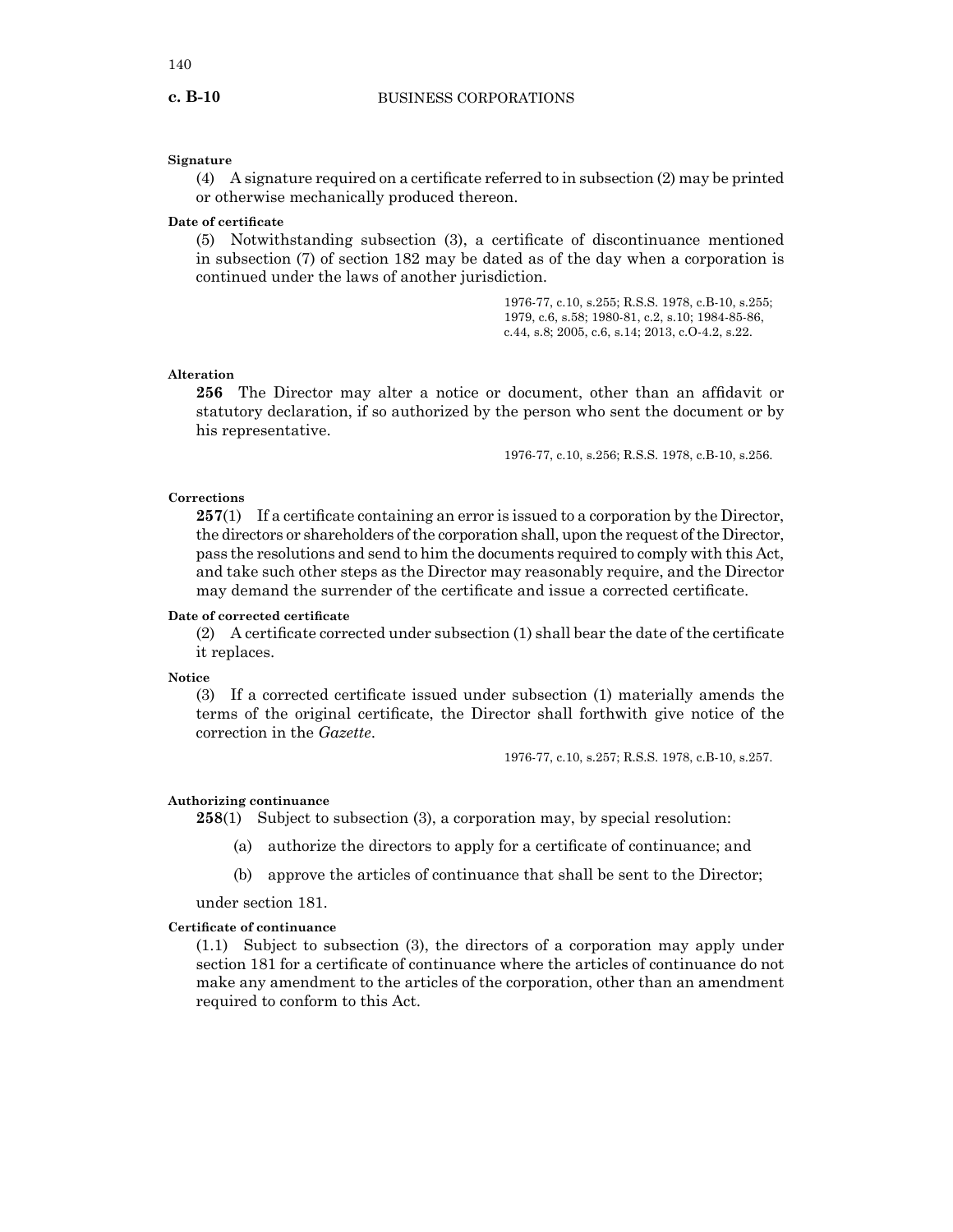## **Mandatory continuance**

(2) A corporation, other than a corporation incorporated under this Act or a corporation in respect of which a winding up has commenced or is deemed to have commenced under *The Companies Winding Up Act* on or before September 30, 1977, shall apply for a certificate of continuance under section 181 on or before December 31, 1980.

#### **Effect of failure to continue**

(3) A corporation mentioned in subsection (2) that has not been continued under this Act by December 31, 1980, is dissolved on January 1, 1981.

#### **Application of sections 219 to 221**

(4) Sections 219, 220 and 221 apply to a corporation dissolved under subsection (3) or under *The Companies Act* except insofar as those sections are inconsistent with this section.

# **Service of documents**

(5) A notice or document may be served on a corporation mentioned in subsection (4) by personally serving a person shown as a director or officer of the corporation in the last document or notice filed with or sent to the Director.

## **Application for certificate of continuance**

(6) Where a corporation is dissolved under subsection (3) or under *The Companies Act*, the corporation may apply to the Director for a certificate of continuance under section 181 as if the corporation had not been dissolved.

#### **Revival**

(7) A corporation mentioned in subsection (6) is revived on the date shown on the certificate of continuance issued pursuant to subsection 181(4) and, subject to the rights acquired by any person after its dissolution, thereafter the corporation is fixed with rights, privileges and obligations as though it had not been dissolved.

> 1979, c.6, s.59; 1979-80, c.73, s.2; 1980-81, c.2, s.11.

## **Reference to** *The Companies Act*

**259**(1) Any reference to *The Companies Act* in an Act incorporating or continuing a corporation shall be deemed to be a reference to this Act.

# **Incorporation of this Act with others**

(2) The provisions of this Part, excepting section 258, shall be and are hereby incorporated in any Act incorporating or continuing a corporation, unless the contrary is expressly declared in the Act incorporating or continuing the corporation, and except insofar as the provisions of this Part may be inconsistent with the express terms of that Act.

# **Restriction on business that may be carried on**

(3) Where the provisions of this Part apply to a corporation by reason of subsection (2) and the Act incorporating or continuing the corporation contains the words "the objects of the company are" or words of like effect, those words shall be deemed to be struck out and the words "the business that the corporation may carry on is restricted to" shall be deemed to be substituted therefor.

(4) **Repealed.** 2013, c.O-4.2, s.23.

1976-77, c.10, s.259; R.S.S. 1978, c.B-10, s.259; 2013, c.O-4.2, s.23.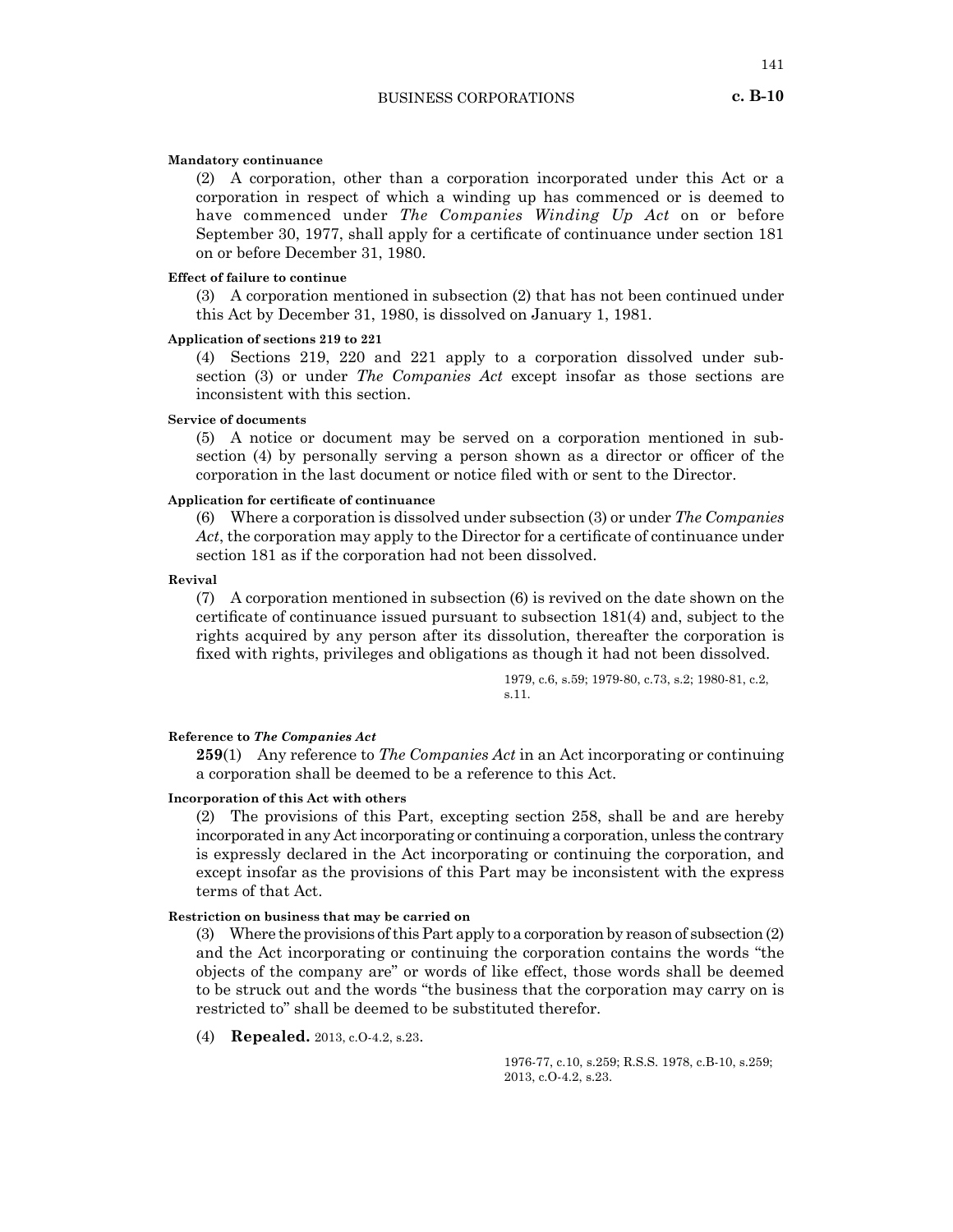## **Incorporation under** *The Companies Act* **prohibited**

**260** After this Act comes into force, no company may be incorporated under *The Companies Act*.

1976-77, c.10, s.260; R.S.S. 1978, c.B-10, s.260.

# PART II **Registration of Corporations** DIVISION I—APPLICATION

# **Application of Part**

**261**(1) Subject to subsection (2), this Part applies to every corporation wherever or however incorporated.

#### **Exceptions**

(2) No provision of this Part applies to:

(a) a corporation, other than a mutual insurance corporation, without share capital that is incorporated by or under an Act of the Legislature;

(b) a chartered bank or a railway corporation;

(c) an extraprovincial insurer licensed under *The Saskatchewan Insurance Act*;

(d) a corporation incorporated or registered under *The Co-operatives Act, 1996*, *The New Generation Co-operatives Act* or *The Credit Union Act*;

(d.1) an extraprovincial corporation registered under *The Non-profit Corporations Act, 1995*;

(e) any corporation or class of corporation exempted by the regulations.

## **Registration of extraprovincial co-operatives requires written approval**

(3) No extraprovincial corporation that is organized and operated on a co-operative basis within the meaning of any Act mentioned in clause (d) of subsection (2) shall be registered under this Part without the written approval of the minister responsible for the administration of *The Co-operatives Act, 1996* or *The New Generation Co-operatives Act*.

# **Extraprovincial corporation not subject to** *The Companies Act*

(4) No provision of *The Companies Act* applies to an extraprovincial corporation and no extraprovincial corporation may be registered under *The Companies Act*.

> 1976-77, c.10, s.261; R.S.S. 1978, c.B-10, s.261; 1979, c.6, s.60; 1984-85-86, c.44, s.9; 1988-89, c.42, s.10; 1999, c.N-4.001, s.352; 2001, c.8, s.4; 2015, c.21, s.64.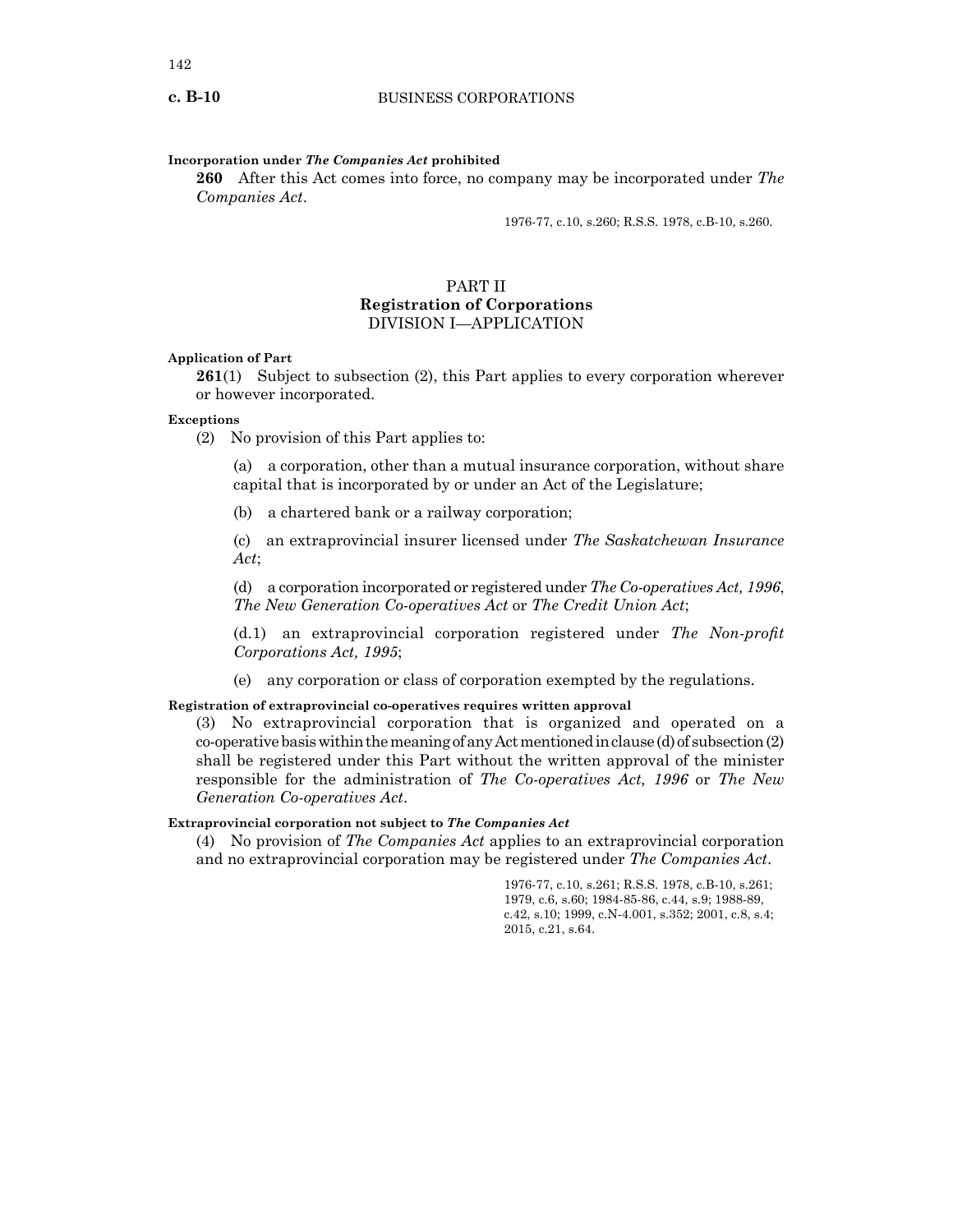# DIVISION II—REGISTRATION

## **Registration of corporations**

**262**(1) Every corporation carrying on business in Saskatchewan shall be registered under this Part and no corporation shall carry on business in Saskatchewan unless it is so registered.

## **Carrying on business**

(2) For the purposes of this Act, a corporation is deemed to be carrying on business if it:

(a) holds any title or interest in land registered in the name of the corporation under *The Land Titles Act*;

(b) has a resident agent or representative or maintains an office, warehouse or place of business in Saskatchewan;

(c) is licensed or registered or required to be licensed or registered under any statute of Saskatchewan entitling it to do business or to sell securities of its own issue;

- (d) **Repealed.** 1999, c.13, s.9.
- (e) **Repealed.** 1999, c.13, s.9.
- (f) otherwise carries on business in Saskatchewan.

## **Telephone listings**

(3) Where the number of a telephone located in Saskatchewan is listed in a telephone directory issued by Saskatchewan Telecommunications or in another prescribed telephone directory or prescribed category of telephone directory under the name of a corporation, that corporation is deemed, in the absence of evidence to the contrary, to be carrying on business in Saskatchewan.

## **Corporation deemed registered if name appears on register**

(4) A corporation whose name appears on the register maintained by the Director pursuant to section 282 is deemed to be registered under this Act and any corporation whose name does not appear on the register is deemed not to be registered under this Act.

> 1976-77, c.10, s.262; R.S.S. 1978, c.B-10, s.262; 1979, c.6, s.61; 1983, c.37, s.16; 1986, c.33, s.3; 1999, c.13, s.9; 2005, c.6, s.15; 2013, c.O-4.2, s.24.

#### **Application for registration**

**263** Every application for registration of a corporation under this Part shall be made to the Director in the prescribed form and shall be accompanied by:

- (a) **Repealed.** 2013, c.O-4.2, s.25.
- (b) **Repealed.** 1983, c.37, s.17.
- (c) a power of attorney in accordance with section 268; and
- (d) such other material or information as the Director may require.

1976-77, c.10, s.263; R.S.S. 1978, c.B-10, s.263; 1983, c.37, s.17; 2013, c.O-4.2, s.25.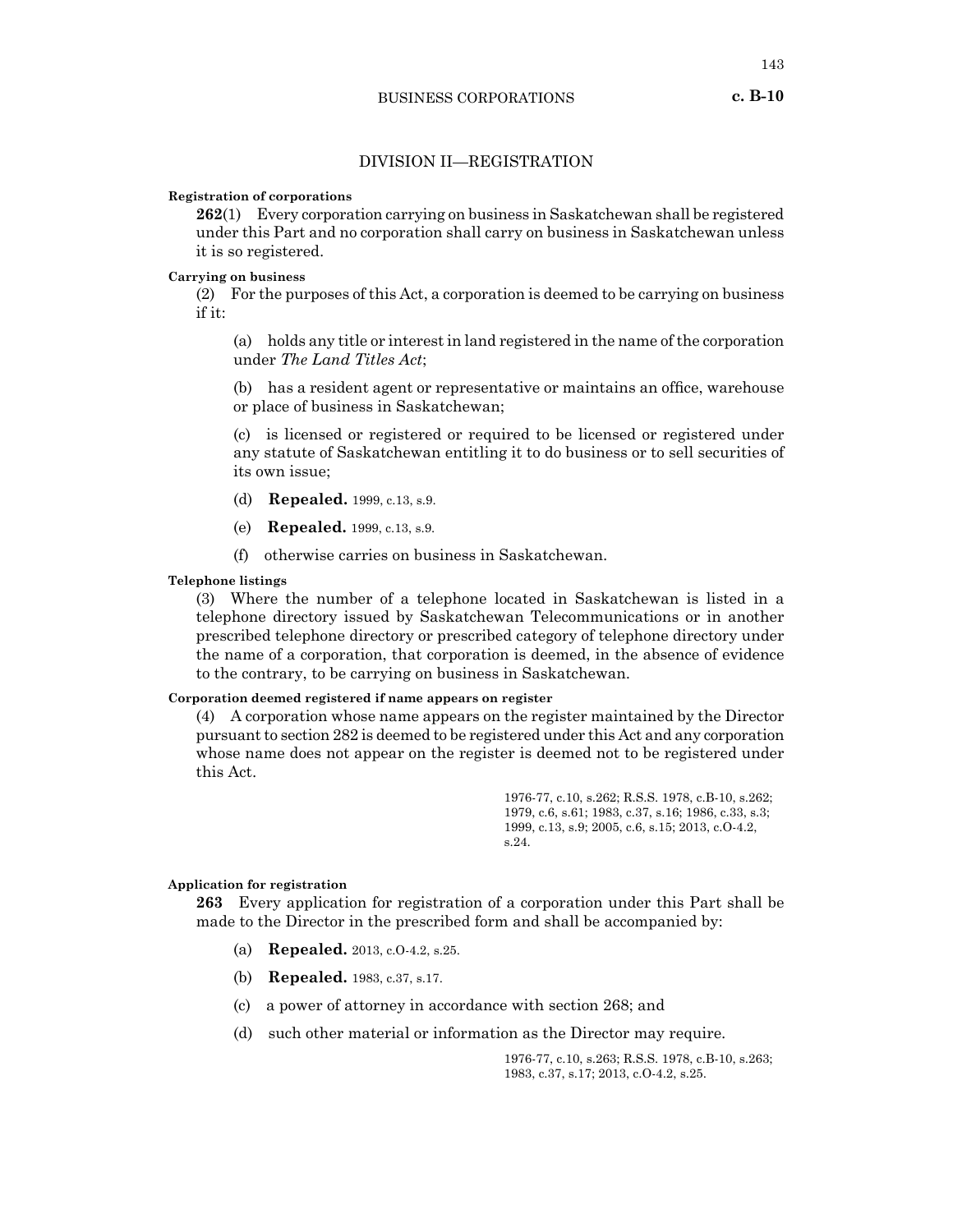## **Registration**

**264**(1) Upon receipt of the application and material required under section 263, and subject to any other provisions of this Act, the Director shall register the corporation and enter the name thereof on the register.

## **Effective date of registration**

(2) Subject to subsection (3) of section 255, a corporation is registered under this Act on the date the Director issues:

(a) the appropriate certificate referred to in subsection (2) of section 255; or

(b) in the case of an extraprovincial corporation, a certificate stating that the corporation is registered.

## **Publication of notice**

(3) Notice of the registration shall be published in the *Gazette*.

1976-77, c.10, s.264; R.S.S. 1978, c.B-10, s.264; 2013, c.O-4.2, s.26; 2015, c.21, s.64.

# **Termination and renewal of registration**

**265** The registration of a corporation is terminated when the name of the corporation is struck off the register pursuant to section 290 but the registration of a corporation is renewed when its name is restored to the register in accordance with subsection (5) of section 290.

1976-77, c.10, s.265; R.S.S. 1978, c.B-10, s.265.

# **Effect of registration**

**266**(1) Subject to this Act and the laws of Saskatchewan, a corporation while registered under this Act may, subject to the provisions of its articles and certificate of registration, carry on business in Saskatchewan.

## **Previous acts of corporation authorized**

(2) Registration or renewal of registration of a corporation under this Act shall be deemed to authorize all previous acts of the corporation as if the corporation had been registered at the time of such acts, except for the purposes of a prosecution of an offence against this Act.

1976-77, c.10, s.266; R.S.S. 1978, c.B-10, s.266.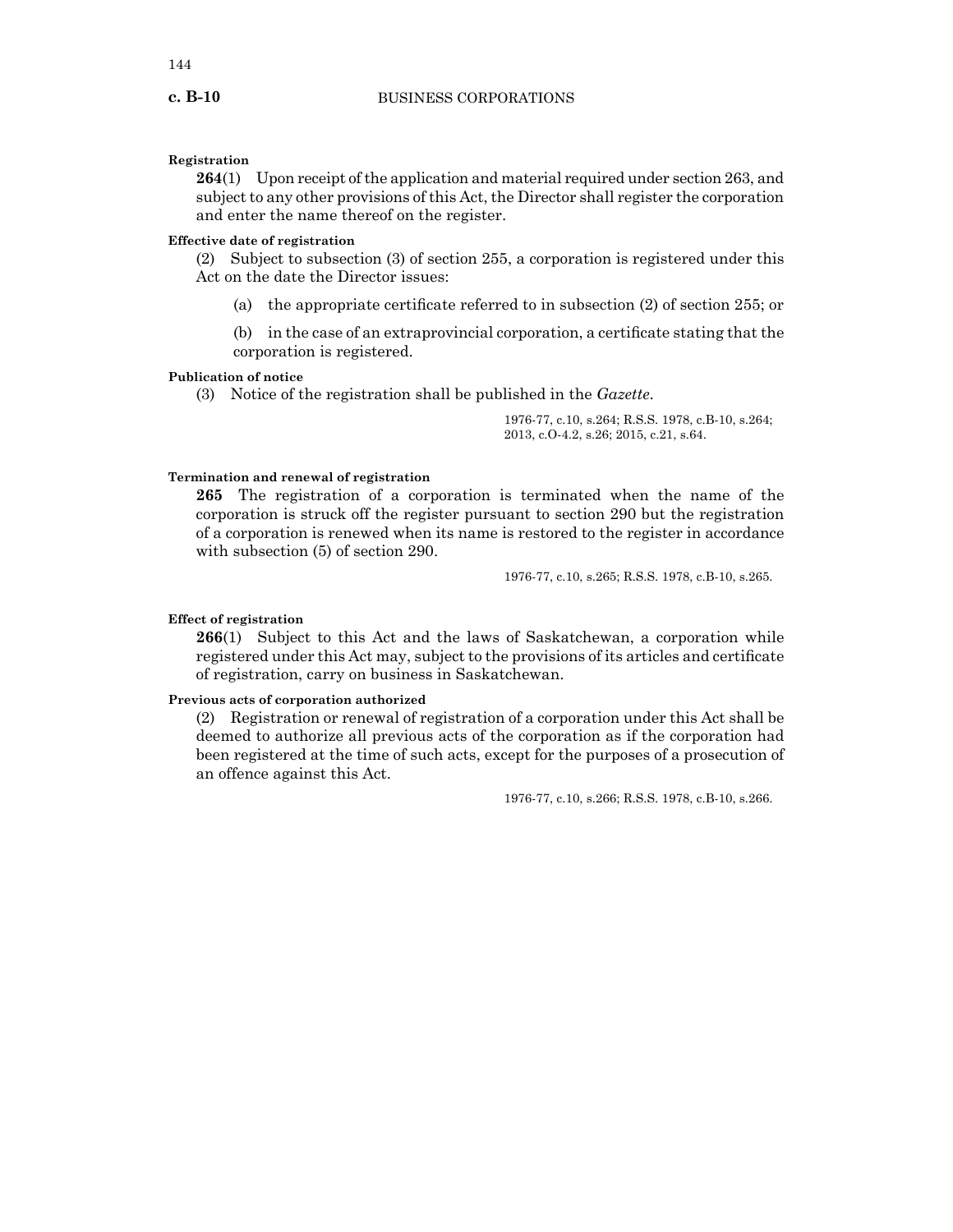# DIVISION III—DUTIES AND OBLIGATIONS

## **Publication of name**

**267**(1) A corporation shall set out its name in legible characters in all contracts, invoices, negotiable instruments and orders for goods or services issued or made by or on behalf of the corporation.

(2) Subject to subsection (1), a corporation may carry on business under or identify itself by a name other than its corporate name, where that other name has been registered under *The Business Names Registration Act*.

> 1976-77, c.10, s.267; R.S.S. 1978, c.B-10, s.267; 1983, c.37, s.18.

## **Power of attorney**

**268**(1) Every extraprovincial corporation shall, before registration, file with the Director a duly executed power of attorney in the prescribed form appointing the individual named in the power of attorney and residing in Saskatchewan to act as its attorney for the purpose of receiving service of process in all suits and proceedings by or against the corporation within Saskatchewan, and for the purpose of receiving all lawful notices, and declaring that service of process in respect of such suits and proceedings, and of such notices, on the attorney is legal and binding.

(1.1) Notwithstanding subsection (1) and clause 263(c), a power of attorney is not required where the extraprovincial corporation has a director or officer who is a Saskatchewan resident.

(1.2) Where the extraprovincial corporation mentioned in subsection (1.1) does not appoint a power of attorney:

(a) every director or officer who is a Saskatchewan resident is deemed to be the extra-provincial corporation's attorney for the purposes mentioned in subsection (1); and

(b) service of process respecting suits, proceedings and notices mentioned in subsection (1) on one of those directors or officers is legal and binding.

(1.3) An extraprovincial corporation mentioned in subsection (1.1) shall immediately file with the Director a duly executed power of attorney pursuant to subsection (1) where:

(a) it ceases to have a director or officer who is a Saskatchewan resident; or

(b) it does not wish to have its directors or officers who are Saskatchewan residents act as attorneys for the purposes of subsection (1).

(1.4) If an extraprovincial corporation is struck off the register pursuant to section 290, a power of attorney filed pursuant to this section is no longer effective, and any purported service on an attorney following the striking of the corporation from the register has no legal or binding effect.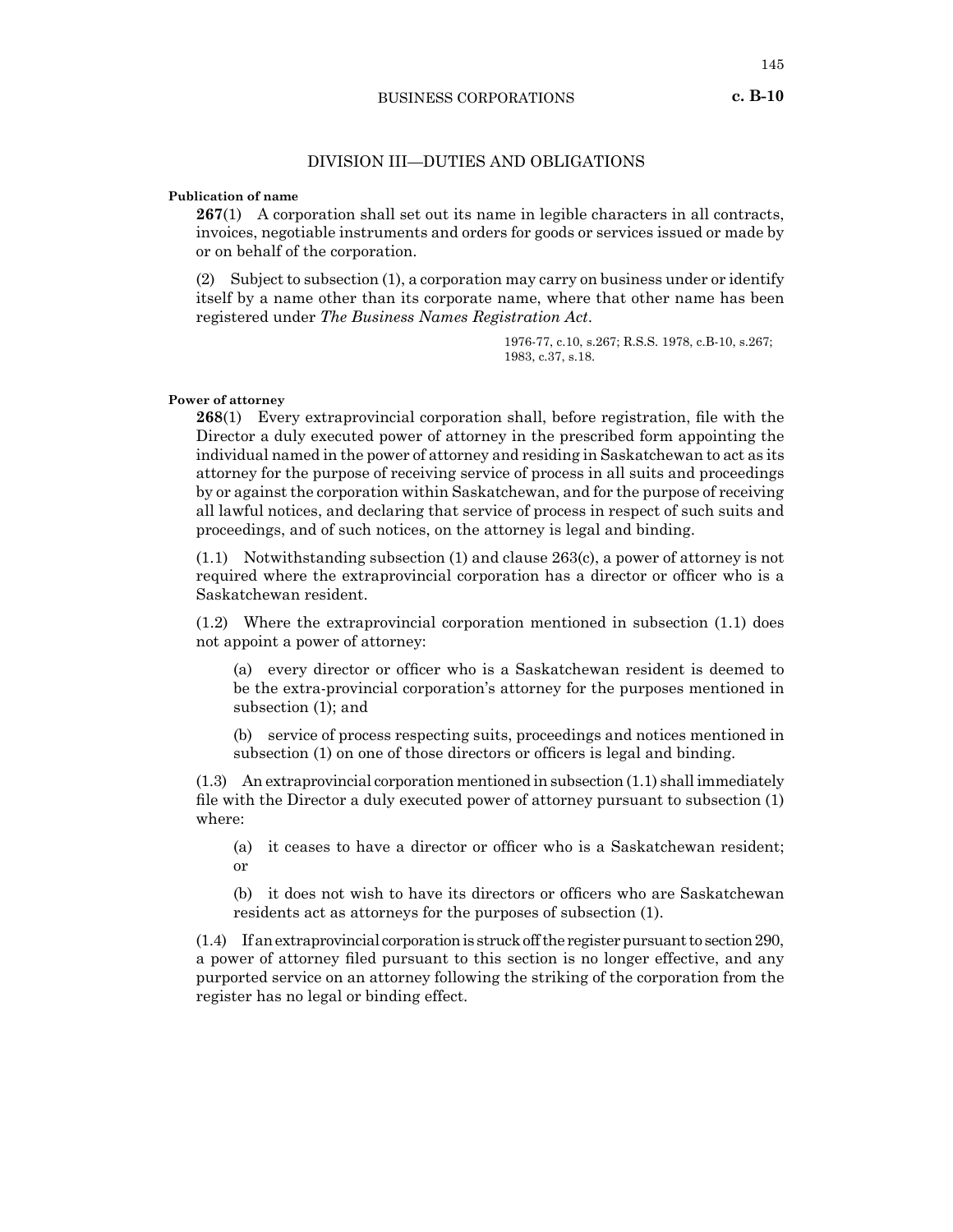#### **New power of attorney**

(2) A corporation may, by a new or other power of attorney executed and deposited in the manner mentioned in subsection (1), appoint another attorney within Saskatchewan to replace the attorney formerly appointed.

# **When new power of attorney required**

(3) Where:

(a) the attorney named in a power of attorney filed pursuant to this section ceases to reside in Saskatchewan, dies or resigns; or

(b) the power of attorney filed becomes invalid or ineffectual for any reason;

the corporation shall within 15 days after the date of the occurrence described in clause (a) or (b) file another power of attorney with the Director.

#### **Effective date of resignation**

(3.1) A resignation of an attorney is effective at the later of:

- (a) the time a written resignation is sent to the corporation; or
- (b) the time specified in the written resignation.

# **Copy of resignation to be sent to Director**

(3.2) The attorney shall send to the Director a copy of a written resignation sent pursuant to subsection (3.1).

# **Attorney's signature required on appointments**

(4) Every attorney shall sign the power of attorney form wherein he is so appointed declaring that he has consented to act as attorney.

> 1976-77, c.10, s.268; R.S.S. 1978, c.B-10, s.268; 1983, c.37, s.19; 1984-85-86, c.44, s.10; 1992, c.44, s.32; 1999, c.13, s.10; 2005, c.6, s.16; 2015, c.21, s.64.

## **Service on corporation**

**269** A notice or document may be served on a corporation:

(a) by leaving it at, or mailing it by registered mail or certified mail addressed to, the registered office of the corporation;

(b) by personally serving any director, officer, receiver-manager or liquidator of the corporation; or

(c) by leaving it at the office of, by mailing it by registered mail or certified mail addressed to or by personally serving any attorney of the corporation appointed pursuant to section 268.

> 1976-77, c.10, s.269; R.S.S. 1978, c.B-10, s.269; 1983, c.37, s.20; 1984-85-86, c.44, s.11.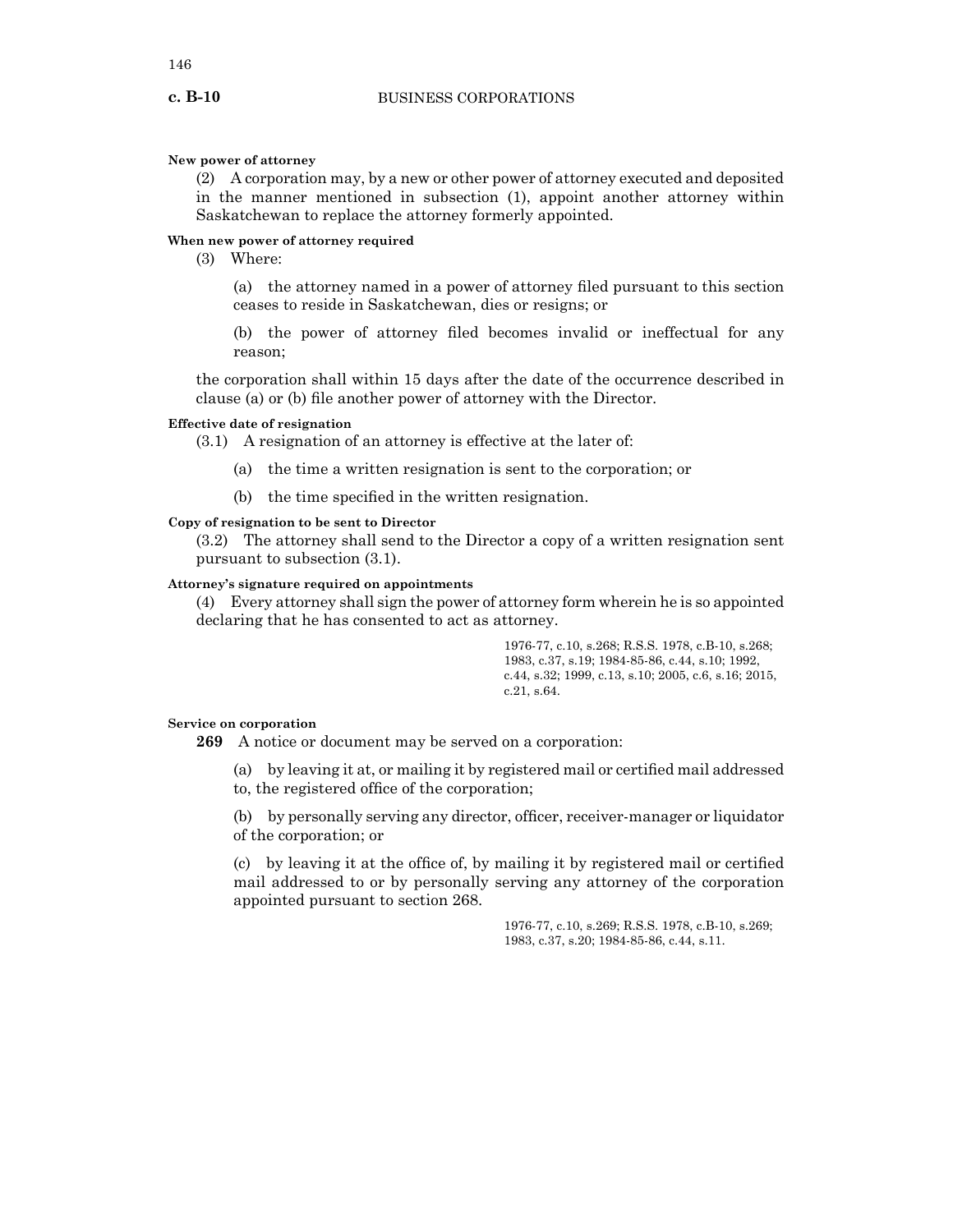147

#### **How notices or documents may be sent by Director**

**269.01**(1) Where a notice or other document is required or permitted by this Act or any regulations made pursuant to this Act to be sent by the Director, he or she may do so by ordinary mail, registered mail, certified mail, prepaid courier or similar method, as long as there is a record that the notice or other document has been sent.

(2) Where the Director sends a notice or other document mentioned in subsection (1) by ordinary mail, registered mail, certified mail, prepaid courier or similar method to the intended recipient, it is deemed to be received by the intended recipient on the earlier of:

- (a) the day the intended recipient actually receives it; and
- (b) the time and day or date set out in the regulations.

(3) A notice or other document mentioned in subsection (1) may be sent by fax or other method of electronic transmission where there is a record that the notice or other document has been sent.

(4) Where the Director sends a notice or other document mentioned in subsection (1) by fax or other method of electronic transmission to the intended recipient, it is deemed to be received by the intended recipient on the earlier of:

- (a) the day the intended recipient actually receives it; and
- (b) the time and day or date set out in the regulations.

(5) For the purposes of this section, **"sent"** includes issued, given, delivered, furnished, produced and served.

1995, c.4, s.6; 2015, c.21, s.6.

#### **Receivers, liquidators, etc.**

**269.1** Every receiver, receiver-manager or liquidator shall notify the Director immediately of his appointment and discharge.

1980-81, c.2, s.12.

## **Notices of change**

**270**(1) An extraprovincial corporation shall send to the Director notice of any change:

(a) in the address of its head office, whether within or outside of Saskatchewan;

- (b) in the address of its attorney; and
- (c) of its directors.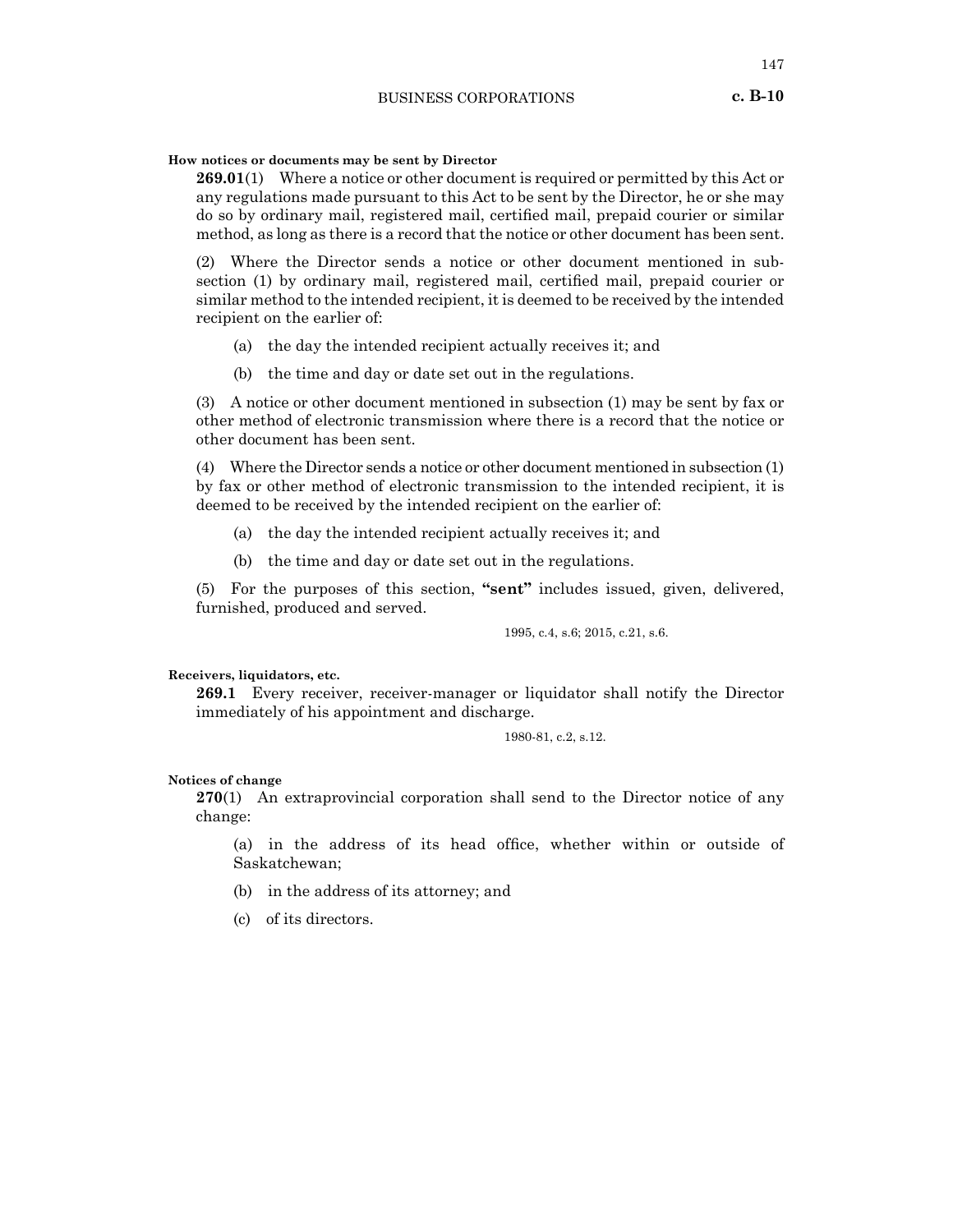#### **Duplicate copies required**

(2) Every notice of change shall be sent in duplicate to the Director who shall return one copy endorsed by him to show that notice has been filed.

# **Notice to be sent within fifteen days**

(3) A notice of change under this section shall be sent to the Director not later than fifteen days after the change is made.

> 1976-77, c.10, s.270; R.S.S. 1978, c.B-10, s.270; 2015, c.21, s.64.

# **Amendment to articles**

**271**(1) An extraprovincial corporation shall send to the Director a copy of any amendment to its articles that effects:

(a) a change of its name;

(b) an amalgamation of the corporation with one or more other corporations; or

(c) a continuance under the laws of another jurisdiction as if it had been incorporated under the laws of that other jurisdiction;

within 30 days of the date of the amendment.

# **Certificate of Director**

(2) The Director may issue a certificate, in respect of an amendment mentioned in subsection (1), in a form adapted to the circumstances and may publish a notice thereof in the *Gazette*.

> 1976-77, c.10, s.271; R.S.S. 1978, c.B-10, s.271; 1983, c.37, s.21; 2013, c.O-4.2, s.27; 2015, c.21, s.64.

**272 Repealed.** 1983, c.37, s.22.

## **Annual return**

**273** Every corporation shall, on the prescribed date, send to the Director an annual return in the prescribed form.

1979, c.6, s.62; 2013, c.O-4.2, s.28.

## **Shareholders' list**

**274**(1) Subject to subsection (2), every corporation other than an extraprovincial corporation shall send to the Director with the return mentioned in section 273 a list of all persons who were shareholders of the corporation on the date of the return and the list shall show:

- (a) the full name and address of each of those shareholders; and
- (b) the number and class of shares held by each of those shareholders.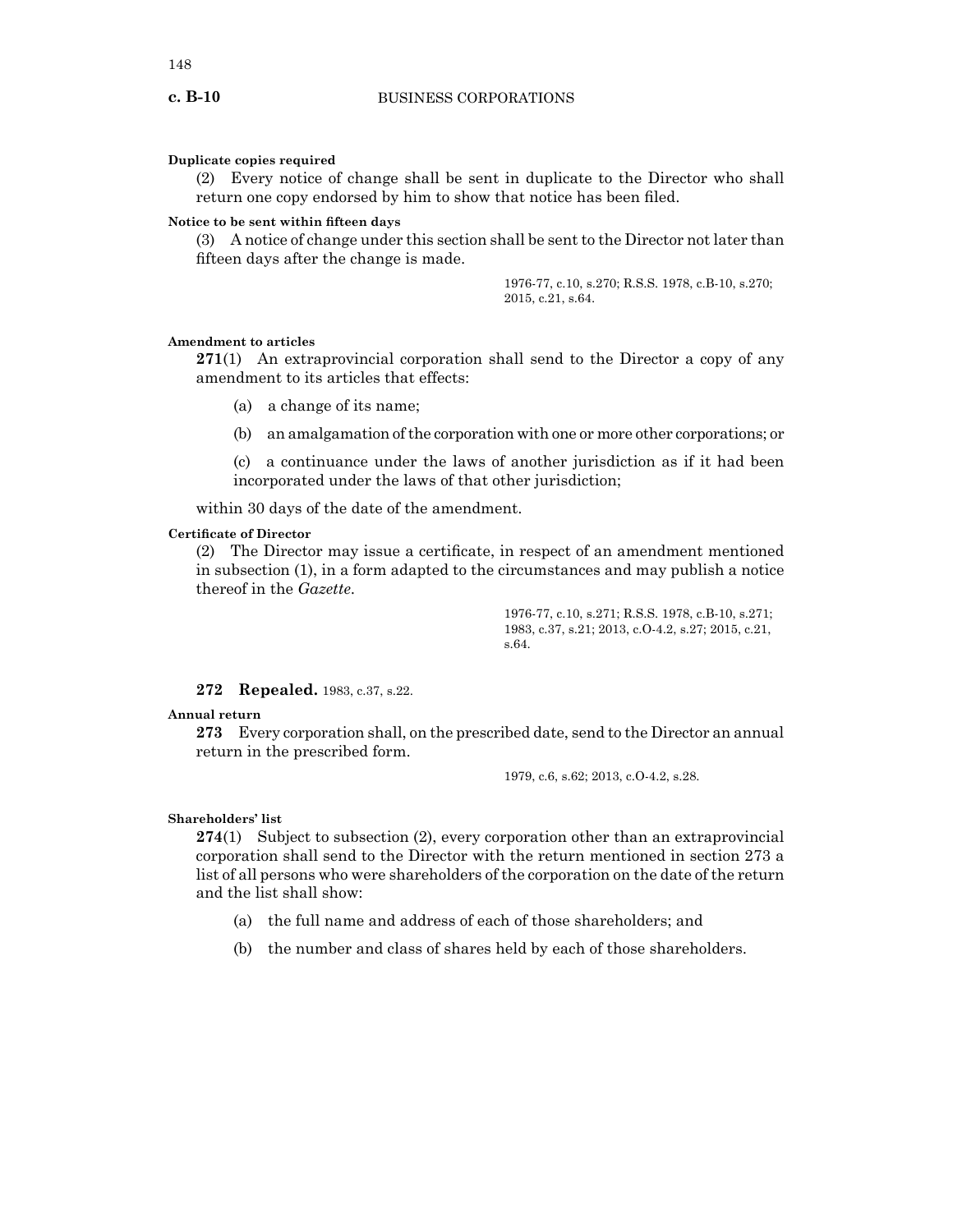#### **Shareholders' list to be sent to Director**

(2) No provision of this section applies to a corporation where the register of members of that corporation:

(a) is kept at an office in Saskatchewan of a trust company licensed under *The Trust and Loan Corporations Act, 1997*; and

(b) contains the names of more than fifty shareholders;

but the Director may at any time by notice in writing require the corporation to prepare and send the list mentioned in subsection  $(1)$  to him within the time specified in the notice.

> 1976-77, c.10, s.274; R.S.S. 1978, c.B-10, s.274; 1997, c.T-22.2, s.90; 2015, c.21, s.64.

## DIVISION IV—DISABILITIES AND PENALTIES

# **Unregistered corporation incapable of maintaining actions**

**275**(1) A corporation that is not registered under this Act is not capable of commencing or maintaining any action or other proceeding in a court in respect of a contract made in whole or in part in Saskatchewan in the course of, or in connection with, its business.

# **Burden of proof**

(2) In any action or proceeding, the onus shall be on the corporation to prove that it was registered.

# **Non-application to Canada corporation**

(3) No provision of this section applies to a Canada corporation.

(4) In this section, **"court"** means any court.

1976-77, c.10, s.275; R.S.S. 1978, c.B-10, s.275; 1979, c.6, s.63.

## **Action may be maintained if corporation becomes registered**

**276** Where a corporation was not registered but becomes registered under this Act, any action or proceeding mentioned in subsection (1) of section 275 may be maintained as if the corporation had been registered before the institution of the action or proceeding.

1976-77, c.10, s.276; R.S.S. 1978, c.B-10, s.276.

# **Resumption of action**

**277** Where an action or other proceeding has been dismissed or otherwise decided against a corporation on the grounds that an act or transaction of the company was invalid or prohibited by reason of the corporation not having been registered pursuant to this Act or *The Companies Act*, the corporation may, upon becoming registered under this Act and upon obtaining leave of the court, maintain a new such action or other proceeding as if no judgment had been rendered or entered.

1976-77, c.10, s.277; R.S.S. 1978, c.B-10, s.277.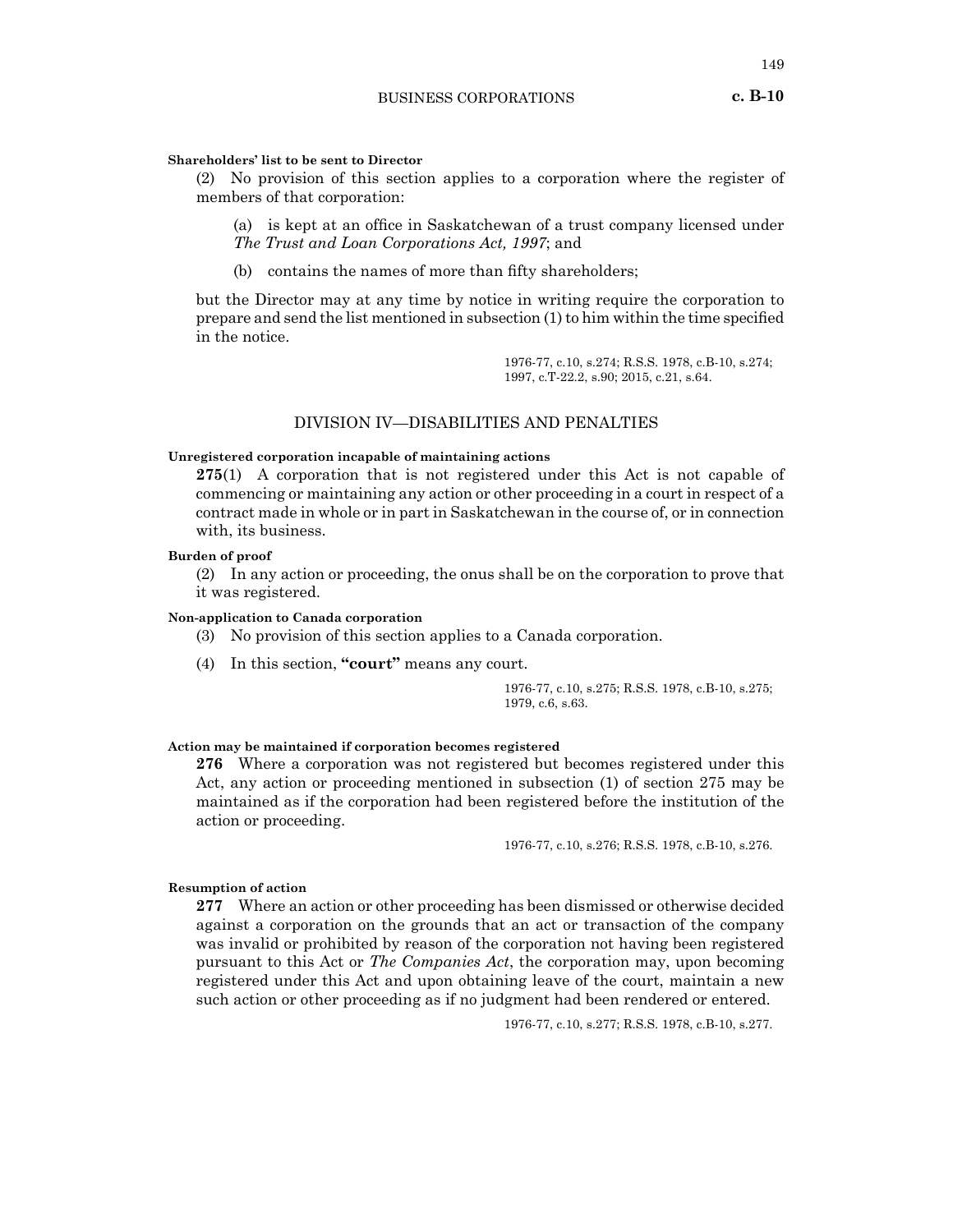## **Acts of unregistered corporation not invalid**

**278** No act of a corporation, including the holding of title to land or of any interest in land by a corporation, is invalid by reason only that the corporation was not registered under this Act.

1976-77, c.10, s.278; R.S.S. 1978, c.B-10, s.278.

# PART III **Administration** DIVISION I—DIRECTOR AND HIS DUTIES

#### **Appointment of Director**

**279**(1) The minister may, by order, appoint:

- (a) a Director; and
- (b) one or more Deputy Directors.
- (2) The Director shall:

(a) under the direction of the minister, supervise the operation of the register; and

(b) perform any additional functions or responsibilities assigned to the Director by this Act, the regulations, any other Act or the minister.

(3) The Director is an employee and agent of the Crown and all actions taken by the Director pursuant to this Act, the regulations or any other Act are taken on behalf of the Crown.

(4) A Deputy Director shall act under the direction of the Director.

(5) If the Director is absent or unable to act or the office of the Director is vacant, a Deputy Director may exercise all the powers and shall perform all of the functions or responsibilities of the Director, including any statutory duties imposed on the Director by this Act or any other Act.

(6) The Director may, in writing, authorize any person to perform any of the functions or responsibilities imposed, including statutory duties, or to exercise any of the powers conferred on the Director by this Act or any other Act.

(7) The performance or exercise by a person authorized pursuant to subsection (6) of the functions or responsibilities imposed or powers conferred on the Director by this Act or any other Act is deemed to be a performance or exercise by the Director.

(8) The Director may, in writing, set any limit or condition on an authorization pursuant to this section that the Director considers reasonable.

(9) No person shall seek to direct the Director in the performance of any statutory duty imposed on the Director by this Act or any other Act.

(10) No authorization pursuant to subsection (6) prevents the exercise of any power, function or responsibility by the Director.

2013, c.O-4.2, s.29.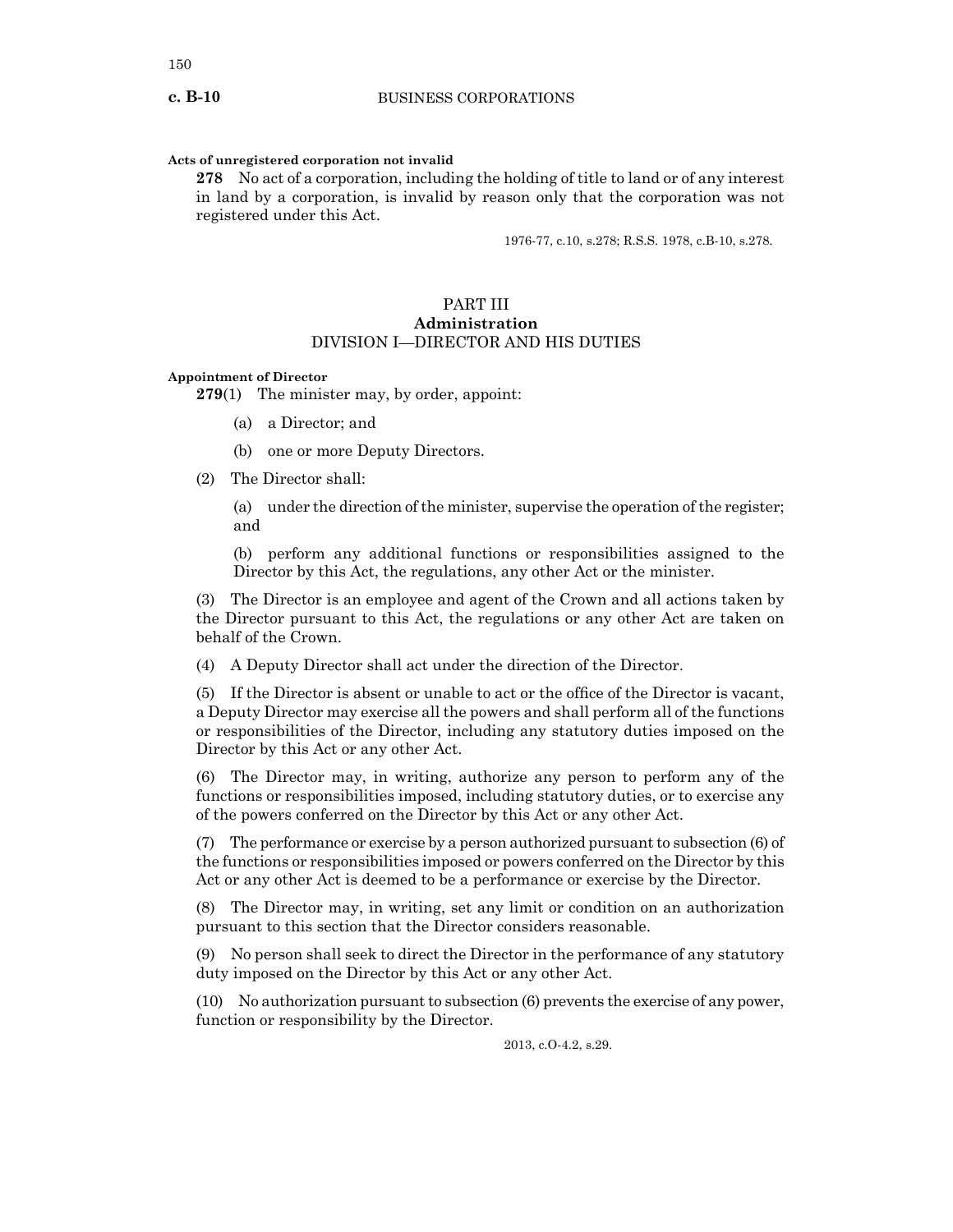#### **Fees and charges of Director**

**279.1**(1) The minister may, by order, establish:

(a) the fees, charges and taxes payable with respect to all services provided pursuant to this Act or provided by the Director pursuant to any other Act; and

(b) the method of payment of those fees, charges and taxes.

(2) The minister shall cause notice of the fees, charges and taxes established pursuant to subsection (1) to be published in the Gazette.

(3) Notwithstanding subsection (1), the Director may enter into an agreement with a person to provide a special service to that person if, in the opinion of the Director, a fee, charge or tax mentioned in subsection (1) is not adequate to allow the Director to provide that service to the person.

(4) If the Director considers it appropriate or necessary, the Director may:

- (a) waive any fees, charges or taxes, in whole or in part; or
- (b) refund any fees, charges or taxes, in whole or in part.

(5) The Director is not required to perform any function pursuant to this Act or the regulations until the appropriate fee, charge or tax is paid or arrangements for its payment are made.

(6) All revenues derived from fees, charges or taxes imposed or collected pursuant to this Act are to be paid to and are the property of the Crown, unless the Lieutenant Governor in Council directs otherwise.

2013, c.O-4.2, s.29.

#### **Transitional – activities**

**279.2**(1) In this section, **"former Director"** means the person who was the Director before the coming into force of this section and includes any person appointed as a Deputy Director pursuant to this Act before the coming into force of this section.

(2) Any activity undertaken by the former Director and not completed before the coming into force of this section may be continued by the Director or any Deputy Director after the coming into force of this section as if it had been undertaken by the Director after the coming into force of this section.

(3) Every number, certificate, order, approval, notice and other document that was issued by the former Director, and every registration, decision or other action made or taken by the former Director, pursuant to this Act or any other Act that imposes or confers a duty, power or function on the former Director before the coming into force of this section that is valid on the day before the coming into force of this section is continued and may be dealt with as if it were issued, made or taken by the Director.

2013, c.O-4.2, s.29.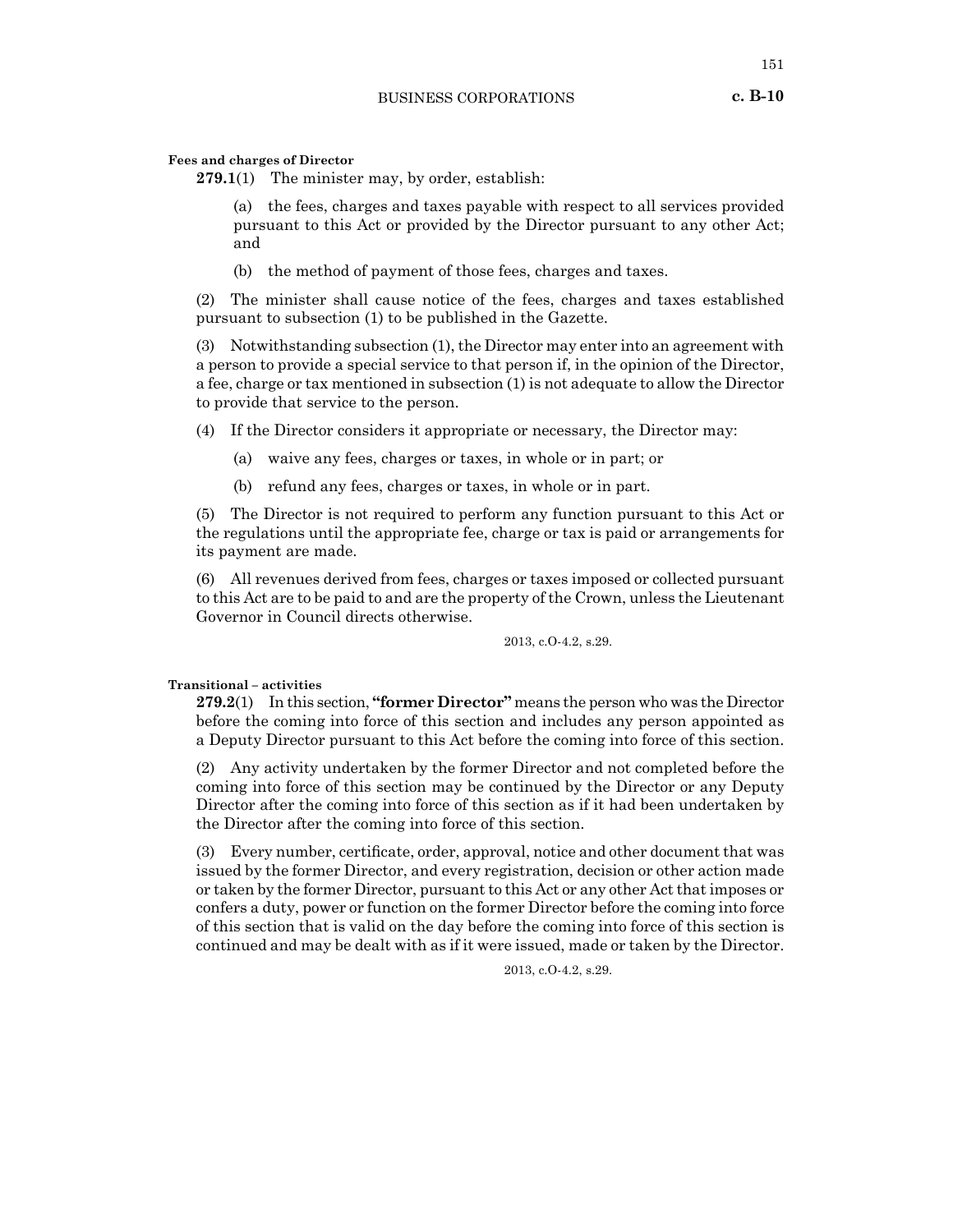#### **c. B-10** BUSINESS CORPORATIONS

# **Immunity**

**279.3** Except as otherwise provided in this Act, no action or proceeding lies or shall be commenced against the Crown, the minister, the Director, any Deputy Director, any other person authorized to act on behalf of the Director pursuant to subsection 279(6) or any employee of the Crown if that person is acting pursuant to the authority of this Act, the regulations or any other Act, for anything in good faith done, caused or permitted or authorized to be done, attempted to be done or omitted to be done by that person or by any of those persons pursuant to or in the exercise or supposed exercise of any power conferred by this Act, the regulations or any other Act or in the carrying out or supposed carrying out of any responsibility imposed by this Act, the regulations or any other Act.

2013, c.O-4.2, s.29.

#### **Seal**

**280** The Lieutenant Governor in Council may prescribe a seal for use by the Director in the performance of his duties.

1976-77, c.10, s.280; R.S.S. 1978, c.B-10, s.280.

#### **Service upon Director**

**281** A document may be served on the Director by leaving it at the office of the Director in Regina or by mailing it by registered post addressed to the Director at that office.

1976-77, c.10, s.281; R.S.S. 1978, c.B-10, s.281.

# DIVISION II—RECORDS

#### **Register of corporations**

**282**(1) The Director shall maintain a register of corporations in which shall be kept the name of every corporation that is:

- (a) incorporated under this Act;
- (b) registered under this Act;

(c) immediately before the coming into force of this Act, on the register in accordance with *The Companies Act*;

- (d) continued as a corporation in accordance with section 181;
- (d.1) revived in accordance with section 202 or 258; or
- (e) restored to the register pursuant to section 290;

and that has not been subsequently struck off the register pursuant to section 290 of this Act.

152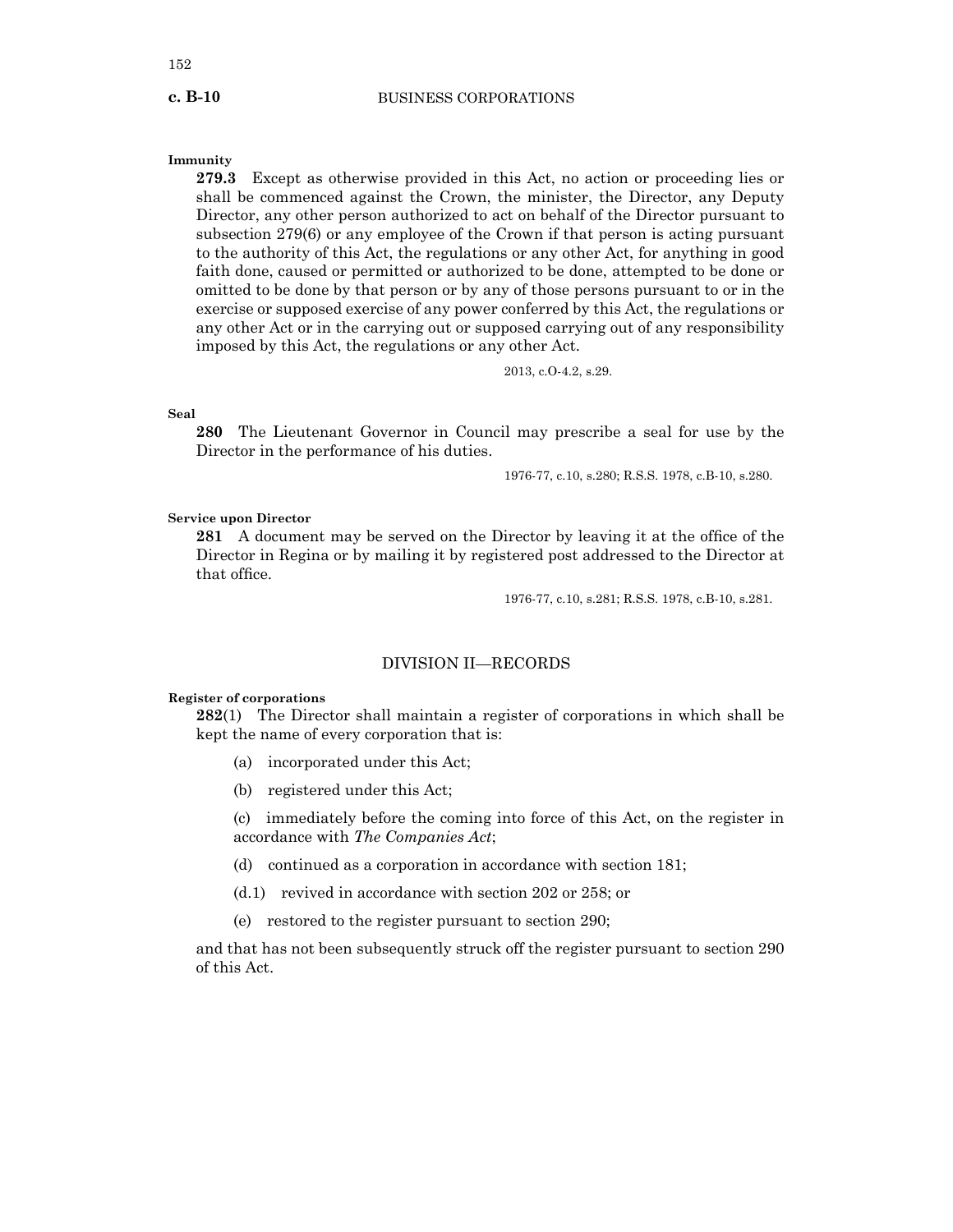**c. B-10**

(2) The register mentioned in subsection (1) is a public registry of the people of Saskatchewan.

(3) All information in the register is the property of the Government of Saskatchewan.

> 1976-77, c.10, s.282; R.S.S. 1978, c.B-10, s.282; 1980-81, c.2, s.13; 2013, c.O-4.2, s.30.

#### **Documents under** *The Companies Act* **become documents under this Act**

**283** Every document kept, filed or registered by the Registrar of Companies under *The Companies Act* is deemed to be a document sent to the Director as required by this Act.

1976-77, c.10, s.283; R.S.S. 1978, c.B-10, s.283.

#### **Right to inspect and obtain copies**

**284** A person may:

(a) examine any document required by this Act or the regulations to be sent to the Director, except a report sent to him under subsection 223(2);

(b) examine any document issued by the Director under section 255;

(c) require a copy or extract of any document mentioned in clause (a) or (b) to be made;

(d) require the copy or extract made pursuant to clause (c) to be certified by the Director as a true copy.

1980-81, c.2, s.14; 2013, c.O-4.2, s.31.

#### **Form of copies**

**285**(1) Where records maintained by the Director are prepared and maintained in a form mentioned in subsection 22(1), the Director may furnish, in written form, in photographic film form or in electronic form any copy required to be furnished under section 284.

#### **Retention of records**

(2) The Director is not required to produce any document, other than a certificate and attached articles or statement filed under section 255, after six years from the date he received it.

# **Period of retention for certain documents**

(3) In the case of an extraprovincial corporation, the Director is not required to produce any document filed under this Act after six years from the date on which the name of the corporation was last on the register.

> 1976-77, c.10, s.285; R.S.S. 1978, c.B-10, s.285; 1980-81, c.2, s.15; 1995, c.4, s.7; 2015, c.21, s.64.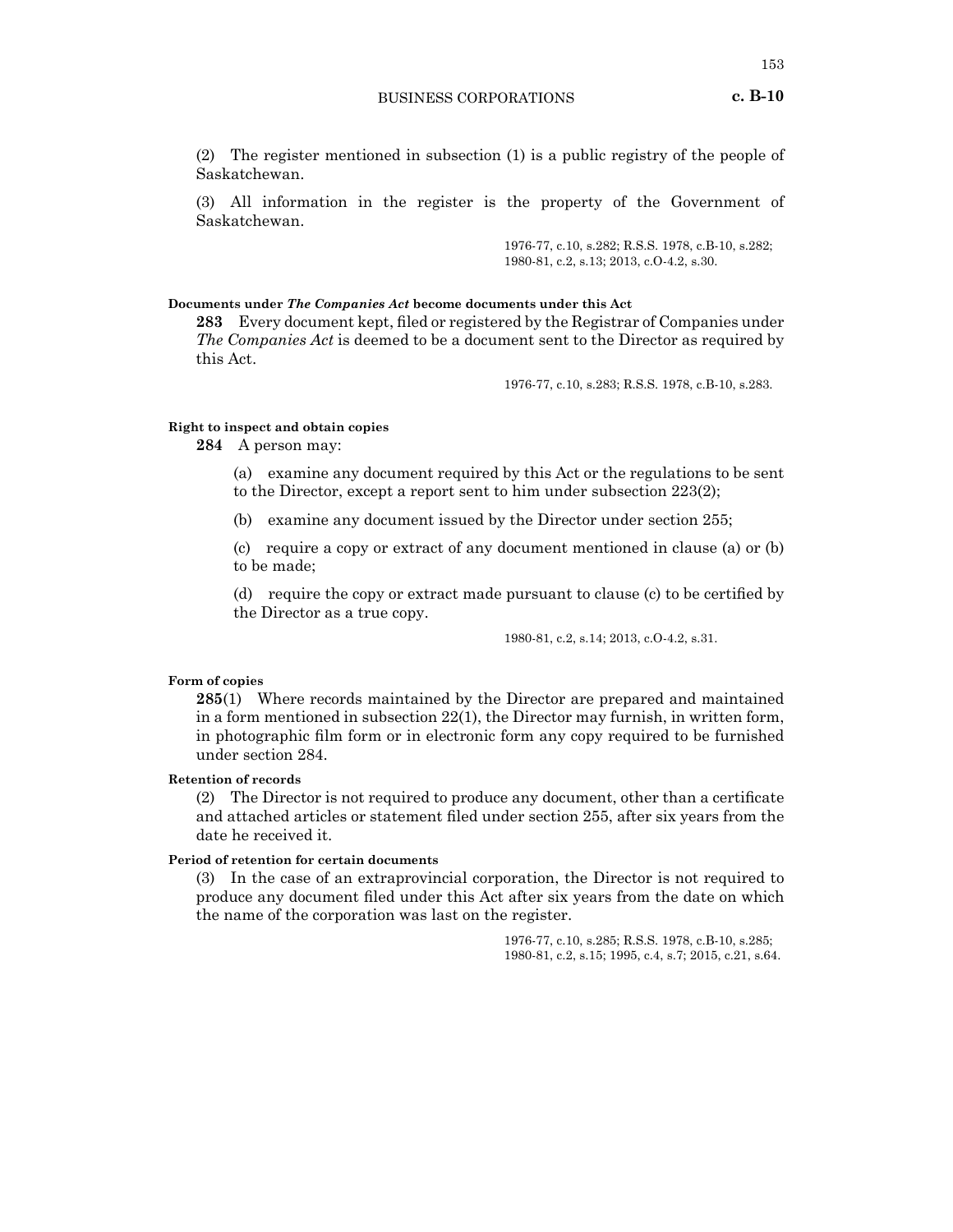# **Certificate of Director**

**286**(1) The Director may furnish any person with a certificate stating that:

(a) a document required to be sent to the Director under this Act has or has not been received by him;

(b) a name, whether that of a corporation or not, is or is not on the register;

(c) a name, whether that of a corporation or not, was or was not on the register on a stated date.

# **Manner of certification**

(2) Where this Act requires or authorizes the Director to issue a certificate or to certify any fact, the certificate or the certification shall be signed by the Director or by a Deputy Director.

# **Manner of reproduction of signature**

(2.1) A signature required on a certificate or certification mentioned in subsection (2) may be printed or otherwise mechanically produced on the certificate or certification.

**Proof**

(3) Except in a proceeding under section 206 to dissolve a corporation:

(a) a certificate or certification mentioned in subsection (2) is admissible in evidence as conclusive proof of the facts stated in the certificate or certification;

(b) where this Act requires or authorizes the Director to issue a certified copy of any document or extract from a document, the certified copy is admissible in evidence as *prima facie* proof of its contents;

without proof of the office or signature of the person purporting to have signed the certificate or certification.

> 1976-77, c.10, s.286; R.S.S. 1978, c.B-10, s.286; 1979, c.6, s.64; 1980-81, c.2, s.16; 1983, c.37, s.23; 1999, c.13, s.11; 2005, c.6, s.17.

# **Director may refuse certain documents**

**287**(1) The Director may, where he is of opinion that any document submitted to him:

(a) contains matter contrary to law;

(b) by reason of any omission or error in description, has not been duly completed;

- (c) does not comply with the requirements of this Act;
- (d) contains any error, alteration or erasure;
- (e) is not sufficiently legible;
- (f) is not sufficiently permanent for his records;

refuse to receive, file or register the document.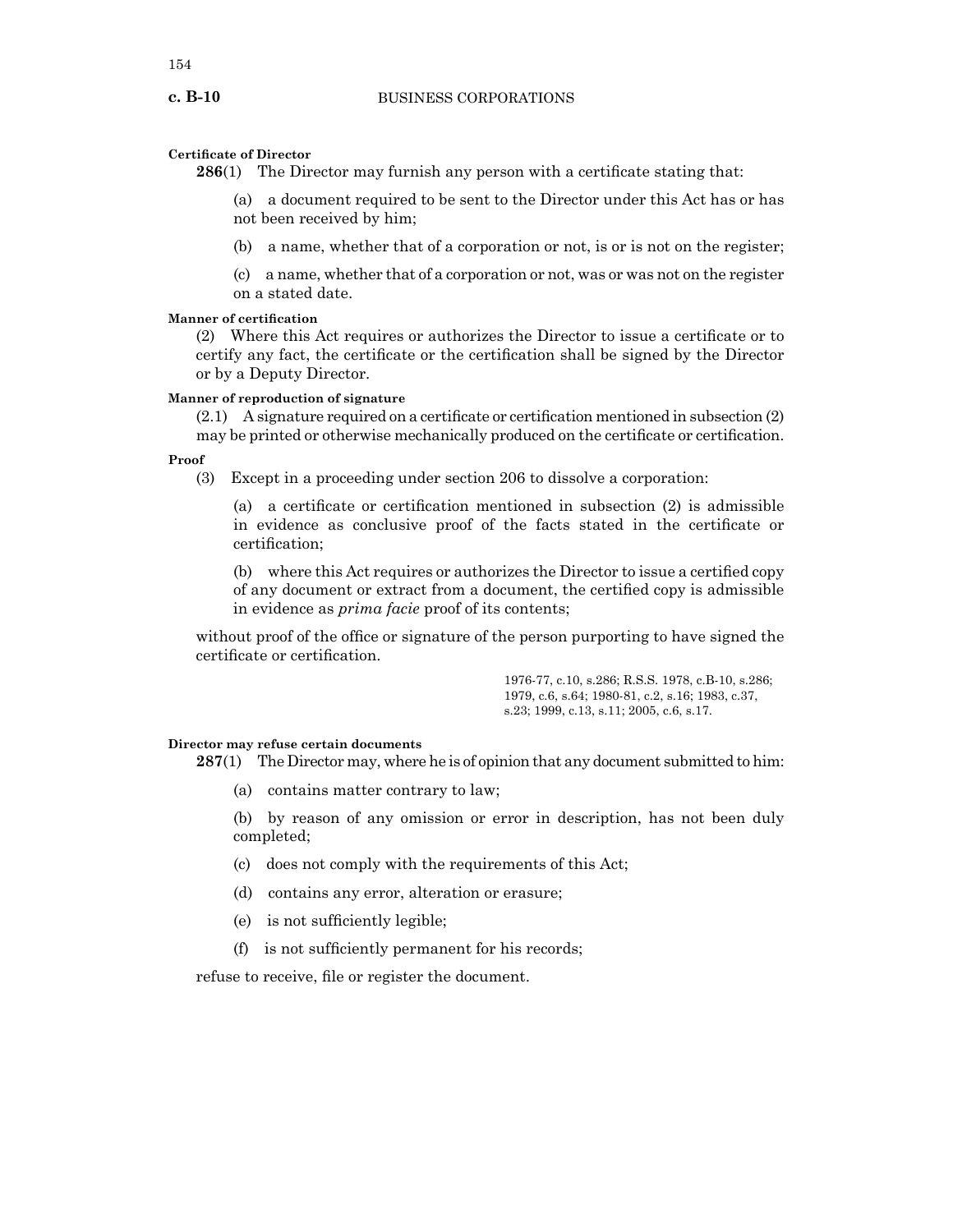(2) The Director may request that a document refused under subsection (1) be amended or completed and resubmitted, or that a new document be submitted in its place.

(3) **Repealed.** 2013, c.O-4.2, s.32.

(4) **Repealed.** 2013, c.O-4.2, s.32.

## **Rights of creditor**

(5) No revocation affects the rights of a creditor of the corporation.

#### **Notices to be published**

(6) Notice of any revocation, or removal or cancellation thereof, shall be published by the Director in the *Gazette*.

#### **Restoring name to register**

(7) Upon removal or cancellation of a revocation the name of the corporation shall be restored to the register.

> 1976-77, c.10, s.287; R.S.S. 1978, c.B-10, s.287; 2013, c.O-4.2, s.32.

## **Form of documents filed**

**288**(1) Subject to subsection (3), every notice or other document sent to or filed with the Director is to be in typed or printed form.

#### **Same**

(2) Where any document required under this Act is not in the English language, the Director may require a translation thereof which shall be notarially certified.

(3) Subject to any regulations made pursuant to this Act, notices and other documents that are sent to or filed with the Director pursuant to this Act or any regulations made pursuant to this Act may be sent or filed by fax or other method of electronic transmission in any manner specified by the Director.

(4) For the purposes of this Act, any notice or other document that is sent or filed in accordance with subsection (3) is deemed to be received at the time and day or date set out in the regulations.

> 1976-77, c.10, s.288; R.S.S. 1978, c.B-10, s.288; 1995, c.4, s.8; 2015, c.21, s.6.

#### **Proof required by Director**

**289** The Director may require that a document or information contained in a document required by this Act or the regulations to be sent to him shall be verified by affidavit or otherwise.

1976-77, c.10, s.289; R.S.S. 1978, c.B-10, s.289.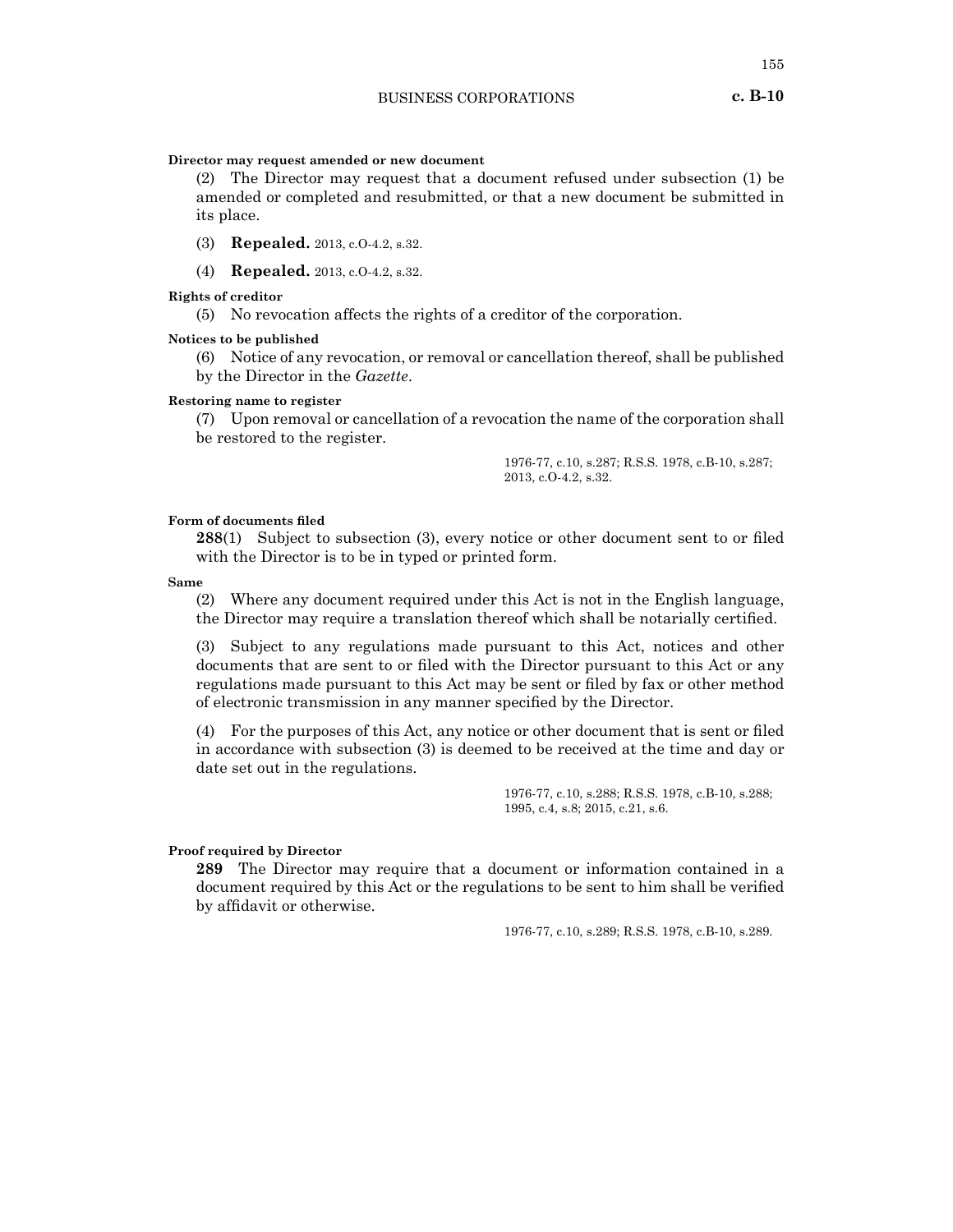# **Striking name of corporation off the register**

**290**(1) The Director may strike the name of a corporation off the register if:

(a) the Director does not receive any return, notice or other document or fee required by this Act or the regulations to be sent to him;

(b) the corporation gives notice to the Director that it has ceased to carry on business in Saskatchewan;

(c) the corporation is not entitled to carry on business under the act of incorporation of the jurisdiction in which it was incorporated;

(d) the corporation is issued a certificate of discontinuance pursuant to section 182;

(e) the corporation is dissolved;

(f) the corporation does not comply with a direction of the Director under section 297;

 $(g)$  the corporation is amalgamated with one or more other corporations;

(h) the corporation does not carry out an undertaking given under subclause (i) of clause (a) of section 293;

(i) **Repealed.** 2013, c.O-4.2, s.33.

(j) the corporation is bankrupt within the meaning of the *Bankruptcy and Insolvency Act* (Canada), as amended from time to time.

# **Notice of default**

(2) Where the Director is of opinion that a corporation is in default under clause (a) of subsection (1), he shall send to the corporation a notice advising the corporation of the default and stating that, unless the default is remedied within thirty days after the date of the notice, the name of the corporation will be struck off the register.

#### **Method of sending notice**

(3) Section 269 applies *mutatis mutandis* to the notice mentioned in subsection (2) but, in the case of an extraprovincial corporation, the notice may be sent by registered mail to the head office of the corporation within or outside of Saskatchewan or to the attorney appointed under section 268.

#### **Striking name off register**

(4) After the expiry of the time mentioned in the notice, the Director may strike the name of the corporation off the register and he shall publish notice thereof in the *Gazette*.

## **Restoration of name to register**

(5) Where the name of a corporation is struck off the register under this Act or struck off the register under *The Companies Act*, the Director may, upon receipt of an application in the prescribed form, restore the name of the corporation to the register and may issue a certificate in a form adapted to the circumstances.

> 1976-77, c.10, s.290; R.S.S. 1978, c.B-10, s.290; 1979, c.6, s.65; 1983, c.37, s.24; 2013, c.O-4.2, s.33; 2015, c.21, s.64; 2018, c42, s.8.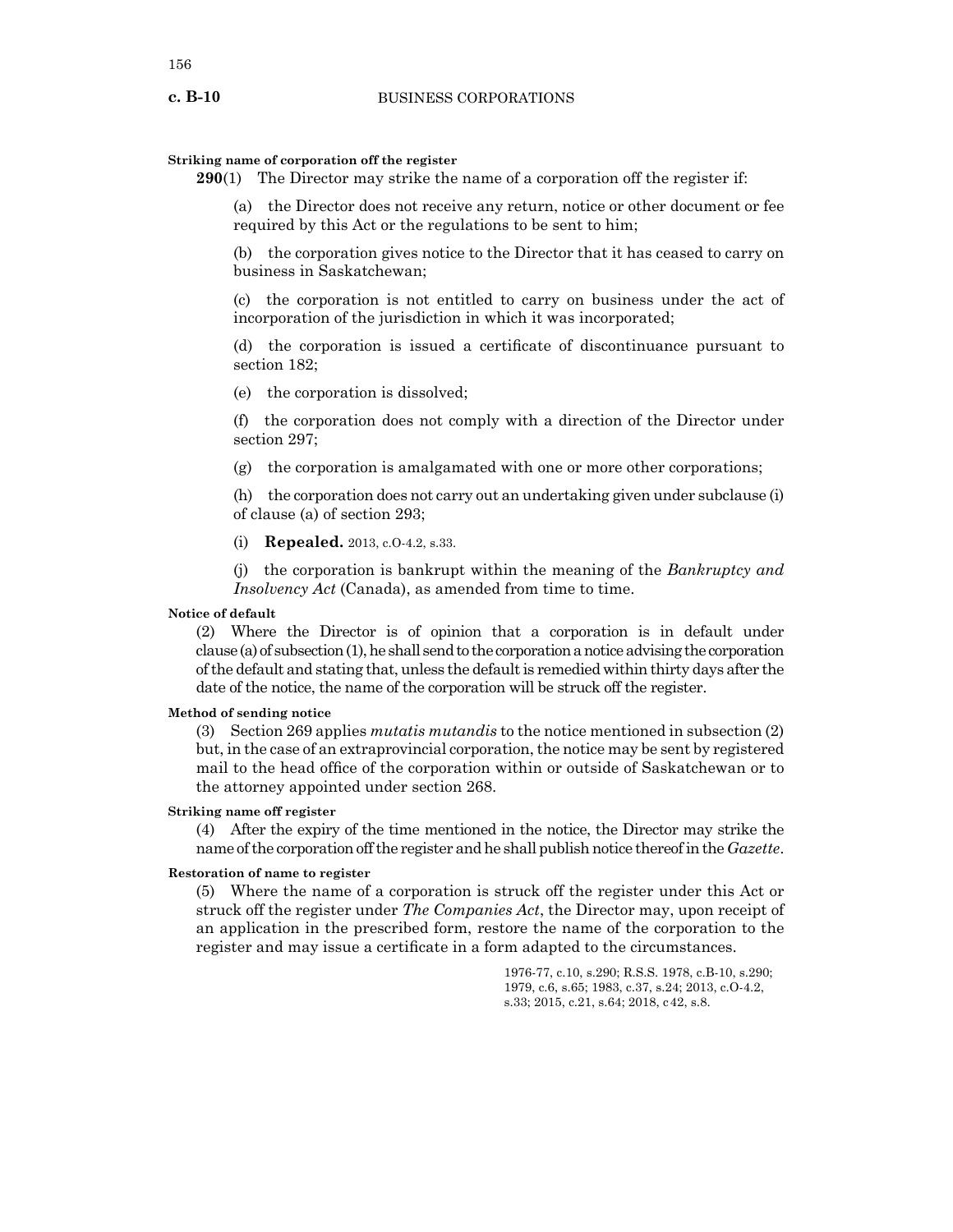157

# **Liability of corporation continues**

**291** Where the name of a corporation is struck off the register, the liability of the corporation and of every director or officer or shareholder of the corporation shall continue and may be enforced as if the name of the corporation had not been struck off the register.

> 1976-77, c.10, s.291; R.S.S. 1978, c.B-10, s.291; 1980-81, c.2, s.17.

# DIVISION III—CORPORATE NAMES

## **Reservation of name**

**292** The Director may, upon request, reserve for ninety days a name for an intended corporation or for a corporation about to change its name.

> 1976-77, c.10, s.292; R.S.S. 1978, c.B-10, s.292; 2013, c.O-4.2, s.34.

## **Prohibited name**

**293** No name of a corporation shall:

(a) be the same as or similar to the name of any other corporation, or to the name of any association, partnership or firm, or to a trade-mark registered pursuant to the *Trade-marks Act* (Canada), if the use of that name would be likely to confuse or mislead, unless the corporation, association, partnership, firm or registrant of a trade-mark consents in writing to the use of the name in whole or in part and, if required by the Director:

(i) in the case of a corporation, undertakes to dissolve or change its name to a dissimilar name within six months after the filing of the articles by which the name is acquired; or

(ii) in the case of an association, partnership, firm or registrant of a trade-mark, undertakes to cease to carry on its business or activities, or to change its name to a dissimilar name, within six months after the filing of the articles by which the name is acquired;

(b) be identical to the name of a corporation previously incorporated under the laws of Saskatchewan unless:

- (i) the corporation has been dissolved for at least 10 years; and
- (ii) the Director consents;

(c) suggest or imply a connection with the Crown or the Government of Canada or of any province or territory of Canada or any department, branch, bureau, service, agency or activity of any such government or municipality, unless the concerned authority consents in writing to the proposed name;

(d) suggest or imply a connection with a political party or a leader of a political party;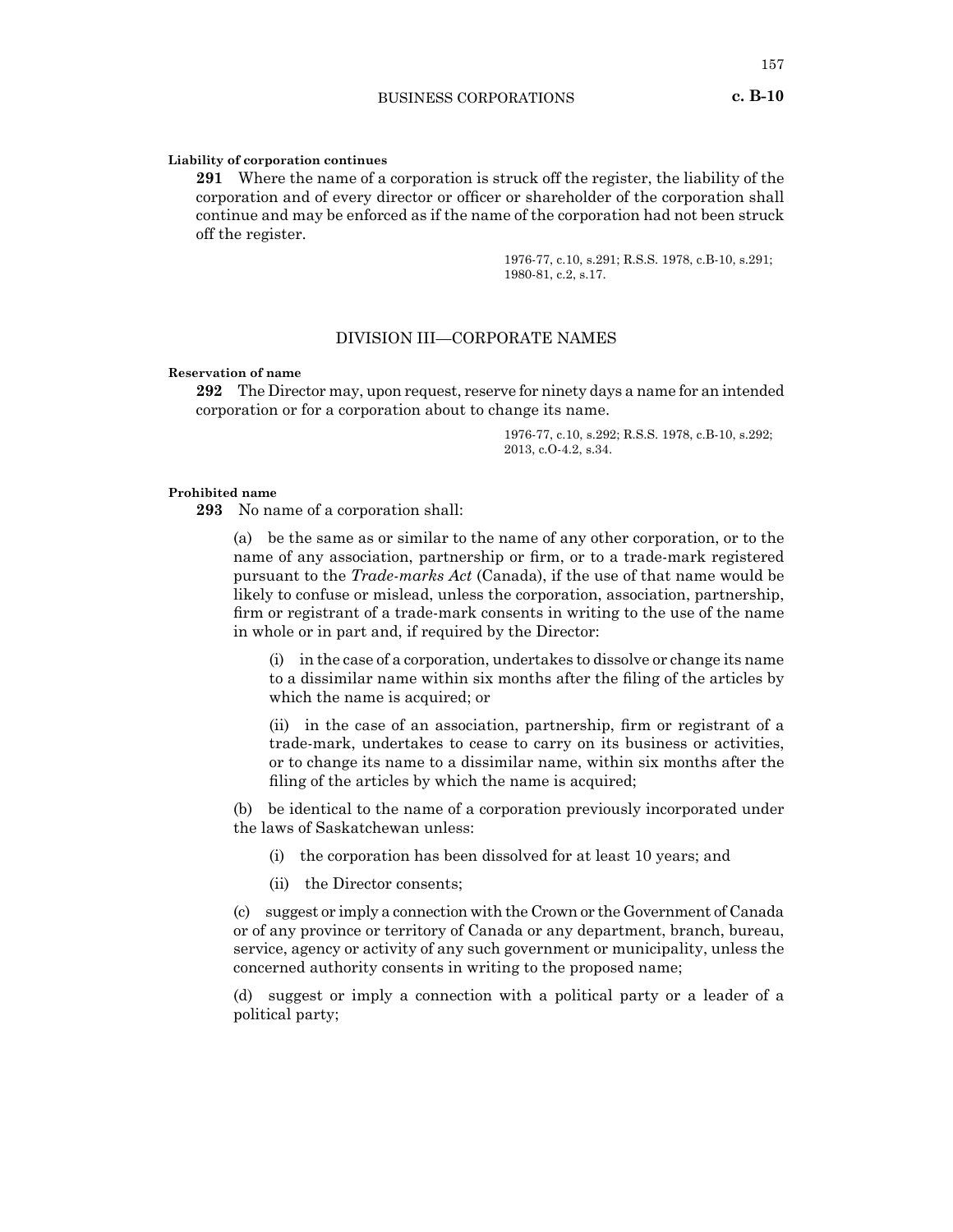(e) suggest or imply a connection with a university or a professional association recognized by the laws of Canada or of a province of Canada, unless the university or professional association concerned consents in writing to the use of the proposed name; or

(f) be a name that is prohibited by the regulations.

1976-77, c.10, s.293; R.S.S. 1978, c.B-10, s.293; 1992, c.44, s.33.

#### **Name may be refused by Director**

**294** The Director may refuse to register a corporation or to register articles amending the name of a corporation if the name:

- (a) is not distinctive because the name is:
	- (i) too general;

(ii) descriptive only of the quality, function or other characteristic of the goods or services in which the corporation deals or intends to deal; or

(iii) primarily or only a geographic name used alone;

unless the applicant establishes that the name has through use acquired and continues to have secondary meaning;

(b) is deceptively inaccurate in describing:

(i) the business, goods or services in association with which it is proposed to be used;

(ii) the conditions under which the goods or services will be produced or supplied;

(iii) the persons to be employed in the production or supply of those goods or services; or

- (iv) the place or origin of those goods or services;
- (c) is likely to be confusing with that of a corporation that was dissolved;

(d) contains the word or words "credit union", "co-operative", "co-op" or "pool" when it connotes a co-operative venture;

(e) is, in the opinion of the Director, for any reason objectionable.

1976-77, c.10, s.294; R.S.S. 1978, c.B-10, s.294.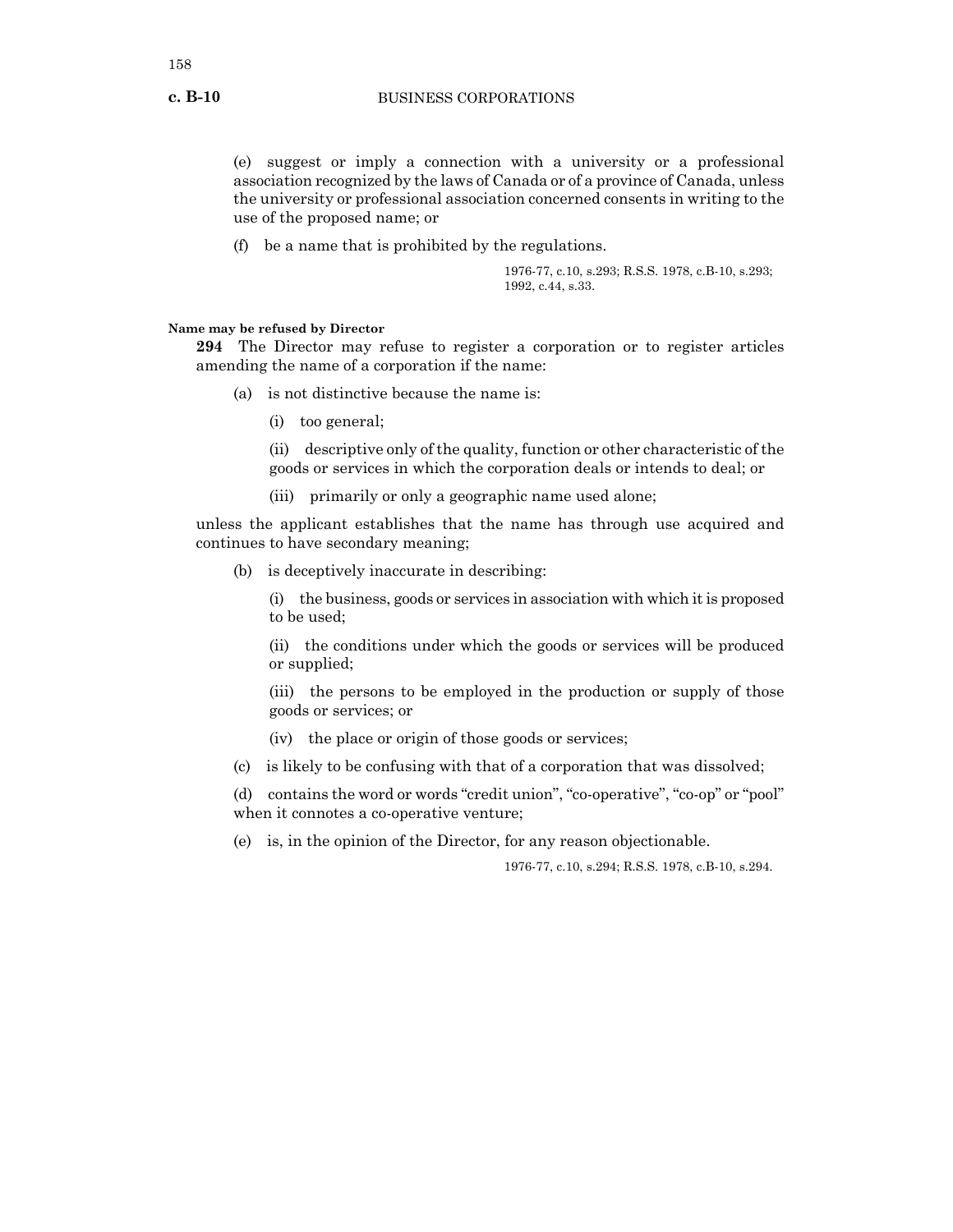**Alternate names**

**294.1**(1) Notwithstanding sections 293 and 294, an extraprovincial corporation with a name that contravenes clause  $293(a)$  or (b) or  $294(c)$  may, with the approval of the Director:

- (a) be registered in its own name; and
- (b) carry on business in Saskatchewan under an alternate name if:
	- (i) the use of the alternate name is approved by the Director; and

(ii) the alternate name does not otherwise contravene sections 293 and 294.

(2) An extraprovincial corporation that takes an alternate name pursuant to subsection (1):

(a) shall acquire all property and rights in Saskatchewan under the alternate name;

(b) is entitled to all property and rights acquired under the alternate name as if they had been acquired under the name in which it is registered;

(c) is subject to all obligations and liabilities incurred under the alternate name as if they had been incurred under the name in which it is registered; and

(d) shall sue in the alternate name.

(3) An extraprovincial corporation that takes an alternate name pursuant to subsection (1) may be sued in the name in which it is registered, in its alternate name or in both names.

(4) An extraprovincial corporation that takes an alternate name pursuant to subsection (1) may cancel its alternate name and carry on business in Saskatchewan under the name in which it is registered if:

- (a) the corporation applies in the prescribed form; and
- (b) the Director approves.

1992, c.44, s.34; 2013, c.O-4.2, s.35; 2015, c.21, s.64.

## **Amalgamation**

**295** If two or more corporations amalgamate, the amalgamated corporation may have:

(a) the name of one of the amalgamating corporations;

(b) a distinctive combination, that is not confusing, of the names of the amalgamating corporations; or

(c) a distinctive new name that is not confusing.

1976-77, c.10, s.295; R.S.S. 1978, c.B-10, s.295.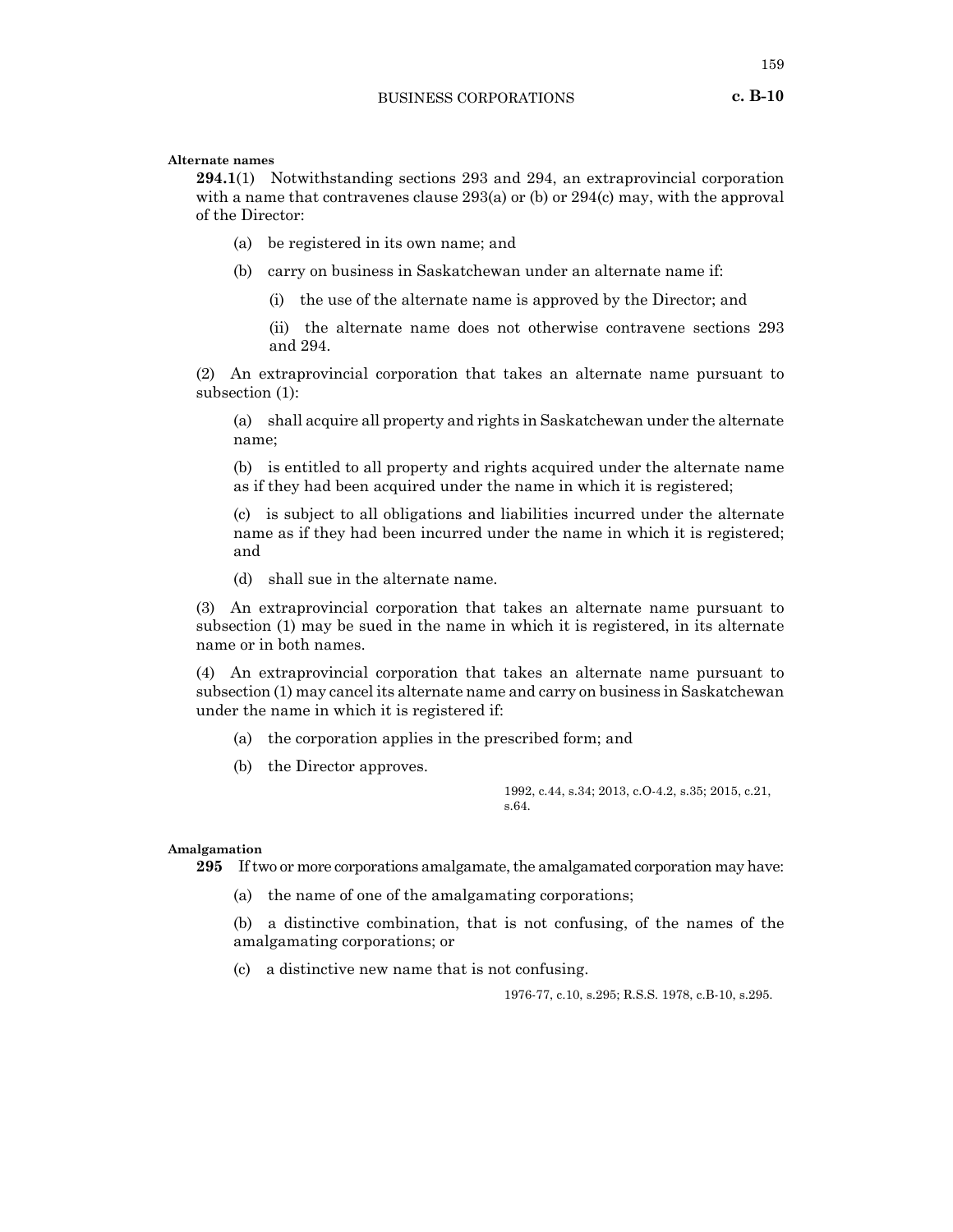# **Condition of revival**

**296** Where a corporation has been revived under this Act, if between the date of its dissolution and the date of its revival another corporation has been granted a name that is likely to be confused with the name of the revived corporation, the Director may require as a condition of revival that the revived corporation does not carry on business or, if it seeks to carry on business, that it change its name immediately after it is revived.

1976-77, c.10, s.296; R.S.S. 1978, c.B-10, s.296.

## **Objectionable name**

**297** If through inadvertence or otherwise an extraprovincial corporation, other than a Canada corporation, is granted, on registration or on a change of name or on an application pursuant to section 294.1, a name or alternate name that is, in the opinion of the Director, for any reason objectionable:

(a) the Director may direct the corporation to change its name or alternate name; and

(b) within 90 days of the date of the direction, the corporation shall change its name or alternate name to a name that, in the opinion of the Director, is not objectionable.

1992, c.44, s.35; 2015, c.21, s.64.

#### **Effect of change of name of extraprovincial corporation**

**298** Where an extraprovincial corporation changes its name, the change of name does not affect any rights or obligations of the corporation, or render defective any legal proceedings by or against it, and proceedings that might have been continued or commenced by or against it under the former name may be continued or commenced by or against it under the new name.

> 1976-77, c.10, s.298; R.S.S. 1978, c.B-10, s.298; 2015, c.21, s.64.

# DIVISION III.1 – SPECIAL RULES RESPECTING EXTRAPROVINCIAL MATTERS

## **Interpretation of Division**

**298.1** In this Division:

(a) **"extraprovincial matters"** means:

(i) matters pertaining to extraprovincial corporations set out in Part II, this Part and in the regulations made pursuant to section 298.3; and

(ii) matters pursuant to the laws of another jurisdiction in Canada that are similar to the matters set out in Part II, this Part and the regulations made pursuant to section 298.3;

(b) **"extraprovincial registrar"** means a person in a jurisdiction in Canada who performs a function in that jurisdiction similar to the function that the Director performs pursuant to this Act.

2012, c.21, s.3; 2015, c.21, s.64.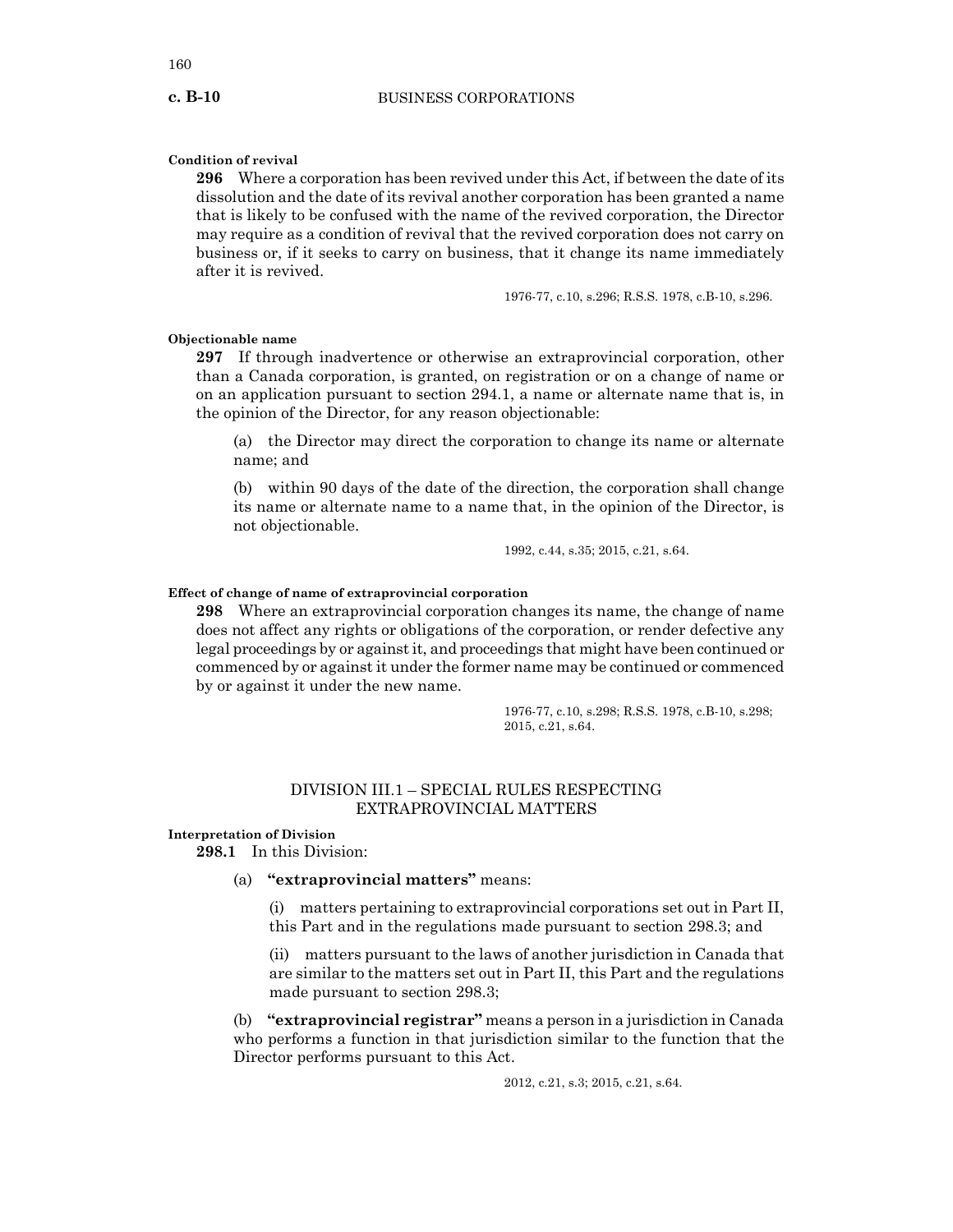## **Agreements**

**298.2**(1) The minister may enter into an agreement with an extraprovincial registrar to address the following matters:

(a) the collection by the extraprovincial registrar of applications, information, forms, notices, documents, fees or other things relating to extraprovincial matters mentioned in subclause  $298.1(a)(i)$  for the Director and any matter relating to the collection of those things and their transmission to the Director;

(b) the collection by the Director of applications, information, forms, notices, documents, fees or other things pursuant to the laws of another jurisdiction in Canada relating to extraprovincial matters mentioned in subclause  $298.1(a)(ii)$ for the extraprovincial registrar of that jurisdiction and any matter relating to the collection of those things and their transmission to the extraprovincial registrar.

(2) An agreement mentioned in subsection (1) may provide for any matter the minister considers appropriate, including describing the powers and duties of the Director and the extraprovincial registrar with respect to the matters addressed in the agreement.

2012, c.21, s.3; 2015, c.21, s.64.

## **Regulations for Division**

**298.3** The Lieutenant Governor in Council may make regulations:

(a) classifying or otherwise designating those extraprovincial registrars to which a regulation made pursuant to this section applies;

(b) classifying or otherwise designating those extraprovincial corporations to which a regulation made pursuant to this section applies;

(c) respecting the collection by the Director of applications, information, forms, notices, documents, fees or other things pursuant to the laws of another jurisdiction in Canada relating to extraprovincial matters mentioned in subclause 298.1(a)(ii) for the extraprovincial registrar and their transmission to the extraprovincial registrar;

(d) respecting the registration of and other matters pertaining to extraprovincial corporations, including regulations respecting:

- (i) applications for registration of extraprovincial corporations;
- (ii) annual returns and other returns of extraprovincial corporations;
- (iii) the reinstatement of registrations of extraprovincial corporations;

(iv) changes in the name, charter, head office, directors or attorneys for service of extraprovincial corporations;

- (v) amalgamations of extraprovincial corporations;
- (vi) liquidation of extraprovincial corporations; and
- (vii) the cancellation of registrations of extraprovincial corporations;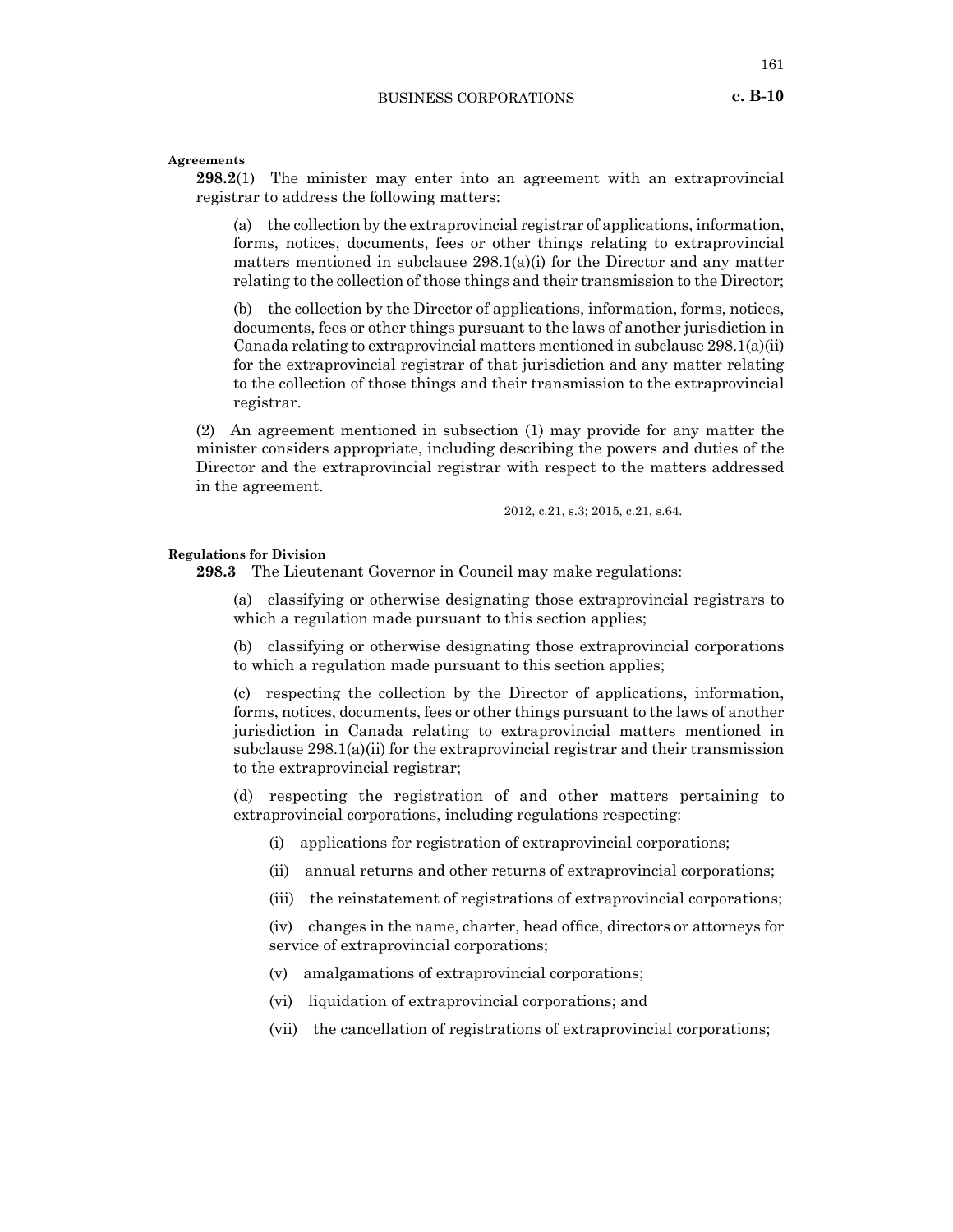(e) respecting forms that may be required for the purposes of regulations made pursuant to this section;

(f) respecting the documentation to be issued by the Director;

(g) **Repealed.** 2013, c.O-4.2, s.36.

(h) respecting the furnishing of applications, information, forms, notices, documents, fees and other things to the Director;

(i) exempting an extraprovincial corporation from the operation of all or part of this Part;

(j) providing that a provision of this Act or a provision of a regulation made pursuant to another section of this Act does not apply with respect to extraprovincial corporations;

(k) respecting the retention of documents by applicants;

(l) defining, enlarging or restricting the meaning of any word or expression used in this Part but not defined in this Part.

> 2012, c.21, s.3; 2013, c.O-4.2, s.36; 2015, c.21, s.64.

## **Regulations prevail**

**298.4** If there is a conflict or inconsistency between a regulation made pursuant to section 298.3 and another provision of this Act or a regulation made pursuant to another section of this Act, the regulation made pursuant to section 298.3 prevails to the extent of the conflict or inconsistency.

2012, c.21, s.3.

# DIVISION IV—OFFENCES AND PENALTIES

## **Offences re use of names**

**299**(1) Subject to subsection 10(2), no person shall carry on business under a name that includes "Limited", "Limitée", "Incorporated", "Incorporée" or "Corporation", "Ltd.", "Ltée", "Inc." or "Corp.", whether or not the name is that of a corporation, unless:

(a) the name is on the register;

(b) the name is the name of a corporation that is exempted from registration pursuant to this Act; or

(c) the name is the name of a limited partnership registered pursuant to *The Business Names Registration Act* and does not have as part of the name "Corporation", "Inc." or "Corp.".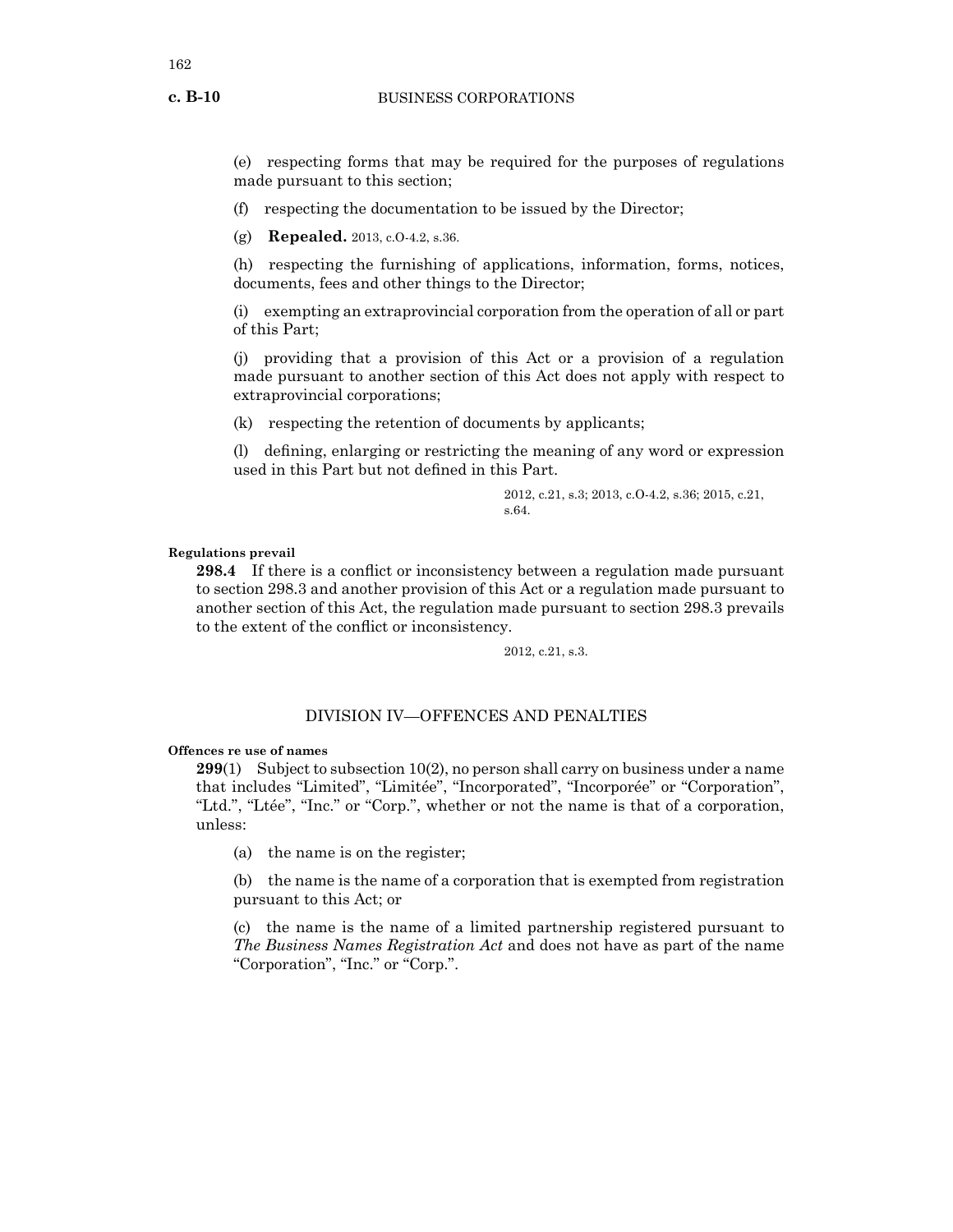(2) Subject to subsection 10(2), no person shall carry on business under a name that does not include "Limited", "Limitée", "Incorporated", "Incorporée" or "Corporation", "Ltd.", "Ltée", "Inc." or "Corp.", if the name is the name of a corporation, unless:

(a) the name is on the register; or

(b) the name is the name of a corporation that is exempted from registration pursuant to this Act.

(3) No person shall carry on business under a name that does not include "Limited", "Limitée", "Incorporated", "Incorporée", "Ltd." or "Ltée", if the name is the name of a limited partnership, unless the limited partnership is registered pursuant to *The Business Names Registration Act*.

(4) Every person who contravenes subsection (1), (2) or (3) is guilty of an offence and liable on summary conviction to a fine not exceeding \$5,000 or to imprisonment for a term not exceeding six months or to both.

1999, c.13, s.12.

#### **Offences with respect to reports**

**300**(1) A person who makes or assists in making a report, return, notice or other document required by this Act or the regulations to be sent to the Director or to any other person that:

(a) contains an untrue statement of a material fact; or

(b) omits to state a material fact required therein or necessary to make a statement contained therein not misleading in the light of the circumstances in which it was made;

is guilty of an offence and liable on summary conviction to a fine not exceeding \$5,000 or to imprisonment for a term not exceeding six months or to both such fine and imprisonment.

#### **Immunity**

(2) No person is guilty of an offence under subsection (1) if the untrue statement or omission was unknown to him and in the exercise of reasonable diligence could not have been known to him.

1976-77, c.10, s.300; R.S.S. 1978, c.B-10, s.300.

#### **Liability of directors, etc.**

**301** Where the person guilty of an offence under section 299 or subsection (1) of section 300 is a corporation, and a director or officer of that corporate knowingly authorized, permitted or acquiesced in the commission of the offence, the director or officer is also guilty ofthe offence and liable on summary conviction to a fine not exceeding \$5,000 or to imprisonment for a term not exceeding six months or to both such fine and imprisonment, whether or not the corporation is prosecuted or convicted.

1976-77, c.10, s.301; R.S.S. 1978, c.B-10, s.301.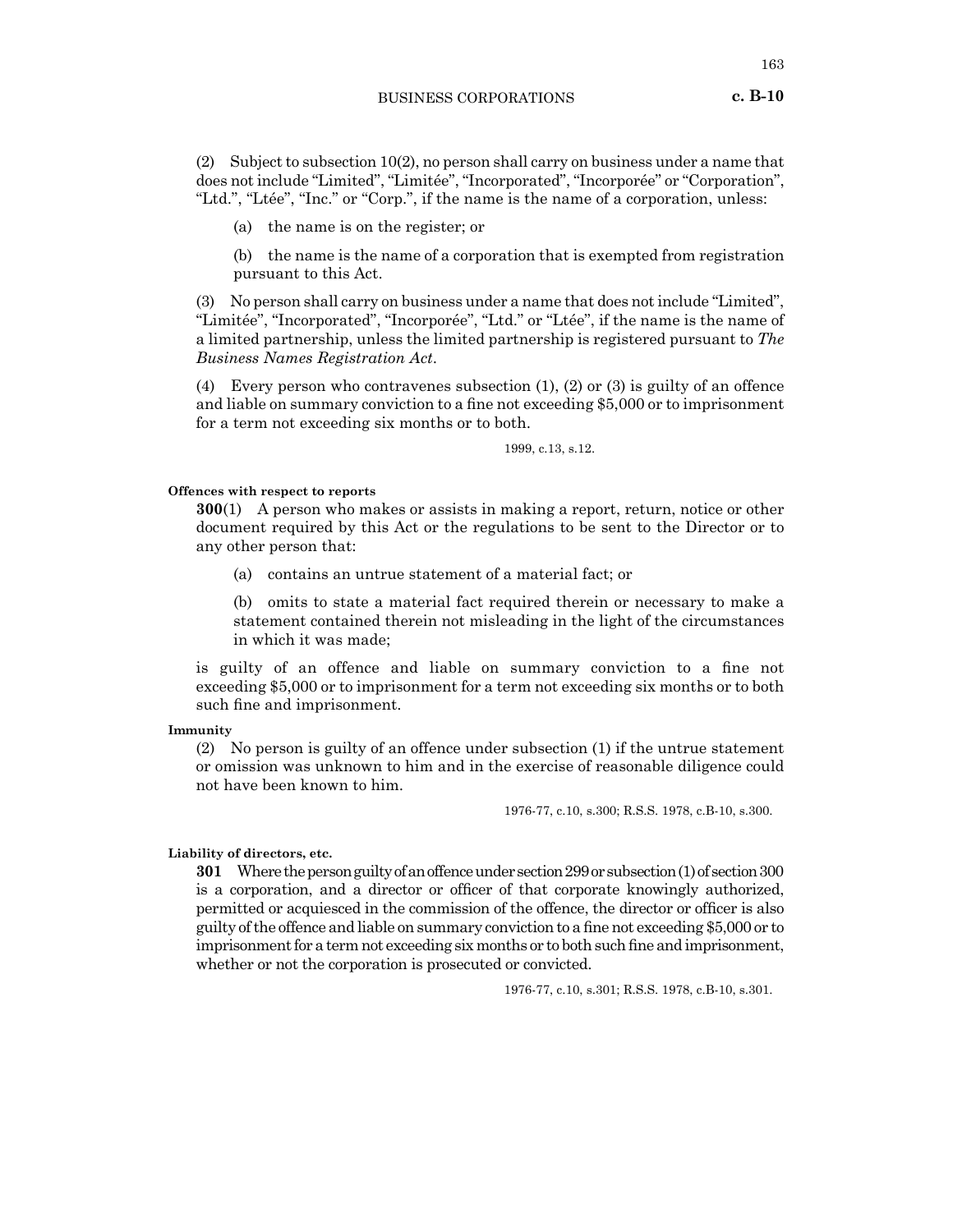# **Offence**

**302** Every person who, without reasonable cause, contravenes a provision of this Act or the regulations for which no punishment is provided is guilty of an offence and liable on summary conviction to a fine not exceeding \$500.

1976-77, c.10, s.302; R.S.S. 1978, c.B-10, s.302.

# **Order to comply**

**303**(1) Where a person is guilty of an offence under this Act or the regulations, any court in which proceedings in respect of the offence are taken may, in addition to any punishment it may impose, order that person to comply with the provisions of this Act or the regulations for the contravention of which he has been convicted.

# **Time limited for proceedings**

(2) A prosecution for an offence under this Act may be instituted at any time within two years from the time when the subject-matter of the complaint arose.

# **Civil remedy not affected**

(3) No civil remedy for an act or omission is suspended or affected by reason that the act or omission is an offence under this Act.

> 1976-77, c.10, s.303; R.S.S. 1978, c.B-10, s.303; 2015, c.21, s.64.

# DIVISION V—REGULATIONS

## **Regulations**

**304** For the purpose of carrying out the provisions of this Act according to their intent, the Lieutenant Governor in Council may make regulations that are ancillary to and are not inconsistent with this Act, and every regulation made under this section has the force of law and, without restricting the generality of the foregoing, the Lieutenant Governor in Council may make regulations:

(a) prescribing any matter required or authorized by this Act to be prescribed by regulation;

(b) **Repealed.** 2013, c.O-4.2, s.37.

(c) prescribing the format and contents of annual returns, notices and other documents required to be sent to the Director or to be issued by him;

(c.1) prescribing the format and contents of any notice or other document sent to or by the Director by fax or other method of electronic transmission;

(c.2) respecting the sending or filing of notices or other documents, including:

(i) respecting the notices or other documents that may be sent or filed by fax or other method of electronic transmission;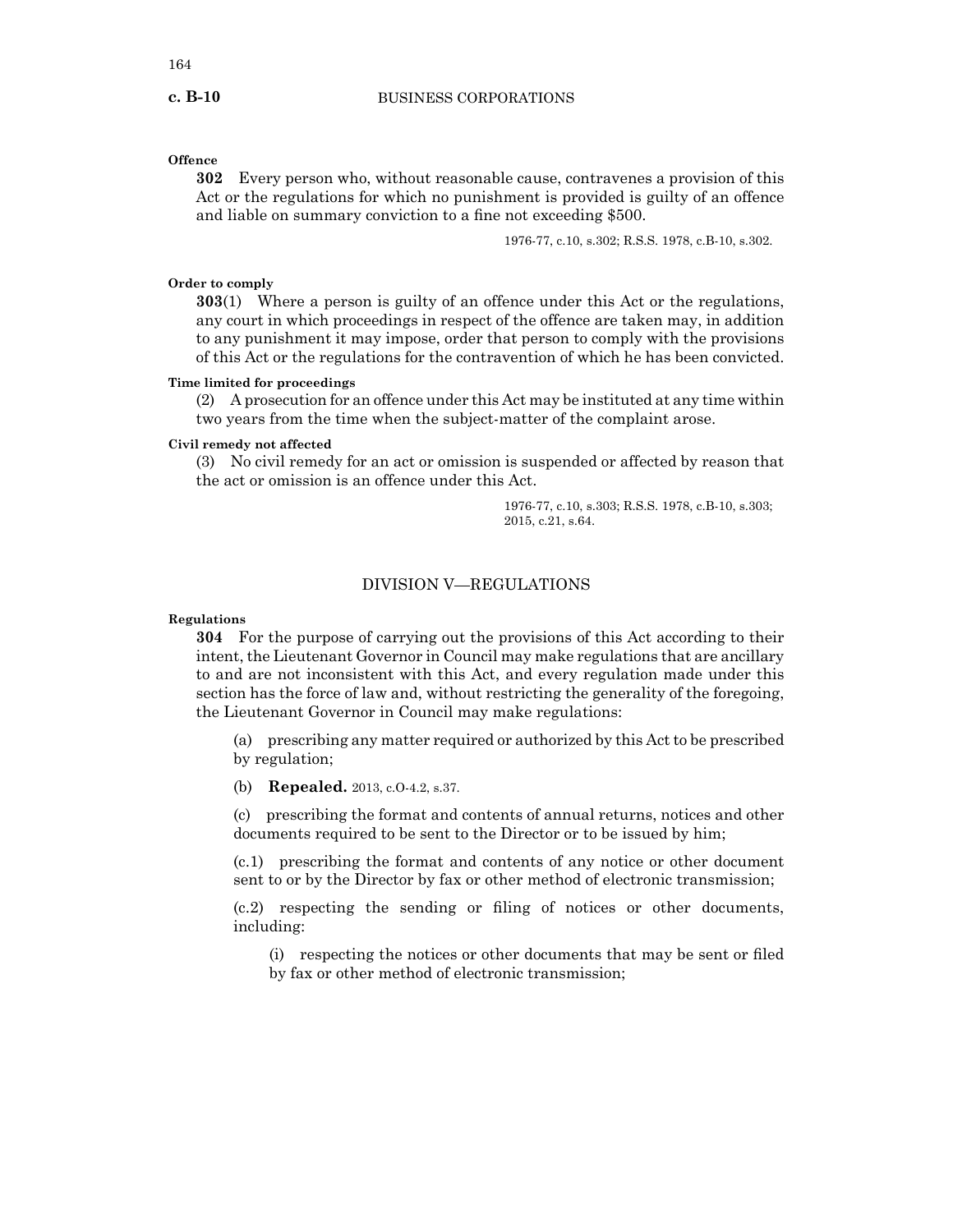(ii) respecting the persons or classes of persons who may send or file notices or other documents by fax or other method of electronic transmission;

(iii) respecting signatures and attestation in notices or other documents sent or filed by fax or other method of electronic transmission and the execution, adoption, or authorization of notices or other documents sent or filed by fax or other method of electronic transmission;

(iv) respecting the time and day or date when a notice or other document sent by the Director pursuant to section 269.01 or sent to or filed with the Director is deemed to be received;

(c.3) prescribing the qualifications of persons eligible to be appointed as an auditor of a corporation;

(d) prescribing rules with respect to exemptions permitted by this Act;

(e) exempting any corporation or class of corporations from any provision of this Act or The Companies Act;

(e.1) respecting the names of corporations and extraprovincial corporations including, without limiting the generality of the foregoing, regulations:

(i) prohibiting the use of any name or any words or expressions in a name;

(ii) defining any word or expression used in section 293, 294 or 295;

(iii) prescribing the punctuation marks and other marks that may form part of a name;

(e.2) respecting the circumstances and conditions under which a name may be searched for availability, reserved and used;

(e.3) for the purposes of section 12.1:

(i) prescribing the types of costs for which compensation may be paid where a change of name is directed;

(ii) governing the procedure for making a claim for compensation;

(e.4) respecting common business identifiers for corporations, including:

(i) respecting the establishment or adoption of a system of common business identifiers for corporations or a class of corporations;

(ii) prescribing the manner in which common business identifiers are assigned to corporations or a class of corporations;

(iii) requiring the use by corporations or a class of corporations of common business identifiers and prescribing the manner in which the common business identifiers are to be used;